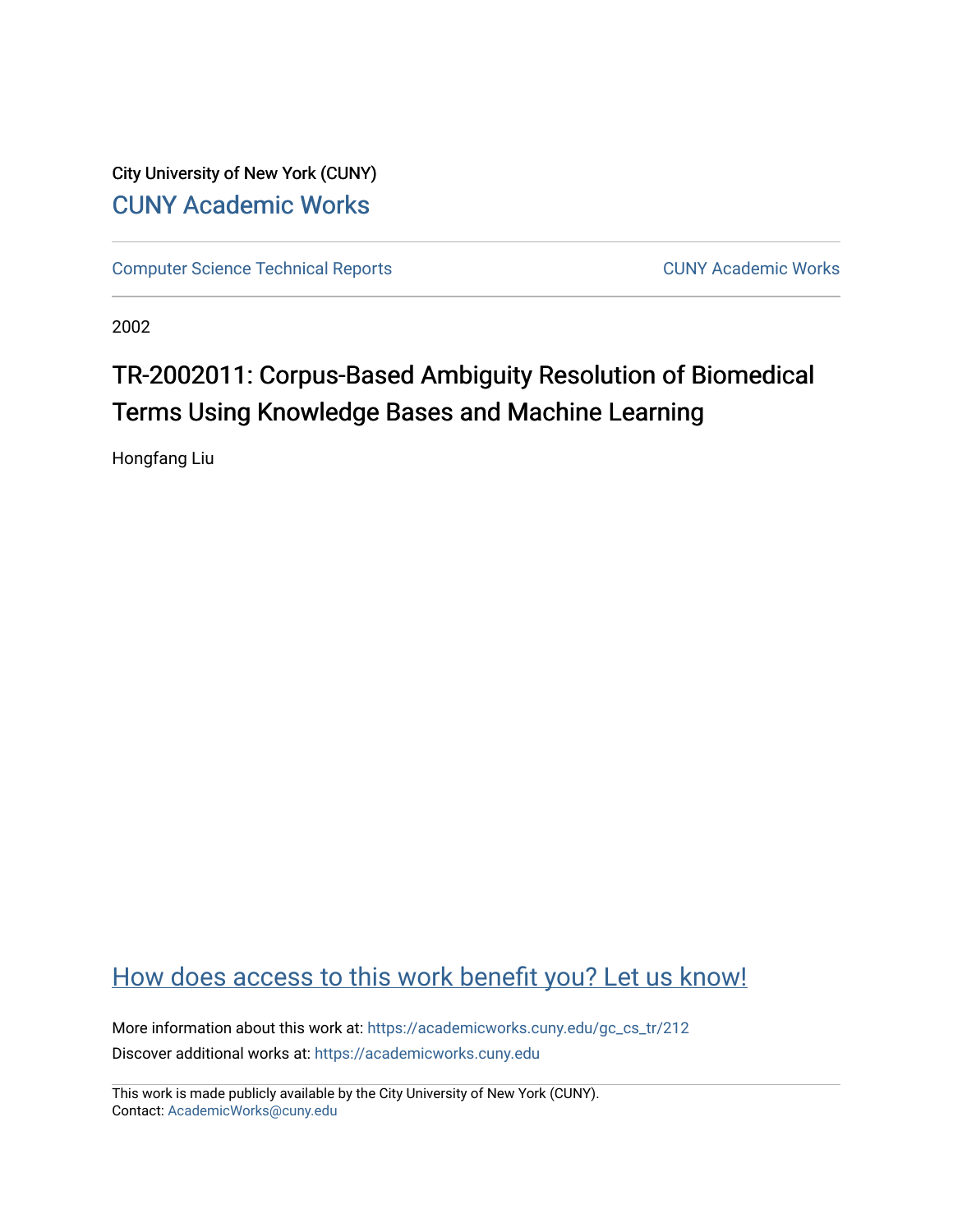## **Corpus-based Ambiguity Resolution of Biomedical Terms Using Knowledge Bases and Machine Learning**

by

Hongfang Liu

A dissertation submitted to the Graduate Faculty in Computer Science in partial fulfillment of the requirements for the degree of Doctor of Philosophy, The City University of New York

2002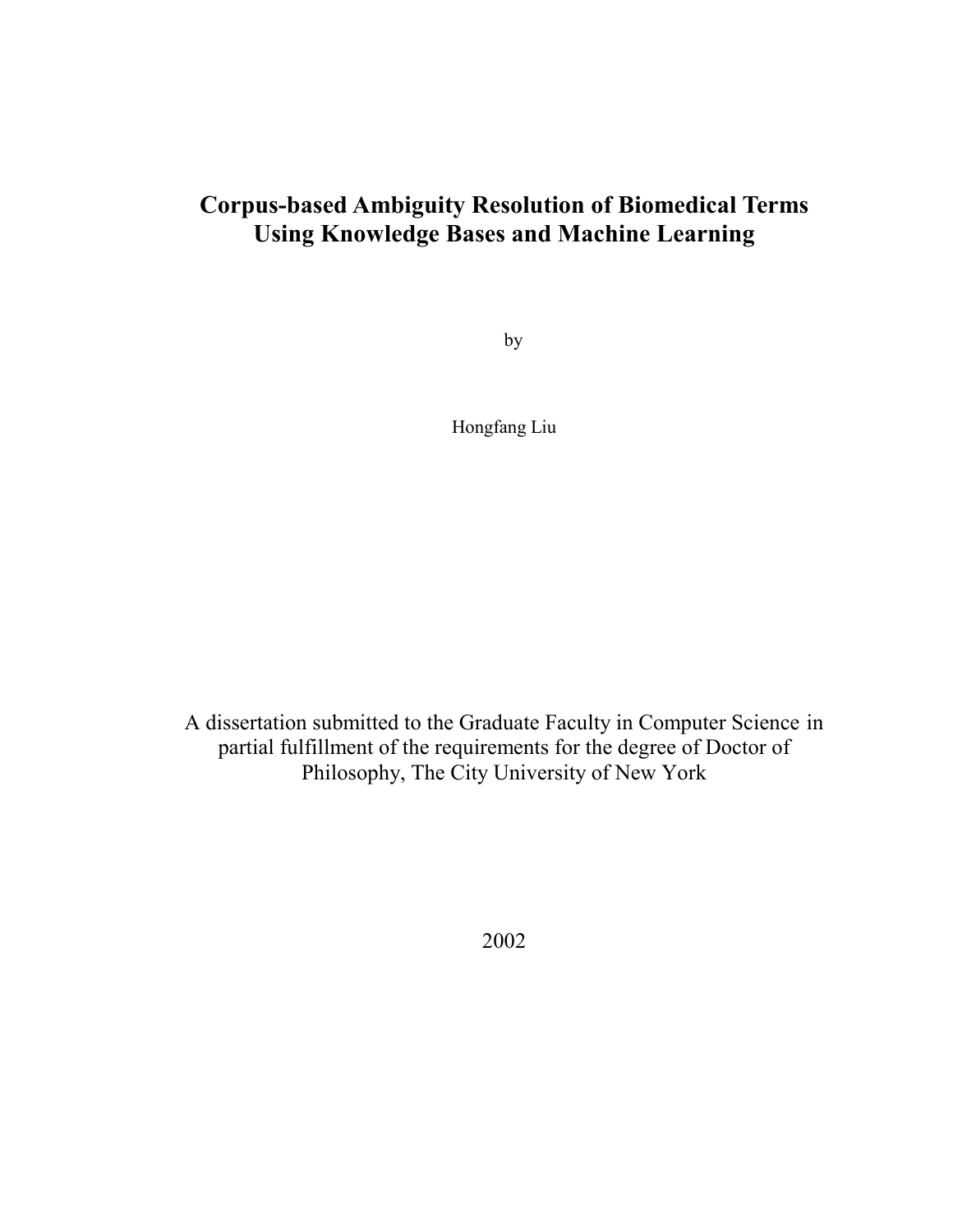©2002

HONGFANG LIU

All Rights Reserved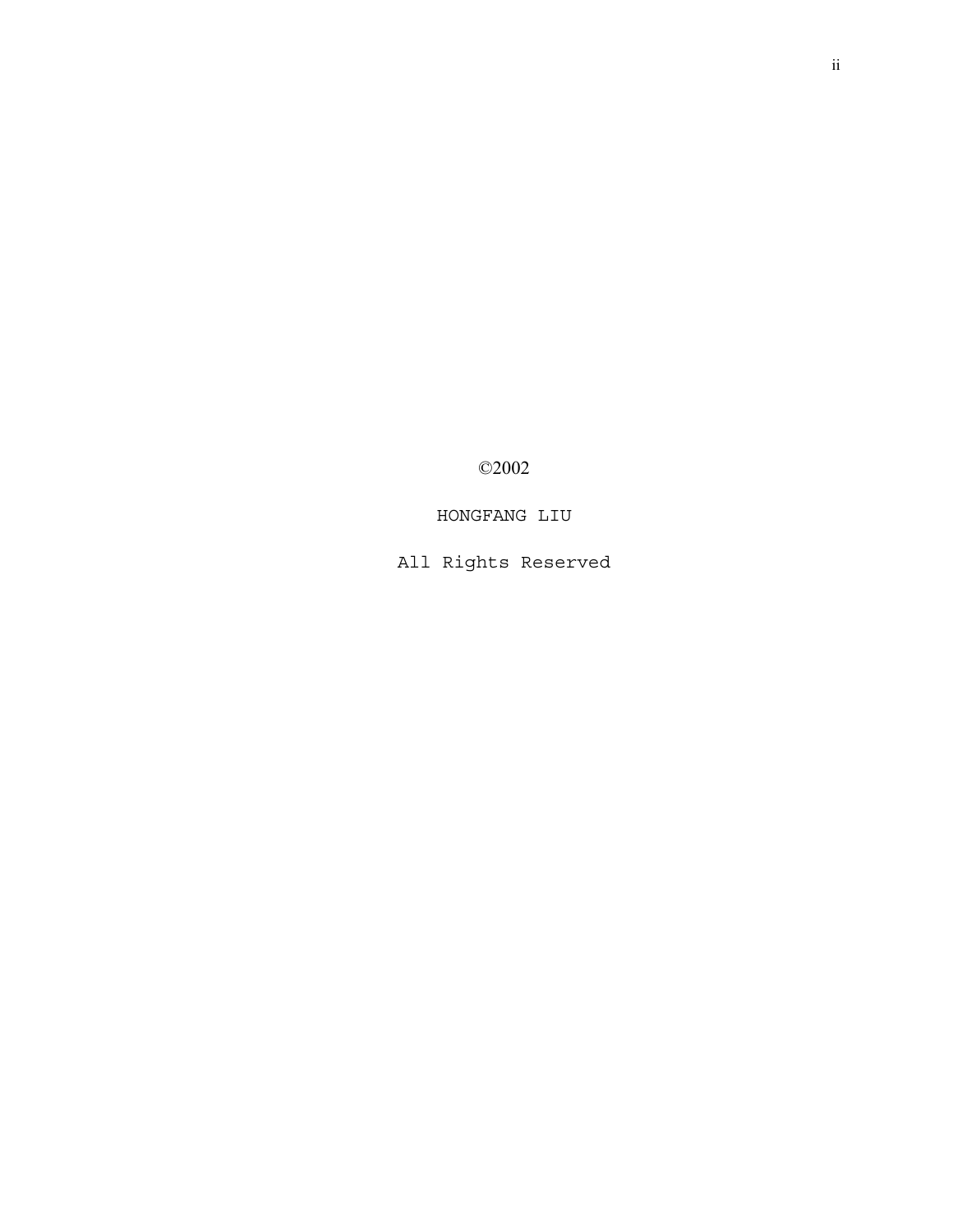This manuscript has been read and accepted for the Graduate Faculty in Computer Science in satisfaction of the dissertation requirement for the degree of Doctor of Philosophy.

| Date | Chair of Examining Committee                                       |
|------|--------------------------------------------------------------------|
| Date | Executive Officer                                                  |
|      | Dr. Carol Friedman (Chair)<br>Dr. Virginia Teller<br>Dr. Ted Brown |
|      | Dr. Stephen Johnson                                                |
|      | Supervisory Committee                                              |

THE CITY UNIVERSITY OF NEW YORK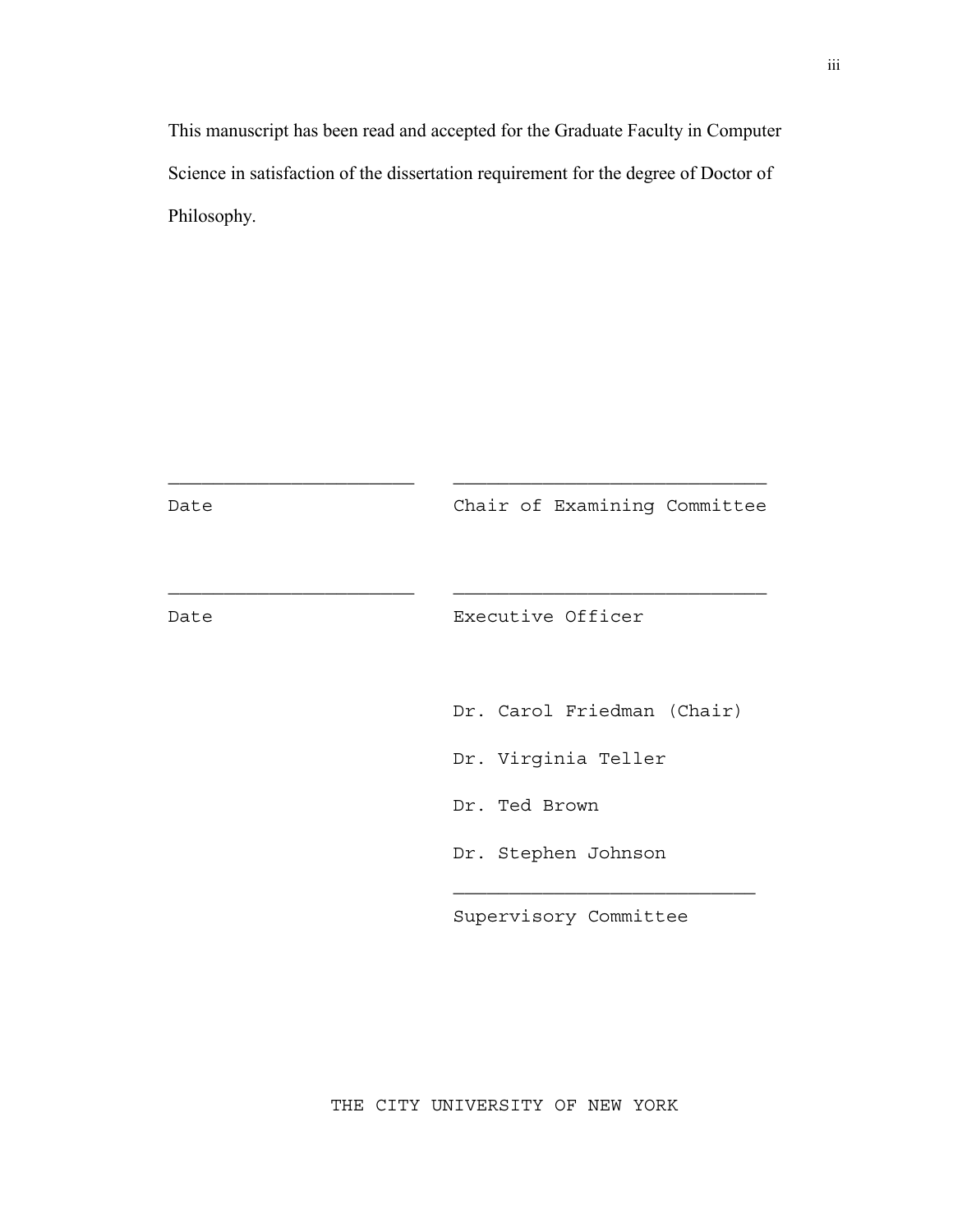## **Abstract**

## <span id="page-4-0"></span>**Corpus-based Ambiguity Resolution of Biomedical Terms Using Knowledge Bases and Machine Learning**

by

## Hongfang Liu

## Advisor: Professor Carol Friedman

With the widespread use of natural language processing (NLP) techniques for information extraction and concept indexing in the biomedical domain, a method that efficiently and accurately assigns the correct sense of an ambiguous biomedical term in a given context is needed concurrently. The current status of resolving ambiguity in the biomedical domain is that handcrafted rules are used based on contextual material. The disadvantages of this approach are i) generating disambiguation rules manually is a timeconsuming and tedious task, ii) maintenance of rule sets becomes increasingly difficult over time, and iii) handcrafted rules are often incomplete and perform poorly in new domains comprised of specialized vocabularies and different genres of text. We propose a two-phase method to build a classifier for an ambiguous biomedical term *W*. The first phase automatically creates a sense-tagged corpus for *W* using a biomedical terminology knowledge base, the UMLS, and free-text databases, and may include a semi-automatic process using clustering analysis and human supervision when we cannot automatically extract enough sense-tagged instances for *W*. The second phase automatically derives a classifier for *W* through supervised machine learning techniques using the derived sense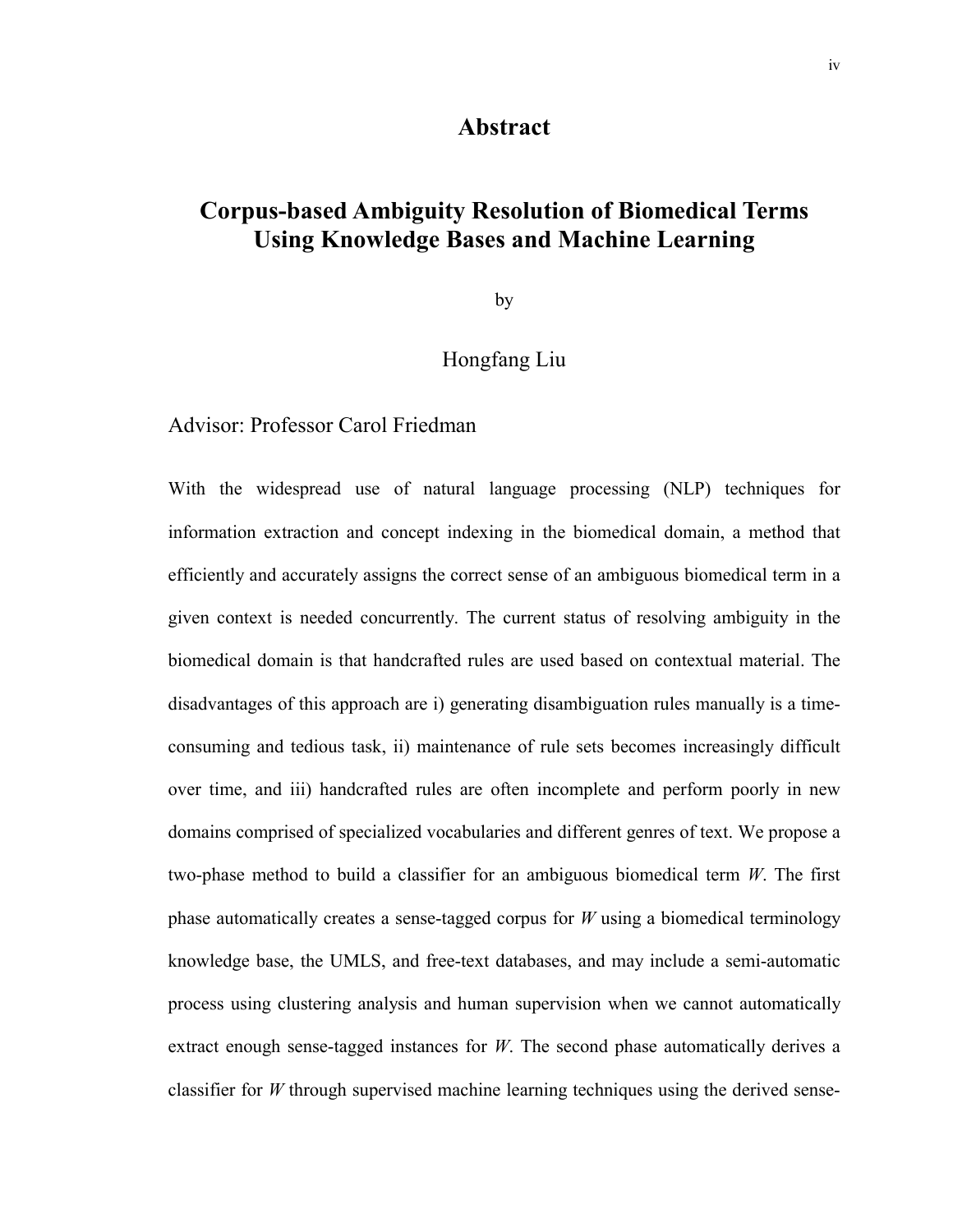tagged corpus as a training set. Experimental results show that generally the method can be used to construct WSD classifiers for abbreviations with a high precision without the need of human supervision. It can be used to construct WSD classifiers for general biomedical terms with a set of unrelated senses with a high precision when there are enough instances extracted for each sense. Clustering analysis can reduce human annotation cost when human supervision is needed.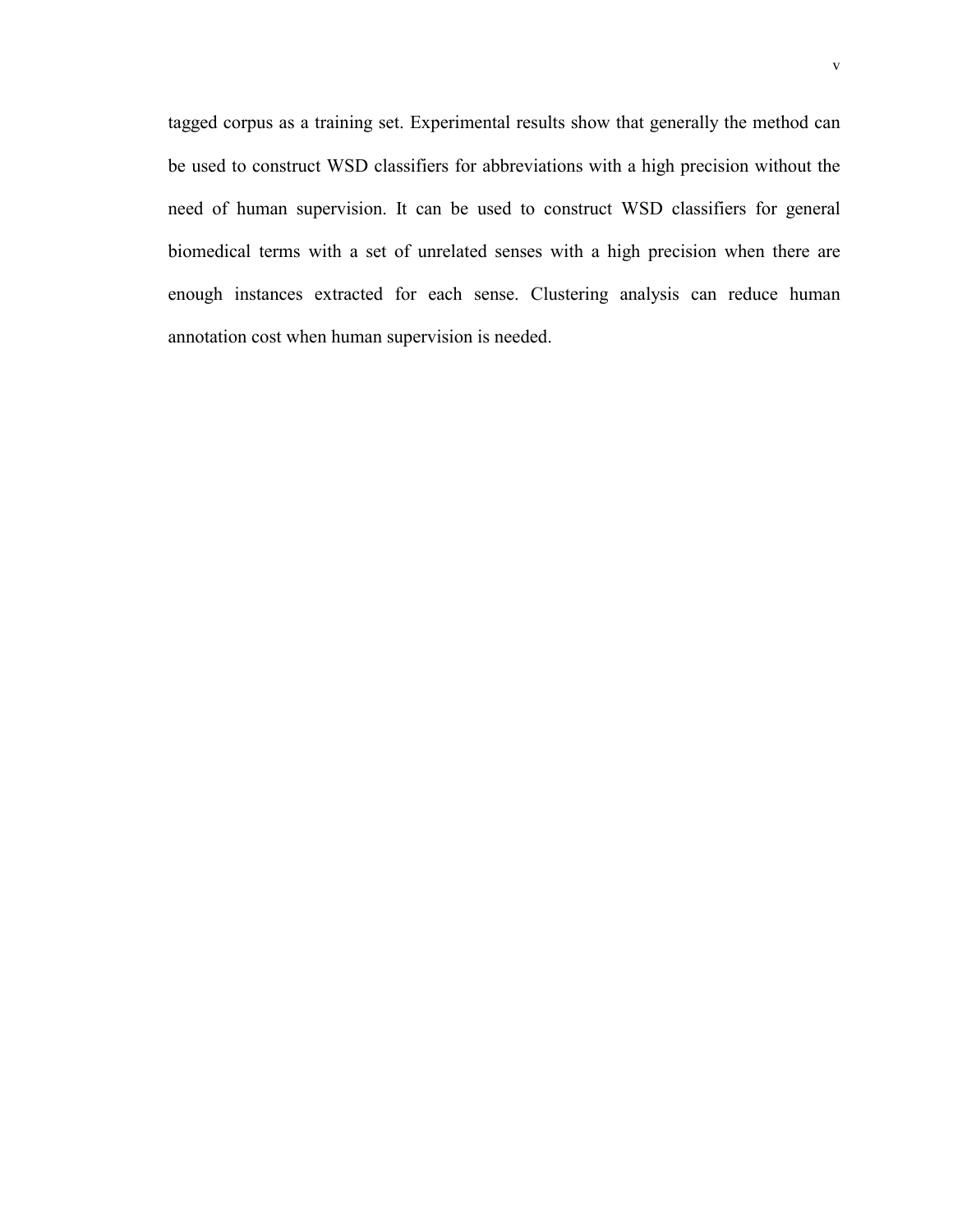## **Acknowledgements**

<span id="page-6-0"></span>This thesis was completed with the help of many people. The first and the most significant person that I would like to express my gratitude to is my advisor, Prof. Carol Friedman. I am indebted to her for giving me the encouragement, guidance and all the support I needed throughout the course of my Ph.D. study. From her broad technical knowledge combined with an optimistic and patient personality, I have learned the art of doing research, writing and presenting technical papers. It has indeed been a very precious experience to work with her. She influences me in many respects, especially in my attitude of doing research. She definitely sets a very good example for me to follow in my future research career. I could not have asked for a better advisor.

The other members of my thesis committee also deserve particular recognition. Prof. Virginia Teller offered an excellent course, Computational Linguistics, and introduced the field to me—thank you. Without that course, this thesis may never be possible. I would like to thank Prof. Ted Brown for providing me much freedom in the beginning of my Ph.D. study and for his belief in me. Prof. Stephen Johnson was invaluable for commenting on my writing and inspiring me through discussions with him and his research.

I thank all the people in the Department of Medical Informatics of Columbia University, especially, Prof. Soumitra Sengupta and Ms. Maria Zhang, for supplying computer resources, Prof. Ted Shortliffe and Ms. Rita Lenertz, for providing me an office space, Prof. Yves Lussier and Mr. Jianhua Li, for expert knowledge input. The research could not be done without their support. I would also like to thank Dr. Frank Hsu, for teaching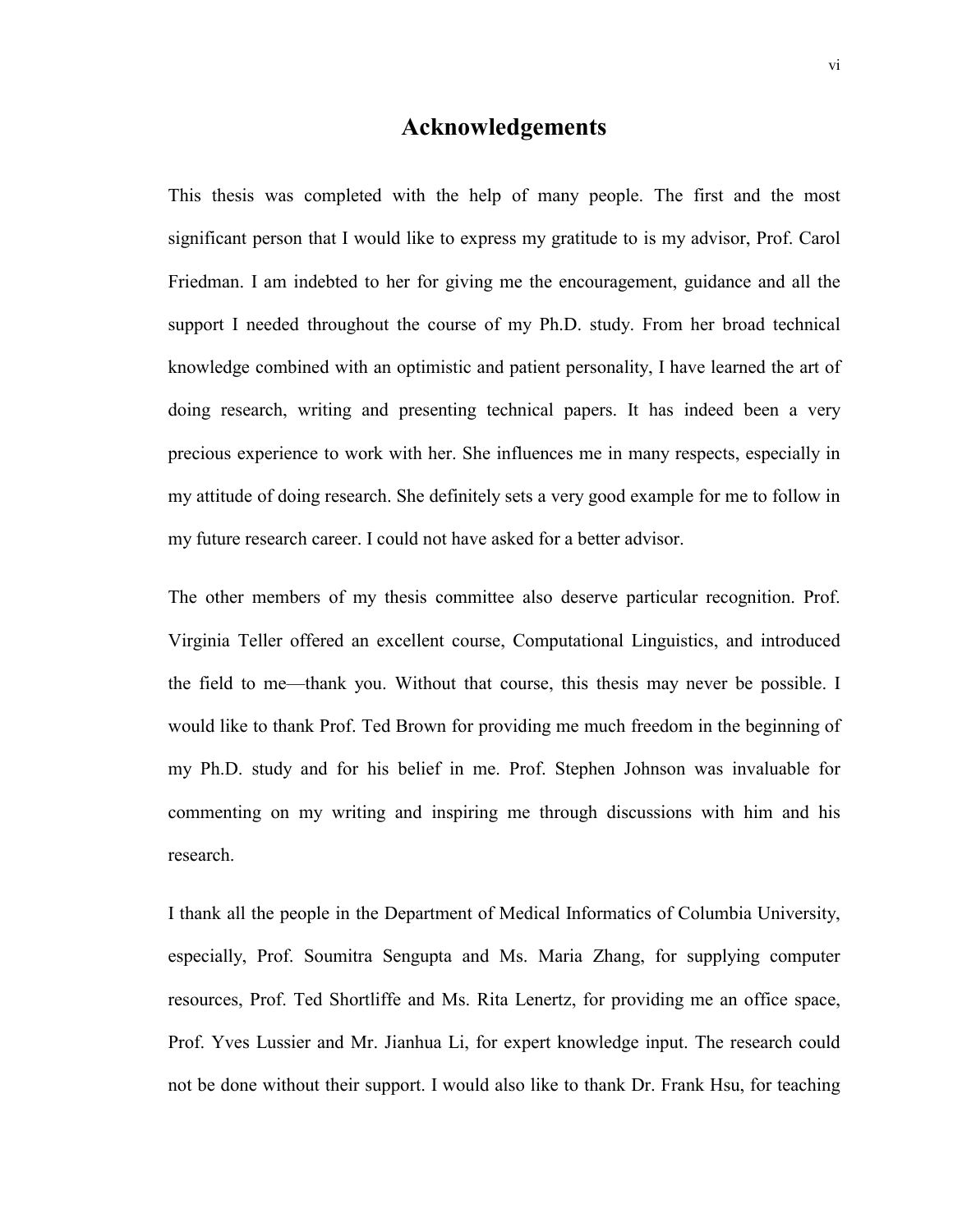me how to be a researcher during my master study, and Prof. Stanley Habib, for admitting me, helping me during his time in Graduate Center, and his encouragement all these years.

Only the words from my heart can pay my debt of gratitude to my parents, Chaohuan Liu and Shiying Xia, for their love, understanding, and constant support. They kept answering the question asked by people, "why is Hongfang still studying instead of looking for a job". Thanks to my son, Nan, for forgiving his mommy coming home late, keeping awake and welcoming mommy home with his bright smiling face every night. Last of all, thanks to my husband, Mao, for putting his own research aside and taking care of Nan when I was working late.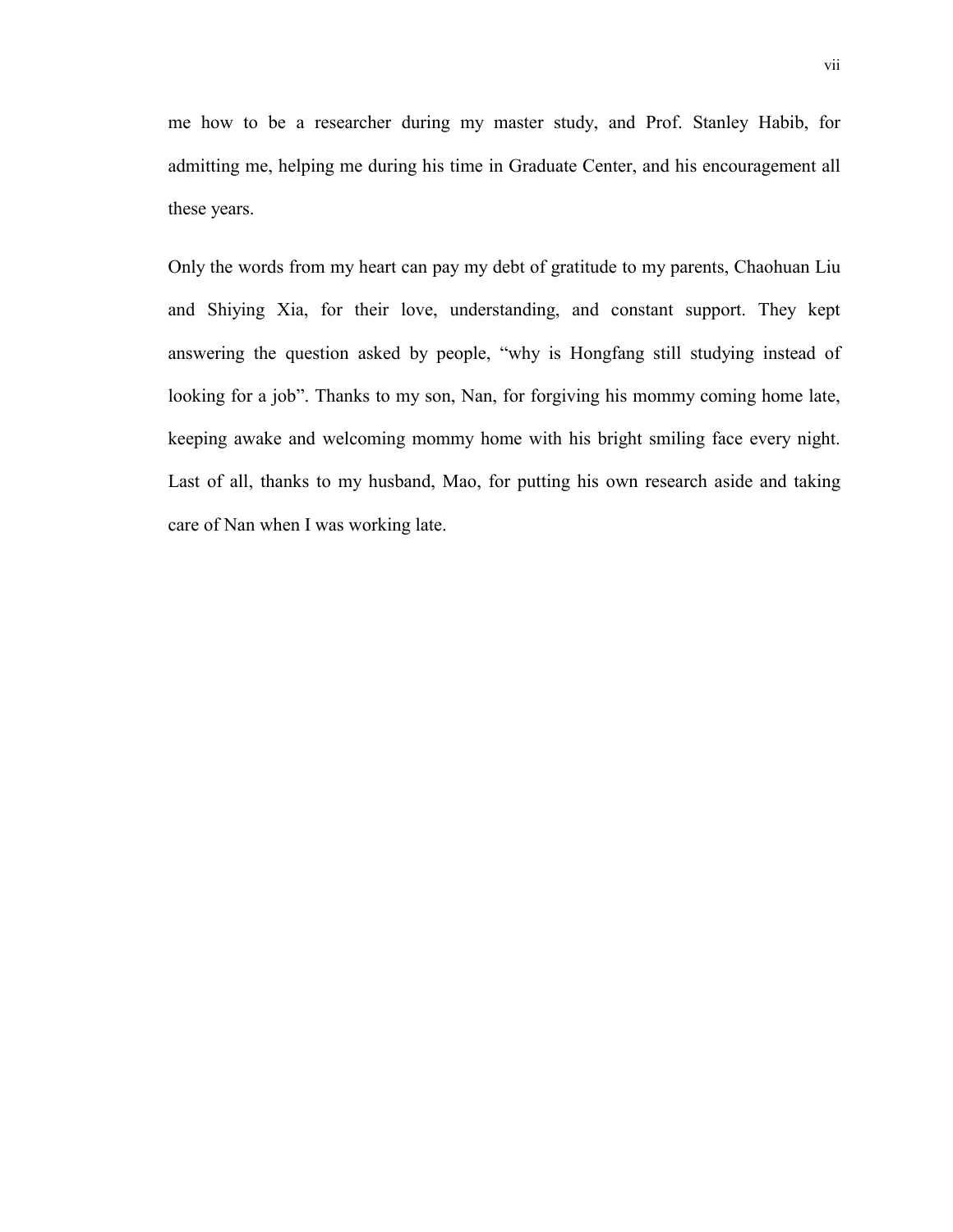# **TABLE OF CONTENTS**

| 1.2.4.1. Automatic Derivation of Gold Standard Sets for Abbreviations  14 |  |
|---------------------------------------------------------------------------|--|
| 1.2.4.2. Comparison Study of Supervised WSD Classifiers  15               |  |
| 1.2.4.3. Noise Tolerance of Different Supervised Learning Algorithms  16  |  |
|                                                                           |  |
| 1.2.4.5. Construction of WSD Classifiers for General Biomedical Terms 19  |  |
|                                                                           |  |
|                                                                           |  |
|                                                                           |  |
|                                                                           |  |
|                                                                           |  |
|                                                                           |  |
|                                                                           |  |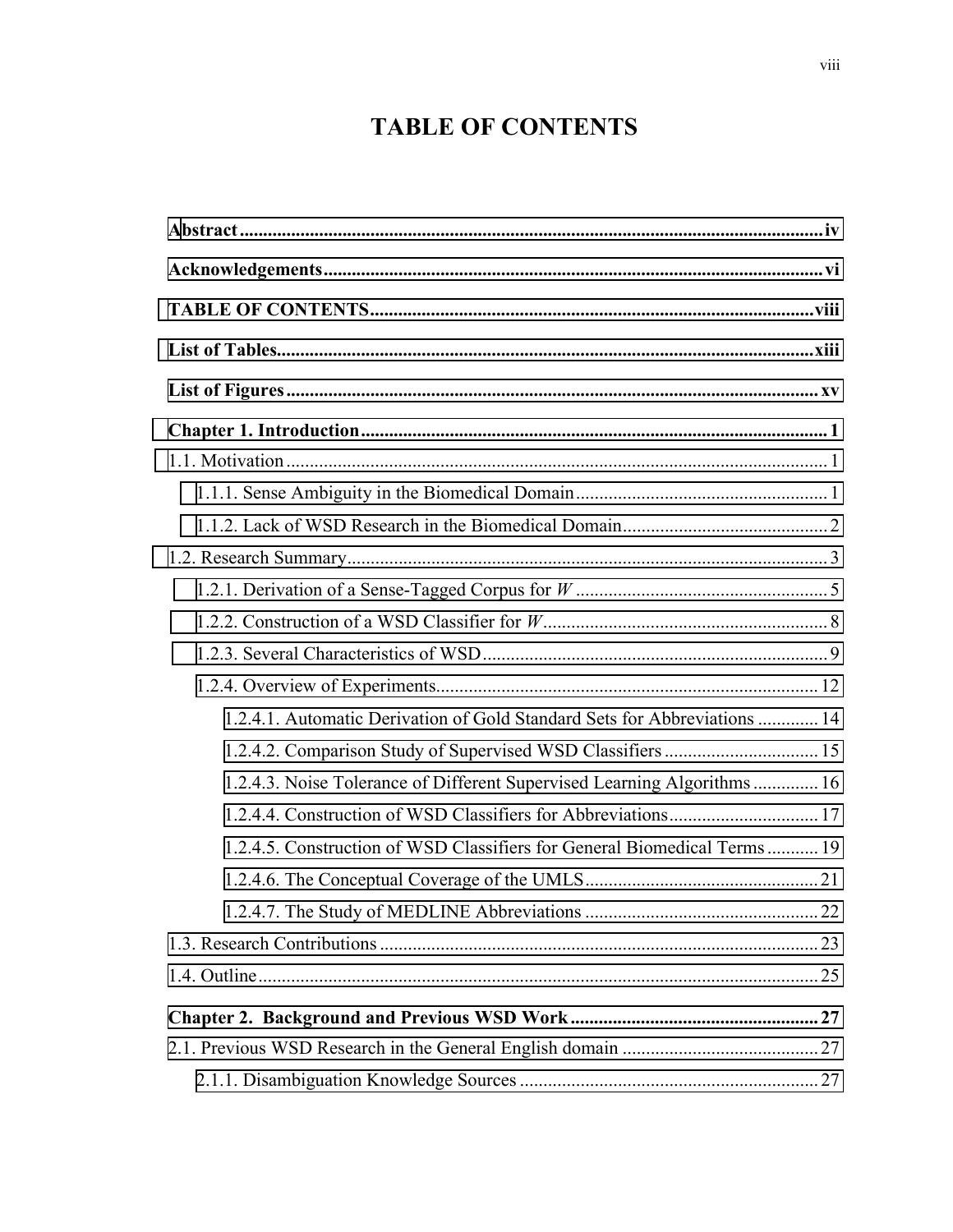| Chapter 3. Resources and NLP Systems in the Biomedical Domain 54 |  |
|------------------------------------------------------------------|--|
|                                                                  |  |
|                                                                  |  |
|                                                                  |  |
|                                                                  |  |
|                                                                  |  |
|                                                                  |  |
|                                                                  |  |
|                                                                  |  |
|                                                                  |  |
|                                                                  |  |
|                                                                  |  |
|                                                                  |  |
|                                                                  |  |
|                                                                  |  |
|                                                                  |  |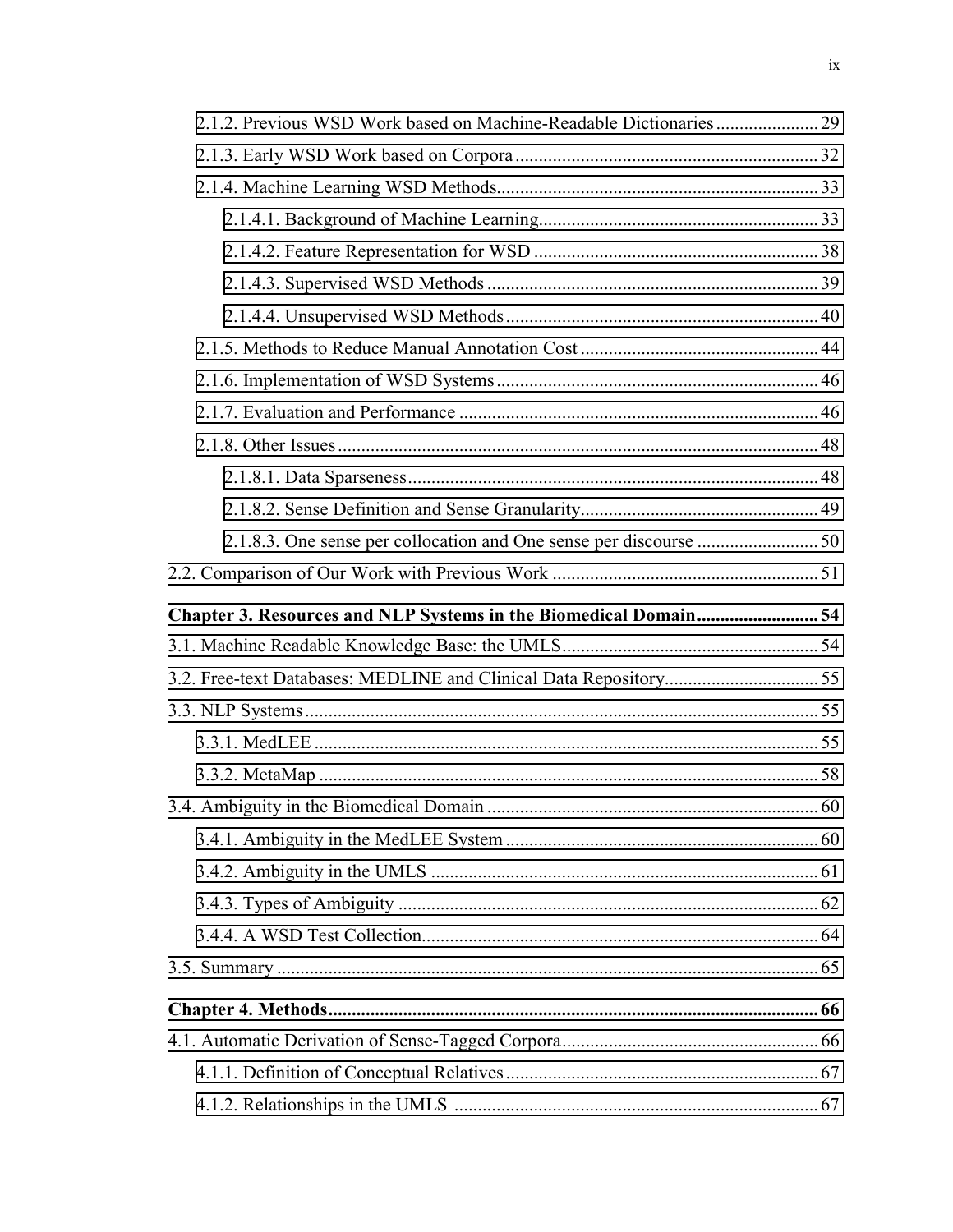| 4.1.4.2. Automatic Generation of a Sense-tagged Corpus Using Synonyms71       |
|-------------------------------------------------------------------------------|
| 4.1.4.3. Automatic Generation of a Sense-tagged Corpus Using Conceptual       |
|                                                                               |
|                                                                               |
|                                                                               |
|                                                                               |
| <b>Chapter 5. Automatic Derivation of Gold Standard Sets and Summary of</b>   |
| 5.1. UAExtractor: A Method to Extract an Abbreviation Knowledge Base from the |
|                                                                               |
|                                                                               |
|                                                                               |
|                                                                               |
|                                                                               |
|                                                                               |
|                                                                               |
|                                                                               |
|                                                                               |
|                                                                               |
|                                                                               |
|                                                                               |
|                                                                               |
|                                                                               |
|                                                                               |
|                                                                               |
|                                                                               |
|                                                                               |
|                                                                               |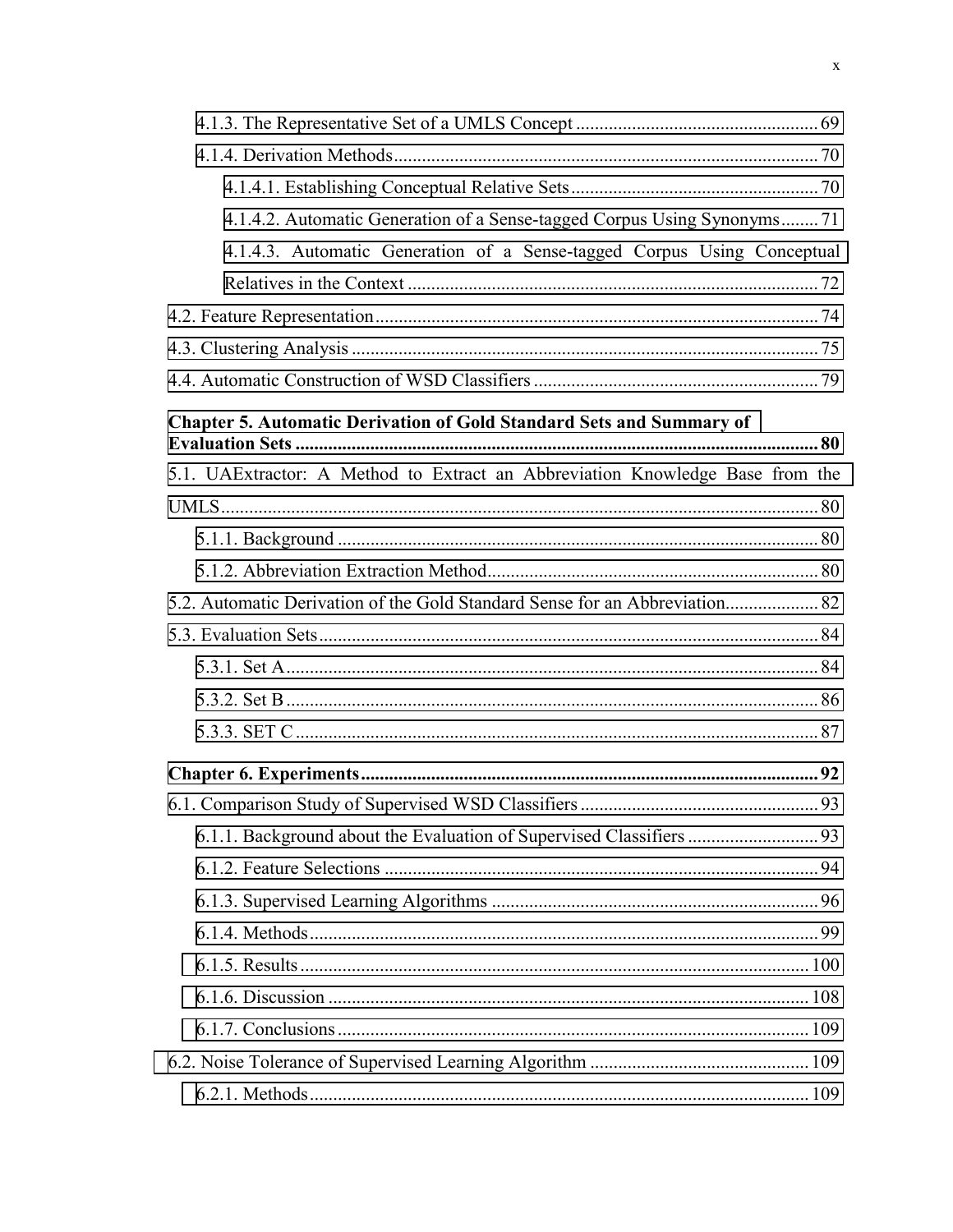| 6.3.4. Evaluation of WSD Classifiers on Instances Extracted from Medical Reports |  |
|----------------------------------------------------------------------------------|--|
|                                                                                  |  |
|                                                                                  |  |
| 6.4. Construction of WSD Classifiers for General Biomedical Terms 129            |  |
|                                                                                  |  |
|                                                                                  |  |
|                                                                                  |  |
|                                                                                  |  |
|                                                                                  |  |
|                                                                                  |  |
|                                                                                  |  |
|                                                                                  |  |
|                                                                                  |  |
|                                                                                  |  |
|                                                                                  |  |
|                                                                                  |  |
|                                                                                  |  |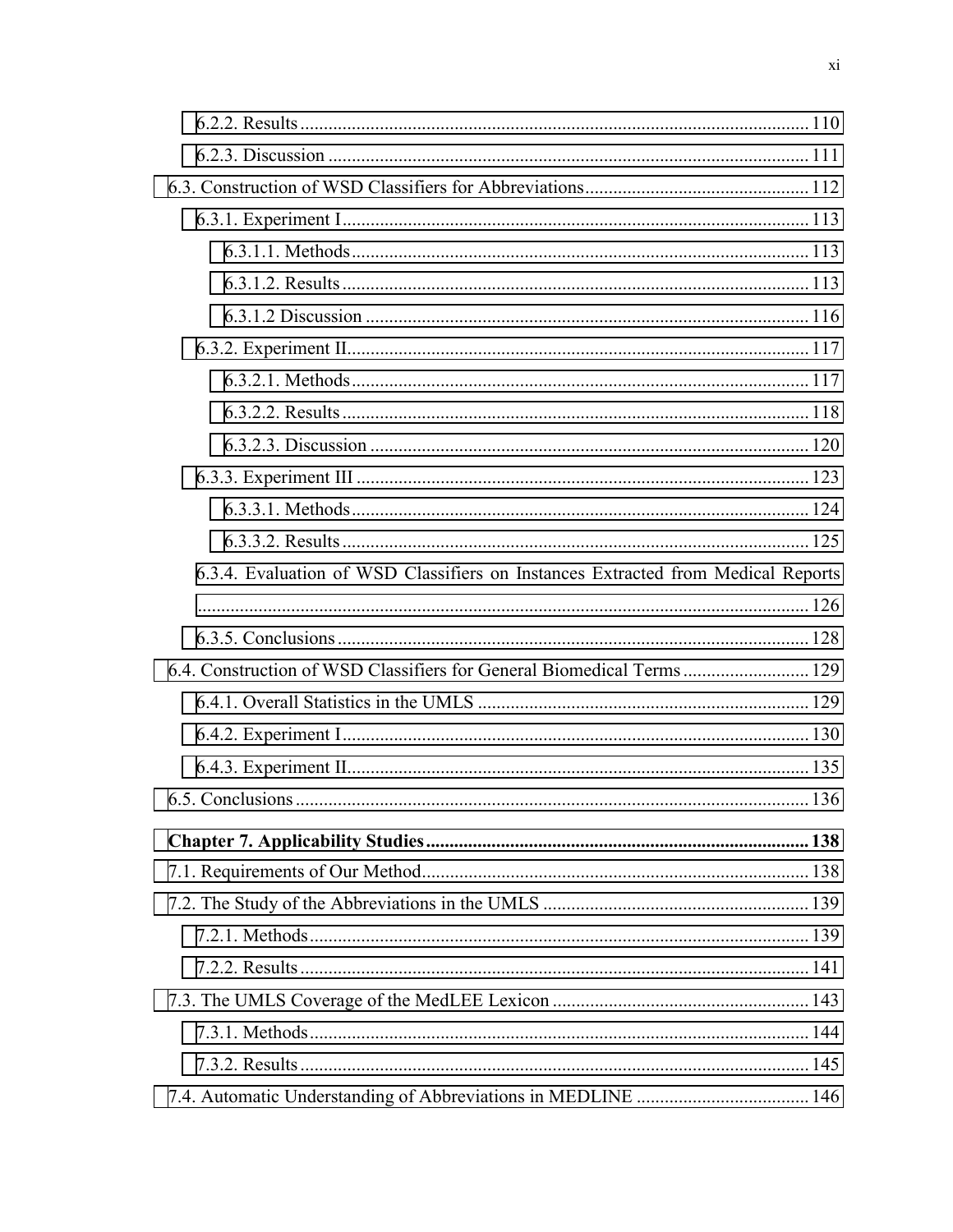| Appendix E. The Detailed Semantic Relations Between Sense Definitions of Set A  176 |  |
|-------------------------------------------------------------------------------------|--|
| Appendix F. The performance for the best classifier for each combination of         |  |
|                                                                                     |  |
|                                                                                     |  |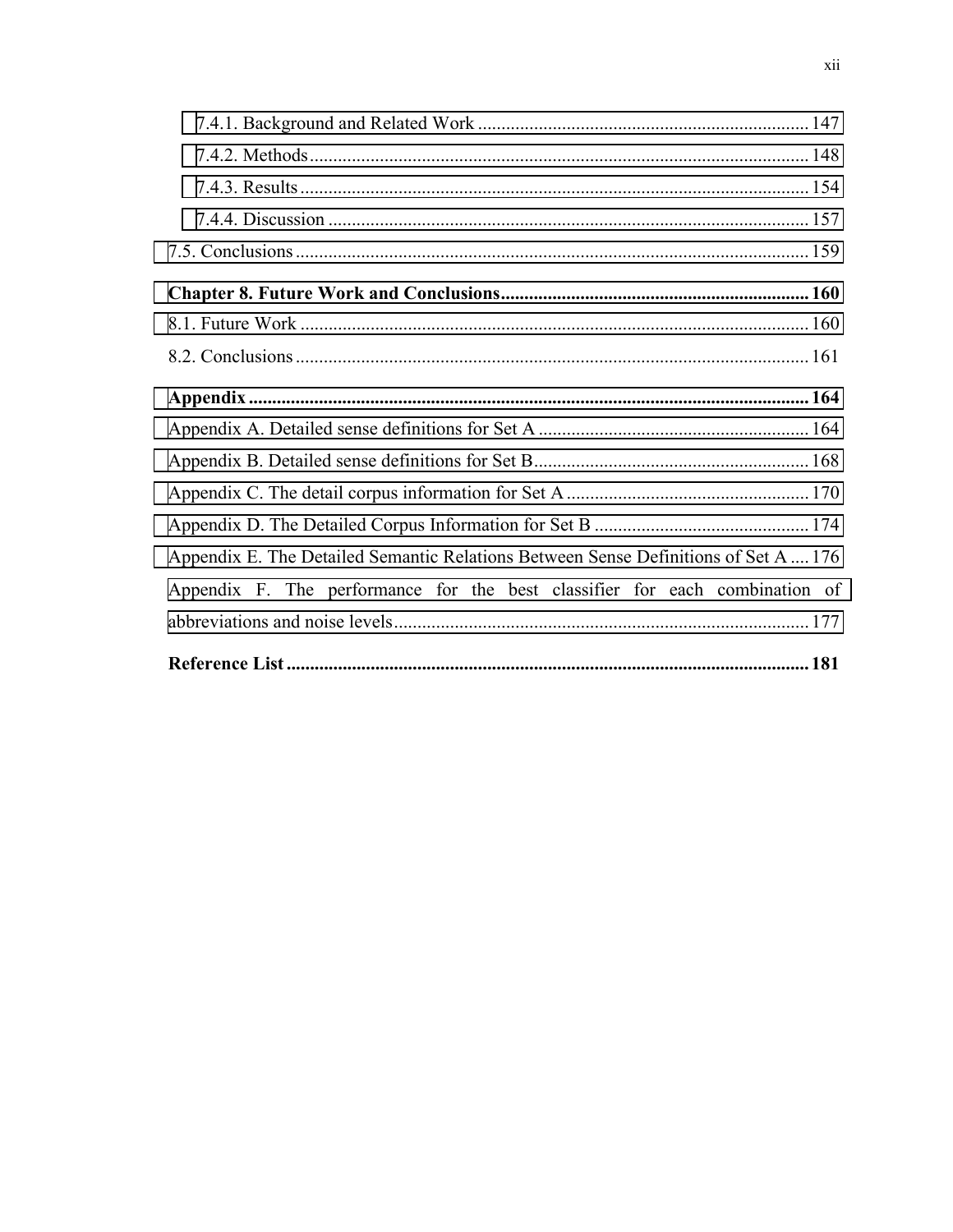# **List of Tables**

<span id="page-13-0"></span>

| Table 1. The senses for <i>bank</i> in two different machine-readable dictionaries: LDOCE and        |
|------------------------------------------------------------------------------------------------------|
|                                                                                                      |
|                                                                                                      |
|                                                                                                      |
|                                                                                                      |
|                                                                                                      |
|                                                                                                      |
| <b>Table 7.</b> The overall precision of different classifiers for abbreviations in Set A 102        |
| Table 8. The overall performance of different classifiers for words in Set B  103                    |
| Table 9. The parameters of the best classifiers and their precisions as well as the                  |
|                                                                                                      |
| Table 10. The parameters of the best classifiers and their precisions as well as the                 |
| precisions of the best overall classifiers (BOC) for each word in Set B 107                          |
|                                                                                                      |
| Table 12. Comparison results among different sources and types  119                                  |
| <b>Table 13.</b> The detailed for $STC_2$ and the quality of $STC_2$ when evaluated on the gold      |
|                                                                                                      |
| Table 14. The comparing result of two mapping programs: CRMap and MetaMap  121                       |
|                                                                                                      |
| Table 16. The detailed information of incorrect sense assignments 127                                |
| Table 17. Four ambiguous terms in the UMLS that cannot use our two-phase method.130                  |
| <b>Table 18.</b> The statistics of raw corpora ( $RC1$ and $RC2$ ) and sense-tagged corpora ( $STC1$ |
|                                                                                                      |
|                                                                                                      |
|                                                                                                      |
| Table 21. The ambiguity study results with respect to the number of letters in the                   |
|                                                                                                      |
| Table 22. The UMLS abbreviation coverage results with respect to the domain  142                     |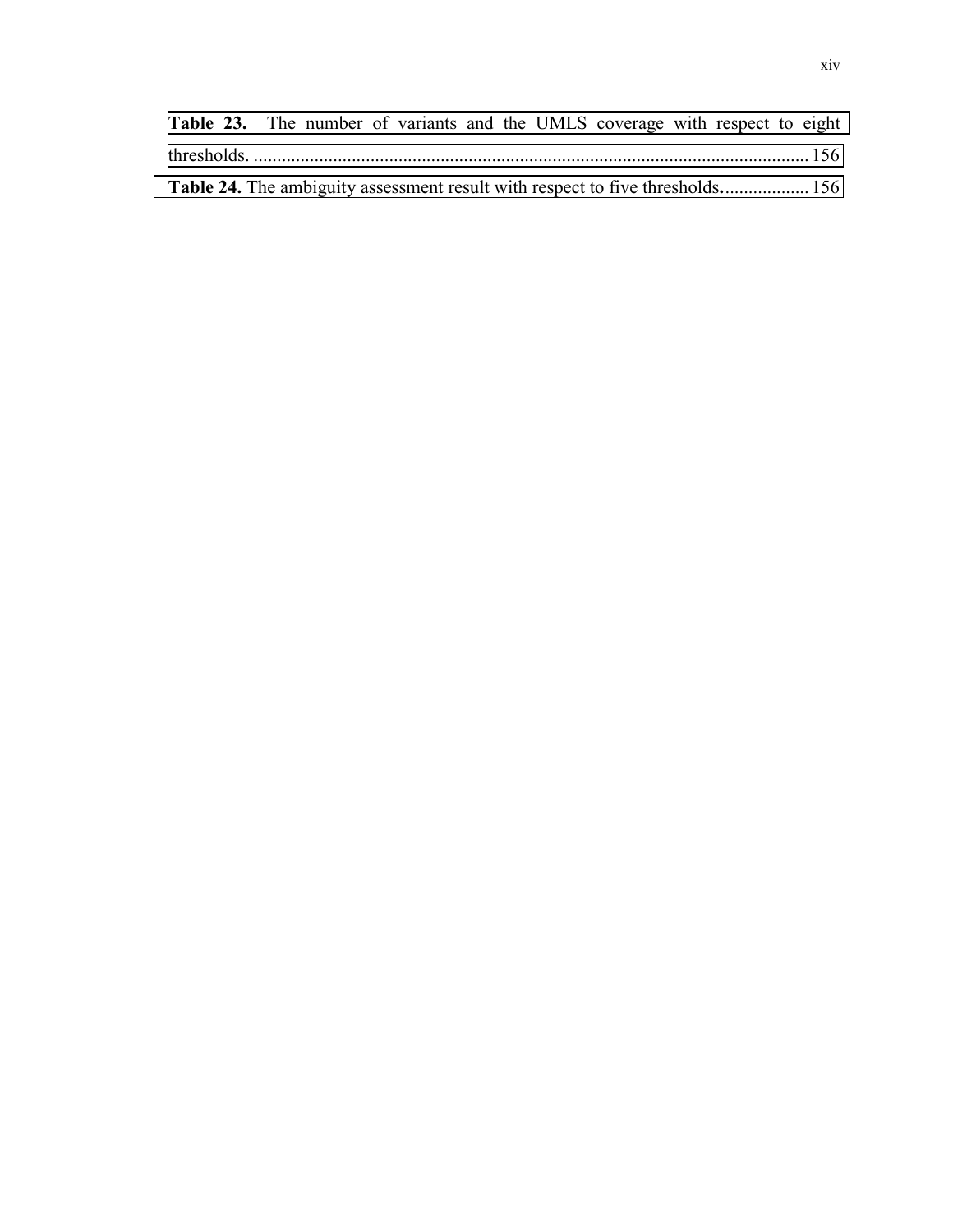# **List of Figures**

<span id="page-15-0"></span>

| <b>Figure 7.</b> Results of the comparison study of supervised learning in Set A 104          |  |
|-----------------------------------------------------------------------------------------------|--|
|                                                                                               |  |
|                                                                                               |  |
| Figure 10. The UMLS abbeviation coverage result with respect to frequency 143                 |  |
| <b>Figure 11.</b> The ambiguity in relation with five frequency threshold values for the most |  |
|                                                                                               |  |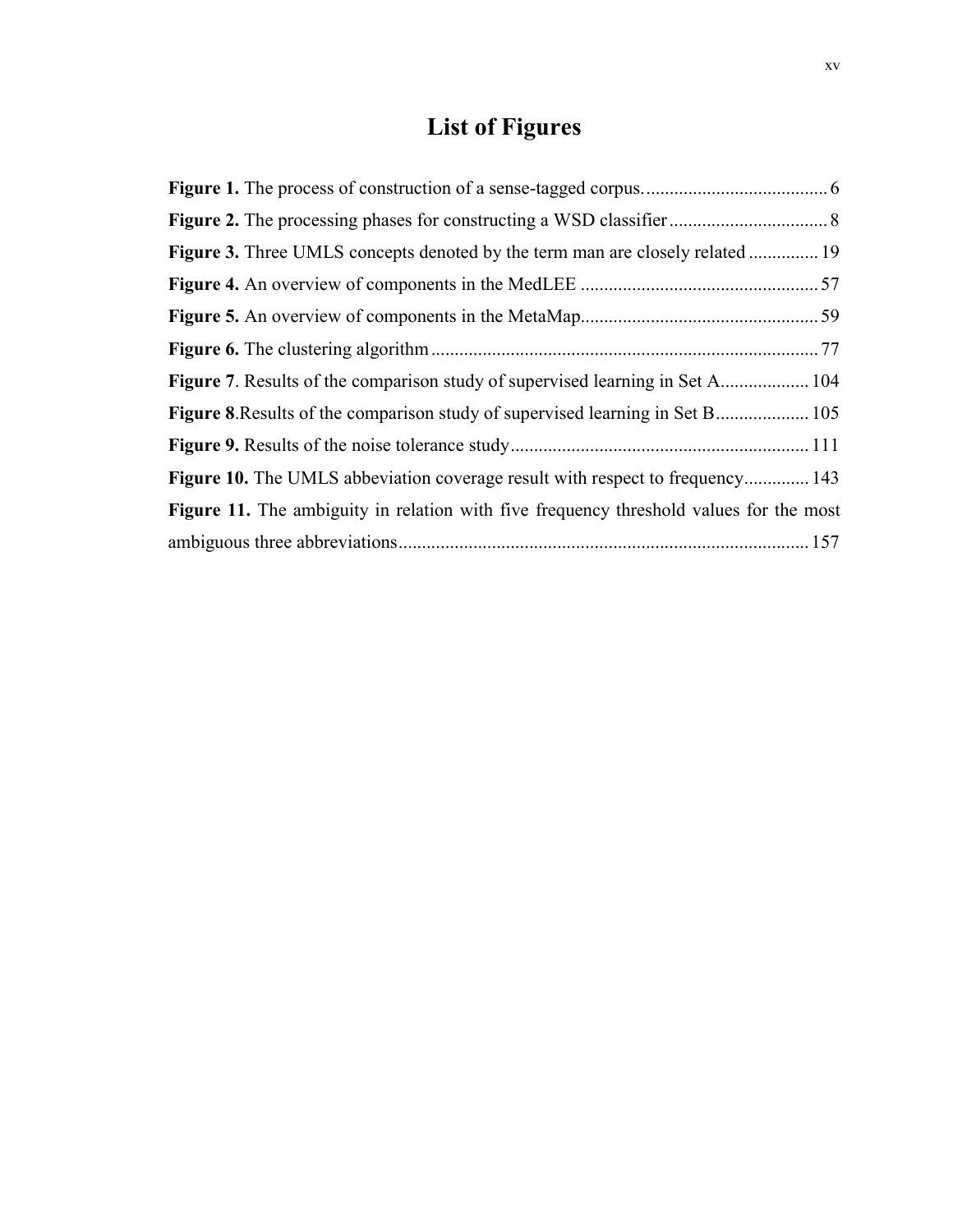## **Chapter 1. Introduction**

### <span id="page-16-0"></span>**1.1. Motivation**

## **1.1.1. Sense Ambiguity in the Biomedical Domain**

With the widespread use of computers in the biomedical domain, a vast, rich range of biomedical data including coded data as well as free-text data has been stored in digital format. Computer applications can interpret coded data automatically while free-text data pose challenges to system developers. To enable access to free text in the biomedical domain, natural language processing (NLP) systems have been developed that facilitate information retrieval, information extraction, and text mining on free text [7;33;103]. However, all NLP systems require identification of terms (a term can be a single word or a multi-word phrase) in free text with entries in a lexical table [46;103]. Terms in free text can be ambiguous and may have multiple unrelated or related senses in the lexical table. For example, *capsule* can mean a unit for medication such as in "He was put on Dyazide one capsule daily over the past two days" or body region such as in "There may be faint lucency in the left internal capsule". The chemical term *potassium* can mean a laboratory test item in "Her potassium had been as low as 2.7 on July 27" or a drug item in "Her discharge medications are digoxin five days a week and potassium supplements 10 mEq each week day". It can also be an abbreviation that has multiple full forms or has the same spelling as a general English word, such as *HR,* which denotes hour or heart rate; and *SOB,* which denotes short of breath besides the general English word sob.

The need for resolving term ambiguity has been realized in NLP applications in the biomedical domain. Aronson [7] found that sense ambiguity resolution was important for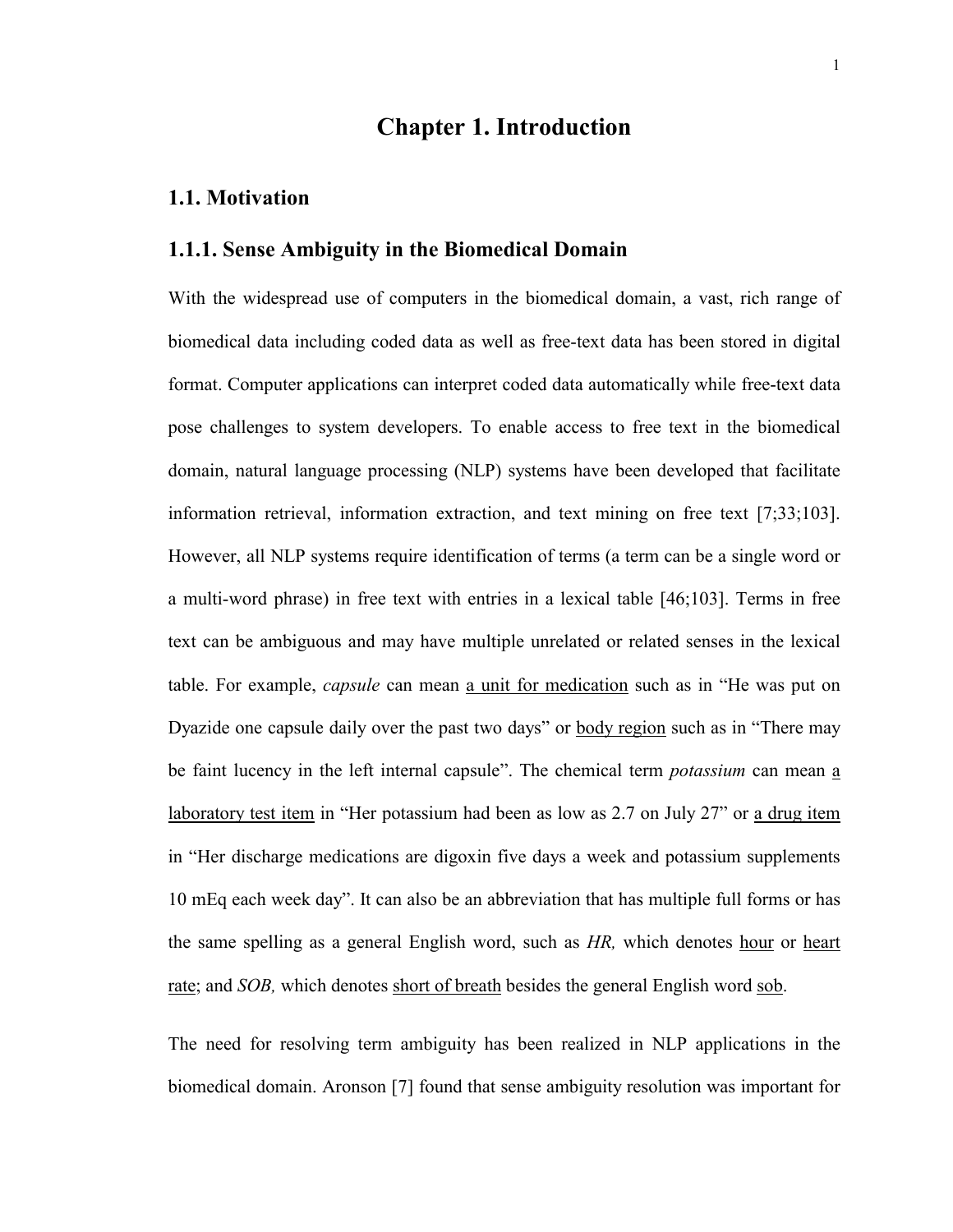<span id="page-17-0"></span>improving the performance of MetaMap, a free text to concept mapping program. An information extraction system, MedLEE, which was originally developed for radiology reports, encountered the sense ambiguity problem when broadened to a larger domain [31]. Nadkarni et al. [82] concluded that completely automated concept indexing in medical reports cannot be achieved without resolving sense ambiguities in free text. In an automatic knowledge discovery system, DAD-system, Weeber et al. [113] stated that in order to replicate Swanson's literature-based discovery of the involvement of magnesium deficiency in migraine [106], it was important to resolve the ambiguity of an ambiguous abbreviation *mg*, which denotes magnesium or milligram.

#### **1.1.2. Lack of WSD Research in the Biomedical Domain**

The task of resolving the ambiguity of ambiguous terms is called "word sense disambiguation" (WSD). A WSD system identifies the intended sense of a term in a context [86] from a set of candidates. Usually, a WSD system consists of a group of WSD classifiers, where each classifier determines the sense of a particular ambiguous term in a given context [45;86].

A WSD system that resolves sense ambiguities is essential for improving the precision of NLP applications in the biomedical domain. Several preliminary WSD methods for NLP applications in the domain were based on handcrafted rules. Rindflesch and Aronson [95] used a set of handcrafted rules based on semantic types of neighboring words to resolve ambiguity when mapping free text to UMLS concepts. The MedLEE system applies disambiguation rules based on local contextual information [31]. Johnson handcrafted rules to reduce ambiguity in a semantic lexicon for a particular domain [46]. It is expensive and difficult to write a comprehensive set of disambiguation rules.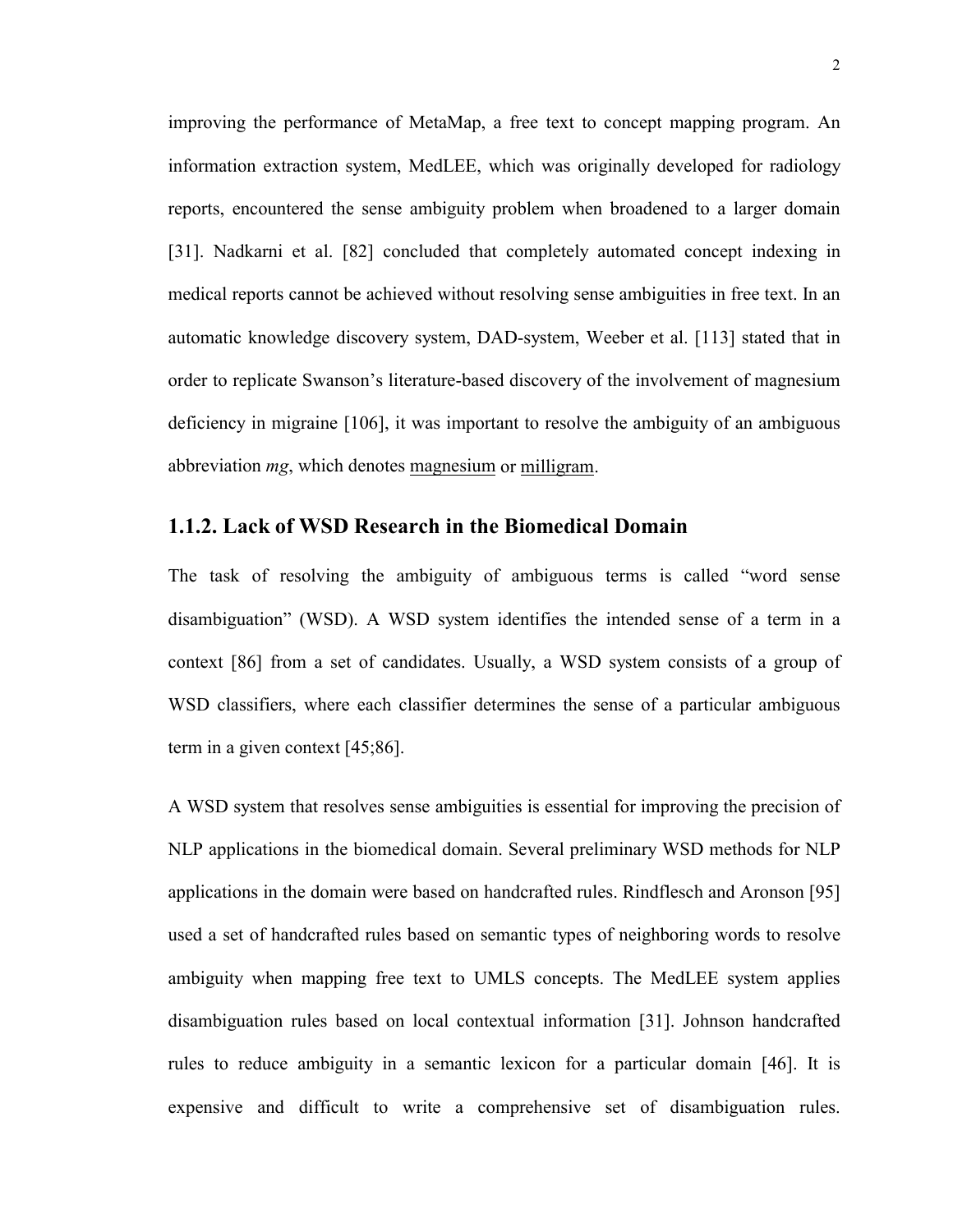<span id="page-18-0"></span>Additionally, manual maintenance and further extension of rule sets become increasingly complex.

WSD systems have been built in the general English domain but are not suitable for NLP applications in the biomedical domain. An evident reason is the difference of "sense inventories". Words in the biomedical domain can take very restricted and specific meanings. For example, there are three senses of *discharge* in a biomedical terminology knowledge base, the UMLS [1], while there are nine senses for the noun *discharge* in an online general English lexicon WordNet [29]. In addition, for each specific domain, there exist a large number of terms that are exclusively used in that domain [120]. For example, abbreviations are widely used in medical reports for the reason that time pressure prevents medical specialists from describing clinical findings fully; and abbreviations are a convenient way to represent long medical words and phrases explicitly [8;71]. Another evident reason is the difference of contextual construction rules. Sentences are constructed in a more concise way in the medical domain than in some other domains: unnecessary words are usually omitted; questions are seldom found in medical reports; and verbs in discharge summaries usually appear as the third person singular [103].

#### **1.2. Research Summary**

In this dissertation, we propose a two-phase method to construct a WSD system, which consists of a set of classifiers (one for each ambiguous term), for NLP applications in the biomedical domain. Given an ambiguous term *W*, the first phase derives a sense-tagged corpus,  $STC(W)$ , from a free-text collection based on a biomedical terminology knowledge base (the UMLS), machine learning techniques, and expert knowledge if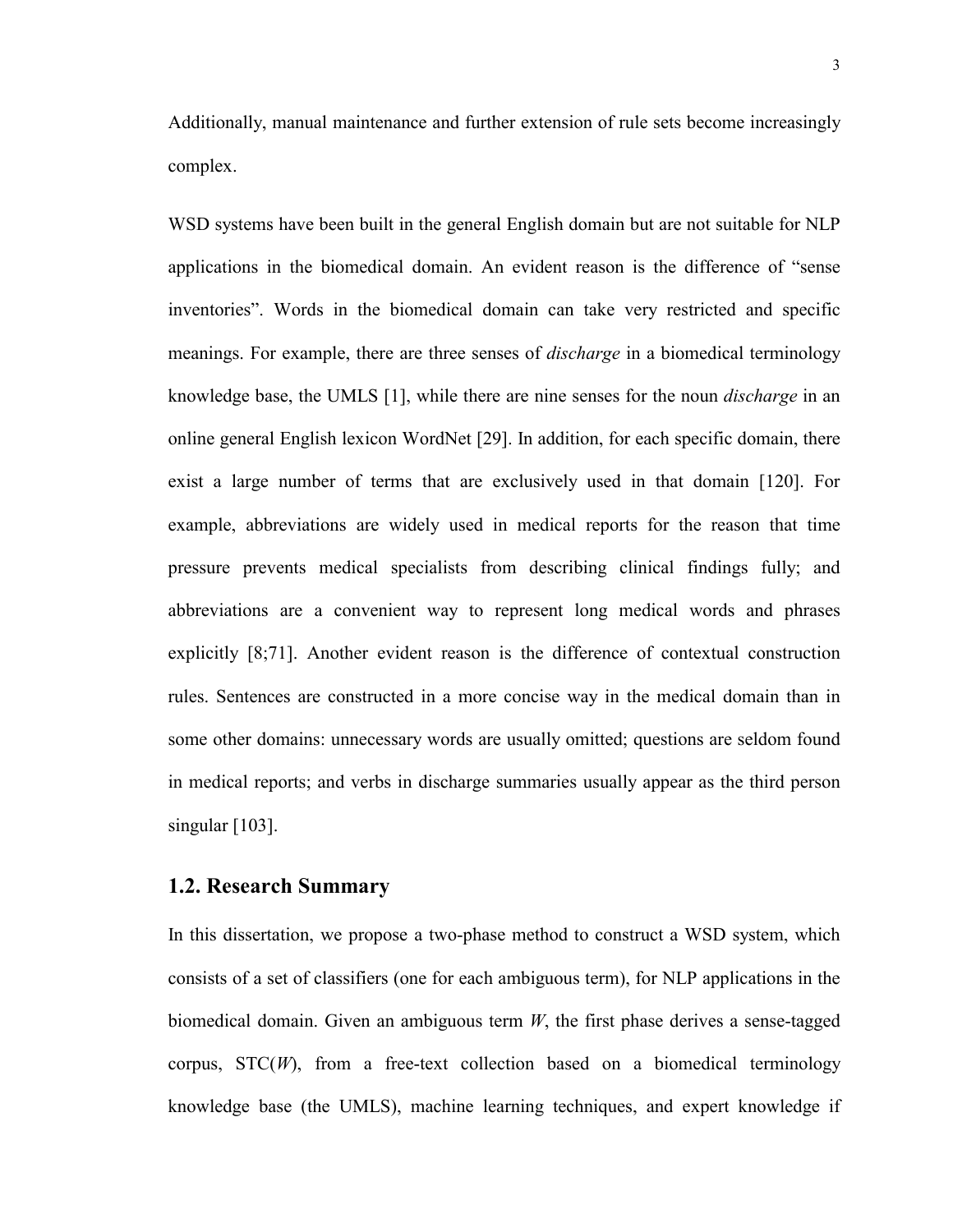needed<sup>1</sup>. The second phase automatically constructs a WSD classifier for *W* by defining a supervised learning task that uses STC(*W*) as the training set.

Our solution is motivated by the following observations:

- 1. A concept-oriented machine-readable dictionary and a large size free-text collection exist along with NLP applications in the biomedical domain. Different electronic biomedical terminologies have been integrated into one concept-oriented knowledge base, the UMLS. Data repositories involving de-identified electronic medical reports offer a large size free-text collection for NLP applications in the clinical domain. The digitalization of journal articles and documents makes a large size literature collection possible.
- 2. Similar contexts imply similar senses. Similarity-based machine learning techniques have been applied to develop WSD systems and achieved good performance [49;85]. As a corollary of the observation, novel contexts imply novel senses or novel genres of the context. Corpus-based lexicographers have used this observation to discover new senses for a term [56].
- 3. A supervised machine learning approach using a large sense-tagged corpus is a viable way to build a robust, wide coverage, and highly accurate WSD system [84]. The observation is based on the success of using supervised machine learning approaches to automate relatively low-level language processing such as part-of speech tagging and segmenting text both in the general English domain and in the biomedical domain [9;13;20;92].

l

<sup>&</sup>lt;sup>1</sup> A sense-tagged corpus for *W* is a collection of instances of *W* where the sense of W in these instances has been tagged, where an instance of  $W$  is a contextual unit that contains  $W$ . The content of a contextual unit depends on the genre of a collection and the exact application; it can be a sentence, two consecutive sentences, a paragraph, or a document, etc.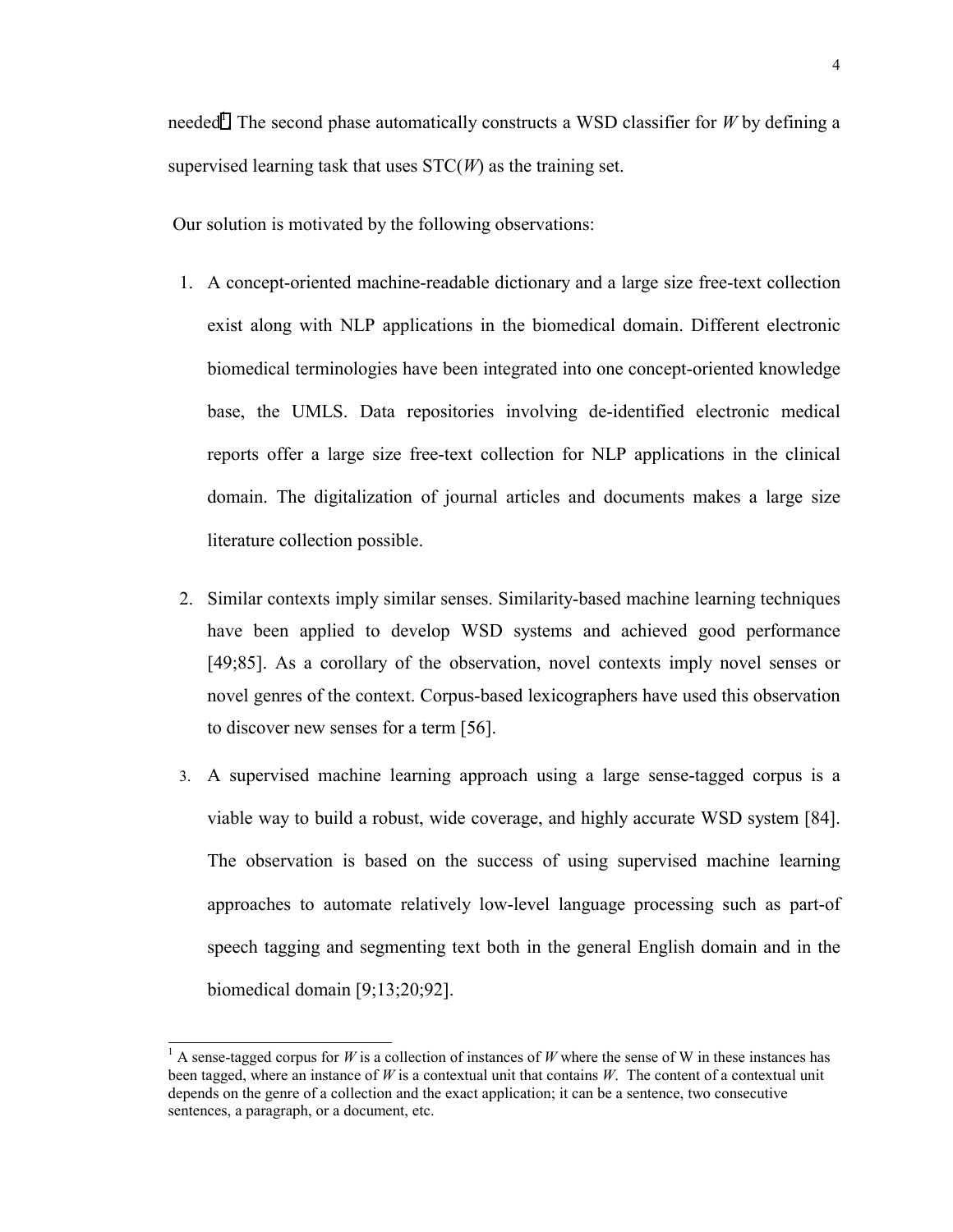#### <span id="page-20-0"></span>**1.2.1. Derivation of a Sense-Tagged Corpus for** *W*

Figure 1 illustrates the overall process of the derivation of a sense-tagged corpus for *W*,  $STC(W)$ . There are four components in this phase. The first component, instance extractor, extracts two raw corpora:  $RC_1(W)$  and  $RC_2(W)$  from a free-text collection, where  $RC_1(W)$  gathers instances that contain unambiguous synonyms of W, and  $RC_2(W)$ contains instances that contain *W*. These are utilized by the second component, which derives a preliminary sense-tagged corpus, STC'(*W*). The third component is an optional component which automatically checks the quality of STC'(*W*) by applying clustering analysis. If  $STC'(W)$  is not found to have high quality, the fourth component (i.e., human annotation) is performed on the result of clustering.

The automatic derivation of a preliminary sense-tagged corpus for *W*, STC'(*W*), is based on two observations concerning WSD work that uses conceptual relations<sup>2</sup> in a machinereadable dictionary. One is that terms with similar senses tend to appear in similar contexts. The other observation is that the correct senses for words in a natural language expression will have closer sense relations than incorrect combinations of senses.

Based on the first observation, all instances that contain unambiguous synonyms (or closely related senses) of *W* are gathered, forming a collection  $RC_1(W)$ . A sense-tagged corpus  $STC_1(W)$  is derived by replacing each occurrence of the corresponding unambiguous synonym with *W* and tagging the sense of *W* with the associated sense of that synonym for each instance in  $RC_1(W)$ . Therefore, instances in  $STC_1(W)$  are actually

 $\overline{a}$ 

 $2^2$  A conceptual relation is a relation between two concepts that indicates these two concepts are related through some relations in the machine readable dictionary, such as the discharge substance sense of *discharge* is a child of the concept *substance*.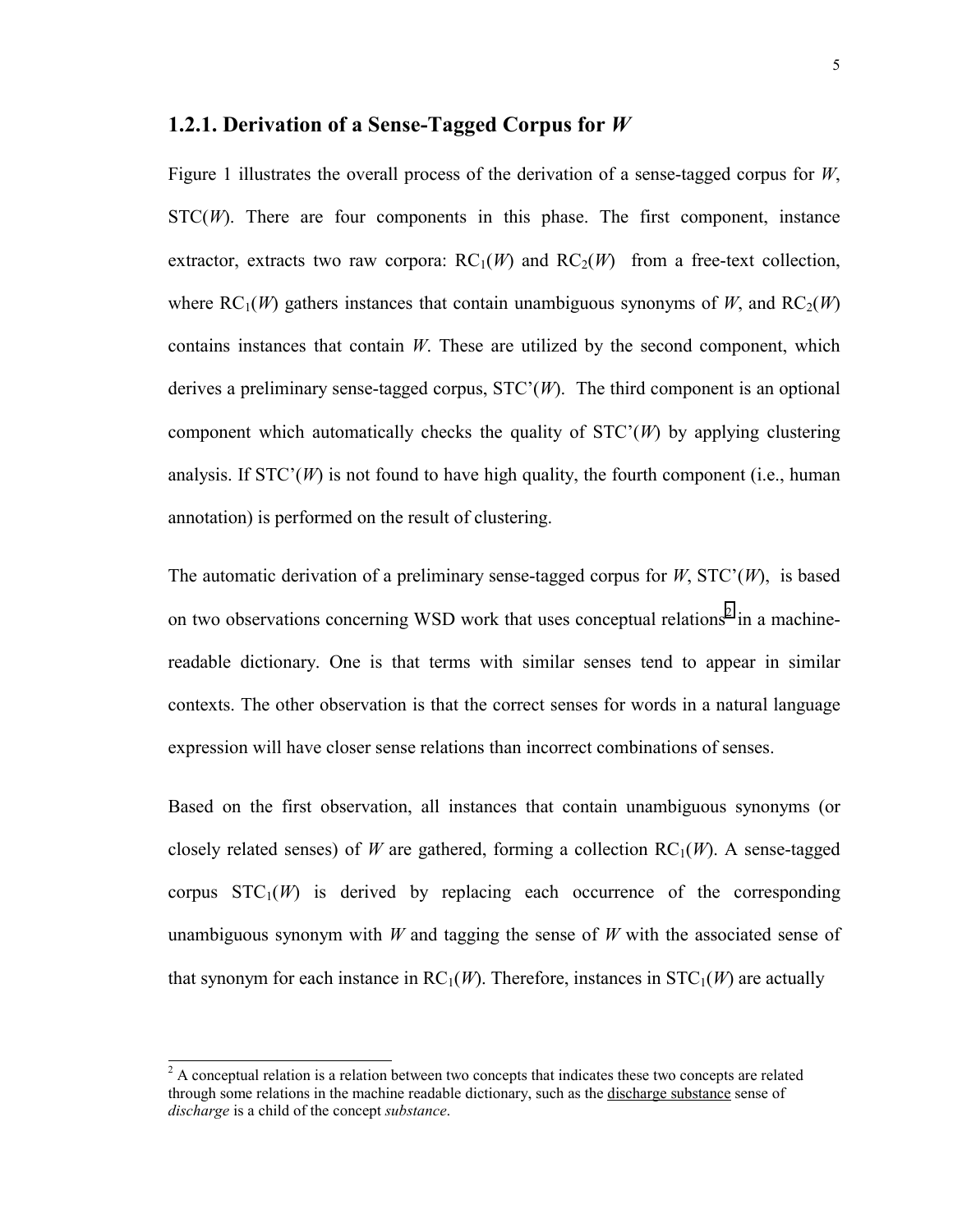

**Figure 1.** The process of construction of a sense-tagged corpus, STC(*W*), for a specified ambiguous term *W*.

artificial instances, i.e., they are derived from instances that contain synonyms of *W* instead of from instances that contain *W*.

Based on the second observation, we collect all instances that contain *W*, and denote the collection  $RC_2(W)$ . Terms that have conceptual relations with *W* are identified in each instance from  $RC_2(W)$ . A sense-tagged corpus  $STC_2(W)$  is derived based on those identified terms. Some instances in  $RC<sub>2</sub>(W)$  may not have terms that are conceptually related to *W* and therefore cannot be sense-tagged. In addition, some instances in  $STC<sub>2</sub>(W)$  may be sense-tagged incorrectly because terms in an instance may be conceptually related to incorrect senses of *W*.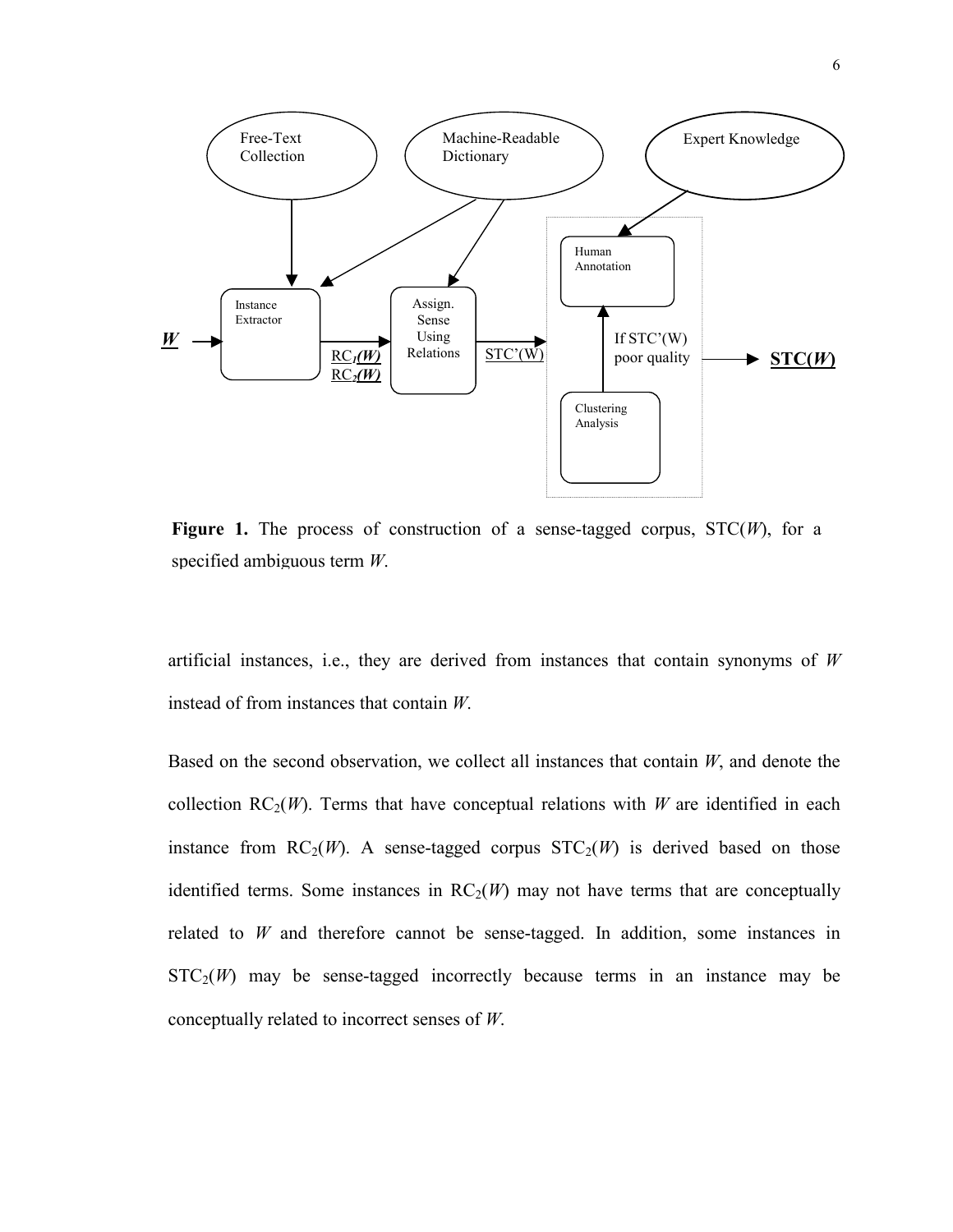7

The preliminary sense-tagged corpus  $STC(W)$  is obtained by combining  $STC_1(W)$  and  $STC_2(W)$ . The quality of  $STC'(W)$  depends on i) how similar it is between *W* and a corresponding synonym with respect to the context, ii) the precision of  $STC<sub>2</sub>(W)$ , and iii) the comprehensiveness of  $STC(W)$  with respect to senses and genres of the context in  $RC<sub>2</sub>(W)$ .

Two optional components, i.e., the clustering analysis component and the human annotation component, can be included to derive the final sense-tagged corpus STC(*W*). The purpose of the clustering analysis is two-fold: i) to check the quality of STC'(W), and ii) to reduce human annotation cost. The input to the clustering analysis component is the entire instance collection derived for *W* (i.e., STC'(*W*) and the portion of RC<sub>2</sub>(*W*) that could not be sense-tagged). Similar instances are grouped together based on similarity measures and clustering criteria. The clustering criteria are controlled by sense-tagged instances. The number of clusters in the final clustering is restrained by what is considered to be an affordable cost of human supervision. If all clusters in the final clustering possess some sense-tagged instances, then  $STC(W)$  is considered to be comprehensive and becomes the final sense-tagged corpus that will be presented without human supervision to the second phase (i.e., the supervised machine learning phase). Otherwise, clusters that contain a large number of instances but have no sense-tagged instances need to be manually sense-tagged by experts. The sense-tagged corpus presented to the second phase will then contain instances in  $STC'(W)$  and the manually sense-tagged instances. A large sense-tagged corpus can be derived when assigning each raw instance the majority sense of its associated cluster.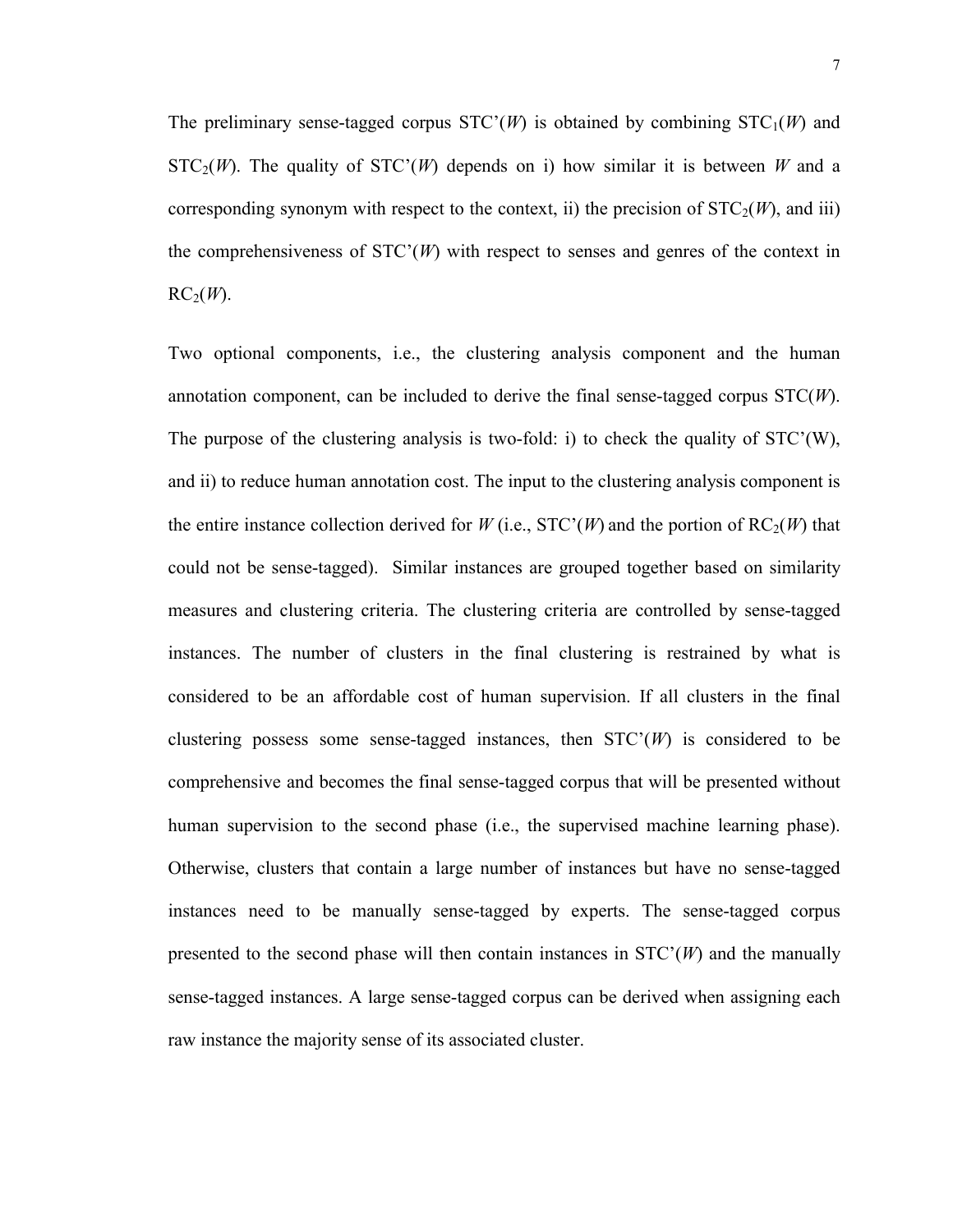<span id="page-23-0"></span>

**Figure 2**. The processing phases for constructing a WSD classifier for *W*.

## **1.2.2. Construction of a WSD Classifier for** *W*

Figure 2 demonstrates the construction process of a WSD classifier for *W* using the derived sense-tagged corpus,  $STC(W)$ , as a training set. The input to the process is a sense-tagged corpus for *W* ( $STC(W)$ ), and the output is a WSD classifier which can disambiguate *W*. The first component transfers each instance in  $STC(W)$  to a feature representation (usually a feature vector). It may utilize knowledge existing in knowledge bases for the transformation. The second component uses a supervised learning algorithm to learn disambiguation knowledge that forms a WSD classifier for *W*. It may also utilize knowledge existing in knowledge bases to choose an appropriate supervised learning algorithm and parameters of the algorithm.

Appropriate feature representations should capture features with high discrimination power, while the number of different features should be kept as small as possible in order to have classifiers with good generalization capabilities. Neighboring words and/or local collocations in a fixed window size are usually used to extract features. However, there is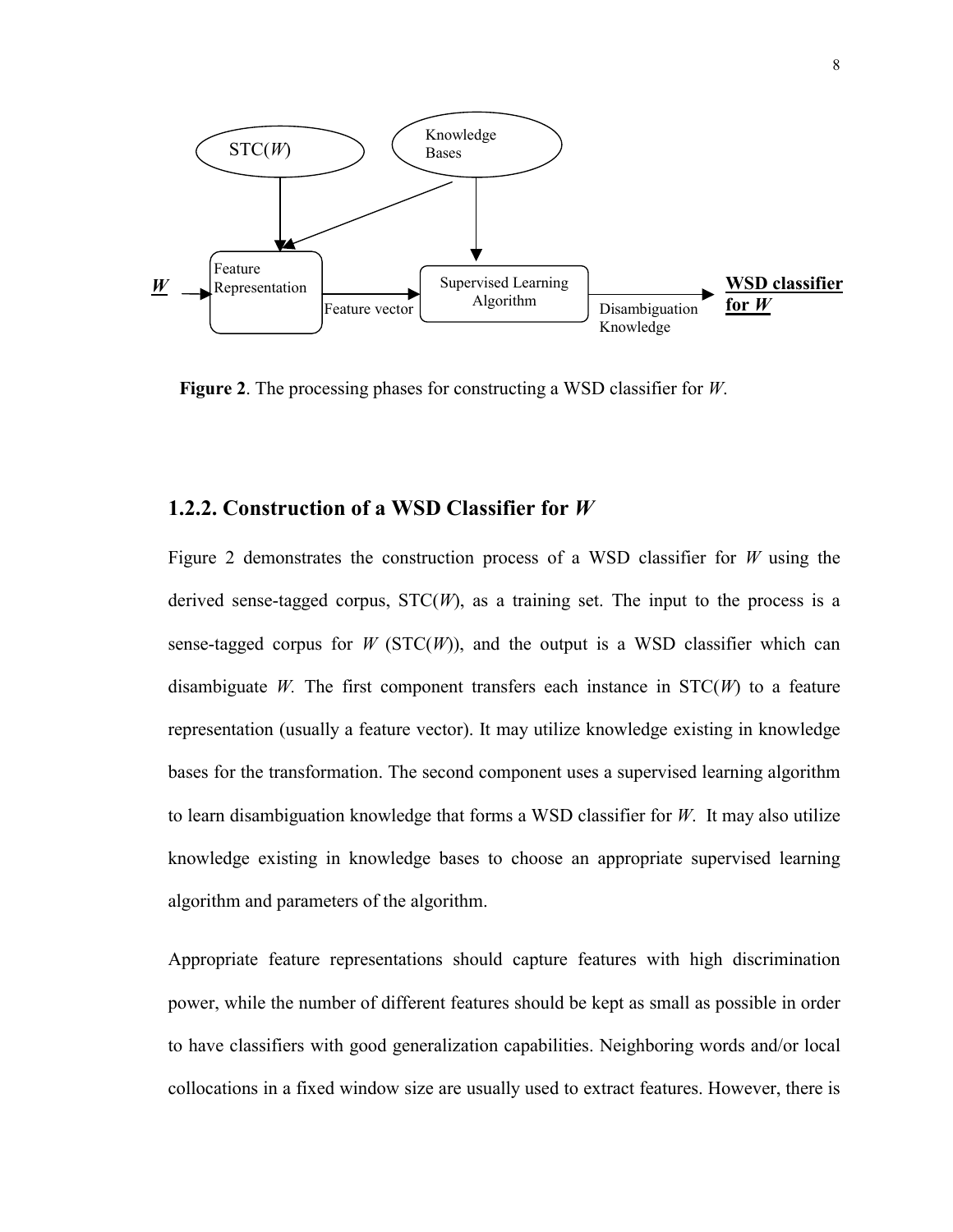<span id="page-24-0"></span>no agreement on the best feature representation and the most appropriate window size. Several supervised learning methods have been adopted to built WSD classifiers: Naïve Bayes learning [11], neural networks [109], decision list [123], instance-based learning [45;86], inductive logic programming [80]. However, there is no agreement on the best choice of supervised learning algorithms.

#### **1.2.3. Several Characteristics of WSD**

There are several characteristics of WSD that must be addressed:

• No universal sense definition – there is no agreement about the set of senses for the same word in different lexicons. For example, *bank* has 9 noun senses in the Longman Dictionary of Contemporary English (LDOCE) [90] but 10 noun senses in an online general English lexicon WordNet [29], where two sets of sense definitions are not inclusive or exclusive as shown in Table 1 (e.g., Sense 9 in LDOCE matches Sense h in WordNet; there is no equivalence in WordNet for Sense 3 in LDOCE; and there is no counterpart in LDOCE for Sense j in WordNet).

We chose the UMLS as our machine-readable dictionary. The UMLS is the most comprehensive machine-readable dictionary in the biomedical domain and should be the most appropriate one for WSD in the biomedical domain. For example, two senses of *discharge* in the MedLEE lexicon (i.e., the discharge procedure sense as in "prior to discharge from hospital" and the discharge substance sense as in "bloody discharge") are both included in the UMLS while there is an additional sense for *discharge* in the UMLS: the discharge substance sample sense.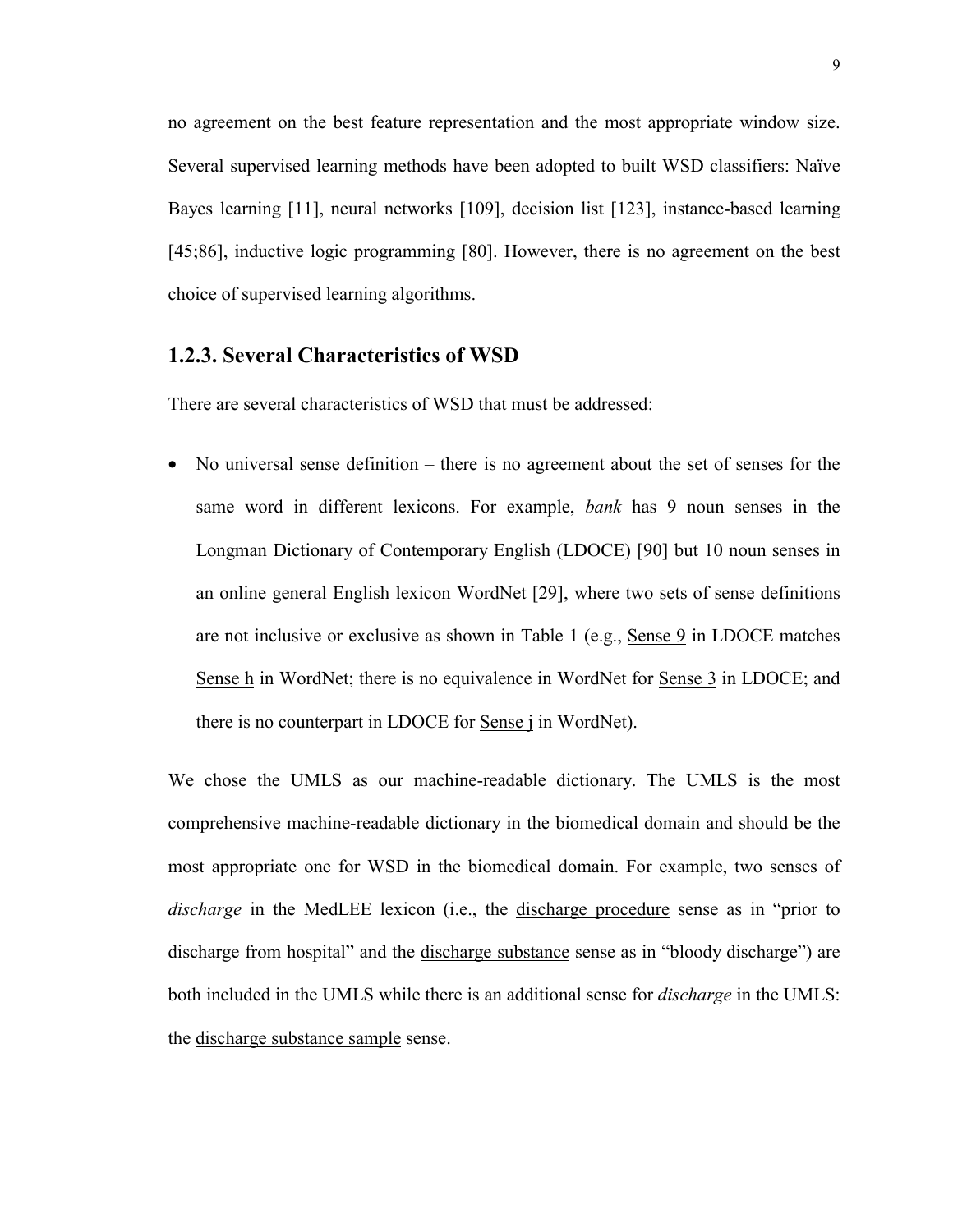<span id="page-25-0"></span>

| <b>LDOCE</b>                                        | WordNet                                                                            |
|-----------------------------------------------------|------------------------------------------------------------------------------------|
| 1. Land along the side of a river,<br>lake, etc     | A financial institution that accepts<br>a.<br>deposits and channels the money into |
| 2. Earth which is heaped up in a<br>field or garden | lending activities<br>b. Sloping land                                              |
| 3. A mass of snow, clouds, mud etc                  | c. A supply or stock held in reserve for                                           |
| 4. A slope made at bends in a road<br>or race-track | future use<br>d. A building in which commercial                                    |
| A high underwater bank of sand<br>5.                | banking is transacted                                                              |
| 6<br>A row                                          | e. An arrangement of similar objects in a<br>row or in tiers                       |
| A place in which money is kept<br>7.                | A container (usually with a slot in the<br>f.                                      |
| 8. A place where something is held                  | top) for keeping money at home                                                     |
| ready for use                                       | A long ridge or pile<br>g.                                                         |
| 9. The funds held by a gambling<br>house            | h. The funds held by a gambling house                                              |
|                                                     | A slope in the turn of a road or track<br>$\mathbf{1}$ .                           |
|                                                     | A flight maneuver<br>$\mathbf{1}$ .                                                |

**Table 1**. The noun senses for *bank* in two different machine-readable dictionaries: LDOCE and WordNet.

• Low inter/intra agreement among subjects – evidence to date suggests that people often disagree on the sense to be assigned to an instance of a word [30;47]. Veronis [111] showed an average agreement measure using the Kappa statistics [15;22] was below 50%, which indicated a large amount of disagreement among subjects. Jorgensen [47] found the agreement level on the appropriate sense for an instance to be just 68%. Weeber and colleagues [114] were aware that 12 of 50 ambiguous terms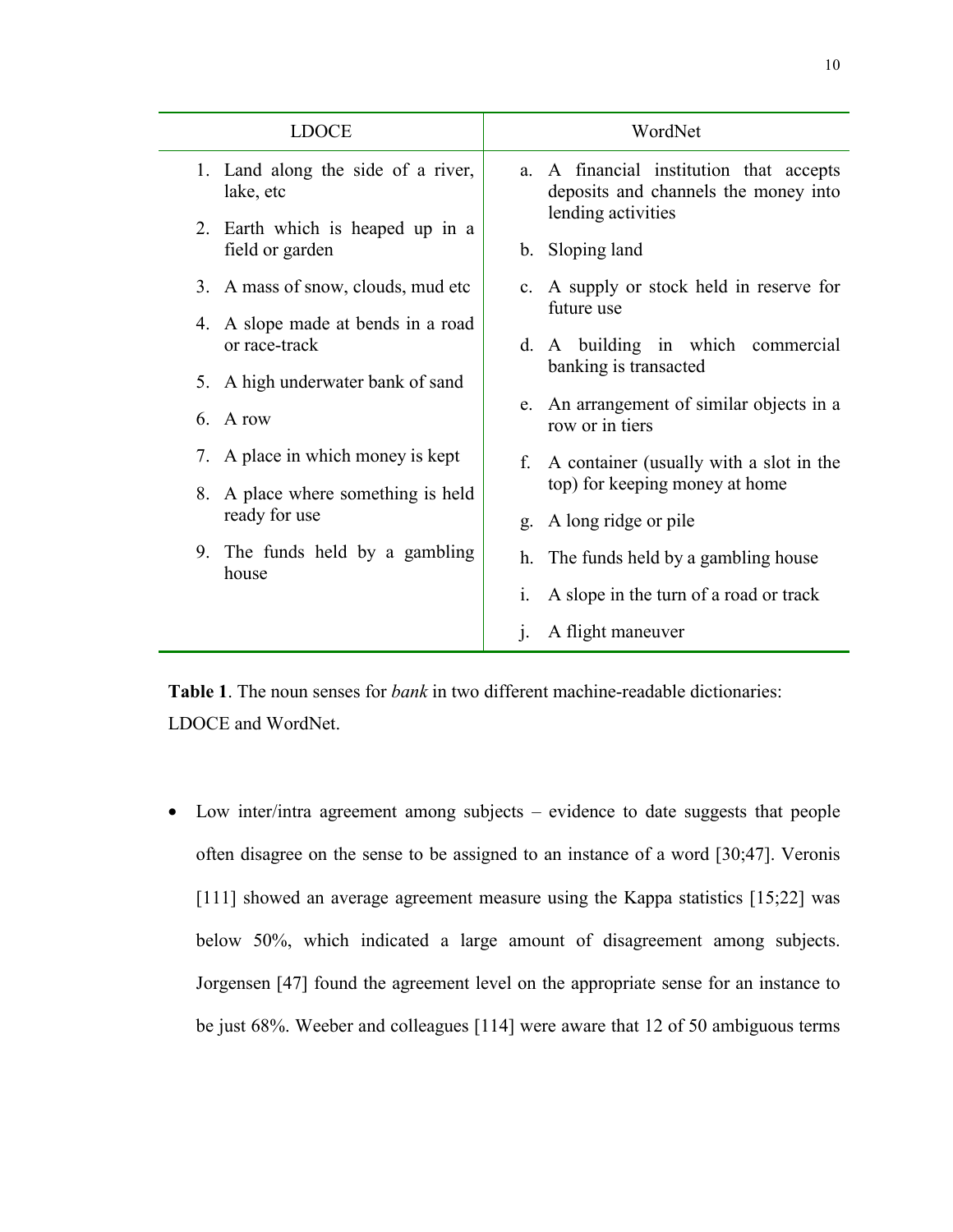used in their WSD project were problematic; subjects often disagreed with each other on the sense assignment of those terms.

The cause of the low inter/intra agreement is the fine-grained sense-granularity of the corresponding sense inventory. As pointed out by Krovetz[59], Sanderson[98], and Chen & Chang[17], senses used in machine-readable dictionaries are usually too fine-grained for WSD systems and for NLP applications in the general English domain. The maintenance of the UMLS contains a knowledge engineering process with the input of expert knowledge. During the process, similar UMLS concepts are merged for the purpose of accurate information retrieval. For example, the 2002 version of the UMLS includes 776,940 concepts and 2.10 million concept names. Compared with the 2001 version, there were 20,419 fewer concepts, while there were 137,056 more strings. The UMLS keeps merging concepts together and becomes more and more appropriate for WSD and NLP. For example, in the 1999 version of the UMLS, *radiation* had three different senses while these three senses were merged to one sense in the 2001 version.

• Novelty—new words, new senses and new usages of existing words appear constantly [54]. With the explosive knowledge discovery in the biomedical domain, new terms are invented continuously; and new abbreviations and new senses of abbreviations (i.e. new full forms) come out daily. Observed by Cheung [18], the abbreviations used in clinical trials of cardiology alone increased from 200 in 1992 to 2,300 in 1998. In addition, the novelty also appears for NLP applications when the applications transfer (or broaden) to a new (or larger) domain. For example, in conjunction with the broadening process of MedLEE [31], the size of the MedLEE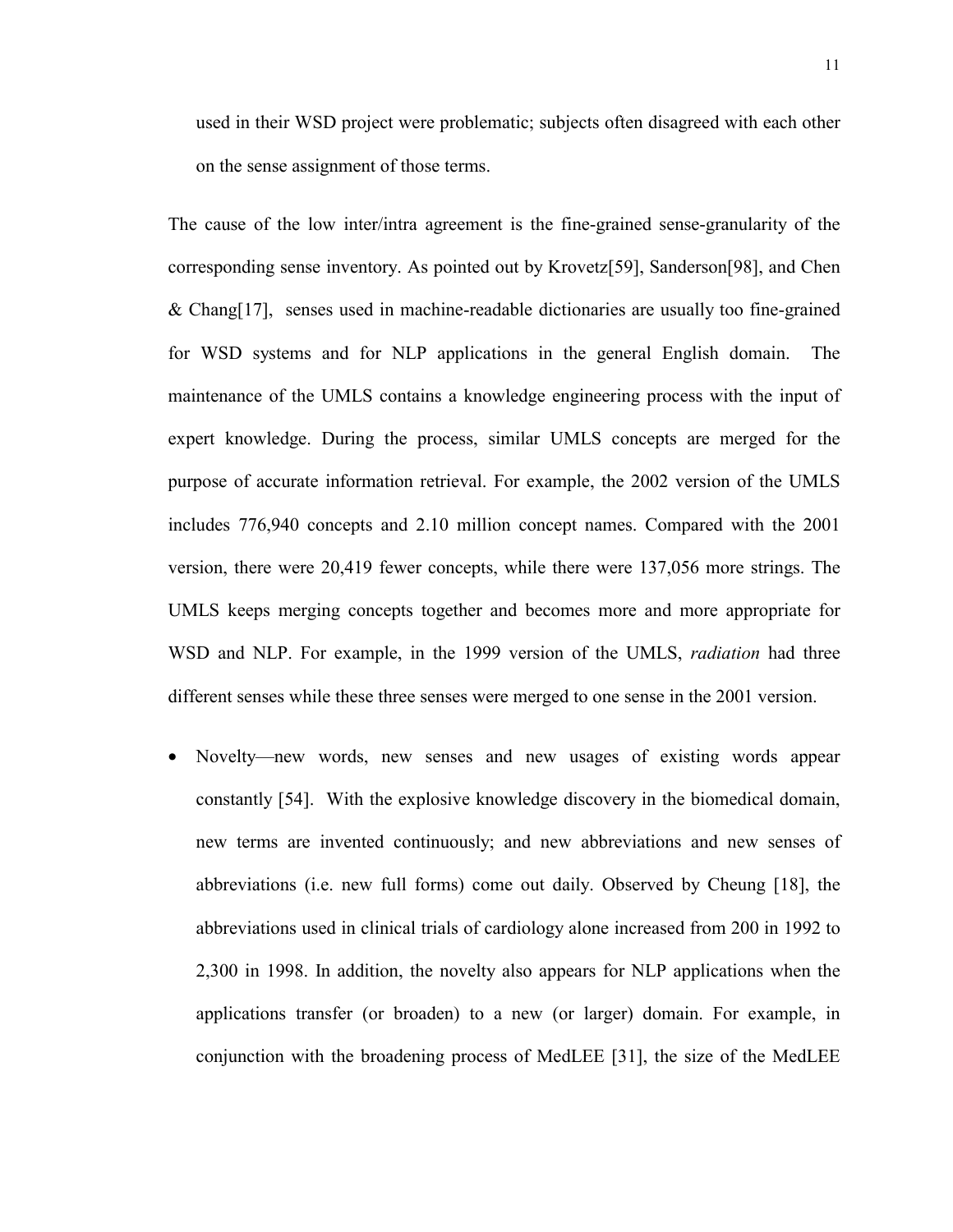<span id="page-27-0"></span>lexicon has increased from an initial amount of 4,500 entries to a total of 15,307 entries.

Novelty in WSD presents limitations for handcrafted WSD rules since handcrafted rules are not easy to maintain and update. However, the sense inventory of our system, the UMLS, is updated annually. New words and new senses of existing words are likely to be included in future versions of the UMLS. New usages of existing words would most likely be noticed when using the most current version of free-text collections to derive sense-tagged corpora. The automatic derivation of sense-tagged corpora and the automatic construction of WSD classifiers in our method facilitate maintaining and updating our WSD system.

## **1.2.4. Overview of Experiments**

We used three sets of ambiguous terms for the experiments.

- A contains 35 frequently occurring ambiguous abbreviations in the medical reports;
- B contains 38 general ambiguous terms used in the WSD project of National Library of Medicine (NLM), where the gold standard set was determined manually by Weeber and his colleagues [114];
- C contains 4 ambiguous terms, i.e., *cold*, *discharge*, *lead*, and *dressing*, in the clinical domain. The gold standard set has been derived manually using human experts.

The experiments were designed for answering the following broad questions: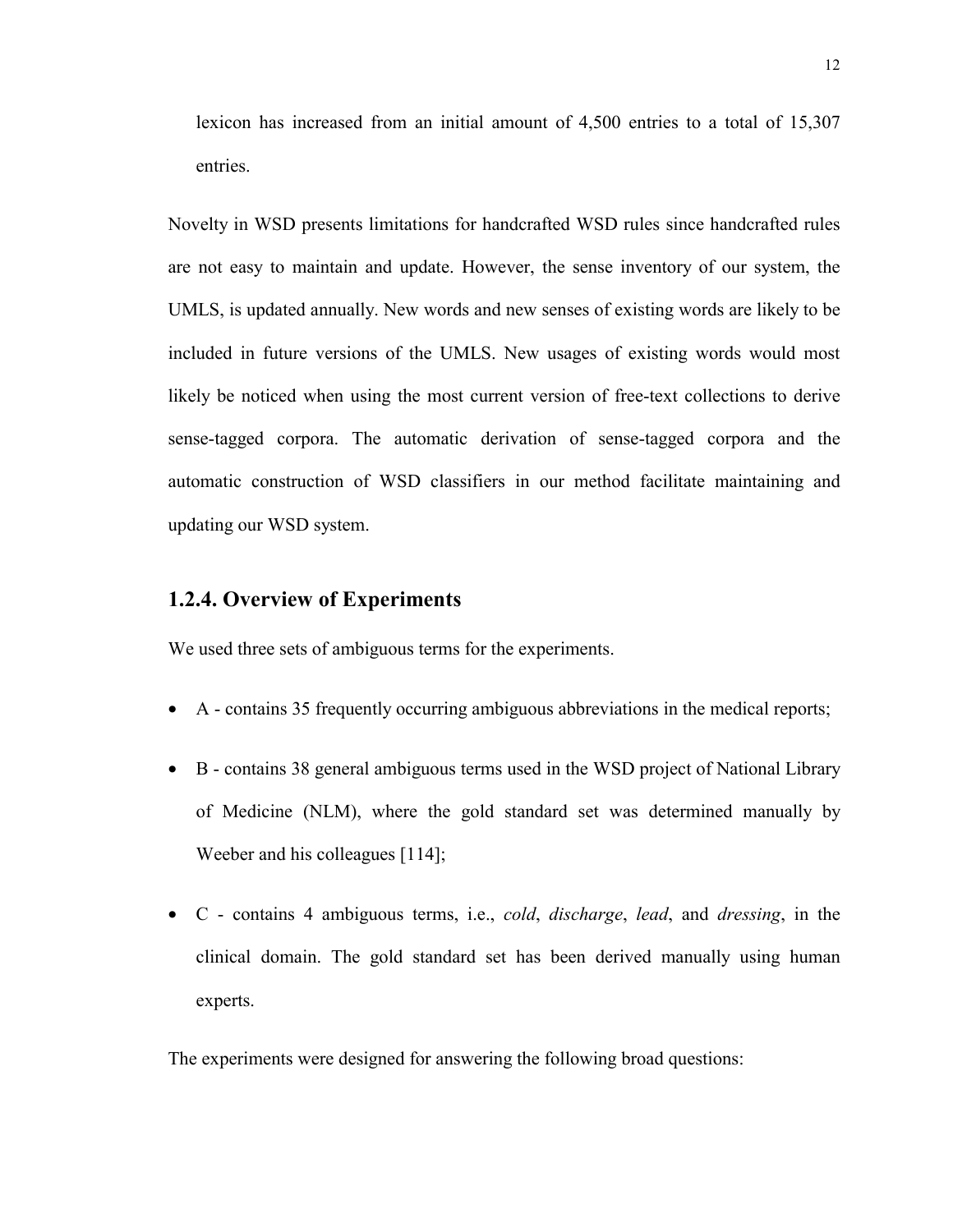- 1. Given an ambiguous term *W* and a sense-tagged corpus for *W*, how to construct a supervised WSD classifier for *W*? As we know, there is no agreement on the preferred feature representation, the suitable window used to extract features, and the best supervised learning algorithm for WSD;
- 2. What kinds of terms can use our method to automatically derive WSD classifiers with a reliable precision, i.e., without two optional components (clustering analysis and expert annotation) in the first phase of our method? And what kinds of terms require expert annotation?
- 3. What is the conceptual coverage of the UMLS for biomedical terms? And is it feasible to automatically understand abbreviations in MEDLINE?

For the first question, we conducted a comparison study of supervised WSD classifiers using sets A and B (see Section 1.2.4.2 for an overview), where the gold standard sets were automatically derived from MEDLINE (see Section 1.2.4.1 for an overview). In addition, we compared the noise tolerance of different supervised learning algorithms (see Section 1.2.4.3 for an overview).

For the second question, we proposed several hypotheses.

**Hypothesis 1.** Our method can be used to automatically derive WSD classifiers for abbreviations in MEDLINE with a set of known full forms (also termed as expansions, or definitions). Note that automatic derivation here means that the method is used without the inclusion of two optional components: clustering analysis and expert annotation.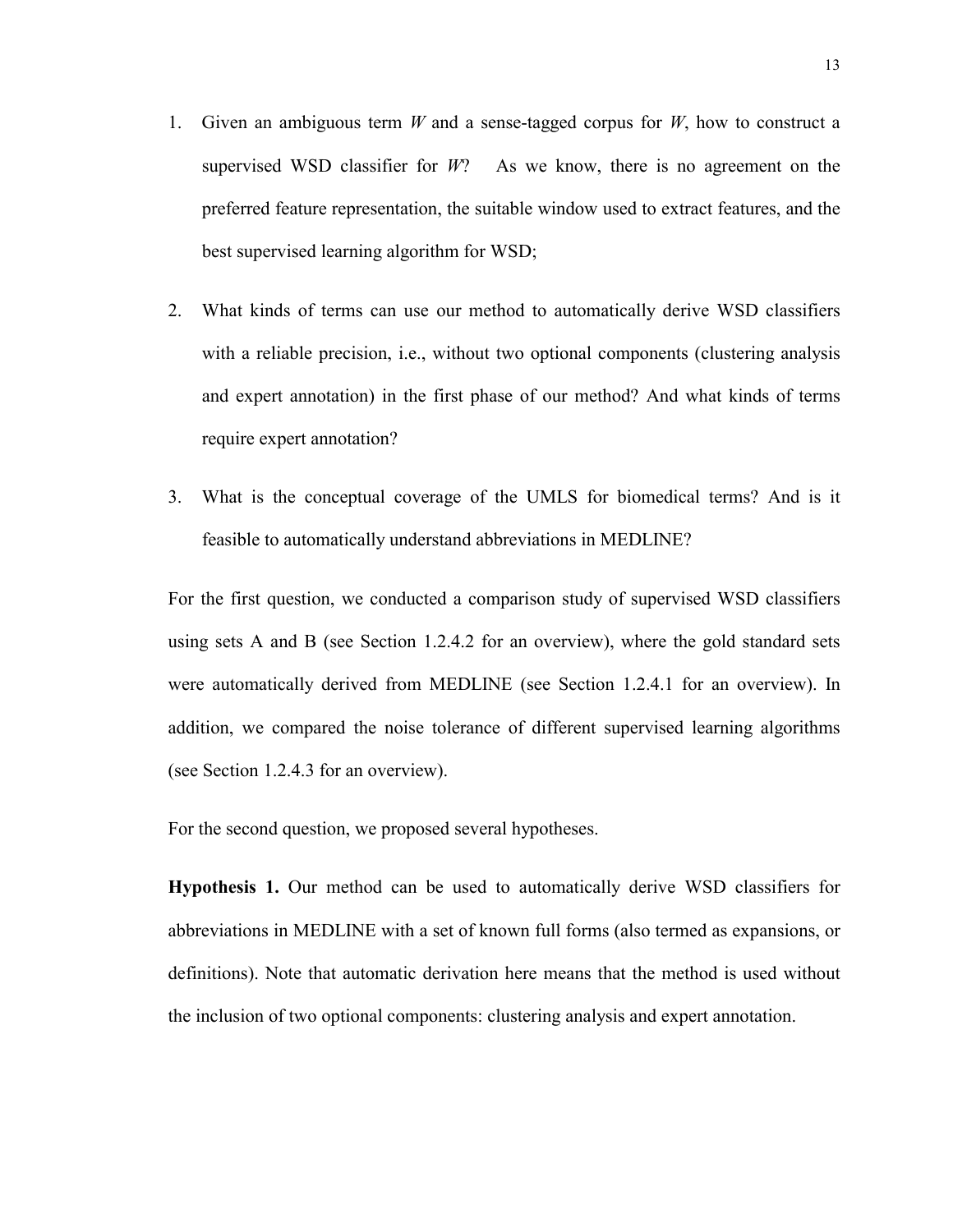<span id="page-29-0"></span>**Hypothesis 2.** WSD classifiers for abbreviations, which are trained on sense-tagged instances derived from MEDLINE, can also be used to disambiguate instances in the clinical domain.

**Hypothesis 3.** Our automatic extraction of sense-tagged instances can also be applied to derive sense-tagged instances for a majority of ambiguous UMLS biomedical terms.

**Hypothesis 4.** The derived WSD classifiers achieve a high precision for ambiguous UMLS biomedical terms without closely related senses provided there are enough instances.

**Hypothesis 5.** Clustering analysis can reduce human annotation cost dramatically.

Hypotheses 1 and 2 were proposed for abbreviations, and an overview of the associated experiments is presented in Section 1.2.4.4. Hypotheses 3, 4, and 5 were proposed for ambiguous general biomedical terms, and an overview of the corresponding experiments is given in Section 1.2.4.5.

The third question was assessed through several studies including a study of conceptual coverage of the UMLS and a study of MEDLINE abbreviations. Overviews are provided in Sections 1.2.4.6 and 1.2.4.7, respectively.

#### **1.2.4.1. Automatic Derivation of Gold Standard Sets for Abbreviations**

The evaluation of WSD classifiers requires gold standard sets that are very expensive to derive manually. However, abbreviations are usually defined in the literature, where senses of abbreviations are the same as the corresponding full forms. A gold standard set was automatically derived for each abbreviation in Set A from MEDLINE by omitting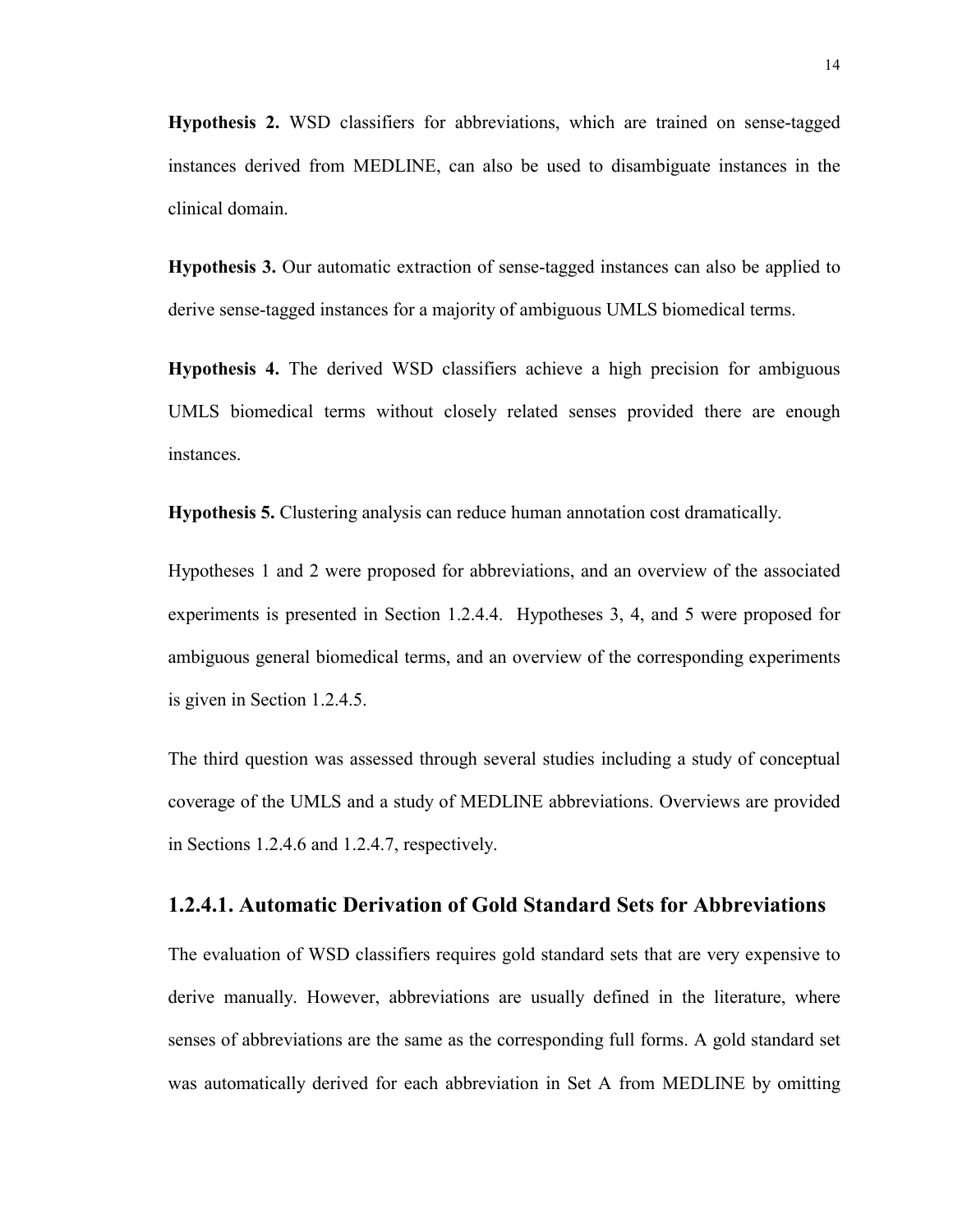<span id="page-30-0"></span>the full form of an abbreviation in an instance and assigning the associated sense of the full form to the corresponding abbreviation. In addition, hundreds of gold standard instances were also derived from a collection of medical reports for abbreviations in Set A.

#### **1.2.4.2. Comparison Study of Supervised WSD Classifiers**

We did a thorough comparison study of supervised WSD classifiers with four variables: type of ambiguous terms, feature representation, supervised learning algorithm, and window size.

Two types of terms were used in the study: abbreviations in Set A and general ambiguous biomedical terms in Set B. Gold standard sets for abbreviations in Set A were automatically derived from MEDLINE as described in the previous section, and gold standard sets for terms in Set B were determined by Weeber and his colleague [114] for the WSD project of the National Library of Medicine. The feature representation variable had six different options: a) words with oriented distance within the window, b) words with orientation within the window, c) words within the window, d) three collocations, oriented words within a window of size 2, e) features in "c" and "d", and f) features in "d" and all other words in the corresponding instance. Five different supervised learning algorithms were used including three existing algorithms (i.e. Naïve Bayes learning, traditional implementation of decision list learning, instance-based learning) and two new algorithms (i.e., our implementation of decision list learning and our mixed supervised learning). For abbreviations in Set A, we used three different window sizes: 3, 5, and 10. For general biomedical ambiguous terms in Set B, we used five different window sizes: 2, 3, 4, 5, and 10. Note that we could test every possible window size, we selected these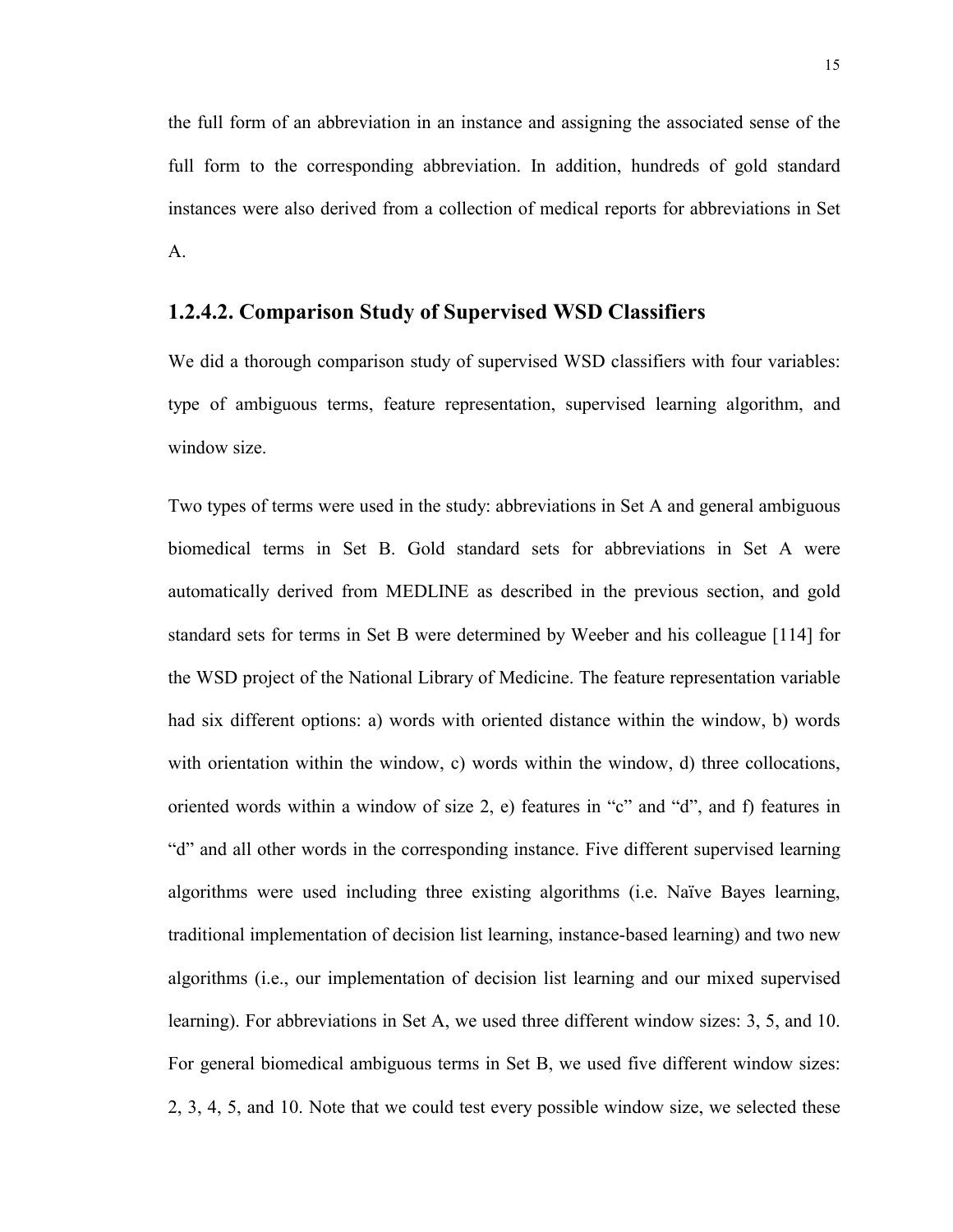<span id="page-31-0"></span>window sizes in order to see the preference of window sizes. The different selection of window sizes between Set A and Set B was purely determined by the time needed for the experiments (there were much more instances in Set A than in Set B, so we chose 3 different window sizes for Set A instead of 5 which were used for Set B).

We found that instance-based learning was very time-consuming for WSD when there were a large number of sense-tagged instances. We aborted all instance-based classifiers. We discovered that all supervised WSD classifiers had a reliable performance when there were hundreds of sense-tagged instances for each sense. Our mixed supervised learning was better than Naïve Bayes learning; and our implementation of decision list learning was better than traditional decision list learning. We also found that feature representations including collocations (i.e., an ordered set of words in context around the corresponding ambiguous term) and neighboring words (i.e., a set of words in context around the corresponding ambiguous term) were appropriate representations for the context. For terms with domain-specific senses such as abbreviations, a large window size, such as the whole instance, was promising. For general biomedical ambiguous terms, where the ambiguity might be caused by related senses, a small window size of 2 to 5 had a better performance.

#### **1.2.4.3. Noise Tolerance of Different Supervised Learning Algorithms**

We used abbreviations in Set A with the same gold standard sets as in the previous experiment to compare noise tolerance of four supervised learning algorithms (i.e., Naïve Bayes learning, traditional implementation of decision list learning, our implementation of decision list learning, and our mixed supervised learning). The gold standard set was divided into a training set and a test set with the ratio 9:1. Nine different levels of noise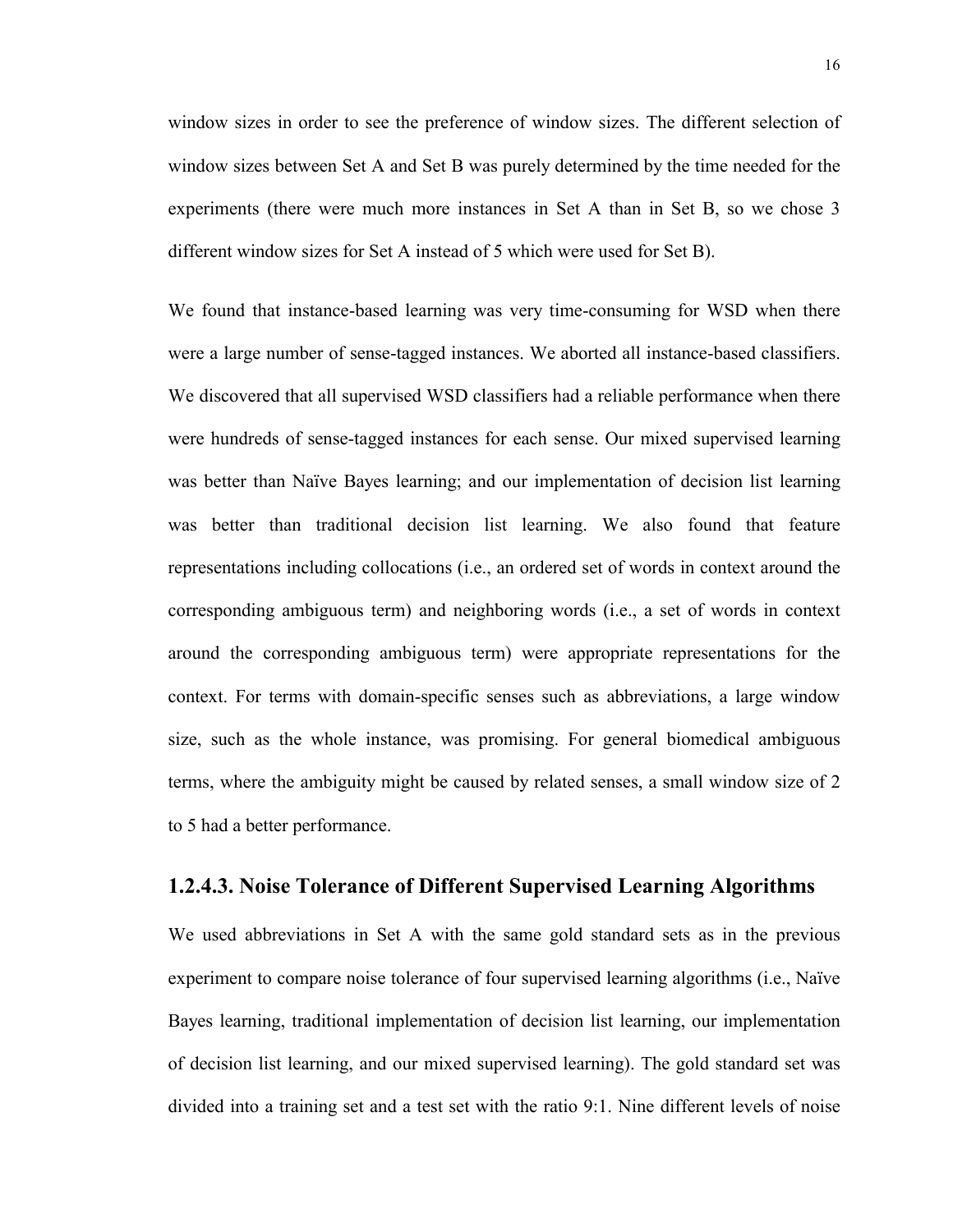<span id="page-32-0"></span>(i.e., some instances in the training set were assigned the wrong senses) were introduced to the training set. Measures were averaged over 5 random runs.

The tolerance of noise was different among different supervised learning algorithms. Naïve Bayes learning could not tolerate noise. The precision of Naïve Bayes classifiers was very low when noise was present in the training set for abbreviations with a skewed sense distribution or with rare senses<sup>3</sup>. Our implementation of decision list learning had a lower degree of noise tolerance compared to traditional decision list learning. Our mixed supervised learning had the best performance for abbreviations with a balanced distribution for majority senses, while traditional decision list learning was robust and had the best performance for abbreviations with a skewed sense distribution.

## **1.2.4.4. Construction of WSD Classifiers for Abbreviations**

Abbreviations appear frequently in the biomedical domain and they are frequently ambiguous. The correct interpretation of abbreviations is critical for NLP applications in the biomedical domain since most abbreviations hold domain-specific senses. A reliable WSD system in the biomedical domain should disambiguate abbreviations with a high precision. The proposed hypotheses 1 and 2 were regarding the construction of WSD classifiers for abbreviations.

We answered Hypothesis 1 through three experiments:

 $\overline{a}$ 

I. We built WSD classifiers for abbreviations in Set A using sense-tagged corpora that were derived from MEDLINE using unambiguous synonyms  $(STC<sub>1</sub>)$ . The

 $3 \text{ A}$  sense distribution is skewed if the majority sense has an occurrence of over 90% of the total, otherwise, the sense distribution is balanced; a rare sense is a sense with an occurrence of less than 20 and less than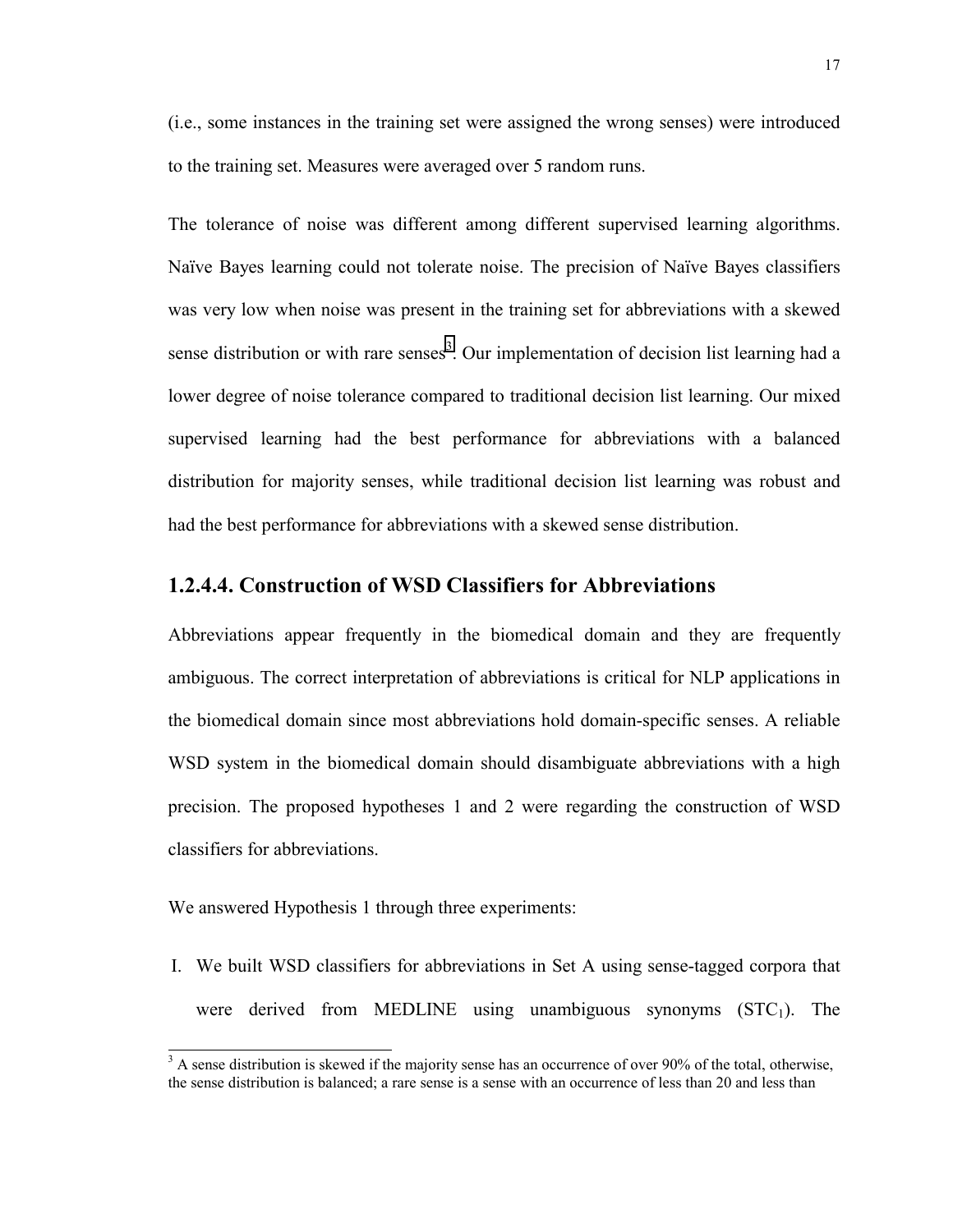performance of those WSD classifiers was evaluated using the automatic derived gold standard sets.

- II. We evaluated the quality of sense-tagged corpora, which were derived from MEDLINE using conceptual relatives in the context.
- III. We addressed the performance of WSD classifiers that were constructed automatically using knowledge acquired from previous experiments.

We discovered that for abbreviations with unrelated senses where the relatedness information was from the corresponding sense inventory, the constructed WSD classifiers had a high precision (around 97%). For abbreviations with a relatively balanced distribution for majority senses, our mixed supervised learning achieved the best performance; and for abbreviations with a skewed sense distribution, decision list learning implementations were the best.

As we know, abbreviations are frequently used in medical reports without definitions. The disambiguation of abbreviations is important for NLP applications in the clinical domain. From a previous study [69], we found that we could not derive enough instances for abbreviations from medical reports using synonyms. Furthermore, compared to MEDLINE abstracts, medical reports usually contain more than one topical concept. Our method that uses conceptual related terms in the context to derive sense-tagged corpus may not work well in the clinical domain. For example, the diagnosis section of a discharge summary may contain information about all diseases of the corresponding patient, while one MEDLINE abstract usually contains information about only one

 $\overline{a}$ 

<sup>1%</sup> of the total occurrence or with an occurrence of less than 0.5% of the total occurrence; otherwise, the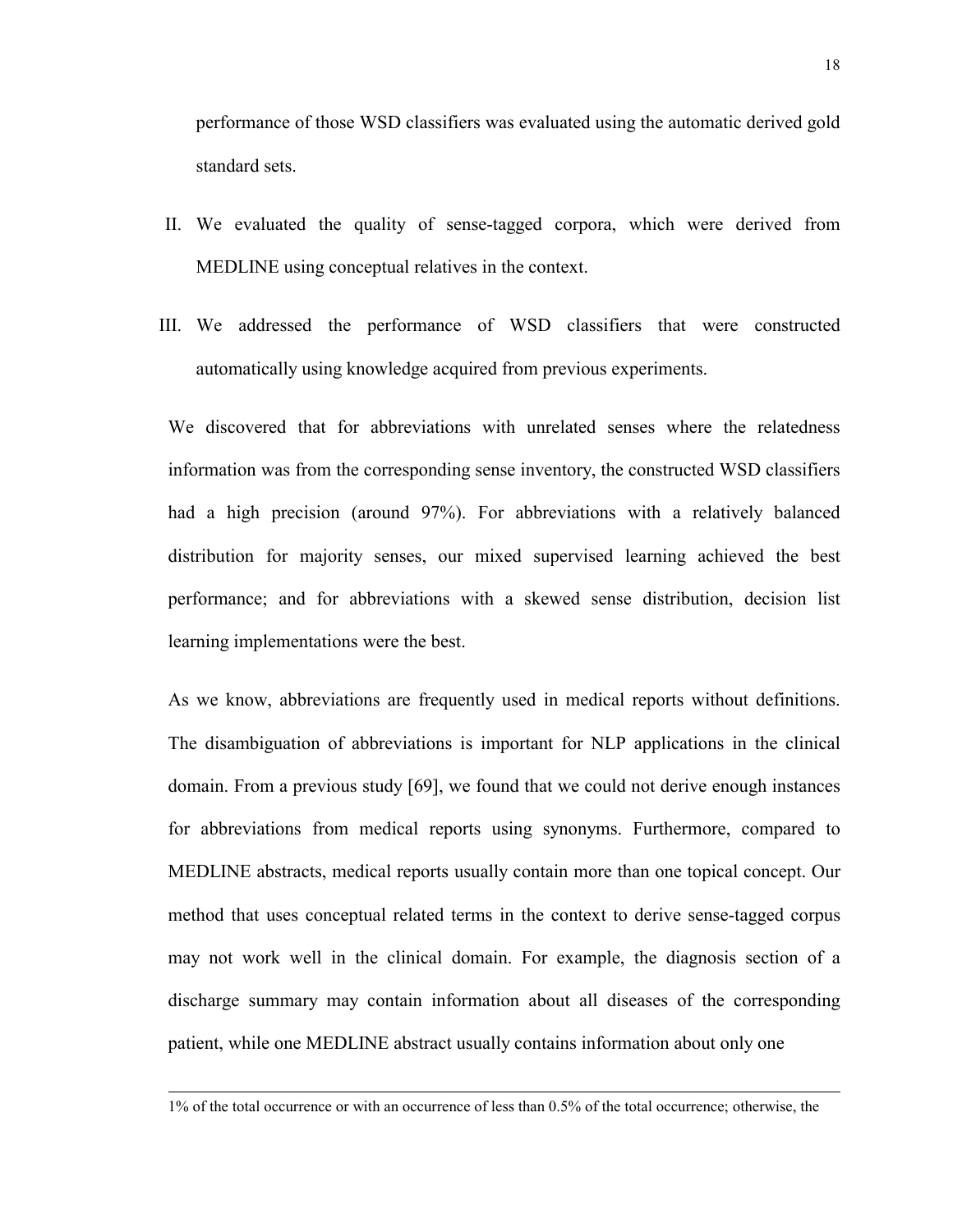<span id="page-34-0"></span>

**Figure 3**. Three UMLS concepts denoted by the term *man* are closely related. The oval components are senses. The lines between them are relations defined in the UMLS together with the corresponding relation types.

disease and its relevant information. Hypothesis 2 stated that WSD classifiers constructed using instances from MEDLINE could be used to resolve ambiguity in the clinical domain.

The hypothesis was assessed by applying WSD classifiers for abbreviations in Set A, which were constructed using instances in MEDLINE, to disambiguate gold standard instances derived from medical reports. Results demonstrated a precision of 98%.

## **1.2.4.5. Construction of WSD Classifiers for General Biomedical Terms**

For ambiguous biomedical terms that correspond to general English words, such as those in Set B, two optional components are unavoidable for the following reasons. First, not all senses of these terms are biomedical concepts, which implies WSD is not well defined when using the UMLS as the sense inventory. For example, the verb sense of *lead* as in

 $\overline{a}$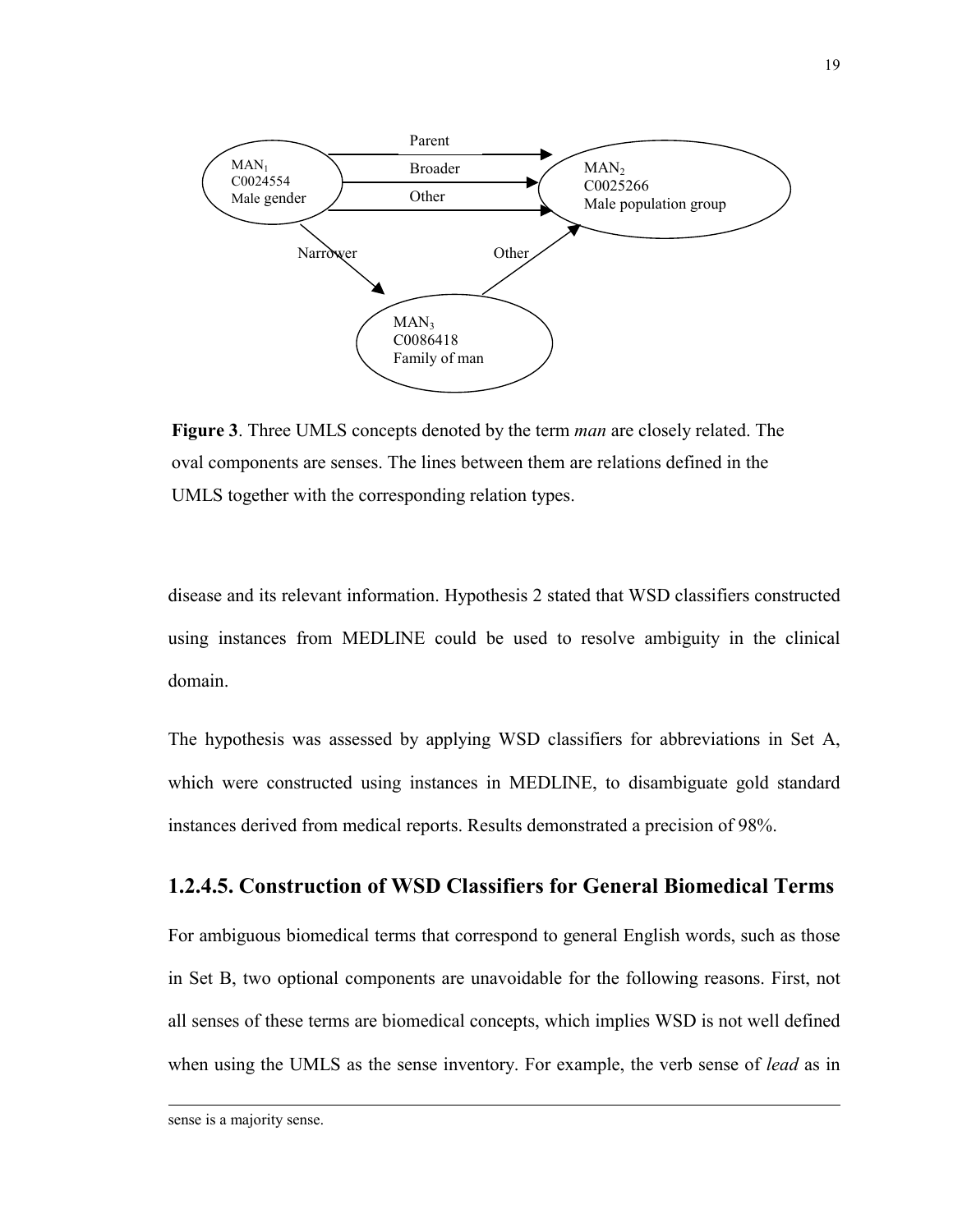the sentence "Failure to recognize internal structures of populations may lead to considerable bias in predicting effective size" is not a biomedical concept, for which we cannot derive sense-tagged instances using the UMLS. Secondly, the sense granularity of the UMLS for some of these terms is too fine-grained. For example, three UMLS concepts (i.e., Male gender, Male population group, and Family of man) for the term *man* are closely related as shown in Figure 3, where each concept is represented using ovals and links between two ovals indicate relations defined in the UMLS.

We proposed three hypotheses (i.e., Hypotheses 3, 4, and 5. See the beginning of Section 1.2.4 ) for ambiguous general biomedical terms.

Hypothesis 3, which states that our automatic extraction of sense-tagged instances can be applied to derive sense-tagged instances for a majority of ambiguous UMLS biomedical terms, was tackled by measuring the number of ambiguous UMLS biomedical terms (i.e., strings listed in the UMLS ambiguous string table, which consists of 4,457 strings) with at least one concept that did not have conceptually related terms. If a concept has conceptually related terms, we can derive sense-tagged instances for it based on these related terms. The result showed that there were only 4 (out of 4,457) ambiguous terms with one concept that could not use our method to derive sense-tagged instances.

Two experiments were designed to address Hypotheses 4 and 5.

In the first experiment, we derived sense-tagged instances for each word in Set B. We applied clustering analysis to check the quality of the derived sense-tagged instances for words with unrelated senses and the corresponding  $STC<sub>2</sub>$  having a high precision.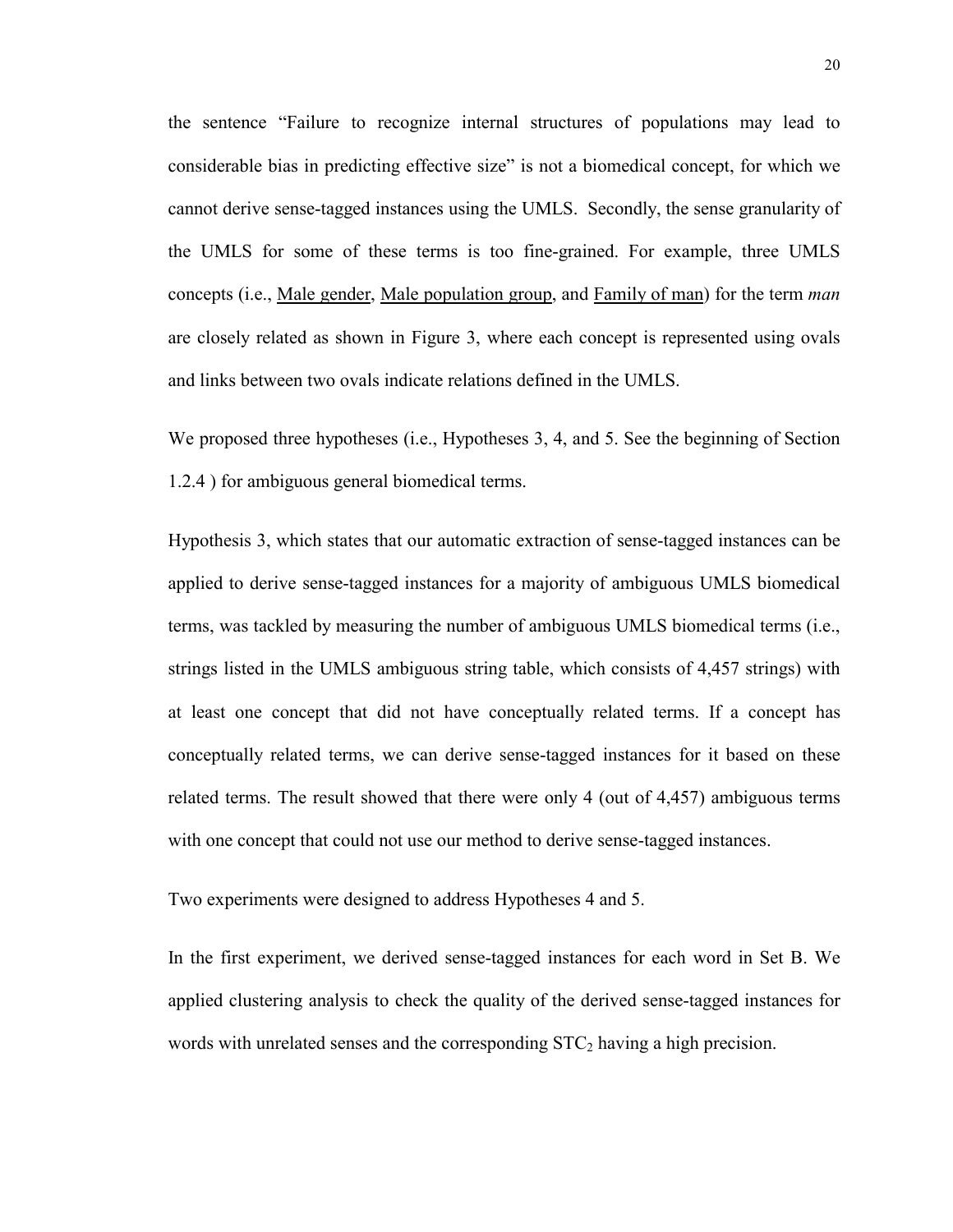In order to exclude biases caused by cases where there were not enough gold standard instances, we only built WSD classifiers for words where the gold standard set had a balanced sense distribution and the size of the gold standard set was over a large enough threshold (i.e., 15 here). The result demonstrated that the derived sense-tagged corpora for words that were considered were comprehensive. There were only two words, *white* and *implantation*, satisfied the criteria for building WSD classifiers. The precision of the constructed WSD classifier for *white* was 85.6% compared to a precision of 54.4% when assigning the majority sense to each instance. The precision of the constructed WSD classifier for *implantation* was 93.9% compared to 81% when assigning the majority sense to each instance.

In the second experiment, we acquired sentences for each word in Set C from a collection of medical reports. We then applied clustering analysis on sentences and derived a set of clusters. Human experts were asked to sense-annotate an instance randomly chosen from each cluster. The sense of that instance was then assigned to each instance in that cluster and a sense-tagged corpus was built for each word. A WSD classifier was constructed and tested on 50 gold standard instances. The results illustrated that the WSD classifiers achieved a precision of 98% or higher for all words except the word *cold* where the constructed WSD classifier had a precision of 86% and *cold* had five majority senses.

# **1.2.4.6. The Conceptual Coverage of the UMLS**

Our automatic derivation of sense-tagged corpora is based on the UMLS. As we saw at the beginning of this section, there is no universal sense definition for the same term. The UMLS combines different electronic biomedical terminologies, to what extent. We wanted to evaluate to what extent the UMLS could serve as a sense inventory for a WSD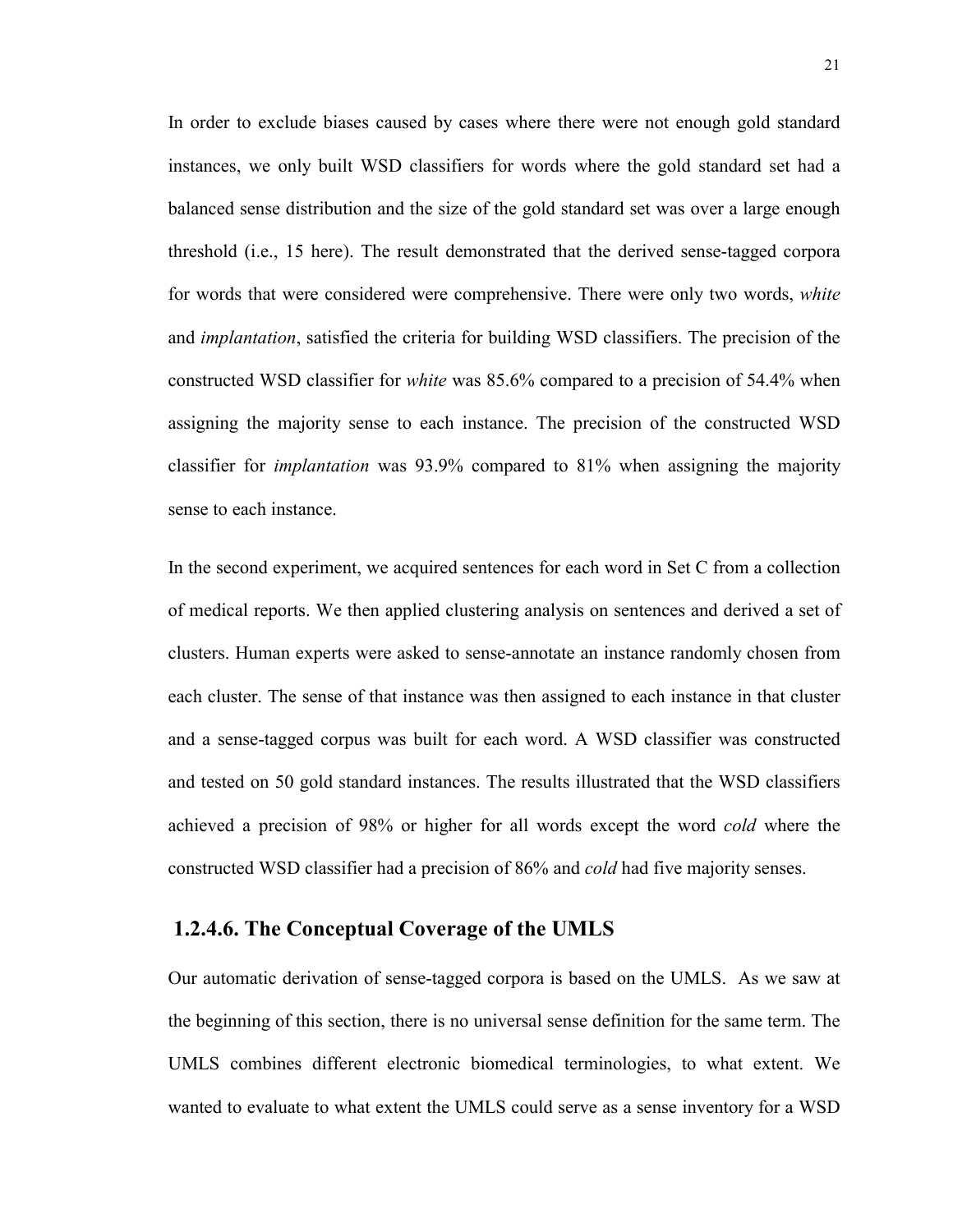system in the biomedical domain. Three conceptual coverage studies were performed including a study of the UMLS abbreviation coverage of abbreviations in medical reports, a study of the UMLS coverage of the MedLEE lexicon, and the UMLS coverage of abbreviations in MEDLINE abstracts as included in the next study (See Section 1.2.4.7). Results demonstrated that for abbreviations, the conceptual coverage of the UMLS was related to the frequency. The UMLS covered around 80% of frequent abbreviations either from medical reports or from MEDLINE when the frequency was over 50. There were 54.7% of MedLEE lexicon entries that were automatically mapped to the UMLS together with the correct associated semantic categories.

## **1.2.4.7. The Study of MEDLINE Abbreviations**

In Section 1.2.4.4, we have shown that our method can be used to construct WSD classifiers for abbreviations with a high precision. However, since not every full form of an abbreviation is included in the UMLS, we preformed a feasibility study of automatic understanding of abbreviations appearing in MEDLINE.

There are several steps for the automatic understanding of abbreviations. First, a method to associate an abbreviation to its corresponding full form in the context is needed, with an assumption that the authors define abbreviations when they are first introduced in a specific domain for the less well-known abbreviations. Secondly, well-known abbreviations are not always defined in documents. In order to understand these, an abbreviation database that lists abbreviations together with their senses needs to be built and updated periodically. However, manually constructing a database is time-consuming. In addition, manual maintenance and further extension are increasingly complex. But constructing an abbreviation database automatically by matching abbreviations with their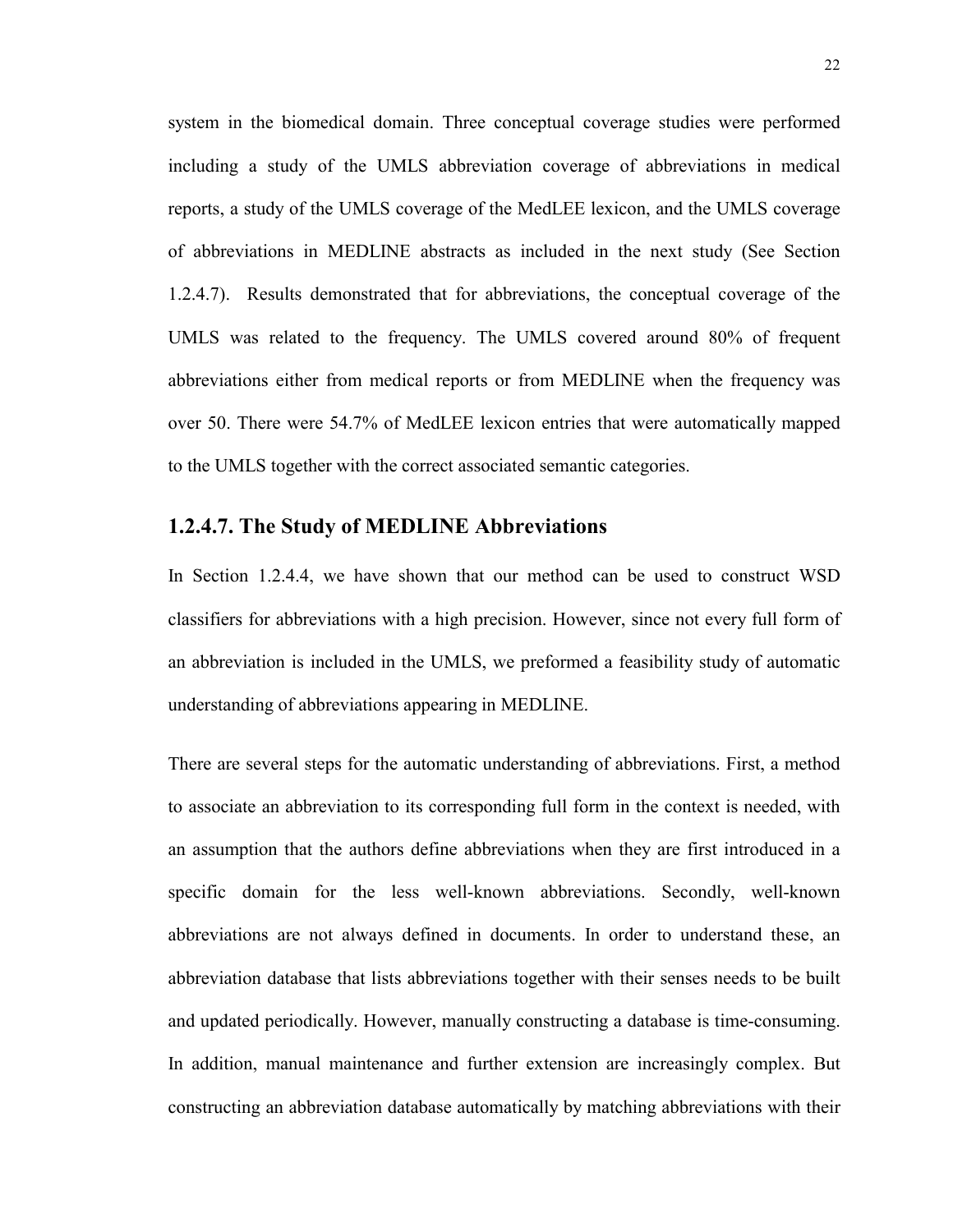full forms in documents requires a method to group textual variants together and a method to link them to the proper sense. Finally, abbreviations are highly ambiguous. The number of characters that form an abbreviation is limited, and abbreviations are usually short. With the rapid growth of the use of abbreviations, one abbreviation may represent dozens of senses. A method to resolve the sense ambiguity is needed.

The feasibility study consists of answers for the following questions using three-letter abbreviations in MEDLINE abstracts: can we build an abbreviation knowledge base from MEDLINE abstracts? If yes, what is the UMLS concept coverage, what is the average number of textual variants for each sense, how ambiguous are the abbreviations, and what is the role of the frequency of the senses?

The results demonstrated that automatic understanding of abbreviations was feasible for frequently occurring abbreviations. After ignoring senses with less than 100 occurrences, over 80% of the senses matched the UMLS; 22.0% of the abbreviations were ambiguous, with an average of 2.36 senses for ambiguous ones, which could be resolved based on our previous experiments.

## **1.3. Research Contributions**

The contributions include:

• This is the first systematic WSD work in the biomedical domain. Researchers in the computational linguistics field debate the soundness of treating WSD as a classification task as part of speech tagging, and the feasibility of building a universal WSD system[55;116].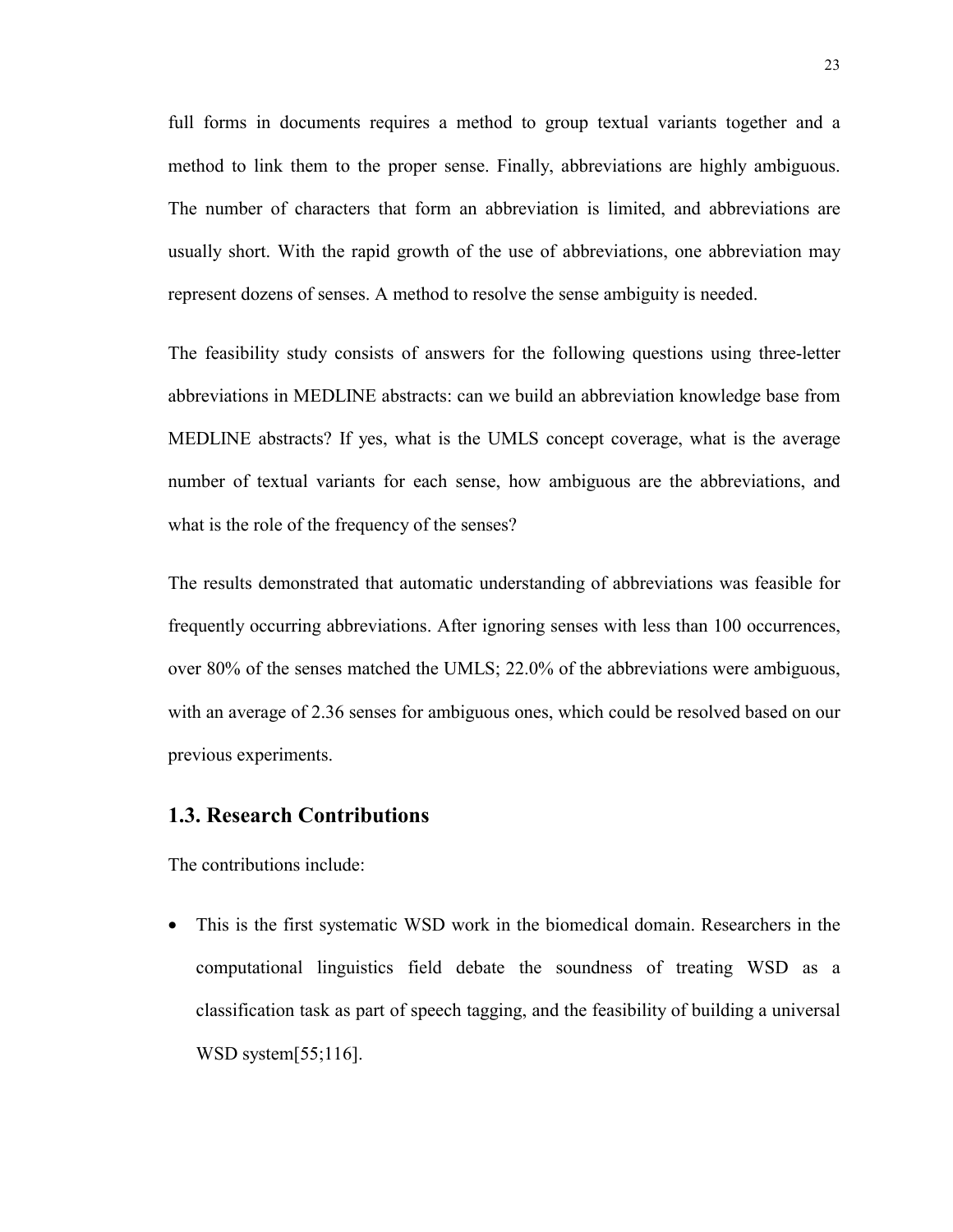- Large-scale evaluations of WSD systems are typically impeded by the lack of a gold standard set[56;57]. We provide a method for automatic evaluation of our WSD system using abbreviations.
- We provided a thorough comparison study of different supervised WSD classifiers with four variables: type of ambiguous terms, feature representation, supervised learning algorithm, and window size. We also compared the noise tolerance of different supervised learning algorithms.
- Our implementation of decision list learning, which separates features that occur with only one sense from other features, has a better performance than traditional implementations of decision list learning, which do not distinguish these two, when there is no noise in the training set.
- Traditional WSD implementations of Naïve Bayes learning do not distinguish rare senses from majority senses in the training set. We divided these two and proposed a mixed supervised learning algorithm that combines a Naïve Bayes classifier with an instance-based classifier using a local similarity measure (i.e., the computation of the similarity between two instances is only based on features of these two instances).
- This is the first large-scale WSD work that combines sense-tagged corpora derived using machine-readable dictionaries with supervised machine learning techniques. Previous WSD work isolates these two[4;77;105].
- We discovered that the best choice of window size depends on certain characteristics of the ambiguous terms. Domain-specific ambiguous terms require a large window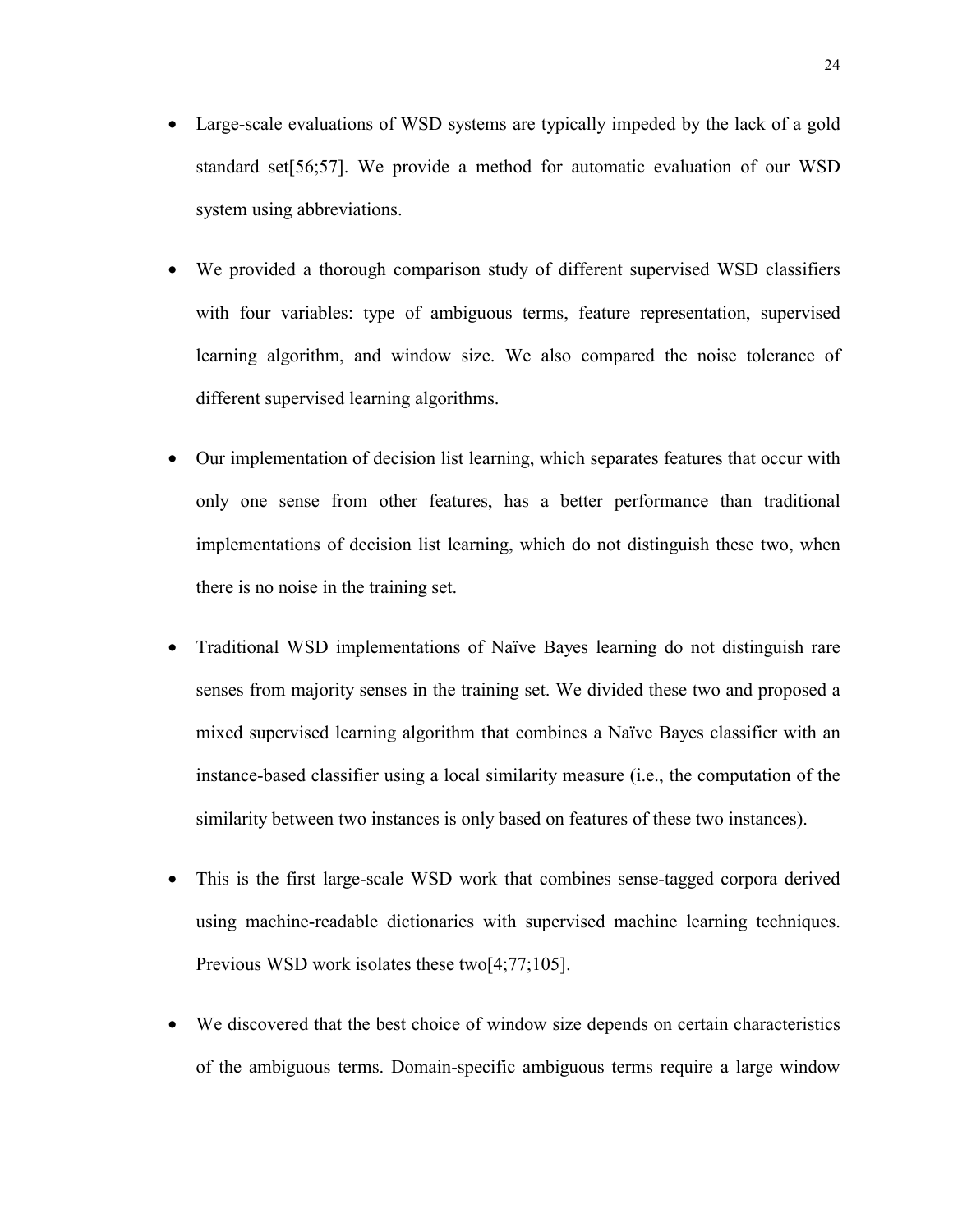such as the whole instance, while general terms require a window of size 2 to 5. The best choice for a supervised learning algorithm depends on the sense distribution in the corresponding sense-tagged corpus. For terms with a sense-tagged corpus that is balanced among majority senses, our mixed supervised learning achieves the best performance; for a skewed sense-tagged corpus, traditional decision list learning achieves the best performance when there is noise in the training set; otherwise, our implementation of decision list learning achieves the best performance.

We developed a clustering algorithm that can handle a large number of instances with a large number of features without the requirement of a pre-determined fixed number of clusters. Most existing clustering algorithms are optimized and suffer from either a speed or space problem [108]. We sacrifice a little bit of the clustering quality to solve these problems.

## **1.4. Outline**

The remainder of the dissertation is organized as follows. Chapter 2 gives background information and previous work about WSD. General background information about resources used and NLP systems involved is provided in Chapter 3. Automatic derivation of sense-tagged corpora using relations and the clustering algorithm to check the quality of the automatically derived sense-tagged corpora and to reduce the human annotation cost are described in Chapter 4. Methods to automatically derive the gold standard set for Set A and detail information about three evaluation sets are presented in Chapter 5. A set of experiments (including the comparison study of supervised WSD classifiers, the noise tolerance study, and construction of WSD classifiers for abbreviations as well as for general biomedical terms) to evaluate the proposed method is presented in Chapter 6.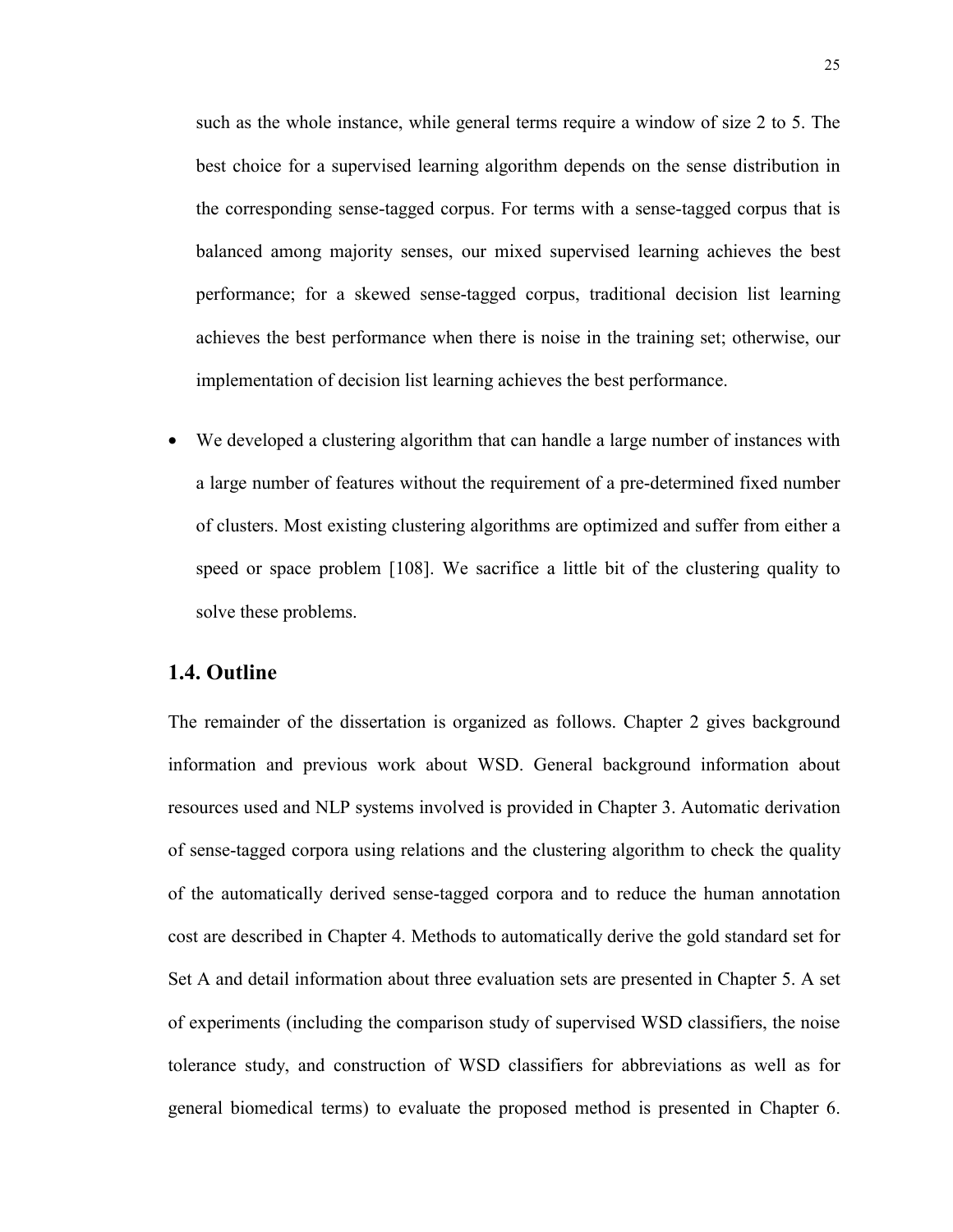Chapter 7 discusses the conceptual coverage of the UMLS and the feasibility study of automatic understanding of MEDLINE abbreviations. Finally, Chapter 8 discusses implementation issues and concludes the dissertation.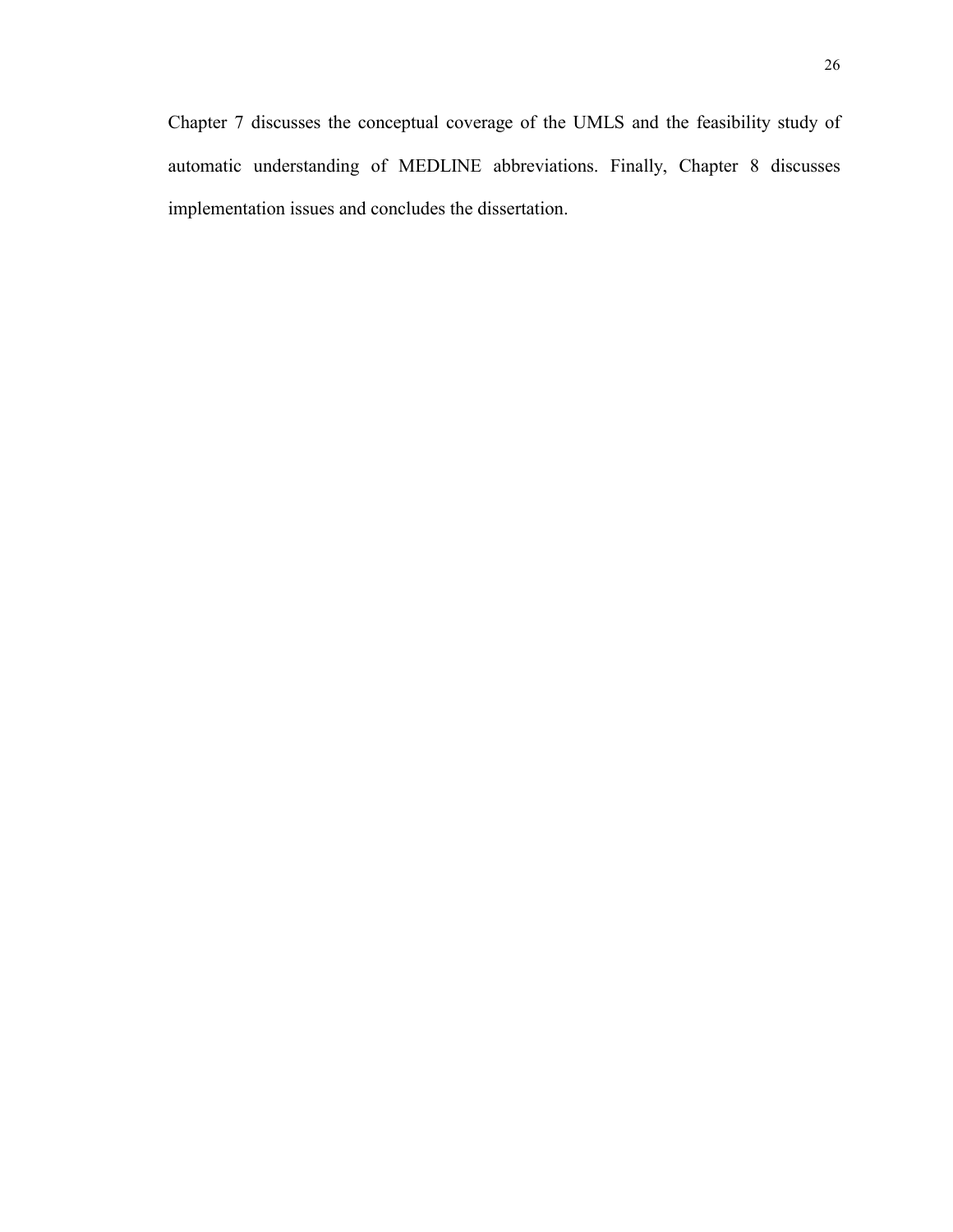# **Chapter 2. Background and Previous WSD Work**

# **2.1. Previous WSD Research in the General English domain**

The overview of previous WSD research presented here is divided into several topics: disambiguation knowledge sources, previous WSD work based on machine-readable dictionaries, early WSD work, feature representation, supervised WSD methods, unsupervised WSD methods, implementation issues, evaluation issues and several other issues.

# **2.1.1. Disambiguation Knowledge Sources**

In the computational linguistics field, the disambiguation knowledge for WSD can be acquired automatically through two different sources [48]:

- Knowledge-bases, usually a machine readable dictionary (MRD), such as WordNet[29], Longman Dictionary of Contemporary English[90], Roget's thesaurus[16], etc.;
- Corpora including manually assembled sense-tagged corpora (e.g. the Semcor corpus[29], the DSO corpus[85]) or raw corpora (e.g. the Brown Corpus[62] and the BNC Corpus<sup>4</sup>); a WSD method using raw corpora only is not strictly a WSD method (since senses assigned to each instance are not well defined), and is usually referred as sense discrimination[100].

Machine-readable dictionaries here include online ordinary dictionaries, thesauri, and semantic lexicons. Ordinary dictionaries such as LDOCE[90] and CED[38] consist of an

 4 See http://www.hcu.ox.ac.uk/BNC/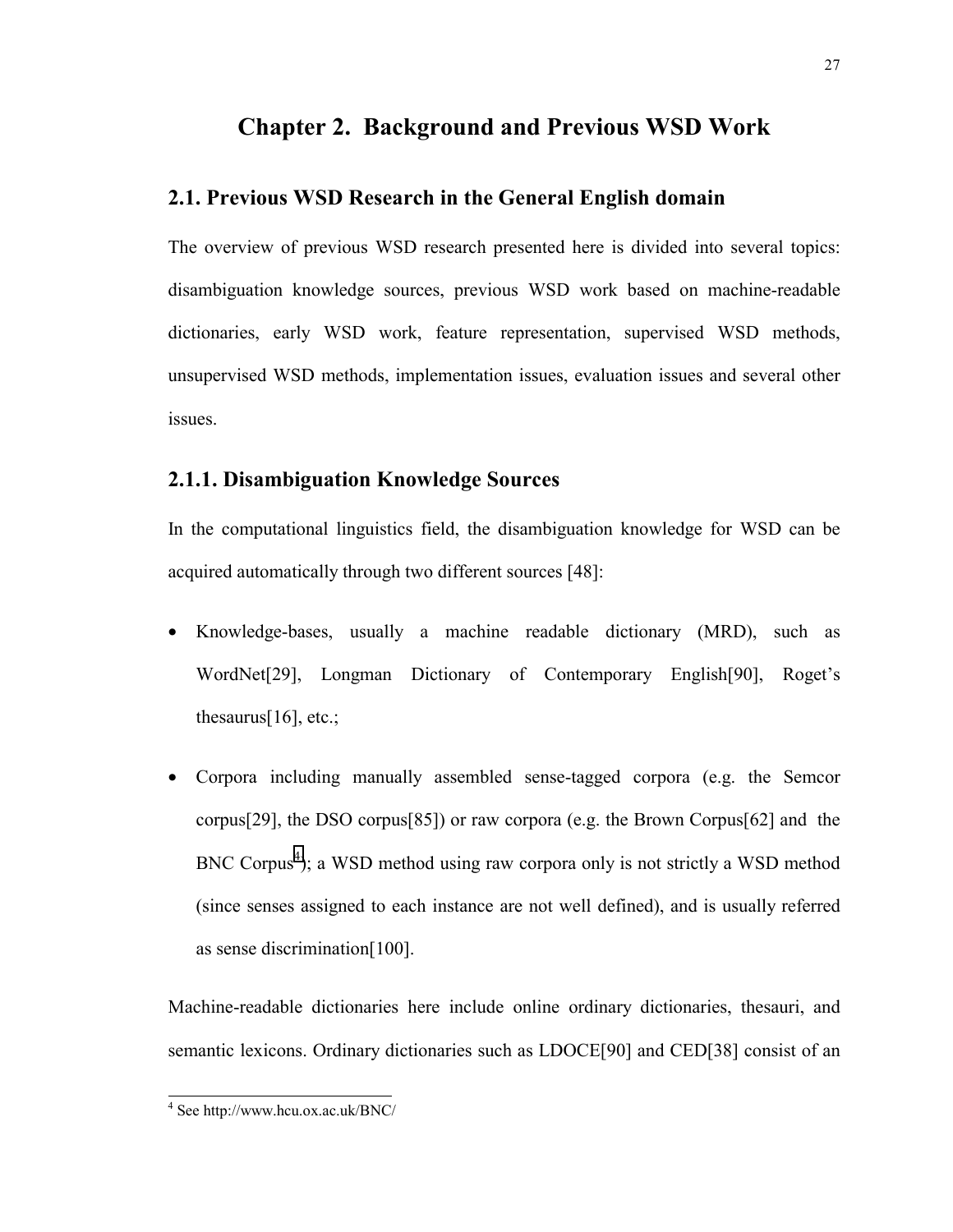alphabetical list of words with sense definitions in terms of other words, subject codes, and often several example usages, etc. Thesauri such as Roget's Thesaurus[16] provide semantic categories and information about relations among words in a highly systematic structure, where relations usually include synonymy relations (e.g. *discharge* via *emission*) and hypernymy relations (i.e., IS-A relation, e.g., *crane* is a kind of *machine*). Semantic lexicons in the general English domain refer to WordNet[29], which includes sets of synonymous words, called as synsets. Each synset is defined using a sense definition in terms of other words, comments and examples. In addition, synsets are linked into conceptual networks through different kinds of relations including synonymy, antonymy (i.e. opposite relation, e.g. *big* v.s. *small*), hypernymy, and meronymy (i.e., PART-OF relation, e.g., the *root* is a part of a *tree*), etc.

There are several corpora that are frequently used in corpus-based NLP research. The most famous corpus is the Brown Corpus that consists of a 1-million-word collection of instances from 500 written texts from different genres (newspaper, novels, non-fiction, academic, etc.) assembled at Brown University in 1963-1964[62]. The Wall Street Journal (WSJ) corpus is one of the corpora collected by the Association for Computational Linguistics's Data Collection Initiative  $(ACL/DCI)^5$ . It consists of news stories from three-year WSJ archive (1987-1989) with about 30 million words of text. The British National Corpus (BNC) was carried out and is managed by an industrial/academic consortium lead by Oxford University Press. The corpus consists of over 100 million words, where 90% is written text (extracted from newspapers, journals, academic books and popular fictions, etc.) and 10% is spoken text (transcribed from

l

<sup>5</sup> See http://www.ldc.upenn.edu/Catalog/LDC2000T43.html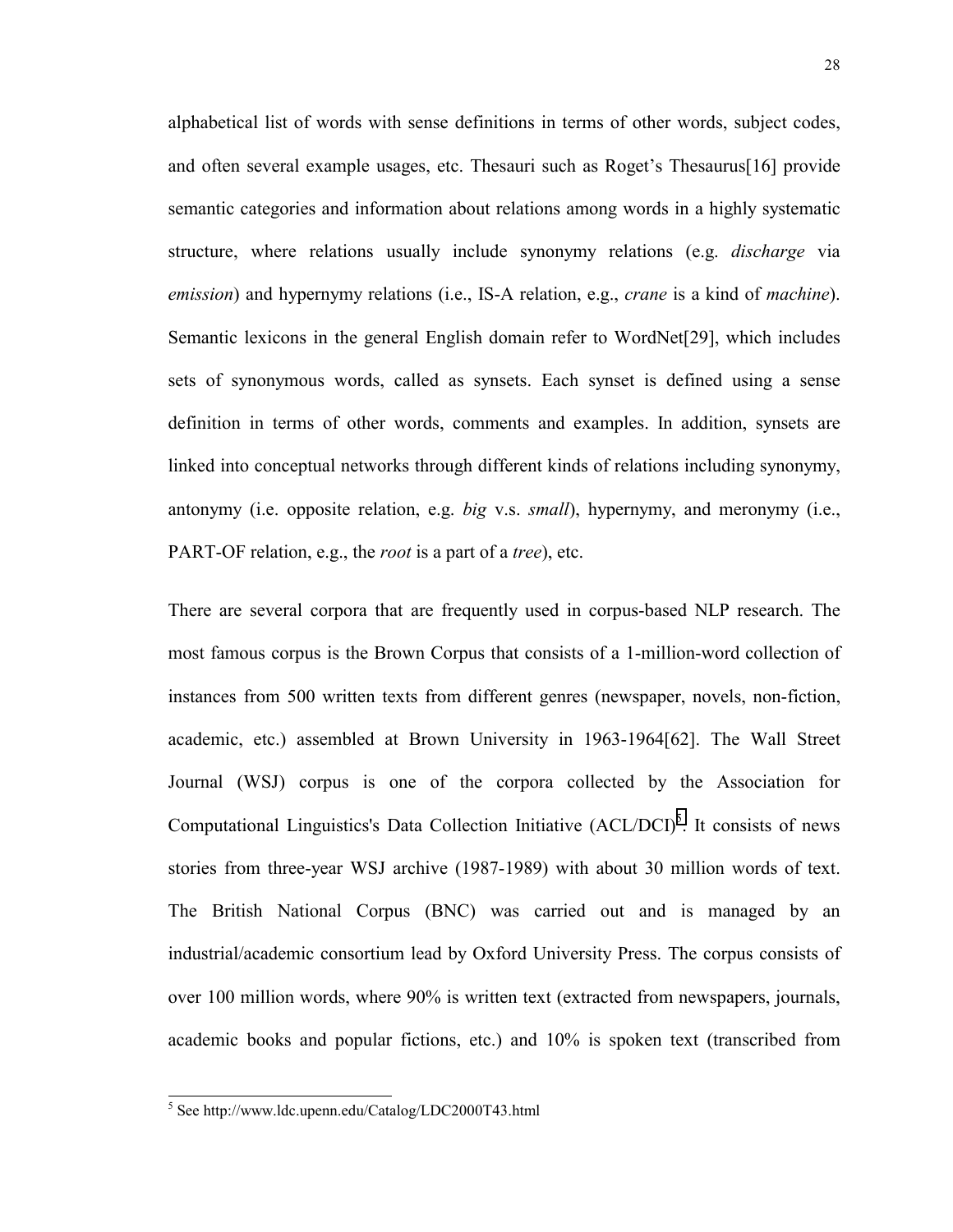informal conversations, formal business or government meetings, radio shows and phoneins, etc).

There are several sense-tagged corpora that have been used extensively in the literature. The most widely used sense-tagged corpus is SEMCOR. It comprises 250,000 words (taken from the Brown Corpus and a novel, The Red Badge of Courage) in which all content words have been sense-tagged using WordNet as sense inventory. DSO is another large size sense-tagged corpus where all occurrences of 191 "most frequently occurring and most ambiguous" nouns and verbs from the Brown corpus and a portion of the WSJ corpus were manually tagged using WordNet senses. Several small-scale sense-tagged corpora are also available through different research groups. These include a corpus of 2,094 examples with 6 senses of the noun *line*[65], a corpus of 2,369 sentences with 6 senses of the noun *interest*[11], and a corpus of 6,197 samples with 25 very highfrequency verbs[12].

## **2.1.2. Previous WSD Work based on Machine-Readable Dictionaries**

An early WSD implementation of machine-readable dictionaries is due to Lesk[66], where the Oxford Advanced Learners Dictionary (OALD) was used. He applied a simple approach by counting the overlap between words used in the definitions of the senses. For example, Lesk's program correctly identifies the sense of *pine* as pine<sub>1</sub> and the sense of *cone* as cone<sub>3</sub> in the phrase "pine cone" given the following definitions<sup>6</sup>:

- pine<sub>1</sub>: kind of evergreen tree with needle-shaped leaves
- pine<sub>2</sub>: waste away through sorrow or illness

l

<sup>&</sup>lt;sup>6</sup> "evergreen" and "tree" are two overlap words between pine<sub>1</sub> and cone<sub>3</sub>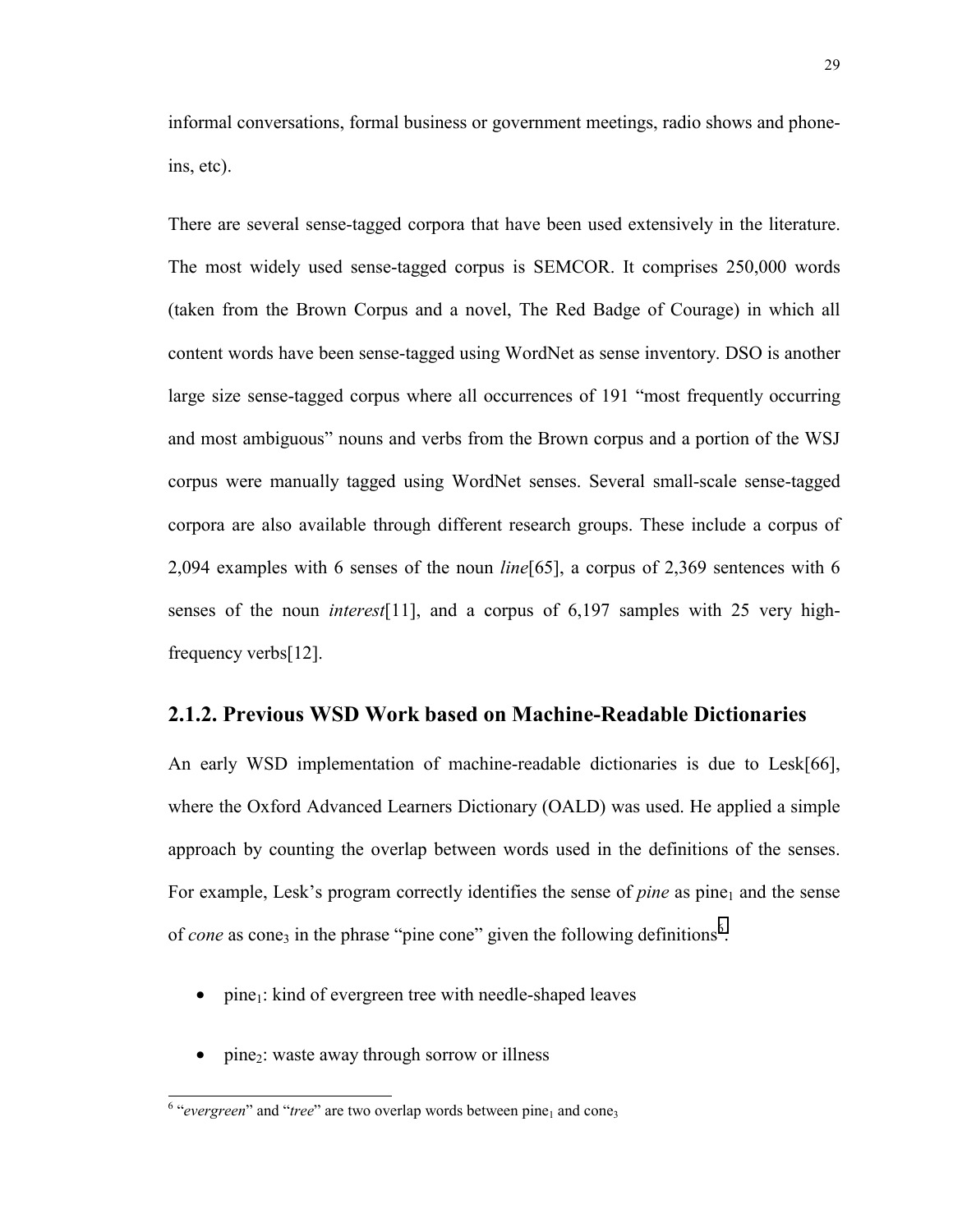- cone<sub>1</sub>: solid body which narrows to a point
- cone<sub>2</sub>: something of this shape whether solid or hollow
- cone3: fruit of certain evergreen trees

Lesk reports accuracies of 50-70% in disambiguation of the words in a small collection of text.

Wilks et al. [117] attempted to improve the knowledge associated with each sense definition by calculating the frequency of co-occurrence for the words in definition texts, from which they derived several measures for the degree of relatedness among words. This metric was then used to compute the similarity of each sense definition and a given context. Using a handcrafted gold standard set consisting of 197 occurrences of *bank*, the method achieved a precision of 45% using fine-grained senses, and 90% using coarsegrained senses. Veronis and Ide [44;112] extended the method by creating a neural network from definition texts in the Collins English Dictionary (CED), in which each word is linked to its senses, which are themselves linked to the words in their definitions, which are in turn linked to their senses, etc. An experiment on 138 instances for 23 ambiguous words with 6 instances for each, the method correctly disambiguated 71.7% of the occurrences using fine-grained senses, and 85% of the occurrences using coarsegrained senses. However, sense definitions are predefined and limited; so many WSD methods combine sense definitions with corpora (see Section 2.1.4.4).

The earliest example of the use of semantic categories is the work of Masterman [74] on machine translation. She associated each Latin word stem with its English equivalence through categories in Roget thesaurus [16]. Subject codes (which are roughly equivalent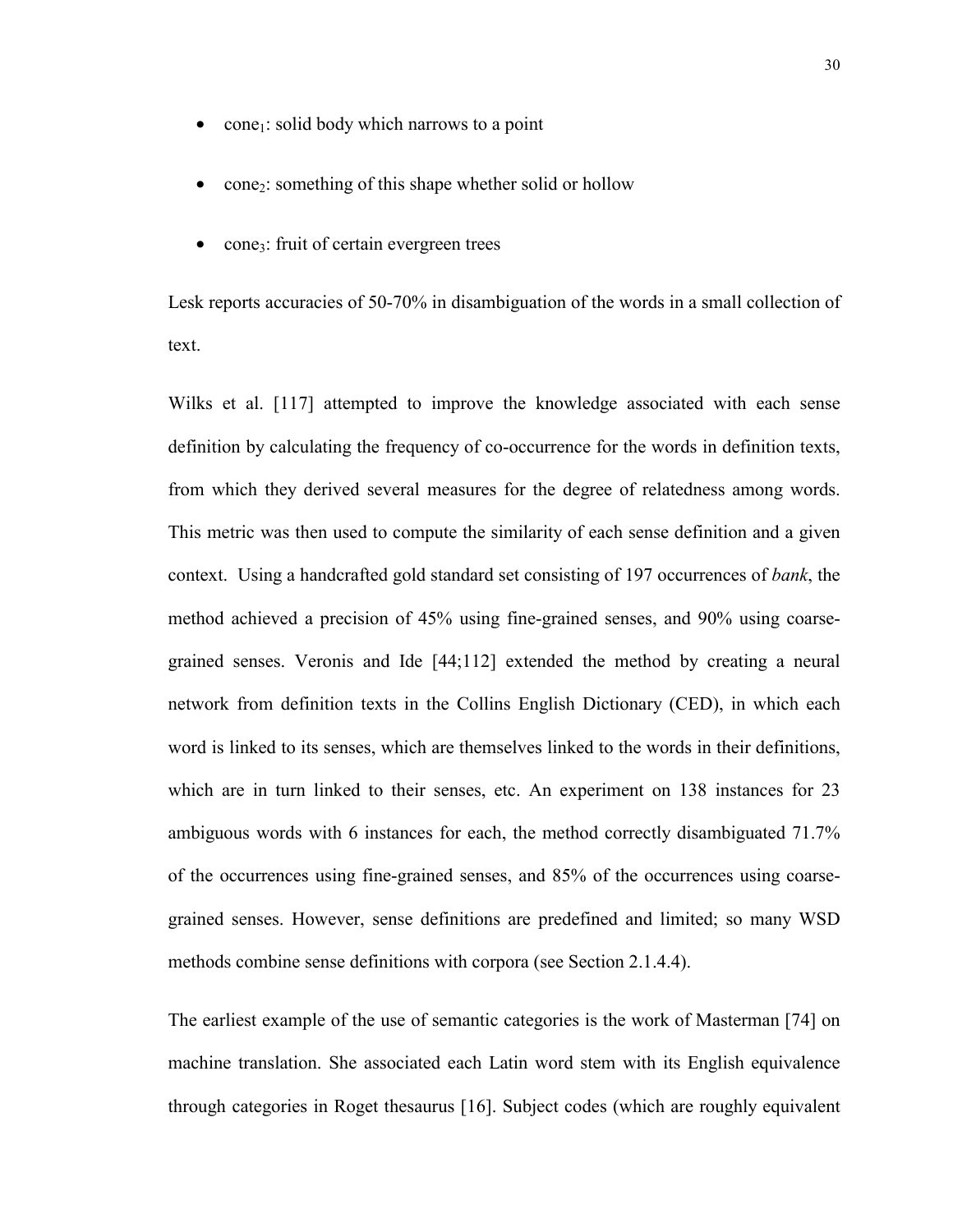to semantic categories) in sense definitions of many dictionaries have also been used together with the definition text. For example, the entry for *bank* in LDOCE includes the subject code EC (i.e. Economics) for the financial senses of *bank*. Cowie et al. [23] combined Lesk's method with subject codes and reported results of 47% for fine-grained senses and 72% for coarse-grained senses. However, subject codes are usually problematic and incomplete. Krovetz [59] used domain labels, i.e., domain information indicated within parentheses (e.g. "penalty--(in sports) a disadvantage given to a player or team for breaking a rule") to measure the quality of subject codes. He found that among 620 instances that contained domain labels and subject codes, 2% of occurrences were assigned wrong subject codes, and 4% of occurrences missed some subject codes.

Conceptual relations defined in machine-readable dictionaries are also used for WSD under the following observation: the correct senses for the words in a natural language expression will have closer sense relations (in a conceptual network) than incorrect combinations of senses [3;4;105]. For instance, in "Spring is my favorite season", the springtime sense of *spring* has a IS-A relation with the season of the year, while any other combination of senses (e.g. *spring* as a fountain and *season* as sports season) have weaker relationships. The corresponding WSD method consists of looking up terms that have relations with *W* in the context of *W*. The method takes a number of terms via a relation and a formula to measure the relatedness of those terms with each of the senses of *W* in a machine-readable dictionary, and then uses them to determine the sense of *W* in the context. In the general English domain, researchers usually choose WordNet as the concept-oriented dictionary. Sussna [105] used several relation types (such as hyponymy, synonymy etc) in WordNet, and chose a measure that takes account of the shortest path,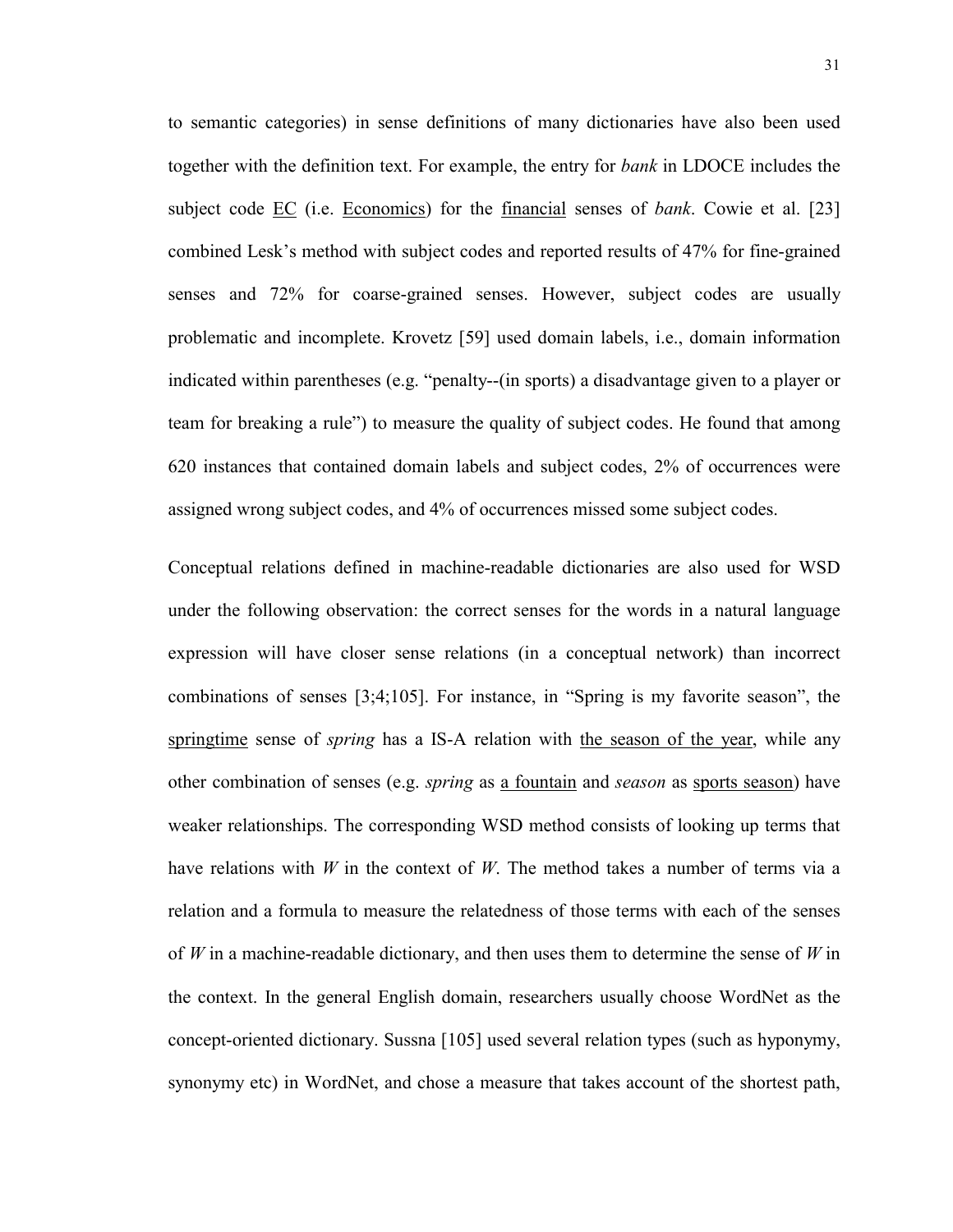the number of edges with the same type leaving a node, the depth of a given edge in the overall tree, and a weight assignment for each relation type. Sussna evaluated his method on five documents from TIME magazine by comparing it to human experts using the same evidence and achieved a precision of 52.3%. Agirre and Rigau [4] proposed a method that used conceptual relatives via the relation IS-A, and chose a measure which is sensitive to the following parameters: the length of the shortest path that connects the concepts involved, the depth in the hierarchy, and the density of concepts in the hierarchy. Agirre and Rigau [3] evaluated their method on the noun portion of a document that contained 2,079 words. The overall performance was measured in terms of precision and recall with 66.4% for precision and 58.8% for recall.

## **2.1.3. Early WSD Work based on Corpora**

An early example of using corpora in WSD is the research of Weiss [115] who constructed a set of rules manually based on the statistical information gathered from dozens of manually sense-tagged sentences. Words are disambiguated via two kinds of rules: template rules and general context rules. Template rules were learned using words within a window of size 2; and general context rules were learned using words within a window of size 5. For example, the following are two rules for the word *type*: if "*of*" appears immediately after *type* in a context, then *type* in the context means a particular kind of thing; if *pica* or *print* appears within a window of size 5 in a context, then *type* in the context is given a printing interpretation. The method was tested on five ambiguous words with a training set of 20 sentences each, and a test set of 30 sentences. The precision was about 90%. Later, Kelly and Stone [51] extracted concordances for 1,800 ambiguous words from a corpus of a half-million words. The concordances served as a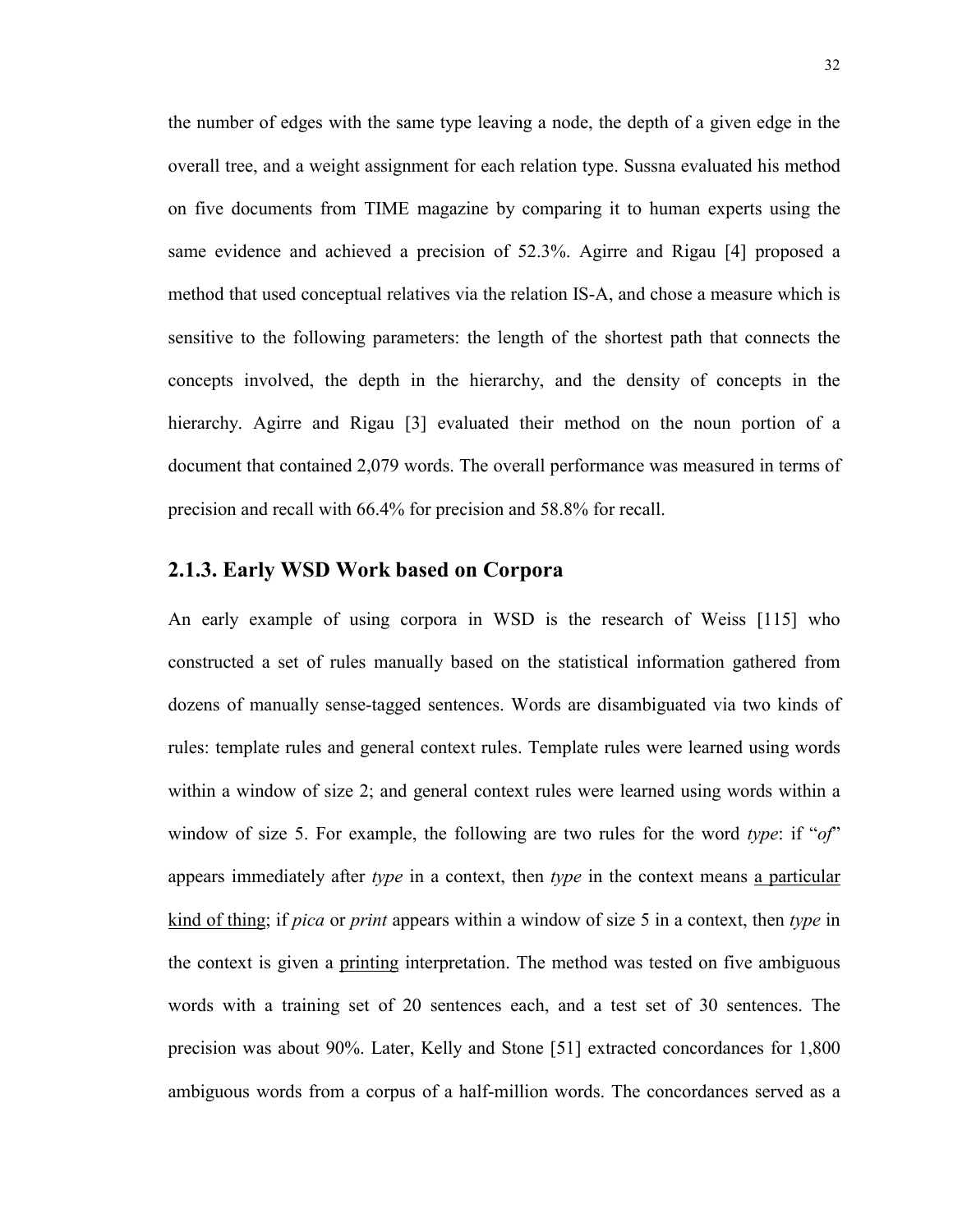basis for the manual creation of a set of rules for the disambiguation of each of the 1,800 words. The rules consist of context rules that are similar to general context rules used by Weiss. In addition, there are some grammar rules that examine syntactic information. The rules are grouped into sets so that only certain rules are applied in certain situations. Their rules were tested and achieved a precision of 92% for coarse-grained sense distinctions.

## **2.1.4. Machine Learning WSD Methods**

In the 1980s, with the development of computer and information sciences, many largescale electronic corpora become available. More recent WSD approaches have shifted to an empirical paradigm where classifiers are constructed through machine learning using a large corpus of training data instead of manually handcrafting classifiers. The disambiguation knowledge can be acquired by applying machine learning algorithms on manually sense-tagged corpora or raw corpora that are combined with machine-readable dictionaries.

## **2.1.4.1. Background of Machine Learning**

Machine learning is an automatic process of the construction of certain classifiers from a large collection of instances, which can categorize an unknown instance to a number of categories [72;79]. In order to use machine learning techniques, the first step requires transforming each instance into a feature representation, usually a feature vector  $f = (f_1, f_2)$  $v_1$ ,  $(f_2, v_2)$ , ...,  $(f_n, v_n)$ , where  $f_i$  is a feature and  $v_i$  is its corresponding value. Appropriate feature representations should capture features with high discrimination power, while the number of different features should be kept as small as possible in order to have classifiers with good generalization capabilities. The second step applies learning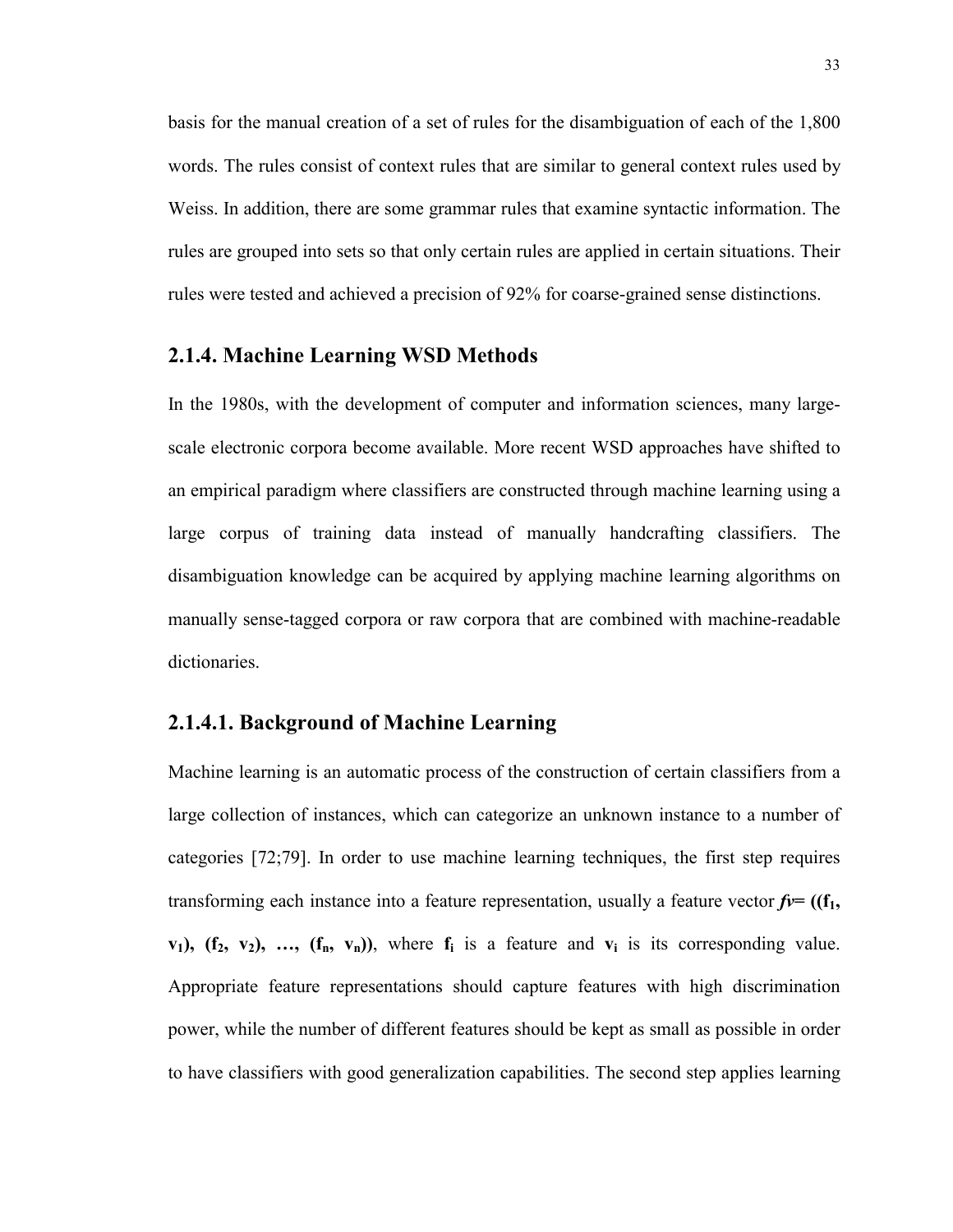algorithms to built classifiers. There are two different types of learning: supervised and unsupervised. Supervised learning refers to the process that builds classifiers by exploiting feature vectors with a known fixed number of categories, i.e., feature vectors derived from category-tagged training instances. For example, given a set of medical reports each describing a pregnancy and a birth using 200 features (e.g., patient's *weight*, *height* etc), we can use supervised-learning algorithms to learn classifiers to categorize patients with high risk of emergency cesarean section. A major issue in a supervised learning task is to choose a supervised learning algorithm. In unsupervised learning, also called clustering, instances with similar feature vectors are grouped together. The similarity among feature vectors can be defined differently. For example, given a group of people, the similarity can be based on gender, or age, etc. A major issue in unsupervised learning is how to measure the similarity of two feature vectors.

# **Supervised Learning**

The information used by supervised learning methods can be classified into two broad types: statistical information from the whole collection of instances including Naïve Bayes learning [26], decision tree [91], decision list [123], transformation-based learning [9], neural network [39], support vector machine [110], inductive logic programming [81]; and similarity among individual instances including instance-based learning [5;14]. In the following, a summarization of algorithms that have been implemented is given.

## *Naive Bayes Learning*

Naïve Bayes (NB) learning [26] is widely used in machine learning due to its efficiency and its ability to combine evidence from a large number of features. An NB classifier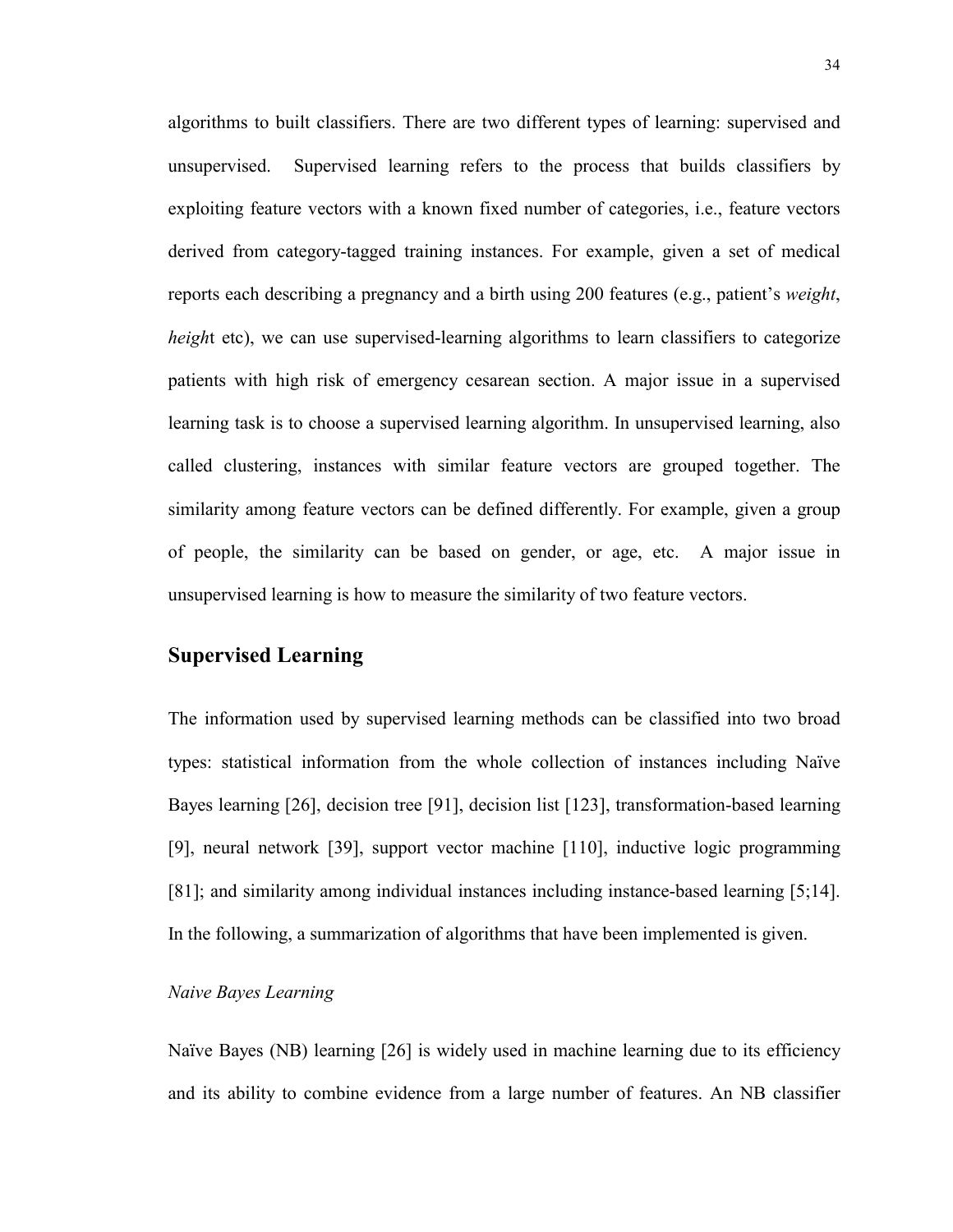chooses the category with the highest conditional probability for a given feature vector; while the computation of conditional probabilities is based on the Naïve Bayes assumption: the presence of one feature is independent of another. The training of the Naïve Bayes classifier consists of estimating the prior probabilities for different categories as well as the probabilities of each category for each feature.

#### *Decision Tree and Variants*

A decision tree is a rooted tree where each node is either a decision node with two or more successors or a leaf node with an associated category label [91]. A decision node contains a test based on feature values. If the test has *k* possible outcomes, the decision node will have *k* branches, one associated with each outcome. Given a feature vector, searching the category to which the feature vector will be assigned is achieved via a sequence of decisions along a path of decision nodes that originates at the root and ends at a leaf node. The training of a decision tree usually applies a greedy search scheme in which the best decision test for next node is chosen at each step. For each outcome of the test, a new descendant node is created. Training instances are then sorted to leaf nodes based on the outcome of the test. If all instances associated with a leaf node are from the same category, then the node is presented as a leaf node in the resulting tree; otherwise, a test will be associated with that node later. The training of a decision tree is done if each instance in the training set has been perfectly classified to a leaf node.

A decision tree can be transformed to a set of rules. A simplified version of the resulting classifier is an ordered set of rules, where at most one rule (i.e. the first applicable rule) can be used in a classification task. Such a classifier is also termed as a decision list.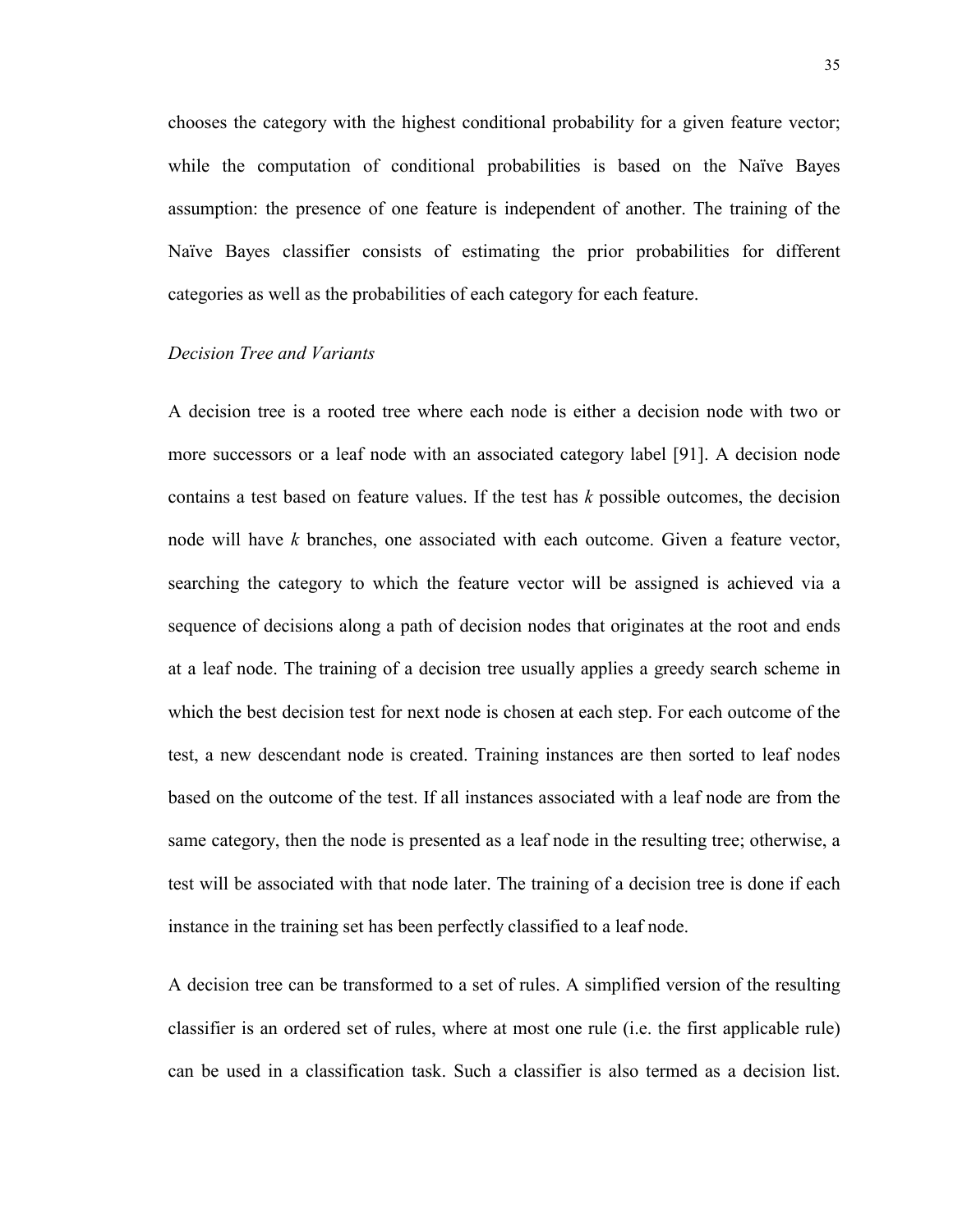Generally in a decision list classifier, all features consist of a set of tests, and tests are ordered according to an appropriate measure that is a function of co-occurrence information of features and categories.

A different classifier with a set of ordered rules is a transformation-based learning classifier[9], where each rule is applied subsequently according to the order in a classification task. The training of a transformation-based classifier is an error-driven greedy procedure where the rule that best corrects the current errors is added at each step. Transformation-based classifiers are superior than decision lists for correcting errors made by previous rules. However, transformation-based classifiers usually have a larger set of rules than decision lists. Besides that, the number of rules that are applied to classify an instance using a transformation-based classifier is the same as the number of rules in the rule set, which is not the case for a decision list classifier.

#### *Instance-based learning*

Instance-based leaning [5;14;85] has appeared in several areas with different names: exemplar-based, case-based, and memory-based, etc. It is a form of supervised learning from instances, based on keeping full memory of training instances and classifying new instances using the most similar training instances. Instance-based classifiers can be used without training if the similarity measure between two instances is local, i.e., the similarity between two instances is totally determined by their associated feature vectors. Sometimes, instance-based classifiers include a training phase, where a set of representative cases (to reduce the number of training instances presented to the classifier) and/or a similarity measure between two instances (to include distributional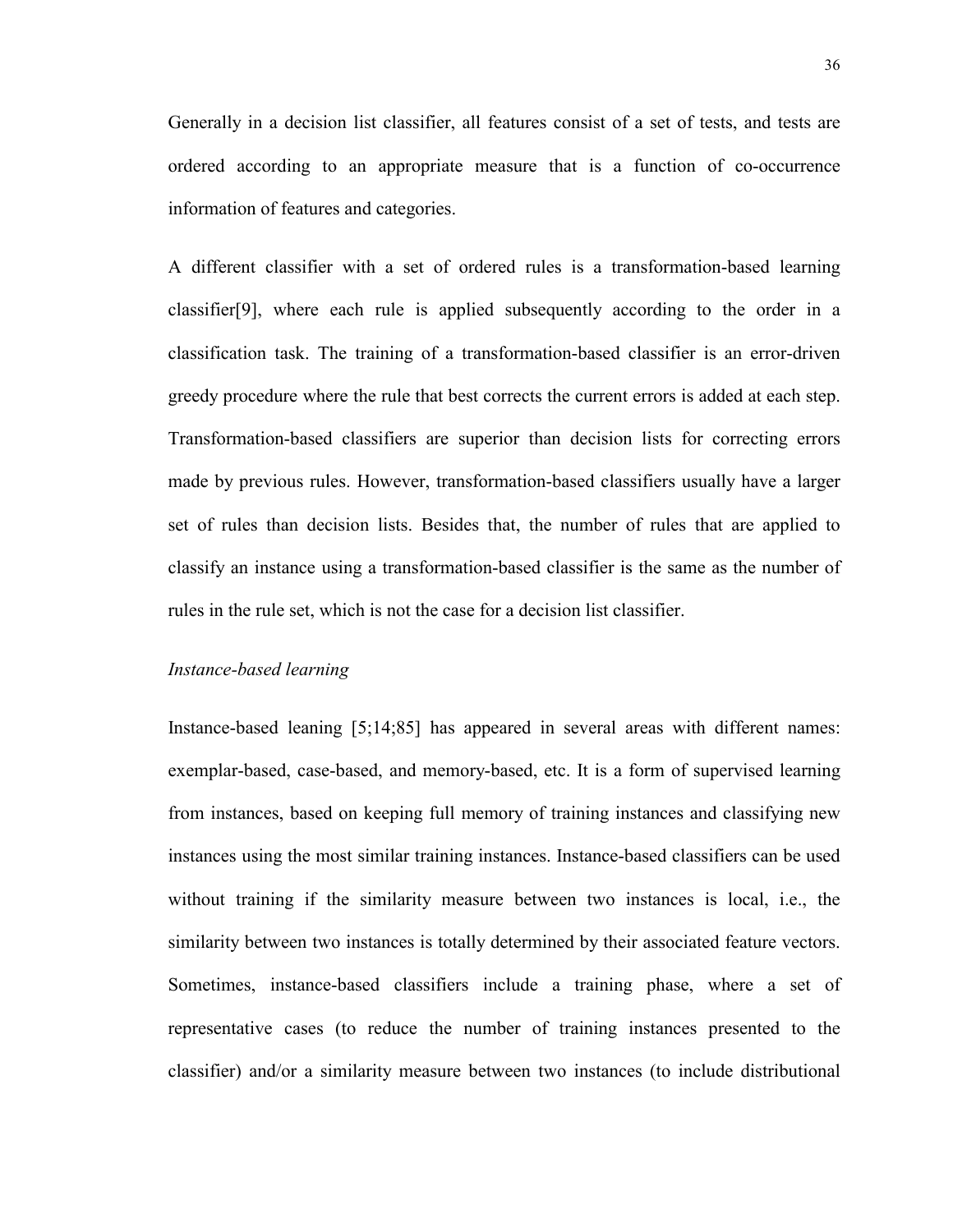information in the similarity measure)<sup>7</sup> are chosen. A critical part of instance-based classifiers is the similarity measure.

## **Unsupervised learning -- clustering**

A number of different clustering algorithms have been proposed that are more or less appropriate for different data collections and interests[50;108]. There are two different kinds of clustering approaches, hierarchical and non-hierarchical. In hierarchical approaches, clusters are arranged in a clustering tree where related clusters occur in the same branch of the tree. There are two kinds of hierarchical techniques: the agglomerative and the divisive. For a collection of *n* instances, the agglomerative algorithms first create n clusters (nodes) where each cluster (node) contains an instance of the collection. Then in each step, the two most similar clusters (nodes) are merged into a new cluster (node) (the merging process is recorded as the edges of the tree). The algorithms stop when only one cluster (node) is left. In contrast, divisive methods start when all instances are together and in each step a cluster is partitioned, until there are n of them. In non-hierarchical approaches, clusters are flat and the relations among clusters are undetermined. Non-hierarchical clustering algorithms are also called partitioning algorithms. For a collection of *n* instances, a non-hierarchical algorithm groups the collection to *k* clusters, with the condition that each cluster contain at least one instance and each instance belong to one cluster. Here *k* is given by the user or selected automatically. The similarity  $\sin(x, y)$  of two instances x and y takes on values between 0 and 1. Similarity may be the result of subjective judgments. sim(*x*, *y*) can also be

<sup>&</sup>lt;sup>7</sup> An instance-based classifier with a similarity measure including distributional information is also a statistics-based classifier.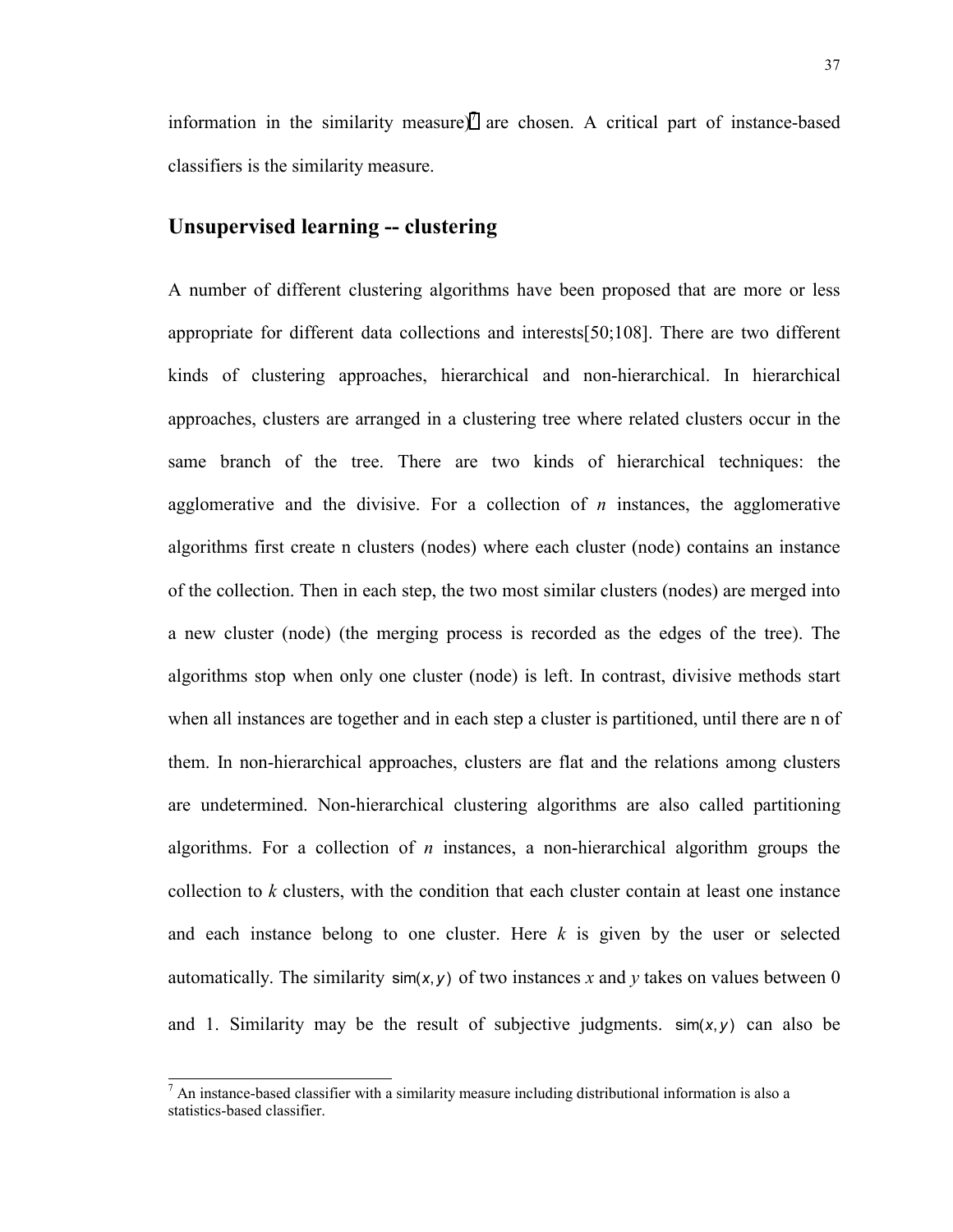computed using formulas. For instance, if *x* and *y* can be presented inside of a ball with diameter 1 in a Euclidian space,  $\sin(x, y)$  can be computed as *1-d(x,y)* where  $d(x, y)$  is the distance between x and  $y$ . The similarity of two clusters can be the maximum, minimum, or average similarity between instances from these two clusters. It can also be the similarity of representatives, such as centroids, of the clusters.

## **2.1.4.2. Feature Representation for WSD**

Machine learning of WSD classifiers requires transforming each training instance into a feature representation. Different kinds of feature representations have been exploited.

**Local Co-occurring Words:** Co-occurring words in the context of an ambiguous word *W* in a fixed window size are critical to WSD. For example, in the sentence "A spokesman said Healthvest has paid two of the three banks it owed interest in October", words such as *paid* and *banks* tend to indicate *interest* here holds the sense a fixed charge for borrowing money other than other senses such as a sense of concern with and curiosity about someone or something or a reason for wanting something done<sup>8</sup>.

**Local Collocations**: A local collocation refers to a short sequence of ordered words. It is also important for the sense determination of *W*. For example, in the sequence "in the interest of", the sense of *interest* is the a reason for wanting something done sense of interest even though words *in*, *the*, and *of* are usually included in the stop word list for word indexing of information retrieval systems.

**Derived Features**: Derived features are derived from surrounding words of *W* in a window of a fixed size considering the orientation and/or distance from *W*. A derived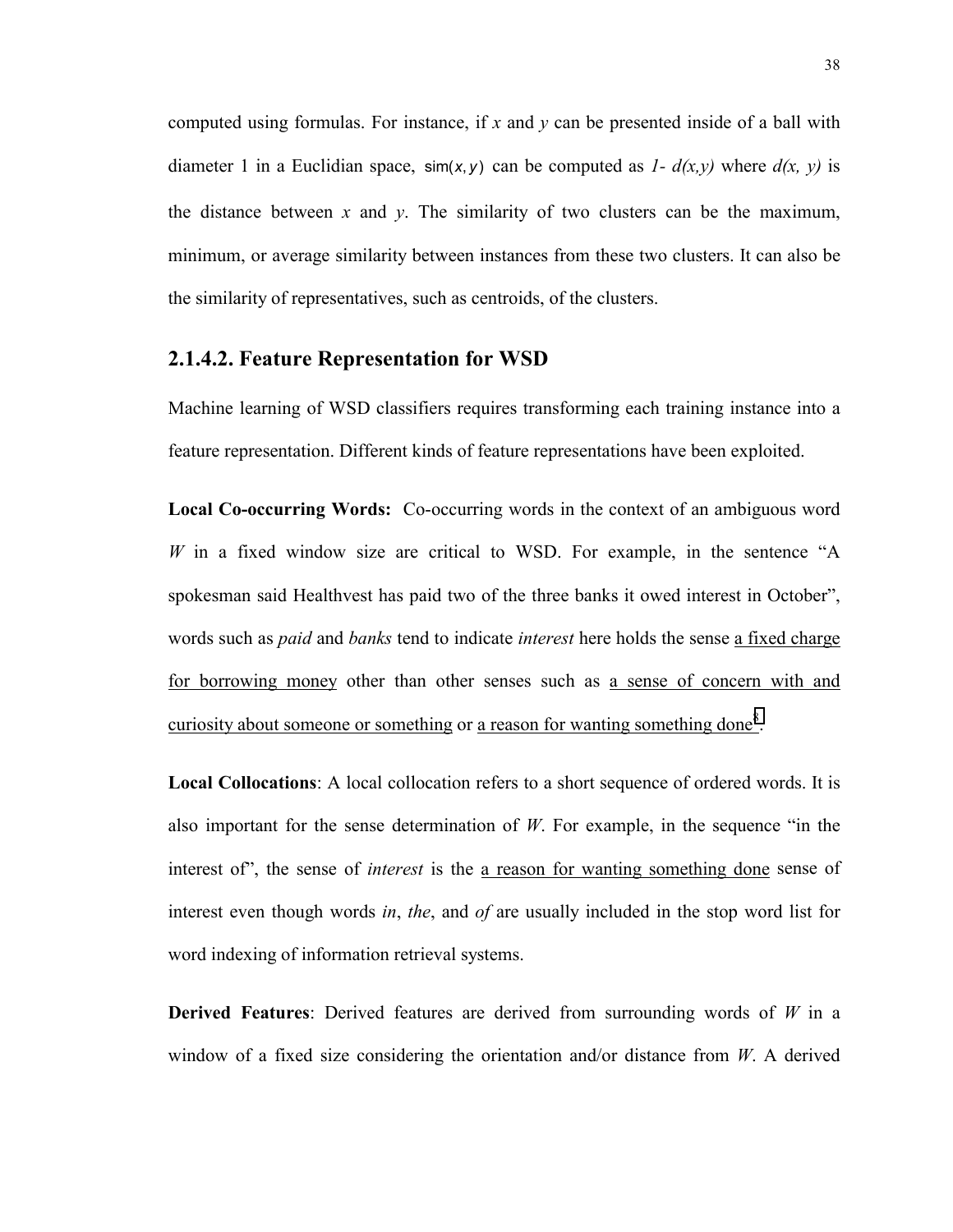feature may also consist of implementing further linguistic knowledge, such as part of speech (POS) tags, semantic categories (e.g., classes in Roget thesaurus) or stemming techniques, which groups inflected forms of a root to a common feature (e.g., *discharged*, *discharging*, and *discharges* are treated as the same feature *discharg*).

## **2.1.4.3. Supervised WSD Methods**

Several supervised learning methods have been adopted to WSD: Naïve Bayes learning [11], neural network [109], decision list [123], instance-based learning [45;86], and inductive logic programming [80]. Bruce and Wiebe [11] applied the Bayesian algorithm and chose features based on their "informative" nature. They tested their work on the *interest* corpus and achieved a precision of 79%. Towell et al. [109] constructed a WSD classifier that combined the output of a neural network that learns topical context with the output of a network that learns local context to distinguish among the senses of highly ambiguous words. The accuracy of the classifier was tested on three words, the noun *line*, the verb *serve*, and the adjective *hard*; the classifier has an average precision of 87%, 90%, and 81% respectively. The WSD system of Yarowsky [123] used the decision list method on features that consisted of both POS tags and oriented distances of the surrounding words. He claimed that the system had a precision of 99% when evaluated automatically for the accent restoration task, which is a case of the WSD problem, in Spanish and French. Ng and Lee [85] described a WSD system that uses the instancebased method with multiple kinds of features. An ambiguous term in an instance was assigned to the sense of its most similar instance in the training set in the initial version; later the sense was determined by a fixed number of the most similar instances.

 <sup>8</sup> We use the gloss definition of WordNet here for senses of *interest*.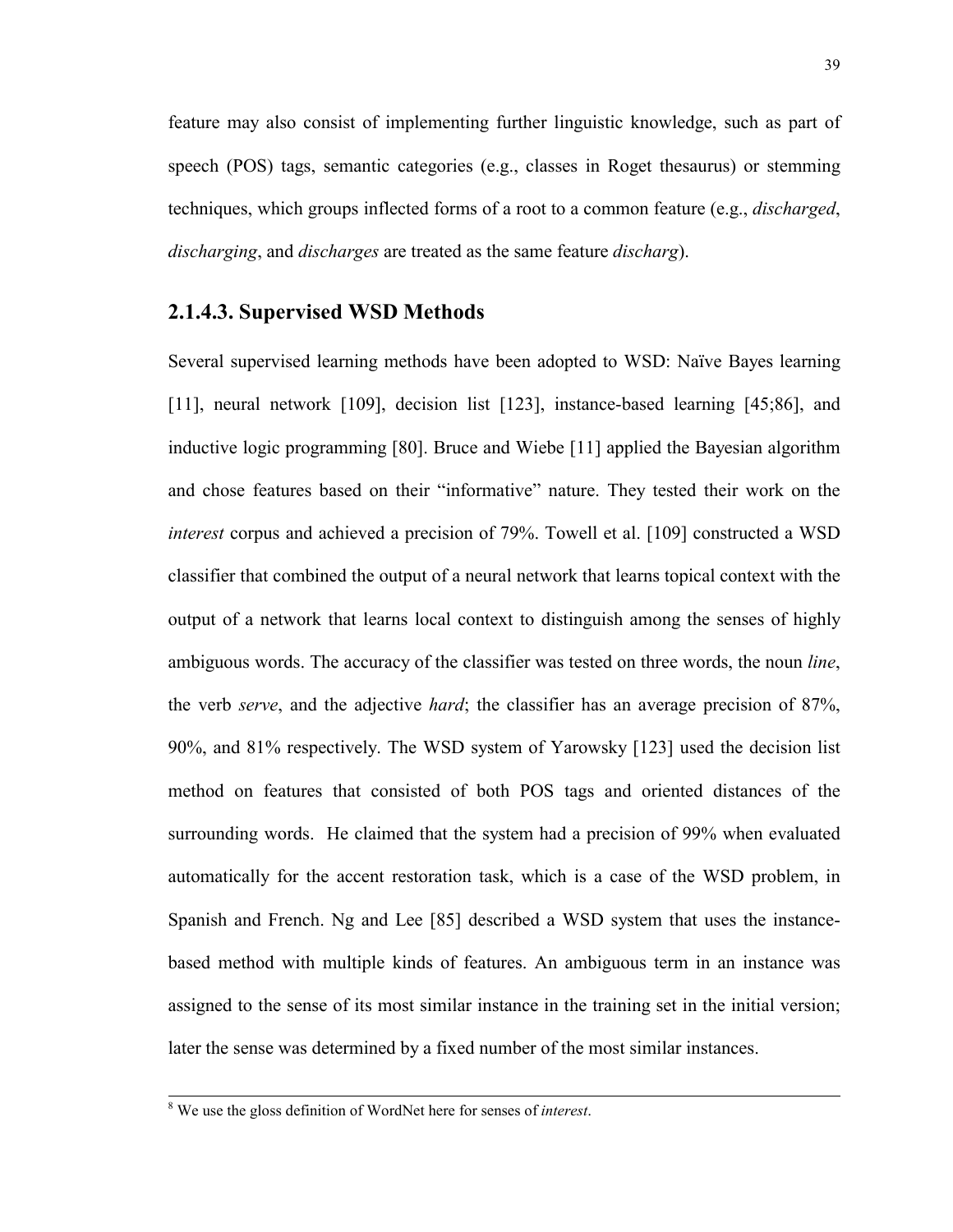#### **2.1.4.4. Unsupervised WSD Methods**

Unsupervised WSD methods refer to WSD methods using machine learning techniques without supervision including WSD methods using unsupervised machine learning techniques and WSD methods that combine machine-readable dictionaries with raw corpora.

## **Clustering Analysis**

Schutze [99];[100] applied clustering techniques to WSD by hierarchical clustering of word senses. He used post-hoc alignment of clusters for word senses. Schutze's results indicate that for coarse binary distinctions, unsupervised techniques can achieve results approaching a precision of around 90% for most words. Pedersen and Bruce [87] compared different clustering techniques including three clustering algorithms on WSD and showed a negative impact for rare senses. Clustering analysis has been used to overcome the data sparseness problem (see Section 2.1.8.1).

## **Using Machine-Readable Dictionaries and Raw Corpora**

The machine-readable dictionaries alone or raw corpora alone do not provide enough information for reliable disambiguation [45;48]. Many researchers have combined machine-readable dictionaries with raw corpora for WSD. Yarowsky [124] used sense definitions as one of the options for initial sense indicators for an unsupervised WSD method. Luk [70] applied sense definitions, co-occurrence information of concepts in a small corpus. All usage examples of the sense definition were used as sense indicators in the work of Karov and Edelman [49]. Similar to Karov and Edelman's work, the system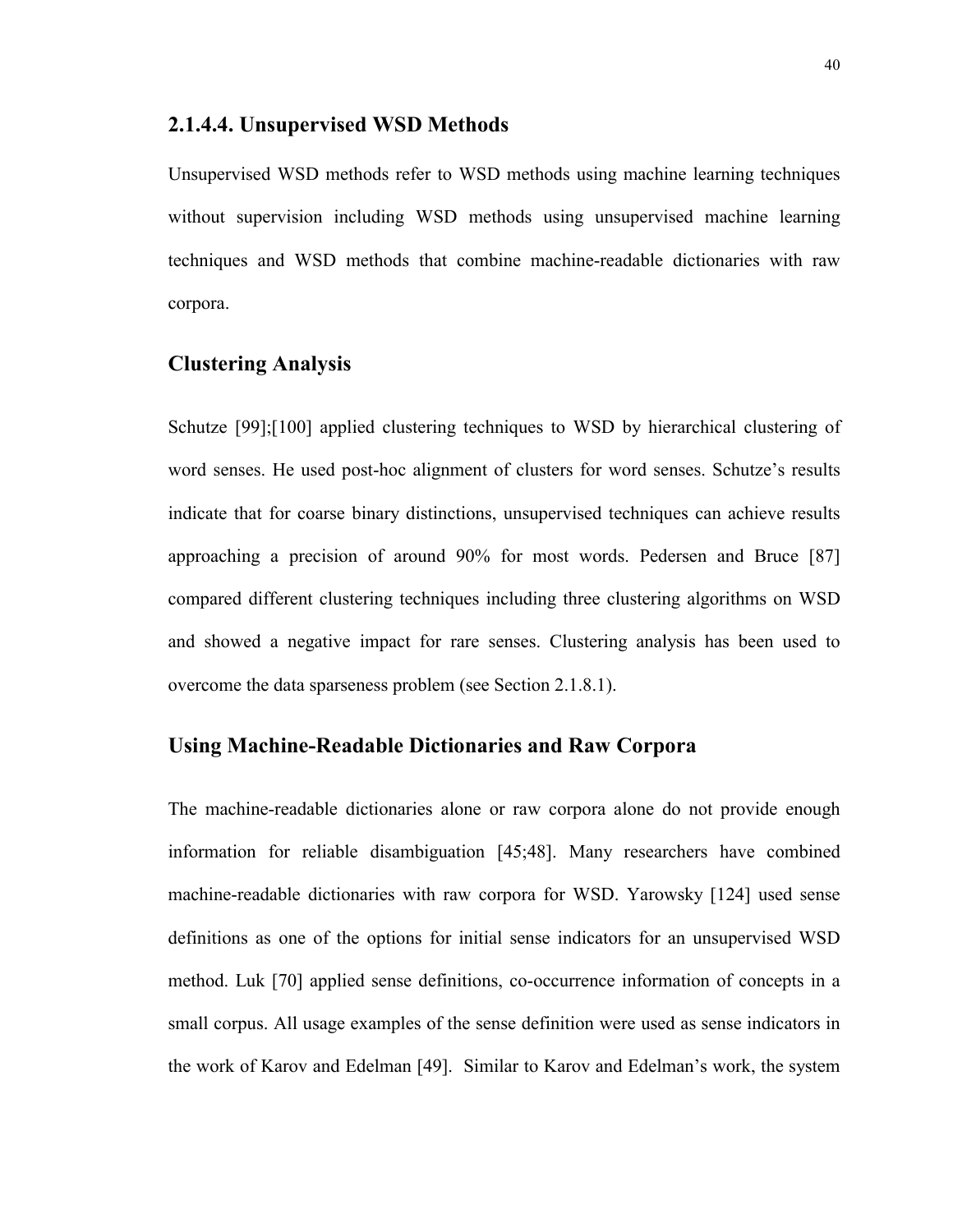proposed by Cho and colleagues [19] learned a set of typical usages listed in the MRD for each of the senses of an ambiguous verb using verb-object co-occurrence information that was acquired from a corpus. The system achieved an overall precision of 86.3% when evaluated on a Korean corpus.

Semantic categories have also been combined with corpora. Yarowsky [121] derived classes of words by starting with words in the same category in Roget's. A set of instances with a window size of 50 for each word in the category was extracted from the Grolier's Encyclopedia. Salient words that appeared significantly more often in the context of a category together with their weights were obtained from the set. The sense assignment was then complete using Bayes' Rule $9$ . The system correctly disambiguated 92% of the instances for 12 ambiguous words.

Conceptual relations are also utilized together with corpora under the following observations: terms with certain relations tend to appear in similar contexts. For example, *summer* and the springtime sense of *spring*, can appear in similar contexts, such as "Spring is my favorite season" and "Summer is my favorite season". The corresponding type of WSD methods uses unambiguous terms that have certain relations with *W*, such as hypernymy or synonymy, in a machine-readable dictionary to derive a sense-tagged corpus automatically for use with a supervised WSD classifier. The method proposed by Leacock and colleagues [64] belongs to this type. By collecting instances of unambiguous terms from WordNet [29] that are terms associated with *W* via certain relations, such as synonymy or hyponymy, a sense-tagged corpus is automatically established for the training of a WSD classifier of *W*. An example given in their paper is

<sup>&</sup>lt;sup>9</sup> A sense is represented by its associated semantic category.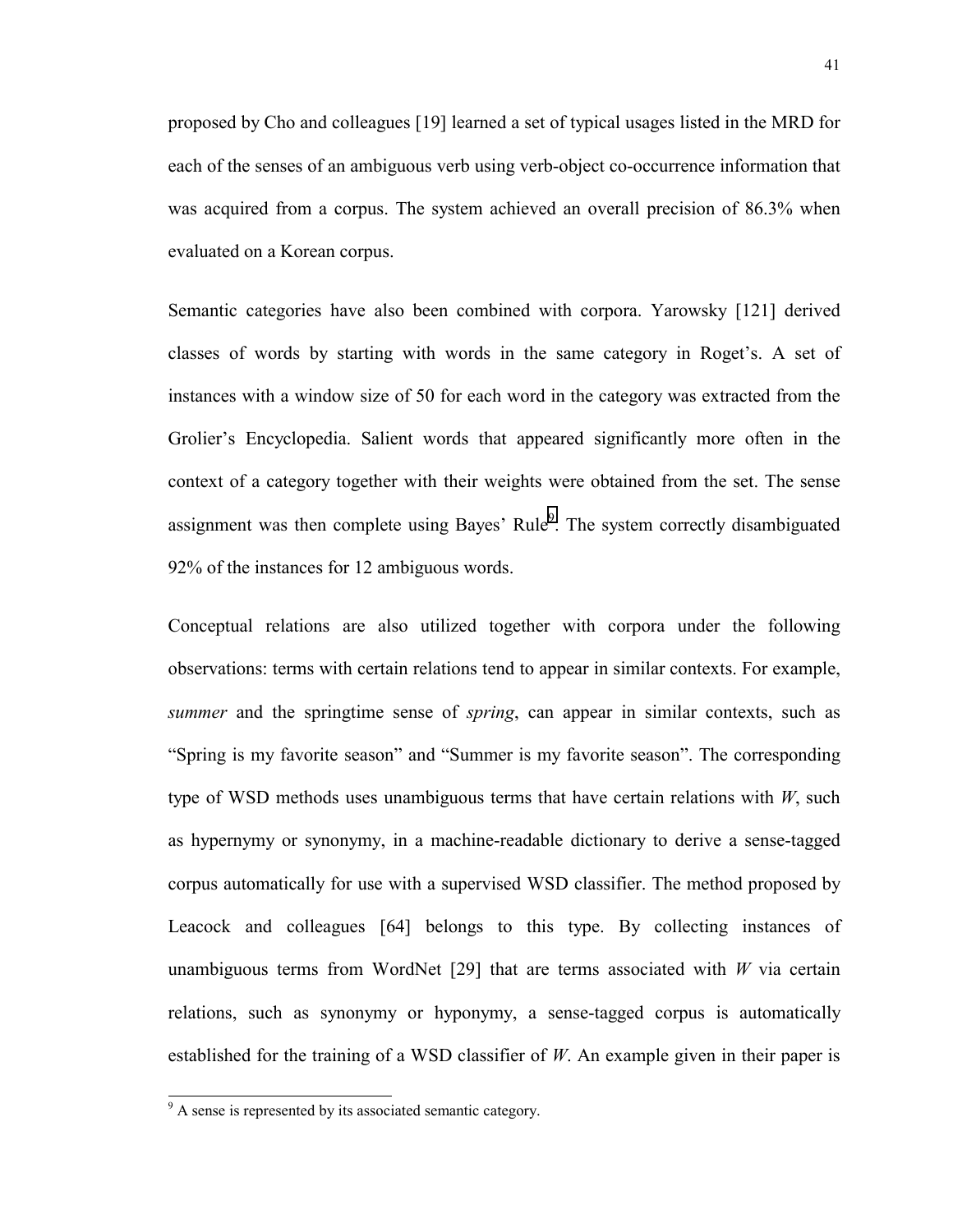the ambiguous word *suit*, where one sense has an unambiguous related term, *business suit*, and the other has an unambiguous related term *legal proceeding.* By collecting instances containing *business suit* and *legal proceeding*, a sense-tagged corpus for *suit* is automatically built by substituting these two phrases with *suit.* However, the method requires the existence of unambiguous terms with certain relations and the existence of instances of those terms in a raw corpus. Restricting their method to synonyms, direct hyponyms and direct hypernyms, they found that they could derive sense-tagged instances for about 64% of the words in WordNet from the 30-million-word corpus of the San Jose Mercury News. Milhalcea and Moldovan [77] tried to overcome these requirements by using word definitions provided by glosses in addition to close-related terms, and a very large corpus consisting of texts electronically stored on the Web. The method was tested on 20 ambiguous words (7 nouns, 7 verbs, 3 adjectives, 3 adverbs), and acquired 80,741 instances. Among 1,081 instances that were among the top ranked documents with a maximum of 10 instances for each sense, 981 were correct according to human judges. However, Agirre and Martinez [2] claimed that instances acquired through the Web are nearly useless based on the disappointing result of evaluating the corpus acquired from Web using Milhalcea and Moldovan's method, where decision list learning was the machine learning algorithm and a portion of SemCor was the test set.

#### **Other Unsupervised WSD Methods**

Different translations of senses of an ambiguous word in two languages have been used in the WSD research either through an aligned bilingual corpus or two monolingual corpora with one from each language and a machine translation method. An aligned bilingual corpus consists of two corpora that contain the same text in different languages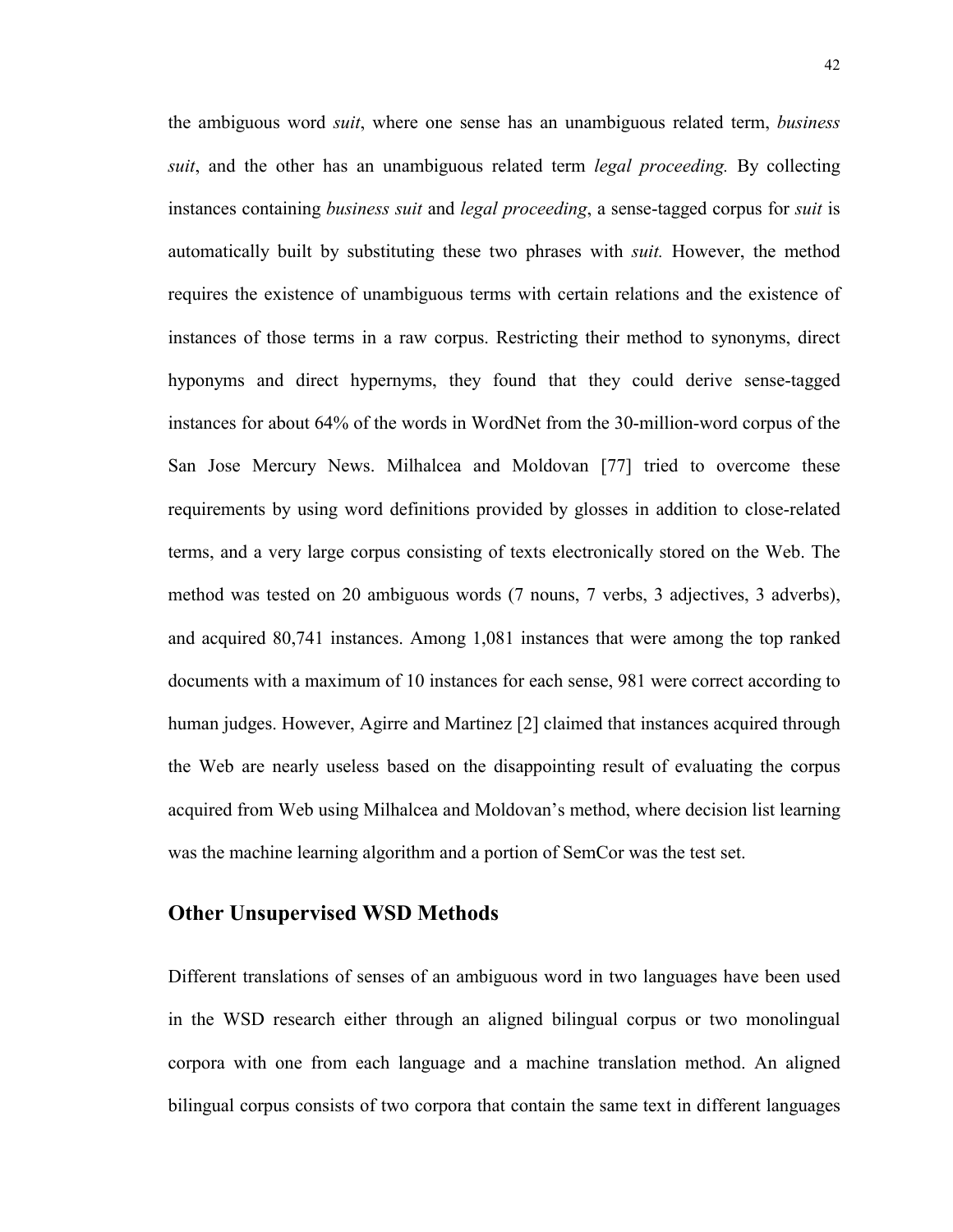(for example, the Canadian Hansard, the proceedings of the Canadian Parliament which is published in both French and English). After sentence alignment, these corpora have been used for WSD by considering words with senses that translate differently across languages. Gale and colleagues [37] used a bilingual French-English corpus. For an English word *W*, the sense of *W* in a specific context was determined based on the different translations in French for the different senses of *W*. For example, *pen* in English is *stylo* in French for its writing implement sense, and *tenclos* for its enclosure sense. Kikui[53] proposed an unsupervised method that uses bilingual corpora without the alignment requirement. The method combines clustering techniques of Schutze [99;100] with a machine translation WSD method [52] and achieves a precision of about 79%.

Part-of-speech tags play an important role in the disambiguation of word senses [118] for all content words. If two senses of an ambiguous word hold different POS tags, the current state of the art POS taggers can resolve the ambiguity with a high precision. For example, the senses of *duck* in the following two sentences (a) and (b) can be disambiguated by the POS tags: *duck* is a noun in sentence (a) and a verb in sentence (b).

(a). *The duck was delicious*.

## (b). *Before he could duck, another stone struck him*.

Regularities of a verb with respect to the semantic class of its arguments, called selectional preferences, are considered to be important knowledge for WSD. For example, subjects of the verb *think* tend to be human; objects of the verb *drink* tend to be a fluid. The WSD work of Resnik [94] made use of the WORDNET hierarchy and selectional preferences of verbs to disambiguate nouns. His method required that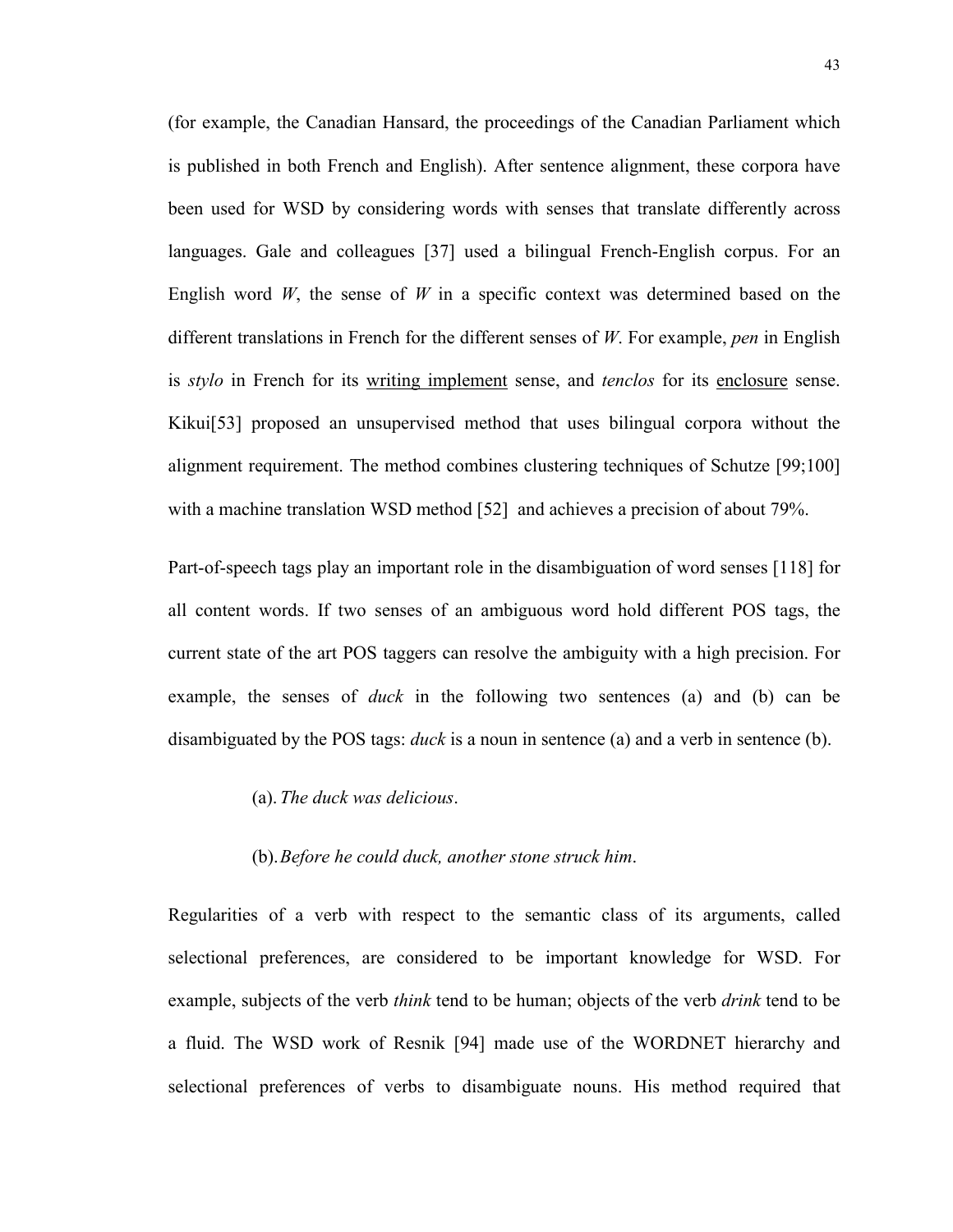sentences in a raw corpus be parsed so that syntactic relations such as subject-verb, verbobject, head-modifier, and modifier-head can be extracted. In a given instance of an ambiguous word *W*, examining all occurrences of nouns that have the same syntactic relation as that of W in the instance, the sense of  $W$  is assigned as the most commonly shared sense of those nouns and *W*. An example given in their paper is the determination of the sense of *coffee* in the phrase "drink coffee". The noun *coffee* has four senses in the WORDNET: beverage, tree, seed, or color. After extracting all occurrences of "drink XXX", such as occurrences of "drink water", "drink tea", or "drink wine", etc., the most close sense among *coffee*, *water*, *tea* and *wine* is the beverage sense.

## **2.1.5. Methods to Reduce Manual Annotation Cost**

Although supervised WSD approaches have the drawback of requiring a sense-tagged corpus, they tend to give a higher accuracy compared to unsupervised WSD approaches [45;84;86]. As argued by Ng [84], a large sense-tagged corpus is necessary for achieving broad coverage WSD systems with high precisions. Researchers have explored intelligent methods that can reduce manual annotation cost. Generally, there are three different techniques for reducing the amount of instances that need to be sense-tagged: the bootstrapping technique, the sampling technique, and the clustering technique.

The bootstrapping technique eliminates the need for a large training set by relying on a relatively small number of sense-tagged instances of each sense for each term of interest. These labeled instances are used as seeds to train an initial classifier. Then applying the initial classifier, a larger training set is extracted automatically from the remaining untagged corpus. Repeating this process results in series of classifiers with improved precision and coverage. An early example of such an approach is due to Hearst [40]. In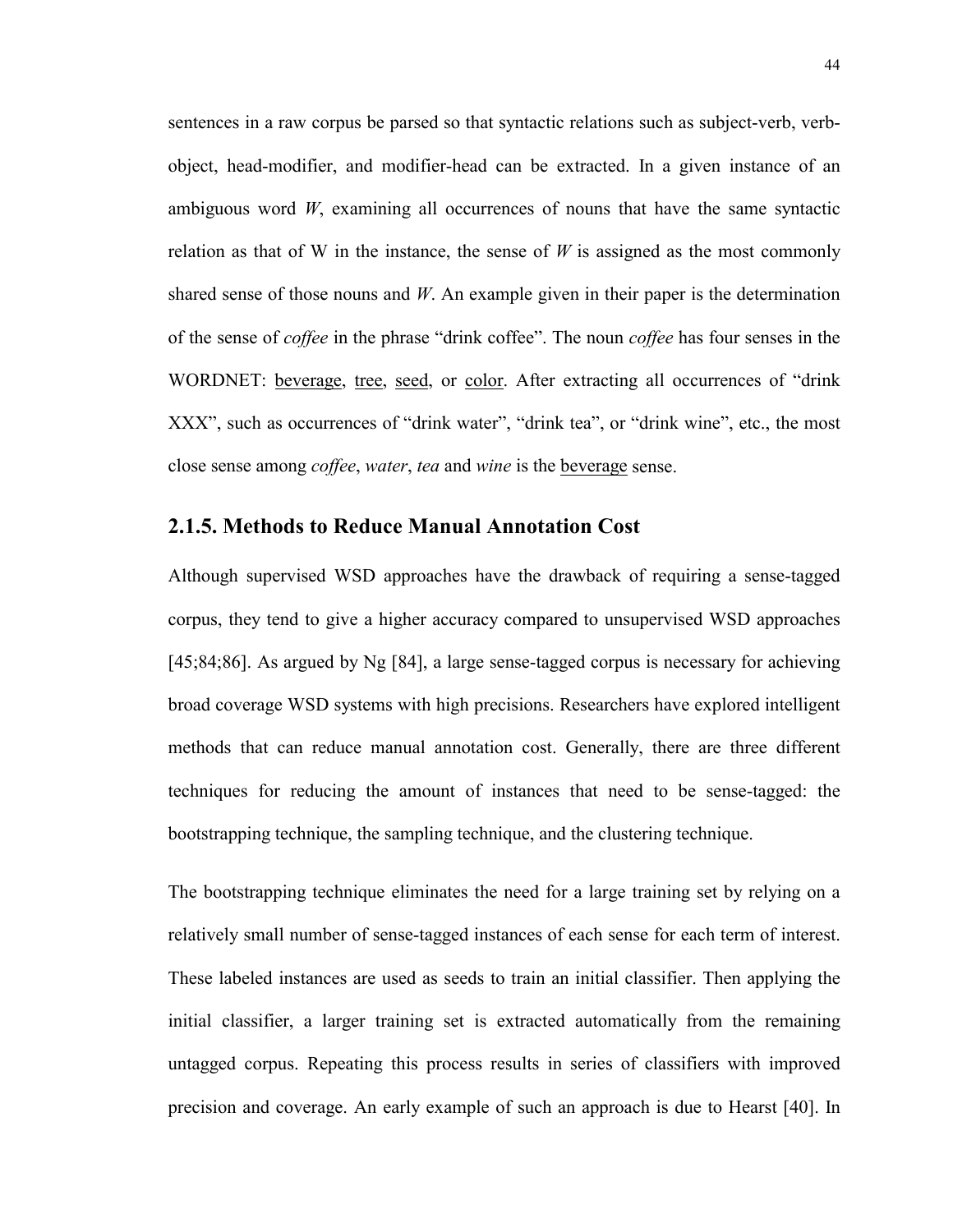his CatchWord algorithm, several occurrences of a set of ambiguous nouns are manually sense-tagged. The system automatically acquires and modifies statistical information based on newly disambiguated occurrences with a high degree of certitude. An initial set of at least 10 occurrences was indicated to be necessary, with about 20 or 30 occurrences for high precision. A subsequent similar bootstrapping technique is described in Yarowsky [124]. There are a variety of options for selecting seed instances in his paper: words in dictionary definitions, a single collocation defined in the dictionary for each sense, or manually acquired collocations from a corpus. The method was evaluated on binary sense disambiguation for 12 words and achieved a precision of about 95%.

There are several sampling techniques proposed in the literature. Observing that if an instance's classification is uncertain given current annotated instances then the instance is likely to contain unknown information which is useful for classifying similar instances in the future, Lewis and Gale [67] proposed a method called sequential sampling, and Engelson and Dagan [27] proposed a method called committee-based sampling. Both sampling techniques are used for statistics-based WSD classifiers. Fujii et al. [35] proposed a selective sampling method for instance-based classifiers. The method selectively samples a smaller-size effective subset from a given example set for use in WSD.

Schutze's unsupervised WSD methods using clustering analysis can also be regarded as methods to derive sense-tagged corpora when adding a post-hoc alignment phase which assigns senses to clusters [87;99;100].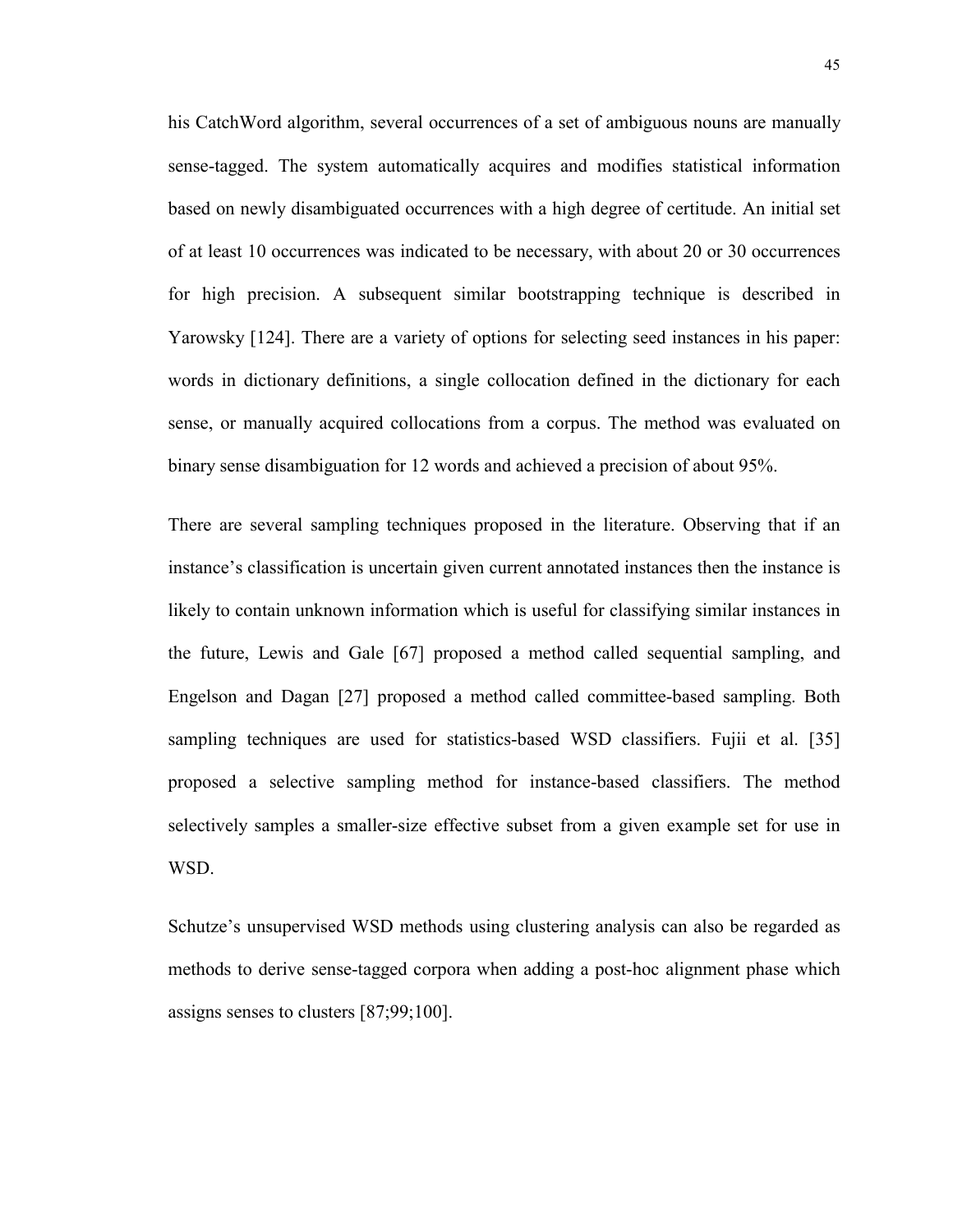## **2.1.6. Implementation of WSD Systems**

As mention by Ide and Veronis [45], methods for WSD have evolved largely independently of particular applications in the recent past. Obviously, WSD research should be of benefit to machine translation, information retrieval and information extraction. For example, the correct translation of *pen* to *stylo* or *tenclos* in French depends on the correct sense disambiguation of *pen* in the context, i.e., its writing implement sense or its enclosure sense. However, machine translation systems have not incorporated recent WSD methods except the system of Kikui [53] (See Section 2.2.4.3.3). WSD research also has an impact on information retrieval. For example, it is desirable to eliminate documents containing the word *aids* that are associated with "hearing aids" when searching for the disease "AIDS". However, the majority of attempts to improve information retrieval using WSD were unsuccessful. Krovetz  $\&$  Croft [61] and Sanderson [98] determined that a WSD system can improve information retrieval only if: queries are short, there are no rare senses, there is a highly accurate WSD system, sense distinctions are coarse-grained, and sense definitions cross grammatical boundaries. There is not much research that combines WSD with information extraction systems since most information extraction systems are applied on very specific domains, where domain specific words or terms are usually not ambiguous, and general English words do not play an important role in the systems.

## **2.1.7. Evaluation and Performance**

The evaluation of WSD methods is impeded by the lack of large-scale gold standard sets [56] and systematic evaluation methods. There are currently two different evaluation methods [86]: attempting to apply WSD to all the content words of texts [78;118], or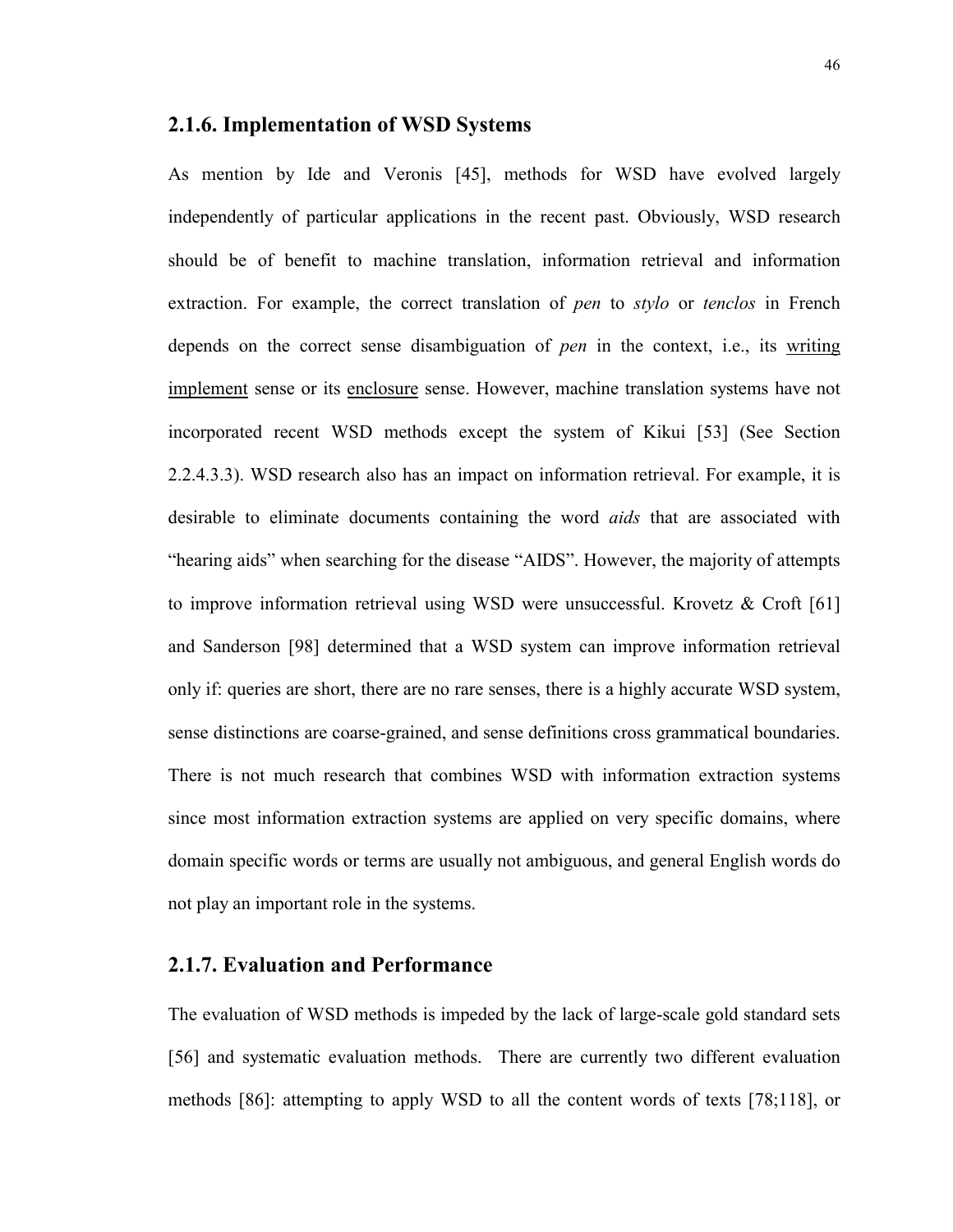restricting the evaluation to a small number of selected words [11;65;83]. SemCor is usually used for the former, while the DSO corpus, the *interest* corpus, and the *line* corpus, etc., are often used for the latter.

Two basic measures used in evaluating WSD classifiers are precision, the ratio of the number of instances that are tagged correctly to the number of instances that have been tagged, and recall, the ratio of the number of instances that are tagged correctly to the total number of instances.

It is generally believed that the best dictionary-based WSD performance can be achieved by mixing all kinds of knowledge from MRDs [85;104] as illustrated in the first Senseval competition [57], which was a competition of WSD systems. A problem with such hybrid systems is that they are difficult to implement.

Co-occurring words and collocations are used in almost all machine learning WSD methods. There is no agreement on the preference of window sizes, i.e., the number of neighboring words that should be included as sources for deriving features. It is also generally believed that nouns require a larger window than verbs [45]. Obviously, large values of window sizes capture dependencies at longer range but also dilute the effect of the words closer to the term. Leacock et al. [65] used a window size of 50, while Yarowsky [123] argued that a small window size of 3 or 4 had better performance. A small window size has an advantage of requiring less system space and running time.

There is no agreement on the performance of supervised learning methods for WSD. Leacock and colleagues [65] showed that various supervised learning algorithms tended to perform roughly the same when given the same evidence. Mooney [80] reported that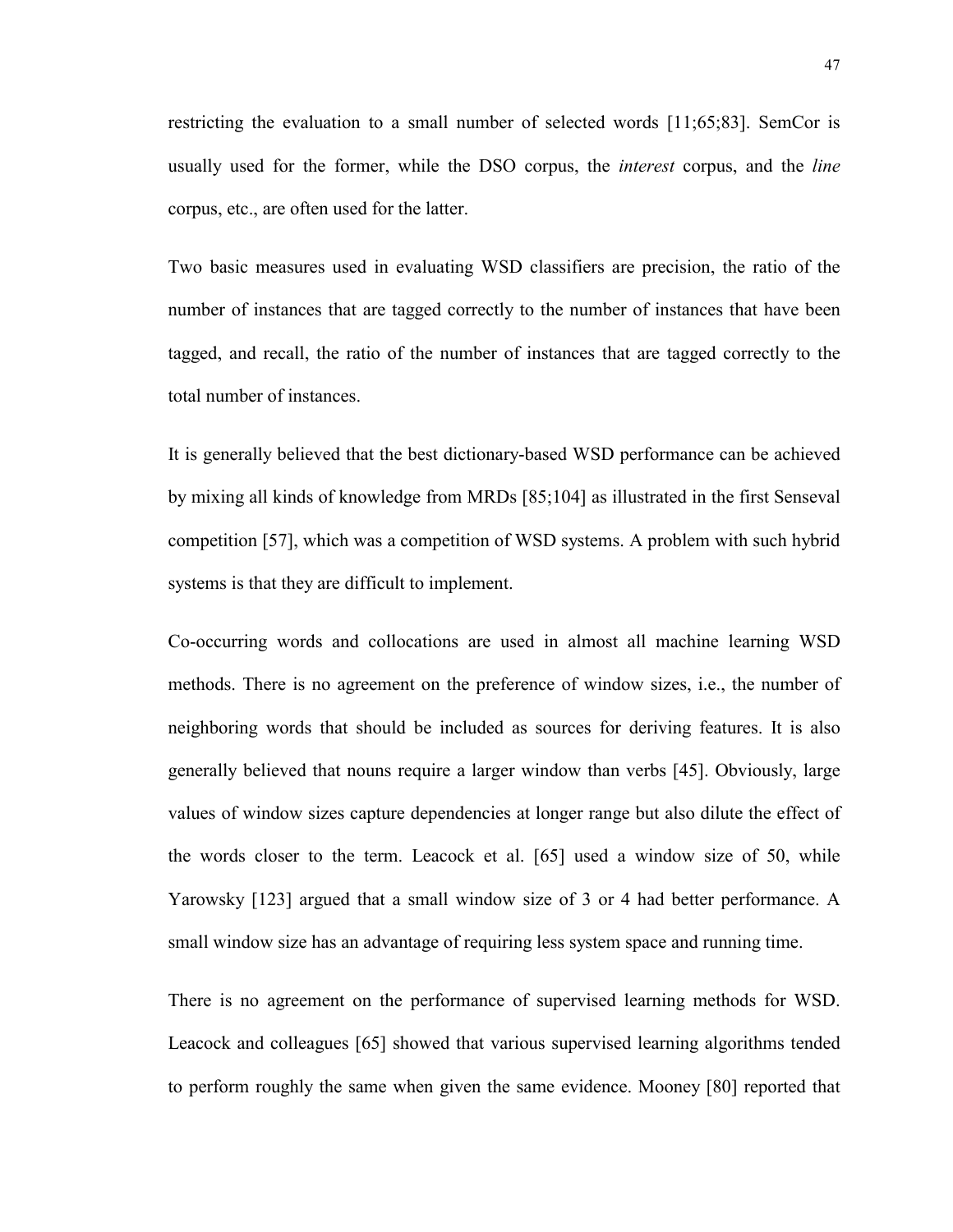Naïve Bayes learning gave the best performance on disambiguating the *line* corpus among seven learning algorithms tested. Ng [83] reported that performance of instancebased classifiers were comparable to Naïve Bayes classifiers on the DSO corpus. Yarowsky [123] stated that decision list classifiers had at least as good performance as Naïve Bayes classifiers with the same evidence and also had the advantage of easy interpretation, easy modification and easy implementation.

## **2.1.8. Other Issues**

## **2.1.8.1. Data Sparseness**

Unlike other machine learning tasks that have a limited number of features, machine learning methods on free text need to handle a very large number of features, along with the zero-frequency of co-occurrences of features [119]. Frequency-based and information-retrieval-based methods have been applied to select features that best discriminate one category from others [87;100]. The zero-frequency problem can be solved using smoothing techniques, class-based methods or similarity-based methods. Smoothing techniques [21] reevaluate co-occurrence statistics by assigning "zero probability" to some non-zero values [85;123]. Class-based methods [10;88;93] cluster words into classes of similar words, so that one can estimate words' co-occurrences from the average co-occurrences of the classes to which these words belong. Some authors [10;88;100] derived classes from the distributional properties of the corpus itself, while some others [121] used semantic categories from machine-readable dictionaries to define classes. Similarity-based techniques [19;24;25;49] exploit the clustering idea but without grouping words to fixed classes. Each word is modeled by its own set of similar words derived from statistical data extracted from corpora rather than fixed classes.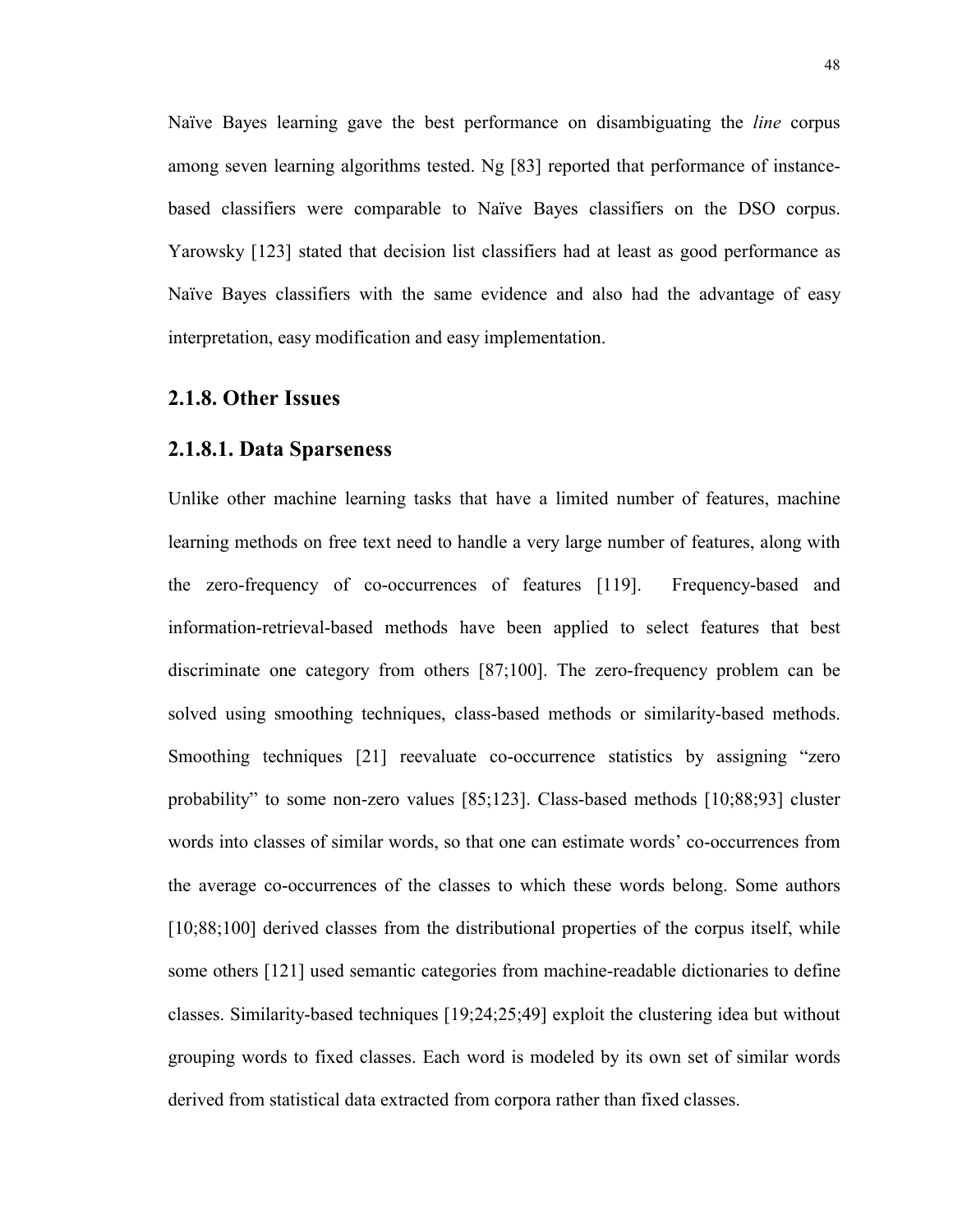## **2.1.8.2. Sense Definition and Sense Granularity**

Almost all the WSD work assumes a set of predetermined senses for an ambiguous word. However, it is a nontrivial task to determine a set of senses for a word because sense is an abstract concept frequently based on subjective and subtle distinctions in topic, dialect, collocation, etc [75]. Various approaches to derive a set of predetermined senses have been used in the WSD work, including i) senses defined in every-day dictionaries [23;66], ii) automatic or handcrafted clusters of dictionary senses [11;70], iii) thesaurus categories [121], iv) translations in another language [37], v) automatically induced clusters [99;100], and vi) handcrafted lexicons [75].

Using senses defined in machine-readable dictionaries has the advantage of an automatic derivation of a set of senses. However, the sense division in an MRD is listed along grammatical lines and frequently too fine-grained for the purpose of WSD when related to NLP applications. For example, Sanderson [98] and Krovetz [59] studied the impact of WSD for information retrieval systems independently and both found that coarse-grained sense distinctions that cross grammatical boundaries may be appropriate for information retrieval system. Using thesaurus categories such as those listed in Roget's Thesaurus is also problematic. Yarowsky [121] reported that 3 out of 12 nouns have uses not listed in Roget's Thesaurus, while some uses that a native speaker might consider holding a single sense are often encoded in several Roget's categories. Using translations in another language suffers the incompleteness problem, i.e., many ambiguities are preserved in the target language (e.g. French translation of *interest*). A WSD system built using automatically induced clusters as senses is useless for NLP applications without a posthoc sense alignment process. The automatic clustering of word senses that cross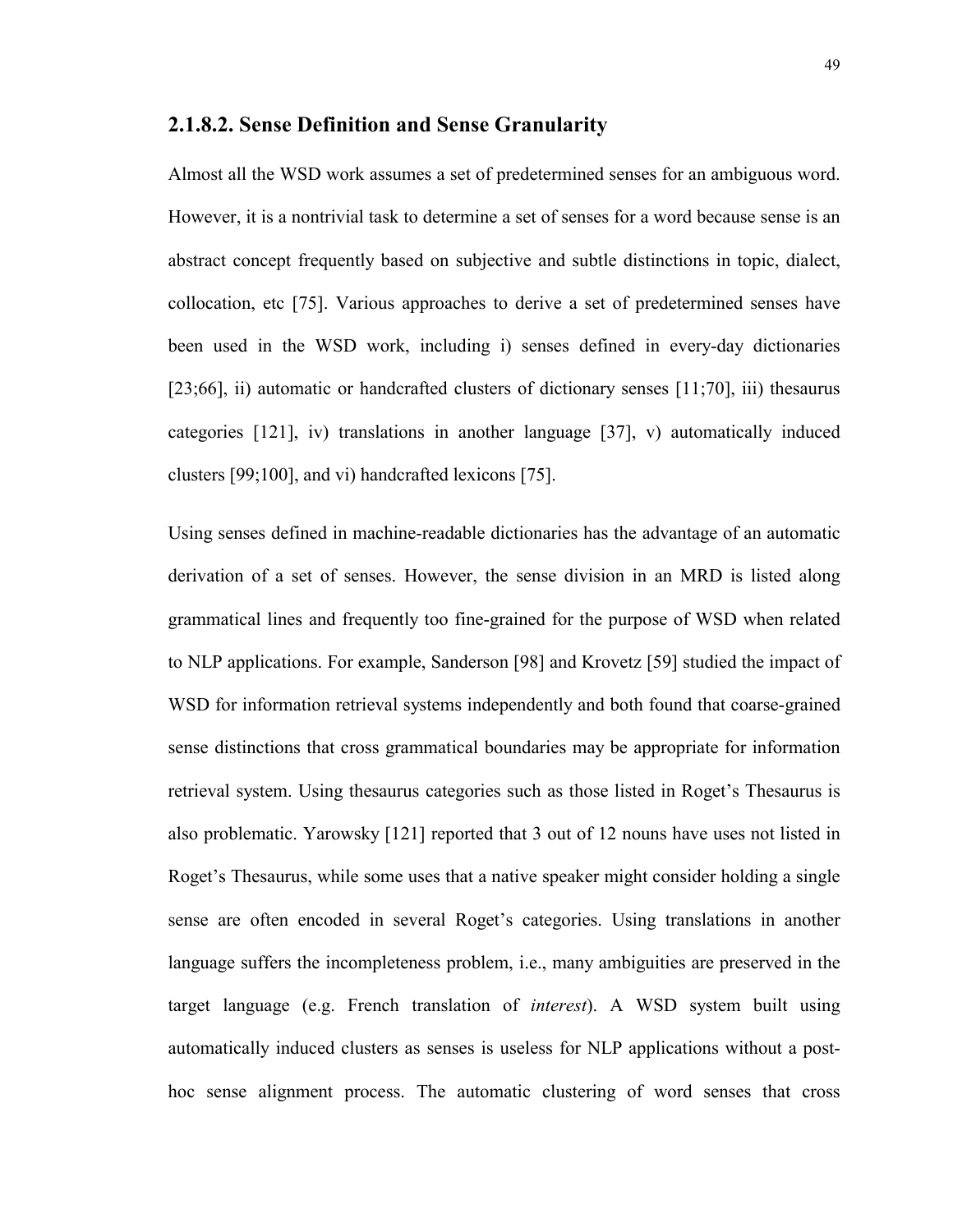grammatical boundary seems to be a reasonable choice in handling word senses for NLP applications [59;59;98;98].

## **2.1.8.3. One sense per collocation and One sense per discourse**

As a consequence of "Similar context implies similar senses", two hypotheses have been studied in the 1990s: one sense per discourse [36] and one sense per collocation [122]. In their experiments with WSD, Gale, Church and Yarwosky [36] observed a strong relationship between discourse and meaning. They proposed a hypothesis: one sense per discourse -- when a word occurs more than once in a discourse, all occurrences of that word will share the same meaning. They conducted an experiment using 9 ambiguous words and a total of 82 pairs of concordance lines for those words, and showed that 94% occurrences of ambiguous words from the same discourse have the same meaning. One sense per collocation was observed and quantified [122] with 97% correct for adjacent content words. The measures were reported on coarse-grained distinction of senses (i.e., distinguish *bank* as a bank of a river or as a financial bank). Both hypotheses are weaker for fine-grained distinction of senses (i.e., a financial bank sense of *bank* will split to several senses such as a depository financial institution, savings bank, or the funds held by a gambling house). Krovetz [60] reported 67% when using fine-grained distinction of senses on two manually tagged corpora: Semcor [29] and DSO [83], where WordNet was used as the sense inventory. Martinez and Agirre [73] reported 70% for one sense per collocation using the same corpora and sense inventory as Krovetz. Both hypotheses have been used for WSD in the general English domain [124].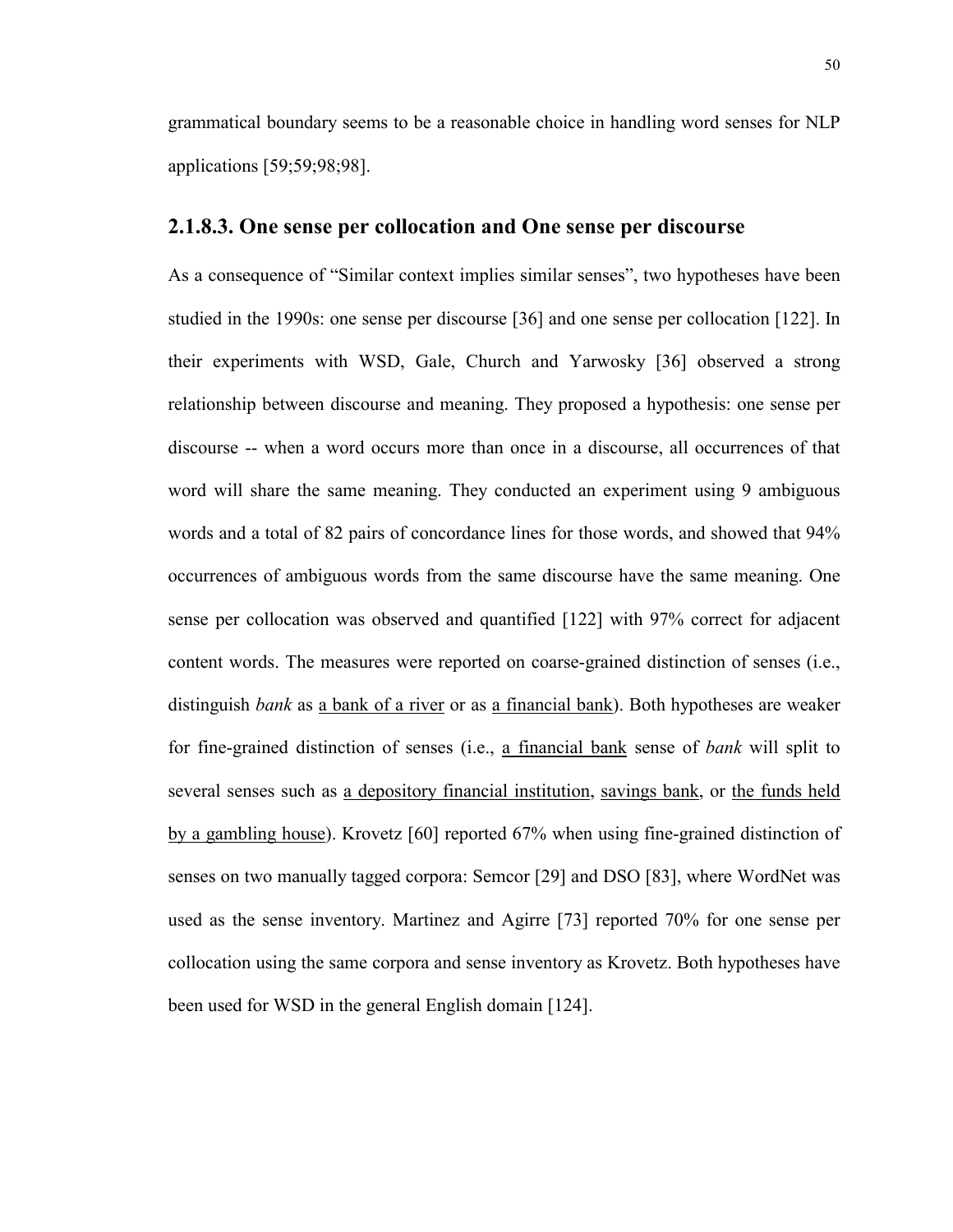#### **2.2. Comparison of Our Work with Previous Work**

The most obvious difference between our work and previous work is that we define our WSD work in the biomedical domain instead of in the general English domain. The resulting WSD system is intended to be implemented within real-world NLP systems in the biomedical domain.

Besides this difference, the proposed WSD method differs from traditional WSD work that is based on machine-readable dictionaries. First, it applies a biomedical machinereadable knowledge base instead of machine-readable dictionaries in the general English domain. Unlike the work of Agirre and Rigau [4] who used conceptual relations in machine-readable dictionaries alone and considered the disambiguation of all content words, our method combines machine-readable dictionaries with machine learning techniques, and considers only ambiguous biomedical terms. Our method is not designed for all content words since most content words in the biomedical domain are not ambiguous or not important for the corresponding NLP applications. Unlike the work of Mihalcea and Moldvan [76] that used statistics from the Web that may contain rich genres of contexts, our method extracts instances from free-text databases on which NLP applications are employed. Unlike previous work that uses automatic derivation of sensetagged corpora [64;77], our method applies clustering analysis to examine the quality of the derived corpora.

Unlike previous comparison studies [28;80], we compared the performance of WSD classifiers using different combinations of feature representations, machine learning algorithms, window sizes, different sets of ambiguous words, with or without the existence of noise in the training set.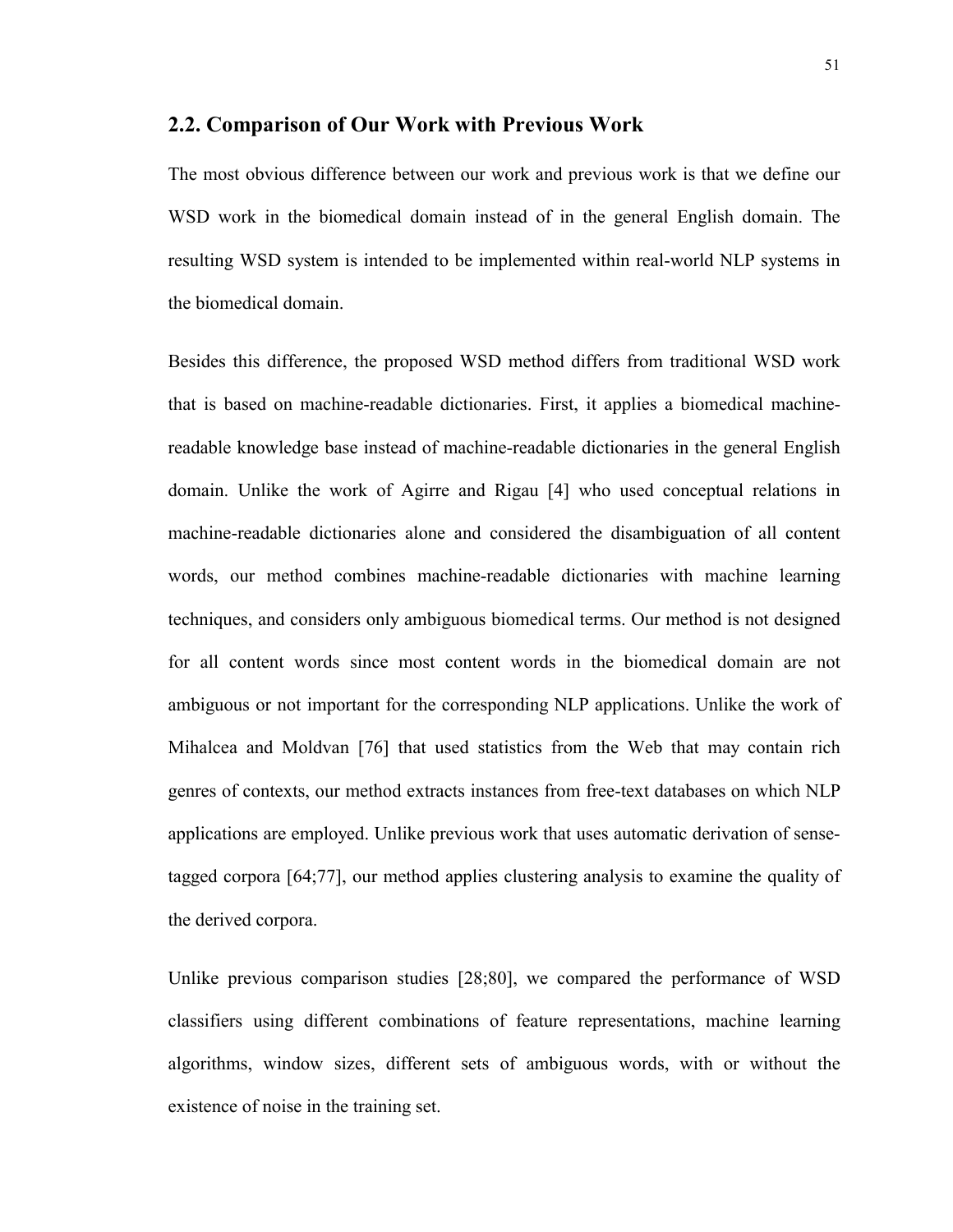Our implementation of decision list learning uses two sets of tests that distinguish features that occur with only one sense from other features while traditional implementations of decision list learning algorithm do not distinguish them and apply smoothing techniques to avoid zero-frequency of co-occurrence of features with senses. Our implementation has a better performance than traditional implementations when there is no noise in the training set. Traditional implementations of Naïve Bayes learning do not distinguish rare senses from majority senses in the training set. We split these two and propose a hybrid supervised learning algorithm that combines a Naïve Bayes classifier with an instance-based classifier.

We do not use sampling or bootstrapping techniques to reduce the amount of sensetagged instances needed for WSD, but apply clustering analysis. Bootstrapping needs to decide which kind of supervised learning methods to use beforehand, and the resulting classifier is difficult to implement. Selective sampling favors instance-based classifiers; sequential sampling and committee-based sampling favor statistical classifiers. Those sampling techniques require human experts be interactive with the processes many times. Additionally, the sense-tagged corpus may not be suitable for deriving classifiers using other learning methods. It is not known beforehand how many instances are required to be annotated using bootstrapping techniques and sampling techniques; and also it is not easy to estimate the human effort. The clustering method proposed in this dissertation is designed to build WSD classifiers for real-world applications. The human effort (how many instances can be affordably annotated for each ambiguous term) can be estimated in advance, and the clustering analysis will then determine the final clustering based on the estimate.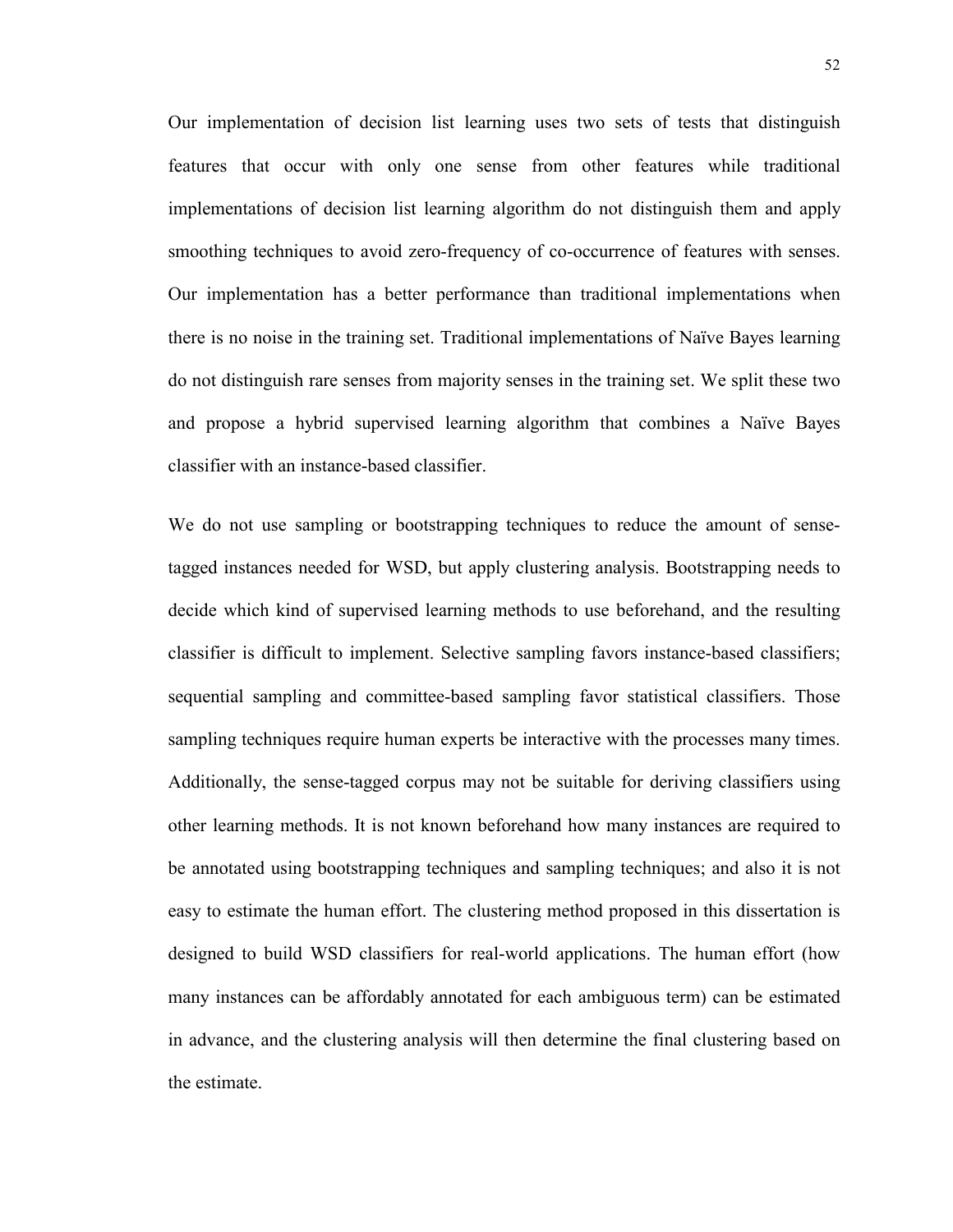The clustering algorithm presented in this dissertation is different from traditional clustering algorithms. Researchers mostly concentrate on developing clustering algorithms that can obtain optimal clusters but disregard the requirement of the speed and space of the algorithms. In addition, existing clustering algorithms are not designed to handle mixed instances, i.e., some instances are tagged and some instances are un-tagged.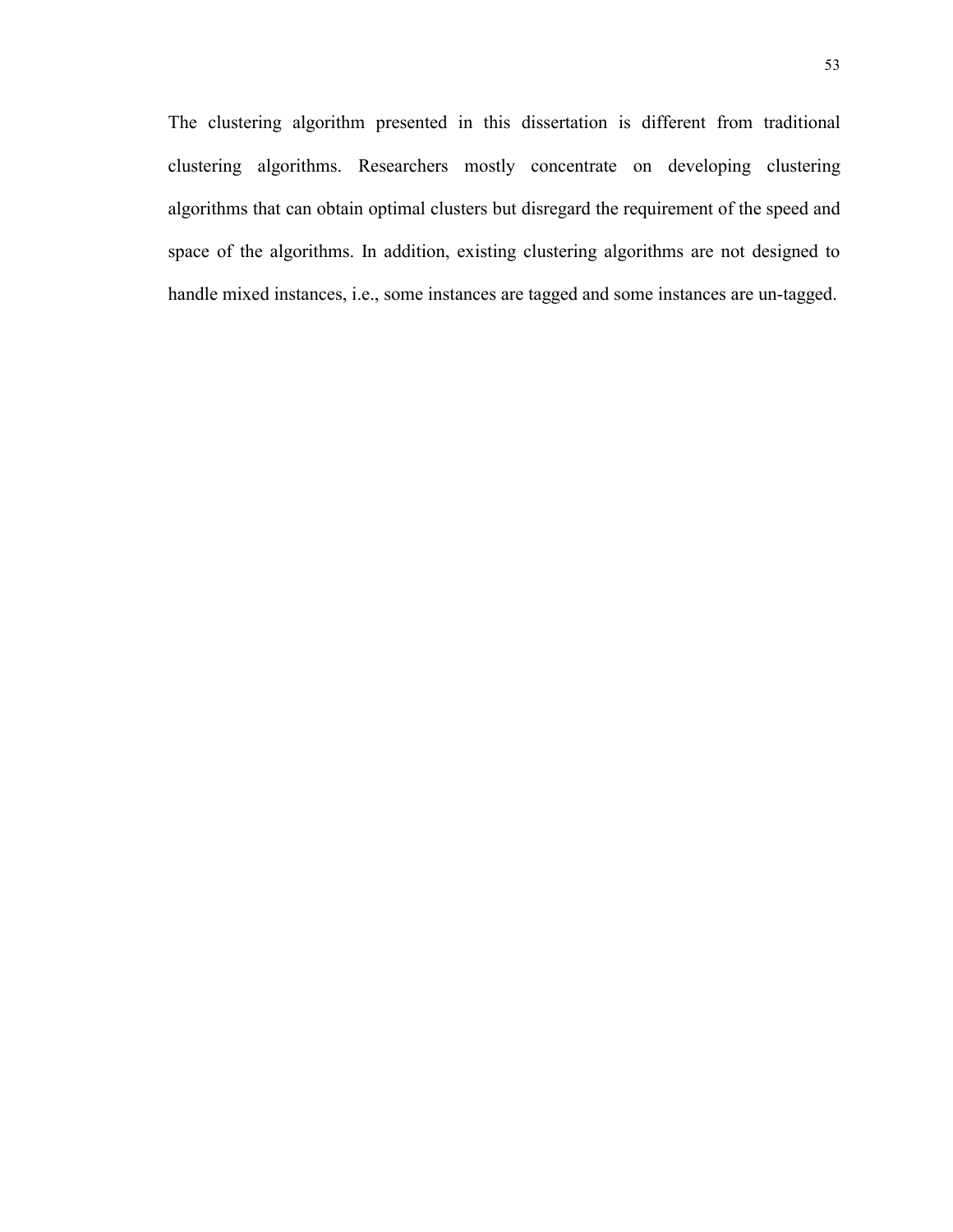# **Chapter 3. Resources and NLP Systems in the Biomedical Domain**

# **3.1. Machine Readable Knowledge Base: the UMLS**

The goal of the UMLS is to overcome retrieval problems caused by differences in terminologies and the scattering of relevant information across many databases by integrating different electronic biomedical terminologies into one concept-oriented knowledge base. It contains three knowledge sources: the Metathesaurus (META), the Specialist Lexicon, and the Semantic Network.

The META provides a uniform, integrated distribution format for over 60 biomedical vocabularies and classifications, and links many different names for the same concepts. Each distinct concept has been assigned a unique concept identifier (CUI). Concept names corresponding to the same concept are assigned the same CUI. For instance, *abdominal neoplasm* and *tumor of abdomen* are two different concept names with the same CUI *C0000735*.

The Specialist Lexicon contains syntactic information for many terms, component words, and English words, including verbs, which do not appear in the META. The Specialist Lexicon abbreviation list contains 10,410 unique (AW, FF) pairs in the 2000 version of the UMLS, where AW is an abbreviation and FF is the corresponding full form. Some of them are general English abbreviations, for instance, *adm* for *admission*.

The Semantic Network contains information about the types or categories (e.g., "Disease or Syndrome", "Virus") to which all META concepts have been assigned and the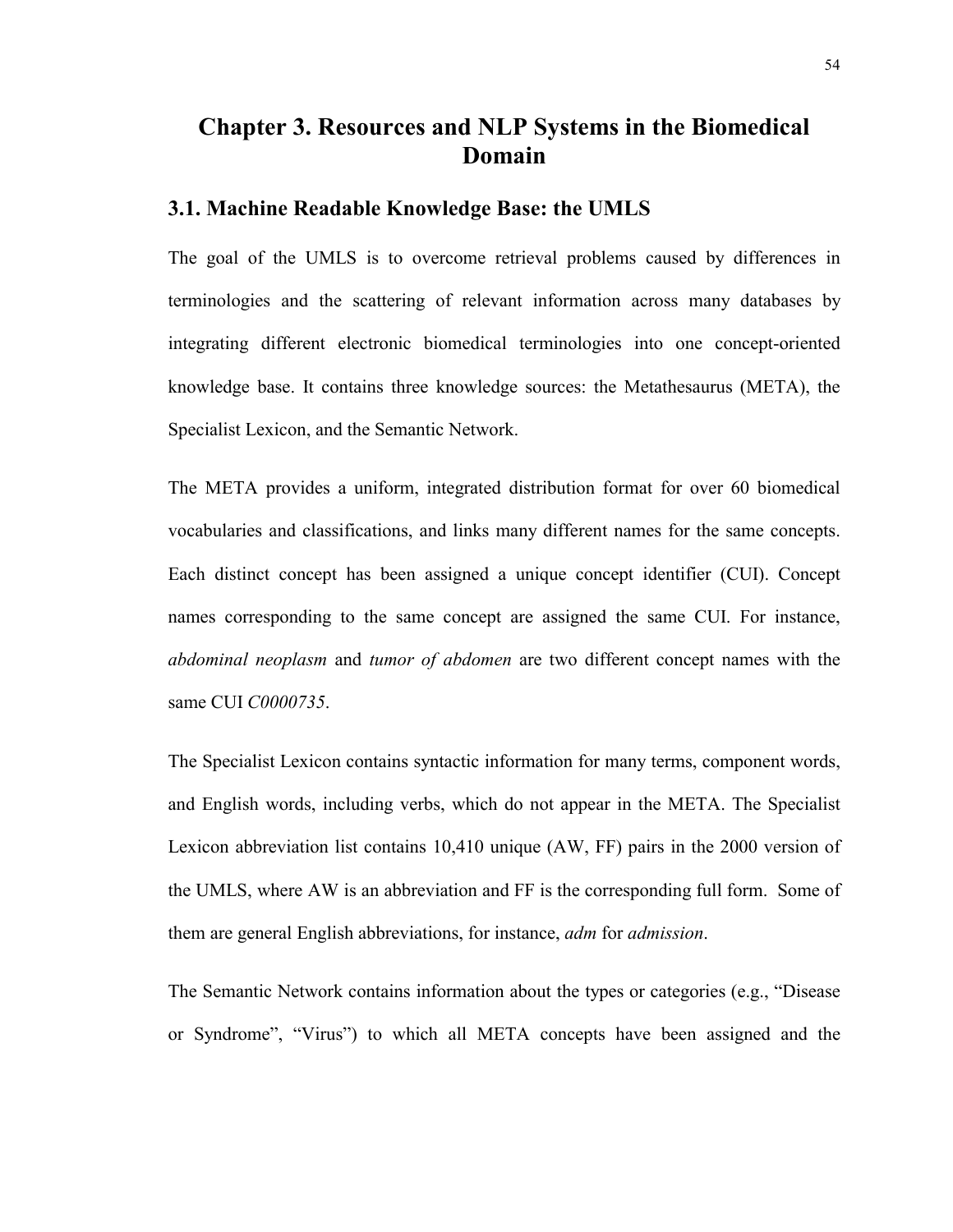permissible relationships among these types (e.g., "Virus" causes "Disease or Syndrome").

## **3.2. Free-text Databases: MEDLINE and Clinical Data Repository**

MEDLINE is the premiere bibliographic database of the National Library of Medicine (NLM) which contains 11 million references to journal articles in life sciences with a concentration on biomedicine. Each entry contains the citation information to the corresponding journal article, including authors, title, sources, often an abstract, and the index information that facilitates the MEDLINE search.

The New York Presbyterian Hospital (NYPH) Clinical Data Repository (CDR)[42] is a collection of electronic medical records. It provides a location for the storage and retrieval of data placed by health care professionals or computer applications. The repository contains narrative data as well as coded data. The narrative data contains reports from the domains of discharge summary, radiology, neurophysiology, pathology, GI endoscopy, Ob/Gyn, cardiology, surgery, and so forth.

## **3.3. NLP Systems**

We developed our WSD system with the goal of integrating it with real-world NLP systems in the biomedical domain. Two systems were involved in this research: MedLEE[33] and MetaMap[7]. In the following, we give an overview for each.

# **3.3.1. MedLEE**

MedLEE was designed as a general information extraction and encoding language processing system within the clinical domain. It was initially developed for chest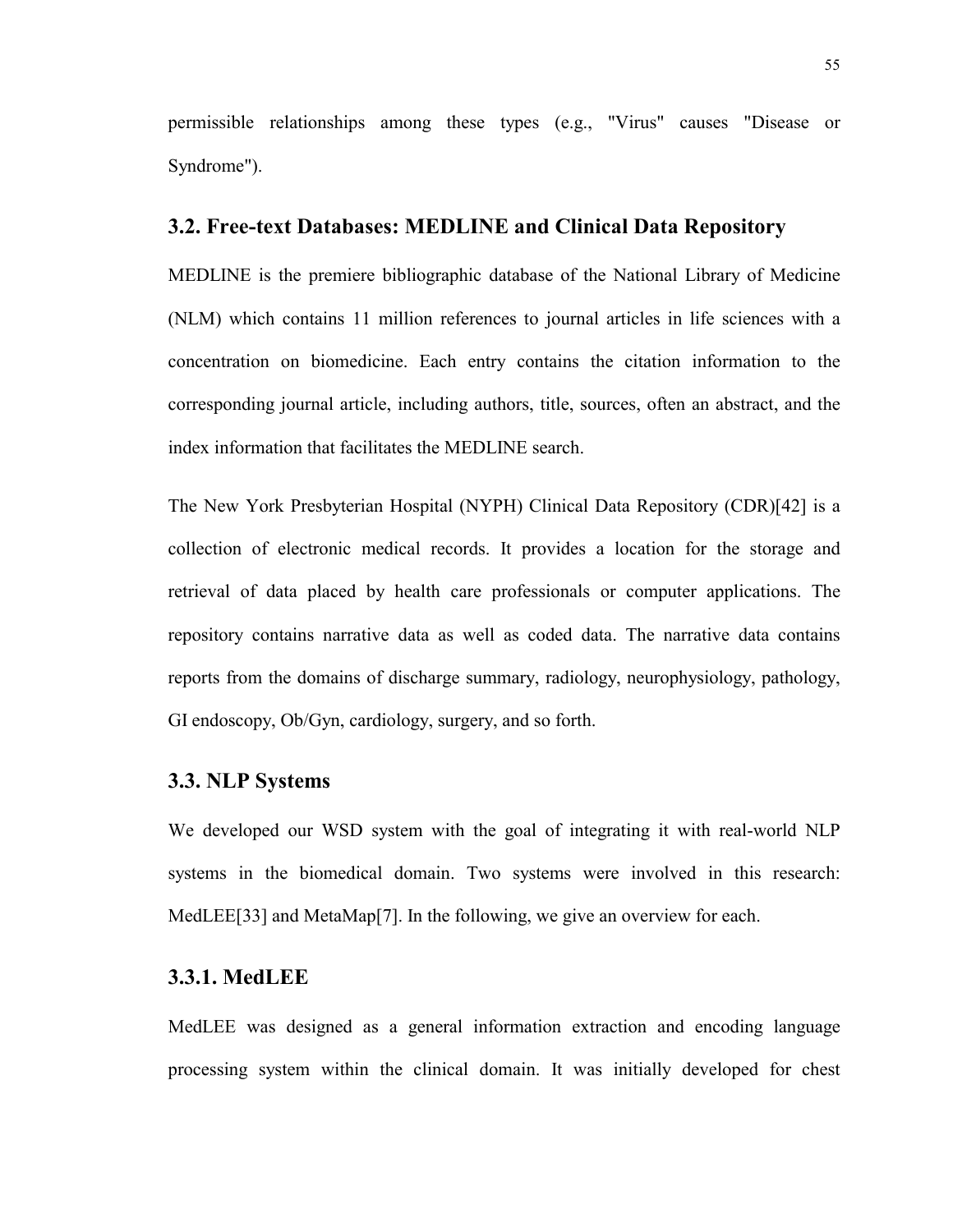radiographs, and has since been expanded to the domains of mammography, radiology reports, pathology reports, echocardiography, electrocardiography and discharge summaries. A number of evaluations of the system were performed within the domains of chest radiography, mammography and discharge summary reports [32;41;58] which demonstrated that MedLEE was effective in identifying specific clinical conditions, and MedLEE was effective for a clinical application that resulted in improving the quality of patient care.

The current version of MedLEE [31] has five functional components together with several corresponding knowledge components. Figure 4 shows the different components. The oval components are knowledge bases; the other components are the programming engines. The preprocessor uses a lexicon (Lex), a list of abbreviations (Ab), a list of section names (Sec), and disambiguation contextual rules (Cru) for lexical lookups. A brief summary of each functional component is presented below.

The preprocessor performs lexical lookups in order to recognize and categorize words and phrases using a lexicon and a list of local contextual disambiguation rules. The preprocessor also identifies sentences and abbreviations. For instance, the output of the preprocessor for "spleen was enlarged" is the following structure, [*(spleen, bodyloc, spleen), (was, vbe, be), (enlarged, cfinding, enlarged)*], where *bodyloc*, *vbe* and *cfinding* are semantic categories and *spleen*, *be* and *enlarged* are target forms in the lexicon. The parser uses a grammar to identify the structure of the sentence and to generate an intermediate structure based on grammar specifications. The grammar is a list of rules based on semantic and syntactic co-occurrence patterns. The output for "spleen was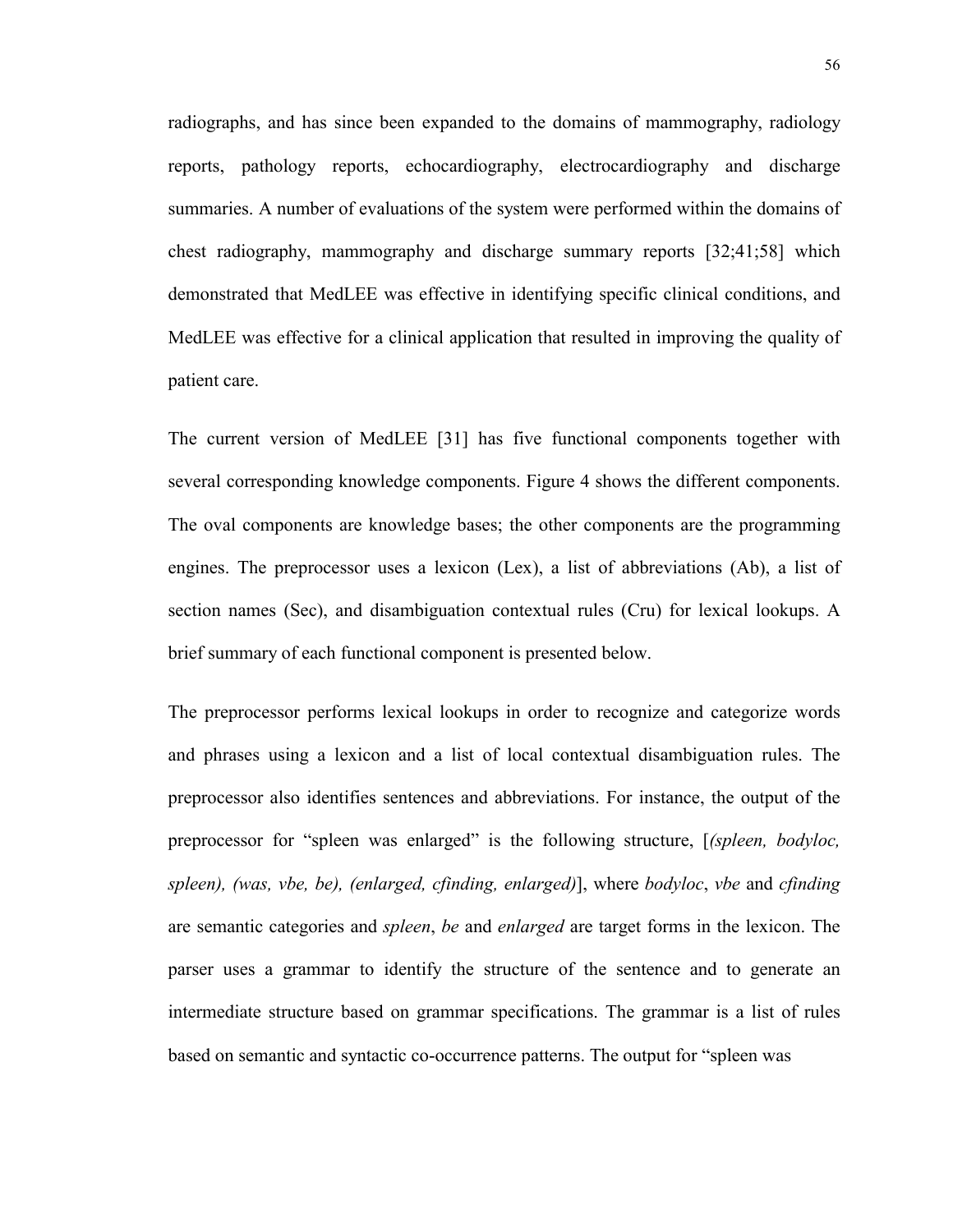

**Figure 4**. An overview of components in the MedLEE

enlarged" in this stage is the following, [ *problem, enlarged, [bodyloc, spleen], [certainty, be]]*. The compositional regularizer uses a table of structural mappings to compose individual words into phrases. After composing, the output of the parser for "spleen was enlarged" is [ *problem, enlarged spleen, [certainty, be]]*. The encoder maps words and phrases into controlled vocabulary terms if applicable. The intermediate output is then mapped into XML. The final XML output for spleen was enlarged is *<problem v= "splenomegaly">< certainty v="high certainty"/></problem>* where the controlled term for *enlarged spleen* is *splenomegaly* and the controlled term for *be* is *high certainty*. The recovery component increases sensitivity by using alternative strategies to structure the text if the initial parsing effort fails.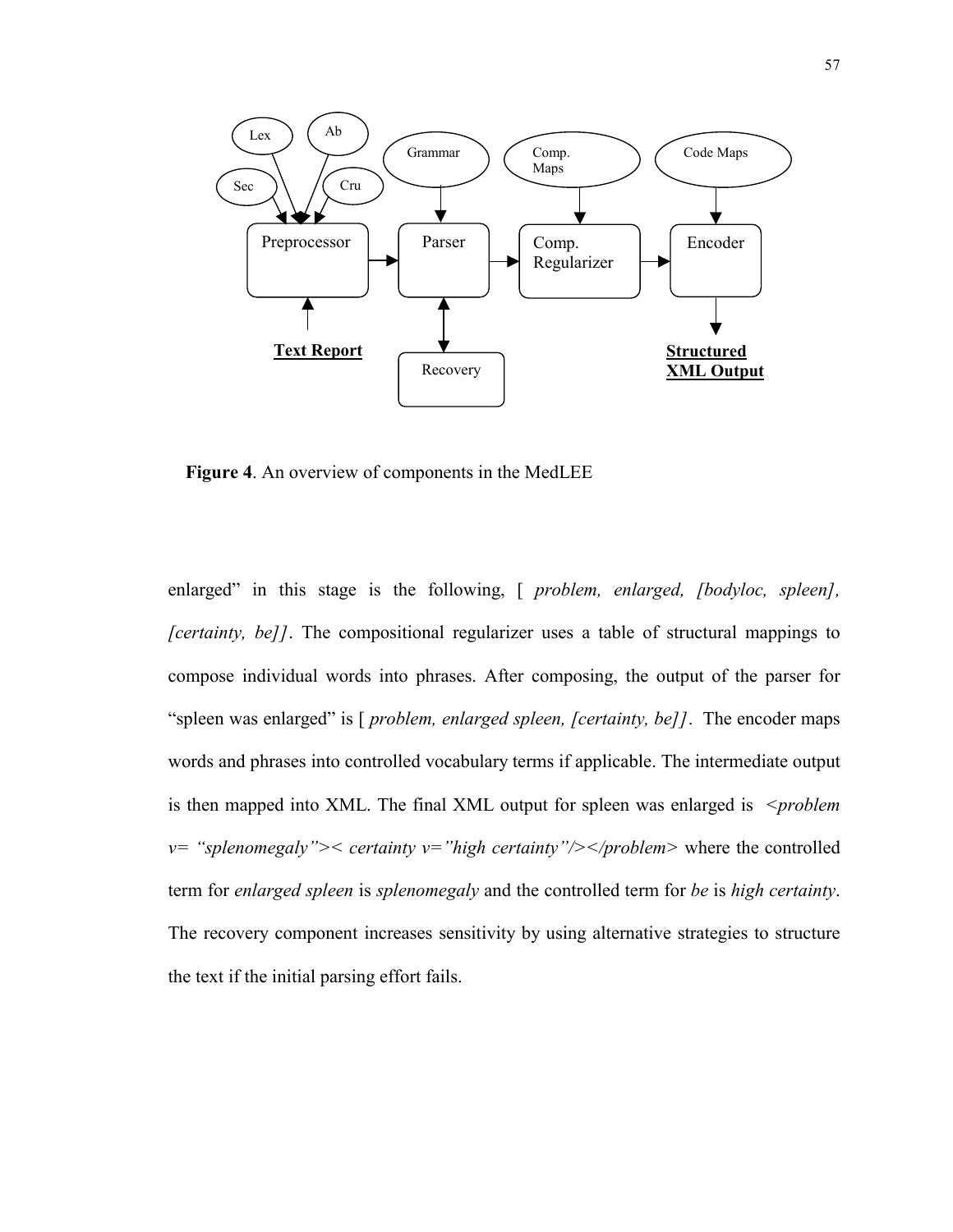#### **3.3.2. MetaMap**

MetaMap is a highly configurable program that maps biomedical text to concepts in the META. The program was initially developed to improve retrieval of bibliographic material such as MEDLINE citations. It has been applied to several applications including concept indexing, terminology discovery, genomic information, knowledge discovery, and the NLM Indexing Initiative project [7;43;96;102;113].

The performance of MetaMap was tested by Henny and Klein on 100 randomly chosen MEDLINE abstracts, with a total of 13,426 words. MetaMap produced over 7,000 concepts with an average precision (the ratio of the number of correct concepts to total concepts) of 94.35%, and an average coverage (the ratio of correctly mapped words to total words) of 63.55%.

MetaMap consists of five functional components as well as several knowledge components. Figure 5 shows these components: the oval components are knowledge bases; the other components are programming engines. Both the syntactic parser and variant generator use the Specialist Lexicon. In addition the variant generator uses a synonym set (Syn), and a list of abbreviations (Ab). A brief summary of each component is presented below.

The syntactic parser parses arbitrary text into (mainly) simple noun phrases (i.e., noun phrases without preposition attachment) using the SPECIALIST minimal commitment parser. For example, the phrase *inventory of interpersonal problem* is determined to have two noun phrases: *inventory* and *of interpersonal problem*, where words with part of speech tags such as prepositions, conjunctions and determiners are normally ignored in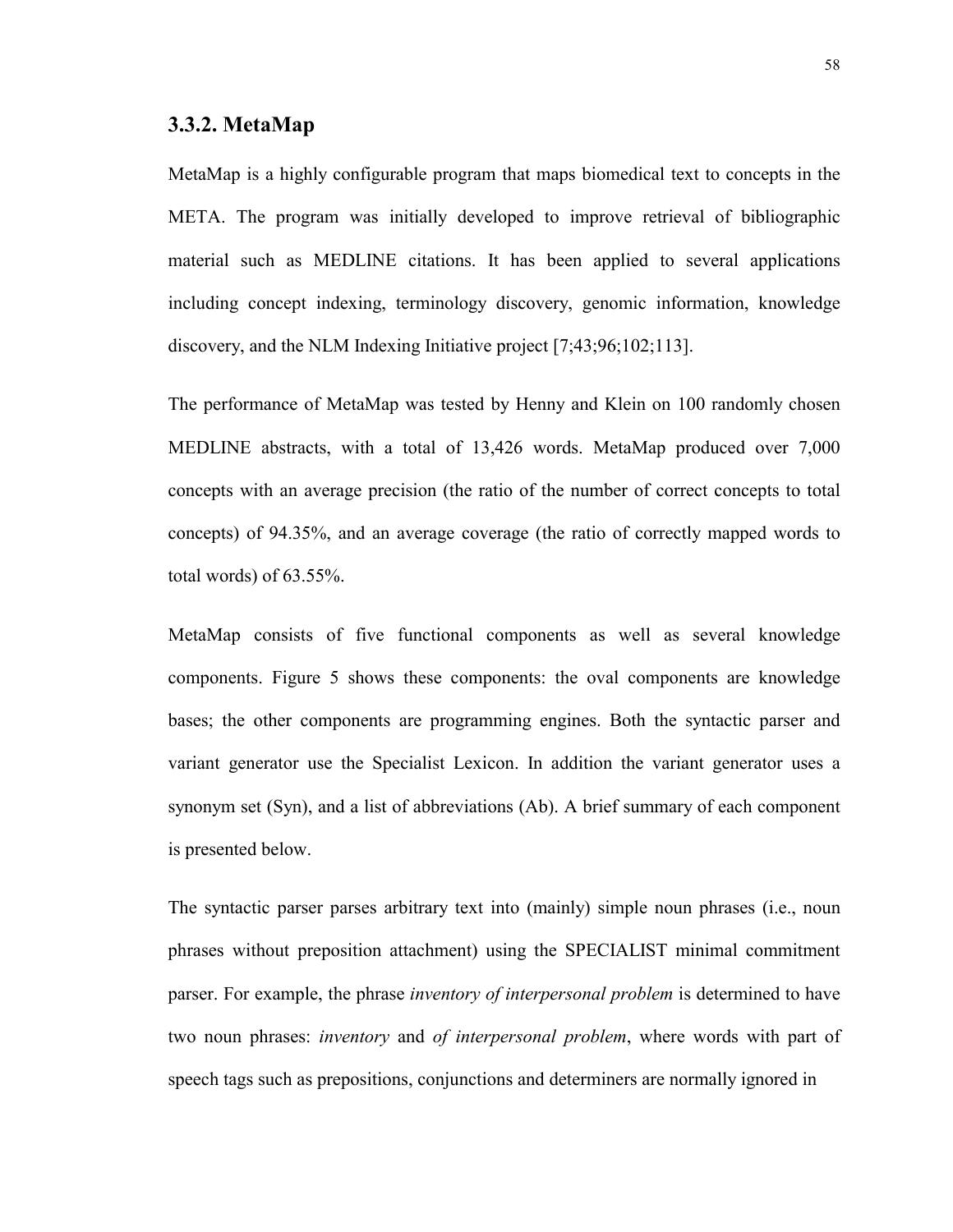

**Figure 5.** An overview of components in the MetaMap.

 the processing. For example, *of* in *inventory of interpersonal problem* will be ignored. The variant generator generates variants for each phrase word using knowledge in the Specialist Lexicon and a synonym set. Variants of a phrase word include itself together with all of its abbreviations, synonyms, derivational variants, meaningful combinations of these, and finally inflectional and spelling variants. For example, variants of *inventory* include *inventory*, *invent*, *inventories*, and *invents*. The candidate retrieval engine retrieves all META strings containing at least one of the variants. Each META string is evaluated by the next component against the input text by first computing a mapping from the phrase words to the candidate's words and then calculating the strength of the mapping using several metrics. The candidates are then ordered according to their mapping strength. The final component is a mapping composer where complete mappings are constructed by combining candidates involved in disjoint parts of the phrase, and the strength of the complete mappings is computed. The highest scoring complete mappings represent MetaMap's best interpretation of the original phrase. For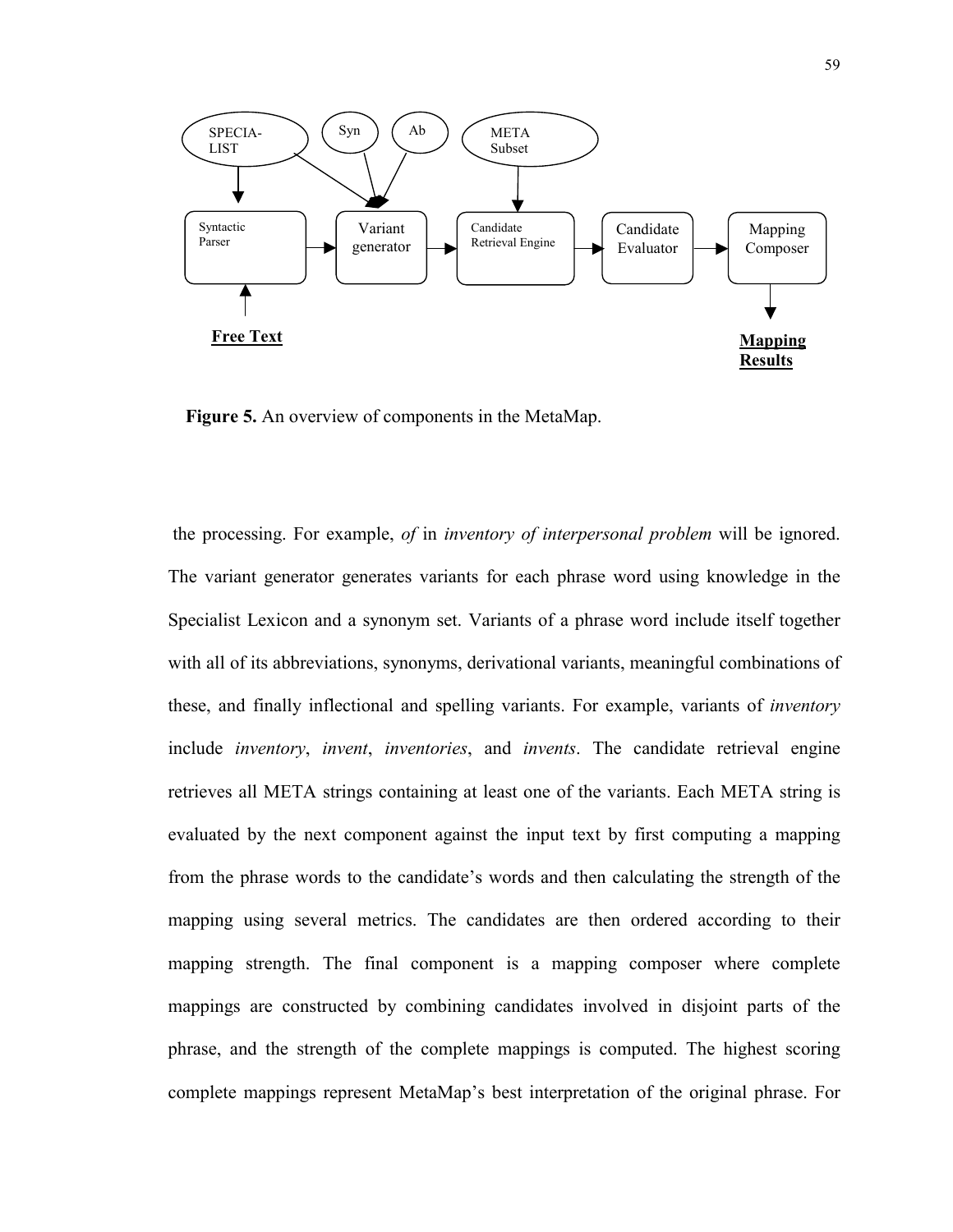example, the best mapping for *interpersonal problem* is C0814588, where the preferred term is an exact match.

Three subsets of META have been created for different levels of requirement for the accuracy of the program:

- Strict: is appropriate for semantic processing where the highest level of accuracy is needed, and consists of about half of the English META strings.
- Moderate: is appropriate for term processing where input text should not be divided into simple phrases but considered as a whole.
- Relaxed: is appropriate for browsing.

### **3.4. Ambiguity in the Biomedical Domain**

### **3.4.1. Ambiguity in the MedLEE System**

The lexicon of MedLEE categorizes medically relevant words and phrases, and specifies their target forms. A lexical entry (s, t) for a term in the semantic lexicon consists of the semantic category (s), and the target form (t). For example, the term *abdominal* belongs to the body location (bodyloc) category and the target form is *abdomen*. Some terms may be associated with multiple (s, t) pairs, i.e., they are ambiguous. For example, the term *head* has two (s, t) pairs: *head* is associated with (bodyloc, head) in the phrase "head scan" and (region, head region) in the phrase "the femoral head". There are 269 words (or phrases) associated with multiple (s, t) pairs in the current MedLEE lexicon (the March 2002 version). MedLEE uses a set of handcrafted rules that are based on contextual information to achieve disambiguation for some ambiguous words. For example, the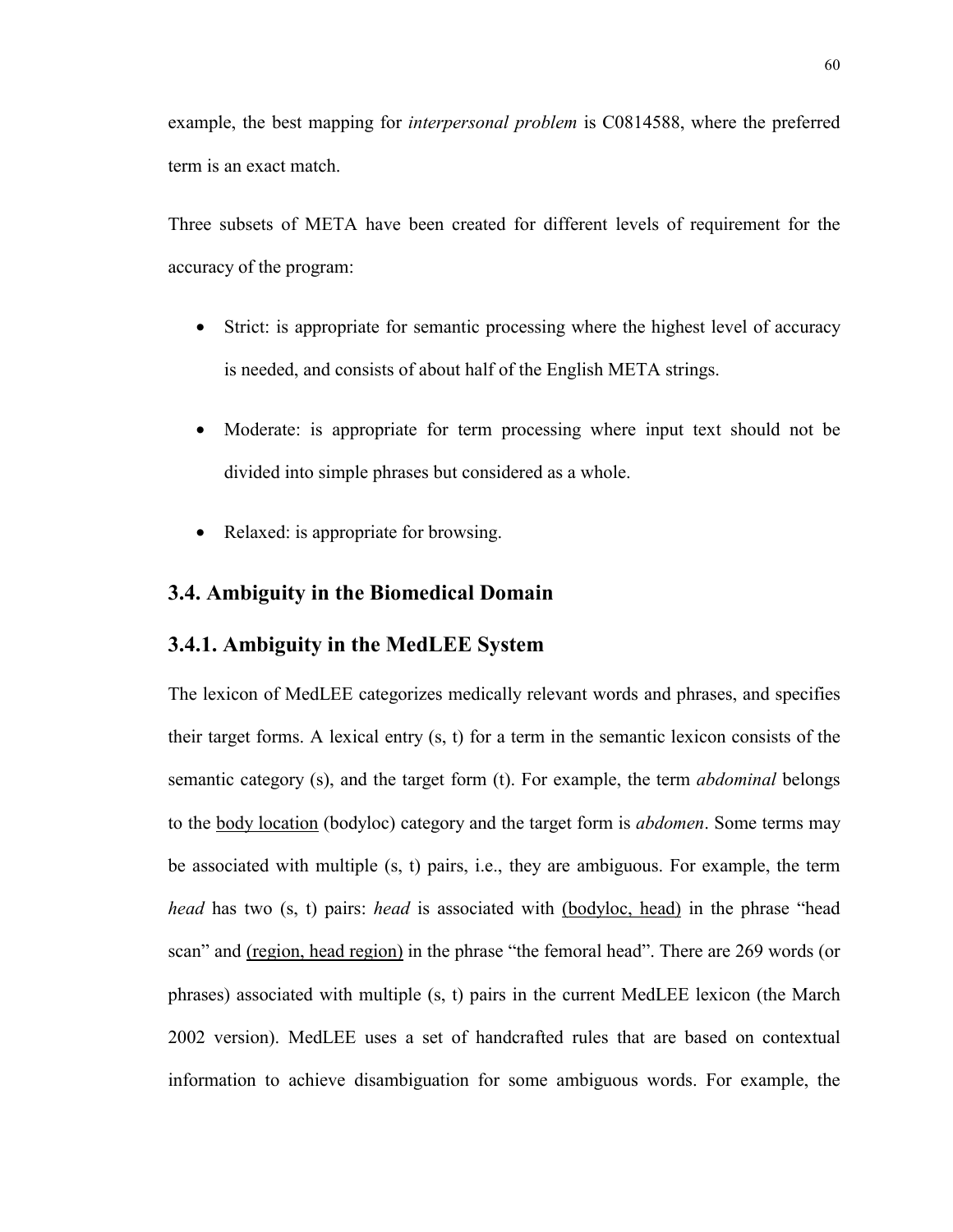following rule is needed to disambiguate *hr*: if it is preceded by one, per or 1, *hr* stands for hour; otherwise, *hr* stands for heart rate.

#### **3.4.2. Ambiguity in the UMLS**

There are two different kinds of ambiguity presented in the UMLS: conceptual and semantic. Conceptual ambiguity refers to the ambiguity caused by terms denoting multiple concepts such as the term *discharge*, while semantic ambiguity refers to the ambiguity caused by terms having multiple semantic categories such as concepts belong to the semantic category "Organic Chemicals" most likely also belong to the category "Pharmacologic Substance". Some terms are semantically ambiguous but not conceptually ambiguous. For example, most concept names that are "Organic Chemicals" are not conceptually ambiguous. Most, but not all conceptually ambiguous terms are also semantically ambiguous, i.e., they name concepts from different semantic categories. There are some terms that are conceptually ambiguous, but not semantically ambiguous. For example, two concepts denoted by the term *acetate*, C0000975 and C0000979, are organic chemicals. With the widespread use of abbreviations, the number of terms that are conceptually ambiguous but not semantically ambiguous increases. For example, the term *IBD* in MEDLINE abstracts denotes at least three different diseases: inflammatory bowel disease, infectious bursal disease, and ischemic brain disease.

Aronson considered some conceptual ambiguities as unnecessary, such as ambiguity caused by terminology sources that have contextual strings. For example, *regular* which is listed as an ambiguous string in the AMBIG.LUI with two senses: C0369532 (i.e., *regular insulin*) and C0205272 (i.e., qualitative modifier *regular*). However, the sense C0369532 of *regular* is due to the context string *insulin* in the LOINC terminology.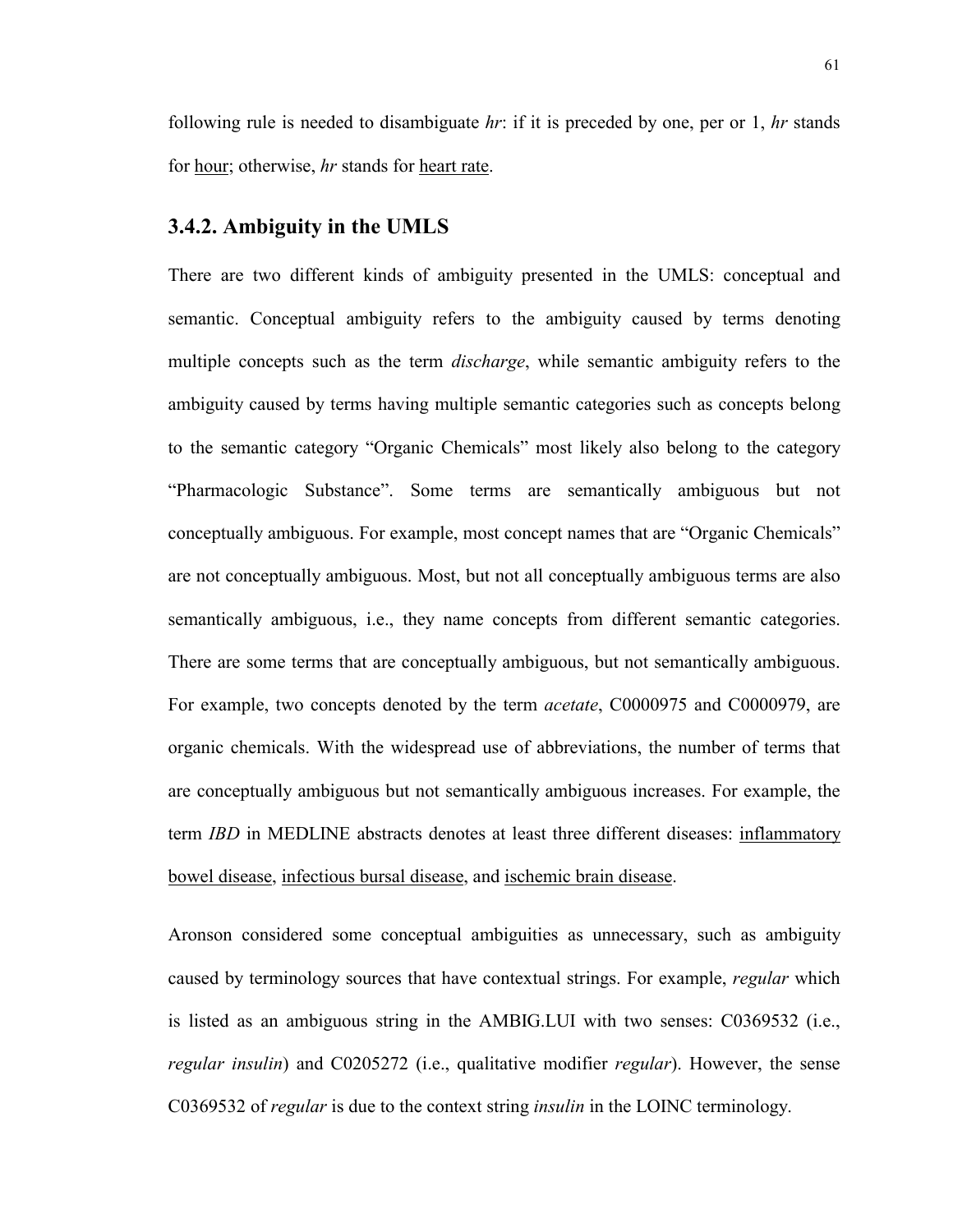There are 187,943 (out of 797,359) concepts that possess multiple semantic categories in the UMLS<sup>10</sup>. There were 4,547 conceptually ambiguous terms that represented 11,178 concepts in the UMLS ambiguous term table AMBIG.SUI, with an average ambiguity of 2.46<sup>11</sup>. Johnson [46] investigated the semantic ambiguity of a semantic lexicon that was based on the UMLS and discharge summaries, and proposed a set of preference rules to reduce the semantic ambiguity. For example, in the discharge summary domain, chemical concepts occur only under the semantic category *chemicals viewed functionally* instead of under *chemical viewed structurally*. After applying his preference rules to the derived semantic lexicon, occurrences of entries with multiple semantic types were reduced from 9.41 to 1.46 per cent in discharge summaries. Rindflesch and Aronson [95] considered the conceptual ambiguity of the UMLS and proposed to use neighboring concepts' semantic categories to resolve the ambiguity. They conducted a preliminary study, and found that a manually crafted set of rules based on the semantic categories of neighboring concepts successfully resolved conceptual ambiguity around 80% of the time. Aronson and colleagues [6] proposed that machine learning techniques could be used to derive rules instead of the manually crafting process. However, there is no published study of this approach according to our knowledge.

# **3.4.3. Types of Ambiguity**

The ambiguity of biomedical terms as partially stated by Roth and Hole [97] can be classified into four different types:

<sup>&</sup>lt;sup>10</sup> In the dissertation, the UMLS is the 2001 version of the UMLS if there is no specification.

 $11$  We use the AMBIG.SUI table that lists ambiguous concept names using string identifier. A different table AMBIG.LUI that lists ambiguous concept names using term identifiers is not used in the dissertation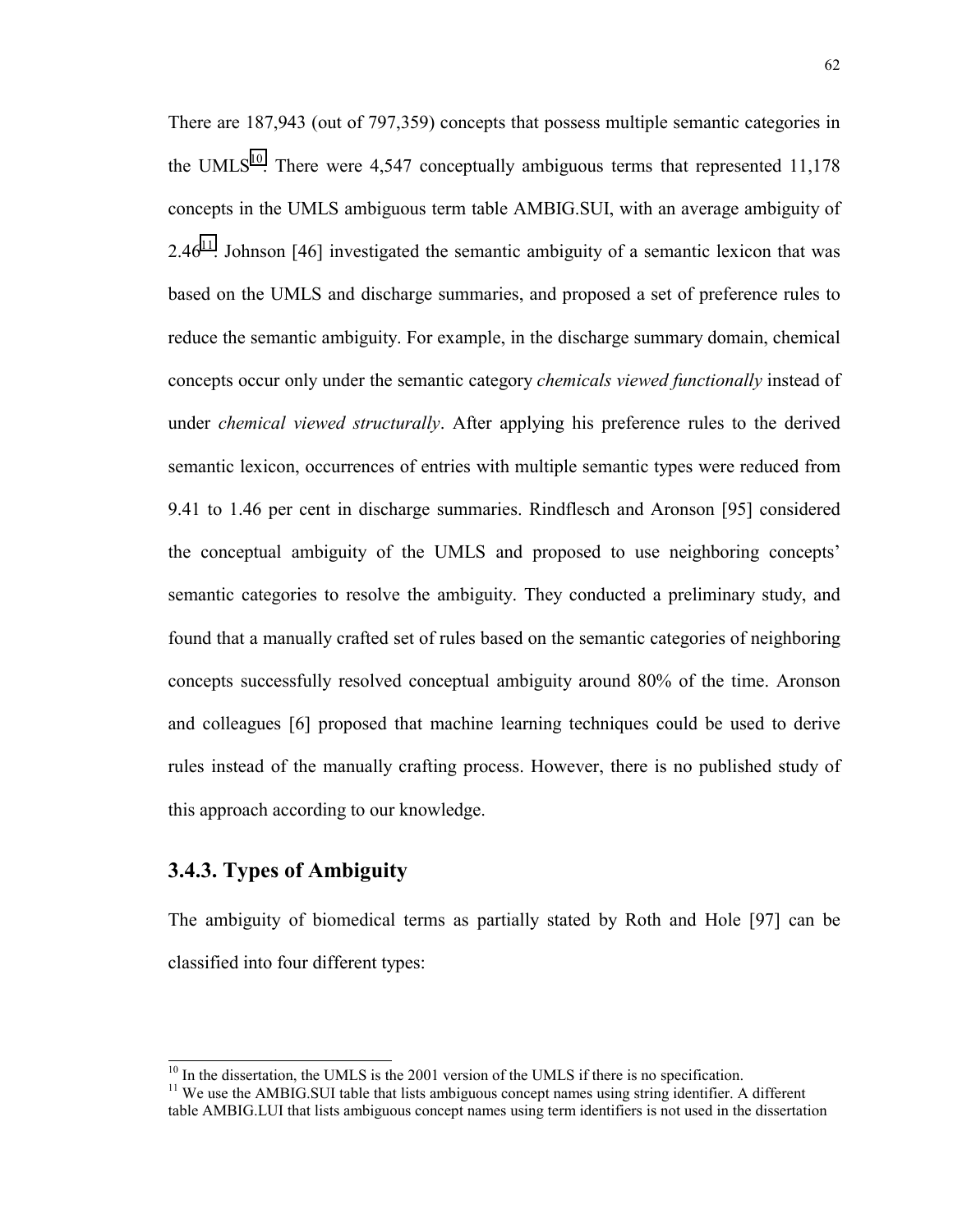- 1. General biomedical ambiguous terms terms that are identical but with different biomedical meanings, for instance, the term *discharge* can mean either the discharge procedure as in "prior to discharge" or the discharge substance as in "bloody vaginal discharge". The senses of general biomedical ambiguous terms are usually a subset of the senses found in general language (e.g. *discharge*). However, this is not always true (e.g., the word *girdle* does not contain the body region sense of *girdle,* as in "pelvic limb girdle", in the online general English lexicon WordNet[29]).
- 2. Identical biomedical abbreviations abbreviations that have multiple full forms, for instance, *APC* abbreviates *activated protein c, adenomatosis polyposis coli, adenomatous polyposis coli, antigen presenting cell, aerobic plate count, advanced pancreatic cancer, age period cohort, alfalfa protein concentrated, allophycocyanin, anaphase promoting complex, anoxic preconditioning, anterior piriform cortex, antibody producing cells,* and *atrial premature complex,* etc., in MEDLINE abstracts. Abbreviations contribute a large portion of ambiguous biomedical terms. Many clinical findings, diseases and procedures have been abbreviated[8;18] because brevity is favored in the biomedical domain writing.
- *3.* Identical biomedical and general world terms-- terms that have senses from both the general world domain and the biomedical domain. For instance, the term *lead* can mean a chemical substance as in "lead shield overlies the pelvis" or an electronic lead as in "a single lead pacemaker" or the verb lead as in "these lead us to the right colic vein", and the word *add* can be an abbreviation for *attention deficit disorder*.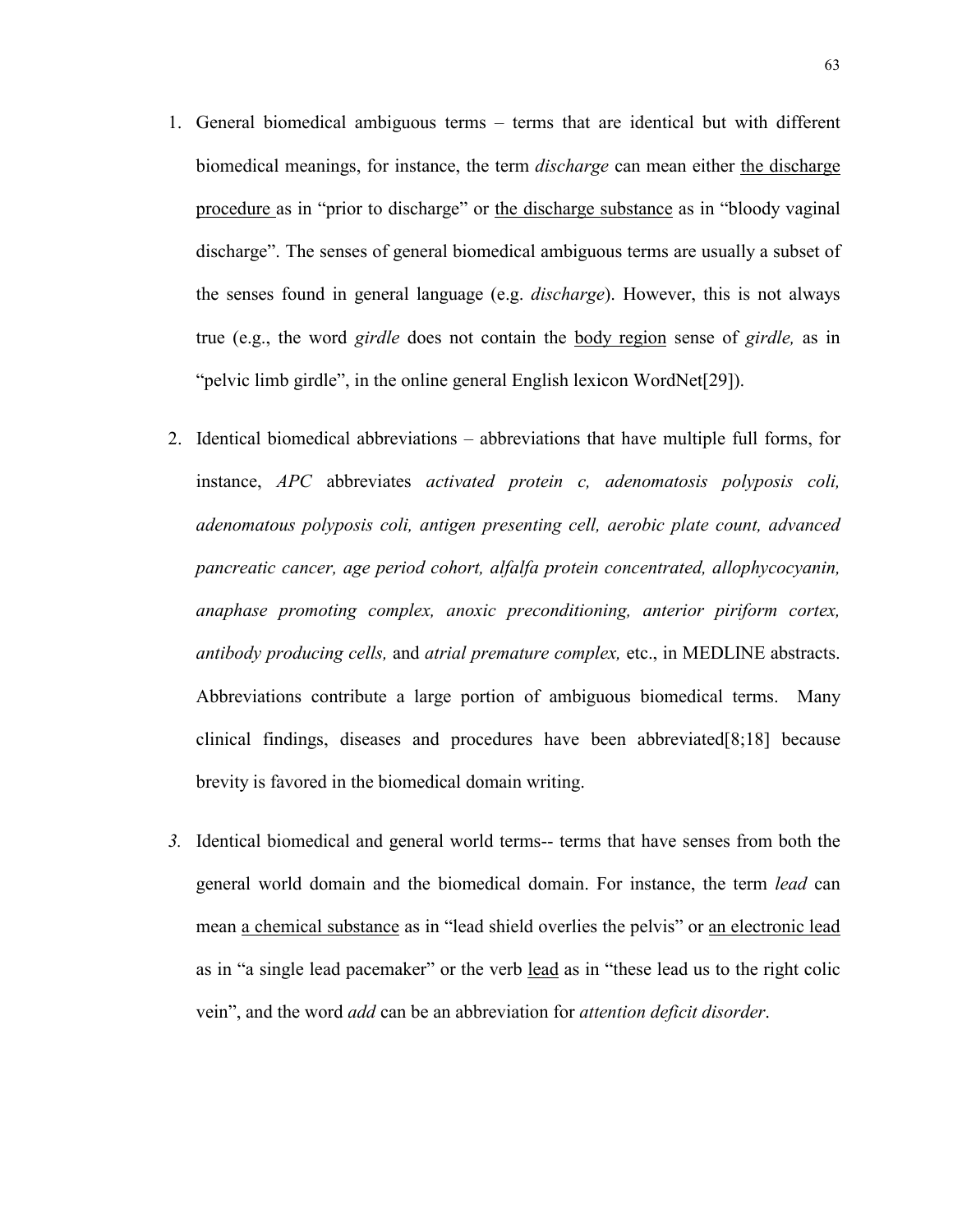4. Contextually ambiguous terms - terms that have different semantic interpretations depending on different contexts. For example, chemical terms in the context of laboratory tests (e.g. *iron* in *triple sugar iron test*) denote test items, whereas in the context of medication items (e.g. *iron* in *iron drops with fluoride*), they represent medication drugs.

#### **3.4.4. A WSD Test Collection**

Realizing the need for a WSD evaluation set in the biomedical domain, Weeber and colleague manually built a WSD test collection that consists of 50 highly frequent ambiguous UMLS concept names from the 1998 version of MEDLINE. Each of the 50 ambiguous terms has 100 ambiguous instances (i.e., senetences) randomly selected from MEDLINE. For a total of 5,000 instances, 11 subjects attended the tagging process, of which 8 completed 100% of the 5,000 instances, 1 completed 56%, 1 completed 44%, and the remaining one completed 12% of the instances. The assessment of the evaluation results found 12 of the 50 terms were problematic: subjects disagreed with each often. For example, there were four senses for word *adjustment* as listed in the following.

**M1** - Adjustment <1> (Individual Adjustment) [inbe, Individual Behavior]

**M2** - Adjustment <3> (Adjustment Action) [ftcn, Functional Concept]

- **M3** adjustment <5> (Psychological adjustment) [menp, Mental Process]
- **None** None of the Above

 Among 10 subjects that sense-tagged the highlighted *adjustment* in the following sentence, 4 chose M1, 3 selected M2, 2 picked M3, and 1 subject tagged as an undefined sense, None.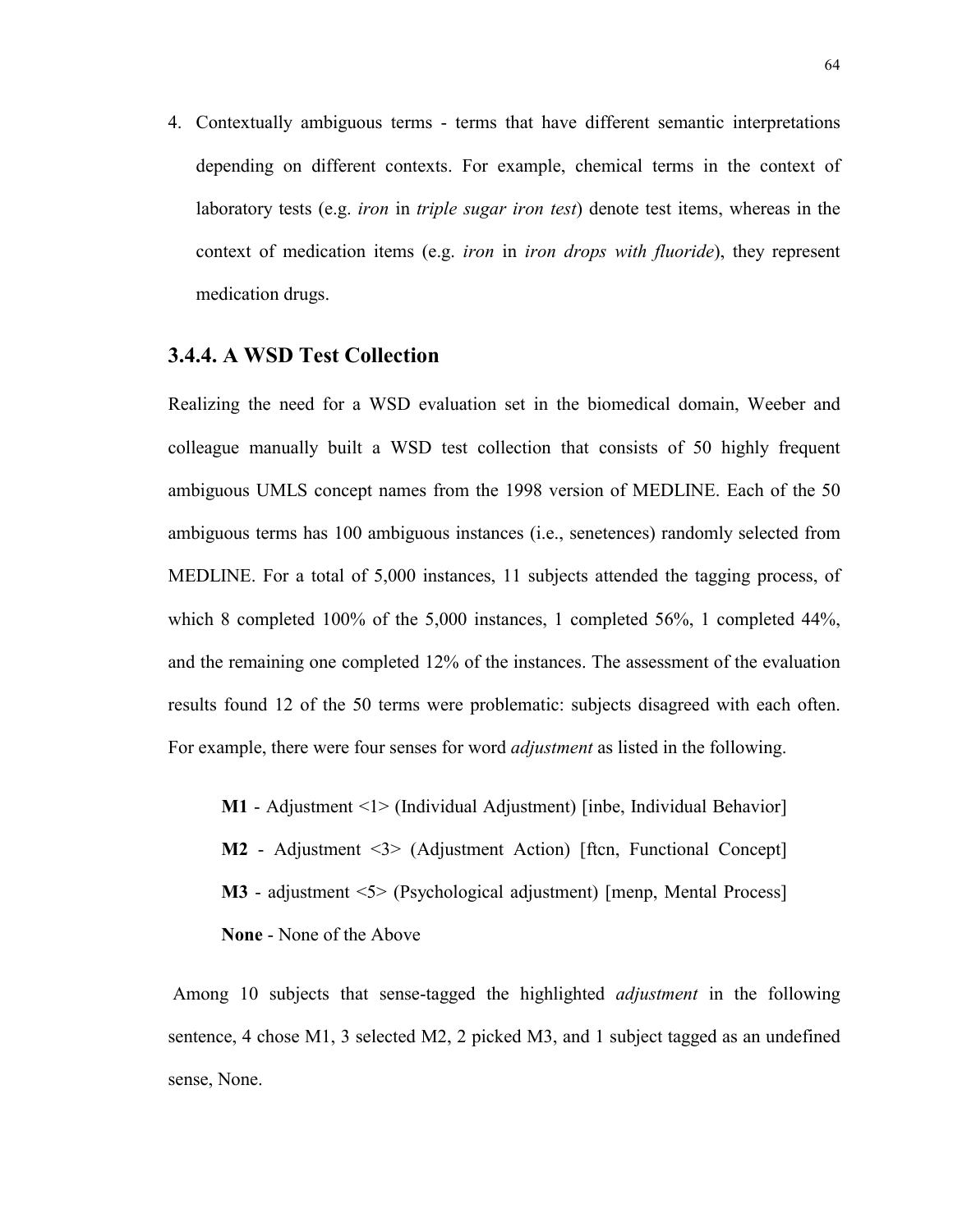"These variables accounted for 62% of the variance (58% adjusted) in **adjustment** when adjustment at diagnosis was controlled".

### **3.5. Summary**

All previous WSD work in the biomedical domain was done manually. As we saw in Section 3.4., a large-scale WSD system is required for NLP applications. However, manual generation of WSD rules is very time-consuming and costly. In addition, maintenance of rule sets becomes increasingly difficult over time. Moreover, hand-coded rules are often incomplete and perform poorly when extended to a broader domain. In this dissertation, we propose a two-phase WSD method for NLP applications in the biomedical domain based on information gathered from a machine-readable knowledge base, the UMLS, and two large-scale free-text databases, MEDLINE and CDR. The method applies NLP techniques, supervised machine learning analysis, and clustering analysis, as well as expert knowledge when needed.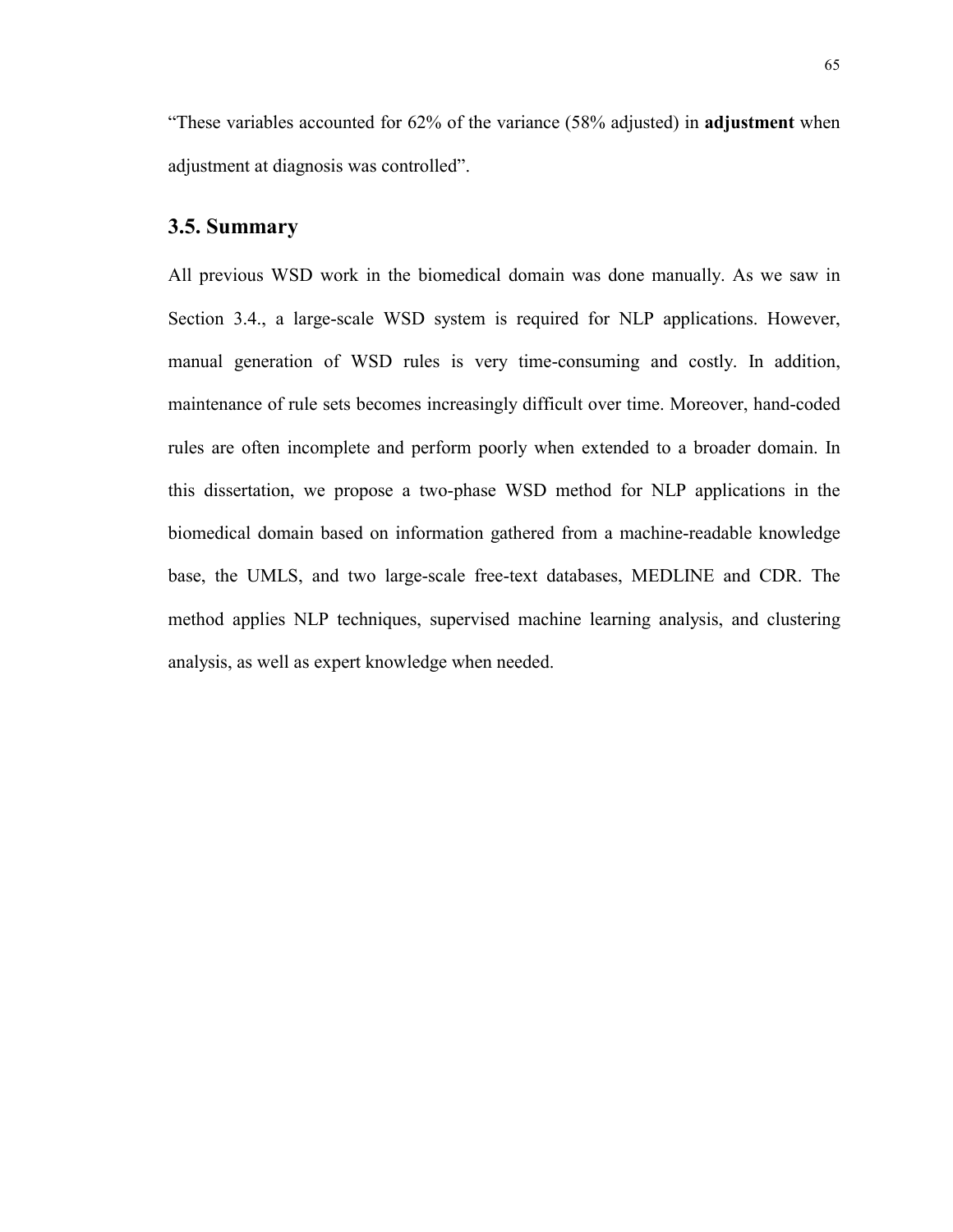# **Chapter 4. Methods**

Our WSD method contains two phases for the construction of a WSD classifier for an ambiguous term *W* in the biomedical domain. The first phase derives a sense-tagged corpus for  $W$ ,  $STC(W)$ , from a collection of free-text documents in the biomedical domain. In the first phase, a preliminary sense-tagged corpus for *W* is automatically derived from a free-text collection using the UMLS. Clustering analysis is then applied optionally on  $STC(W)$  to check the quality of the automatic derived corpus after transforming each instance in STC(*W*) to a feature representation. If the corpus has good quality, it becomes STC(*W*). Otherwise, expert annotation is required for clusters with a relatively large size but containing no sense-tagged instances, and STC(*W*) consists of instances in expert-annotated clusters besides instances in the automatic derived corpus. In the second phase, each instance in  $STC(W)$  is transformed into a feature representation and then a supervised learning algorithm is implemented to derive a WSD classifier. Note that features for clustering analysis and features for supervised learning may be different. In the following, we first describe the methodology to automatically derive sense-tagged instances using the UMLS; feature representations of the context are presented next; the clustering algorithm is then discussed; and the automatic construction of WSD classifiers is described last.

#### **4.1. Automatic Derivation of Sense-Tagged Corpora**

In this section, we discuss the automatic derivation of a sense-tagged corpus for an ambiguous term *W* using conceptual relations. In the following, the definition of conceptual relatives is given in Section 4.1.1. The relations in the UMLS are presented in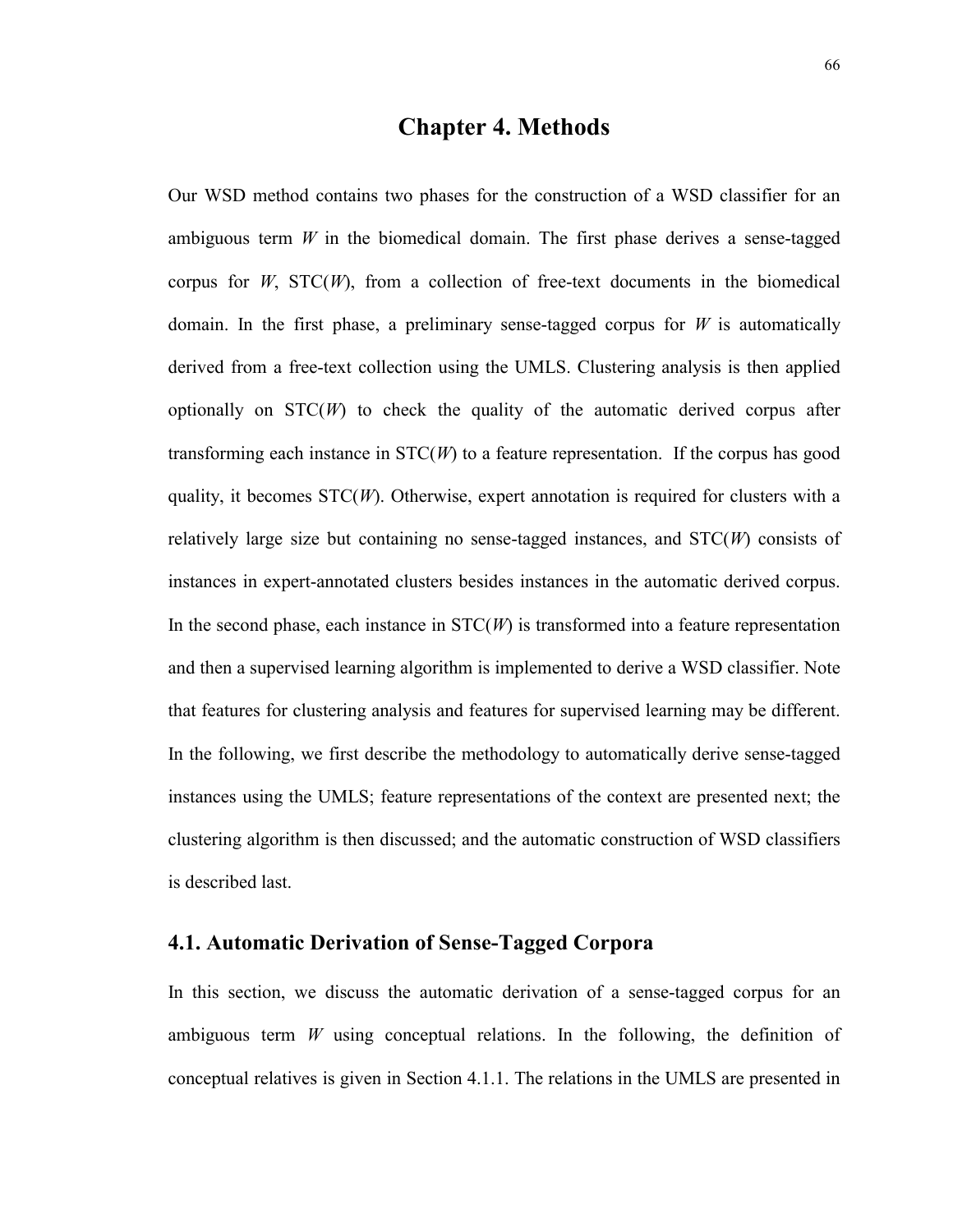Section 4.1.2, the derivation of the representative set for a UMLS concept is described in Section 4.1.3. We then describe the automatic derivation of conceptual relatives for a given term in Section 4.1.4; and Sections 4.1.5 and 4.1.6 describe the automatic derivation of sense-tagged corpora using the UMLS.

#### **4.1.1. Definition of Conceptual Relatives**

Many machine-readable dictionaries (MRD) contain a rich set of relations that link senses. For example, all nouns in WordNet [29], which is a handcrafted MRD, are organized into one conceptual network through the hypernymy relation. For a term *W*, we define a term that has a relation R with a sense *S* of *W* in a conceptual network as a **conceptual relative** of *W* via the associated sense *S* and the associated relation R. For example, the word *summer* is a conceptual relative of the word *spring* via the sense *the springtime sense of spring,* and the sibling relation (since *summer* and *spring* share a common parent: *the season of the year)*.

# **4.1.2. Relationships in the UMLS** <sup>12</sup>

Since the META is organized by concept, terms with the same concept identifiers are synonyms. For instance, *congestive heart failure* is a synonym of *biventricular heart failure* since they have the same concept identifier (C0018802). Relations other than synonymy relations are listed in the MRREL table. There are 9,524,132 entries in MRREL. Among them, 9,518,798 were derived directly from the source vocabularies. The remaining 5,334 entries are relationships between different sources that were created during META construction. There are 9 different relationship types: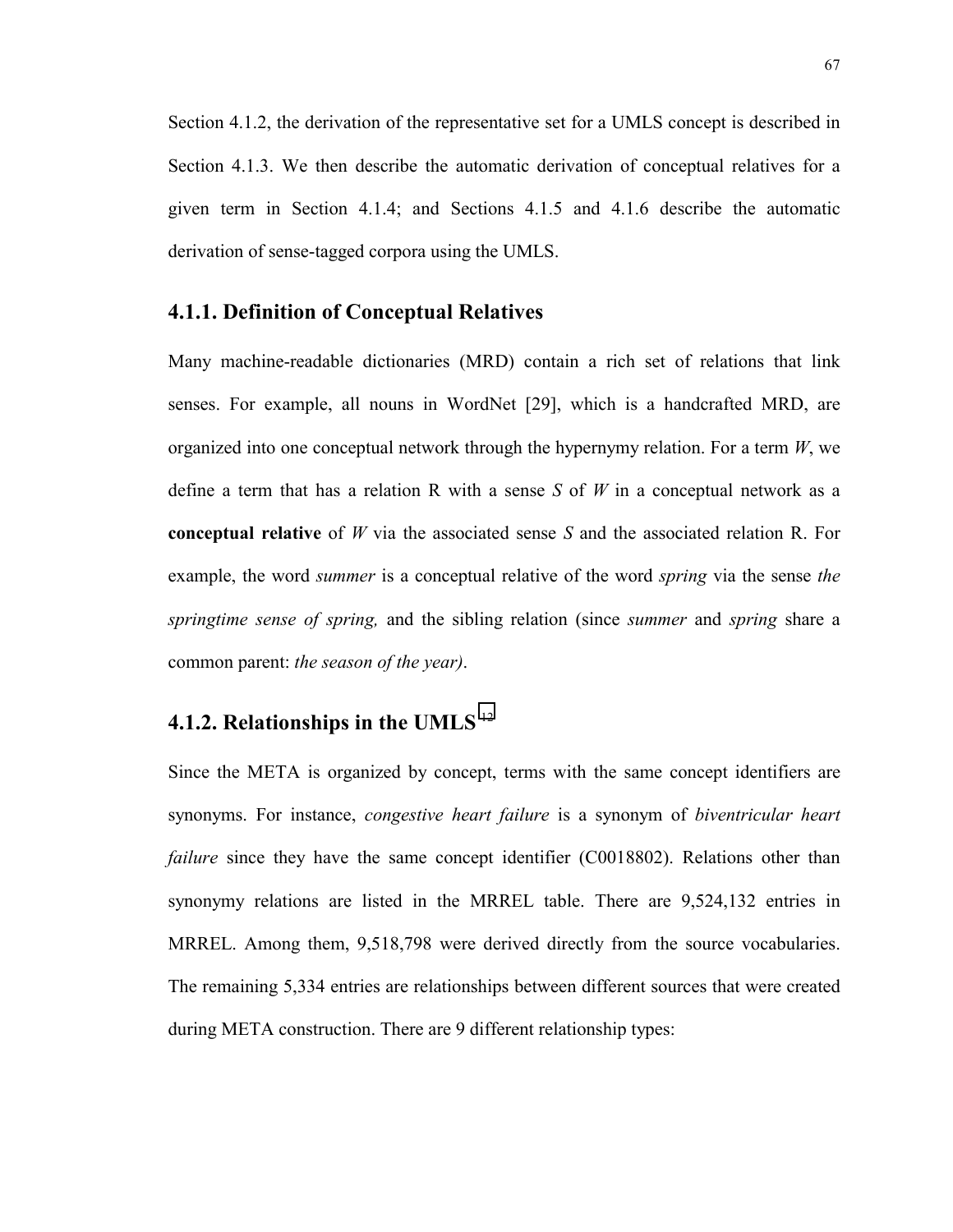- Broader (RB): a broader relationship, e.g., C0007222 (i.e. *cardiovascular disease*) has an RB relation with C0018802 (i.e., *congestive heart failure*) in WHO97 and MTH.
- Narrower (RN): a narrower relationship, a reverse relationship of RN (i.e., Broader relationship).
- Other related (RO): a relationship other than synonymous, narrower, or broader, e.g. C0018800 (i.e., *Cardiomegaly*) has an RO relation with C0018802 (i.e., *congestive heart failure*) in MTH.
- Like (RL): the two concepts are similar or "alike", e.g. C0000755 (i.e., *abnormal hard tissue formation in pulp*) and C0011434 (*secondary dentin*) have an RL relation in SNOMED.
- Parent (PAR): a parent relationship in a META source vocabulary, e.g., C0018802 (i.e., *congestive heart failure*) is a parent of C0007193 (i.e., *congestive cardiomyopathy*) in MeSH.
- Child (CHD): a child relationship in a META source vocabulary, a reverse relationship of the parent relationship.
- Sibling (SIB): a sibling relationship in a META source vocabulary, e.g., C0013274 (i.e. *patent ductus arteriosus*) is a sibling of C0018802 (i.e., *congestive heart failure*) in the source vocabulary COSTAR.

<sup>&</sup>lt;sup>12</sup> Refer to http://www.nlm.nih.gov/research/umls for descriptions of Sources such as WHO97, MTH, AOD99, MTH2001 etc. The relationships discussed here refer to the UMLS 2001 version; the relationships in the UMLS 2002 version are slightly different from the description here.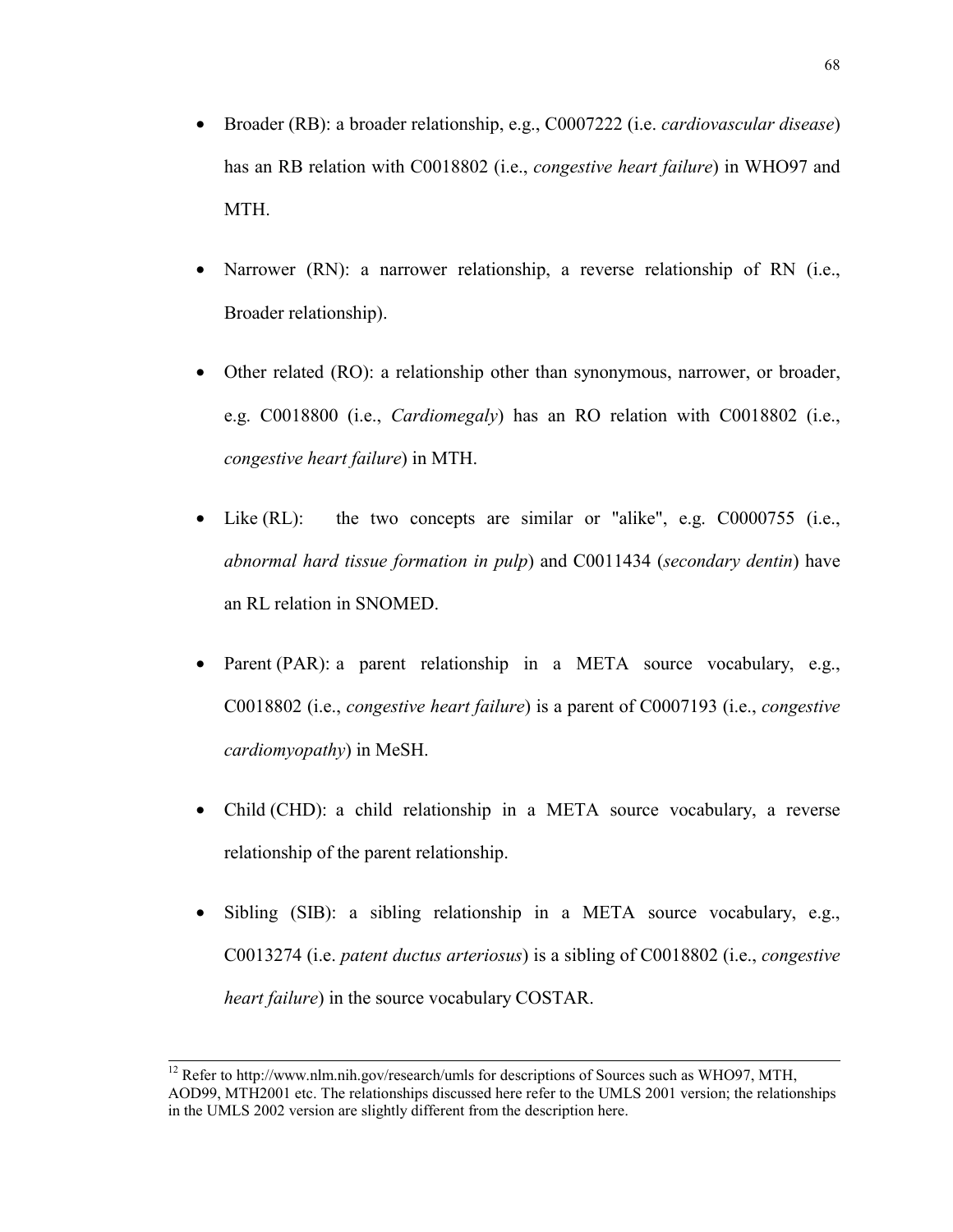- AQ: an allowed qualifier for a concept in a META source vocabulary, e.g., C0005768 (i.e., *in blood*) is a qualifier for C0018802.
- QB: can-be-qualified by a concept in a source vocabulary of the META, a reverse relationship of the qualifier relationship.

However, since relations in the UMLS were mostly derived from different source vocabularies, the definition of relationship types may not be consistent among different source vocabularies. For example, two concepts may have multiple relationship types defined in the MRREL table. For example, the concepts C0004015 (i.e. *aspartic acid)* and C0085845 (i.e., *aspartate)* have a parent relation and a broader relation from source vocabulary AOD99; they have a narrower relation from source vocabulary MSH2001; while in source vocabulary LNC10o, they have an RO relation. A concept may have a relation with itself. For example, the concept C0022709 *angiotensin converting enzym*e has an RO relation with itself in source vocabularies CSP2000 and LNC10o.

### **4.1.3. The Representative Set of a UMLS Concept**

For each UMLS concept C, we gather all unambiguous English concept names of C. Because concept names with a term status "suppressed" are incomplete<sup>13</sup>, we exclude them; in addition, because abbreviations are highly ambiguous, we exclude those identified as abbreviations by our UMLS abbreviation extraction program, which will be described in Section 5.1. The concept names are normalized by changing to lower-case, removing symbols such as *NOS* in *Cerebrospinal fluid, NOS*, removing some patterns such as parenthetical expressions *(CK)* in *Creatine kinase (CK)*, or *CK –* in *CK - Creatine* 

<sup>&</sup>lt;sup>13</sup> The term status "suppressed" indicates that a string is less useful and problematic.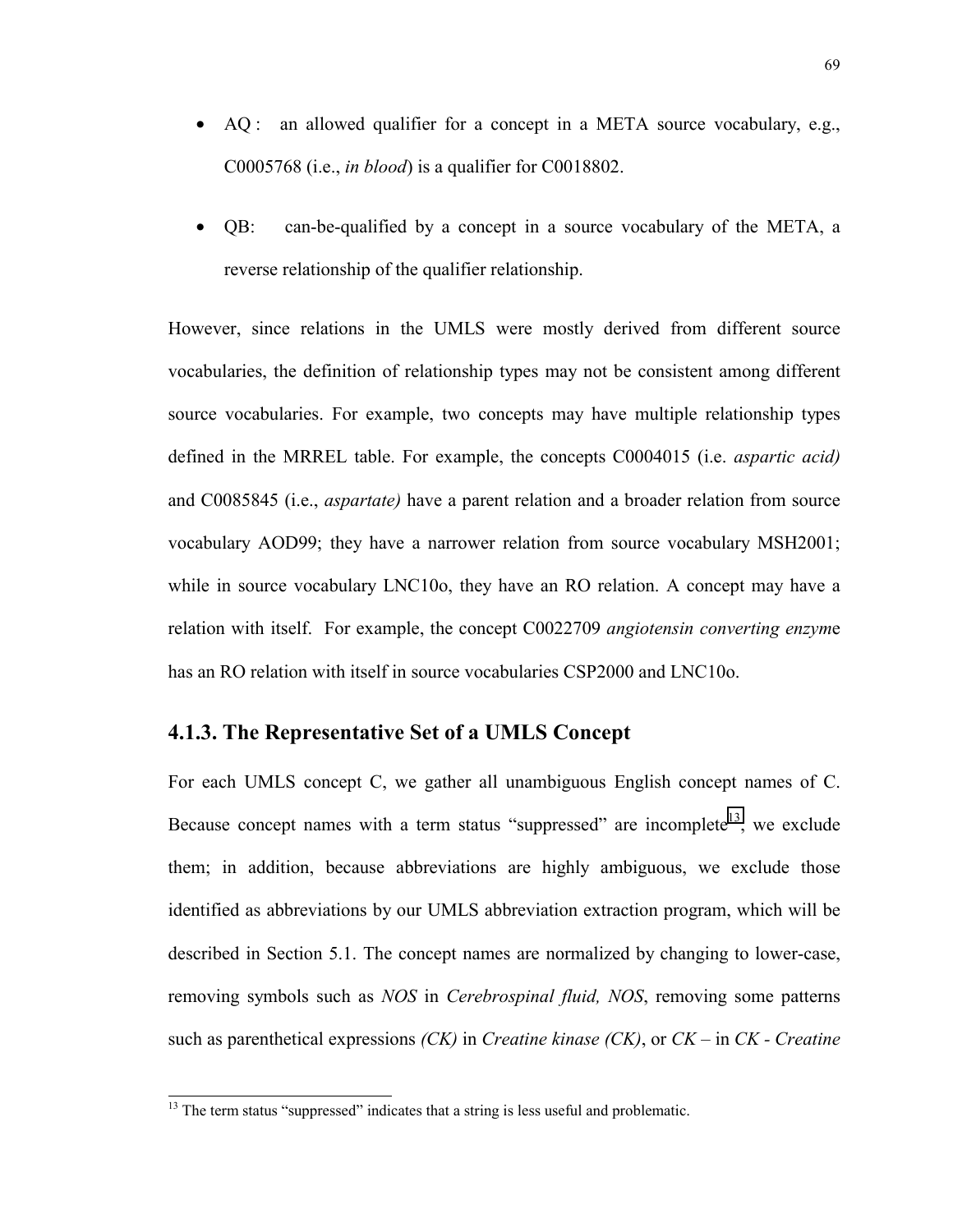*kinase,* and substituting some punctuation marks with blanks. The resulting strings with length greater than 4 form the representative set of C (note that strings with length less than or equal to 4 appear frequently as abbreviations in documents even though they may not be ambiguous by themselves). For example, the representative set of C0009392 is {*cell growth inducer myeloid, colony stimulating factor, colony stimulating factors, inducer myeloid cell growth, mgi 1, mgi 1 protein, myeloid cell growth inducer*}.

### **4.1.4. Derivation Methods**

Let *W* be an ambiguous term and let the set  $SEN=\{S1, S2, ..., Sn\}$  be its *n* senses. Let *CUI<sub>Si</sub>* be the concept identifier that represents the sense *Si*. We denote the set  $\{CU_{S1},$  $CUI<sub>S2</sub>, ..., *CU<sub>Sn</sub>*$  as SCUI(*W*). For example, the SCUI(*W*) for the following four senses of the abbreviation *CSF* is {C0007806, C0009392, C0072454, C0893357}:

- *CSF<sub>1</sub>*: *Cerebrospinal fluid* (C0007806),
- *CSF2*: *Colony stimulating factor* (C0009392),
- *CSF3*: *Cytostats factor* (C0072454),
- *CSF4*: *Competence and sporulation factor* (C0893357).

#### **4.1.4.1. Establishing Conceptual Relative Sets**

For each sense *Si* of *W*, concepts that have direct relations (i.e., concepts with CUIs that co-occur with *CUISi* in the MRREL table) with *Si* consist of conceptual relatives. We consider concepts with relationship types "RB","RN","RO", "RL", "PAR", "CHD", "SIB", and exclude concepts with relationship types "QB" or "AQ" since they are qualifier relationship types, have high frequency, and provide little sense disambiguation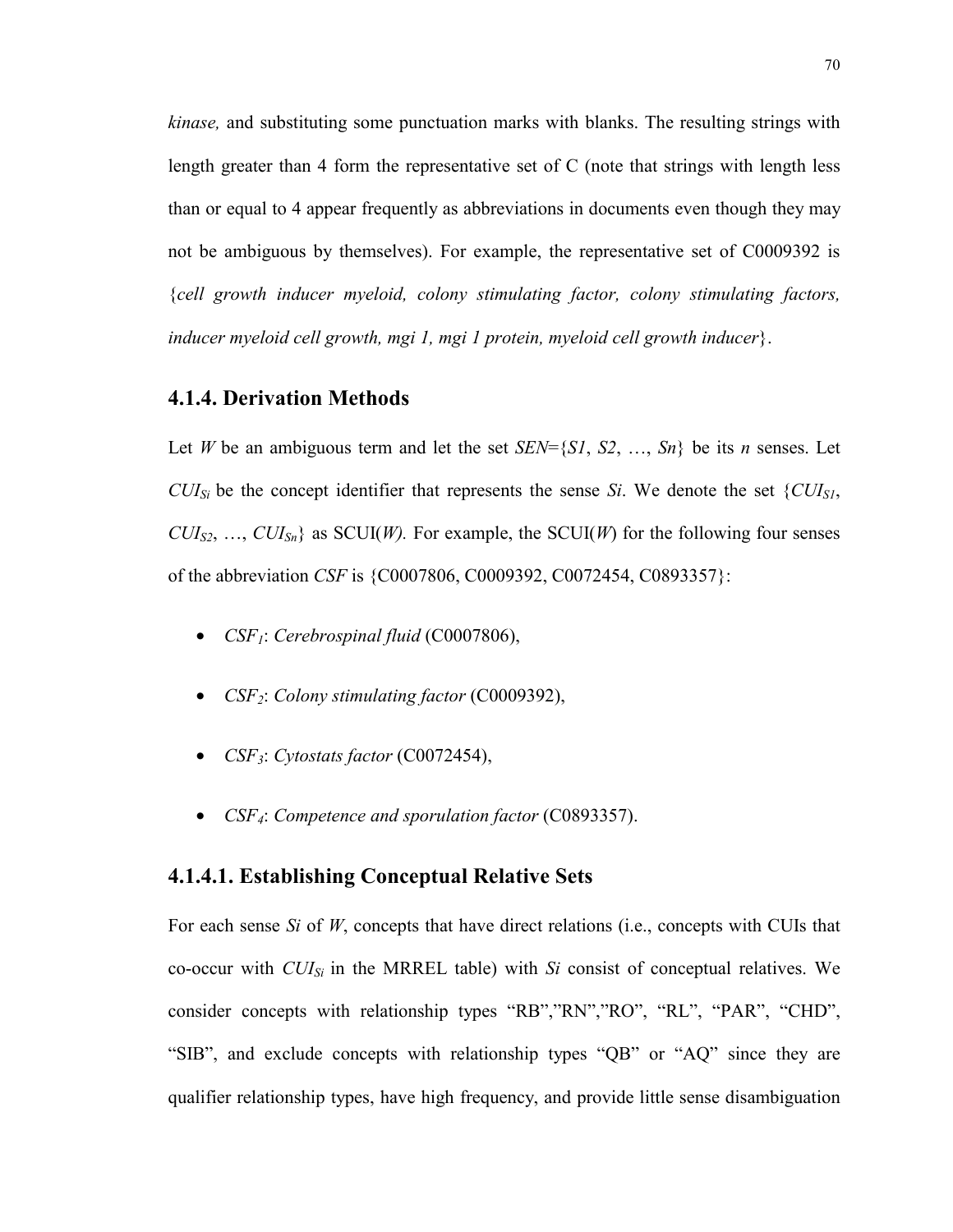information. The concept identifier of each concept is put in the relative concept identifier set of  $W(\text{RCUI}(W))$  with its associated sense *Si* and the relations. We consider that each concept has a synonymy relation with itself, and put each  $CUI_{Si}$  of *W* in RCUI(*W*) with its associated sense *Si* and a relationship type synonymy but disregard relations among different senses of *W* in the MRREL table. For example, C0020255 (i.e. *hydrocephalus*) and C0007806 (i.e. *CUIS1* of *CSF*) have a RO relation in MRREL; therefore C0020255 is put in RCUI(*CSF*) with its associated sense  $CSF<sub>1</sub>$  and RO relation. All strings in representative sets of concepts in RCUI(*W*) with the associated senses and relations consist of conceptual relatives for *W*.

# **4.1.4.2. Automatic Generation of a Sense-tagged Corpus Using Synonyms**

For each sense *Si*, all instances containing strings from the representative set of *CUISi* are extracted from free-text databases. For each instance, the string from the representative set is replaced by *W*; and the sense of *W* in the instance is annotated as *Si* and is put into *STC1(W)*. For example, the sense-tagged instance for *CSF* generated from **Instance 1** will be **Instance 1'.**

**Instance 1**. *The Optic Neuritis Treatment Trial continues to generate information and controversy on the visual and neurologic outcome and treatment of optic neuritis. At the same time, other researchers explored cerebrospinal fluid parameters in multiple sclerosis, treatment of experimental optic neuritis, corticosteroid treatment of multiple sclerosis, and variations and mimickers of optic neuritis.* 

**Instance 1'.** *CSF<sub>1</sub>* | *The Optic Neuritis Treatment Trial continues to generate information and controversy on the visual and neurologic outcome and treatment of optic neuritis. At the same time, other researchers explored CSF parameters in multiple sclerosis,*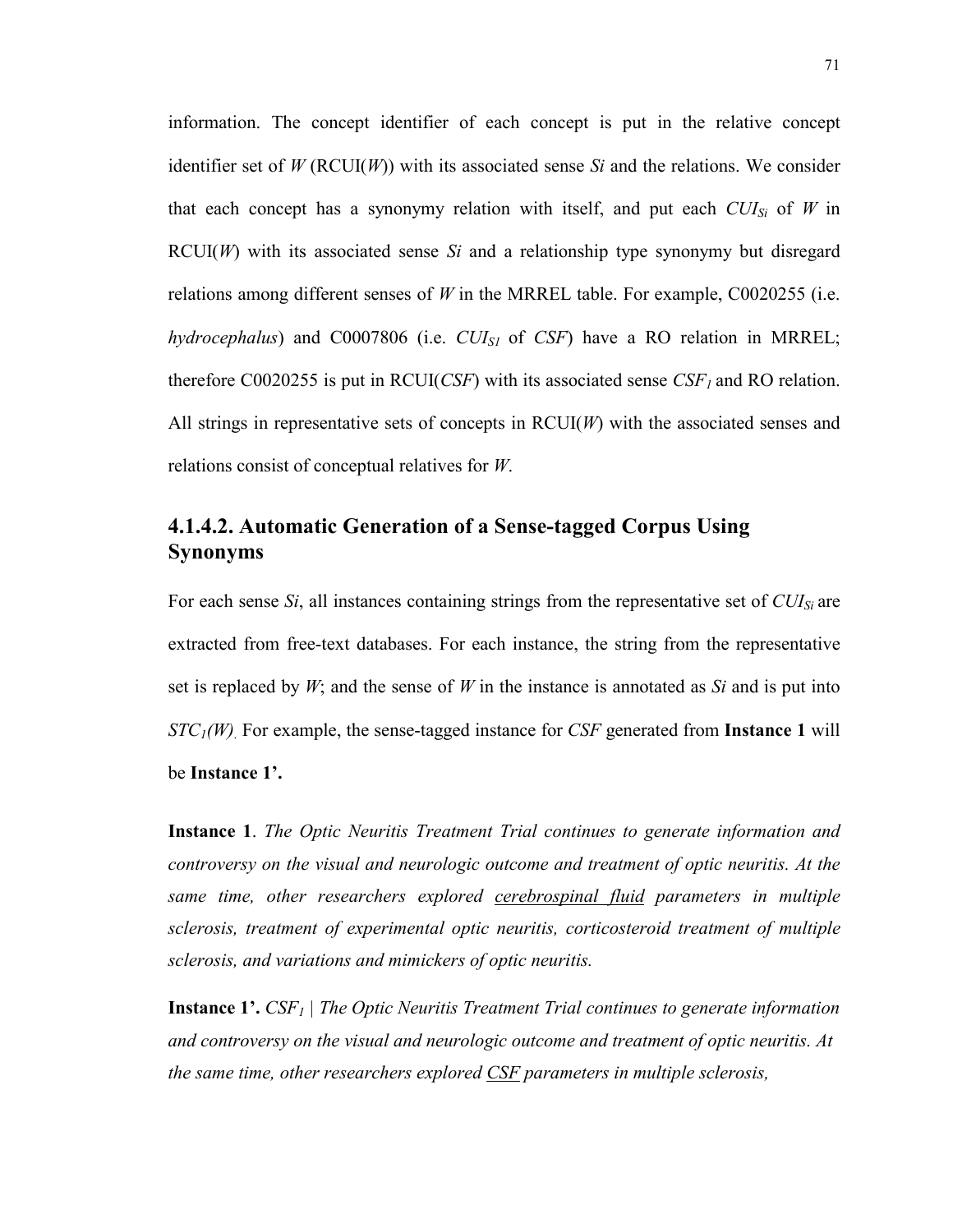*treatment of experimental optic neuritis, corticosteroid treatment of multiple sclerosis, and variations and mimickers of optic neuritis.* 

## **4.1.4.3. Automatic Generation of a Sense-tagged Corpus Using Conceptual Relatives in the Context**

We assume that multiple occurrences of *W* hold the same sense in MEDLINE abstracts, i.e., one sense per abstract. The context for acquiring disambiguation knowledge is the whole abstract.

There are several steps to generate a sense-tagged corpus for *W* using conceptual relatives. First, all abstracts that contain *W* are extracted from MEDLINE. The second step is to identify conceptual relatives in each abstract. The third step is to assign senses to abstracts with identified conceptual relatives based on certain criteria.

### **Identification of Conceptual Relatives in an Instance**

A program, CRMap, is used to identify conceptual relatives. CRMap consists of the following phases: preprocessing, exact-string matching, UMLS-Specialist normalization matching, and stem-normalization matching.

In the preprocessing phase, we remove parenthetical expressions that contain a capitalized term with fewer than six characters. This is based on the observation that parenthetical expressions containing a short capitalized term inside are usually abbreviation type parenthetical expressions. The punctuations are replaced by blanks. This phase also changes the text to lower case. As an example, the text "The influence of prednisone on S-angiotensin-converting enzyme (S-ACE) activity was examined…" is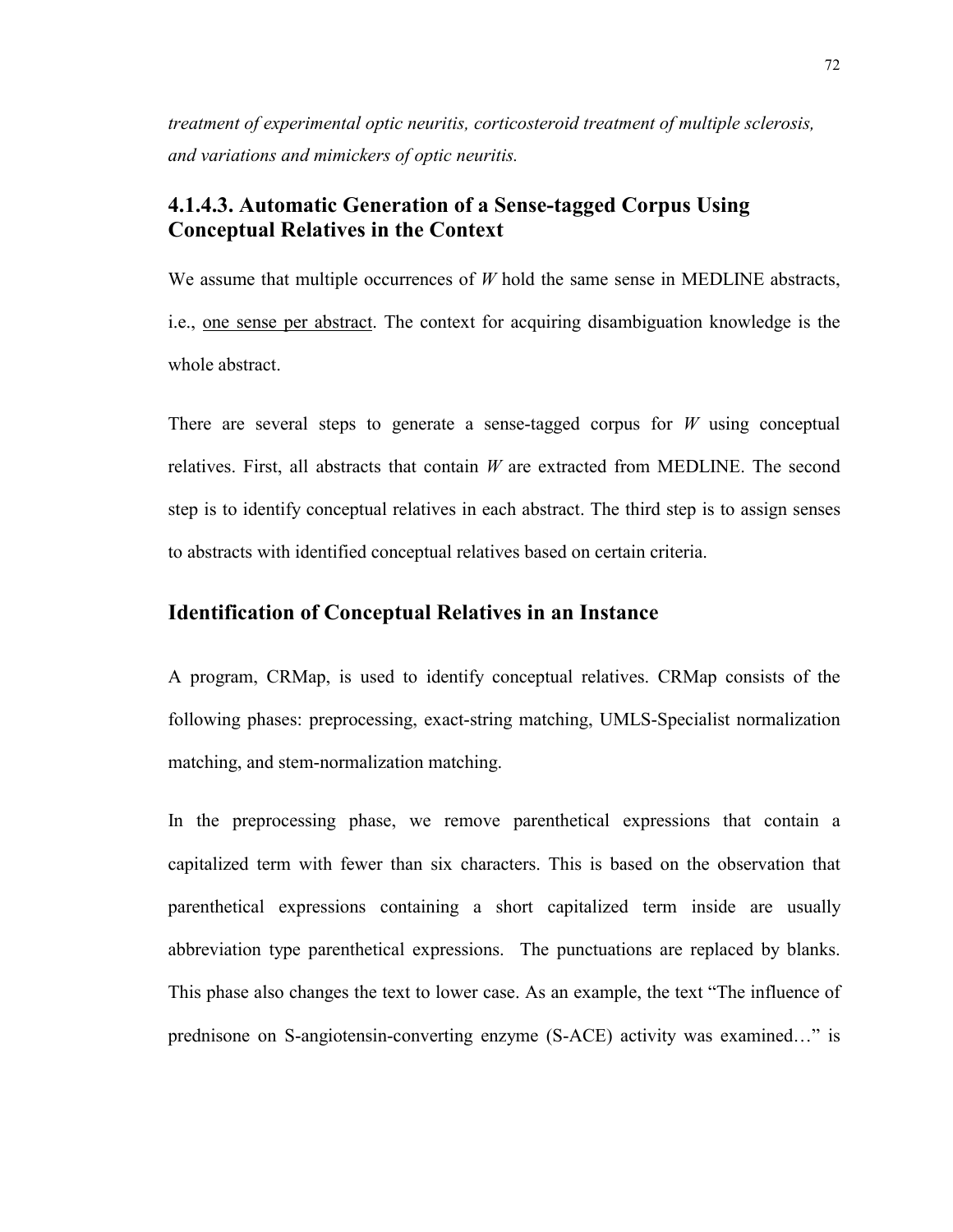changed to "the influence of prednisone on s angiotensin converting enzyme activity was examined …".

The three matching phases are processed subsequently. All three matching phases match conceptual relatives of the longest possible length. The matching phases differ in whether they require normalization or not, and if so, the normalization method used. In the exactmatching phase, conceptual relatives are used without normalization, while in the UMLS-Specialist normalization matching phase, CRMap normalizes each word in the conceptual relative set and abstracts and maps it to its base-form in accordance with the Specialist Lexicon LRAGR table if applicable. In the stem-normalization matching phase, CRMap use Porter-stemmer [89] to normalize each word to its stem.

For example, in the following abstract **Instance 2** that contains the abbreviation *CSF*, we have three conceptual relatives identified where each is associated with the sense  $CSF<sub>1</sub>$ (i.e., *cerebrospinal fluid*): *hydrocephalus*, *spinal cord*, and *brain.*

**Instance 2.** *The brain (CSF<sub>1</sub> SIB) from an infant with a cystic occipital mass present at birth is examined in serial section. The occipital mass proved to be a rhombic roof ventriculocele. Within the posterior fossa, it was bound to an occipital lobe encephalocele which issued as a diverticulum of the left lateral ventricle through a microgyric cortical defect in the territory of the left posterior cerebral artery. The posterior medial aspects of both cerebral hemispheres were herniated downward into the widened tentorial gap. Craniolacunae were prominent on the inner aspect of the skull. The aqueduct and central canal of the spinal cord (CSF<sub>1</sub> SIB) were widely dilated, although the lateral ventricles were collapsed. It is suggested that hydrocephalus (CSF1\_RO) secondary to obstruction to flow of CSF through the rhombic roof entrained a sequence of events giving rise to the rhombic roof ventriculocele and causing occlusion*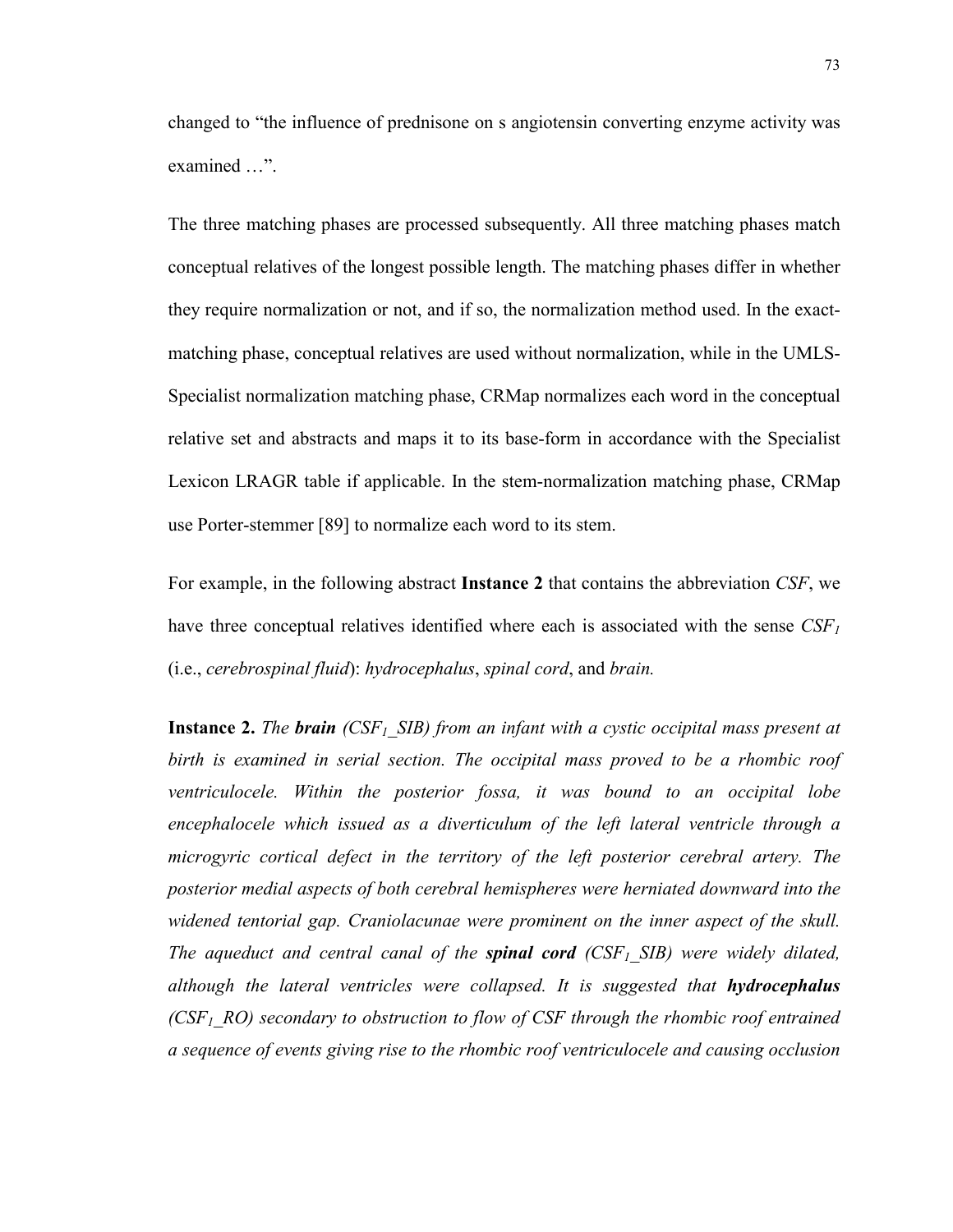*of the posterior cerebral artery and subsequent diverticulation of the lateral ventricle through an infarcted region of the posterior-medial hemisphere.* 

Besides CRMap, the MetaMap program can also be used to identify concepts that have relations with senses of *W*.

### **Criteria for Sense Assignment**

For each abstract, since all occurrences of *W* in the abstract hold the same sense *S* based on the one sense per abstract assumption, we call *S* the sense of *W* in that abstract. For an abstract that has conceptual relatives identified by CRMap, the sense of *W* in the abstract is the majority vote of associated senses of the identified conceptual relatives; if there is a tie, we randomly choose one of the tied senses. For example, the sense of *CSF* in **Instance 2** is *CSF<sub>1</sub>* (i.e. *cerebrospinal fluid*).

## **4.2. Feature Representation**

As we stated before, appropriate feature representations should capture features with high discrimination power, while the number of different features should be kept as small as possible. The main body of WSD research about feature representation has been pursued in the general English domain and it is agreed that co-occurring words and local collocations are appropriate features. Also it is observed that topical nouns require a larger window size than other words. We use a feature vector  $f = ((f_1, v_1), (f_2, v_2), ..., (f_n,$  $v_n$ )) to represent an instance, where  $f_i$  is a feature and  $v_i$  is the number of occurrences of  $f_i$ in the instance**.** In the experiment chapter, we will describe our experimental comparisons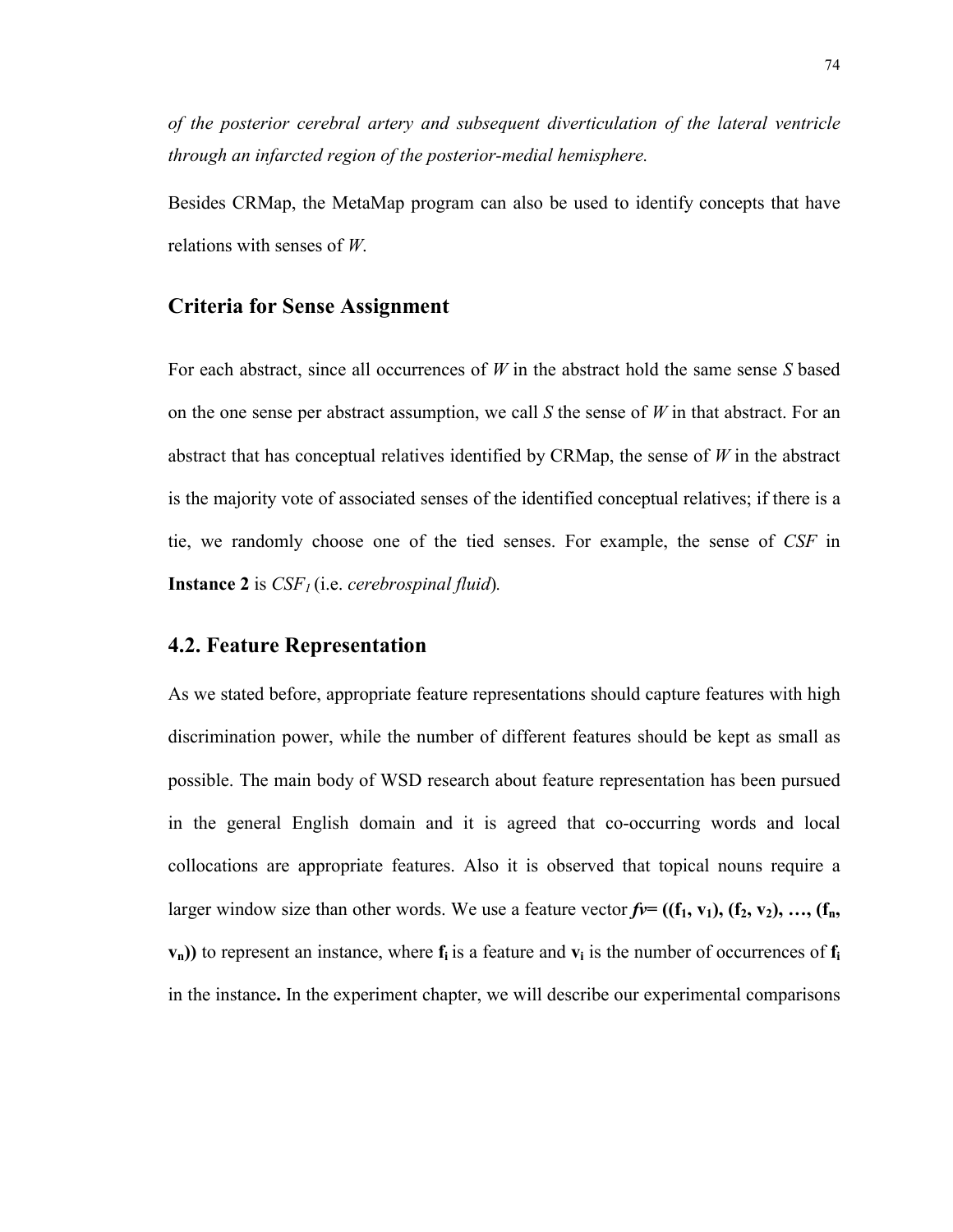of different combinations of features and window sizes<sup>14</sup> for supervised learning algorithms and our choice of features for clustering analysis.

#### **4.3. Clustering Analysis**

The purpose of clustering analysis is two-fold: first, it is used to automatically check the comprehensiveness of the automatic derived sense-tagged corpora derived using the UMLS; and secondly, it reduces the human annotation cost by grouping similar contexts together when expert supervision is required. The input to the clustering analysis contains sense-tagged instances as well as instances that contain *W* but cannot be sense-tagged using relations in the context. Instances are grouped together based on certain similarity measure. If a corpus is determined to be comprehensive by some subjective criteria, then expert annotation is not required. Otherwise, expert annotation is performed. A large size corpus can be derived when assigning each un-tagged instance the majority sense in that cluster.

Our design of clustering analysis takes account of the number of instances of each term that can be affordably manually annotated by an expert as well as sense-tags of sensetagged instances.

We use the following steps to define our clustering task:

Feature selection and similarity: based on one sense per collocation observation, instances that share the same collocations are similar to each other and should be grouped into one cluster. For example, an instance of *white* containing "…in the white matter and…" and an instance of white containing "…of the white matter can…" have the same

<sup>&</sup>lt;sup>14</sup> We used Hashtable to represent feature vector in our experiments.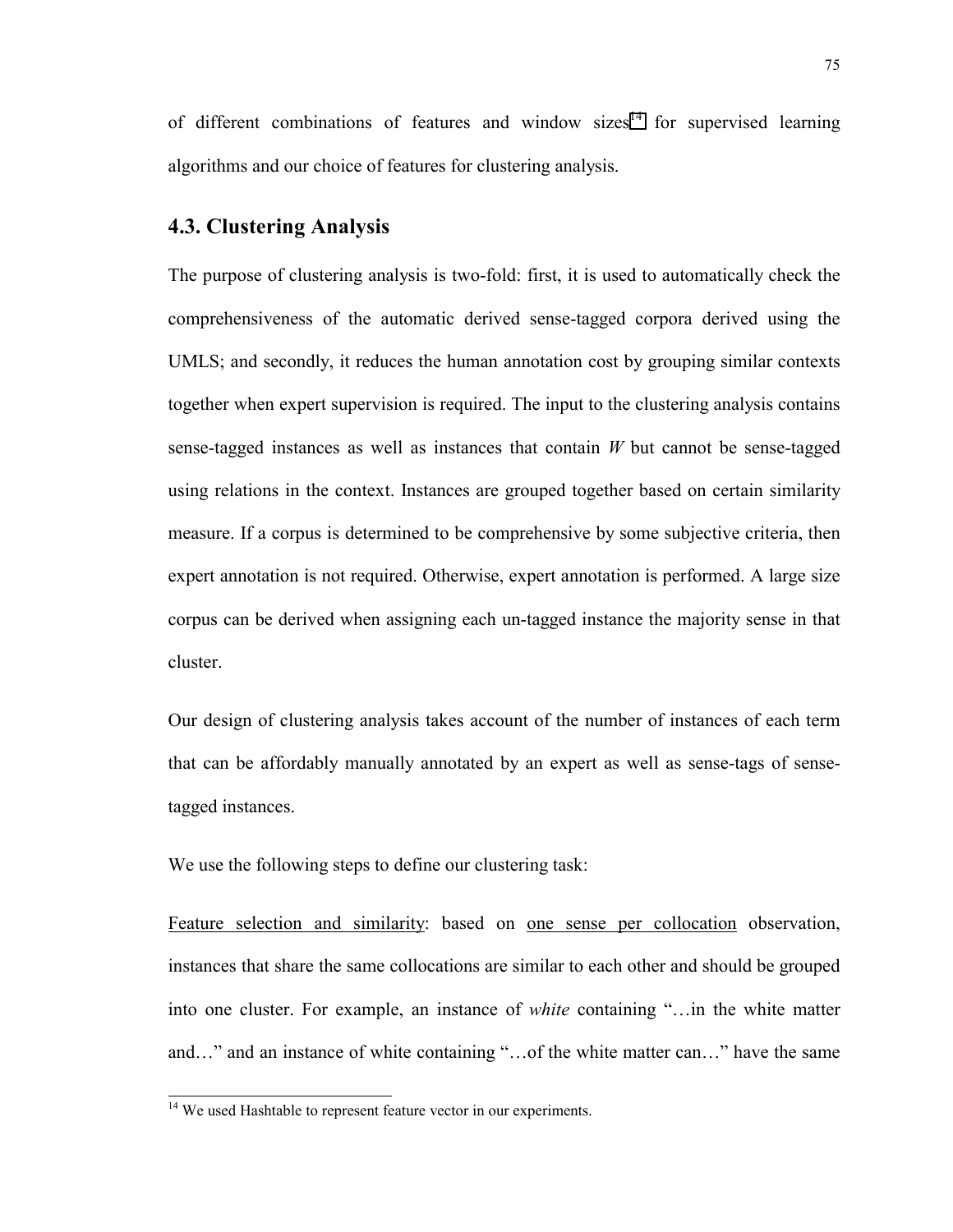collocation ("the white matter"). They share the same sense of white. Instances with similar neighboring words are also considered similar to each other. For example, an instance of *white* containing "…cortical gray and *white* matter…" and an instance of white containing "...cortical *white* and gray matter ..." have the same neighboring words ("cortical", "and", "gray", "matter"). They share the same sense of *white*. However, stop features (i.e. features appear frequently in the text disregarding senses and terms such as "the" and "in", etc.) may contaminate the similarity among instances and should be excluded from the feature representations. For example, an instance containing "…and *white* matter in…" and an instance containing "…and *white* men in" may consider similar if we include "and" and "in" as features. During our implementation, we removed stop features. Detailed feature representations and similarity measures will be discussed in the experiment chapter.

Clustering criteria: since there is noise in the input (i.e., the sense assignment of some instances may be incorrect when using related terms in the context for the assignment), we allow sense-tagged instances in a cluster to have different senses but the majority of them must have the same sense as a percentage over a certain threshold (which is a function of the noise in  $STC<sub>2</sub>$ ) among sense-tagged instances in that cluster. The number of final clusters should also be less than a different threshold (which is a function of the affordable human supervision cost).

Clustering algorithm: our algorithm is composed of several sequential clustering iterations where the order of clusters presented to each iteration is randomized. A set of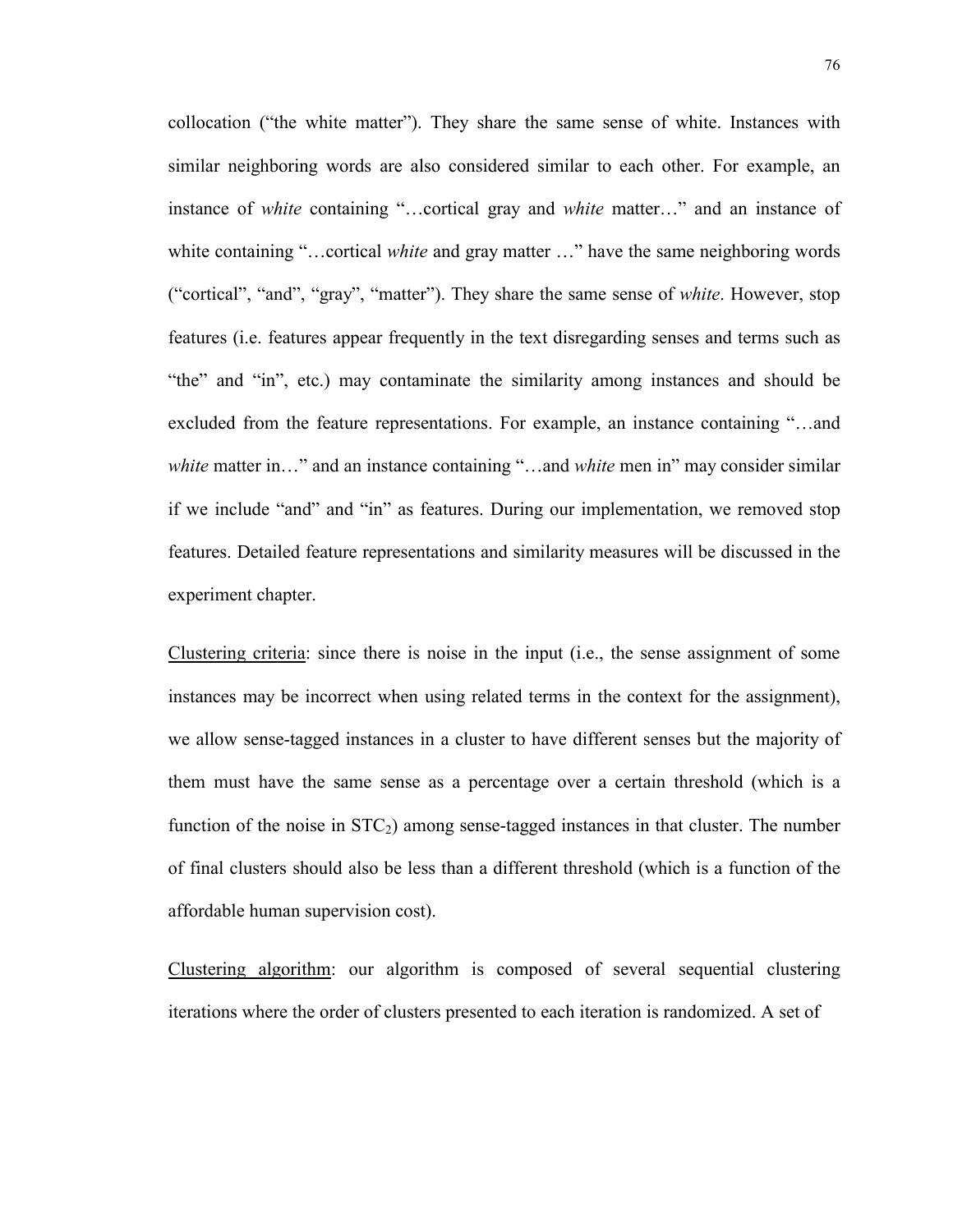```
C = C' } 
    Assign t to the next similarity threshold in T
\{If (|C| - |C| < 5) }
 }
C' = C' \cup \{c_{r_i}\}\ {
       Else
       } 
Replace c' in C' by c_{r_1} \cup c'\{If the similarity of c' and c_{ri} is larger than t
that the percentage of the majority sense when merging c' and c_{r_1} is over n_2Find a cluster c' in C' that is most similar to c_{ri}, where c' satisfies the condition
   {
For i = 2 to |C|C' = \{c_{r_1}\}\Randomize \{1,2,...,|C|\} to \{r1, r2, ..., r|C|\}\{While (|C| \ge n_1 and t \ge t_M)
Interation :
t = t_1Initialization : C = \{c_1, c_2, c_3, ..., c_N\}, where c_i = \{x_i\}=
      =\{c_{r}\}i
   C = \{c
```

```
Return C
```
}

## **Figure 6.** The clustering algorithm

decreasing similarity threshold values is bought into compliance with clustering iterations.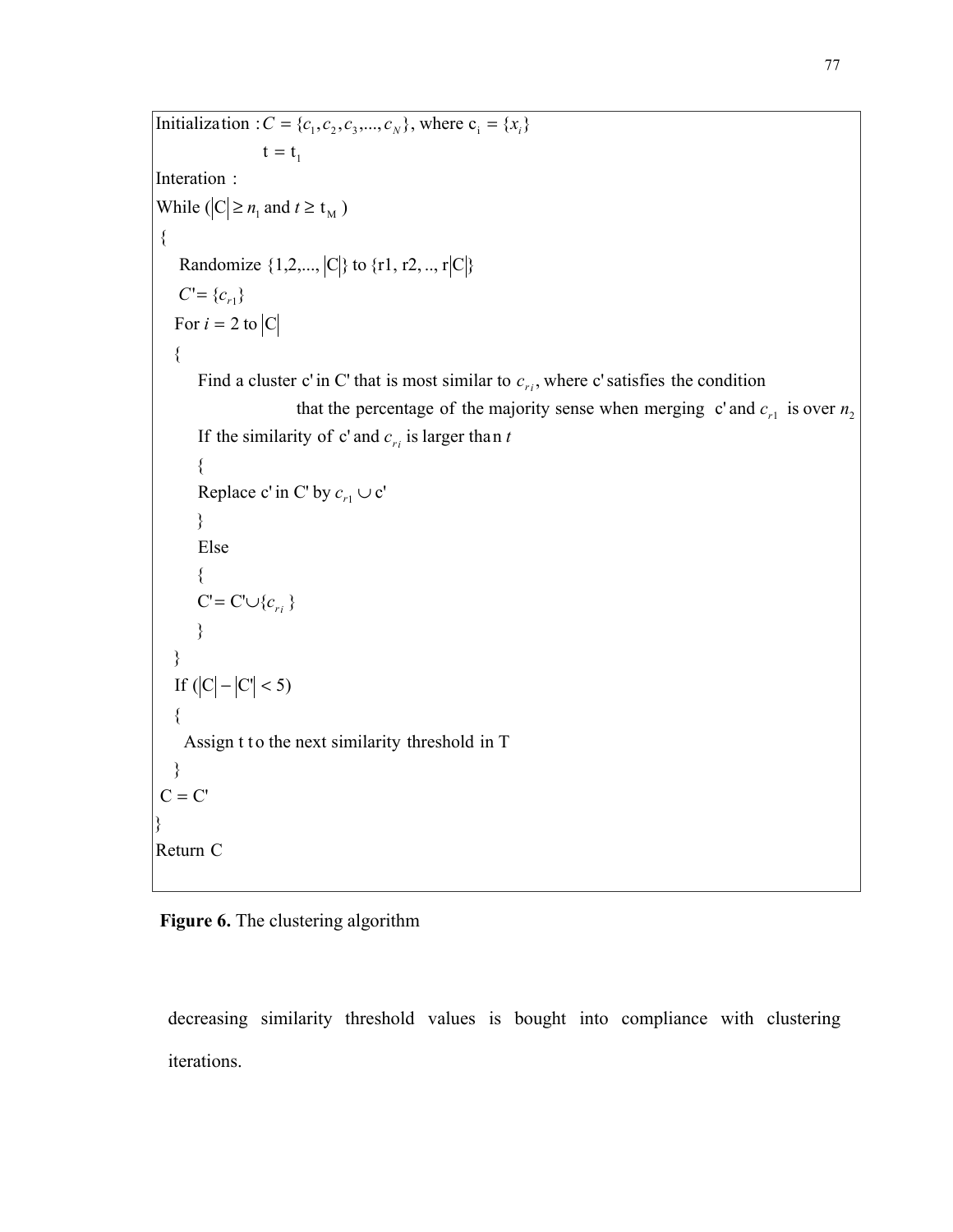Assume there are N instances in STC(*W*), let them be  $x_1, x_2, x_3, \ldots, x_N$ . Let  $n_1$  be the number of clusters that are affordable to be manually annotated. Let  $n_2$  be the percentage threshold of the majority sense in a cluster. Let  $T = \{t_1, t_2, t_3, ..., t_M\}$  be a decreasing similarity threshold vector.

The algorithm is illustrated in Figure 6. We first initialize a clustering C that has N clusters, where each cluster contains one instance in STC(*W*). For each similarity threshold value *t* in *T*, there are several iterations. In each iteration, we first randomize the order of clusters in C (i.e.,  $\{1, 2, ..., |C|\}$ ) to a new order  $\{r1, r2, ..., r|C|\}$ , and initialize a clustering C' with the first cluster (i.e.,  $c_{r1}$ ) in C. For each cluster  $c_{ri}$  in C, we find a cluster c' which is most similar to  $c_{ri}$  and satisfies the majority sense criteria (i.e., the percentage of the majority sense is over  $n_2$ ) when merging c' to  $c_{ri}$ . If the similarity between c' and  $c_{ri}$  is larger than the similarity threshold value  $t$ , we update c' in C' to the merged cluster of c' and  $c_{ri}$ . Otherwise, we add the cluster  $c_{ri}$  to C' (i.e., the number of clusters in C' is incremented by 1). After each iteration, if the difference of the number of clusters in C' and C is less than 5, we assign the similarity threshold variable the next value in  $T$  if applicable. We then assign  $C$  the new clustering  $C'$  and begin a new iteration. The iteration stops when the number of clusters in C is less than  $n<sub>1</sub>$  (i.e., the number of clusters that are affordable to be manually annotated) or there is no more similarity threshold value available in *T*.

Let  $C_1$  be the clusters that have at least one instance from the derived sense-tagged corpus. If the number of instances in  $C_1$  is over 90% of the total number of instances and there are no clusters with a relatively large number of instances such as more than 5 but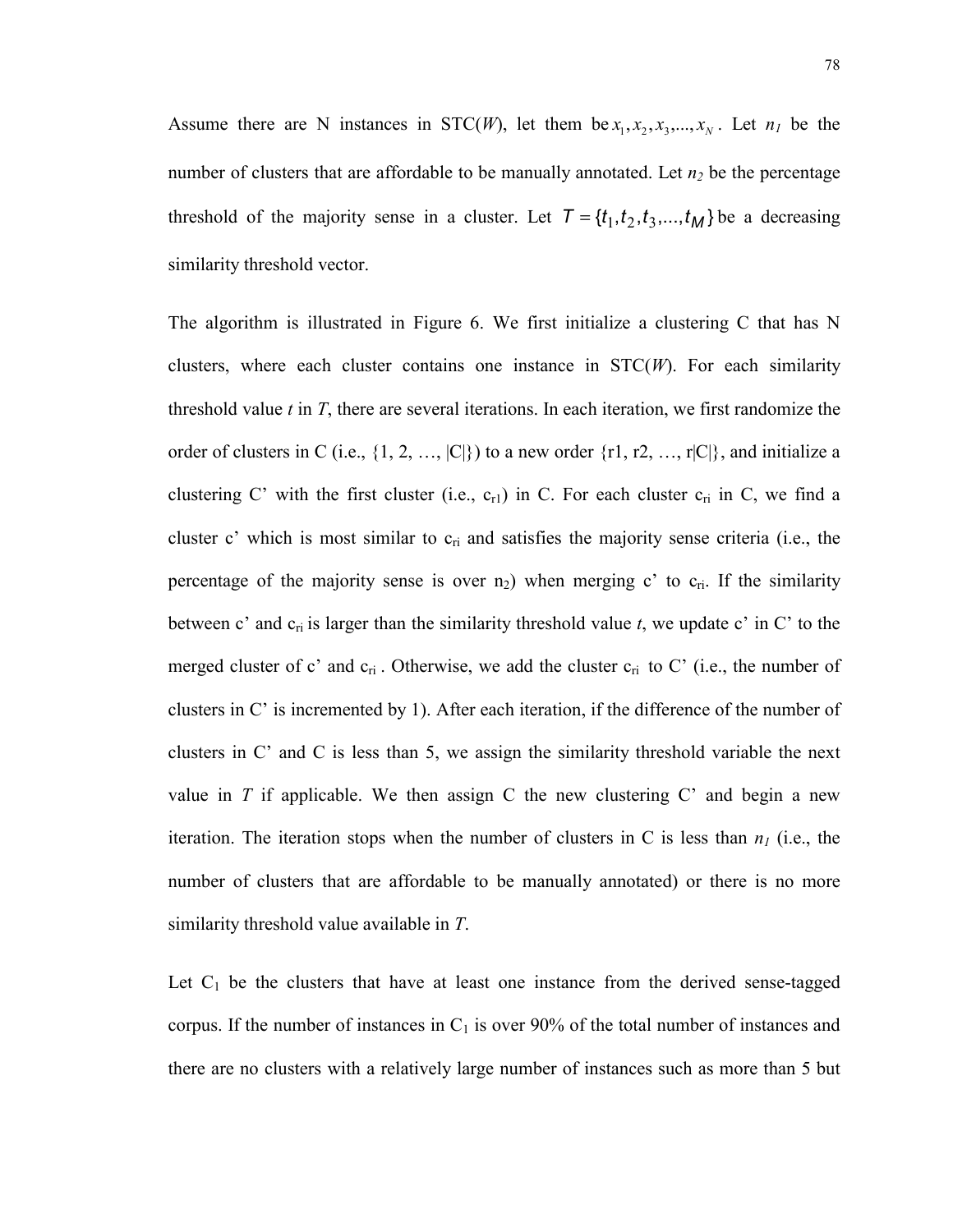having no sense-tagged instances, then the derived sense-tagged corpus can be considered comprehensive. A large size sense-tagged corpus of *W* can be derived when assigning each un-tagged instance the majority sense of the corresponding cluster if applicable.

The input to the clustering algorithm may contain only un-tagged instances. In this case, the purpose of clustering analysis is to reduce human annotation cost since only one or two instances from each cluster are presented to human experts for sense-tagging. Additionally, the iteration may stop when the number of clusters has not dropped under  $n_1$  but there is no more similarity threshold value available in  $T$ .

### **4.4. Automatic Construction of WSD Classifiers**

For an ambiguous word W, once we have a sense-tagged corpus, any robust supervised machine learning algorithm can be used to derive a WSD classifier for W. Robust here means that the algorithm can tolerate noise and rare senses. Implementations of several supervised learning algorithms have been developed using PERL language and will discussed in detail in the experiment chapter.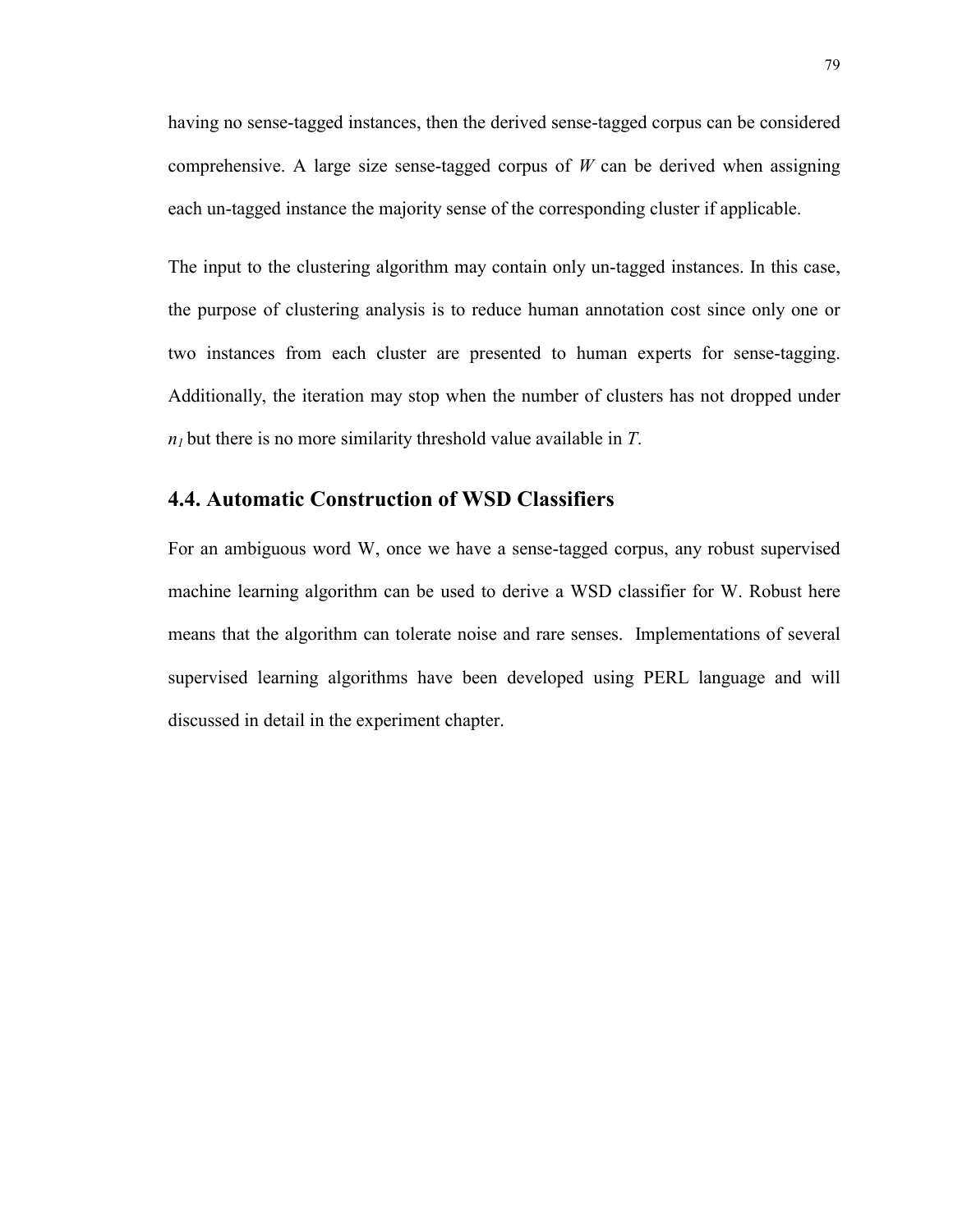# **Chapter 5. Automatic Derivation of Gold Standard Sets and Summary of Evaluation Sets**

In this chapter, we first present a method that automatically extracts an abbreviation knowledge base from the UMLS. We then demonstrate how to derive the gold standard sense of an abbreviation *AW* for an instance that defines *AW* using a parenthetical expression. Information about each evaluation set is also provided.

# **5.1. UAExtractor: A Method to Extract an Abbreviation Knowledge Base from the UMLS**

### **5.1.1. Background**

In the META, the names that contain abbreviations are treated as synonyms of the names that contain their full forms, and therefore they are assigned the same concept identifier. For instance, *ERV* and its full form *expiratory reserve volume* are both listed as one of the names of the same concept (i.e., C0015326). Some concept names actually include the abbreviation together with the full form, e.g. *expiratory reserve volume (ERV)* and *ERV expiratory reserve volume*. *ERV* by itself is also listed as an abbreviation in the Specialist abbreviation list. However, not all abbreviations in the META have a corresponding entry in the Specialist abbreviation list and vise versa. For instance, *TTTS,* which stands for *twin to twin transfusing syndrome* in the META has no entry in the Specialist abbreviation list while *APT*, which stands for *aminopropylisothiuronium*, is in the Specialist Lexicon abbreviation list but not in the META.

### **5.1.2. Abbreviation Extraction Method**

The extraction program is based on manual observation of a training set. The training set contained 36,899 concept names, which were concept names in English whose concept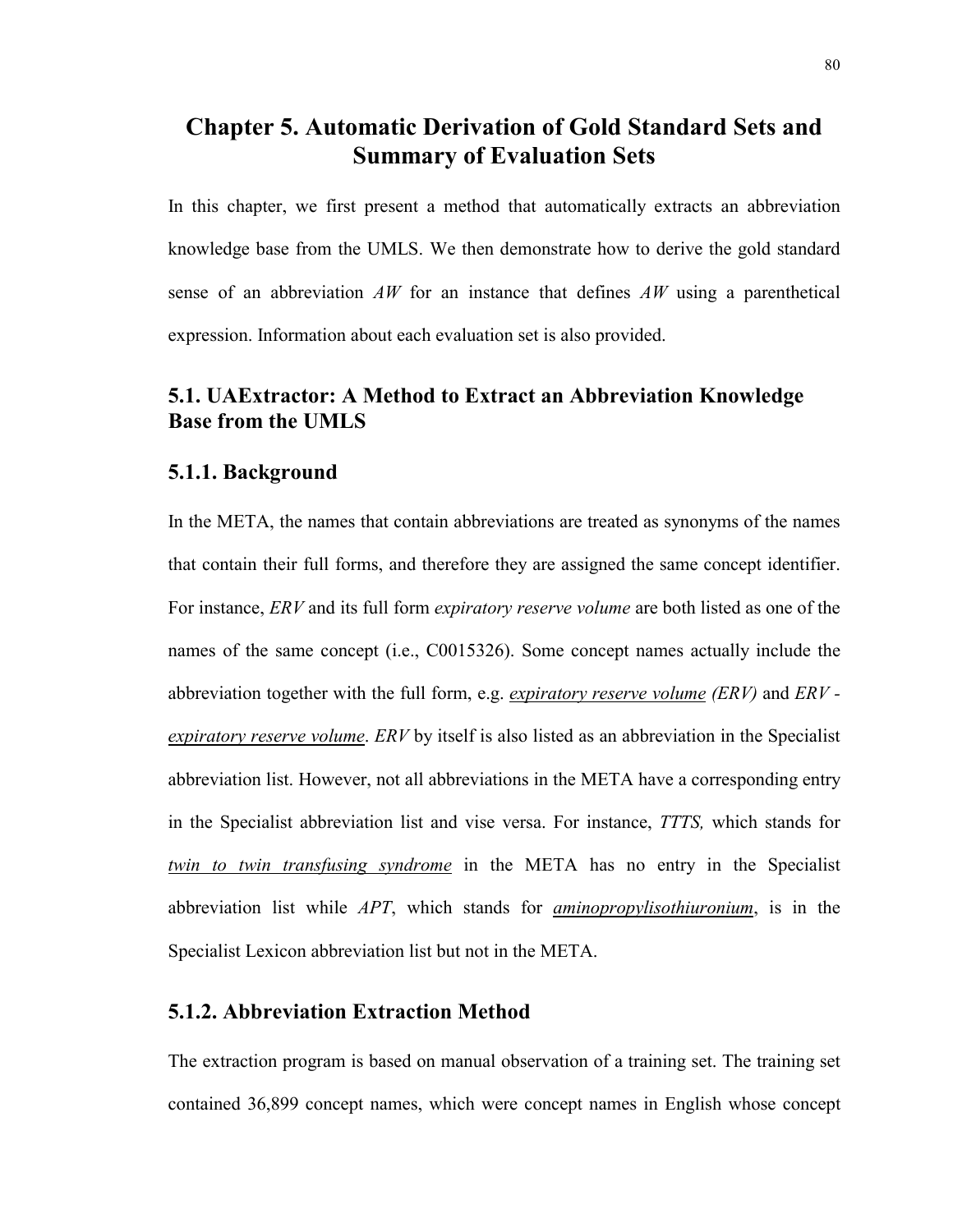identifiers contained the prefix  $C000^{15}$ . The output generated by the extraction program is a list of (AW, FF) pairs, where AW is an abbreviation and FF is the corresponding full form. The program handles the following three cases.

**Case 1**: An abbreviation and the phrase containing its full form are connected by a dash.

In this case, the abbreviation appears on the left side of the dash and the phrase on the right side. The full form can be the whole phrase, e.g. *AV - aortic valve* or a sub-string of the phrase, e.g. *AV – arteriovenous fistula* or *AV - abnormal atrioventricular connection* (the full form of an abbreviation is underlined).

**Case 2**: An abbreviation and its full form are included in a parenthetical expression.

In this case, the abbreviation appears inside the parentheses or immediately to the right. In the former case, the full form is a rightmost sub-string of the phrase to the right of the parentheses, e.g. *insertion of intrauterine device (IUD)*. In the latter case, the full form is a whole phrase included inside the parentheses, e.g. *CAD (coronary artery disease)*.

**Case 3:** An abbreviation and its full form occur in different concept names associated with the same concept identifier.

There are two types of abbreviations defined in this case. The primary type occurs when the abbreviation and its full form occur as two different concept names associated with the same concept, e.g. *ADP* and *adenosine diphosphate*. The derived type is derived from the primary type. For instance, we derive two abbreviation pairs *(abd, abdominal)* and *(cav, cavity)* from a primary type abbreviation pair (*approach through abd cav, approach through abdominal cavity).* 

 $\overline{a}$ 

<sup>&</sup>lt;sup>15</sup> The 2000 version of the UMLS was used.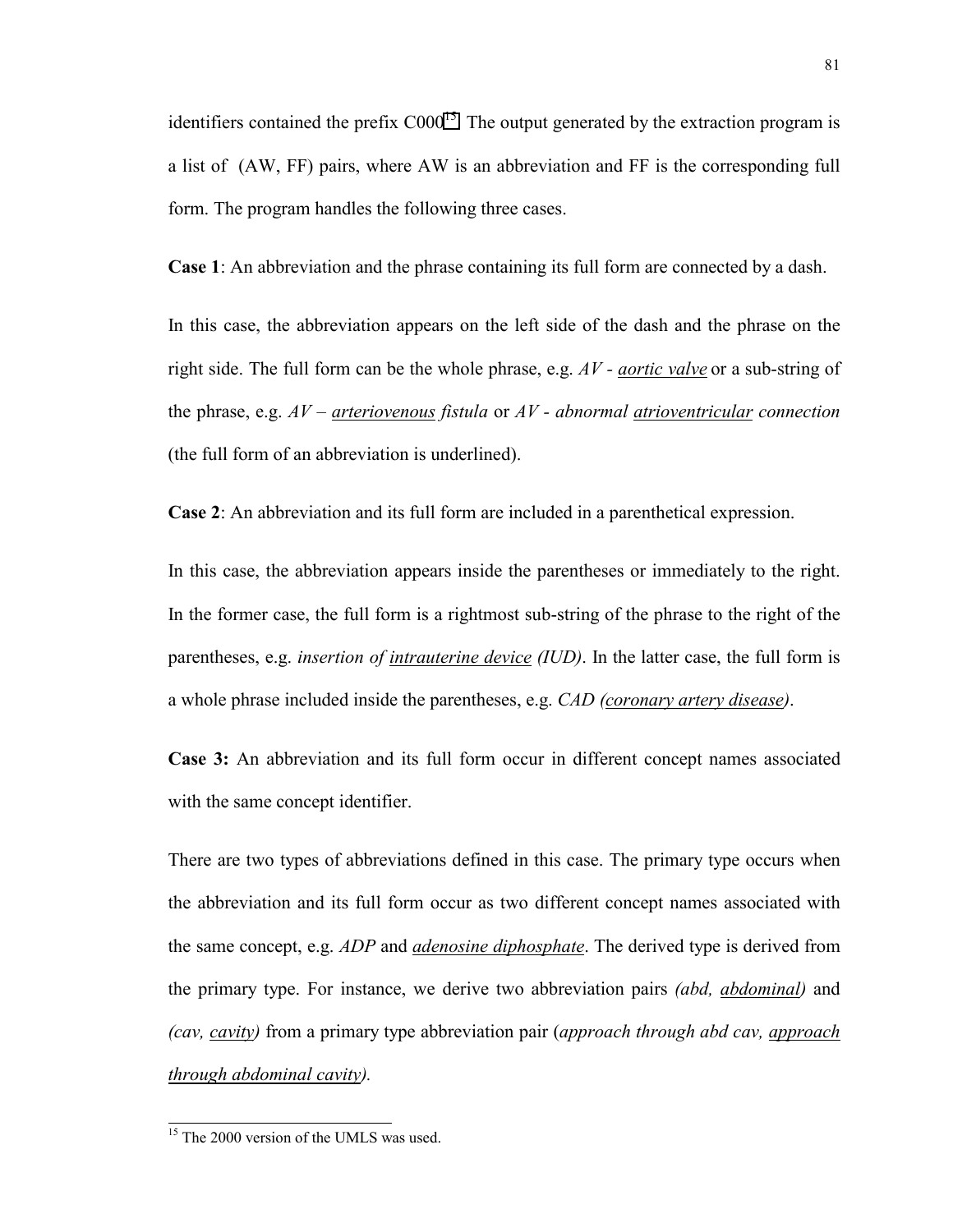An abbreviation knowledge base containing pairs of (*AW*, *FF*) is constructed using the following several steps:

- 1. Extracting a list of (*AW*, *FF*) pairs from the META using the extraction program;
- 2. Merging results with the SPECIALIST abbreviation list;
- 3. Removing subsumed pairs: a pair (*AW*, *FF2*) is a subsumed pair of (*AW*, *FF1*) if each word in *FF2* can be matched to an equivalent portion (either an equivalent word or a full form of that word) in *FF1*.

Two words are considered to be equivalent if they are the same or have the same base form in the Specialist Lexicon. For instance, in the following, (b) and (c) are two subsumed pairs of (a): *ischaem* is an abbreviation of *ischaemia*, and *ischemia* and *ischaemia* have the same base form in the Specialist Lexicon.

- (a). (*AMI, acute mesenteric ischaemia*)
- (b). (*AMI, acute mesenteric ischemia*)
- (c). (*AMI, acute mesenteric ischaem*)

The extraction program was evaluated to have an accuracy of 97.5% and a recall of 96% using the 2000 version of the UMLS[68].

# **5.2. Automatic Derivation of the Gold Standard Sense for an Abbreviation**

Utilizing the fact that authors usually define abbreviations when they are first introduced in documents, the gold standard sense of *AW* for an instance that contain the parenthetical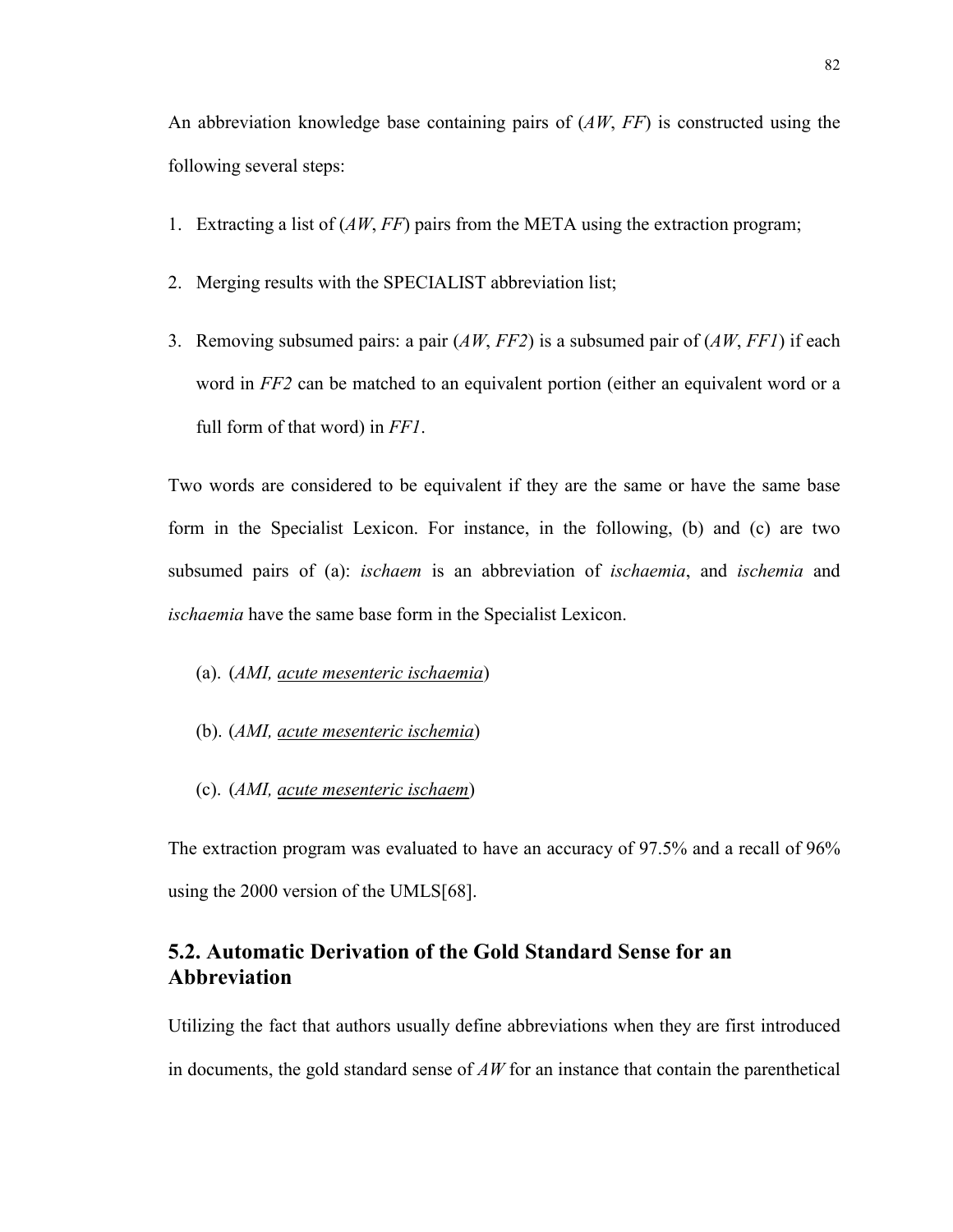pattern "*FF* (*AW*)" can be determined automatically, where *AW* is an abbreviation, and FF is the associated full form. Two different methods can be used to derive the sense of *AW* in an instance containing "*FF* (*AW*)*"*. One method actively matches *AW* with *FF* using a pattern-matching method, and then associates *FF* with its corresponding sense using a concept mapping method. For example, a pattern-matching method, based on regularities that authors form abbreviations, can detect that *cerebrospinal fluid* is a full form of *CSF* in Instance 3 (since letters *C* and *F* are initials and *S* appears in the middle of the first phrase word). The sense of *CSF* in Instance 3 can be known if a concept mapping method, for example, MetaMap, detects that *cerebrospinal fluid* is a concept name of the UMLS concept C0007806. The other method applies an abbreviation knowledge base to check the existence of a known full form of *AW*, *FF* (or its variants), at the left side of the pattern "(*AW*)", as described in the following paragraph. Since a WSD task usually begins with a set of predefined senses, the novelty introduced by the first method makes the task not well defined, i.e., the sense of *FF* that is found by the matching method may not have a correspondence in a given set of senses of *AW*. We use the second method to derive the gold standard set while leaving the first method to several studies presented in Chapter 7.

**Instance 3.** *After a brief summary of current views on the origin of cerebrospinal fluid (CSF) and the processes underlying its elaboration, the author discusses studies of isolated chorid plexus in extracorporeal perfusion….*

If an instance contains a pattern "*FF* (*AW*)"*,* where *FF* is associated with a definition of *AW* in a knowledge base, then we consider the gold standard sense of *AW* in the instance to be the associated sense of *FF.* After determining the correct sense of *AW*, the instance is automatically modified by replacing the pattern *FF (AW)* with *AW*, and then put in the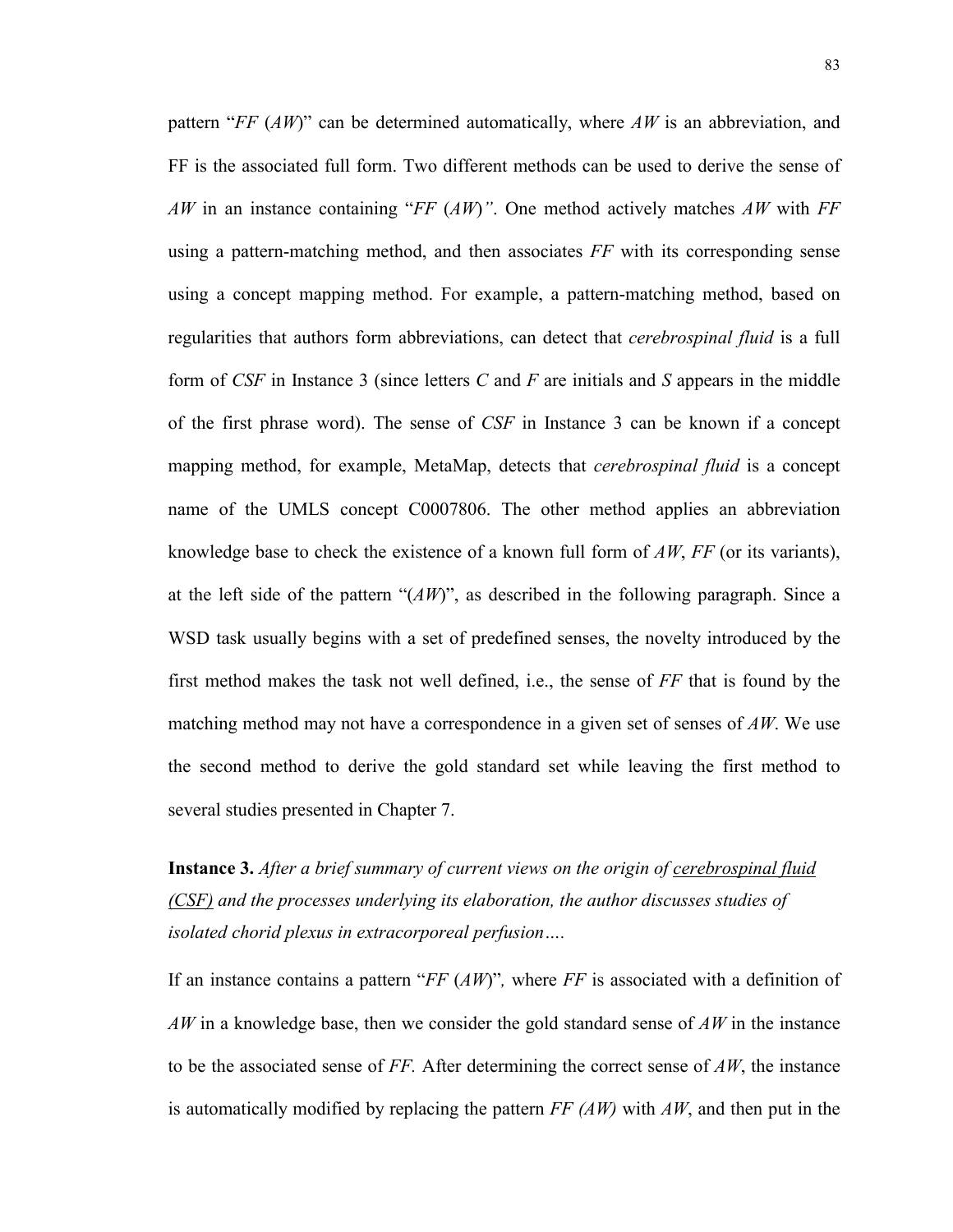gold standard set of *AW*. For instance, **Instance 3** of CSF is modified to **Instance 3'** with the gold standard sense attached at the beginning (separated using the sign "|"), where  $CSF<sub>1</sub>$  is the sense identifier for cerebrospinal fluid. Only modified abstracts are used for further processing. The sense of the beginning of each abstract is used for evaluation purposes to determine correctness, but not used by the disambiguation method itself.

**Instance 3'**. *CSF1 |After a brief summary of current views on the origin of CSF and the processes underlying its elaboration, the author discusses studies of isolated chorid plexus in extracorporeal perfusion….*

#### **5.3. Evaluation Sets**

We used three sets of ambiguous terms, A, B and C for the experiments. Set A contains 35 frequently occurring ambiguous abbreviations in the medical reports where the gold standard set for each abbreviation was derived automatically from MEDLINE. Set B contains 38 general ambiguous terms used in the WSD project of National Library of Medicine (NLM), where the gold standard set was determined manually by Weeber and his colleagues [114]. Set C contains 4 ambiguous terms, i.e., *cold*, *discharge*, *lead*, and *dressing*, in the clinical domain, where the gold standard set has been derived manually using human experts.

### **5.3.1. Set A**

Set A contains frequently appearing ambiguous three-letter abbreviations in medical reports, where frequency information is from a collection of medical reports and sense definitions of those abbreviations are from an abbreviation knowledge base extracted from the UMLS 2001 version.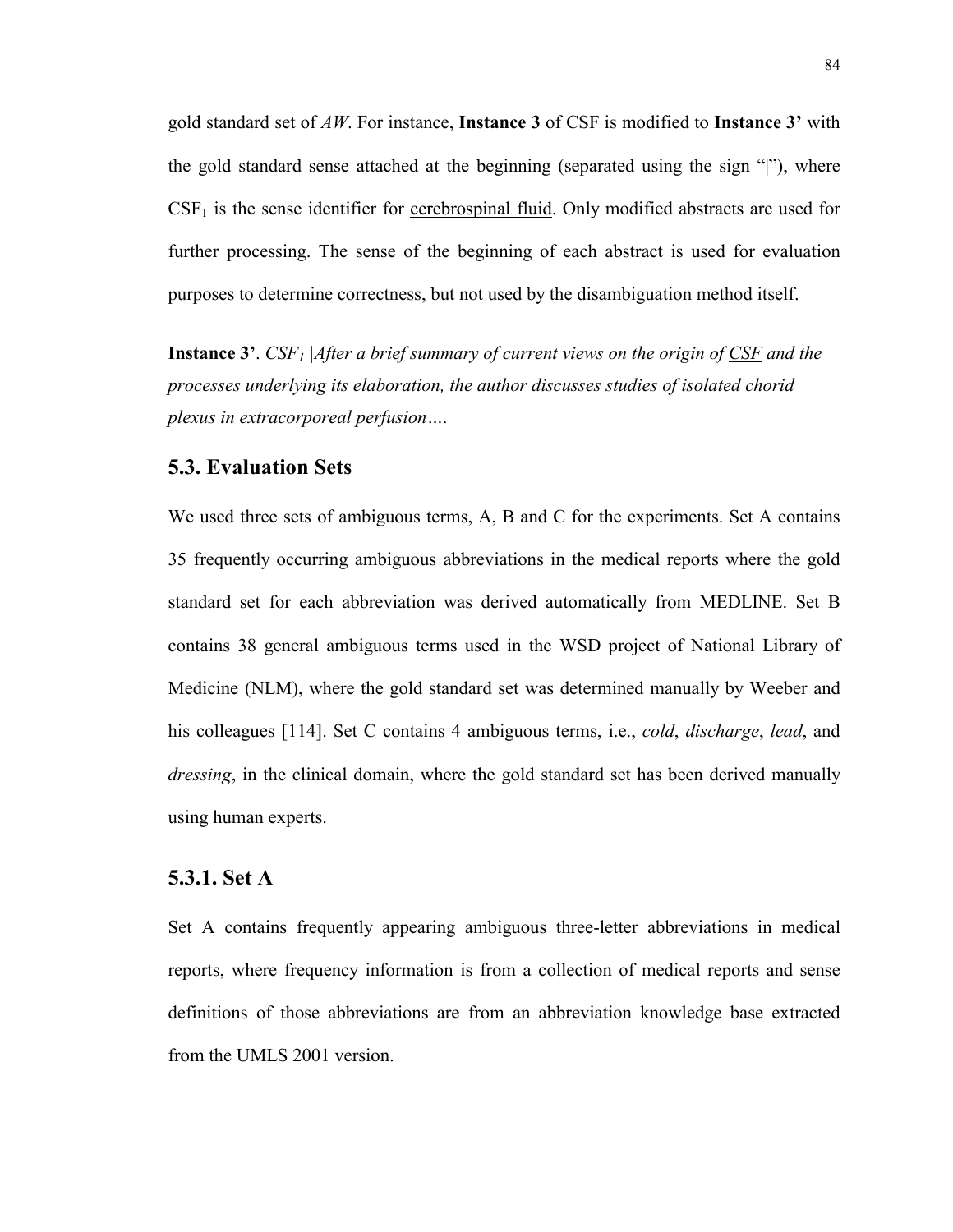We used a collection of medical reports to generate frequency information. The collection consisted of reports of patients admitted during 1998 at NYPH in the following domains: discharge summary, radiology, neurophysiology, pathology, GI endoscopy, Ob/Gyn, cardiology, and surgery. The number of occurrences of each three-letter capitalized string was derived from the collection. The abbreviation knowledge base that contains pairs of (*AW*, *FF*) was derived using the 2001 version of the UMLS, where *AW* is an abbreviation and *FF* is the corresponding full form. We kept only those pairs where the  $AW$  i) was listed as an ambiguous term in the UMLS ambiguous terms table, ii) had multiple full forms, iii) appeared more than 100 times in the collection of medical reports, and iv) *FF* was a UMLS concept name.

For each abbreviation *AW* in Set A, we collected all MEDLINE abstracts that contained *AW* inside a parenthetical expression. The gold standard set of *AW* was derived using the method described above. We also derived a set of gold standard instances for *AW* from the collection of medical reports using the same method.

There were 35 abbreviations that met the criteria for the study. The average ambiguity for the set, i.e., the average number of senses, was 3.8. The ambiguity here refers to the ambiguity captured by the UMLS. Table 2 shows the detailed information for a few representative abbreviations (*AW*), where SID is the assigned sense identifier and CUI is the UMLS concept identifier of the corresponding full form (see Appendix A for detailed definitions for each abbreviation). For example, the two full forms of *BSA* are *body surface area* and *bovine surface area*, which have been assigned sense identifiers *BSA1* with the associated CUI (i.e., C0005902) and  $BSA<sub>2</sub>$  with the associated CUI (i.e. C0036774).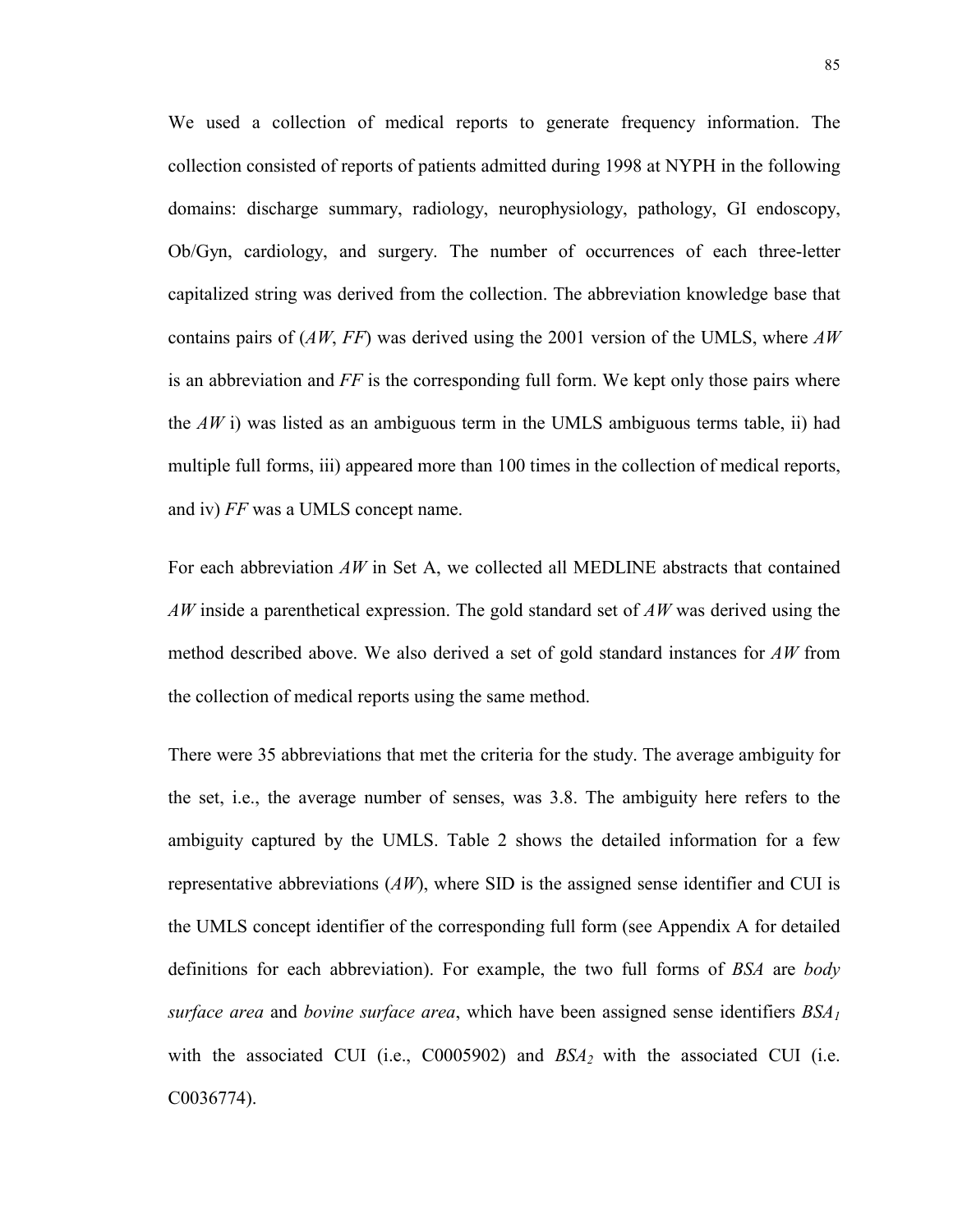We extracted 80,681 abstracts from MEDLINE that had an occurrence of *AW* that was inside a parenthetical pattern "(*AW*)", where *AW* is an abbreviation from Set A. Among them, 70,764 abstracts had gold standard senses identified for the corresponding abbreviations using our method and consisted of the gold standard sets. The average ambiguity for abbreviations in Set A was 3 in the gold standard sets. There were 460 instances with gold standard senses determined from the collection of medical reports. Table 3 shows the information about each abbreviation: the number of senses defined in the UMLS (DS), the number of senses with instances in the gold standard set (ES), the number of instances in the gold standard set (GSS), the majority sense (MJS), the number of instances in the majority sense (MGSS) and it percentage, and the number of instances extracted from the collection of medical reports (CMR).

#### **5.3.2. Set B**

Set B contained 38 ambiguous terms that were considered to be non-problematic in the study of Weeber et al [114] (refer to Section 3.4.4). We downloaded the WSD test collection from the Web<sup>16</sup>. Instances in the test collection were sentences. We transformed sense definitions in the collection using the 2001 version of the UMLS since Weeber et al. used the 2000 version of the UMLS for the sense definitions in their study (see Appendix B for the detailed sense definitions). In addition, an occurrence of an infected variant of an ambiguous word was considered to be an ambiguous occurrence in the test collection of Set B. For example, an occurrence of *extracts,* such as in the sentence "Extracts were analyzed with 1H and 31P NMR spectroscopy and metabolite peaks were quantified using an external standard", was considered to be an occurrence of

 16 See http://skr.nlm.nih.gov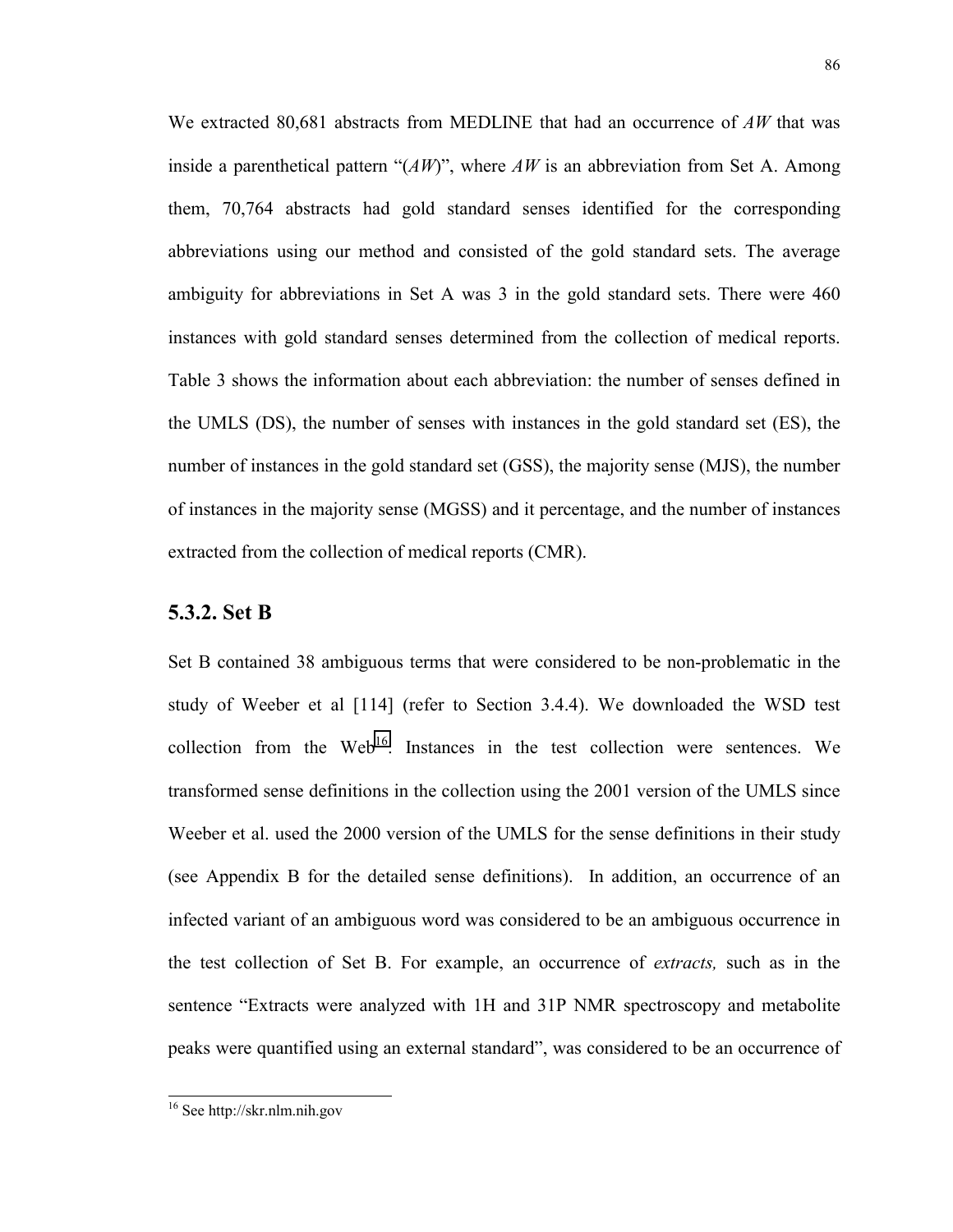*extraction*. In our study, only occurrences of an exact ambiguous term were considered as occurrences of that term and were included in the gold standard set. Table 4 summarizes the statistics of the 38 non-problematic terms using senses present in the 2001 version of the UMLS: NS is the number of senses presented in the test collection, NGSS is the number of instances with senses in the UMLS, and NONE is the number of instances with the sense "None" (i.e., there are no correspondent UMLS concepts for senses of those instances).

#### **5.3.3. SET C**

The four ambiguous words in Set C were *cold*, *lead*, *discharge*, and *dressing*[43;97;101]. Table 5 shows the detailed information about each word. The senses listed in the table were defined by two subjects  $(X \text{ and } Y)$ , both hold an MD degree) who referred to the MedLEE semantic lexicon, the META, and instances from the corpora. The gold standard set for each term consists of 50 instances that were manually tagged by the same subjects using the following method. First, subject X tagged 50 instances for each of the two words c*old* and *lead*; and subject Y tagged 50 instances for each of the other two words. Then subject Y checked the result that was tagged by subject X; and subject X checked the result that was tagged by subject Y. Because of the coarse granularity of the sense definitions and instances from medical domain, two subjects agreed with each other totally.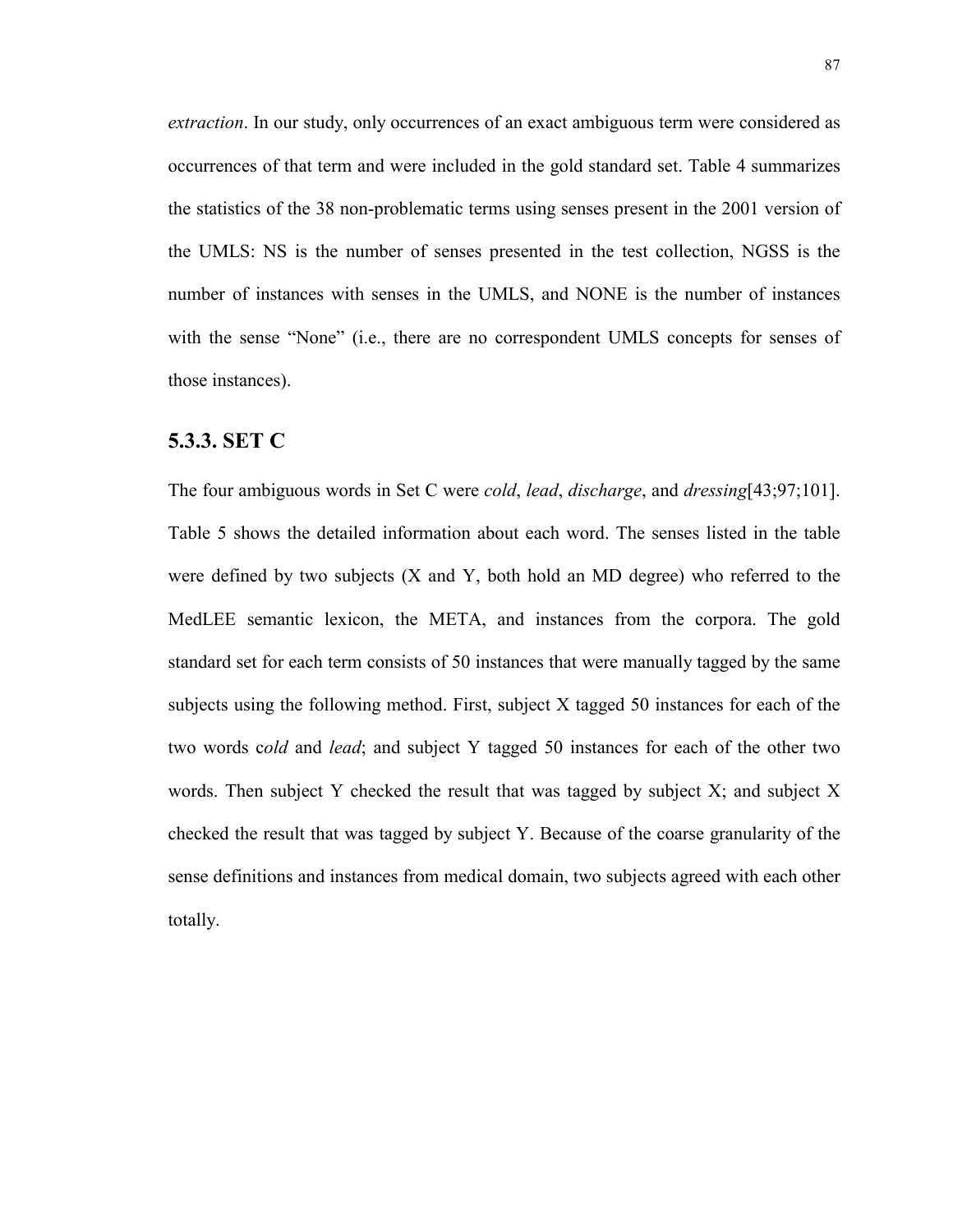| AW         | <b>SID</b>       | <b>CUI</b> | <b>Full Form</b>                       |
|------------|------------------|------------|----------------------------------------|
| <b>ACE</b> | ACE <sub>1</sub> | C0001044   | acetylcholinesterase                   |
|            | ACE <sub>2</sub> | C0022709   | angiotensin converting enzyme          |
|            | ACE <sub>3</sub> | C0050385   | doxorubicin cyclophosphamide           |
|            | ACE <sub>4</sub> | C0108844   | doxorubicin cyclophosphamide etoposide |
|            | ACE <sub>5</sub> | C0286421   | amsacrine cytarabine etoposide         |
|            | ACE <sub>6</sub> | C0304721   | adrenocortical extract                 |
|            | ACE <sub>7</sub> | C0473028   | antegrade colonic enema                |
| <b>APC</b> | APC <sub>1</sub> | C0003315   | antigen-presenting cells               |
|            | APC <sub>2</sub> | C0032580   | adenomatous polyposis coli             |
|            | APC <sub>3</sub> | C0033036   | atrial premature complexes             |
|            | APC <sub>4</sub> | C0085171   | aphidicholin                           |
|            | APC <sub>5</sub> | C0809732   | activated protein c                    |
| <b>ASP</b> | ASP <sub>1</sub> | C0038013   | ankylosing spondylitis                 |
|            | ASP <sub>2</sub> | C0003431   | antisocial personality                 |
|            | ASP <sub>3</sub> | C0003993   | asparaginase                           |
|            | ASP <sub>4</sub> | C0004015   | aspartic acid                          |
|            | ASP <sub>5</sub> | C0052546   | aspartylglycine                        |
|            | ASP <sub>6</sub> | C0085845   | aspartate                              |
| <b>BSA</b> | BSA <sub>1</sub> | C0005902   | body surface area                      |
|            | BSA <sub>2</sub> | C0036774   | bovine serum albumin                   |
| <b>CSF</b> | CSF <sub>1</sub> | C0007806   | cerebrospinal fluid                    |
|            | CSF <sub>2</sub> | C0009392   | colony stimulating factors             |
|            | CSF <sub>3</sub> | C0072454   | cytostatic factor                      |
|            | $\rm{CSF_4}$     | C0893357   | competence and sporulation factor      |
| <b>EMG</b> | $EMG_1$          | C0004903   | exomphalos macroglossia gigantism      |
|            | EMG <sub>2</sub> | C0013839   | electromyography                       |
|            | EMG <sub>3</sub> | C0180677   | electromyographs                       |
|            | EMG <sub>4</sub> | C0393125   | electromyogram                         |
| <b>IBD</b> | $IBD_1$          | C0021390   | inflammatory bowel diseases            |
|            | IBD <sub>2</sub> | C0022104   | irritable bowel syndrome               |
| <b>MAS</b> | $MAS_1$          | C0016065   | mccune albright syndrome               |
|            | MAS <sub>2</sub> | C0025048   | meconium aspiration syndrome           |
|            | MAS <sub>3</sub> | C0451273   | macandrew alcoholism scale             |
| <b>PVC</b> | $PVC_1$          | C0032624   | polymer vinyl chloride                 |
|            | PVC <sub>2</sub> | C0151636   | premature premature complex            |
|            | $PVC_3$          | C0280556   | cisplatin cyclophosphamide etoposide   |
| <b>RSV</b> | RSV <sub>1</sub> | C0035236   | respiratory syncytial virus            |
|            | RSV <sub>2</sub> | C0086943   | rous sarcoma virus                     |
| <b>VCR</b> | VCR <sub>1</sub> | C0042679   | vincristine                            |
|            | VCR <sub>2</sub> | C0182936   | videocassette recorder                 |
|            | VCR <sub>3</sub> | C0526312   | vanadyl ribonucleoside complex         |

**Table 2.** The detailed information for a few abbreviations, where AW is an abbreviation, SID is the sense identifier, and CUI is the UMLS concept identifier.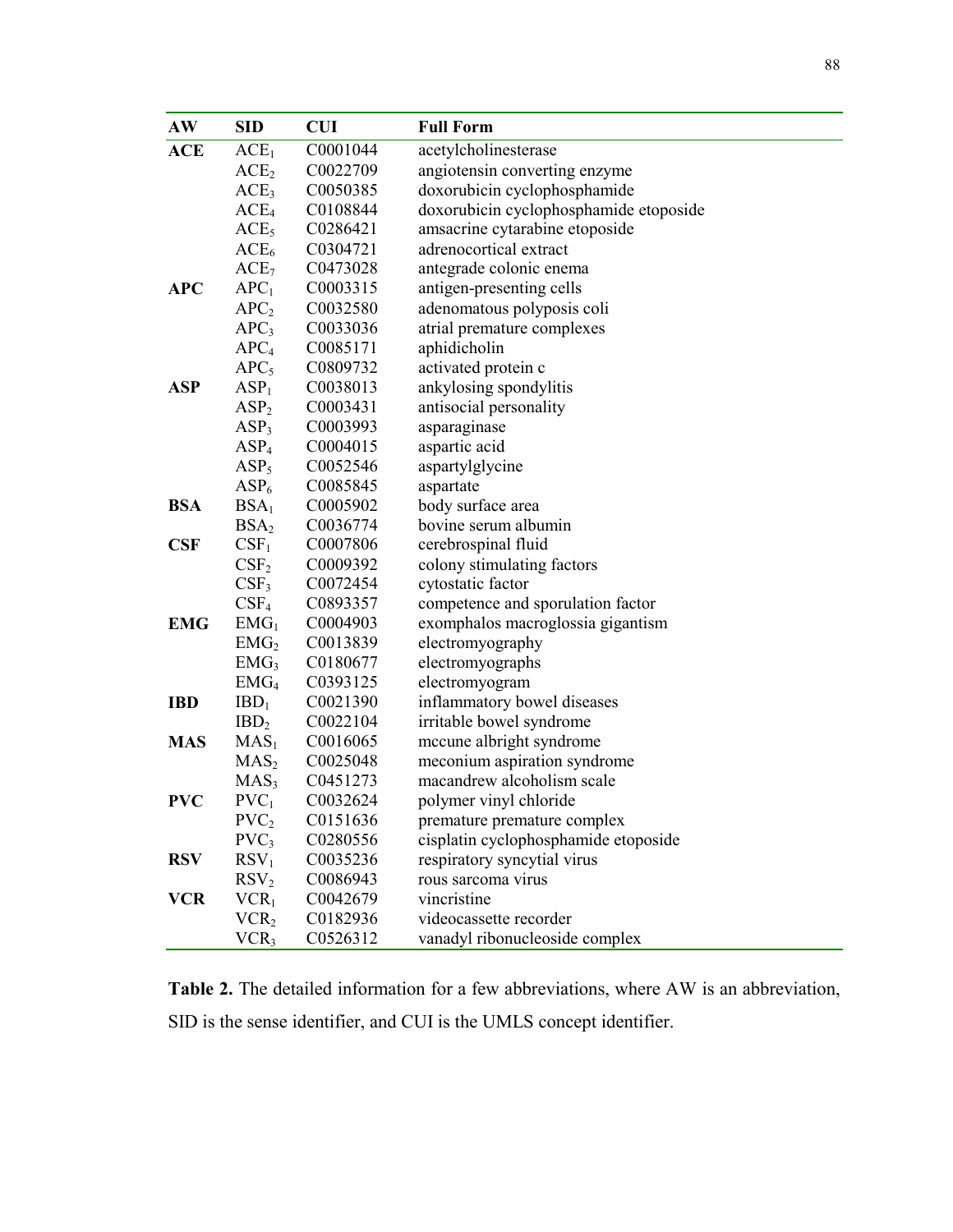| $\mathbf{A}\mathbf{W}$ | <b>DS</b>               | <b>ES</b>               | <b>GSS</b>     | <b>MJS</b>       | <b>MGSS</b>  | (%)   | <b>CMR</b>                   |
|------------------------|-------------------------|-------------------------|----------------|------------------|--------------|-------|------------------------------|
| <b>ACE</b>             | $\overline{7}$          | 6                       | 5,856          | ACE <sub>2</sub> | 5,820        | 99.4  | $\blacksquare$               |
| <b>ANA</b>             | $\mathfrak{Z}$          | $\overline{2}$          | 896            | ANA <sub>2</sub> | 843          | 94.1  | $\overline{3}$               |
| APC                    | 5                       | 5                       | 2,310          | APC <sub>1</sub> | 1,356        | 58.7  | 392                          |
| <b>ASP</b>             | 6                       | 5                       | 141            | ASP <sub>6</sub> | 60           | 42.6  |                              |
| <b>BPD</b>             | $\overline{4}$          | $\overline{\mathbf{3}}$ | 906            | BPD <sub>2</sub> | 465          | 51.3  |                              |
| <b>BSA</b>             | $\overline{c}$          | $\overline{2}$          | 3,162          | BSA <sub>2</sub> | 2,808        | 88.8  |                              |
| <b>CAD</b>             | 5                       | $\overline{\mathbf{3}}$ | 3,325          | CAD <sub>1</sub> | 3,294        | 99.1  |                              |
| <b>CAT</b>             | 5                       | $\overline{\mathbf{3}}$ | 36             | CAT <sub>1</sub> | 34           | 94.4  | $\overline{\phantom{a}}$     |
| <b>CML</b>             | $\overline{c}$          | $\overline{2}$          | 3,350          | $CML_1$          | 3,178        | 94.9  | $\mathbf{1}$                 |
| <b>CMV</b>             | $\overline{4}$          | $\overline{4}$          | 4,944          | $CMV_1$          | 4,887        | 98.8  | 8                            |
| <b>CPI</b>             | $\overline{3}$          | $\overline{3}$          | 72             | CPI <sub>2</sub> | 59           | 81.9  | $\blacksquare$               |
| CSF                    | $\overline{4}$          | $\overline{\mathbf{3}}$ | 10,771         | CSF <sub>1</sub> | 9,962        | 92.5  | 6                            |
| <b>CVA</b>             | $\overline{c}$          | $\mathbf{1}$            | 226            | CVA <sub>1</sub> | 226          | 100.0 | $\blacksquare$               |
| <b>CVP</b>             | $\overline{3}$          | $\overline{2}$          | 587            | CVP <sub>3</sub> | 581          | 99.0  | $\blacksquare$               |
| <b>DIP</b>             | $\overline{3}$          | $\overline{2}$          | 112            | DIP <sub>3</sub> | 81           | 72.3  | $\overline{4}$               |
| <b>DOB</b>             | $\overline{3}$          | $\overline{2}$          | $\overline{2}$ | DOB <sub>1</sub> | $\mathbf{1}$ | 50.0  | $\overline{\phantom{a}}$     |
| <b>DVT</b>             | $\overline{2}$          | $\overline{2}$          | 1,598          | $DVT_1$          | 1,584        | 99.1  | $\sqrt{2}$                   |
| <b>EMG</b>             | $\overline{4}$          | 3                       | 3,770          | EMG <sub>3</sub> | 2,036        | 54.0  | $\overline{\phantom{0}}$     |
| <b>FDP</b>             | 5                       | $\overline{4}$          | 431            | FDP <sub>3</sub> | 382          | 88.6  | $\qquad \qquad \blacksquare$ |
| <b>HSV</b>             | $\overline{2}$          | $\sqrt{2}$              | 3,479          | $HSV_1$          | 3,398        | 97.7  | $\overline{2}$               |
| <b>IBD</b>             | $\overline{2}$          | $\mathbf{1}$            | 1,149          | $IBD_1$          | 1,149        | 100.0 | $\mathbf{1}$                 |
| <b>LAM</b>             | 5                       | $\overline{4}$          | 183            | LAM <sub>1</sub> | 103          | 56.3  |                              |
| <b>LDH</b>             | $\overline{2}$          | $\overline{2}$          | 3,390          | $LDH_1$          | 3,389        | 100.0 |                              |
| <b>MAC</b>             | 9                       | 6                       | 862            | MAC <sub>3</sub> | 535          | 62.1  | $\mathbf{1}$                 |
| <b>MAS</b>             | $\overline{\mathbf{3}}$ | $\overline{2}$          | 112            | MAS <sub>2</sub> | 81           | 72.3  | ä,                           |
| <b>MCP</b>             | 6                       | 5                       | 461            | MCP <sub>5</sub> | 185          | 40.1  | $\mathbf{1}$                 |
| <b>PCA</b>             | 9                       | 6                       | 1,553          | PCA <sub>3</sub> | 507          | 32.6  | $\tau$                       |
| <b>PCP</b>             | 5                       | $\overline{4}$          | 2,225          | PCP <sub>4</sub> | 1,071        | 48.1  | $\overline{\phantom{a}}$     |
| <b>PEG</b>             | $\overline{c}$          | $\overline{2}$          | 70             | PEG <sub>1</sub> | 52           | 74.3  | $\mathbf{1}$                 |
| <b>PSA</b>             | $\overline{\mathbf{3}}$ | $\overline{\mathbf{3}}$ | 3,227          | PSA <sub>2</sub> | 3,215        | 99.6  | 27                           |
| <b>PVC</b>             | $\overline{3}$          | $\overline{2}$          | 571            | $PVC_1$          | 473          | 82.8  | $\overline{\phantom{a}}$     |
| <b>RSV</b>             | $\overline{c}$          | $\overline{2}$          | 1,954          | RSV <sub>1</sub> | 1,335        | 68.3  | $\overline{\phantom{a}}$     |
| <b>SLE</b>             | $\overline{2}$          | $\overline{2}$          | 6,772          | SLE <sub>2</sub> | 4,887        | 97.7  | $\overline{\mathbf{3}}$      |
| <b>TPN</b>             | $\overline{2}$          | $\overline{2}$          | 1,623          | TPN <sub>2</sub> | 1,621        | 99.9  | $\overline{a}$               |
| <b>VCR</b>             | $\overline{\mathbf{3}}$ | $\overline{2}$          | 638            | VCR <sub>1</sub> | 634          | 99.4  |                              |
| <b>TOTAL</b>           | 132                     | 104                     | 70,764         | <b>NA</b>        | 60,292       | 85.2  | 459                          |

**Table 3.** Statistical information for Set A. DS is the number of defined senses in the UMLS, ES (GSS) are the number of senses (instances) presented in the gold standard set, MJS is the majority sense, MGSS is the number of instances holding the majority sense, CMR is the number of instances extracted from the collection of medical reports.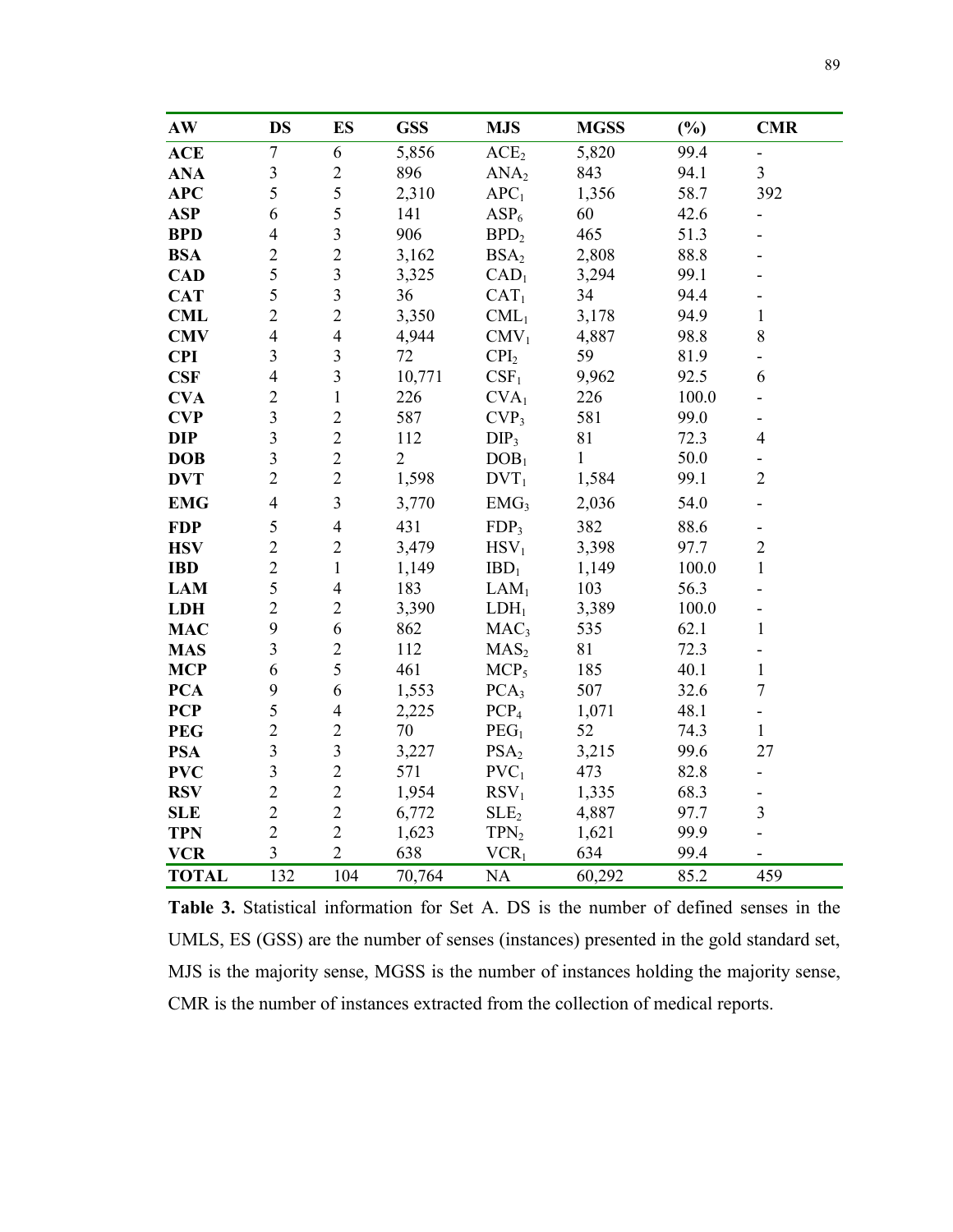| <b>WORD</b>         | <b>DS</b>      | ES             | <b>GSS</b> | <b>MJS</b>                | <b>MGSS</b> | <b>NONE</b>      |
|---------------------|----------------|----------------|------------|---------------------------|-------------|------------------|
| <b>ASSOCIATION</b>  | 3              | 1              | 98         | None                      | 98          | 98               |
| COLD                | 6              | 5              | 98         | $COLD_1$                  | 86          | 5                |
| <b>CULTURE</b>      | 3              | $\overline{2}$ | 54         | CULTURE <sub>2</sub>      | 49          | $\boldsymbol{0}$ |
| <b>DEGREE</b>       | 3              | 3              | 65         | DEGREE <sub>1</sub>       | 58          | 5                |
| <b>DEPRESSION</b>   | 3              | $\overline{2}$ | 90         | DEPRESSION <sub>1</sub>   | 75          | 15               |
| <b>DISCHARGE</b>    | 3              | 3              | 75         | DISCHARGE <sub>2</sub>    | 52          | 23               |
| <b>ENERGY</b>       | 3              | $\overline{2}$ | 96         | ENERGY <sub>2</sub>       | 95          | $\boldsymbol{0}$ |
| <b>EXTRACTION</b>   | 3              | 3              | 39         | EXTRACTION1               | 29          | 6                |
| FAT                 | 3              | 3              | 95         | FAT <sub>2</sub>          | 68          | 26               |
| <b>FIT</b>          | 3              | $\overline{2}$ | 60         | None                      | 55          | 55               |
| <b>FLUID</b>        | 3              | $\mathbf{1}$   | 81         | FLUID <sub>1</sub>        | 81          | $\boldsymbol{0}$ |
| <b>FREQUENCY</b>    | 3              | $\overline{2}$ | 100        | $\mbox{FREQUENCY}_1$      | 94          | 6                |
| <b>GANGLION</b>     | 3              | $\overline{2}$ | 58         | GANGLION <sub>2</sub>     | 51          | $\boldsymbol{0}$ |
| <b>GLUCOSE</b>      | 3              | $\overline{2}$ | 100        | GLUCOSE <sub>1</sub>      | 91          | $\boldsymbol{0}$ |
| <b>GROWTH</b>       | 3              | $\overline{c}$ | 100        | GROWTH <sub>2</sub>       | 63          | $\boldsymbol{0}$ |
| <b>IMPLANTATION</b> | 3              | 3              | 100        | IMPLANTATION <sub>2</sub> | 81          | $\overline{2}$   |
| <b>INHIBITION</b>   | 3              | 3              | 100        | INHIBITION <sub>2</sub>   | 98          | $\mathbf{1}$     |
| <b>JAPANESE</b>     | 3              | 3              | 100        | JAPANESE <sub>2</sub>     | 73          | 21               |
| <b>LEAD</b>         | 3              | 3              | 99         | None                      | 71          | 71               |
| <b>MAN</b>          | $\overline{4}$ | $\overline{4}$ | 100        | $MAN_1$                   | 58          | $\,8\,$          |
| <b>MOLE</b>         | 4              | 3              | 9          | MOLE <sub>1</sub>         | 6           | $\overline{2}$   |
| <b>NUTRITION</b>    | 4              | $\overline{4}$ | 53         | NUTRITION <sub>1</sub>    | 26          | $\boldsymbol{0}$ |
| <b>PATHOLOGY</b>    | 3              | 3              | 95         | PATHOLOGY <sub>2</sub>    | 80          | 1                |
| <b>PRESSURE</b>     | 4              | $\overline{2}$ | 100        | PRESSURE <sub>1</sub>     | 96          | $\overline{4}$   |
| <b>REDUCTION</b>    | 3              | 3              | 88         | None                      | 77          | 77               |
| <b>REPAIR</b>       | 3              | $\overline{3}$ | 98         | REPAIR <sub>1</sub>       | 51          | 31               |
| <b>RESISTANCE</b>   | 3              | $\overline{2}$ | 100        | None                      | 97          | 97               |
| <b>SCALE</b>        | 4              | $\overline{2}$ | 98         | SCALE <sub>2</sub>        | 65          | 33               |
| <b>SECRETION</b>    | 3              | $\overline{2}$ | 88         | SECRETION <sub>2</sub>    | 87          | $\boldsymbol{0}$ |
| <b>SEX</b>          | 3              | $\overline{2}$ | 99         | SEX <sub>2</sub>          | 84          | $\boldsymbol{0}$ |
| <b>SINGLE</b>       | $\mathfrak{Z}$ | $\overline{c}$ | 100        | SINGLE <sub>2</sub>       | 99          | $\boldsymbol{0}$ |
| <b>STRAINS</b>      | 3              | $\mathfrak{Z}$ | 100        | STRAINS <sub>2</sub>      | 92          | 7                |
| <b>SURGERY</b>      | 3              | $\sqrt{2}$     | 99         | SURGERY <sub>2</sub>      | 97          | $\boldsymbol{0}$ |
| <b>TRANSIENT</b>    | 3              | $\overline{2}$ | 97         | TRANSIENT <sub>1</sub>    | 97          | $\boldsymbol{0}$ |
| <b>TRANSPORT</b>    | 3              | $\mathfrak{Z}$ | 90         | TRANSPORT <sub>1</sub>    | 89          | 1                |
| <b>ULTRASOUND</b>   | 3              | $\sqrt{2}$     | 100        | ULTRASOUND <sub>1</sub>   | 84          | $\boldsymbol{0}$ |
| WEIGHT              | 3              | $\mathfrak{Z}$ | 51         | None                      | 29          | $\overline{4}$   |
| <b>WHITE</b>        | 3              | $\mathfrak{Z}$ | 100        | WHITE <sub>2</sub>        | 49          | 10               |
| <b>TOTAL</b>        | 122            | 97             | 3273       | NA                        | 2731        | 609              |

**Table 4.** Statistical information for Set B. NONE is the number of instances holding the sense "None". Refer to Table 3 for notations.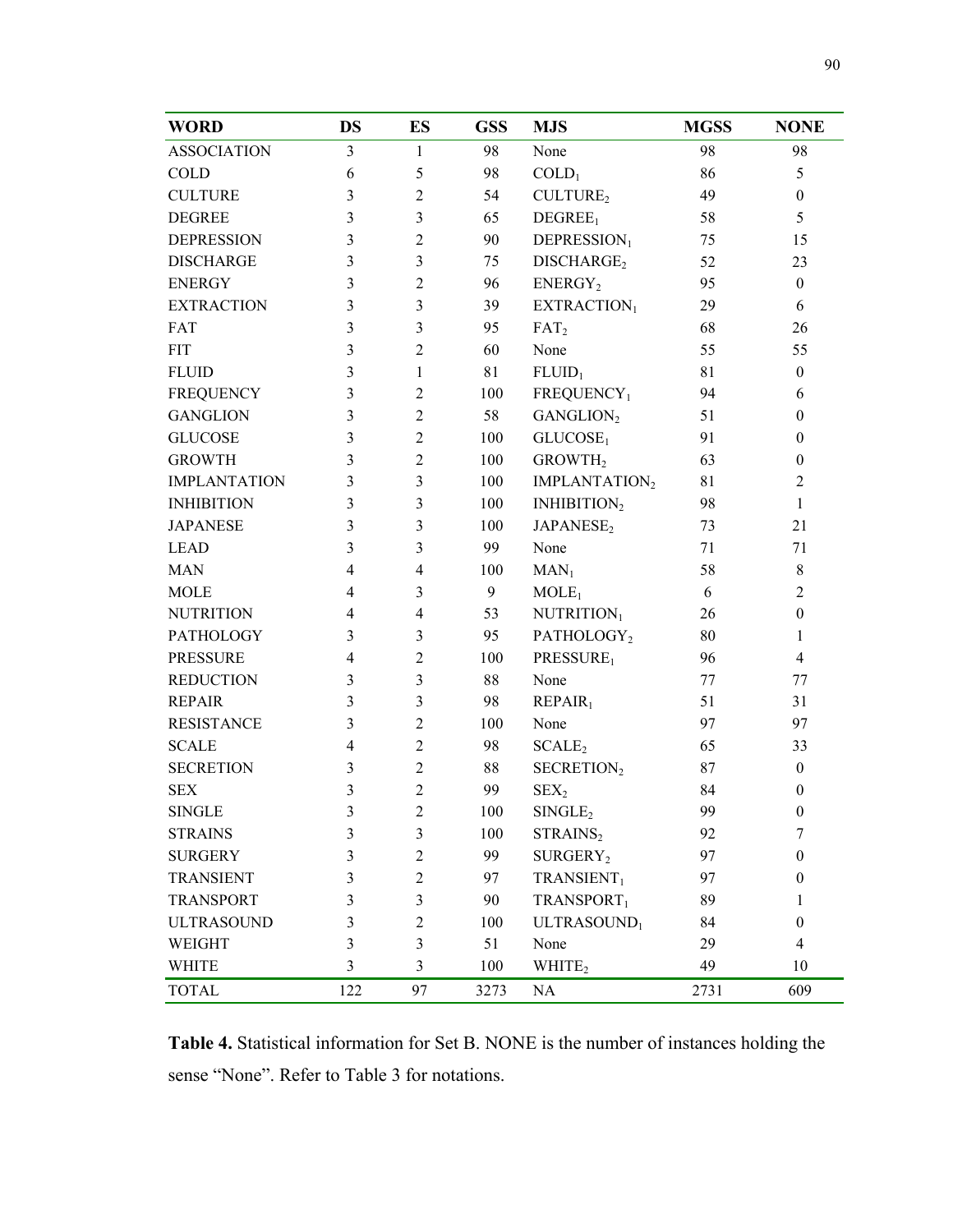| <b>WORD</b> |                | <b>Sense Definition</b>          |                                                                                                 |                                                                                                             | <b>GSS</b>       |
|-------------|----------------|----------------------------------|-------------------------------------------------------------------------------------------------|-------------------------------------------------------------------------------------------------------------|------------------|
|             | ID             | <b>CUI</b>                       |                                                                                                 | <b>Examples</b>                                                                                             |                  |
| Cold        | 1              | C0009264                         | Low temperature                                                                                 | The patient feels better with<br>cold water to drink.                                                       | 12               |
|             | $\overline{2}$ | C0009443                         | Common cold, disease                                                                            | He stated he has noted a cold<br>with positive sputum and a<br>runny nose for about two to<br>three months. | 9                |
|             | 3              | C0010412                         | Cold therapy, application                                                                       | A cold cup biopsy                                                                                           | 13               |
|             | $\overline{4}$ | N/A                              | Not active                                                                                      | A cold nodule                                                                                               | $8\,$            |
|             | 5              | C0234192                         | Feeling cold, cold sensation                                                                    | At these times her finger will<br>become pale and feel cold<br>for as long as one hour or<br>two.           | 8                |
|             | 6              | C0719425+N/A                     | A brand name, or a name of<br>something                                                         | Dr. Cold                                                                                                    | $\boldsymbol{0}$ |
| Discharge   | 1              | C0030685                         | The administrative process                                                                      | Discharge options including<br>the plan to have the patient<br>move with his sister were<br>reviewed.       | 40               |
|             | 2              | C0563526                         | The electrical conduction                                                                       | A single sharply contoured<br>discharge was seen in the<br>right posterior quadrant.                        | $\theta$         |
|             | $\overline{3}$ | C0012621<br>C0600083             | A substance that is emitted<br>or released                                                      | There was no purulent<br>discharge.                                                                         | 10               |
| Dressing    | $\mathbf{1}$   | C0518459                         | The process of putting on                                                                       | He is independent with                                                                                      | 11               |
|             |                | C0152053                         | clothes                                                                                         | dressing.                                                                                                   |                  |
|             | $\overline{2}$ | C0278286                         | The clean or sterile                                                                            | The wound was covered                                                                                       | 39               |
|             |                | C0013119                         | coverings                                                                                       | with a sterile dressing.                                                                                    |                  |
| Lead        | $\mathbf{1}$   | C0181586                         | Electrical conductors used<br>in obtaining<br>electrocardiographs or in<br>pacemaker functions. | A single lead left-sided<br>pacemaker is seen<br>in good position.                                          | 40               |
|             | $\overline{2}$ | C <sub>0023175</sub><br>C0373667 | Metal Pb                                                                                        | No intra-nuclear inclusions<br>typical of lead toxicity are<br>identified.                                  | $\theta$         |
|             | 3              | N/A                              | (Verb) direct, guide, tend                                                                      | These findings lead to mild<br>segmental spinal stenosis.                                                   | 10               |
|             | 4              | N/A                              | The top position, the<br>principal                                                              | Lead medical transcriber                                                                                    | $\boldsymbol{0}$ |

**Table 5.** The detail information for Set C.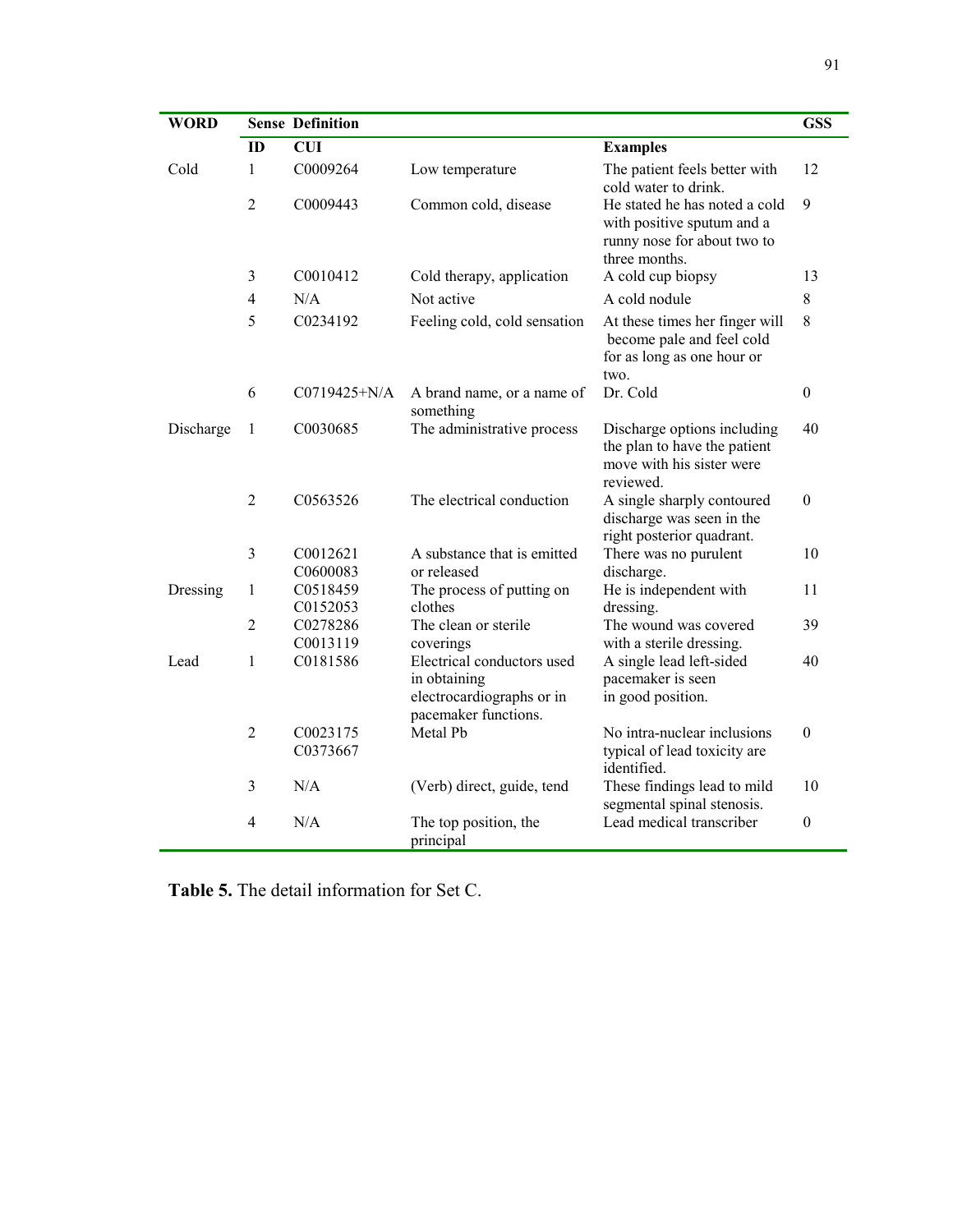# **Chapter 6. Experiments**

The experiments were designed to evaluate our two-phase method using three sets of ambiguous terms presented in the previous chapter.

We first present several studies we conducted for the second phase of our method, i.e., the automatic construction of WSD classifiers using supervised learning techniques. As we know, there is no agreement on the preferred feature representation, the suitable window used to extract features, and the best supervised learning algorithm for supervised WSD. Given an ambiguous term *W* and a sense-tagged corpus for *W*, how to construct a supervised WSD classifier for *W*? In Section 6.1, we describe our comparison study of supervised WSD classifiers using Sets A and B. Since there is noise in the derived sense-tagged corpus, we compared the noise tolerance of different supervised learning algorithms, which is presented in Section 6.2.

We then assess several hypotheses we proposed for our method to answer the following questions:

What kinds of terms can use our method to automatically derive WSD classifiers with a reliable precision (i.e., without two optional components (clustering analysis and expert annotation) in the first phase of our method)? And what kinds of terms require expert annotation?

**Hypothesis 1.** Our method can be used to automatically derive WSD classifiers for abbreviations in MEDLINE with a set of known full forms.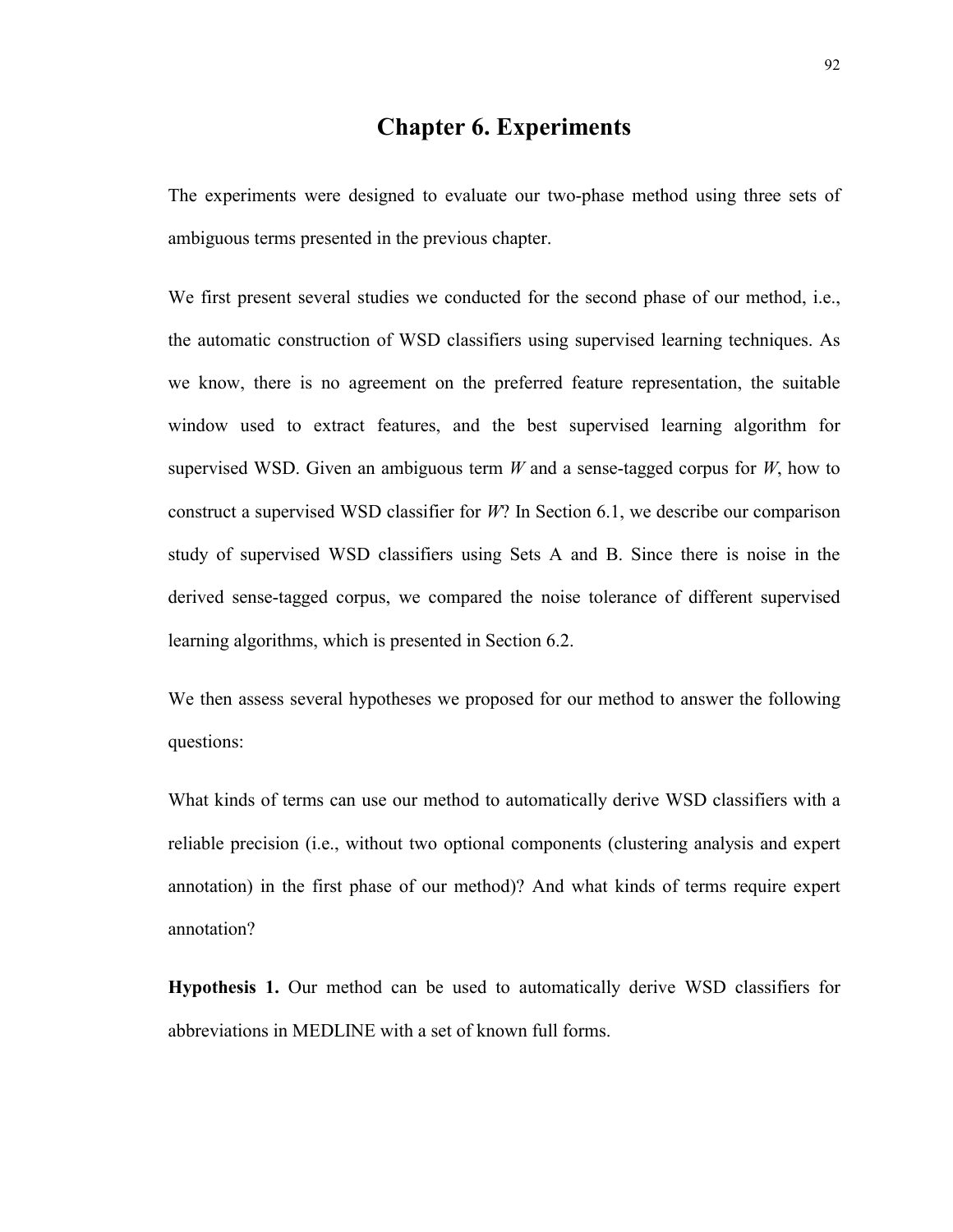**Hypothesis 2.** WSD classifiers for abbreviations, which are trained on sense-tagged instances derived from MEDLINE, can also be used to disambiguate instances in the clinical domain.

**Hypothesis 3.** Our automatic extraction of sense-tagged instances can also be applied to derive sense-tagged instances for a majority of ambiguous UMLS biomedical terms.

**Hypothesis 4.** The derived WSD classifiers achieve a high precision for ambiguous UMLS biomedical terms without closely related senses provided there are enough instances.

**Hypothesis 5.** Clustering analysis can reduce human annotation cost dramatically.

Hypotheses 1 and 2 were proposed for abbreviations, and the proofs are presented in Section 6.3. Hypotheses 3, 4, and 5 were proposed for ambiguous general biomedical terms, and the proofs are given in Section 6.4.

# **6.1. Comparison Study of Supervised WSD Classifiers**

There are several comparison studies in the literature about supervised WSD classifiers as described in Section 2.1.7. However, most of them had only one variable regarding to either supervised learning algorithm or feature representation. We describe a comparison study of WSD classifiers with four variables including type of ambiguous terms, feature representation, supervised learning algorithm, and window size.

## **6.1.1. Background about the Evaluation of Supervised Classifiers**

The estimation of the performance of a supervised classifier presupposes that one has decided upon a gold standard set to which the performance measure computing will be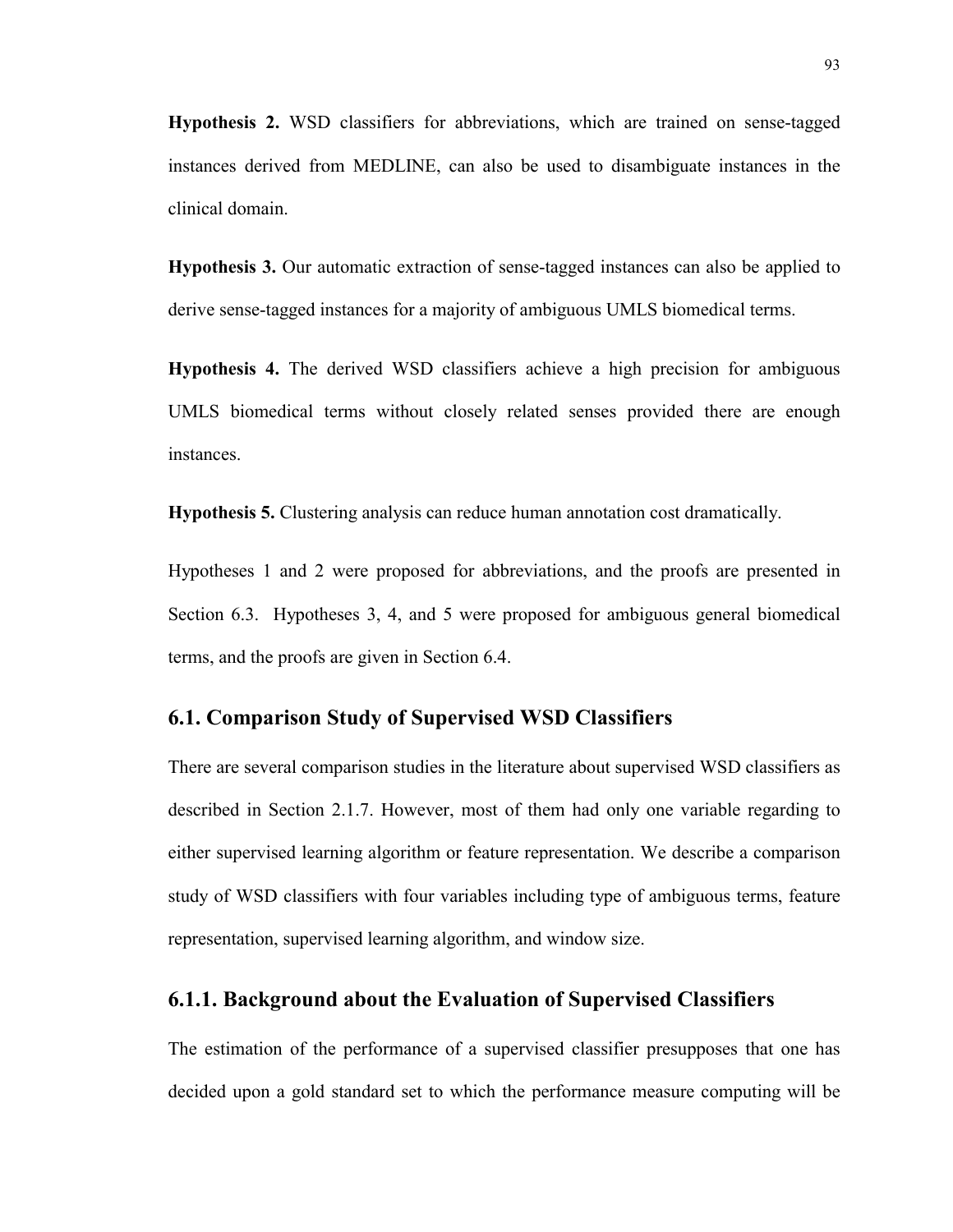applied. There are several methods that provide unbiased estimation of the performance. The most popular one is the holdout method that splits the gold standard set into a training set and a test set. The classifier is built using the training set and tested using the independent test set. However, in real-world cases, the number of instances in the gold standard set is limited. There is a tradeoff between the number of instances in the training set and the number of instances in the test set. Using most data for training may yield a good classifier but the performance estimation is not persuasive; and using a small amount of data for training may yield a poor classifier. An alternative method is the leave-k-out cross-validation method that is free of the dilemma associated with the holdout method. The method repeatedly assesses the performance of classifiers trained on N-k instances and tested on the remaining k instances, where N is the total number of instances in the gold standard set and k is a positive integer. The most popular choice of k are 1 (leave-one-out) and N/10 (ten-fold).

#### **6.1.2. Feature Selections**

Six different feature representations were studied for a given window size n, which will be referred as "a", "b", "c", "d", "e", and "f" respectively. Each word was normalized using the Specialist Lexicon, and all numbers were unified to the string XXX. Four feature representations (i.e., "a", "b", "c", and "e") depended on window sizes; while feature representations "d" and "f" were not functions of window sizes. Let "... $W_{Ln}$ ... $W_{L2}W_{L1}WW_{R1}W_{R2}...W_{Rn}$ ..." be the context of consecutive words around the term *W* to be disambiguated. Features refer to this context as follows.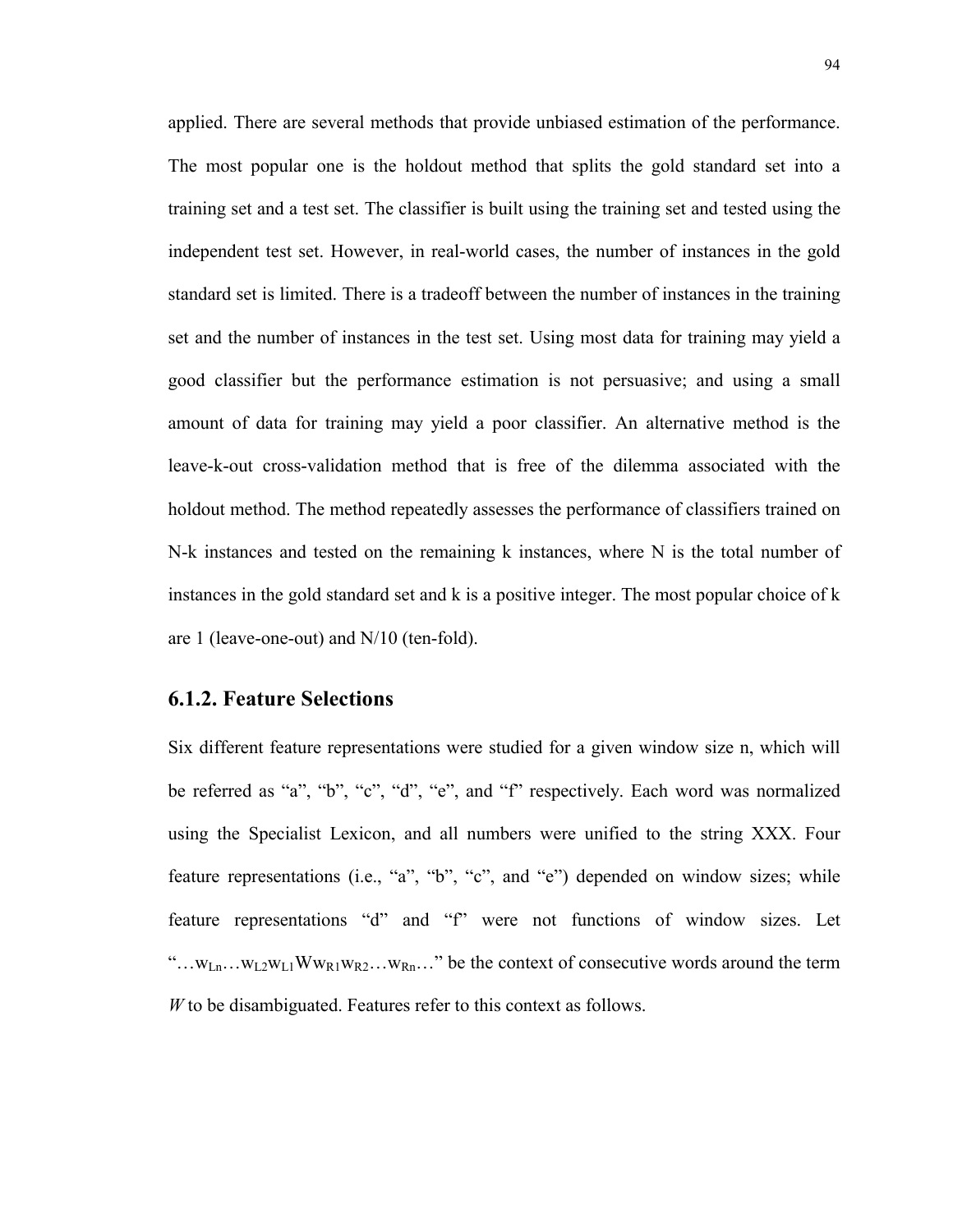- Representation "a" contains all words with their corresponding oriented distances within the window, i.e.,  $Ln/w_{Ln}$ ,...,  $L2/w_{L2}$ ,  $L1/w_{L1}$ ,  $R1/w_{R1}$ ,  $R2/w_{R2}$ ,..., and  $Rn/w_{Rn}$ , where L is for left, R is for right, and the number is for the distance.
- Representation "b" contains all words with their corresponding orientations within the window, i.e.,  $L/w_{Ln}$ , ...,  $L/w_{L2}$ ,  $L/w_{L1}$ ,  $R/w_{R1}$ ,  $R/w_{R2}$ , ..., and  $R/w_{R1}$ .
- Representation "c" contains all words within the window, i.e.,  $w_{Ln}$ , ...,  $w_{L2}$ ,  $w_{LI}$ , *wR1, wR2,…,* and *wRn*.
- Representation "d" contains all words with their corresponding orientation within a window of size 2 and three nearest two-word collocations, i.e., *L/wL2, L/wL1,*  $R/w_{R1}$ ,  $R/w_{R2}$ ,  $L2LI/w_{L2}$ ,  $w_{L1}$ ,  $L1R1/w_{L1}$ ,  $w_{R1}$ , and  $R1R2/w_{R1}$ ,  $w_{R2}$ .
- Representation "e" combines features in representations "c" and "d".
- Representation "f" combines features in representation "d" and all words in the context except *W*.

For example, the above representations for CSF in **Instance 4** with a window size 3 are shown in Table 6.

**Instance 4**. *At the same time, other researchers explored CSF parameters in multiple sclerosis, treatment of experimental optic neuritis, corticosteroid treatment of multiple sclerosis, and variations and mimickers of optic neuritis.*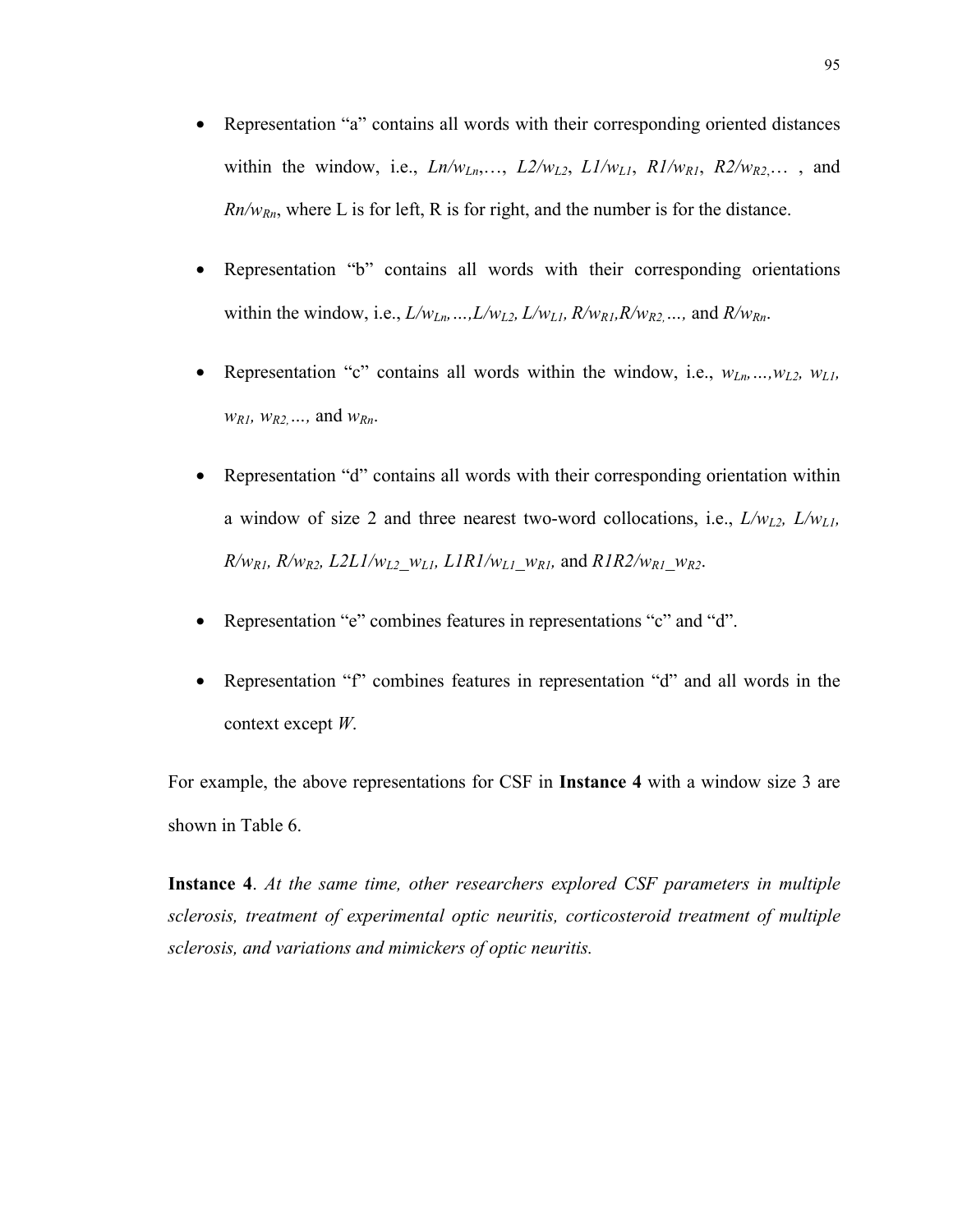| FP          | <b>Features</b>                                                                                                                                         | Example (window size $= 3$ )                                                                                                                                              |  |  |  |
|-------------|---------------------------------------------------------------------------------------------------------------------------------------------------------|---------------------------------------------------------------------------------------------------------------------------------------------------------------------------|--|--|--|
| a           | with oriented<br>$L3/other$ , $L2/researcher$ , $L1/explore$ , $R1/parameter$ , $R2/in$ , $R3/multiple$<br>Words<br>within<br>the<br>distance<br>window |                                                                                                                                                                           |  |  |  |
| $\mathbf b$ | Words with orientation<br>within the window                                                                                                             | $L/other$ , $L/researcher$ , $L/explore$ , $R/parameter$ , $R/in$ , $R/multiple$                                                                                          |  |  |  |
| $\mathbf c$ | Words within the window                                                                                                                                 | other, researcher, explore, parameter, in, multiple                                                                                                                       |  |  |  |
| d           | Three collocations,<br>oriented words within a<br>window size 2                                                                                         | L/researcher, L2L1/researcher explore, L/explore,<br>$LIR1/explore$ parameter, R/parameter, R1R2/parameter in, R/in                                                       |  |  |  |
| e           | Features in c and d                                                                                                                                     | L/researcher, L2L1/researcher explore, L/explore,<br>LIRI/explore parameter, R/parameter, RIR2/parameter in, R/in,<br>other, researcher, explore, parameter, in, multiple |  |  |  |
| f           | Features in d and all other<br>words                                                                                                                    | L/researcher, L2L1/researcher explore, L/explore,<br>$LIR1$ /explore parameter, R/parameter, R1R2/parameter in, R/in, at,<br>the, , and, variation, mimickers             |  |  |  |

**Table 6.** Six options of feature representation, where FP stands for feature representation.

We did not use part of speech information as features since POS taggers in the general English domain have been shown inappropriate for documents in the biomedical domain and there were no POS taggers trained specifically in the biomedical domain [13]. We did not use semantic categories as features because there are no broad-coverage semantic lexicons available in the biomedical domain. We investigated using the META as a lexicon but found that the semantic classification for many terms were problematic[34].

#### **6.1.3. Supervised Learning Algorithms**

Five different supervised learning algorithms were implemented including Naïve Bayes learning, traditional decision list learning, instance-based learning, our implementation of decision list learning, and our mixed supervised learning. The first three algorithms have been introduced in Section 2.1, and our implementations are presented as following: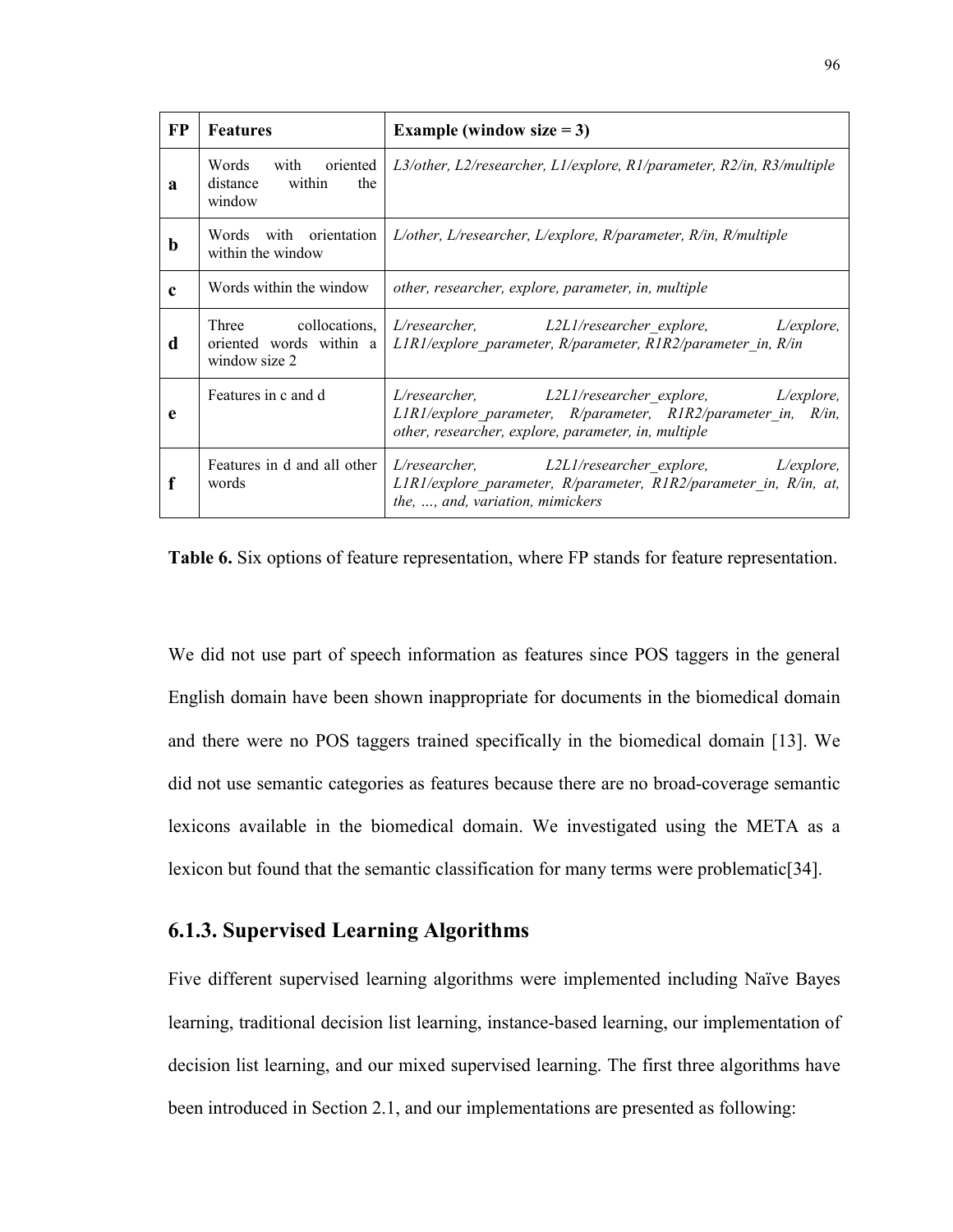**Naïve Bayes Learning:** we used the Witten-Bell discounting technique[119] to avoid the zero probability in the algorithm. Witten-Bell discounting is based on a simple intuition about zero-frequency events: the probability of seeing a zero-frequency feature is estimated by the probability of seeing a feature for the first time. Let N be the occurrences of all features in the training set, T be the number of different features appearing in the training set, and Z be the number of different features that have zerofrequency in the universe. The frequency of unseen features is  $\frac{T}{Z} \times \frac{N}{(N+T)}$ *Z T*  $\times \frac{N}{(N+T)}$ . However, Z is

not known in the WSD problem. We used  $\frac{7}{100 \times (N+T)}$  $\frac{1}{100 \times (N+T)}$  as the frequency of unseen features by assuming  $Z = 100 \times N$ .

**Traditional Decision List Learning:** We used the algorithm that was implemented by Yarowsky [123]. Each individual feature consists of a test. All tests are ordered according to their log-likelihood ratios:  $log(\frac{Occu(s, f)}{Occu(f) - Occu(s, f)})$ , where s is the majority sense that co-occurs with f, Occu(f) is the number of occurrences of f, Occu(s,f) is the number of occurrences of f appearing in instances of W that are associated with the sense s. The default test returns the majority sense<sup>17</sup>. For features (f) that co-occur with only one sense, a smoothing factor 0.1 is added to the total occurrences of f.

**Instance-based Learning:** Our implementation of instance-based learning is a k-nearestneighbor algorithm, where the weighted majority sense of the k nearest neighbors and the weight of a neighbor is the rank of its similarity among similarities of k nearest

<sup>&</sup>lt;sup>17</sup> However, since our algorithm will be used in a circumstance that the majority sense in the training set may not be the majority sense in the universe, the default test returns a sense randomly choosing from majority senses in Section 6.2.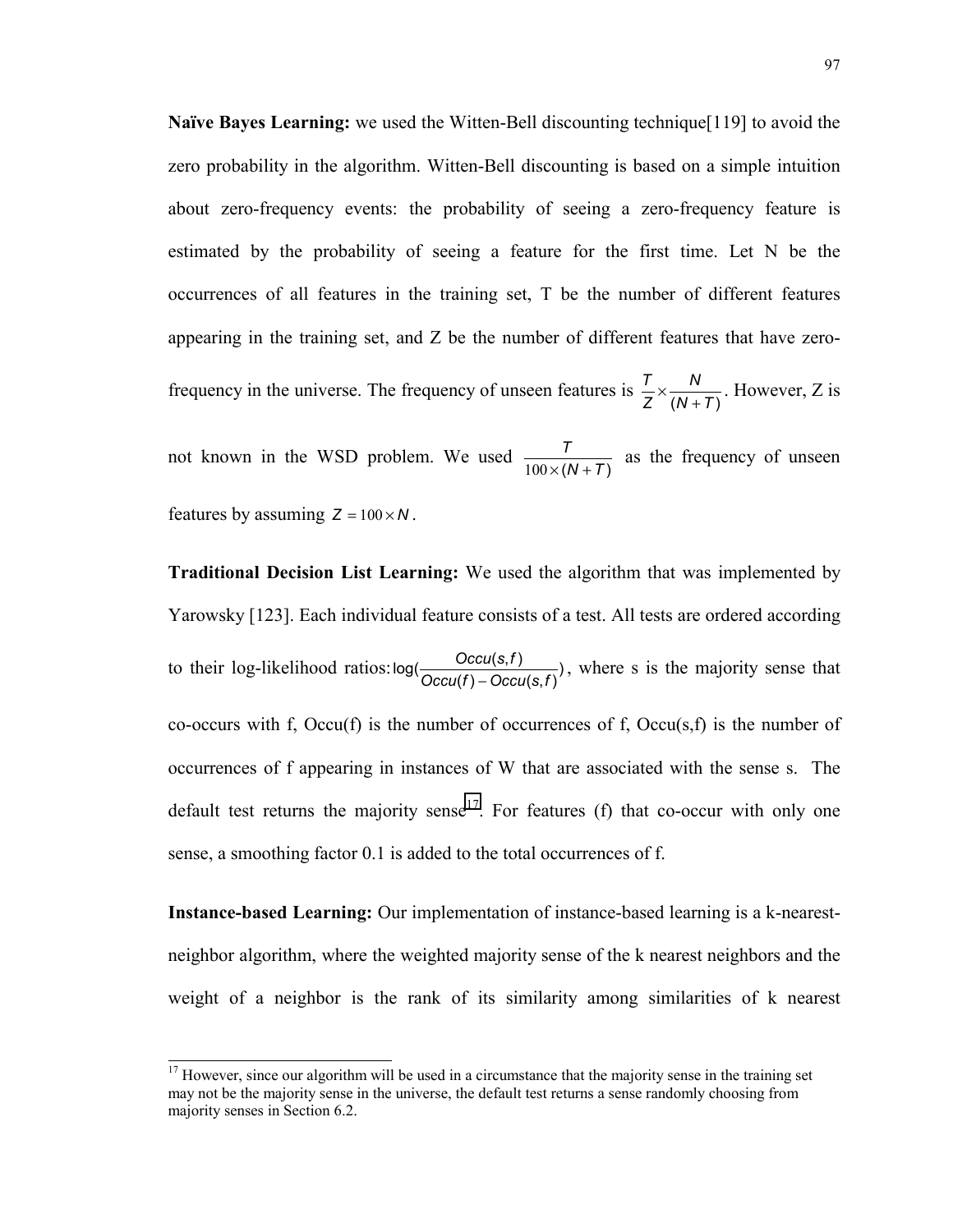neighbors. For simplicity, we used the normalized inner-product of two feature vectors as the similarity measure and chose k as 3.

In **our implementation of decision list learning**, features that co-occur with only one sense are separated from others. Two sets of tests are derived during the learning. The first set consists of features that co-occur with only one sense and are ordered according to the following formula:  $log(\frac{Occu(f)}{Occu(s)})$ , where Occu(s) is the number of occurrences of the sense s. The second set consists of features (f) that co-occur with multiple senses and are ordered according to their log-likelihood ratio:  $log(\frac{Occu(s,f)}{Occu(f) - Occu(s,f)})$ . Given a novel instance, the first set is applied first; if the sense cannot be determined by the first set, the second set is then applied; and the default test returns the majority sense.

Observing the existence of instances with rare senses deteriorates Naïve Bayesian classifiers, our **mixed supervised learning algorithm**, which contains a Naïve Bayesian classifier and an instance-based classifier, was implemented. The algorithm can be stated as follows:

#### Mixed Supervised Learning Algorithm

- Split the training set to two parts, I and II, where part I contains instances with majority senses, and part II contains instances with rare senses (see the footnote at Page 17 for definitions of rare senses)
- Build a Naïve Bayes classifier trained on part I and an instance-based classifier trained on part II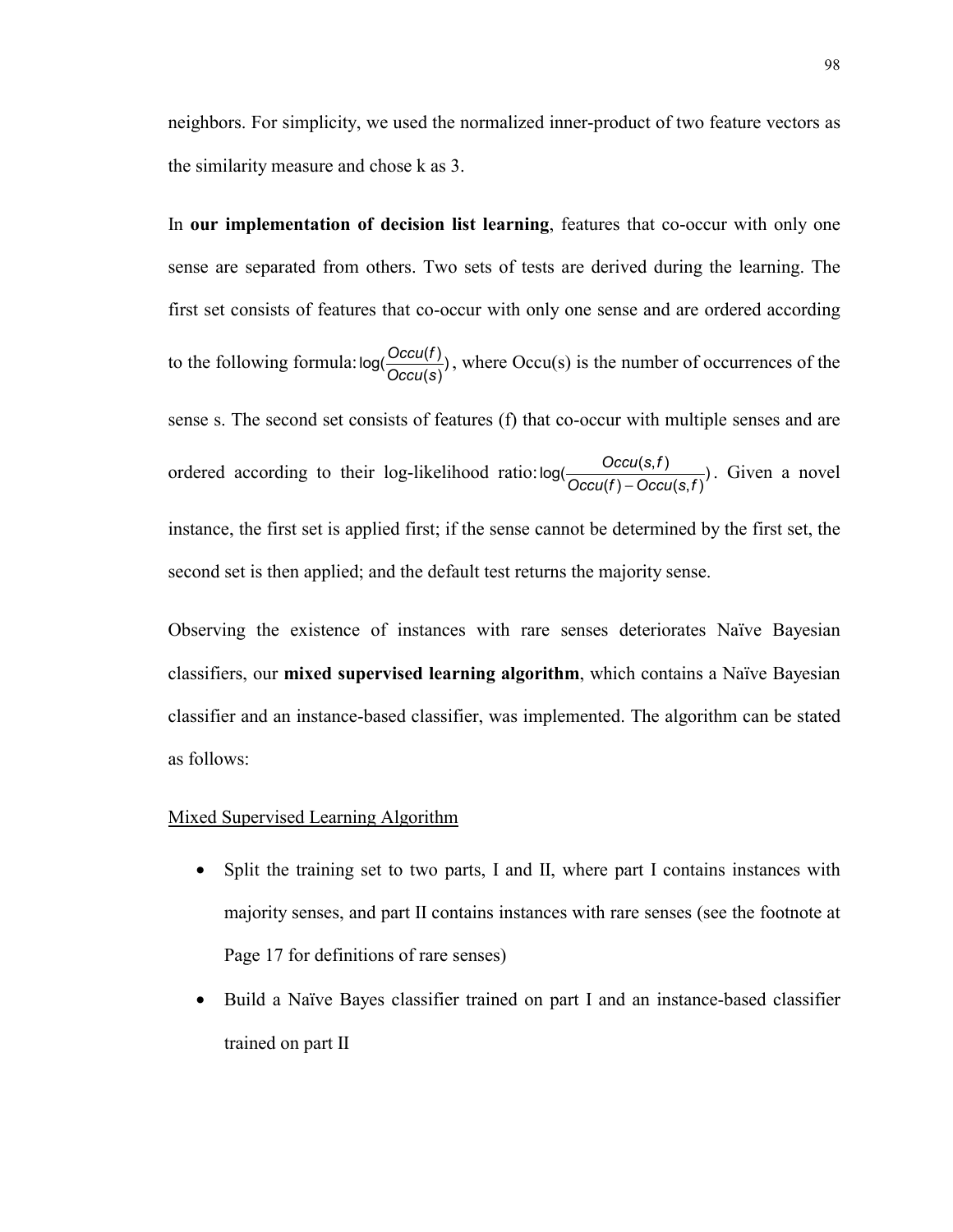• For a novel instance, if the instance-based classifier predicates its sense with a relatively high similarity, return the predicated sense; else return the predicate sense of the Naïve Bayes classifier

Note that if there are no rare senses in the training set, our mixed supervised learning algorithm is the same as Naïve Bayes learning.

# **6.1.4. Methods**

For each ambiguous abbreviation *AW* in Set A, we derived 70 WSD classifiers: 10 were represented using a pair ( $ml$ ,  $fp_1$ ), and 60 were represented by a tuple  $(ml, fp_2, ws)$ . The variable **ml** is a supervised learning algorithm with five choices: Naïve Bayes learning, traditional decision list learning, our implementation of decision list learning, instancebased learning, and our mixed supervised learning.  $f_{p1}$  and  $f_{p2}$  are feature presentation variables, where  $fp_1$  has two values "d" and "f", and  $fp_2$  has four values "a", "b", "c", and "e" (refer to Table 6 for these feature representations). The variable **ws** is the window size with three values  $(3, 5, 10)^{18}$ .

Since instances in the gold standard set of *AW* come from abstracts, there are multiple occurrences of *AW* in some abstracts. Based on the fact that all occurrences of an abbreviation in an abstract generally have the same sense, we assigned all occurrences of *AW* the gold standard sense. Features were extracted for all occurrences in the gold standard set of  $AW$ , and all measures were computed for occurrences<sup>19</sup>.

<sup>&</sup>lt;sup>18</sup> We could test every possible window size. We chose these three values to see the preference of window sizes.

 $19$  For abbreviations with over 6,000 instances in the gold standard set, we randomly chose 5,000 instances for the experiment because it took more than 3 hours to finish the 10-fold cross-validation process for those words.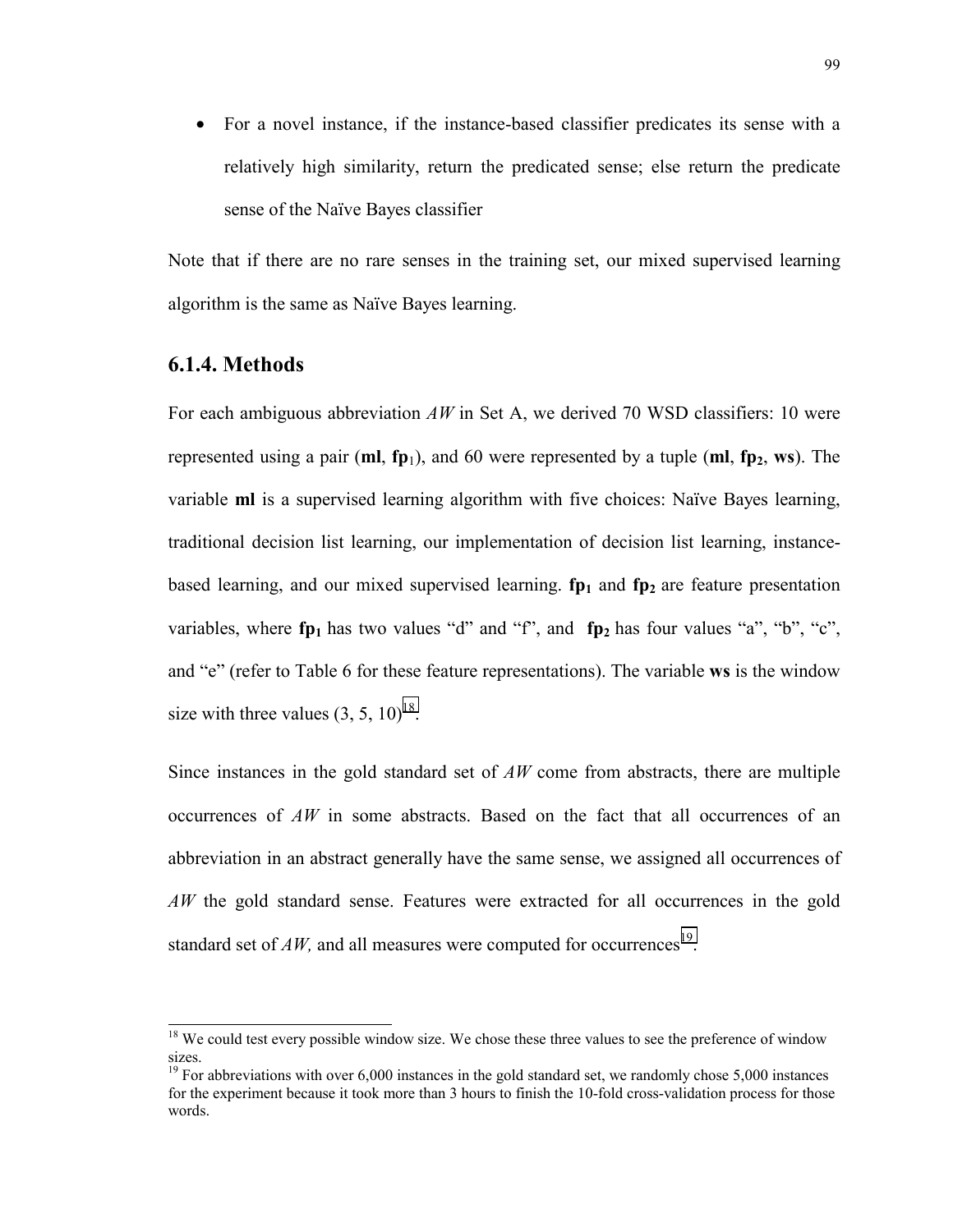For each ambiguous term *W* in Set B, we derived 86 WSD classifiers: 6 were represented using a pair  $(\mathbf{m}, \mathbf{fp}_1)$ , and 80 were represented by a tuple  $(\mathbf{m}, \mathbf{fp}_2, \mathbf{ws})$ . The variable  $\mathbf{m}$ is a supervised learning algorithm with four choices: Naïve Bayes learning, traditional decision list learning, our implementation of decision list learning, and instance-based learning. Note that we excluded our mixed supervised learning here since there were no rare senses in the gold standard sets for terms in Set B and our mixed supervised was the same as Naïve Bayes learning. **fp<sub>1</sub>** and **fp<sub>2</sub>** are feature presentation variables, where **fp**<sub>1</sub> has two values "d" and "f", and **fp**<sub>2</sub> has four values "a", "b", "c", and "e" (refer to Table 6 for these feature representation values). The variable **ws** is a window size with five values  $(2, 3, 4, 5, 10)$ . The instances in the gold standard set of *W* were sentences, features were extracted for each sentence and measures were reported using sentences.

We applied the 10-fold cross-validation method to measure the performance. Measures were averaged over the results of the 10 folds.

#### **6.1.5. Results**

Observing instance-based classifiers required a long time to execute and preliminary analysis showing that instance-based classifiers had poor performance, we aborted all Instance-Based classifiers.

The overall performance of different classifiers for sets A and B is listed in Table 7 and Table 8, respectively. Classifiers with the best overall performance for Set A were classifiers using feature representation "f" and three supervised learning algorithms: Naïve Bayes learning, our implementation of decision list learning, and our mixed supervised learning. The performance of those classifiers was significantly better than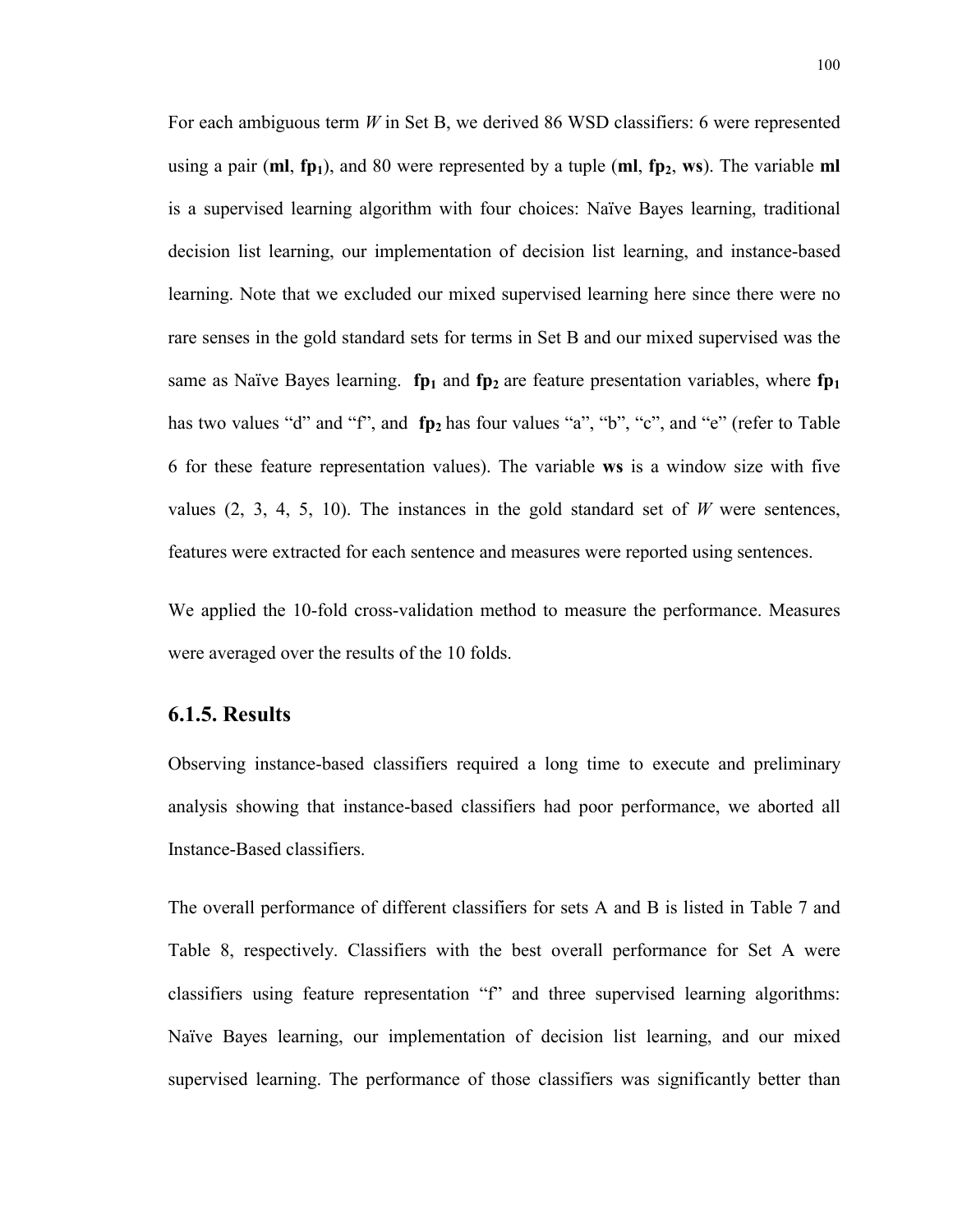that of other classifiers and achieved an overall precision of over 99%. Classifiers with the best overall performance for Set B were decision list classifiers disregarding feature representations and window sizes. The classifier with the worst overall performance for Set A used feature representation "d" and Naïve Bayes learning; the precision of the classifier was about 82%. The classifier with the worst overall performance for Set B also used Naïve Bayes learning but with feature representation "a" and a window size of 10.

The comparison of two decision list learning algorithms and the comparison of Naïve Bayesian algorithm with our mixed supervised learning algorithm are shown in Figure 7 for Set A. Figure 7 also shows the relation of the overall performance of classifiers with different window sizes. Figure 8 shows the relation of different combinations of supervised learning algorithms and feature representations with window sizes for Set B. Note that feature representation "a" is denoted as FPA, and so forth for representations "b", "c", "d", "e", and "f". From figures 7 and 8, we found that Naïve Bayes learning was unstable and varied dramatically for different feature representations. For a fixed window size **ws** and a fixed feature representation option **fp**, the performance of our implementation of decision list classifiers for Set A was significantly better than traditional decision list classifiers except when the value of **fp** was "a"; the performance of mixed supervised learning classifiers for Set A was generally superior than that of Naïve Bayes classifiers; the performance of both implementations of decision list classifiers for Set B was much better than Naïve Bayes classifiers while the performance of our implementation of decision list learning was slightly but not significantly worse than that of traditional decision list learning for words in Set B.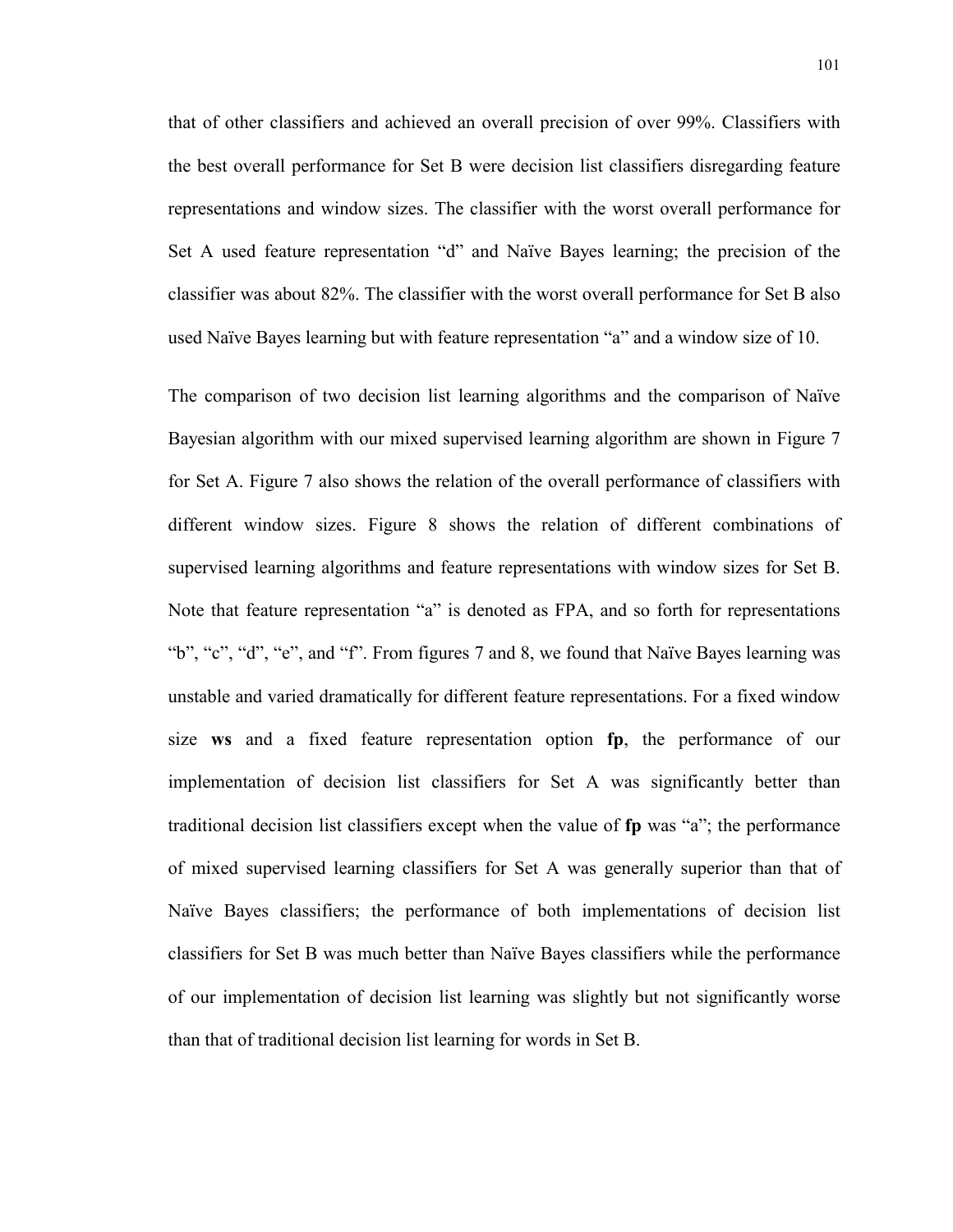| FP           | <b>WS</b> | Machine Learning Algorithm P (0.95 CI) |                  |                  |                  |  |  |  |
|--------------|-----------|----------------------------------------|------------------|------------------|------------------|--|--|--|
|              |           | TDLL                                   | <b>MYDLL</b>     | <b>NBL</b>       | <b>MSL</b>       |  |  |  |
|              | 3         | 94.2 (94.1-94.3)                       | 94.1 (94.0-94.2) | 92.0 (91.9-92.2) | 93.9 (93.8-94.0) |  |  |  |
| a            | 5         | 94.3 (94.2-94.4)                       | 94.1 (94.0-94.2) | 91.6 (91.5-91.7) | 94.3 (94.2-94.4) |  |  |  |
|              | 10        | 94.2 (94.1-94.3)                       | 94.1 (94.0-94.2) | 89.7 (89.6-89.8) | 94.6 (94.5-94.7) |  |  |  |
|              | 3         | 94.2 (94.1-94.3)                       | 94.3 (94.2-94.4) | 93.9 (93.8-94.0) | 94.5 (94.4-94.5) |  |  |  |
| b            | 5         | 94.7 (94.6-94.8)                       | 94.9 (94.8-95.0) | 95.3 (95.2-95.3) | 95.5 (95.4-95.6) |  |  |  |
|              | 10        | 95.5 (95.4-95.5)                       | 95.9 (95.8-96.0) | 96.8 (96.7-96.9) | 96.8 (96.7-96.8) |  |  |  |
|              | 3         | 94.3 (94.2-94.4)                       | 94.4 (94.3-94.5) | 94.5 (94.4-94.6) | 94.8 (94.7-94.9) |  |  |  |
| $\mathbf{c}$ | 5         | 95.0 (94.9-95.1)                       | 95.2 (95.1-95.3) | 95.9 (95.8-95.9) | 95.9 (95.8-96.0) |  |  |  |
|              | 10        | 95.9 (95.8-96.0)                       | 96.4 (96.3-96.4) | 97.3 (97.2-97.3) | 97.2 (97.1-97.3) |  |  |  |
| d            | <b>NA</b> | 94.6 (94.5-94.7)                       | 94.7 (94.7-94.8) | 82.1 (81.9-82.2) | 91.9 (91.8-92.0) |  |  |  |
|              | 3         | 94.8 (94.7-94.9)                       | 95.1 (95.0-95.2) | 90.1 (89.9-90.2) | 94.5 (94.4-94.6) |  |  |  |
| e            | 5         | 95.4 (95.3-95.5)                       | 95.8 (95.7-95.9) | 94.2 (94.1-94.3) | 96.0 (95.9-96.1) |  |  |  |
|              | 10        | 96.2 (96.1-96.3)                       | 96.7 (96.7-96.8) | 97.3 (97.3-97.4) | 97.5 (97.4-97.5) |  |  |  |
| $\mathbf f$  | <b>NA</b> | 98.5 (98.5-98.6)                       | 99.2 (99.1-99.2) | 99.2 (99.2-99.3) | 99.1 (99.1-99.2) |  |  |  |

Table 7. The overall precision of different classifiers for abbreviations in Set A (i.e., 35) frequent abbreviations, see Section 5.3). The machine learning algorithm has four choices traditional decision list algorithm (DLL), our implementation of decision list algorithm (MYDLL), Naïve Bayesian algorithm (NBL), and mixed supervised learning algorithm (MSL); the feature presentation (FP) has six options: "a", "b", "c", "d", "e", and "f", where representations "a", "b", "c", and "e" have three different window sizes (WS) 3, 5, and 10.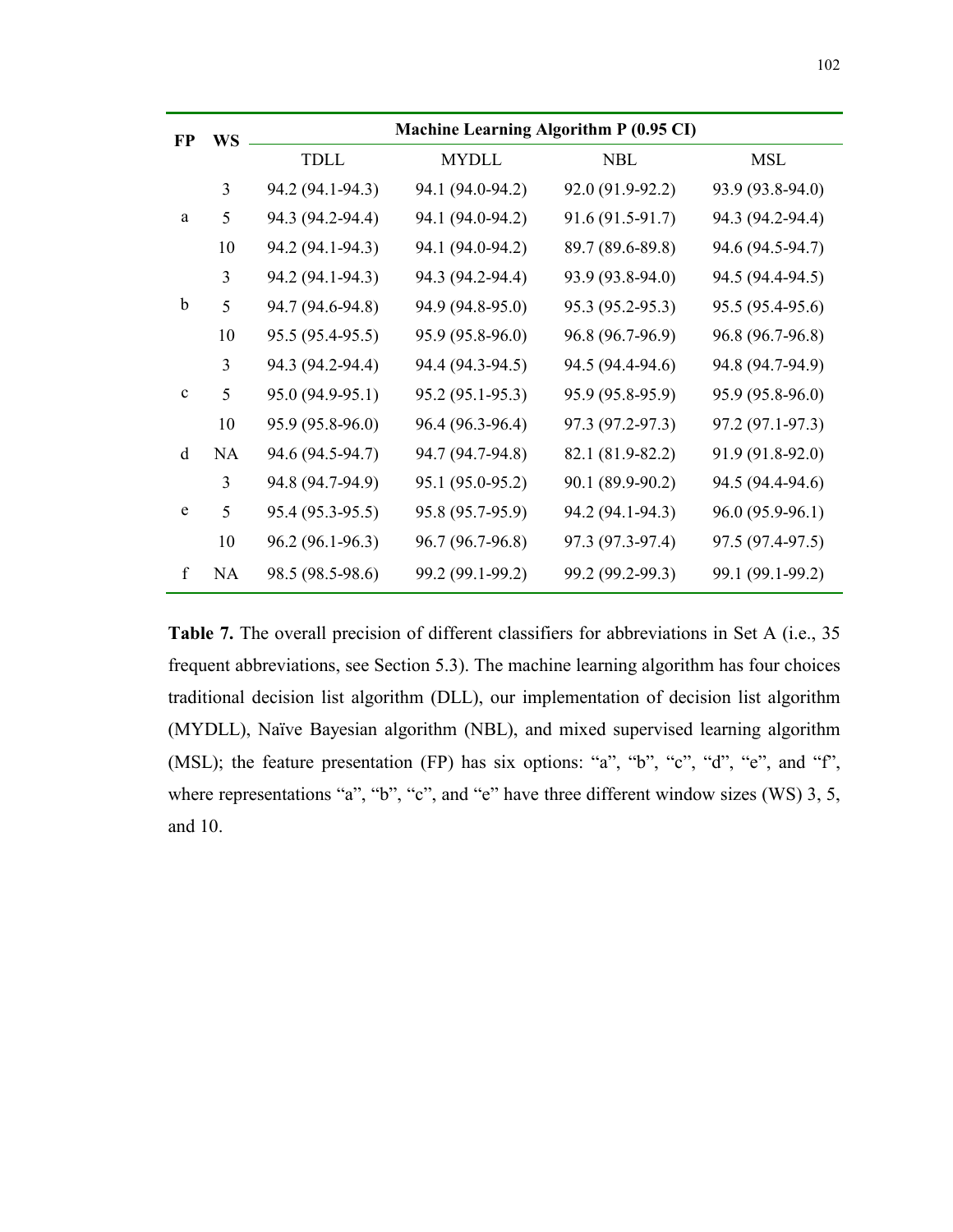|             |                            | <b>Overall Precision (%)</b> |                |      |      |      |  |  |
|-------------|----------------------------|------------------------------|----------------|------|------|------|--|--|
| <b>FP</b>   | <b>Machine</b><br>Learning | <b>Window Size</b>           |                |      |      |      |  |  |
|             |                            | $\overline{2}$               | $\overline{3}$ | 4    | 5    | 10   |  |  |
| a           | <b>TDLL</b>                | 87.9                         | 87.4           | 87.2 | 86.5 | 86.0 |  |  |
|             | <b>MYDLL</b>               | 87.7                         | 86.6           | 85.7 | 84.6 | 82.1 |  |  |
|             | <b>NBL</b>                 | 66.2                         | 56.4           | 49.9 | 45.3 | 34.5 |  |  |
| $\mathbf b$ | TDLL                       | 88.1                         | 87.7           | 87.5 | 87.3 | 87.7 |  |  |
|             | <b>MYDLL</b>               | 88.2                         | 87.4           | 87.3 | 86.6 | 85.1 |  |  |
|             | <b>NBL</b>                 | 69.1                         | 64.3           | 62.9 | 61.5 | 63.5 |  |  |
| $\mathbf c$ | <b>TDLL</b>                | 87.6                         | 87.5           | 87.7 | 87.9 | 88.5 |  |  |
|             | <b>MYDLL</b>               | 87.5                         | 87.6           | 87.7 | 87.1 | 87.4 |  |  |
|             | <b>NBL</b>                 | 71.7                         | 68.8           | 69.3 | 69.1 | 74.2 |  |  |
| d           | <b>TDLL</b>                | 88.4                         | 88.4           | 88.4 | 88.4 | 88.4 |  |  |
|             | <b>MYDLL</b>               | 88.4                         | 88.4           | 88.4 | 88.4 | 88.4 |  |  |
|             | <b>NBL</b>                 | 47.7                         | 47.7           | 47.7 | 47.7 | 47.7 |  |  |
| e           | TDLL                       | 87.8                         | 87.3           | 87.4 | 87.9 | 88.8 |  |  |
|             | <b>MYDLL</b>               | 87.7                         | 86.8           | 87.0 | 87.0 | 87.8 |  |  |
|             | <b>NBL</b>                 | 53.8                         | 54.3           | 56.3 | 57.0 | 65.3 |  |  |
| $\mathbf f$ | <b>TDLL</b>                | 89.4                         | 89.4           | 89.4 | 89.4 | 89.4 |  |  |
|             | <b>MYDLL</b>               | 87.6                         | 87.6           | 87.6 | 87.6 | 87.6 |  |  |
|             | <b>NBL</b>                 | 73.5                         | 73.5           | 73.5 | 73.5 | 73.5 |  |  |

**Table 8**.The overall performance of different classifiers for words in Set B (i.e., general biomedical terms used in the WSD project of NLM, see Section 5.3). The machine learning algorithm has three choices TDLL, MYDLL, and NBL (refer to Table 7 for definitions of TDLL, MYDLL, and NBL); the feature presentation (FP) has six options: "a", "b", "c", "d", "e", and "f", where "a", "b", "c", and "e" have five different window sizes 2, 3, 4, 5, and 10.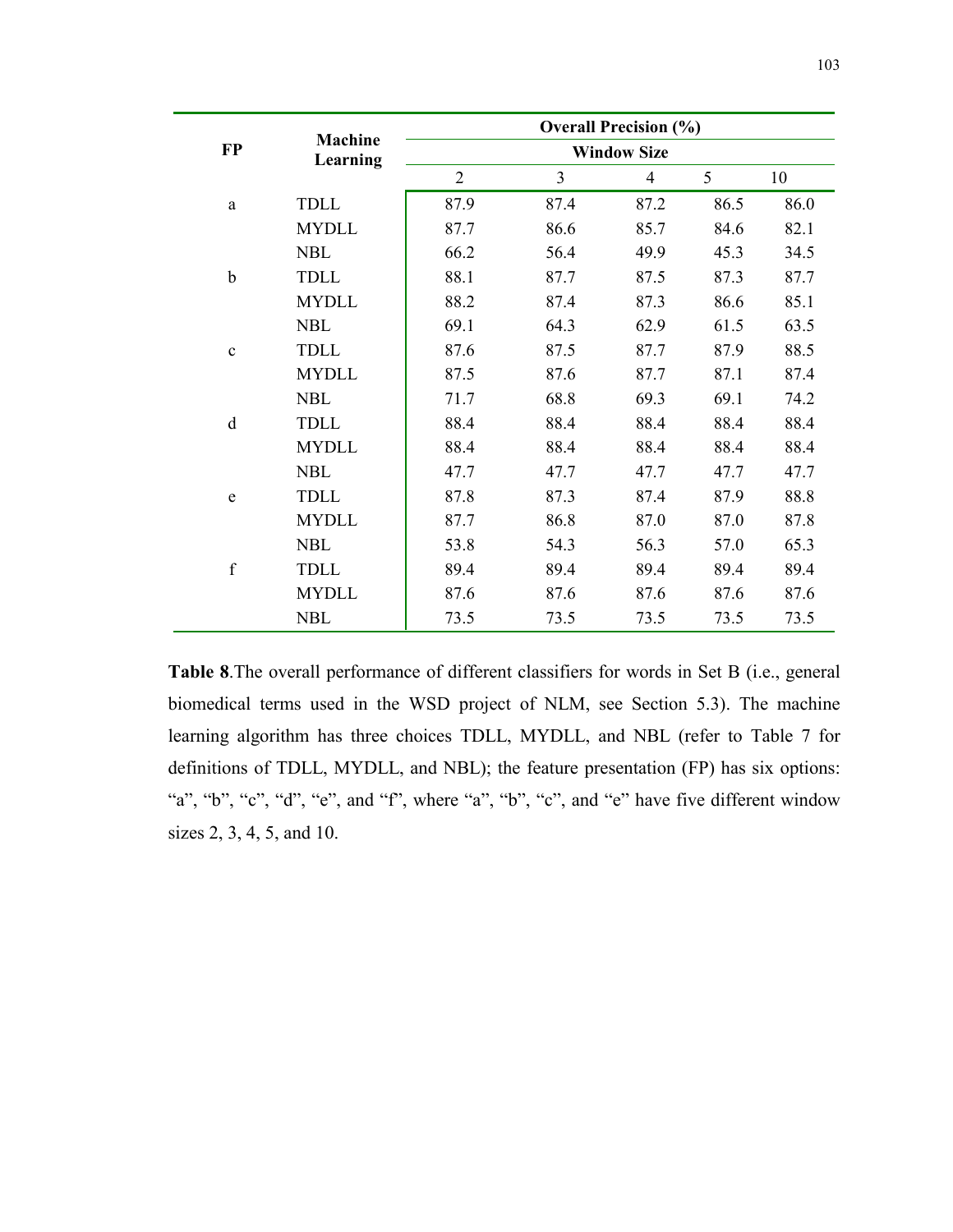

# (I)



(II)

**Figure 7.** I). Comparison of NBL with MSL and their relation to window sizes for Set A; II). Comparison of TDLL with MYDLL and their relation to window sizes for Set A.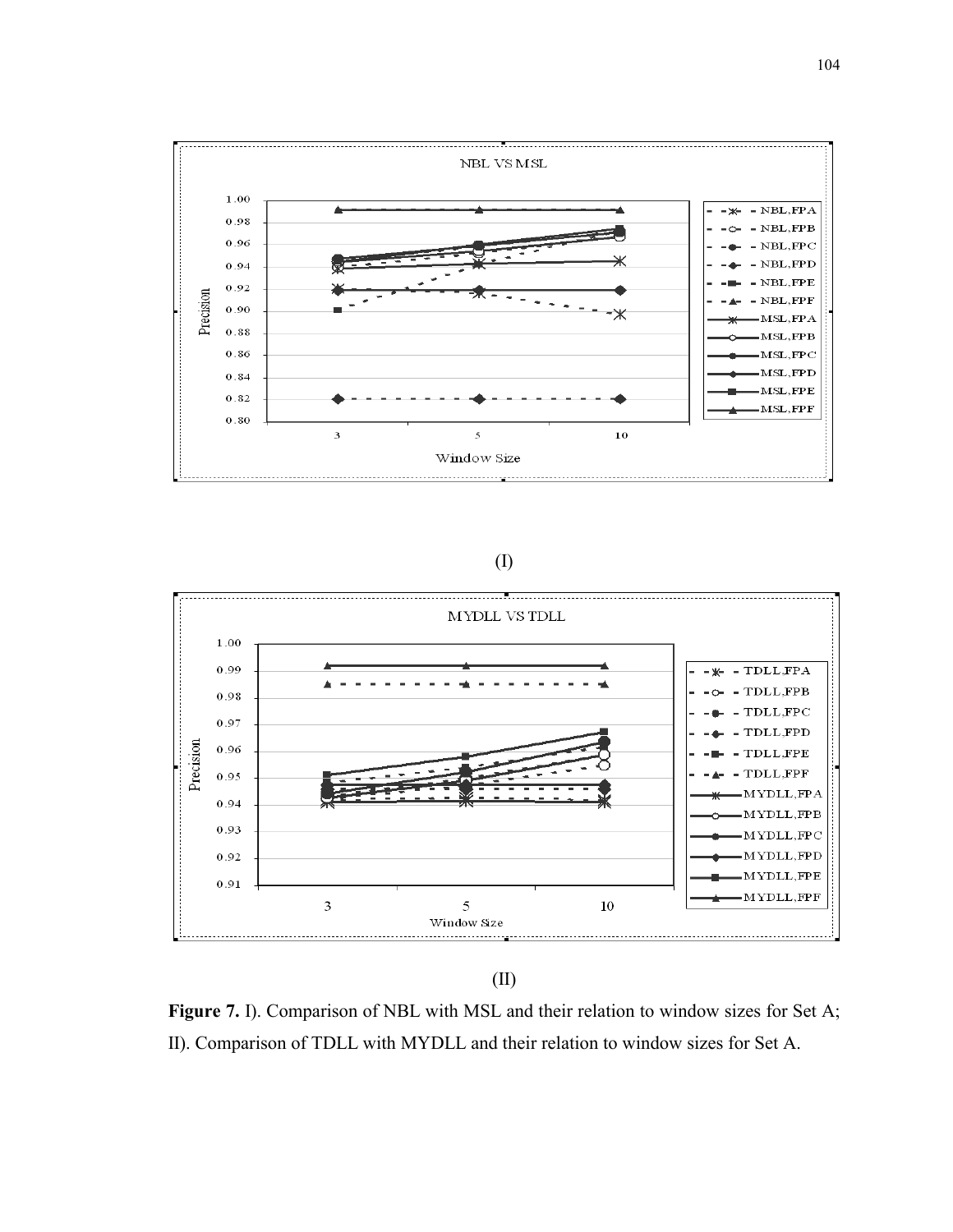

**Figure 8.** Relations between classifiers and window sizes for Set B.

The parameters of the best classifier for each term from sets A and B are listed in Table 9 and Table 10, respectively. Tables 9 and 10 also list the corresponding precision of the classifier and the precision of the best overall classifier. The best classifiers for almost all abbreviations in Set A were using feature presentation "f" (i.e., all other words appearing in the context and collocations) and all supervised learning algorithms except traditional decision list learning, with a precision of almost 100%. However, there is no regularity of the best classifier for terms in Set B.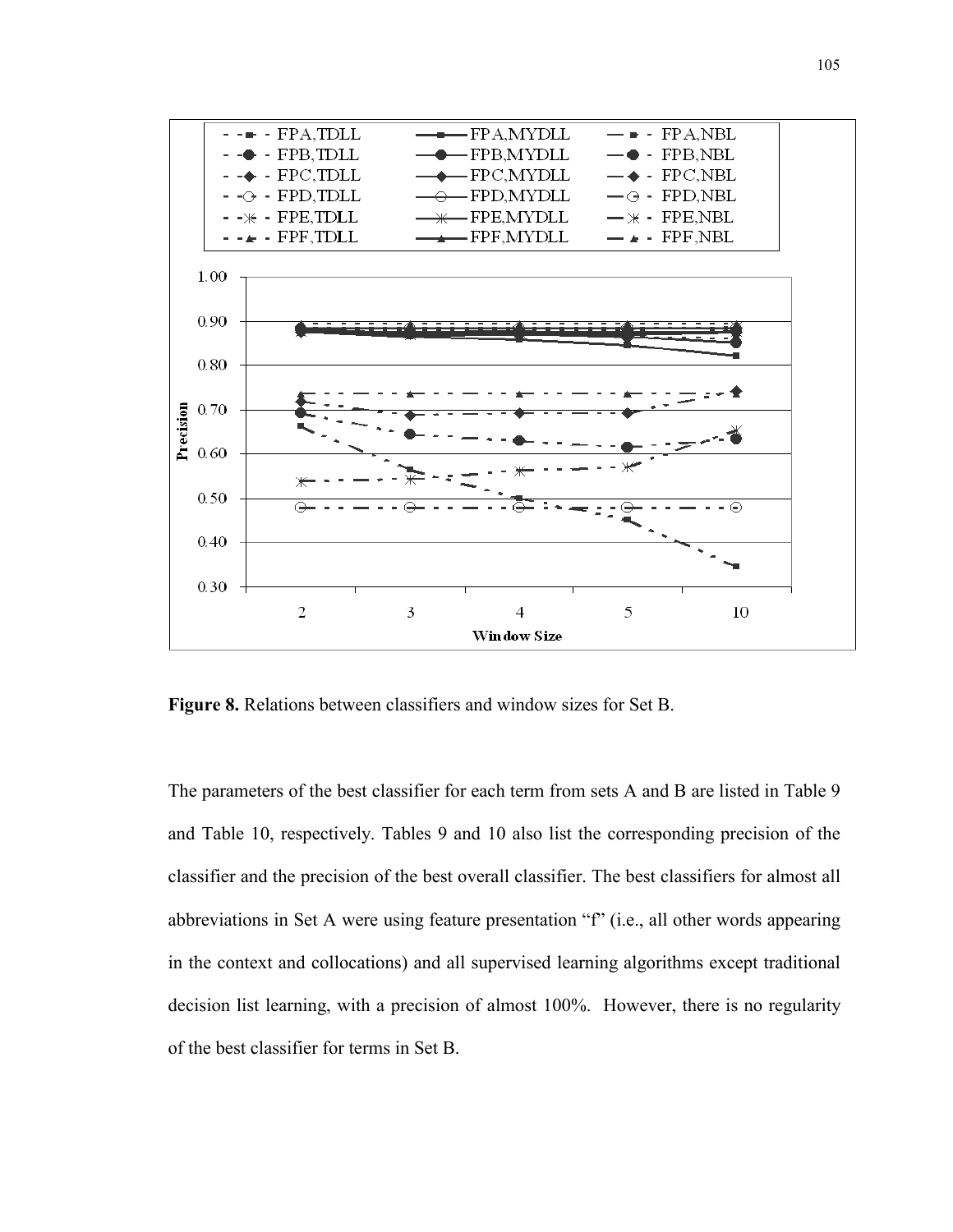| AW                          |             |             |                   | $BOC$ $(\% )$    |                  |
|-----------------------------|-------------|-------------|-------------------|------------------|------------------|
|                             | <b>FP</b>   | <b>WS</b>   | ML                | <b>Precision</b> | <b>Precision</b> |
| ACE                         | $\mathbf f$ | NA          | <b>NBL</b>        | 100.0            | 100.0            |
| <b>ANA</b>                  | $\mathbf f$ | $\rm NA$    | {NBL, MSL, MYDLL  | 100.0            | 100.0            |
| APC                         | $\mathbf f$ | NA          | <b>NBL</b>        | 99.9             | 99.9             |
| ASP                         | $\mathbf f$ | NA          | {NBL, MSL}        | 99.3             | 99.3             |
| <b>BPD</b>                  | $\mathbf f$ | NA          | $\{NBL, MSL\}$    | 99.9             | 99.9             |
| <b>BSA</b>                  | $\mathbf f$ | NA          | $\{NBL, MSL\}$    | 99.9             | 99.9             |
| CAD                         | $\mathbf f$ | NA          | <b>NBL</b>        | 100.0            | 100.0            |
| CAT                         | $\rm{a}$    | $\{5, 10\}$ | {DLL, MYDLL}      | 98.8             | 97.7             |
| CML                         | $\mathbf f$ | NA          | $\{NBL, MSL\}$    | 99.7             | 99.7             |
| <b>CMV</b>                  | $\mathbf f$ | $\rm NA$    | <b>MYDLL</b>      | 100.0            | 100.0            |
| <b>CPI</b>                  | $\mathbf f$ | $\rm NA$    | {NBL, MSL, MYDLL} | 100.0            | 100.0            |
| $\ensuremath{\mathsf{CSF}}$ | $\mathbf f$ | NA          | <b>NBL</b>        | 99.9             | 99.9             |
| <b>CVA</b>                  | $\ast$      | $\ast$      | $\ast$            | 100.0            | 100.0            |
| $\ensuremath{\mathrm{CVP}}$ | $\mathbf f$ | NA          | {NBL, MSL, MYDLL} | 99.9             | 99.9             |
| $\rm DIP$                   | $\mathbf f$ | $\rm NA$    | $\ast$            | 100.0            | 100.0            |
| DOB                         | $\rm{a}$    | $\rm NA$    | NA                | NA               | NA               |
| <b>DVT</b>                  | $\mathbf f$ | NA          | <b>NBL</b>        | 99.9             | 99.9             |
| <b>EMG</b>                  | $\mathbf f$ | NA          | $\{NBL, MSL\}$    | 87.7             | 87.7             |
| <b>FDP</b>                  | $\mathbf f$ | $\rm NA$    | {NBL, MYDLL}      | 99.9             | 99.9             |
| <b>HSV</b>                  | $\mathbf f$ | NA          | $\{NBL, MSL\}$    | 100.0            | 100.0            |
| <b>IBD</b>                  | $\ast$      | $\ast$      | $\ast$            | 100.0            | 100.0            |
| LAM                         | $\mathbf f$ | NA          | $\{NBL, MSL\}$    | 99.4             | 99.4             |
| LDH                         | $\mathbf f$ | NA          | {NBL, MYDLL}      | 100.0            | 100.0            |
| $\rm MAC$                   | $\mathbf f$ | $\rm NA$    | {NBL, MSL, MYDLL} | 99.9             | 99.9             |
| <b>MAS</b>                  | $\mathbf f$ | NA          | $\ast$            | 100.0            | 100.0            |
| <b>MCP</b>                  | $\mathbf f$ | NA          | {NBL, MSL, MYDLL} | 99.9             | 99.9             |
| <b>PCA</b>                  | $\mathbf f$ | NA          | <b>NBL</b>        | 99.9             | 99.9             |
| PCP                         | $\mathbf f$ | NA          | <b>MYDLL</b>      | 99.8             | 99.8             |
| PEG                         | $\mathbf f$ | $\rm NA$    | $\{NBL, MSL\}$    | 99.6             | 99.6             |
| <b>PSA</b>                  | $\mathbf f$ | <b>NA</b>   | <b>MYDLL</b>      | 100.0            | 100.0            |
| <b>PVC</b>                  | f           | NA          | $\{NBL, MSL\}$    | 99.7             | 99.7             |
| <b>RSV</b>                  | $\mathbf f$ | $\rm NA$    | <b>MYDLL</b>      | 99.7             | 99.7             |
| <b>SLE</b>                  | d           | NA          | <b>MYDLL</b>      | 99.3             | 99.3             |
| <b>TPN</b>                  | $\mathbf f$ | NA          | <b>MYDLL</b>      | 100.0            | 100.0            |
| <b>VCR</b>                  | $\mathbf f$ | $\rm NA$    | $\ast$            | 99.9             | 99.9             |

**Table 9.** The parameters of the best classifiers and their precisions as well as the precision of the best overall classifiers (BOC) for each word in Set A. \* here means any value for that variable. Refer to Table 7 for notations.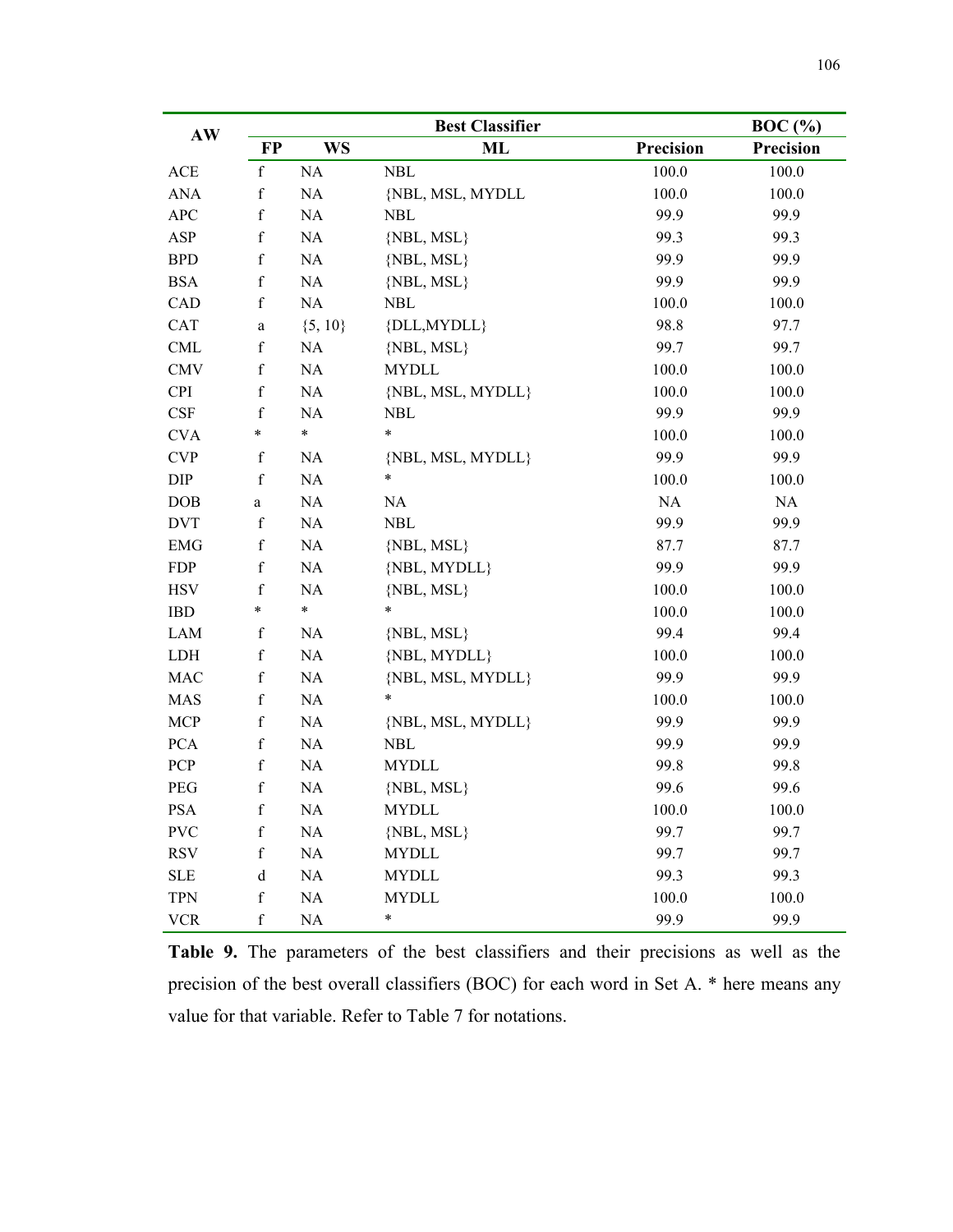|                     |              | $BOC(\% )$              |               |           |                  |
|---------------------|--------------|-------------------------|---------------|-----------|------------------|
| <b>WORD</b>         | <b>FP</b>    | <b>WS</b>               | ML            | Precision | <b>Precision</b> |
| <b>ASSOCIATION</b>  | $\ast$       | $\ast$                  | $\ast$        | 100.0     | 100.0            |
| <b>COLD</b>         | $\mathbf c$  | $\overline{4}$          | <b>MYDLL</b>  | 93.7      | 91.1             |
| <b>CULTURE</b>      | $\mathbf c$  | 5                       | <b>MYDLL</b>  | 96.2      | 88.5             |
| <b>DEGREE</b>       | $\mathbf d$  | $\rm NA$                | <b>TDLL</b>   | 98.3      | 96.6             |
| <b>DEPRESSION</b>   | a            | $\overline{\mathbf{3}}$ | <b>TDLL</b>   | 94.6      | 85.7             |
| <b>DISCHARGE</b>    | ${e,f}$      | 10                      | <b>NBL</b>    | 90.4      | 76.7             |
| <b>ENERGY</b>       | $\ast$       | ${2,4}$                 | {TDLL, MYDLL} | 100.0     | 99.1             |
| <b>EXTRACTION</b>   | d            | NA                      | <b>MYDLL</b>  | 89.3      | 67.7             |
| FAT                 | ${a,b,f}$    | 4                       | {MYDLL, TDLL} | 87.9      | 87.9             |
| <b>FIT</b>          | ${c,e}$      | ${4,5}$                 | <b>MYDLL</b>  | 94.3      | 90.7             |
| <b>FLUID</b>        | $\ast$       | $\ast$                  | $\ast$        | 100.0     | 100.0            |
| <b>FREQUENCY</b>    | e            | $\mathbf{2}$            | <b>TDLL</b>   | 96.0      | 93.1             |
| <b>GANGLION</b>     | a            | $\overline{2}$          | <b>MYDLL</b>  | 98.1      | 91.5             |
| <b>GLUCOSE</b>      | e            | 10                      | <b>TDLL</b>   | 94.3      | 92.7             |
| <b>GROWTH</b>       | f            | NA                      | {TDLL, NBL}   | 75.5      | 75.5             |
| <b>IMPLANTATION</b> | f            | NA                      | <b>TDLL</b>   | 90.5      | 90.5             |
| <b>INHIBITION</b>   | $\mathbf{c}$ | $\mathfrak{Z}$          | <b>MYDLL</b>  | 98.1      | 98.1             |
| <b>JAPANESE</b>     | $\mathbf c$  | $\overline{3}$          | <b>MYDLL</b>  | 84.5      | 81.9             |
| <b>LEAD</b>         | $\mathbf d$  | NA                      | <b>MYDLL</b>  | 88.3      | 85.9             |
| <b>MAN</b>          | $\mathbf{a}$ | $\overline{2}$          | <b>MYDLL</b>  | 91.0      | 79.2             |
| <b>MOLE</b>         | ${a,f}$      | 10                      | <b>TDLL</b>   | 100.0     | 100.0            |
| <b>NUTRITION</b>    | e            | 10                      | NBL           | 76.7      | 73.3             |
| <b>PATHOLOGY</b>    | epc          | 10                      | <b>MYDLL</b>  | 89.1      | 83.7             |
| <b>PRESSURE</b>     | a            | $\overline{4}$          | <b>TDLL</b>   | 98.2      | 96.4             |
| <b>REDUCTION</b>    | e            | 10                      | <b>MYDLL</b>  | 92.0      | 90.9             |
| <b>REPAIR</b>       | f            | NA                      | <b>TDLL</b>   | 80.2      | 80.2             |
| <b>RESISTANCE</b>   | f            | NA                      | <b>MYDLL</b>  | 97.1      | 96.1             |
| <b>SCALE</b>        | ${e,f}$      | 10                      | <b>NBL</b>    | 91.9      | 84.8             |
| <b>SECRETION</b>    | ${a,b,c}$    | $\mathfrak{Z}$          | {TDLL, MYDLL} | 100.0     | 98.9             |
| <b>SEX</b>          | b            | 5                       | <b>MYDLL</b>  | 94.0      | 90.1             |
| <b>SINGLE</b>       | $\rm b$      | $\overline{4}$          | <b>TDLL</b>   | 100.0     | 98.9             |
| <b>STRAINS</b>      | $\rm f$      | NA                      | <b>MYDLL</b>  | 95.4      | 92.3             |
| <b>SURGERY</b>      | $\{c,f\}$    | $\overline{4}$          | TDLL          | 99.0      | 99.0             |
| <b>TRANSIENT</b>    | $\ast$       | $\ast$                  | $\ast$        | 100.0     | 100.0            |
| <b>TRANSPORT</b>    | a            | 10                      | {TDLL, MYDLL} | 100.0     | 99.0             |
| <b>ULTRASOUND</b>   | b            | $\overline{2}$          | <b>MYDLL</b>  | 88.4      | 83.3             |
| WEIGHT              | ${c,e}$      | ${5,10}$                | {TDLL, MYDLL} | 83.9      | 76.8             |
| <b>WHITE</b>        | b            | 5                       | <b>TDLL</b>   | 81.3      | 70.5             |

**Table 10.** The parameters of the best classifiers and their precisions as well as the precisions of the best overall classifiers (BOC) for each word in Set B. Refer to tables 7, 8 and 9 or notations.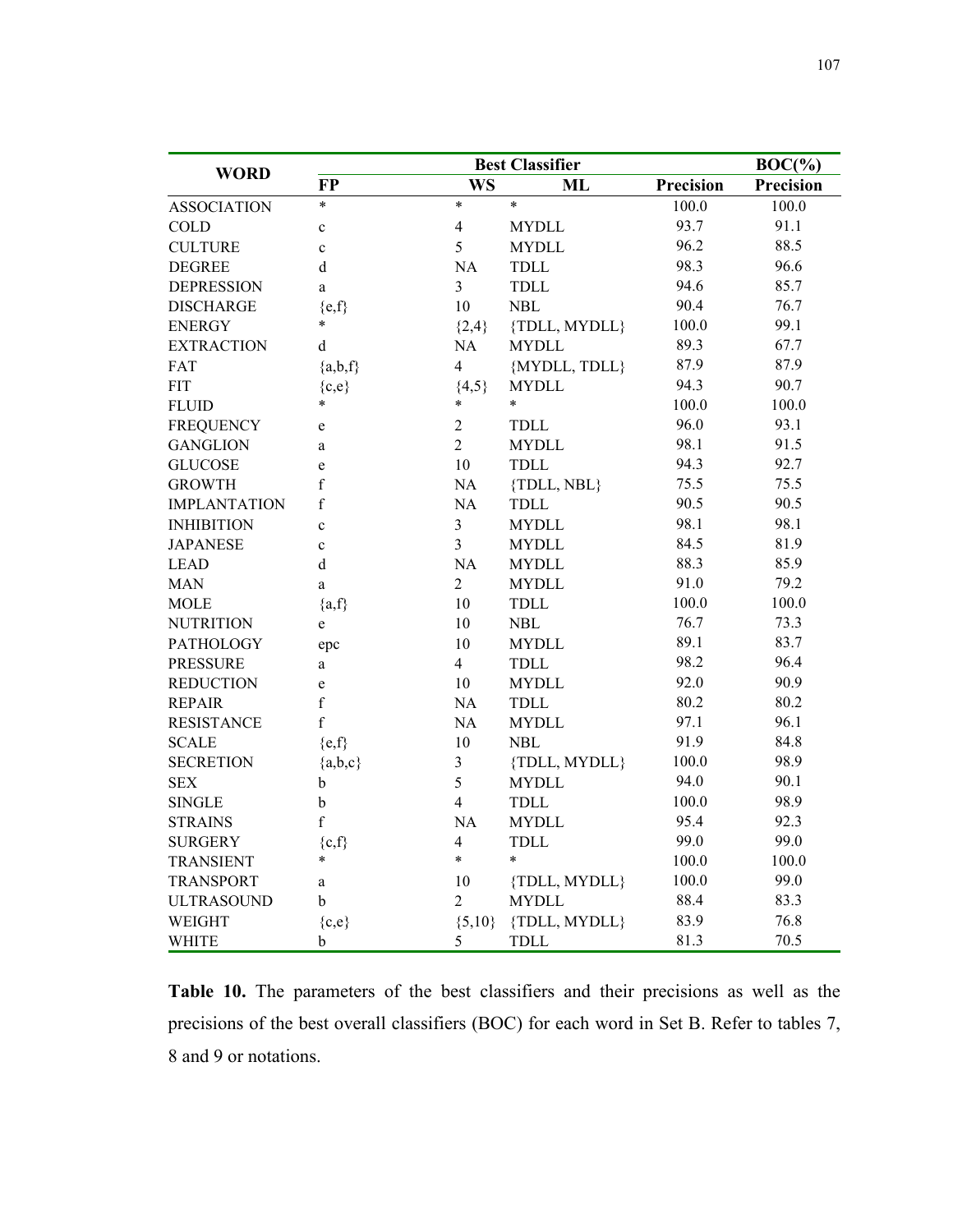#### **6.1.6. Discussion**

The instance-based learning took a very long time to execute. One possible reason may be that in the current study, there were over thousands of instances in the training and the test sets for each abbreviation. The other possible reason is that our implementation may not be efficient even though it ran well for a small size single word disambiguation task (about 600 instances in the gold standard set) where the running time for the process was about 3 hours.

We found that the performance of WSD classifiers was related to the related-ness of senses. For terms with closely related senses, supervised WSD classifiers had a lower precision compared to terms with unrelated senses. For example, there were four senses of *EMG*: EMG<sub>1</sub> (i.e., *exomphalos macroglossia gigantism*), EMG<sub>2</sub> (i.e. *electromyography*), EMG<sub>3</sub> (i.e. *electromyographs*) and EMG<sub>4</sub> (i.e. *eletromyogram*); three of them, i.e,  $EMG_2$ ,  $EMG_3$  and  $EMG_4$ , were closely related and the best supervised WSD classifier for EMG had a precision of 87.7% compared to a precision of almost 100% for other abbreviations. In addition, we believe the existence of closely related senses is one of the reasons that WSD classifiers for abbreviations in Set A had better performance than WSD classifiers for general biomedical terms in Set B.

Furthermore, the performance of WSD classifiers was related to the number of instances in the sense-tagged corpora. For example, the gold standard set for each abbreviation in Set A usually contained over thousands of instances while there were only dozens of instances for each term in Set B. Abbreviations in Set A were disambiguated with a higher precision compared to terms in Set B. The power of supervised machine learning algorithms is that they can gather disambiguation knowledge from a large number of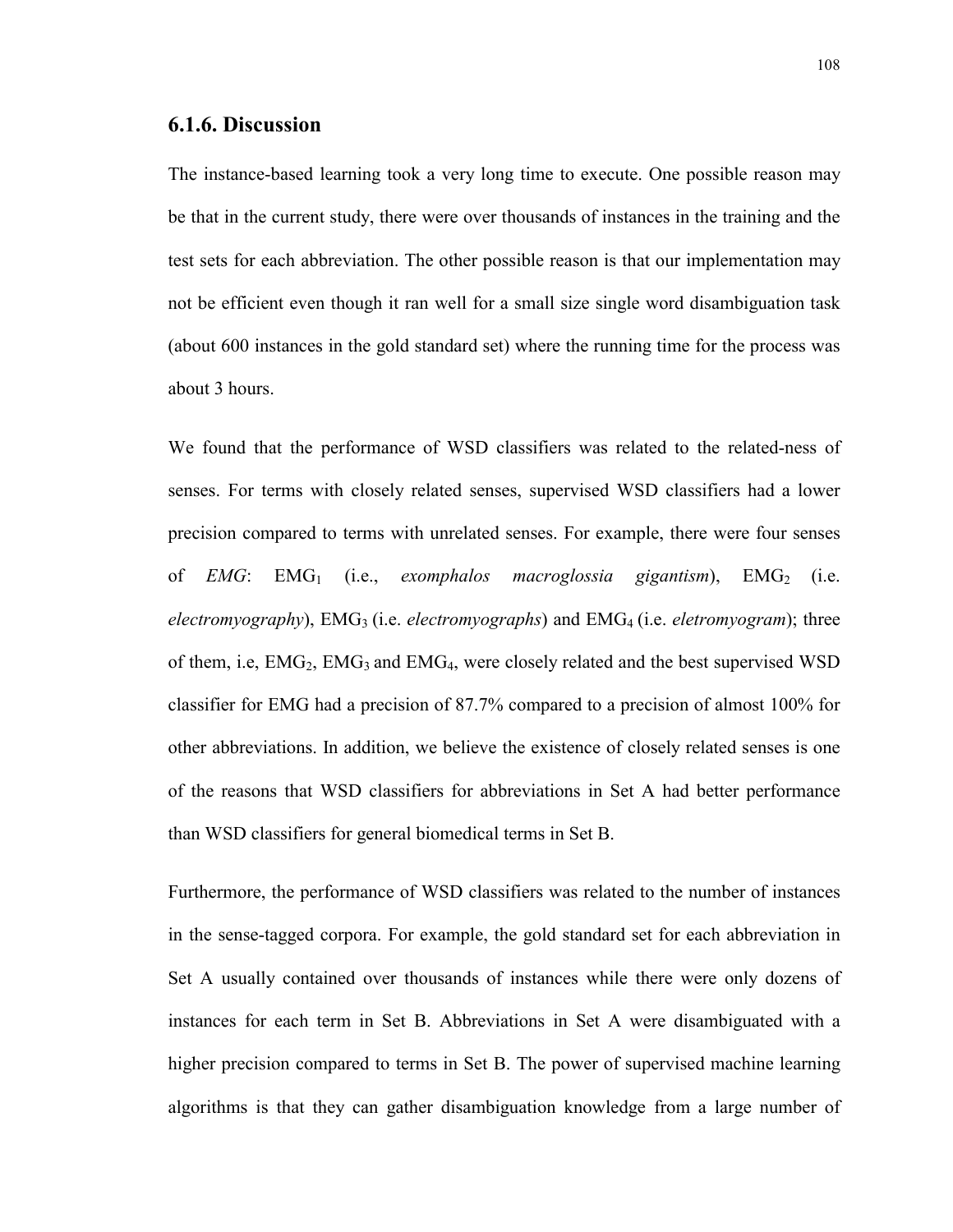instances in the training set. With only dozens of instances for each term in Set B, supervised machine learning techniques seem to be inappropriate.

#### **6.1.7. Conclusions**

We conducted an experiment that compared different feature representations and different machine learning algorithms. Our results demonstrated that supervised WSD classifiers have a reliable performance when there exist a large number of sense-tagged instances. Feature representations including collocations and neighboring words are appropriate representations for the context. For terms with domain-specific senses, a large window size should be used. For general English terms, a small window size of 2 to 5 should be used. Our mixed supervised learning was stable and generally had better performance than Naïve Bayes learning for abbreviations, and our implementation of decision list learning had a better performance for traditional decision list learning.

#### **6.2. Noise Tolerance of Supervised Learning Algorithm**

From the previous experiment, we found that our implementation of decision list learning was superior than traditional decision list learning for abbreviations in Set A, and that our mixed supervised learning has a better performance than Naïve Bayes learning. In this section, we discuss the performance of different supervised learning when noise is presented in the training set.

# **6.2.1. Methods**

For each abbreviation in Set A, we randomly split the gold standard set into a training set and a test set with a ratio 9:1. Nine training sets were derived from the training set, where each had a level of noise from nine levels, i.e., 0%, 5%, 10%, 15%, 20%, 25%, 30%, 35%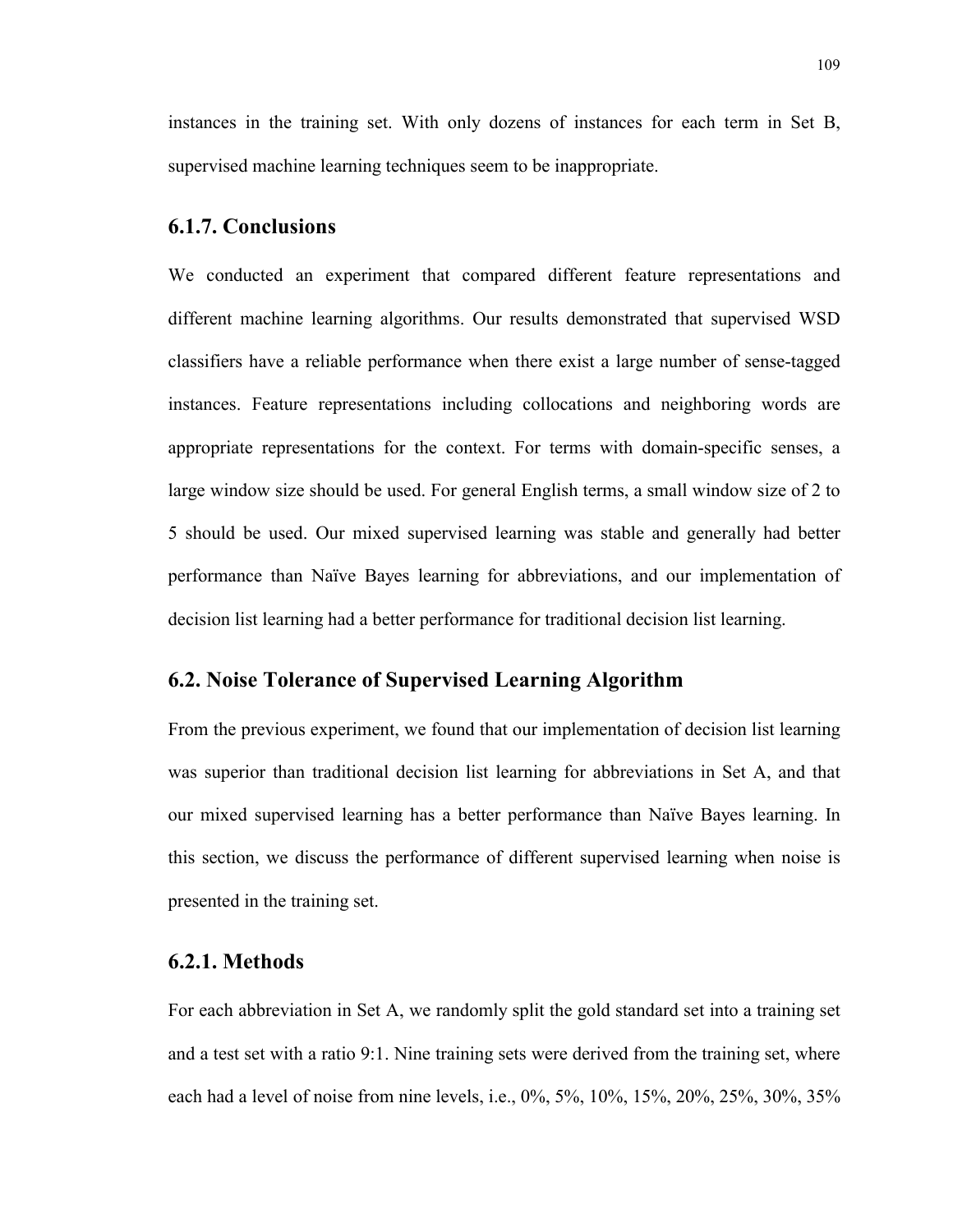and 40%. For example, when the noise level is 5%, we substituted the gold standard sense for 5% of the instances in the training set to a randomly chosen different sense. Nine WSD classifiers were built using each of the derived training sets. We used a feature representation that was similar to feature representation "f", which contained features in feature representation "d" for all occurrences of *AW* in an instance and all words except *AW* in the instance. We compared four different supervised learning algorithms: tradition decision list learning, our implementation of decision list learning, Naïve Bayes learning, and our mixed supervised learning. The performance was measured for abstracts, i.e., we reported measures using abstracts instead of using occurrences as in Section 6.1.

We report on the overall performance of each supervised learning algorithm for different noise level. The measures were averaged over five separate runs.

#### **6.2.2. Results**

Detailed information about the best classifier for each combination of abbreviation and noise is presented in Appendix F. The overall performance for each supervised learning algorithm is shown in Figure 9. The tolerance of noise was different among the different supervised learning algorithms. Naïve Bayes learning had a low precision when there was noise in the training set for abbreviations with a skewed sense distribution or having rare senses. Our implementation of decision list learning had a lower precision compared to traditional decision list learning. Traditional decision list learning was robust and had the best performance for abbreviations with a skewed sense distribution. Our mixed supervised learning had the best performance for abbreviations with a balanced sense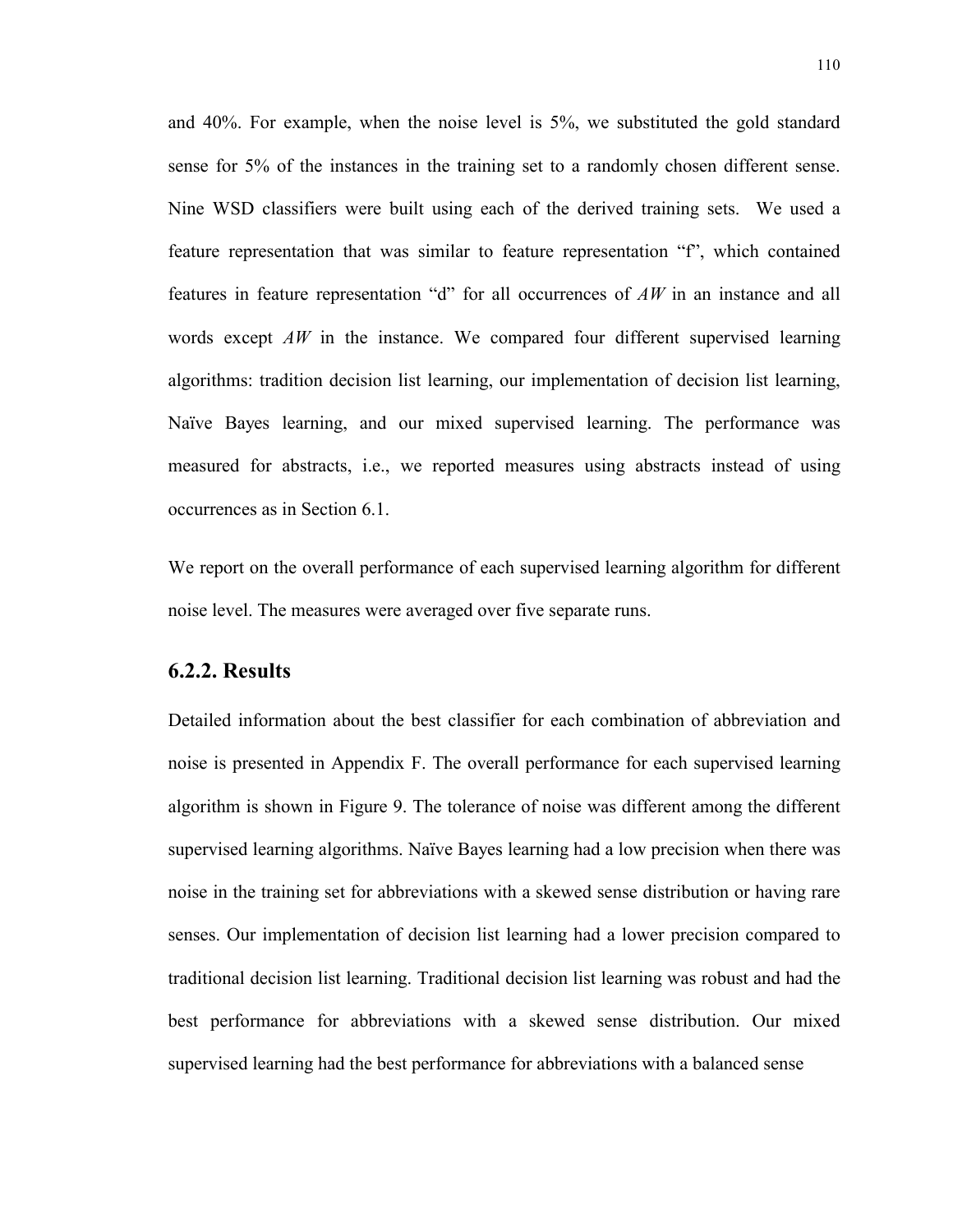

**Figure 9.** Comparison of the overall performance of different supervised learning algorithms in relation to different noise levels.

distribution. Note that the drop at 0.05 of our mixed supervised learning in Figure 9 was caused by two abbreviations, *ACE* and *CAD*, which has only one majority sense.

# **6.2.3. Discussion**

In our study, we replaced the gold standard sense with other senses using an equal probability that may not reflect the true distribution of noise in the training set for real world applications (e.g., rare senses in the gold standard set most likely became non-rare senses in our study, which might not happen in the real world). Our mixed supervised learning algorithm was very robust when the sense distribution is balanced. The performance of our mixed supervised classifiers trained on the training set with 40% of noise was not significantly different from that of our mixed supervised classifiers when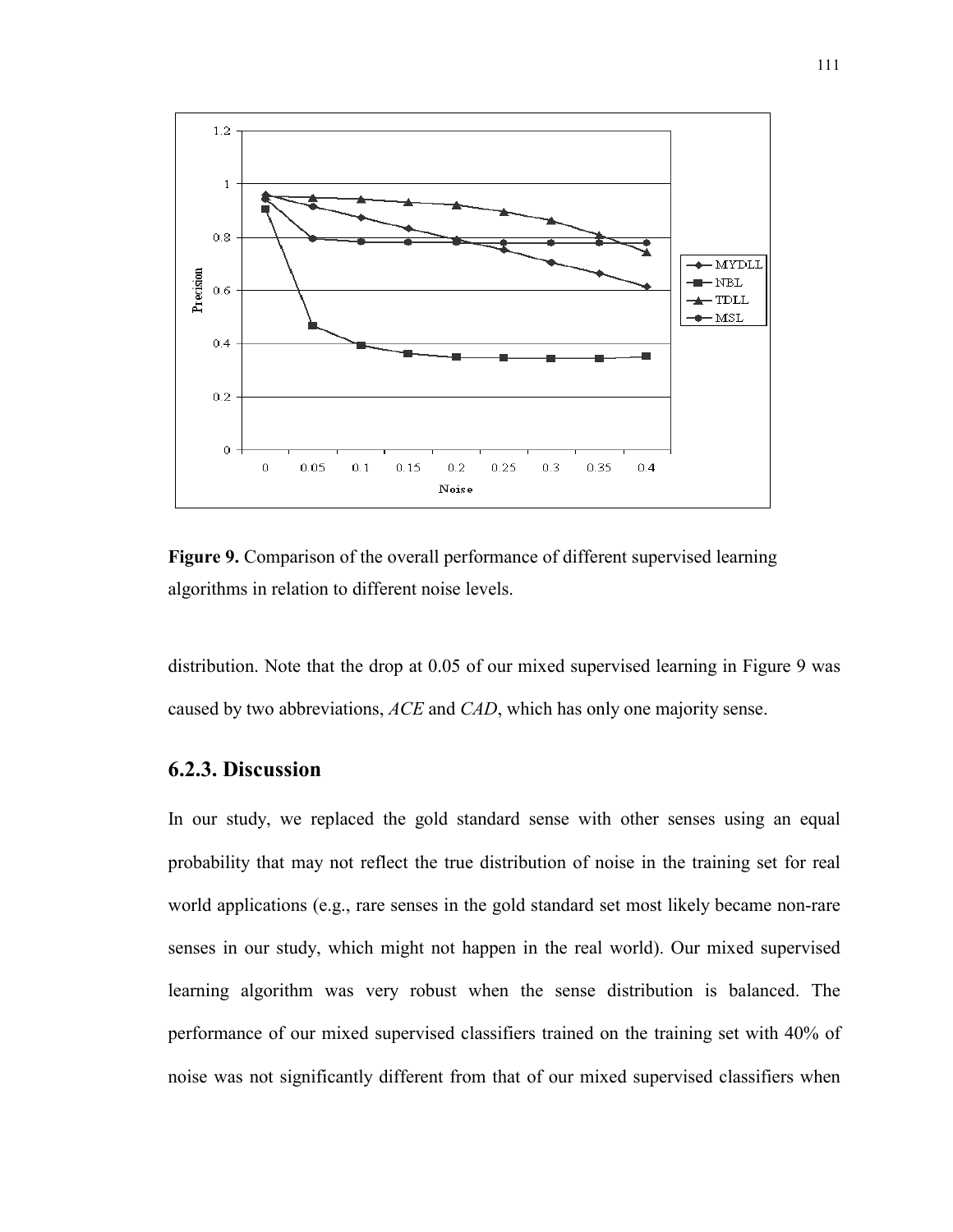trained on the gold standard training set for abbreviations with a balanced sense distribution. The performance of traditional decision list classifiers trained on the training set with 10% of noise was not significantly different from that of decision list classifiers trained on the gold standard training set for abbreviations with a skewed sense distribution.

#### **6.3. Construction of WSD Classifiers for Abbreviations**

We hypothesized that preliminary sense-tagged corpora (STC') for abbreviations, which are derived automatically, are comprehensive and can be used to derive WSD classifiers directly without two optional components (i.e. without the clustering analysis component and the expert annotation component). We answered the hypothesis through a set of experiments. In experiment I, we built WSD classifiers for abbreviations in Set A using sense-tagged corpora that were derived from unambiguous synonyms  $(STC<sub>1</sub>)$ . The performance of those WSD classifiers was evaluated using the gold standard set. In experiment II, we evaluated the quality of sense-tagged corpora derived using conceptual relatives in the context. In experiment III, we addressed the performance of WSD classifiers trained on sense-tagged corpora that were derived automatically. In addition, we studied the transferability of the constructed WSD classifiers, which used MEDLINE abstracts as training instances, by applying them on the disambiguation task of abbreviations in medical reports.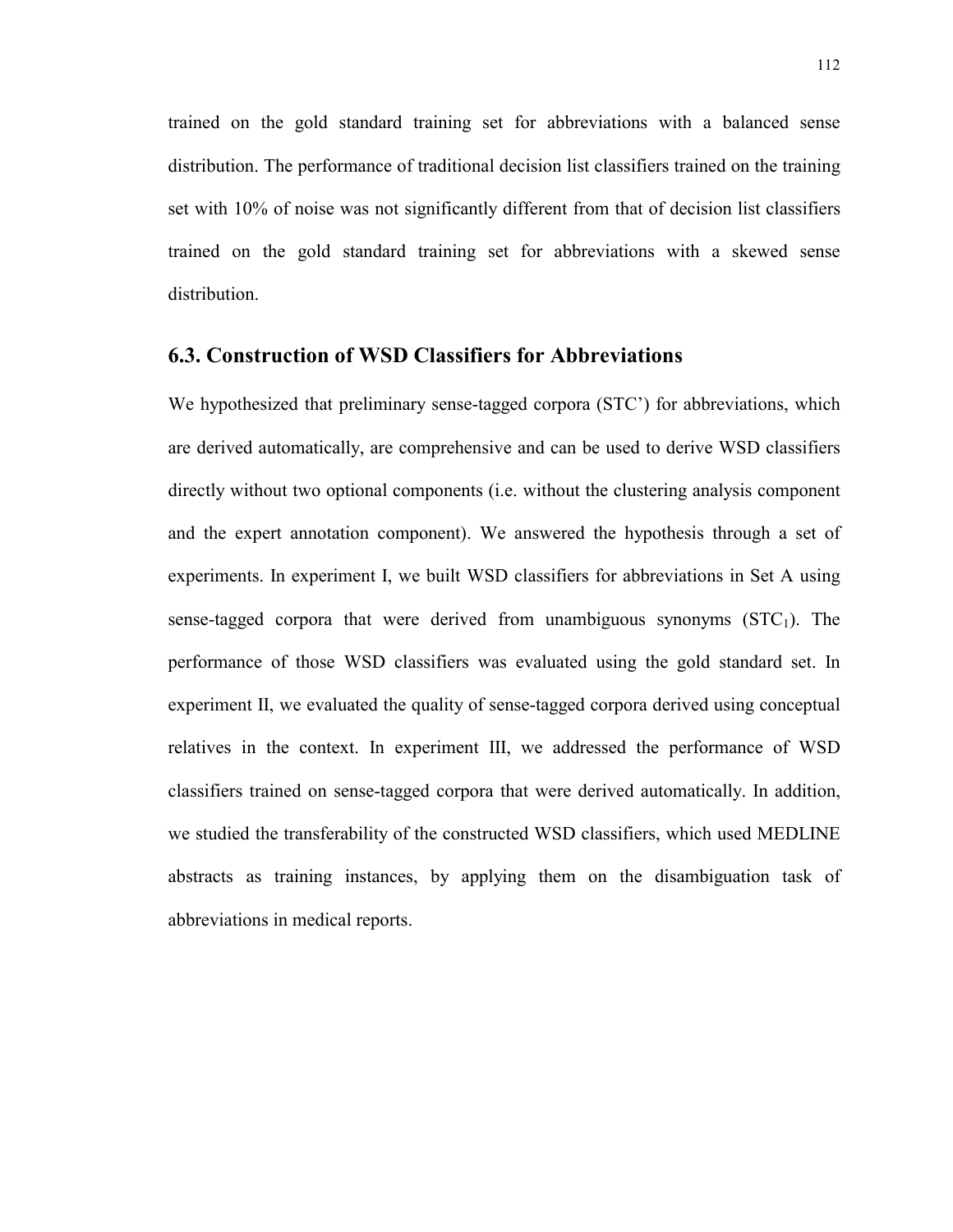#### **6.3.1.1. Methods**

For each abbreviation  $AW$  in Set A, a raw corpus,  $RC<sub>1</sub>(AW)$ , where each instance in the corpus contained an unambiguous synonym of *AW*, was derived with the following restriction: each synonym can only be used to extract 5,000 abstracts for abbreviations. After substituting all occurrences of the corresponding synonym in each abstract of *AW* with *AW* and tagging *AW* with the associated sense of that synonym, we derived a sensetagged corpus,  $STC_1(AW)$  (see Section 4.1.4). We excluded all abstracts that were in the gold standard set of *AW* from  $STC<sub>1</sub>(AW)$  and the result was the training set of *AW*.

For each abbreviation *AW*, a WSD classifier for *AW* was then trained on the training set and tested on the gold standard set of *AW*. We compared four different supervised learning algorithms, i.e., Naïve Bayes learning, traditional decision list learning, our implementation of decision list learning, and our mixed supervised learning.

# **6.3.1.2. Results**

The information about the training set for each abbreviation in Set A is listed in the second column of Table 11: NS is the number of presented senses, TR is the number of instances, MAJ is the majority sense, and the PMAJ is the percentage of the majority sense (for the detail information for each sense, see Appendix C). The distribution of senses in the training set was different from that in the test set for most words. For example, the majority sense in the training set for  $ACE$  was  $ACE<sub>1</sub>$  (i.e., *acetylcholinesterase*); while in the gold standard set, the majority sense was  $ACE<sub>2</sub>$  (i.e., *angiotensin converting enzyme*). The sizes of the training sets were quite different among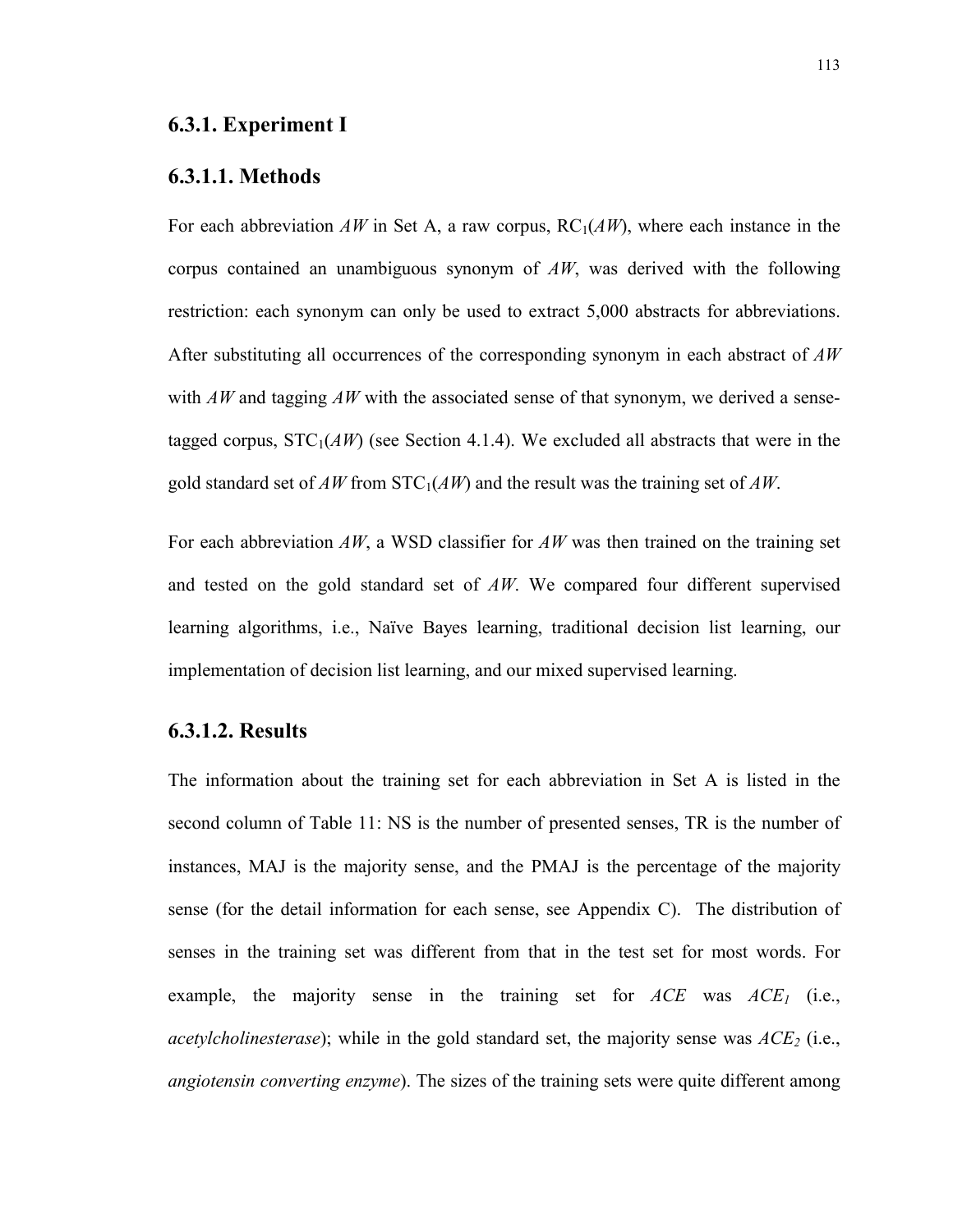abbreviations: some (i.e. *APC, BPD, BSA, HSV, IBD, RSV, TPN*) had over 300 instances for each sense; while others had at least one sense with less than 300 instances. Not all senses with instances in the gold standard set had instances in the training sets. For example, there were eight instances in the gold standard set of *MCP* associated with the sense  $MCP_2$ ; but there were no instances in the training set associated with the sense *MCP2*.

The precision for each supervised learning algorithm is listed in the third column of Table 11; the precision of the classifiers that were significantly better are flagged with stars. The performance of WSD classifiers varied for different abbreviations. For example, all WSD classifiers for *HSV* achieved a precision of over 99%, while all WSD classifiers for *DIP* achieved a precision of 27.7%. The best WSD classifiers for each abbreviation were also different from each other. Among 35 abbreviations in Set B, 13 (e.g., *APC*, *BPD*, etc.) had a precision of over 90% for all the WSD classifiers. However, there were 6 abbreviations (i.e., *DIP*, *DOB*, *EMG*, *LAM*, *MAC*, and *PCP*) for which all WSD classifiers had a precision of less than 90%.

The supervised learning algorithm with the best overall performance was mixed supervised learning algorithm with an overall precision of 90.4%. The overall precision of our implementation of decision list learning and the mixed supervised learning was significantly better than traditional decision list learning and Naïve Bayes learning with a 95% confidence interval.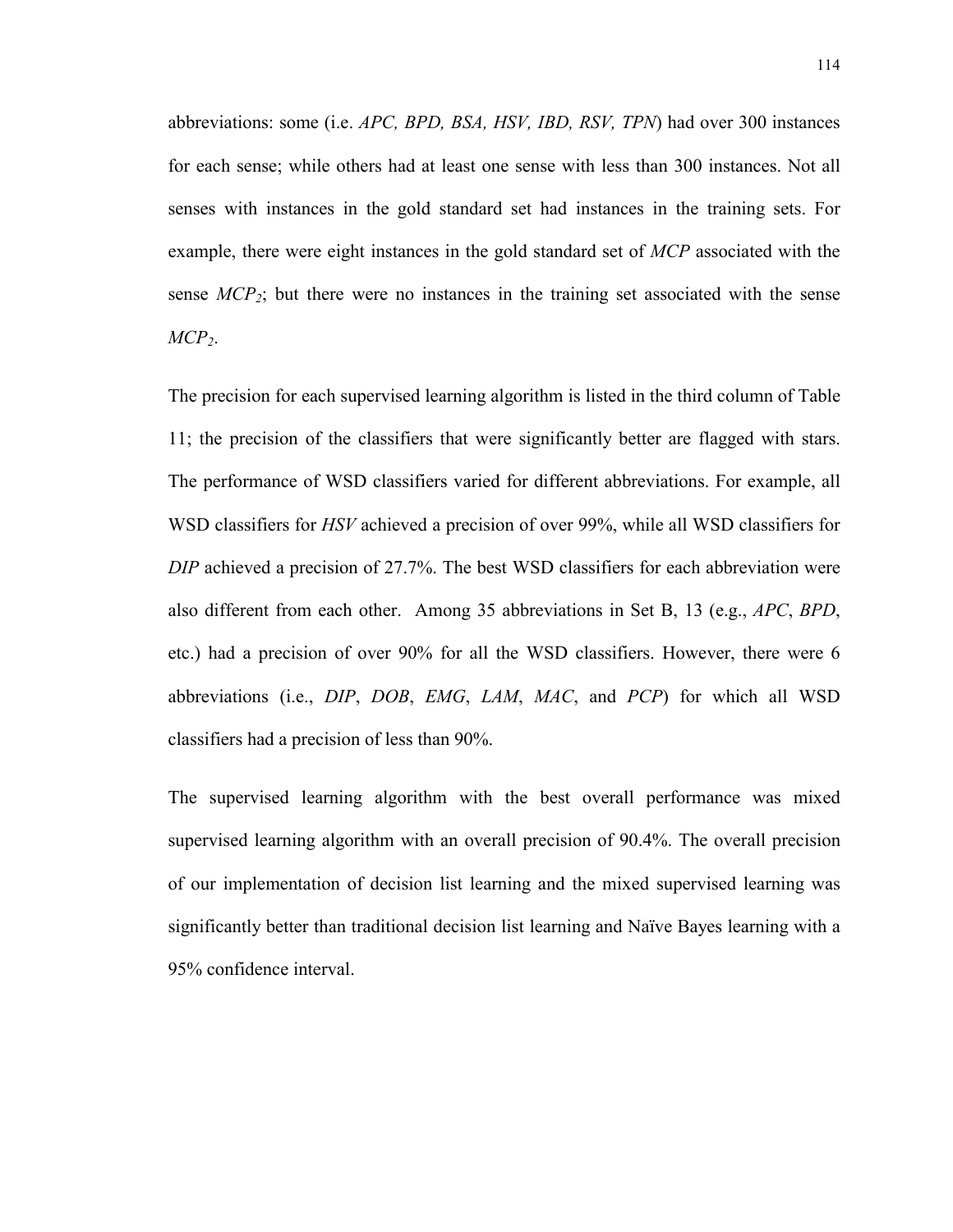|            |                      | <b>TRAINING SET</b> |                  |       |              | PRECISION (%) |            |            |  |
|------------|----------------------|---------------------|------------------|-------|--------------|---------------|------------|------------|--|
| AW         | <b>NS</b>            | <b>TR</b>           | <b>MAJ</b>       |       | PMAJ(%) TDLL | <b>MYDLL</b>  | <b>NBL</b> | <b>MSL</b> |  |
| ACE        | $\boldsymbol{A}$     | 8,583               | ACE <sub>1</sub> | 62.8  | 94.5         | 93.3          | 79.9       | 97.5*      |  |
| <b>ANA</b> | $\cdot$ 3            | 254                 | ANA <sub>2</sub> | 57.1  | 98.8*        | 97.8*         | 93.3       | 93.3       |  |
| <b>APC</b> | 5                    | 6,682               | APC <sub>2</sub> | 33.8  | 98.1*        | 96.1          | 98.9*      | 98.9*      |  |
| ASP        | $6 \frac{1}{2}$      | 13,824              | ASP <sub>6</sub> | 34.9  | 84.4         | 77.3          | 92.2       | 92.9       |  |
| <b>BPD</b> | 3                    | 2,302               | $BPD_1$          | 41.0  | 97.6         | 97.6          | 99.4*      | 99.4*      |  |
| <b>BSA</b> | $\overline{2}$       | 66,94               | BSA <sub>2</sub> | 51.5  | 96.6         | 96.1          | 97.8*      | 97.8*      |  |
| CAD        | $\overline{2}$       | 12,182              | CAD <sub>1</sub> | 99.7  | 99.1         | 99.5*         | 98.8       | 99.1       |  |
| <b>CAT</b> | 4                    | 19,121              | CAT <sub>2</sub> | 85.7  | .94.4        | 97.2          | 100        | 97.2       |  |
| <b>CML</b> | $\cdot$ 2            | 3,750               | $CML_1$          | 99.5  | 94.9*        | 95.6*         | 93.7*      | 94.9*      |  |
| <b>CMV</b> | $\cdot$ 3            | 190                 | CMV <sub>4</sub> | 76.3  | 44.3         | $90.0*$       | 87.3       | 87.3       |  |
| <b>CPI</b> | $\overline{3}$       | 143                 | $\text{CPI}_2$   | 52.4  | 94.4         | 97.2          | 95.8       | 95.8       |  |
| <b>CSF</b> | $\overline{3}$       | 7,133               | CSF <sub>1</sub> | 56.4  | 97.4*        | 95.6          | 89.0       | 89.0       |  |
| <b>CVA</b> | $\overline{2}$       | 10,489              | CVA <sub>1</sub> | 99.6  | $100.0*$     | $100.0*$      | 83.2       | $100*$     |  |
| <b>CVP</b> | $\cdot$ 3            | 14                  | CVP <sub>3</sub> | 85.7  | $.99.3*$     | 44.3          | 13.1       | 99.0*      |  |
| DIP        |                      | 69                  | DIP <sub>2</sub> | 100.0 | 27.7         | 27.7          | 27.7       | 27.7       |  |
| <b>DOB</b> |                      | 535                 | DOB <sub>3</sub> | 100.0 | 50.0         | 50.0          | 50.0       | 50.0       |  |
| <b>DVT</b> | $\overline{2}$       | 1,745               | $DVT_1$          | 97.1  | $.99.1*$     | 99.1*         | 83.9       | 83.9       |  |
| <b>EMG</b> | $\cdot$ 3            | 3,248               | EMG <sub>2</sub> | 96.8  | 21.4         | 21.9          | 52.3       | 52.3       |  |
| <b>FDP</b> | $\cdot$ 3            | 676                 | FDP <sub>3</sub> | 67.2  | $97.2*$      | 97.4*         | 83.5       | 97.4*      |  |
| <b>HSV</b> | $^{2}$               | 6,339               | $HSV_1$          | 91.4  | 99.5         | 99.9          | 99.7       | 99.7       |  |
| <b>IBD</b> | $\overline{2}$       | 5,386               | $IBD_1$          | 72.7  | $97.2*$      | 93.0          | 81.2       | 81.2       |  |
| <b>LAM</b> | $\overline{4}$       | 4,702               | LAM <sub>2</sub> | 93.0  | 9.8          | 65.6          | 82.5*      | $82.5*$    |  |
| <b>LDH</b> | $\overline{2}$       | 91                  | $LDH_1$          | 96.7  | $100.0*$     | 99.2*         | 75.9       | $100*$     |  |
| <b>MAC</b> | 7                    | 9,975               | MAC <sub>2</sub> | 85.3  | 37.8         | 66.6          | 89.1*      | $86.7*$    |  |
| <b>MAS</b> | 3                    | 564                 | MAS <sub>2</sub> | 74.3  | 99.1         | 99.1          | 100.0      | 100        |  |
| <b>MCP</b> | $\cdot$ 3            | 2,650               | MCP <sub>4</sub> | 92.5  | 62.0         | 92.0          | 90.5       | 55.5       |  |
| <b>PCA</b> | 7                    | 3,659               | PCA <sub>8</sub> | 46.6  | 73.0         | 85.3          | $92.5*$    | 80.6       |  |
| PCP        | $\cdot$ 5            | 2,462               | $PCP_5$          | 74.6  | 49.8         | 77.9          | 84.3       | 51.4       |  |
| PEG        | $\frac{2}{\sqrt{2}}$ | 4,517               | PEG <sub>1</sub> | 92.8  | 77.1         | 92.9*         | $100.0*$   | $100*$     |  |
| <b>PSA</b> | $\cdot$ 3            | 1,596               | PSA <sub>1</sub> | 62.0  | 99.5         | 97.8          | 94.7       | 99.8       |  |
| <b>PVC</b> | $\cdot$ 3            | 7,109               | PVC <sub>2</sub> | 50.1  | $97.7*$      | 97.2*         | 47.3       | 97.7*      |  |
| <b>RSV</b> | $\cdot$ 2            | 2,672               | RSV <sub>2</sub> | 55.5  | .95.6        | 95.2          | 96.1       | 96.1       |  |
| <b>SLE</b> | $\overline{2}$       | 2,344               | SLE <sub>2</sub> | 99.4  | $97.7*$      | 99.7*         | 85.8       | 97.7*      |  |
| <b>TPN</b> | $\overline{2}$       | 7,601               | $TPN_1$          | 74.3  | 85.3         | 90.8          | 98.7*      | 98.7*      |  |
| <b>VCR</b> | $\frac{1}{3}$        | 4,598               | VCR <sub>1</sub> | 99.7  | $.99.4*$     | 99.1*         | 95.8       | 99.4*      |  |
| Total      | <b>NA</b>            |                     |                  |       | 84.8         | 89.7          | 86.5       | 90.4       |  |

**Table 11.** The evaluation results of  $STC<sub>1</sub>$  using Set A. NS (TR) - the number of presented senses (instances) , MAJ (PMAJ) - the majority sense (the percentage of the occurrences). Refer to Table 7 for other notations.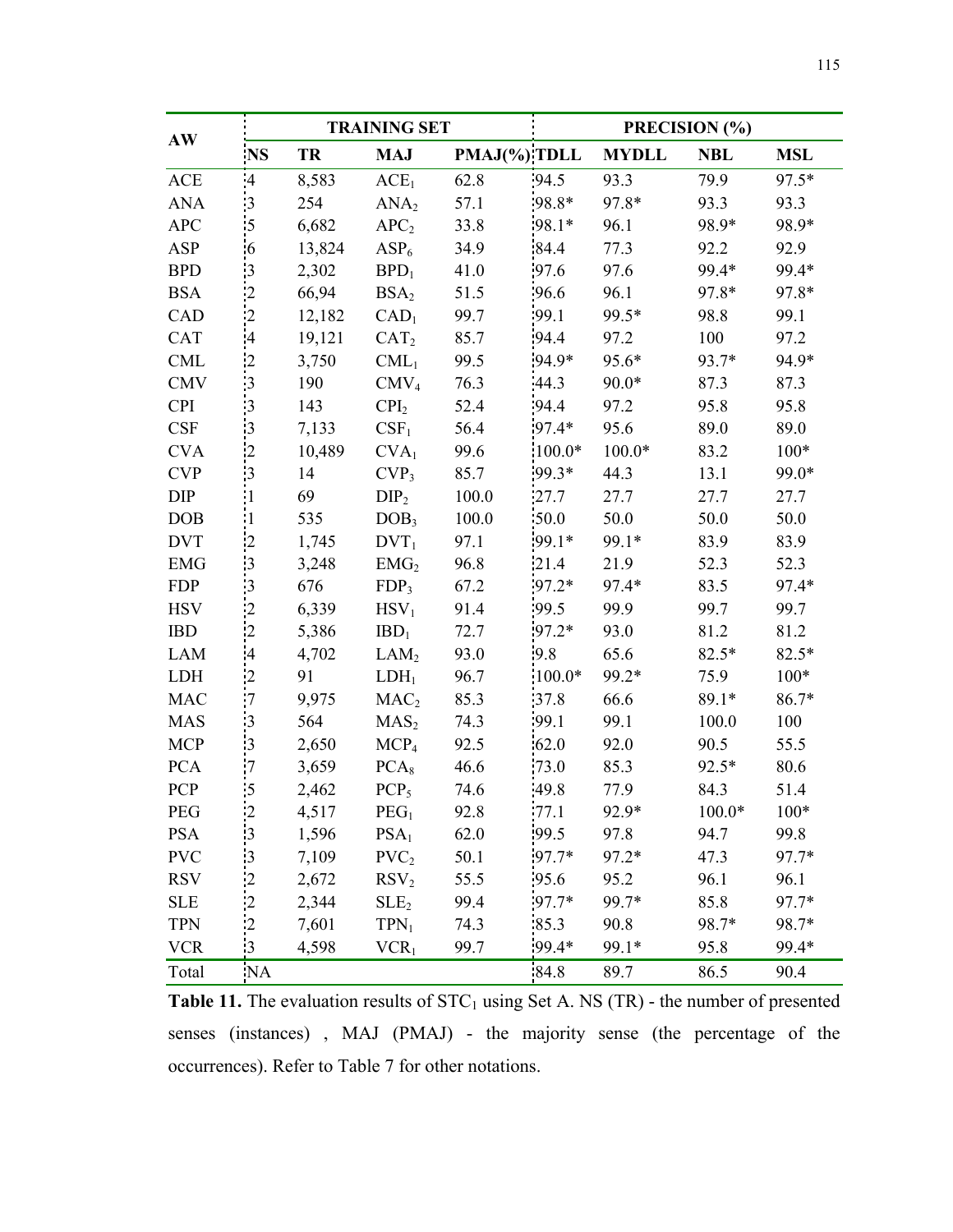#### **6.3.1.2 Discussion**

We analyzed the causes of the low precision of WSD classifiers, and there were several causes: too few sense-tagged instances and relatedness among different senses.

The cause for the low precision of WSD classifiers was that there were not enough sensetagged instances. For example, 72.7% of instances in the gold standard set of *DIP* held a sense that was not presented in the training set, and 50% of instances in the gold standard set of *DOB* held a sense that was not present in the training set. There were only 14 instances in the training set of *PCP* having the sense *PCP*4, while there were 1,071 instances in the gold standard set of *PCP* with the sense *PCP*4.

The low precision of some WSD classifiers was caused by the existence of closely related senses for the corresponding abbreviations. For example, all WSD classifiers for *EMG* had a precision of less than 55%.

We found that if there were enough instances (e.g. over 300 instances) for each sense, almost all WSD classifiers achieved a high precision regardless of the level of ambiguity and sense distributions. For example, the abbreviation *APC* had five senses, each with over 500 instances (refer to Appendix C), and all WSD classifiers for *APC* achieved a precision of over 96%. The abbreviation *BPD* had three senses with over 400 instances for each, and all WSD classifiers for *BPD* achieved a precision of over 97%. However, the results were different for abbreviations with closely related senses. For example, two senses of *IBD* were closely related (i.e., *IBD<sub>1</sub>* for *inflammatory bowel disease* and *IBD<sub>2</sub>* for *irritable bowel syndrome*) and the Naïve Bayes classifier for *IBD* had a precision of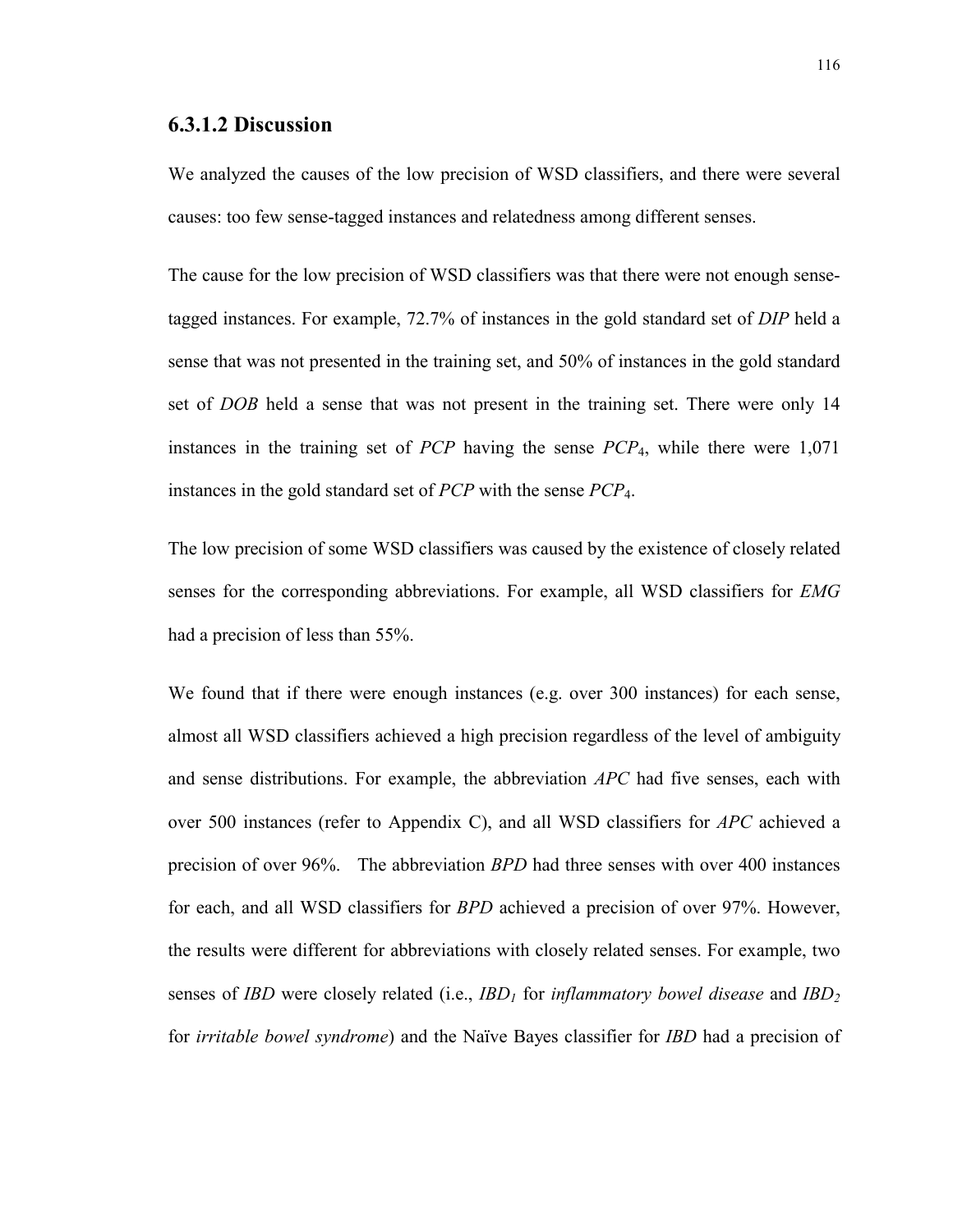81.2% even though there were 3,916 instances with the sense *IBD1* and 1,470 instances had the sense *IBD*<sub>2</sub>.

We observed for almost all abbreviations with a skewed sense distribution (i.e., the majority sense occurred more than 90%), such as *CAD*, *CML*, *SLE*, and *VCR*, or abbreviations with two closely related senses, such as *IBD* and *DVT*, decision list learning achieved the best performance. Naïve Bayes classifiers achieved the best performance for words with a balanced sense distribution, such as *BPD*, *APC*, etc. However, they were not robust when there were rare senses (i.e., senses that occurred less than 1%). For example, only 3 instances in the training set of *ACE* had rare senses, but the performance of Naïve Bayes classifier was much worse than other learning algorithms. Our mixed supervised learning algorithm that separated rare senses from other senses was robust, and achieved the best performance for words with a training set that had a balanced sense distribution for non-rare senses, such as *ACE* and *PVC* etc.

# **6.3.2. Experiment II**

#### **6.3.2.1. Methods**

For each abbreviation *AW* in Set A, a raw corpus which consisted of MEDLINE abstracts containing *AW*, was extracted from MEDLINE. For each abstract, conceptual relatives were identified using CRMap (refer to Section 4.1.4.3). Since not every abstract had identified conceptual relatives, we measured the performance of each individual relation type (or source) using the following measures: coverage (i.e., the number of abstracts that had occurrences of conceptual relatives with that type (or source)), and precision (i.e., the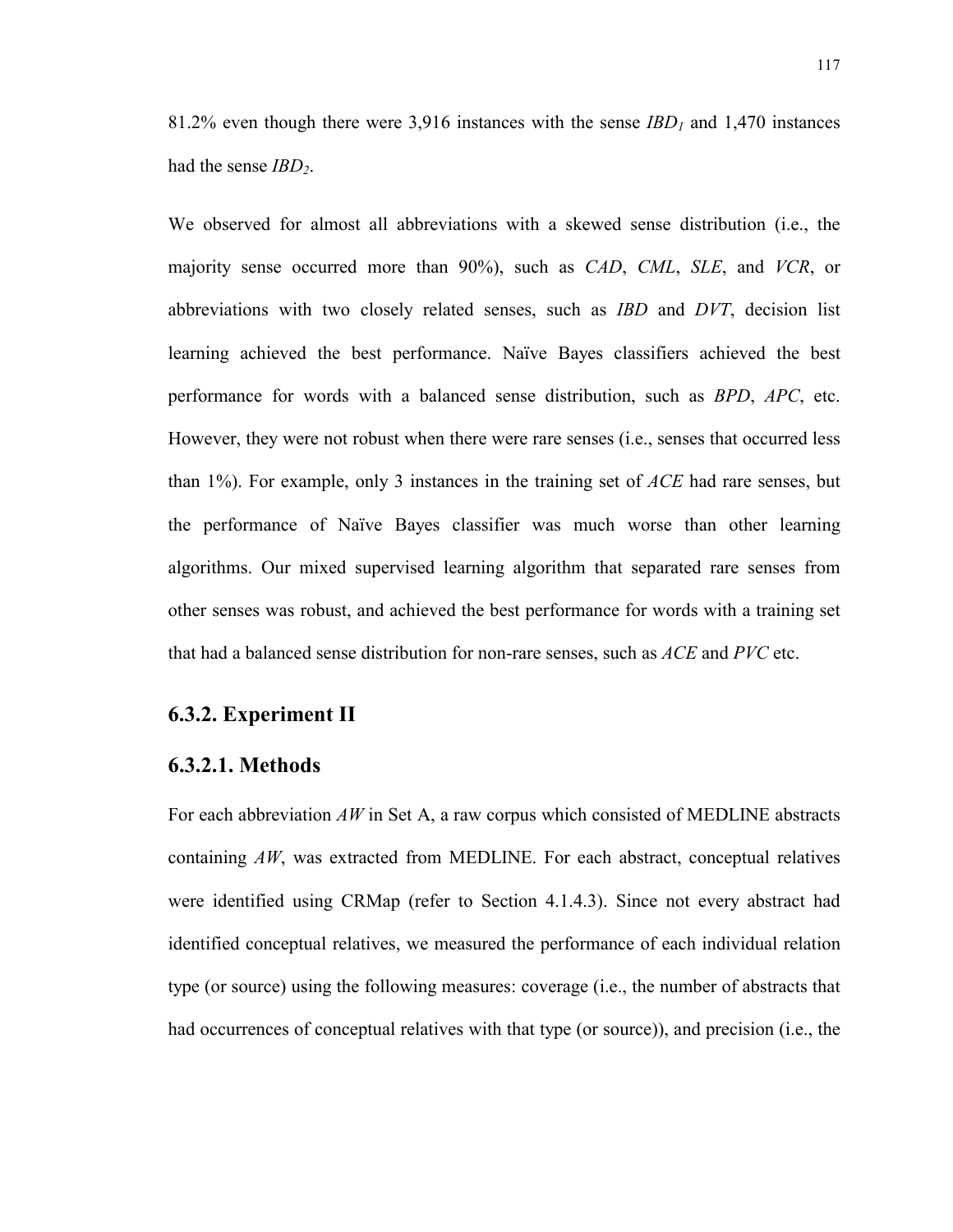percentage of the number of occurrences of conceptual relatives with that type (or source) that correctly identified the sense).

We derived a sense-tagged corpus,  $STC<sub>2</sub>(AW)$ , using the majority vote sense of those identified relatives; if there was a tie, we randomly chose one of the tied senses. We evaluated the quality of the corpus using the gold standard set of *AW* with two measures: recall, i.e. the ratio of the number of abstracts with correctly identified sense to the total number of abstracts in the evaluation set, and precision, the ratio of the number of abstracts with correctly identified sense to the number of abstracts that were assigned senses.

We also compared the quality of the sense-tagged corpus using two different mapping programs, i.e., CRMap and MetaMap, for several abbreviations.

# **6.3.2.2. Results**

We extracted 155,723 abstracts from MEDLINE. There were 85,554 abstracts with conceptual relatives identified using CRMap (see Appendix C for detailed statistics about each sense).

The overall performance of different relation types (or sources) is shown in Table 12 (note only sources with over 1% of the coverage were included in the Table) when evaluated using the gold standard set. Among 19 different sources with a coverage of over 1%, MTH (i.e., relations created during the construction of the META) had the highest coverage (i.e., 27.4%) and CCPSS99 (i.e., relations imported from the Canonical Clinical Problem Statement System, 1999 version) had the highest precision (98.7%). The conceptual relatives with relations from 2 sources (i.e., WHO97 (i.e., WHO Adverse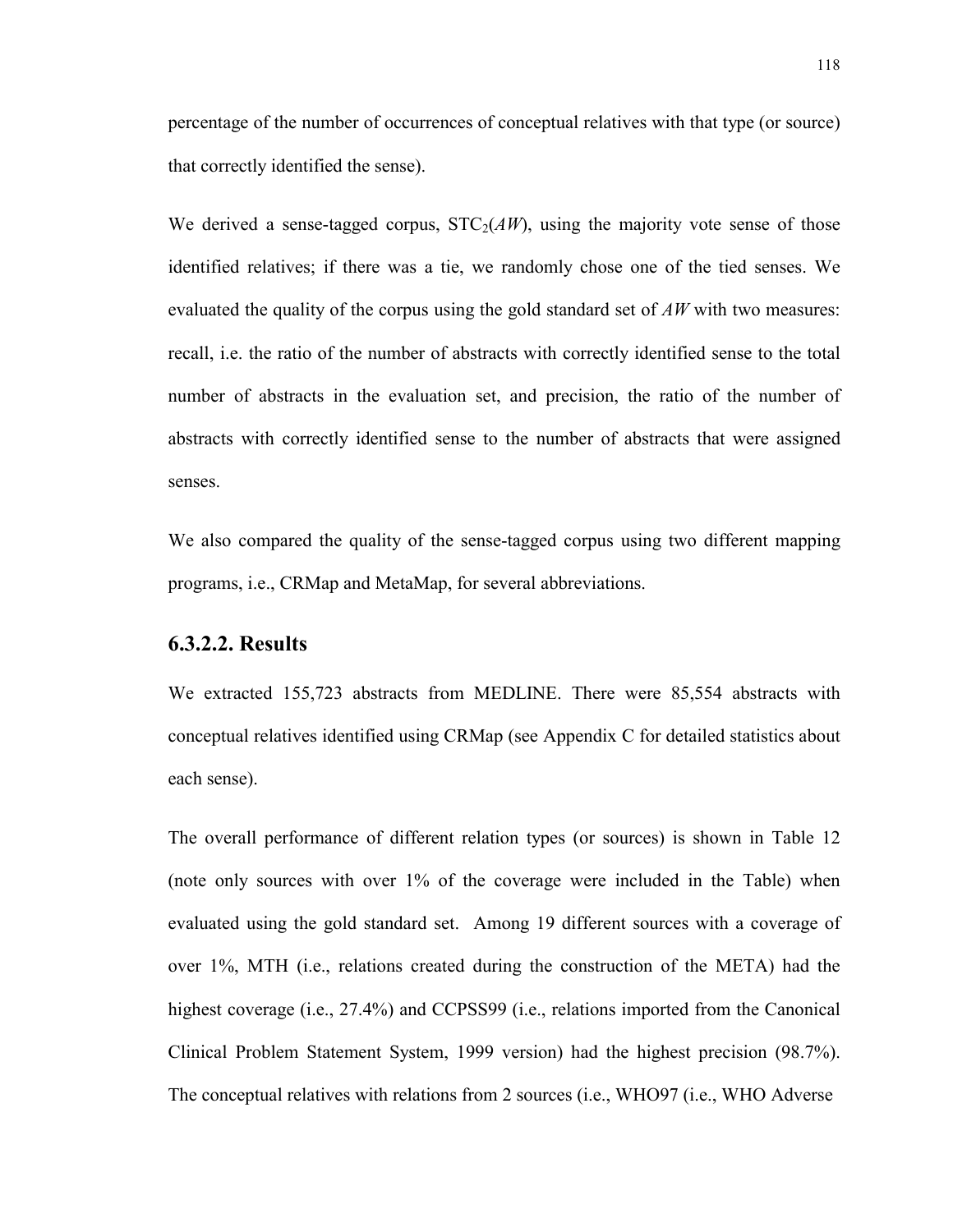| <b>SOURCE</b>    | <b>COV</b> | <b>PRE</b> | <b>TYPE</b>    | <b>COV</b> | <b>PRE</b> |
|------------------|------------|------------|----------------|------------|------------|
|                  | $(\%)$     | $(\%)$     |                | $(\%)$     | $(\%)$     |
| <b>MTH</b>       | 27.4       | 91.8       | Other          | 34.4       | 94.6       |
| <b>MSH2001</b>   | 24.7       | 91.5       | Sibling        | 21.4       | 82.6       |
| <b>CSP2000</b>   | 21.8       | 92.2       | Child          | 15.4       | 91.3       |
| CST95            | 11.1       | 85.4       | Narrower       | 14.2       | 88.0       |
| CCPSS99          | 10.4       | 98.7       | Parent         | 9.0        | 91.6       |
| RCD99            | 10.0       | 94.0       | <b>Broader</b> | 8.9        | 96.3       |
| <b>SNMI98</b>    | 10.0       | 89.9       | Synonymy       | 4.3        | 99.7       |
| AOD99            | 8.3        | 94.3       | Like           | 0.5        | 94.6       |
| WHO97            | 6.8        | 65.3       |                |            |            |
| <b>BI98</b>      | 4.9        | 97.7       |                |            |            |
| <b>META</b>      | 4.3        | 93.5       |                |            |            |
| PSY97            | 2.4        | 93.5       |                |            |            |
| <b>PDQ2000</b>   | 2.0        | 74.8       |                |            |            |
| LNC10o           | 1.6        | 95.7       |                |            |            |
| ICD10AM          | 1.4        | 99.6       |                |            |            |
| <b>ICD2001</b>   | 1.3        | 99.4       |                |            |            |
| ICPC2P           | 1.1        | 99.3       |                |            |            |
| CCS99            | 1.1        | 99.0       |                |            |            |
| SNM <sub>2</sub> | 1.0        | 99.7       |                |            |            |

| <b>TYPE</b>    | <b>COV</b> | <b>PRE</b> |
|----------------|------------|------------|
|                | (%)        | (%)        |
| Other          | 344        | 94.6       |
| Sibling        | 21.4       | 82 6       |
| Child          | 15.4       | 91.3       |
| Narrower       | 14 2       | 88.0       |
| Parent         | 9.0        | 91.6       |
| <b>Broader</b> | 8.9        | 96.3       |
| Synonymy       | 4.3        | 99.7       |
| Like           | 0.5        | 94.6       |

**Table 12.** Comparison results among different sources and types. COV stands for coverage and PRE stands for precision $2^0$ .

Drug Reaction Terminology, 1997 version) and PDQ2000 (i.e., Physician Data Query Online System, 2000 version)) had a precision of lower than 80%; conceptual relatives from 15 had a precision of over 90%. Among 8 different relation types, the conceptual relatives with a relation type, Other, achieved the best coverage (34.4%); while the synonymy (i.e., the relation assigned to terms with the same conceptual identifier) relation achieved the best precision (99.7%). The conceptual relatives from 6 types (i.e.,

<sup>&</sup>lt;sup>20</sup> Refer to http://www.nlm.nih.gov/research/umls/2002AB\_Addendum.html for descriptions of Sources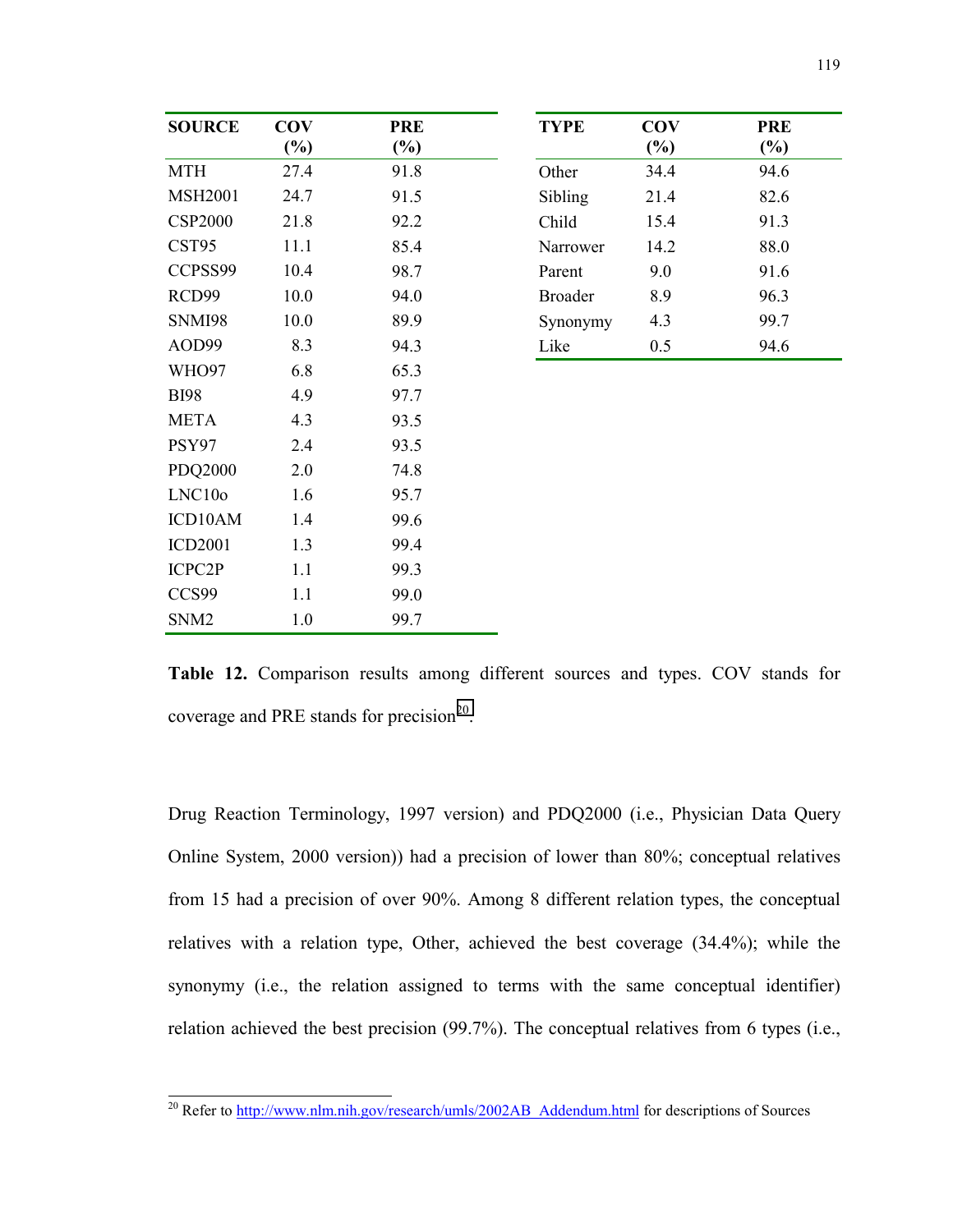Other, Child, Parent, Broader, Synonymy, Like) had a precision of over 90%. The conceptual relatives with the Sibling type had the lowest precision (82.6%).

The average recall of the sense tagged corpus was 48.0% when evaluated on the gold standard set, and the average precision was 92.5%. Table 12 lists the detailed information about  $STC_2$  and measures for each abbreviation, where  $STC_2$ -R is the recall and  $STC_2$ -P is the precision. For example, the number of abstracts in  $STC<sub>2</sub>(*ANA*)$  is 1,101, and about 73.3% of them have been assigned correct senses; all sense assignments of *ANA* were correct based on concept relatives. From Table 13, we can see that the measures differed widely among abbreviations. For example, the  $STC<sub>2</sub>$  for 27 out of 35 abbreviations had a precision of over 94% (e.g. *ACE*, *CAD*, etc), while there were 4 abbreviations (i.e. *ASP*, *DVT*, *EMG*, and *MAC*), where  $STC<sub>2</sub>$  had a precision of lower than 80%. The result of the comparison between CRMap and MetaMap is listed in Table 14. CRMap was significantly better than MetaMap with respect to the quality of STC2, except for *BSA*, which had a lower recall (9% compared to 29.9%).

#### **6.3.2.3. Discussion**

In this dissertation, we assigned the sense of an abbreviation in an abstract as the majority vote sense of conceptual relatives in the abstract. A more sophisticated sense assignment mechanism can be developed by assigning weights to different sources, types, or combinations of these two.

We analyzed the causes of low precision for  $STC<sub>2</sub>$ , and there were two causes: relatedness among different senses and the existence of poor conceptual relatives.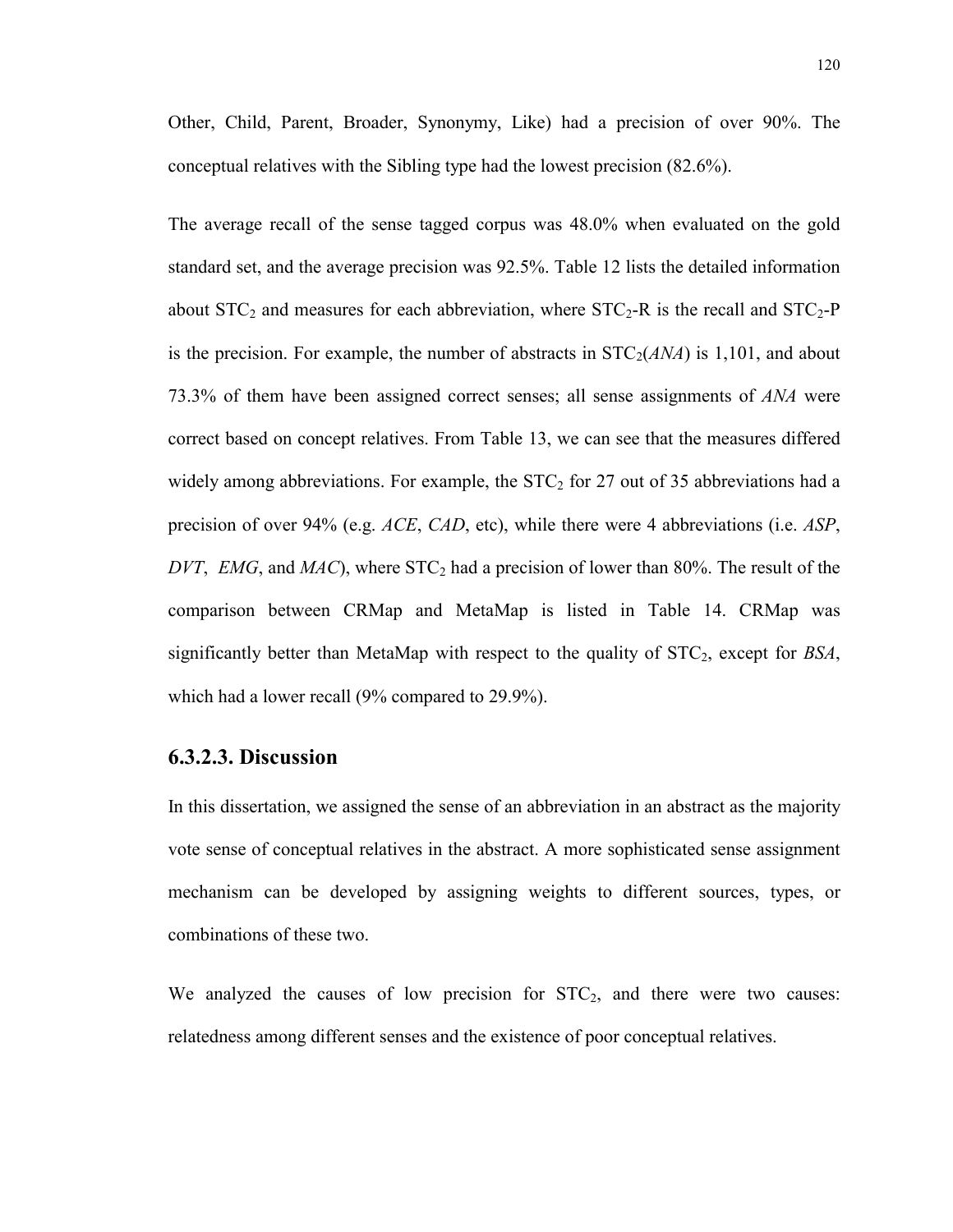| AW         | STC <sub>2</sub> | $STC_2-R$<br>$(\%)$ | $STC_2-P$<br>$(\%)$ | AW         | STC <sub>2</sub> | $STC_2-R$<br>(%) | $STC_2-P$<br>(%) |
|------------|------------------|---------------------|---------------------|------------|------------------|------------------|------------------|
| ACE        | 7,460            | 76.7                | 97.9                | <b>FDP</b> | 727              | 55.0             | 100.0            |
| <b>ANA</b> | 1,101            | 73.3                | 100.0               | <b>HSV</b> | 6,494            | 38.9             | 99.9             |
| <b>APC</b> | 4,158            | 68.8                | 84.3                | <b>IBD</b> | 1,191            | 80.7             | 96.2             |
| ASP        | 305              | 63.8                | 74.4                | <b>LAM</b> | 146              | 30.6             | 87.5             |
| <b>BPD</b> | 494              | 39.5                | 97.5                | <b>LDH</b> | 4,032            | 48.3             | 100.0            |
| <b>BSA</b> | 1,408            | 9.0                 | 89.9                | <b>MAC</b> | 1,382            | 58.5             | 78.3             |
| CAD        | 3,501            | 85.5                | 99.9                | <b>MAS</b> | 110              | 60.7             | 98.6             |
| <b>CAT</b> | 1,584            | 41.7                | 100.0               | <b>MCP</b> | 2,004            | 72.2             | 98.2             |
| <b>CML</b> | 3,169            | 61.5                | 99.0                | <b>PCA</b> | 676              | 22.7             | 94.4             |
| <b>CMV</b> | 4,570            | 63.1                | 99.4                | <b>PCP</b> | 1,736            | 50.6             | 94.5             |
| <b>CPI</b> | 32               | 22.2                | 100.0               | <b>PEG</b> | 1,220            | 34.3             | 100.0            |
| <b>CSF</b> | 21,497           | 38.4                | 88.6                | <b>PSA</b> | 1,396            | 28.0             | 98.5             |
| <b>CVA</b> | 402              | 76.1                | 100.0               | <b>PVC</b> | 438              | 25.4             | 94.2             |
| <b>CVP</b> | 211              | 11.4                | 100.0               | <b>RSV</b> | 756              | 17.6             | 99.7             |
| <b>DIP</b> | 67               | 28.6                | 94.1                | <b>SLE</b> | 5,675            | 59.8             | 99.5             |
| DOB        | 11               | 100                 | 100                 | <b>TPN</b> | 1,133            | 47.4             | 96.6             |
| <b>DVT</b> | 1,507            | 26.3                | 33.0                | <b>VCR</b> | 621              | 65.7             | 100.0            |
| EMG        | 2,277            | 8.8                 | 38.7                | Total      | 83,491           | 48.0             | 92.5             |

Table 13. The detailed for STC<sub>2</sub> and the quality of STC2 when evaluated on the gold standard set of Set A.  $STC_2$ -R and  $STC_2$ -P are the recall and the precision respectively.

| AW         |       | $STC_2-R$ (%) | $STC_2-P$ (%) |         |  |
|------------|-------|---------------|---------------|---------|--|
|            | CRMap | MetaMap       | CRMap         | MetaMap |  |
| <b>APC</b> | 68.8  | 60.6          | 84.3          | 86.3    |  |
| <b>BSA</b> | 9.0   | 29.9          | 89.9          | 89.8    |  |
| LAM        | 30.6  | 16.4          | 87.5          | 63.8    |  |
| <b>MAS</b> | 60.7  | 8.0           | 98.6          | 13.6    |  |
| <b>PVC</b> | 25.4  | 17.5          | 94.2          | 56.8    |  |
| <b>VCR</b> | 65.7  | 100           | 100.0         | 99.2    |  |

**Table 14.**The comparing result of two mapping programs: CRMap and MetaMap. Refer to Table 13 for notation of STC<sub>2</sub>-R and STC<sub>2</sub>-P.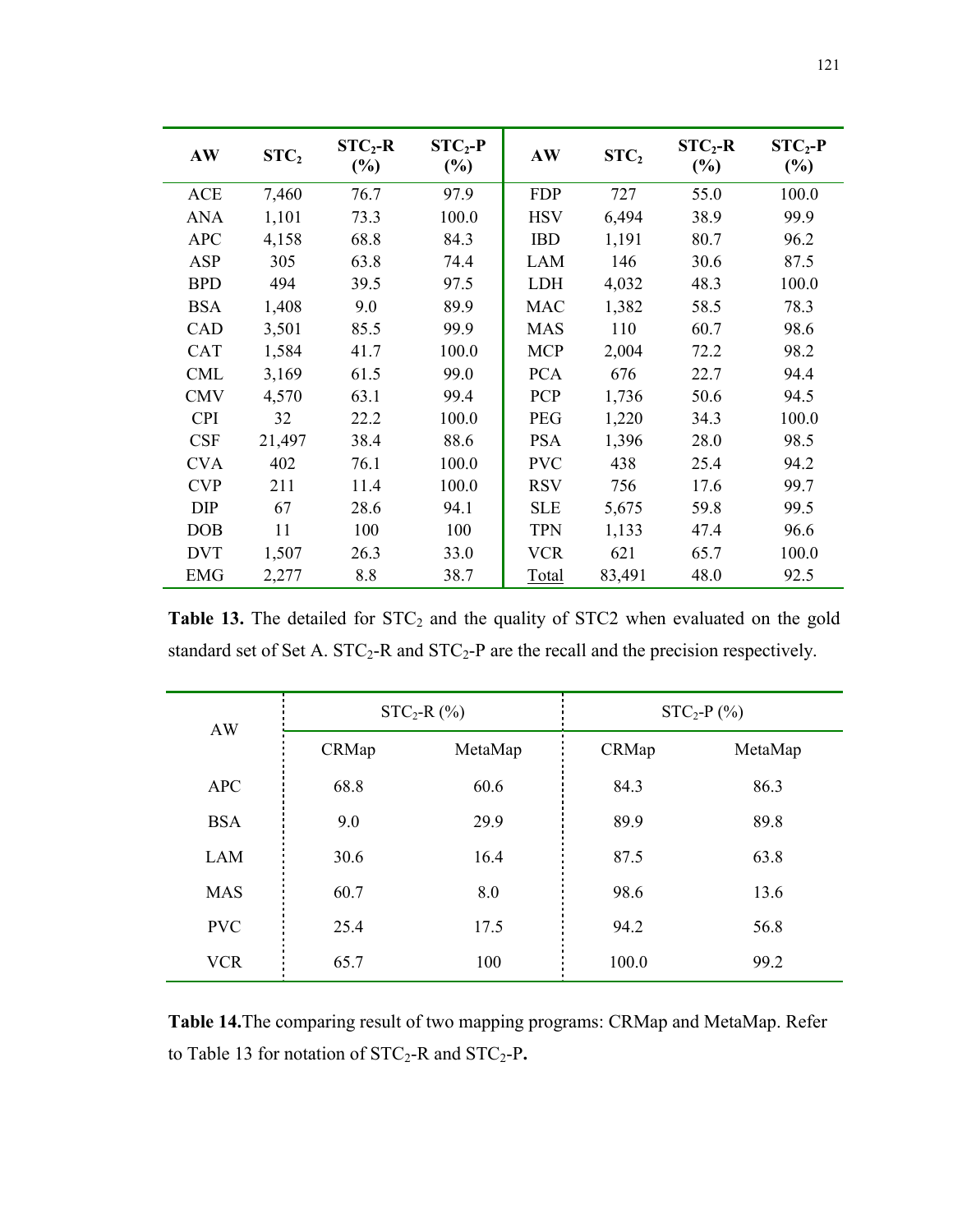The low precision for some abbreviations was caused by the existence of closely related senses. For example, the precision of  $STC_2$  (*EMG*) was 38.7% since three out of four senses are closely related (see Section 6.1.6). *ASP* had two closely related senses:  $ASP<sub>3</sub>$ (i.e. *aspartic acid*) and ASP<sub>6</sub> (i.e. *aspartate*). They had relations defined in MRREL, and they also related to 21 concepts in common in MRREL. The precision of  $STC<sub>2</sub>(ASP)$  was 63.8%. All abbreviations that had  $STC<sub>2</sub>$  with a low precision had closely related senses.

The quality of  $STC_2$  was related to the quality of conceptual relatives for each sense. For example, a conceptual relative of APC<sub>1</sub> (i.e. *antigen presenting cell*) was *cells*, and the textual variants of *cells* (including *cell*) occurred in many abstracts, therefore our method favored  $APC<sub>1</sub>$ .

The difference in performance using CRMap and MetaMap indicated the different goals of two programs. The goal of CRMap is to match only conceptual relatives, while the goal of MetaMap is to map every noun phrase in the context to UMLS concepts. MetaMap fails to find conceptual relatives that are preposition noun phrases while CRMap does not have such limitation. For example, MetaMap failed to identify *persistent pulmonary hypertension of the newborn*, which is a sibling of  $MAS<sub>2</sub>$  (i.e., *meconium aspiration syndrome*), as relatives of MAS<sub>2</sub> in abstracts that contain it such as "….MAS can easily develop persistent pulmonary hypertension of the new born …". The running time of CRMap is much faster than MetaMap since CRMap only considers conceptual relatives of a specific term.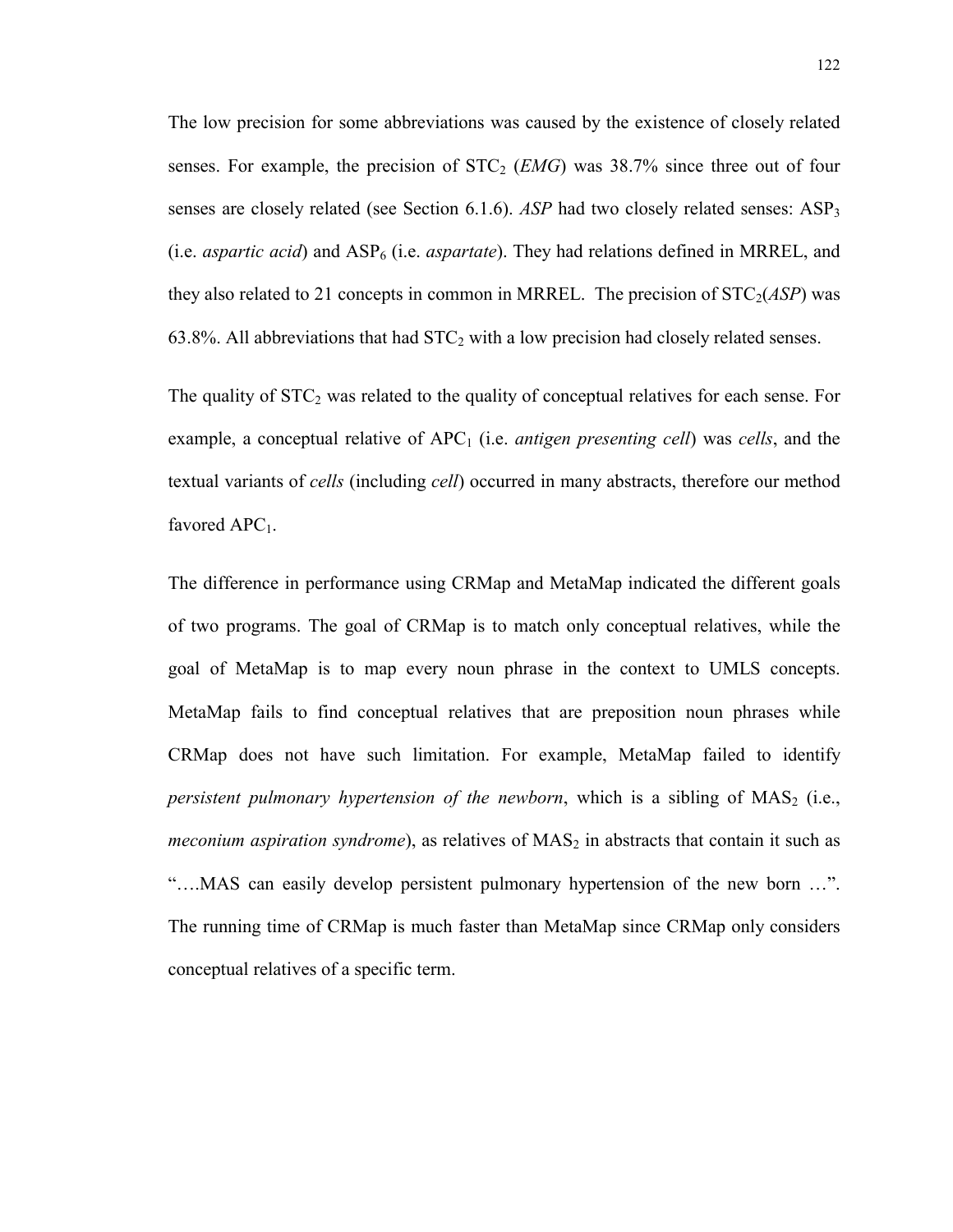#### **6.3.3. Experiment III**

From the noise tolerance study, we saw that traditional implementation of decision list learning was robust when there was noise in the training set for abbreviations with a skewed sense distribution, and our mixed supervised learning was robust when there are multiple majority senses.

From Experiment I, we observed that for abbreviations with enough instances (over 300 instances) for each sense, almost all WSD classifiers trained on  $STC<sub>1</sub>$  achieved a precision of over 97%. For abbreviations with a skewed sense distribution, abbreviations with less than 300 instances for each sense, or abbreviations with two senses that were closely related, implementations of decision list learning achieved the best performance. For abbreviations with a balanced sense distribution for majority senses, our mixed supervised learning achieved the best performance.

From Experiment II, we found that for abbreviations with closely related senses, the derived sense-tagged corpora  $STC<sub>2</sub>$  had a low precision, which implied that there was a high level of noise presented in  $STC<sub>2</sub>$  for these abbreviations. For other abbreviations, the level of noise was less than 6% (note that different from the noise we introduced to the training set in our noise study, the noise here had a relation with the sense distribution, i.e., rare senses in the gold standard set were usually also rare senses in  $STC<sub>2</sub>$ ).

In this experiment, we assessed the precision of WSD classifiers using the knowledge we had gained in previous experiments but without accessing knowledge presented in individual words.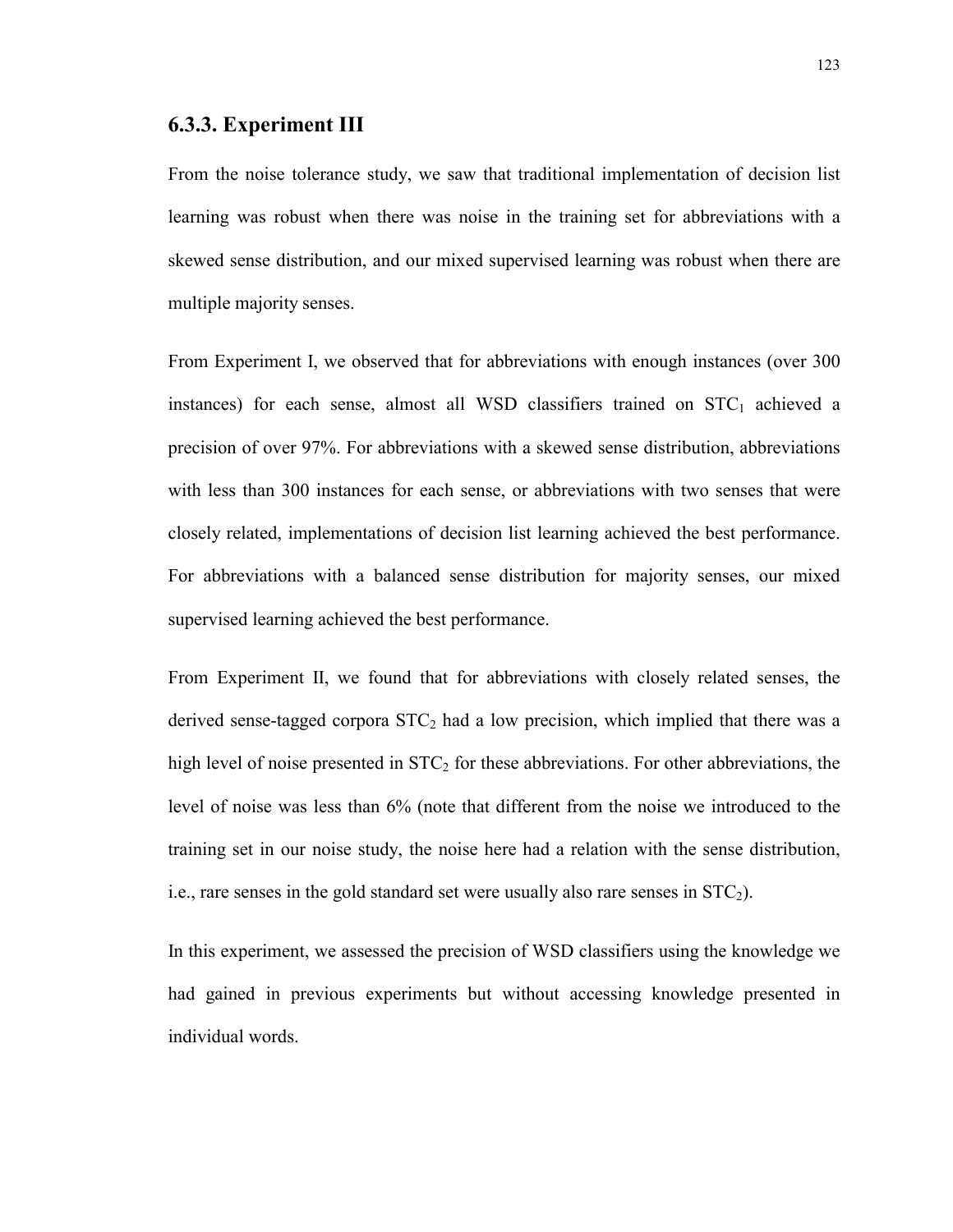#### **6.3.3.1. Methods**

We split abbreviations into two groups according to the derived sense-tagged corpora and related-ness among senses:

Group 1. contained abbreviations with over 300 instances for each sense in  $STC<sub>1</sub>$  or abbreviations with closely related senses including APC, ASP, BSA, DVT, EMG, HSV, IBD, LAM, MAC, RSV, and TPN; where the closely related information among senses was derived from the UMLS (See Appendix E for the detail information about semantic relations extracted from the UMLS);

Group 2. contained other abbreviations.

For each abbreviation in Group 1, we used  $STC_1$  as the training set; for each abbreviation in Group 2, the combination of  $STC_1$  and  $STC_2$  was the training set.

We used our implementation of decision list learning for abbreviations with a skewed sense distribution in Group 1, and our mixed supervised learning for abbreviations with a balanced sense distribution for majority senses, where majority senses were senses that had over 0.5% of occurrences or had over 1% of occurrences with a total occurrence of less than 20. For abbreviations in Group 2, we used traditional decision list learning for abbreviations with a skewed sense distribution and abbreviations with less than 300 instances for each sense, and our mixed supervised learning for abbreviations with a balanced sense distribution for majority senses.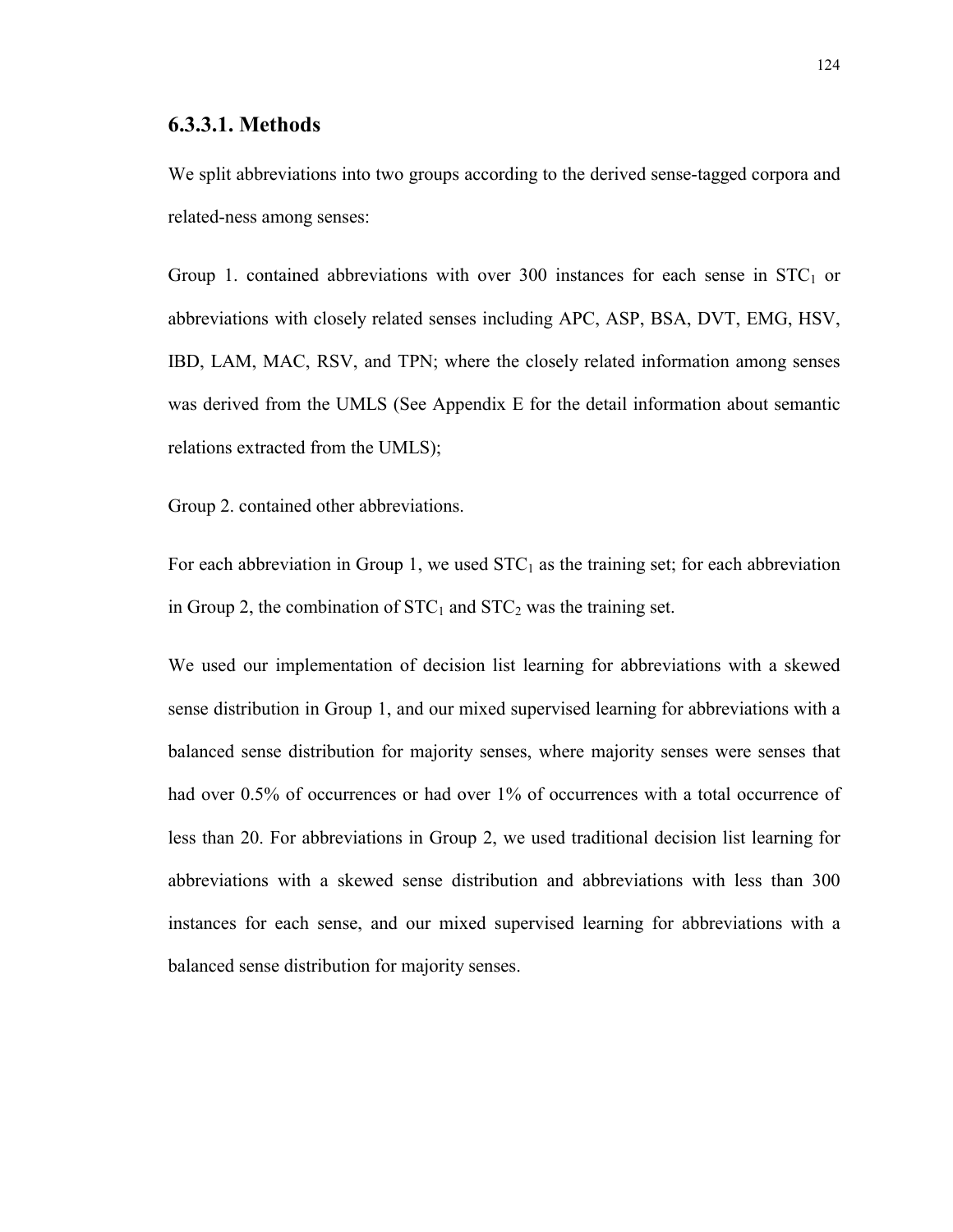| AW         | Group          | ML         | $P(\%)$ | <b>AW</b>  | Group          | ML          | $P(\%)$    |
|------------|----------------|------------|---------|------------|----------------|-------------|------------|
| <b>ACE</b> | $\overline{2}$ | MSL        | 96.2    | <b>FDP</b> | $\overline{2}$ | <b>MSL</b>  | 95.6       |
| <b>ANA</b> | $\overline{2}$ | TDLL       | 98.9    | <b>HSV</b> | $\mathbf{1}$   | MSL         | 99.7       |
| <b>APC</b> | 1              | <b>MSL</b> | 98.9    | <b>IBD</b> | 1              | TDLL        | 97.2       |
| <b>ASP</b> | 1              | MSL        | 92.9    | <b>LAM</b> | 1              | MSL         | 82.5       |
| <b>BPD</b> | $\overline{2}$ | MSL        | 99.2    | <b>LDH</b> | $\overline{2}$ | TDLL        | 100        |
| <b>BSA</b> | 1              | MSL        | 97.8    | <b>MAC</b> | 1              | <b>MSL</b>  | 86.7       |
| CAD        | $\overline{2}$ | TDLL       | 99.1    | <b>MAS</b> | $\overline{2}$ | <b>MSL</b>  | 99.1       |
| <b>CAT</b> | $\overline{2}$ | MSL        | 97.2    | <b>MCP</b> | $\overline{2}$ | <b>MSL</b>  | 96.3       |
| <b>CML</b> | $\overline{2}$ | TDLL       | 94.9    | <b>PCA</b> | $\overline{2}$ | <b>MSL</b>  | 93.8       |
| <b>CMV</b> | $\overline{2}$ | TDLL       | 99.7    | <b>PCP</b> | $\overline{2}$ | <b>MSL</b>  | 92         |
| <b>CPI</b> | $\overline{2}$ | TDLL       | 100     | <b>PEG</b> | 1              | <b>MSL</b>  | 100        |
| <b>CSF</b> | $\overline{2}$ | MSL        | 93.9    | <b>PSA</b> | $\overline{2}$ | <b>MSL</b>  | 98.3       |
| <b>CVA</b> | $\overline{2}$ | TDLL       | 100     | <b>PVC</b> | $\overline{2}$ | <b>MSL</b>  | 97.7       |
| <b>CVP</b> | $\overline{2}$ | <b>MSL</b> | 100     | <b>RSV</b> | 1              | <b>MSL</b>  | 96.1       |
| DIP        | $\overline{2}$ | MSL        | 98.2    | <b>SLE</b> | $\overline{2}$ | TDLL        | 98.6       |
| <b>DOB</b> | $\overline{2}$ | TDLL       | 50      | <b>TPN</b> | 1              | <b>MSL</b>  | 98.7       |
| <b>DVT</b> | 1              | TDLL       | 99.1    | <b>VCR</b> | $\overline{2}$ | <b>TDLL</b> | 99.4       |
| $EMG*$     | 1              | TDLL       | 21.4    | Total      | NA             |             | 92.0(97.0) |

**Table 15.** The result of Experiment III. The number inside the parentheses in the last row is the overall precision after ignoring EMG.

We used the feature representation which had been used in experiments I and II. We reported the precision of each WSD classifier when evaluated on the gold standard set (note that some instances in  $STC_2(W)$  were in the gold standard set).

We reported the performance for each abbreviation as well as the overall performance.

# **6.3.3.2. Results**

Table 15 lists the information about the machine learning algorithm and the precision of the corresponding WSD classifier for each abbreviation. For example, the abbreviation *ACE* belongs to the second group. The supervised learning algorithm used to construct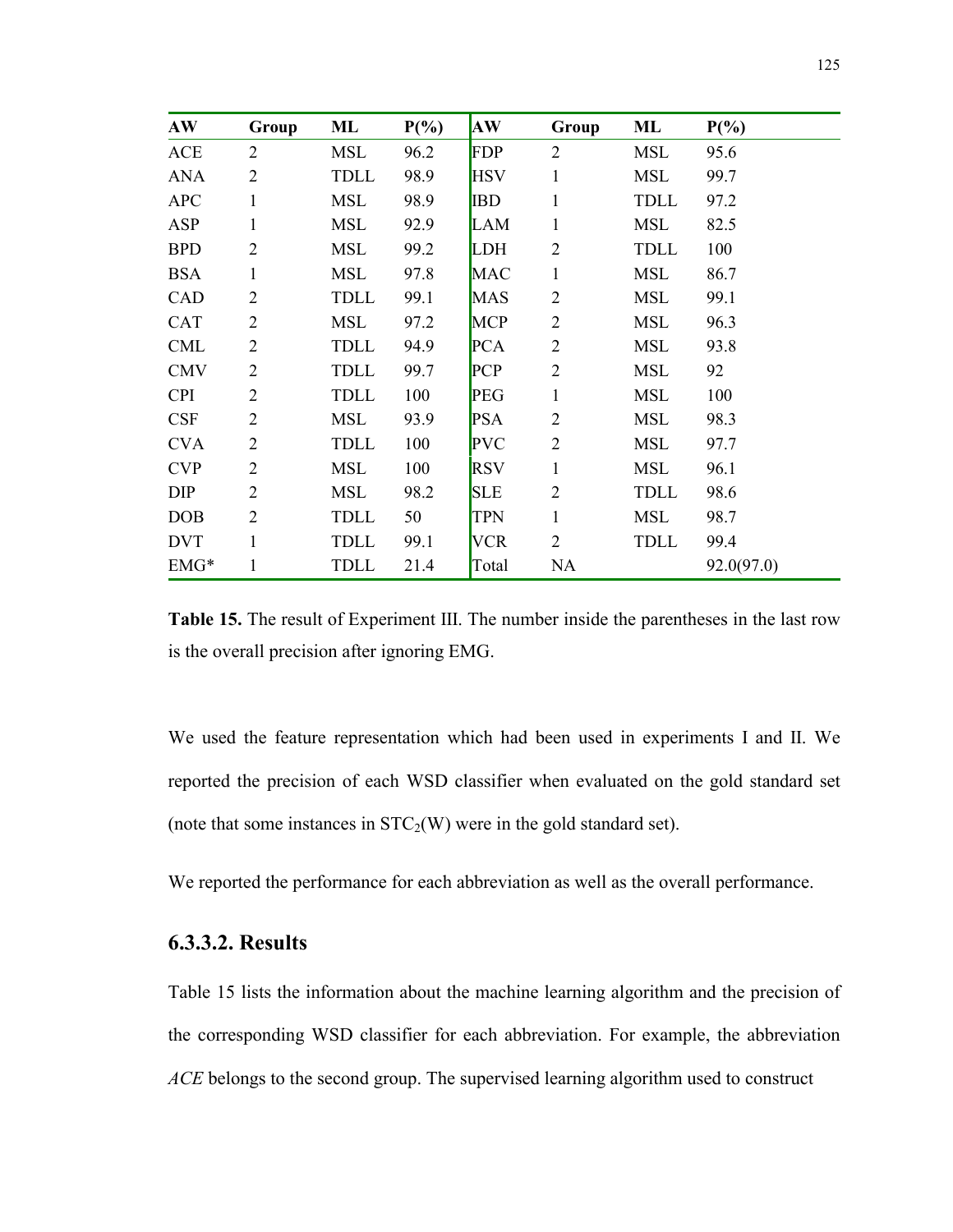the WSD classifier for *ACE* was our mixed supervised learning. The precision of the WSD classifier was 96.2% (note that it is lower than the precision (97.5%) reported in experiment I). There were four abbreviations with a precision of less than 92%: *EMG* (21.4%), *DOB* (50%), *LAM* (82.5%), and *MAC* (86.7%). All other abbreviations had a WSD classifier which achieved a precision of over 92%. Three out of four abbreviations with a low precision had closely related senses except *DOB*, which had only two instances in the gold standard set, and therefore the precision does not mean anything. In the training set of *LAM*, *LAM2* was the majority sense while there were no instances in the gold standard set of *LAM* associated with the sense *LAM2*. The low precision of *MAC* was also caused by the high degree of ambiguity. There were nine senses present in the training set of *MAC*. Four had over 100 instances for each while all others had less than 40 instances for each.

The overall precision was 92%. After ignoring *EMG*, the overall precision increased to 97.0%.

# **6.3.4. Evaluation of WSD Classifiers on Instances Extracted from Medical Reports**

As we have shown, abbreviations are widely used in the medical reports and usually represent domain-specific terms. Their disambiguation is important for NLP applications in the clinical domain. For example, *PIN* in the MedLEE lexicon has two full forms: *prostatic intraepithelial neoplasia* and *posterior interosseous nerve*, where the former is a kind of disease and the latter is a body location. Both of them carry important clinical information and incorrect interpretations of them are undesirable.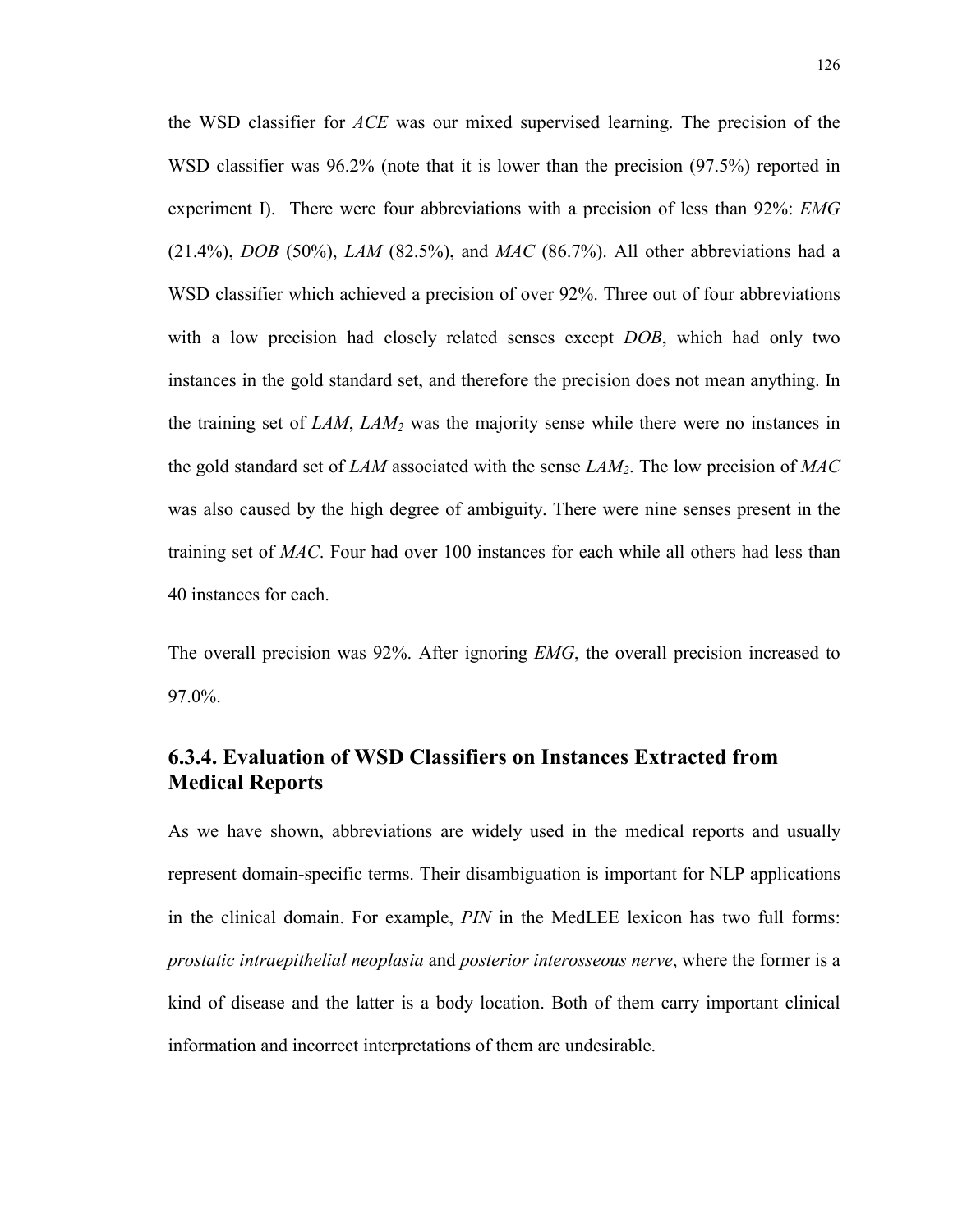| AW         | #<br>instances | <b>Gold Standard Sense</b>                                       | <b>Assigned Sense</b>                                               |  |  |
|------------|----------------|------------------------------------------------------------------|---------------------------------------------------------------------|--|--|
| <b>PCA</b> | $\overline{4}$ | $PCA5$ (posterior cerebral artery)                               | $PCA_4$ (posterior communicating artery)                            |  |  |
| <b>PSA</b> | $\overline{2}$ | $PSA2$ (prostate specific antigen)                               | $PSA3$ (public service announcement)                                |  |  |
| APC        |                | $APC3$ (atrial premature complex)                                | $APC4$ (aphidicholin)                                               |  |  |
| <b>CAT</b> |                | $CAT2$ (computerized axial tomography)                           | <i>(combined)</i><br>CAT <sub>4</sub><br>approach<br>tympanoplasty) |  |  |
| <b>DIP</b> |                | interstitial<br>(desquamative)<br>DIP <sub>2</sub><br>pneumonia) | $DIP_4$ (distal interphalangeal joint).                             |  |  |

**Table 16.** The detailed information of incorrect sense assignments.

We have shown that a WSD classifier can be constructed by extracting instances of the corresponding full forms from MEDLINE. From a previous study[69], we found that we could not derive enough sense-tagged instances for abbreviations using medical reports only. Can we use the classifiers that are constructed from instances extracted from MEDLINE to disambiguate instances in medical reports? We answered the question through an experiment, where we used the WSD classifiers that were constructed in Section 6.3.3. to disambiguate gold standard instances from the collection of medical reports as described in Section 5.3.

Among 459 instances we extracted from medical reports, 450 (98.0%) were sense-tagged correctly. The detailed information of incorrect sense assignment for 9 instances is listed in Table 16. For example, four instances of  $PCA$  with the sense  $PCA<sub>5</sub>$  were assigned to the sense *PCA4.*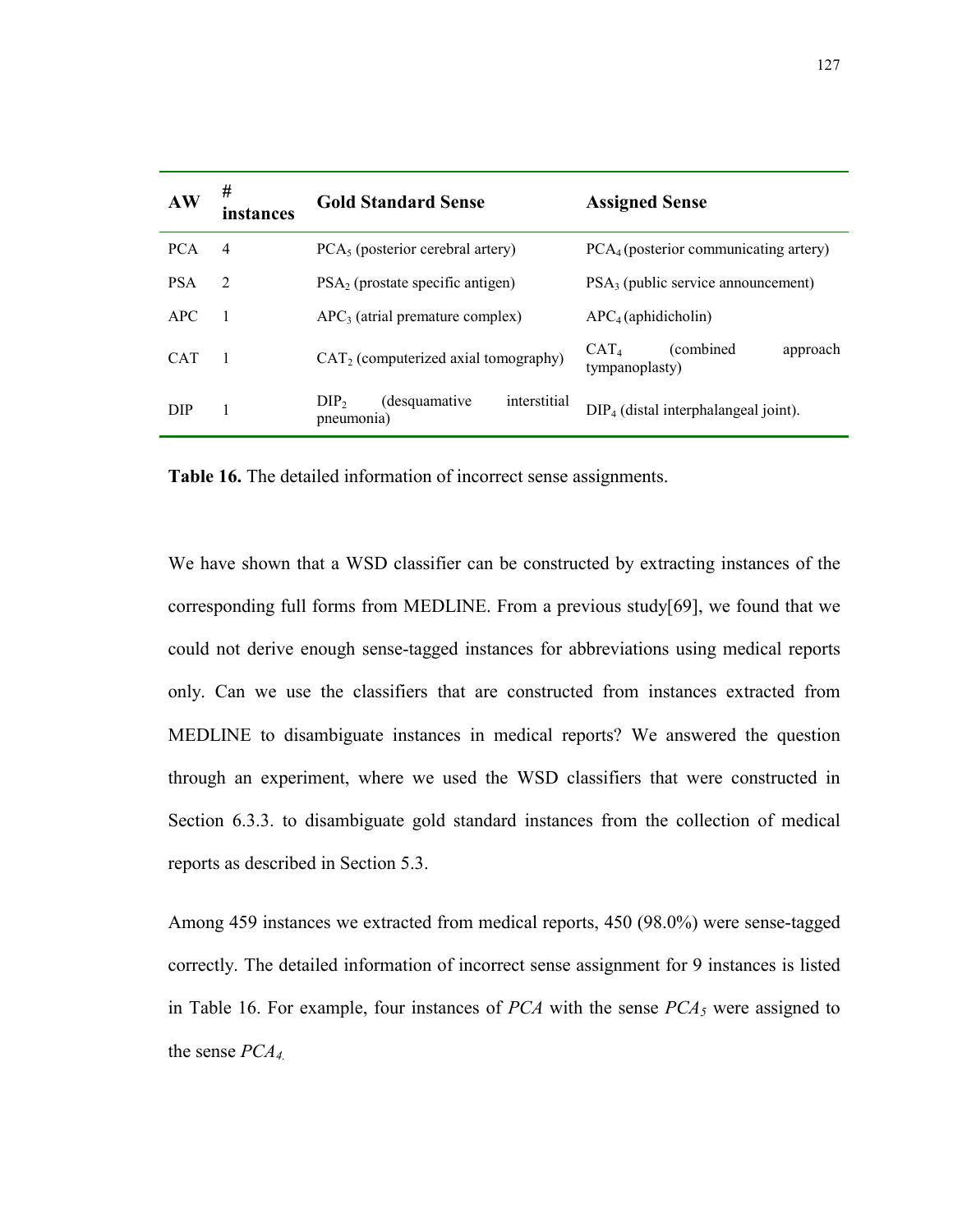From the above experiment, we can see that we can use instances derived from MEDLINE to construct WSD classifiers for the disambiguation task of abbreviations in medical reports. Abbreviations in medical reports seem to have a relatively low level of ambiguity compared to MEDLINE, i.e., they may represent fewer full forms in medical reports than in MEDLINE abstracts. For example, *PSA* as *PSA3* (i.e., *public service announcement*) may not appear in medical reports at all. We can reduce the complexity of WSD classifiers by using those MEDLINE instances, which are associated with senses presenting in the lexical table of a corresponding NLP application, to construct WSD classifiers for the application.

#### **6.3.5. Conclusions**

Through a set of experiments presented here, we conclude that for abbreviations with unrelated senses, we can automatically construct WSD classifiers with a high precision (over 97%). If there are enough instances in sense-tagged corpora extracted using synonyms (i.e.,  $STC<sub>1</sub>$ ) for each sense, we can construct WSD classifiers using  $STC<sub>1</sub>$  only since there is no noise in  $STC<sub>1</sub>$ . For abbreviations with closely related senses, sensetagged corpora derived using conceptual relatives (i.e.,  $STC<sub>2</sub>$ ) may contain a high level of noise, and therefore we should just use  $STC<sub>1</sub>$  to build WSD classifiers for these cases. Traditional decision list machine learning can be used for constructing WSD classifiers when there is noise in the training set; otherwise, our implementation of decision list machine learning is used. Our mixed supervised learning can be used for constructing WSD classifiers for a training set with a balanced sense distribution. In addition, WSD classifiers that are constructed using instances from MEDLINE can be used for the ambiguity resolution in the clinical domain.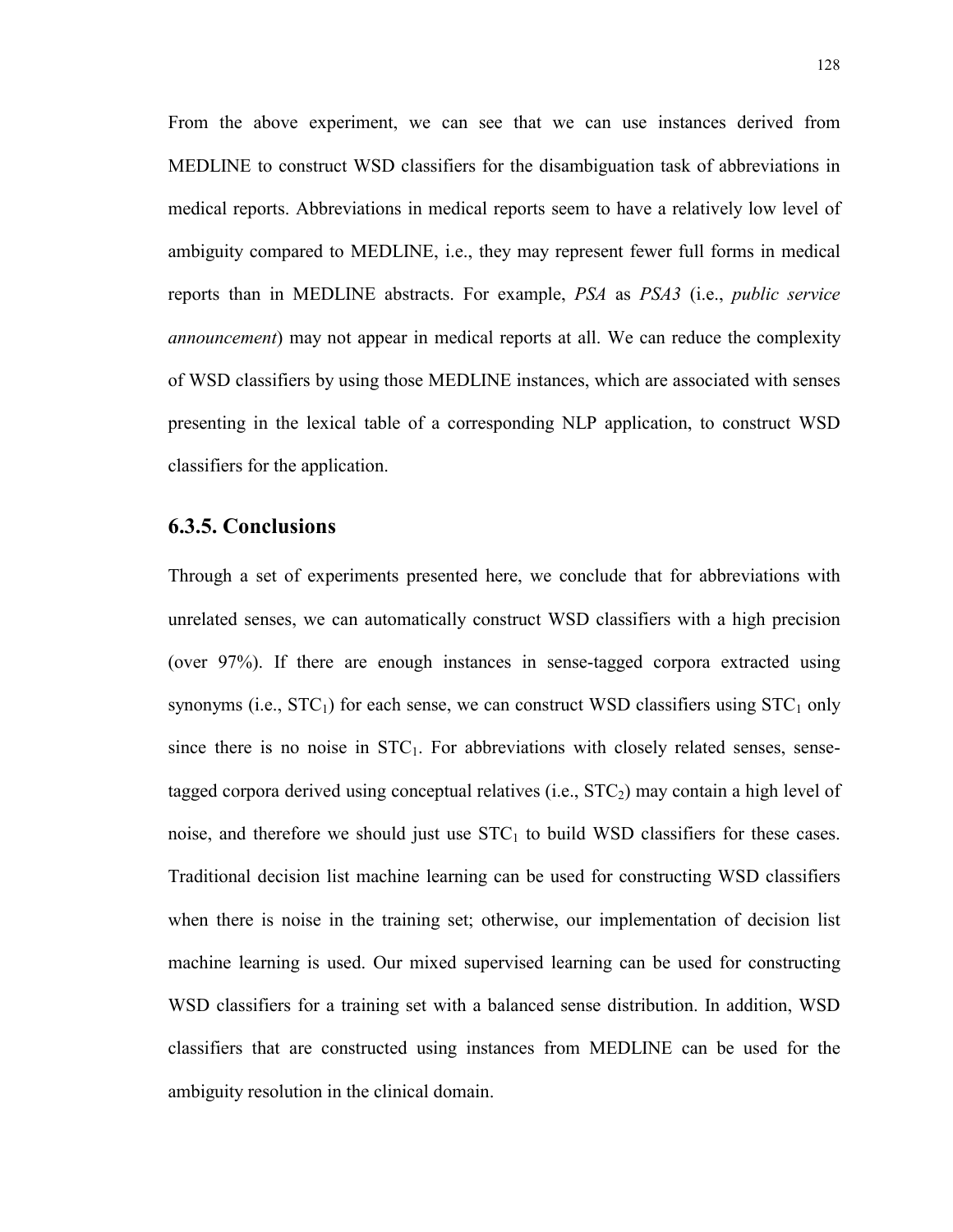#### **6.4. Construction of WSD Classifiers for General Biomedical Terms**

Previous experiments have shown that for abbreviations, we can derive sense-tagged corpora that can be used to construct WSD classifiers with good performance. In this section, we first discuss the applicability of our method by providing the number of ambiguous terms in the UMLS that could not use our method to derive sense-tagged instances. We then show that for general English words, such as words in Set B, clustering analysis is necessary and human supervision is required for some cases. There are two experiments to address the issue. The first experiment checked the quality of sense-tagged corpora that were derived for Set B using the UMLS. We then measured the performance of WSD classifiers for words where the gold standard set had a balanced sense distribution with a size of over 15. The second experiment used Set C to show that clustering analysis alone can be used to reduce human annotation costs when constructing a WSD system without using knowledge bases.

#### **6.4.1. Overall Statistics in the UMLS**

Among 11,178 concepts that are represented by 4,547 conceptually ambiguous terms in the table AMBIG.SUI, 791 (7.1%) concepts do not have unambiguous synonyms. There are 53,577 unambiguous concept names for the remaining 10,387 concepts with an average of five unambiguous synonyms for each concept. There are  $1,262,668$  (CUI<sub>1</sub>,  $CUI<sub>2</sub>$ ) unique relation pairs defined in MRREL, where  $CUI<sub>1</sub>$  is one of the 11,178 concepts that contain an ambiguous concept name. An average of 113 concepts have relations with each  $CU<sub>1</sub>$ . There are only 6 (out of 4,547) ambiguous terms, where one concept has no relations defined in MRREL. Combining synonyms and conceptual relatives together, 4 out of 11,178 concepts cannot use our method to derive sense-tagged corpora. The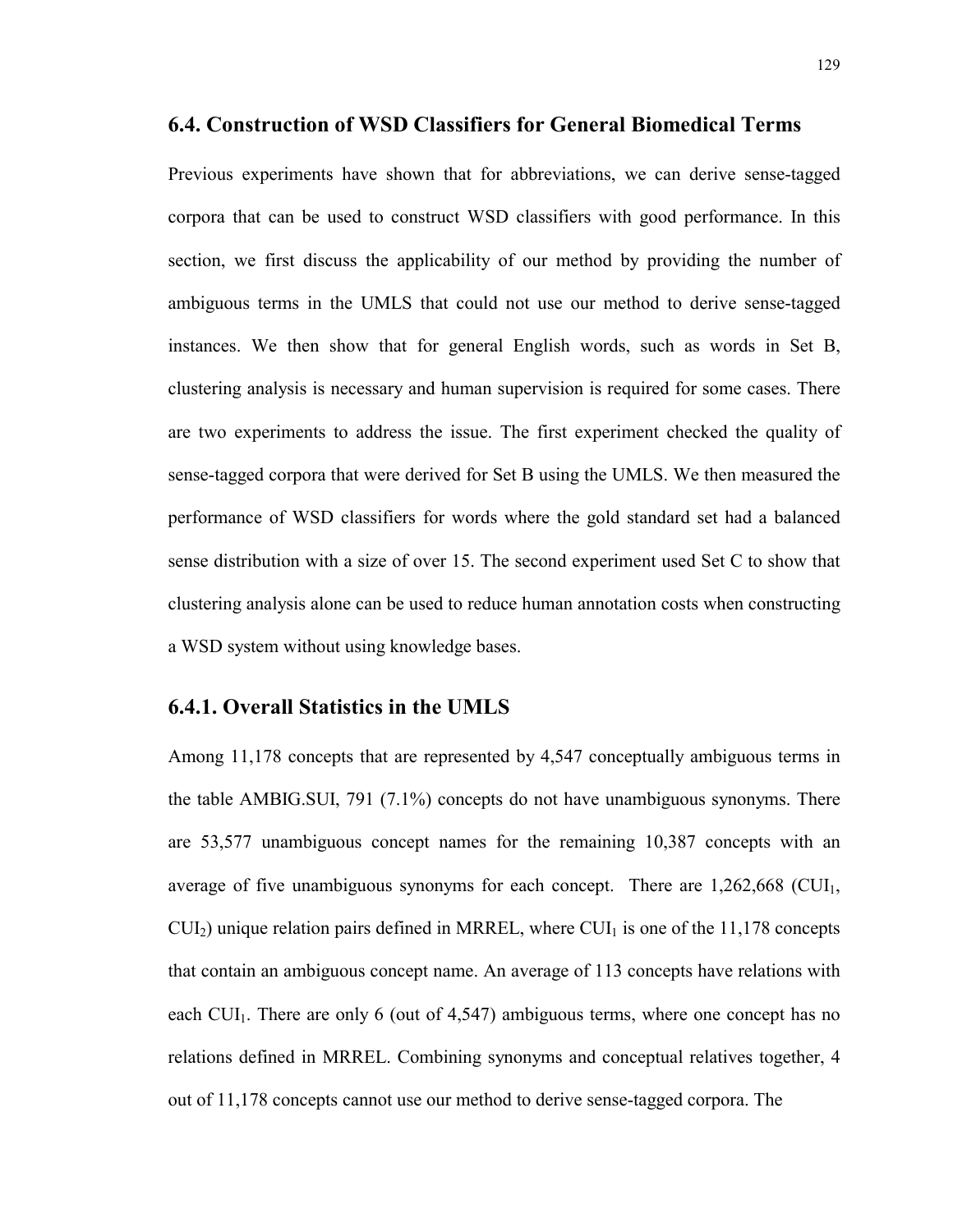| Term       | Concepts       | Semantic Types                                     |  |
|------------|----------------|----------------------------------------------------|--|
| T1         | C0054964       | Immunologic Factor/Amino Acid, Peptide, or Protein |  |
|            | $C0657470*$    | Amino Acid, Peptide, or Protein                    |  |
| Probably   | C0332148       | Qualitative Modifier                               |  |
|            | $C0750492*$    | Idea or Concept                                    |  |
| Today      | C0310367       | Antibiotic, chemical names                         |  |
|            | $C0750526*$    | <b>Temporal Concept</b>                            |  |
| Resistance | C0683598       | Social Behavior                                    |  |
|            | $C_{0917925*}$ | Finding                                            |  |

**Table 17.** Four ambiguous terms in the UMLS that cannot use our two-phase method to derive sense-tagged instances for one sense (flagged with a star).

detailed information about the corresponding ambiguous terms is listed in Table 17. From Table 17, we can see that the two senses of *T1* are closely related; *probably* may not be considered ambiguous in NLP applications since some UMLS semantic classifications are problematic. In addition, *Today* as an antibiotic may be very rare in medical reports compared to its temporal senses according to a physician. Only the term *resistance* may be required to be disambiguated for NLP applications.

## **6.4.2. Experiment I**

We followed the automatic construction of the sense-tagged corpora process, and derived  $STC_1$  and  $STC_2$  for each word in Set B. Detailed information about  $STC_1$  and  $STC_2$  for each sense is listed in Appendix D. Table 18 lists the information of the data as well as the precision and recall of  $STC_2$  when evaluated on the gold standard sets of Set B (note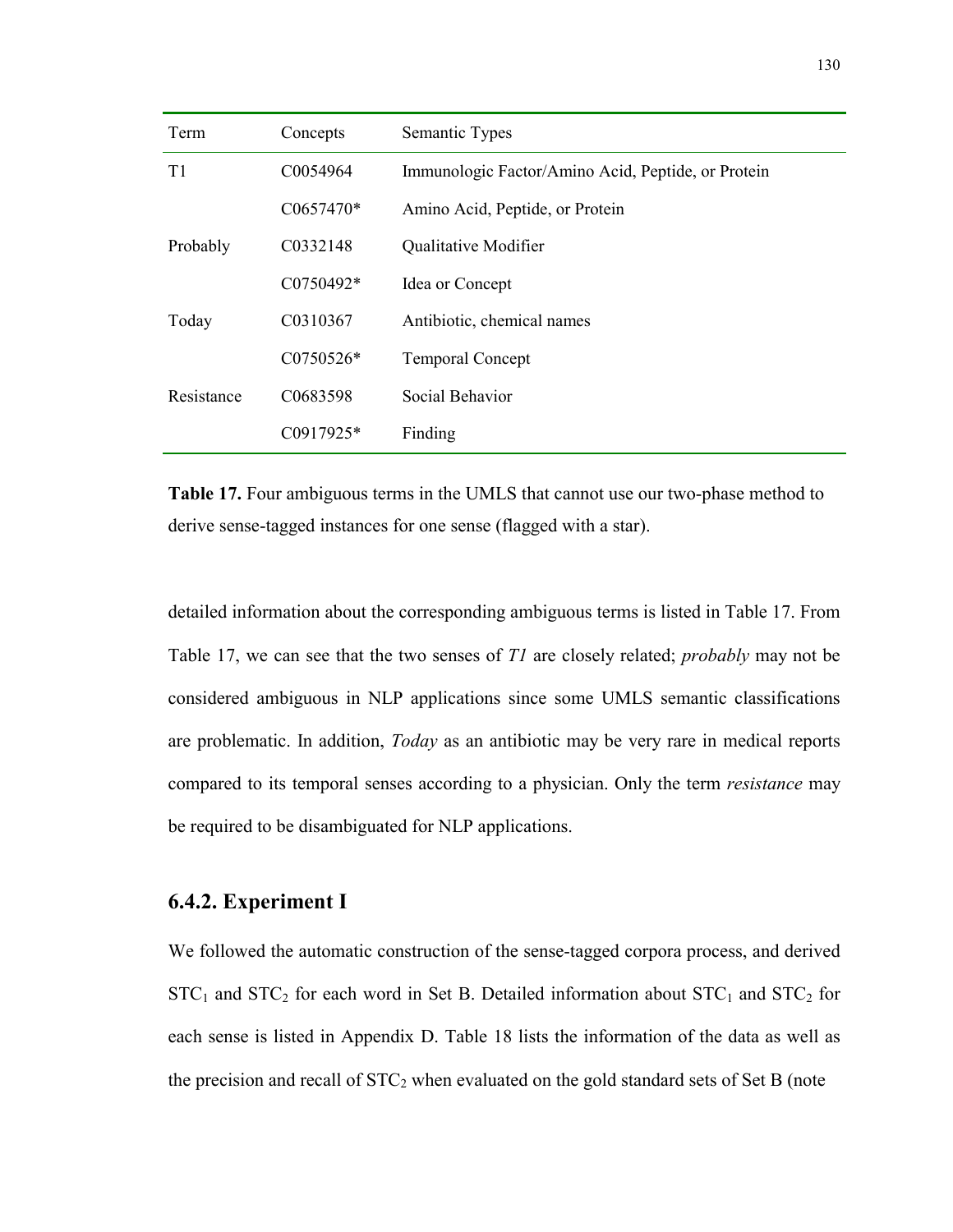| Word               | $RC1+RC2$ | STC <sub>1</sub> | STC <sub>2</sub> | $STC_2-R$ (%) | $STC_2-P$ (%) |
|--------------------|-----------|------------------|------------------|---------------|---------------|
| <b>ASSOCIATION</b> | 1,471     | 4                | 1,467            | NA            | NA            |
| <b>COLD</b>        | 2,469     | 1,506            | 963              | 28.0          | 47.3          |
| CULTURE*           | 2,127     | 127              | 309              | 14.8          | 100.0         |
| DEGREE*            | 2,040     | 40               | 514              | 28.3          | 94.4          |
| DEPRESSION*        | 2,420     | 420              | 1,329            | 73.3          | 100.0         |
| DISCHARGE*         | 2,240     | 240              | 880              | 42.3          | 91.7          |
| <b>ENERGY</b>      | 2,221     | 221              | 556              | 8.3           | 27.6          |
| <b>EXTRACTION</b>  | 1,998     | $\boldsymbol{0}$ | 627              | 6.1           | 50.0          |
| FAT                | 2,004     | $\overline{4}$   | 905              | 43.5          | 81.1          |
| <b>FIT</b>         | 2,344     | 344              | 315              | NA            | NA            |
| <b>FLUID</b>       | 2,218     | 218              | 1,261            | 12.3          | 18.5          |
| FREQUENCY*         | 2,490     | 490              | 607              | 23.4          | 88.0          |
| GANGLION*          | 2,406     | 409              | 1,726            | 72.4          | 100.0         |
| <b>GLUCOSE</b>     | 2,342     | 342              | 1,140            | 56.0          | 90.3          |
| <b>GROWTH</b>      | 2,246     | 246              | 258              | 7.0           | 46.7          |
| IMPLANTATION*      | 2,922     | 922              | 765              | 37.8          | 90.2          |
| <b>INHIBITION</b>  | 2,005     | 5                | 624              | 0.0           | 0.0           |
| <b>JAPANESE</b>    | 2,234     | 236              | 183              | 8.9           | 87.5          |
| <b>LEAD</b>        | 2,009     | 9                | 167              | 50.0          | 93.3          |
| <b>MAN</b>         | 2,839     | 839              | 1,200            | 1.1           | 2.2           |
| MOLE*              | 2,113     | 124              | 139              | 14.3          | 100.0         |
| <b>NUTRITION</b>   | 2,483     | 483              | 1,412            | 30.2          | 48.5          |
| <b>PATHOLOGY</b>   | 2,004     | $\overline{4}$   | 695              | 25.5          | 66.7          |
| PRESSURE*          | 2,110     | 110              | 1,135            | 24.0          | 82.1          |
| <b>REDUCTION</b>   | 2,001     | $\mathbf{1}$     | 333              | 54.5          | 100.0         |
| <b>REPAIR</b>      | 2,242     | 242              | 636              | 26.9          | 78.3          |
| <b>RESISTANCE</b>  | 2,017     | 17               | 960              | 0.0           | 0.0           |
| <b>SCALE</b>       | 2,003     | 3                | 163              | 0.0           | 0.0           |
| <b>SECRETION</b>   | 2,257     | 257              | 601              | 5.7           | 22.7          |
| <b>SEX</b>         | 3,090     | 1,090            | 930              | 34.3          | 87.2          |
| SINGLE*            | 2,400     | 400              | 536              | 31.0          | 96.9          |
| STRAINS*           | 2,093     | 93               | 61               | 8.6           | 100.0         |
| <b>SURGERY</b>     | 2,408     | 408              | 1,093            | 40.4          | 76.9          |
| TRANSIENT*         | 2,200     | 200              | 199              | 5.2           | 100.0         |
| <b>TRANSPORT</b>   | 2,123     | 123              | 2,000            | 30.3          | 31.0          |
| <b>ULTRASOUND</b>  | 2,701     | 701              | 996              | 43.0          | 95.6          |
| <b>WEIGHT</b>      | 2,406     | 406              | 1,643            | 46.8          | 78.6          |
| WHITE*             | 2,524     | 524              | 435              | 27.8          | 96.2          |
| Total              | 84,749    | 11,808           | 29,763           | 26.0          | 65.5          |

**Table 18.** The statistics of raw corpora  $(RC<sub>1</sub>$  and  $RC<sub>2</sub>)$  and sense-tagged corpora  $(STC<sub>1</sub>)$ and STC2) extracted using our method for words in Set B.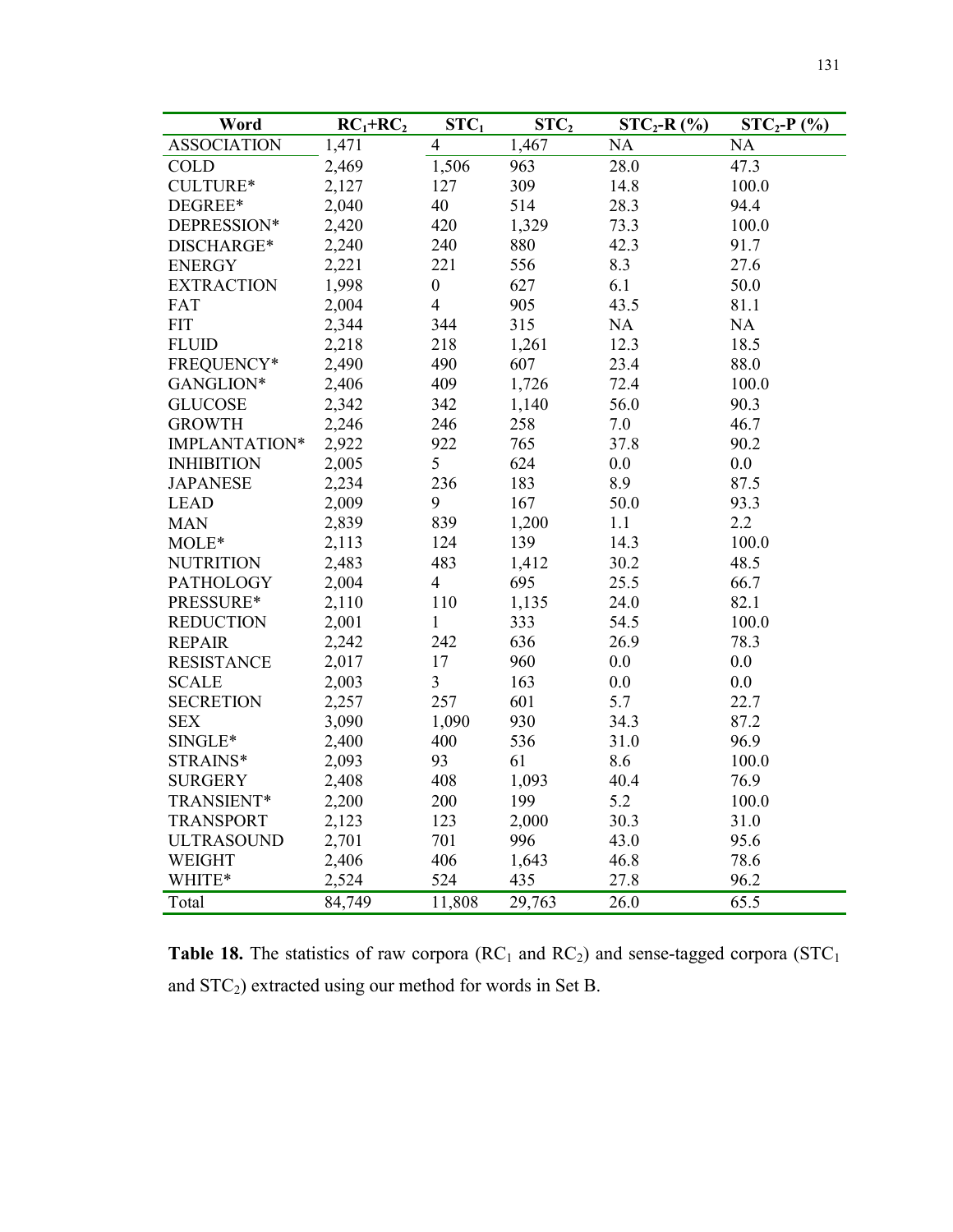we excluded instances with senses that were not defined in the UMLS, i.e., instances with a sense-tag NONE for the computation of precision and recall). The precision and recall measures for words in Set B are listed in the fourth and fifth columns. From Table 18, we can see that for some words, we cannot derive enough sense-tagged instances using synonyms. Actually, there were 32 senses for each that had less than 10 sense-tagged instances derived using synonyms such as  $COLD<sub>5</sub>$ , CULTURE<sub>1</sub> etc. For words with closely related senses such as MAN (refer to Figure 3), the precision of  $STC<sub>2</sub>$  was very low (2.2% for man). In the following, we checked the comprehensives of the preliminary sense-tagged corpora for words with unrelated senses while the corresponding  $STC<sub>2</sub>$  had a high precision.

We chose the feature representation "e", i.e., collocations, words with the orientation in a window of size 2, and words in a window of size 3 as our features (for a position in the window that contained no words, we used a sign ""). We removed stop features from the feature representation, where stop features were common features from the top 300 frequent features for all words in Set B with a total of 40 different features including: *and*, *the*, *in*, *or*, *of*, R*/to*, and R*/wa* etc. Each cluster was represented using the top 50 frequent features in that cluster. The similarity of two clusters was computed in the following ways:

• If two clusters share the same collocation, i.e., features  $L2L1/w_{L2}$  w<sub>L1</sub>, L1R1/w<sub>L1</sub> w<sub>R1</sub>, and R1R2/w<sub>R1</sub> w<sub>R2</sub> a score 4/19 was added to the similarity measure;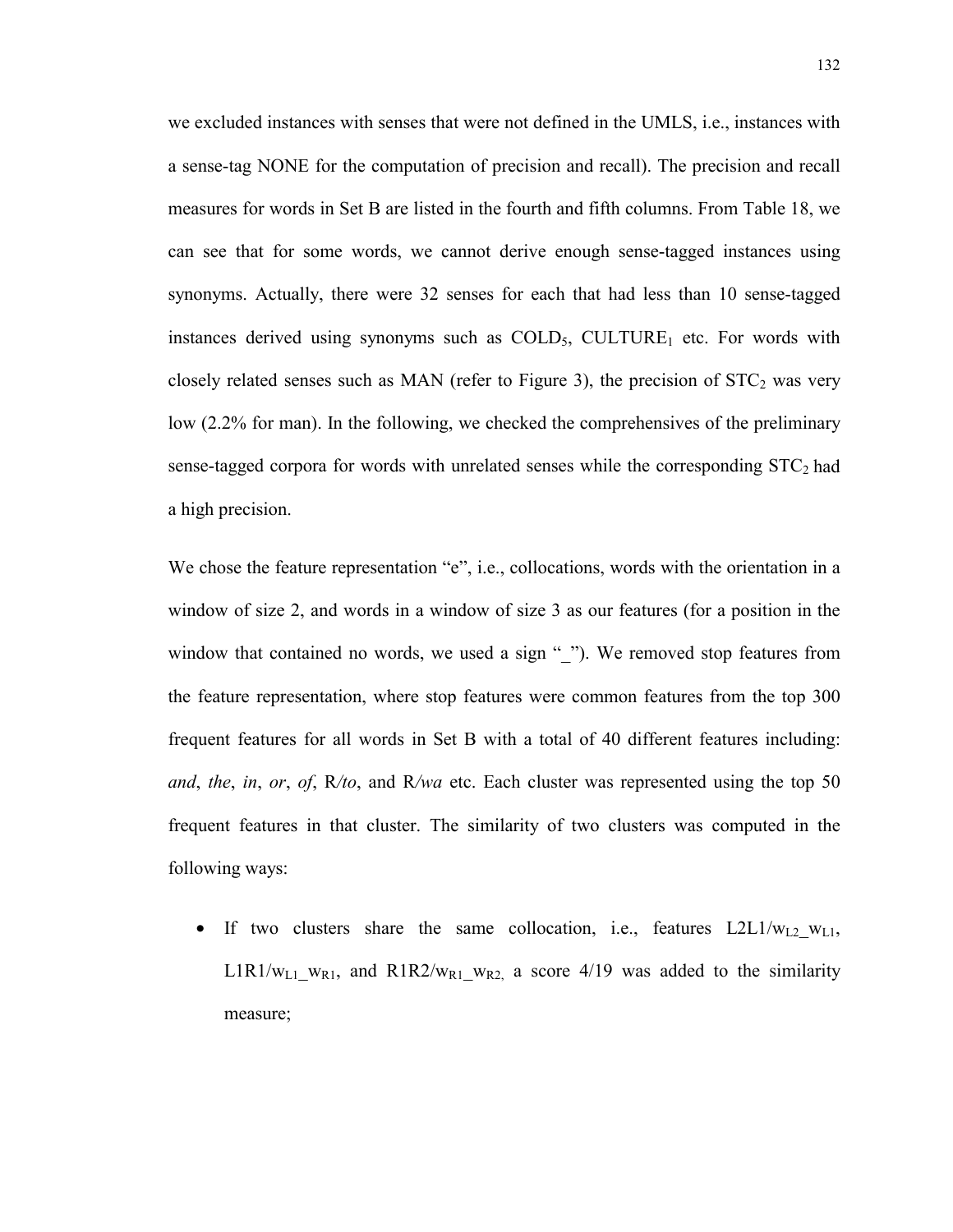- If two clusters share the same oriented word, i.e., features  $L/w_{L2}$ ,  $L/w_{L1}$ ,  $R/w_{R1}$ , and  $R/w_{R2}$ , a score 1/19 was added to the similarity measure;
- If two clusters share the same neighboring word (i.e., features  $w_{L3}$ ,  $w_{L2}$ ,  $w_{L1}$ ,  $w_{R1}$ ,  $w_{R2}$ , and  $w_{R3}$ , a score 1/38 was added to the similarity measure.

For example, the similarity of Sentence A and Sentence B below is 11/38 since they have the following common features: L1R1/*in\_matter* (4/19), R1/*matter* (1/19), and *matter*   $(1/38)$ .

Sentence A*. An automated brain tissue segmentation procedure was adopted to create anatomical templates to drive feature matching in white matter, gray matter, and cerebral-spinal fluid.* 

Sentence B. *We have extended a mathematical model of gliomas based on proliferation and diffusion rates to incorporate the effects of augmented cell motility in white matter as compared to grey matter.* 

We used the following threshold vector T:  $(0.5, 0.45, 0.4, 0.35, 0.3, 0.25)$ . The threshold for the number of clusters in the final clustering was 100. The percentage threshold for the majority sense in each cluster was 90%. The number of clusters and the number of instances in clusters that contained no sense-tagged instances were reported.

Table 19 lists detailed information about the clustering. NC is the number of clusters in the final clustering and NR is the number of instances existing in clusters with no sensetagged instances. There were two words (i.e., *degree* and *reduction*) that had a final clustering with the number of clusters more than 100. The number of instances in clusters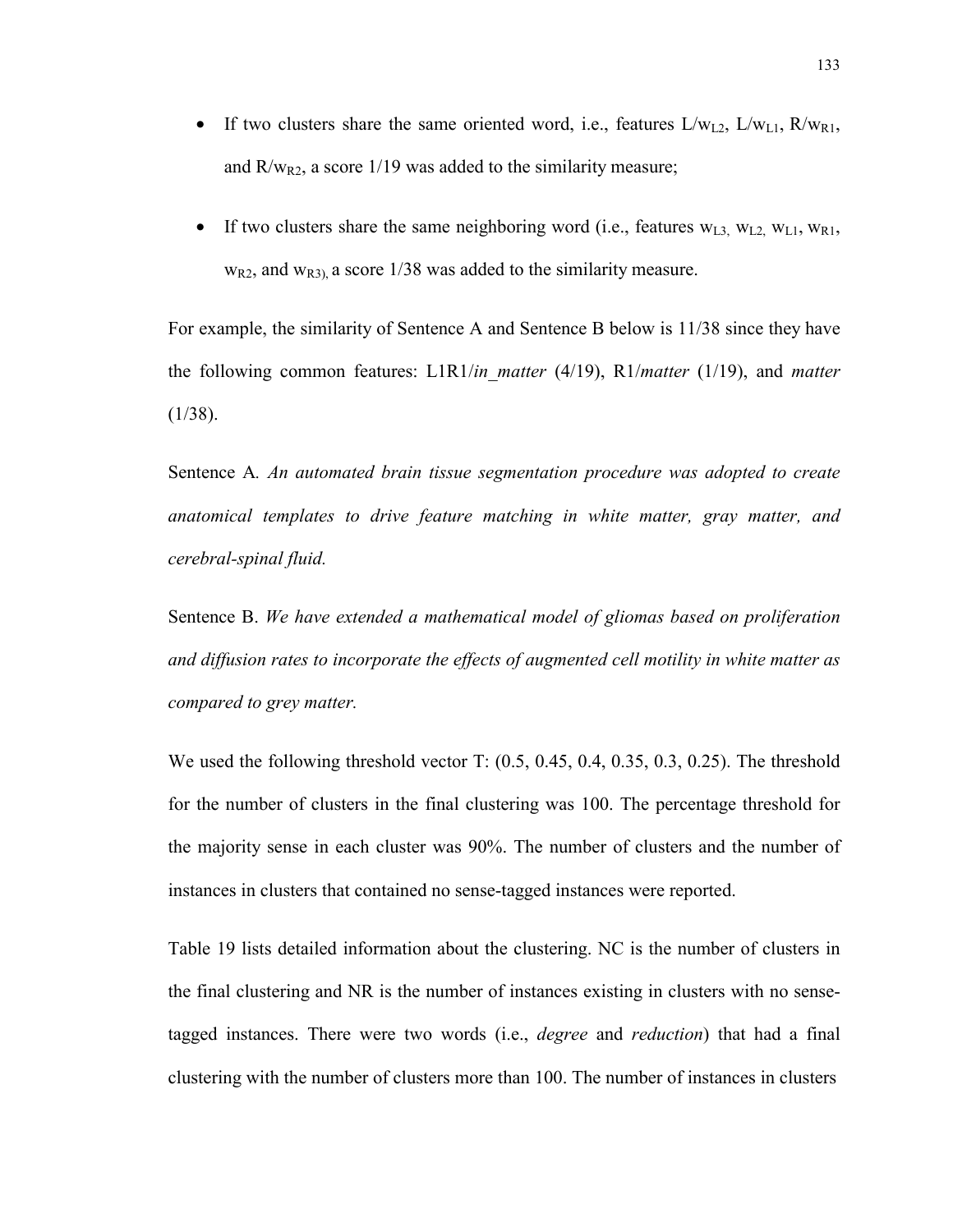| Word                | $STC_1+RC_2$ | NC  | <b>NR</b> |
|---------------------|--------------|-----|-----------|
| <b>CULTURE</b>      | 2,469        | 50  | 18        |
| <b>DEGREE</b>       | 2,127        | 119 | 73        |
| <b>DEPRESSION</b>   | 2,040        | 65  | 18        |
| <b>DISCHARGE</b>    | 2,420        | 90  | 43        |
| <b>FREQUENCY</b>    | 2,218        | 95  | 62        |
| <b>GANGLION</b>     | 2,490        | 89  | 13        |
| <b>IMPLANTATION</b> | 2,246        | 65  | 9         |
| <b>MOLE</b>         | 2,839        | 99  | 84        |
| <b>PRESSURE</b>     | 2,004        | 93  | 11        |
| <b>REDUCTION</b>    | 2,110        | 106 | 89        |
| <b>SINGLE</b>       | 3,090        | 87  | 54        |
| <b>STRAINS</b>      | 2,400        | 65  | 49        |
| <b>TRANSIENT</b>    | 2,408        | 58  | 44        |
| <b>WHITE</b>        | 2,406        | 58  | 31        |

**Table 19**. The result of Experiment I.

that contained no sense-tagged instances was less than 5% of the total for all words, which implied they were comprehensive.

Among 14 words in consideration, after removing the sense None, almost all (over 98%) instances in the gold standard set for eight of them had the majority sense. Two of them (i.e., *mole* and *reduction*) had less than 15 instances in the gold standard set. Two words (i.e. *culture* and *ganglion*) had a precision of over 90% when assigning every instance the majority sense. Only two words (i.e. *implantation* and *white*) had a balanced gold standard set. Using the feature representation "e" with a window size 5, applying Naïve Bayes learning (since the training sets had a balanced distribution), we achieved 85.6% precision for *white* compared to 54.4% when assigning the majority sense to each instance, and 93.9% precision for *implantation* compared to 81% when assigning the majority sense to each instance.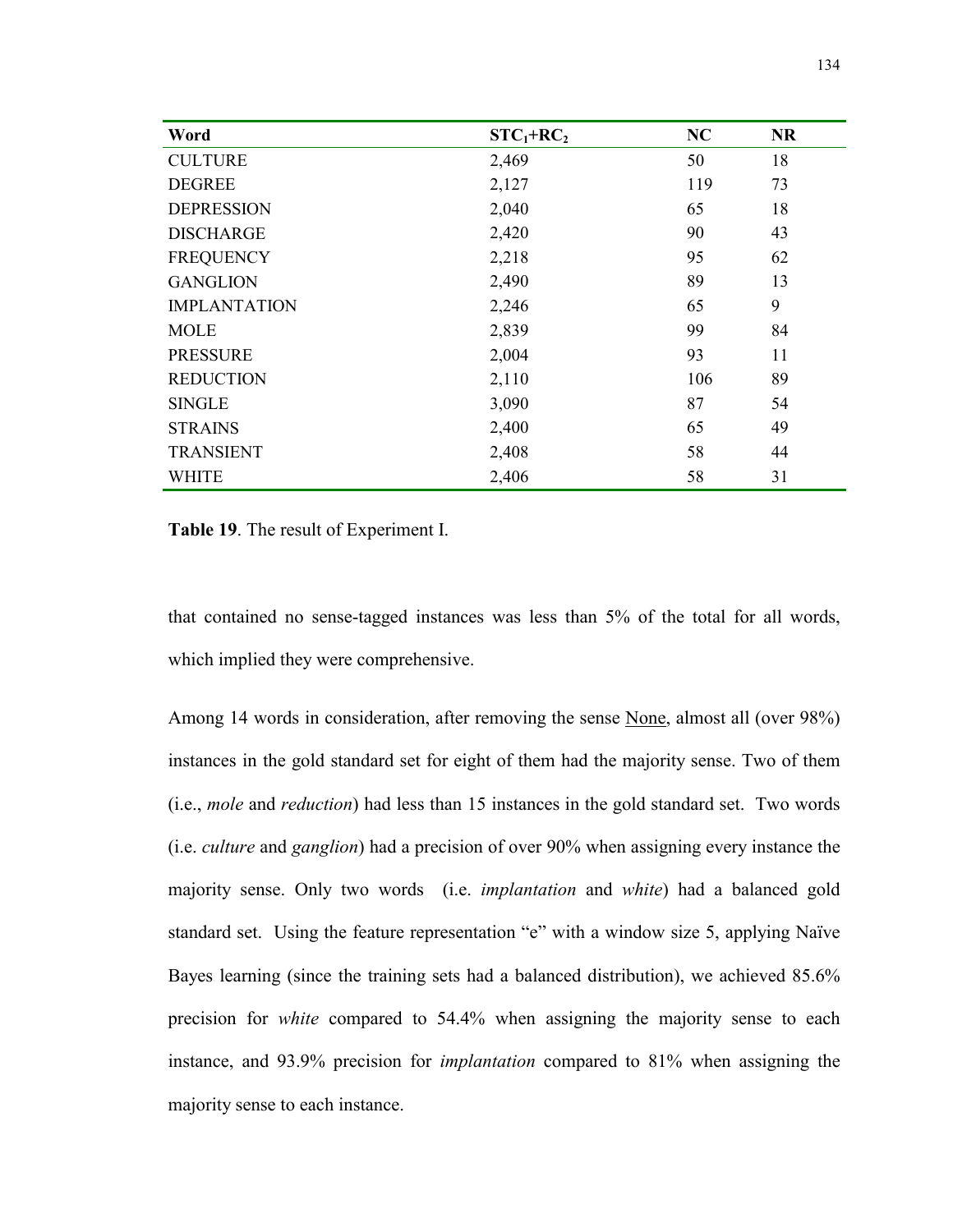#### **6.4.3. Experiment II**

We acquired sentences for each word in Set C from the collection of medical reports. The acquired sentences were divided into a training set and a test set with the ratio 7:3, where the training set was used to build a WSD classifier using clustering algorithm and human supervision, and the test set was used to derive the gold standard set for testing (refer to Section 5.3.3). We used the same feature representation as in Experiment I. The clustering algorithm was applied to each training set. T presented to the clustering algorithm was  $(0.5, 0.4, 0.3, 0.2, 0.1)$ . For each value of T, we recorded the number of clusters. The clustering process stopped when the number of clusters was less than 200 for a particular value of T, or it stopped after finishing the iteration of T. The human experts were asked to sense-tag an instance randomly selected from each cluster. The sense of that instance was then assigned to each instance in that cluster. We derived a WSD classifier based on the resulting sense-tagged corpus using Naïve Bayes learning with the feature representation "e" and a window size 5. We then ran the WSD classifiers on these 50 instances and computed the precision of the WSD classifiers.

Table 20 lists the result. For the ambiguous word, *cold*, the precision was around 86%. For the others, the precision was 98% or higher.

We feel that the performance of WSD classifiers depends on each individual ambiguous word. Some words are easy to disambiguate, while some words are difficult to disambiguate. There were only two senses of *discharge* and two senses of *lead* were presented in the gold standard set. In the resulting sense-tagged corpus for *discharge*, we found that only 0.5% of the instances had the second sense. Almost 65% of the instances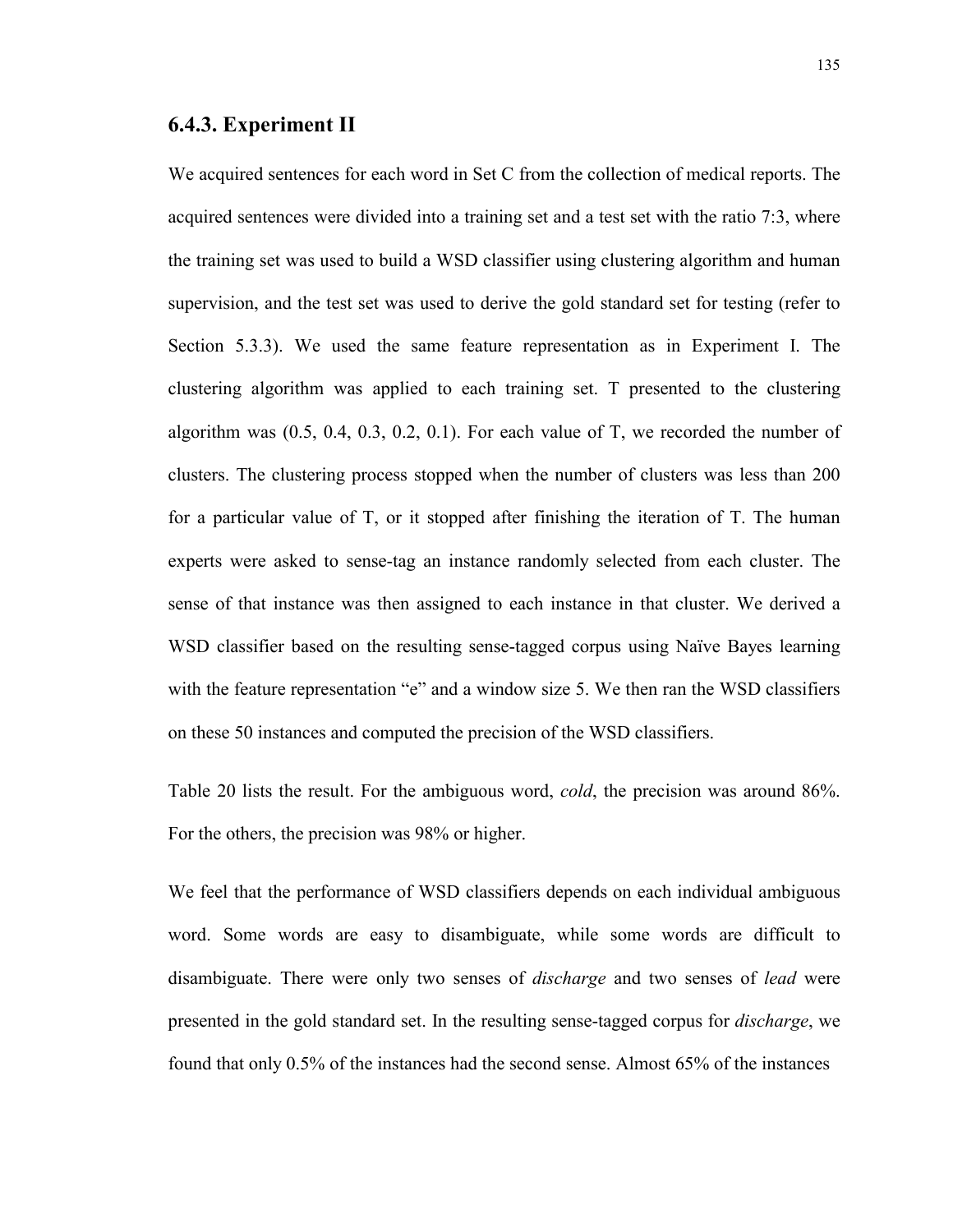| Word      | <b>Training</b> | <b>Testing</b> | <b>No Clusters</b> | P(%) |
|-----------|-----------------|----------------|--------------------|------|
| Cold      | 1,370           | 613            | 106                | 86   |
| Discharge | 16,417          | 7,040          | 191                | 100  |
| Dressing  | 4,382           | 1,925          | 122                | 98   |
| Lead      | 4,230           | 1,815          | 120                | 100  |

**Table 20.** The result of Experiment II.

had the first sense and 35% had the third sense. In the sense-tagged corpus for *lead*, almost 95% instances had the first sense; 5% had the third sense; less than 0.1% instances with the sense 4 and less than  $0.1\%$  instances with the sense 2. We have over 98% accuracy for these three words. We achieved a low accuracy for *cold*. The ratio of different senses of the training set of *cold* is 584:92:307:263:122:2. Five majority senses were present in the gold standard set. Compared to other words, *cold* had a high level of ambiguity and was more difficult to disambiguate.

## **6.5. Conclusions**

In this chapter, we evaluated our two-phase method through several experiments. Based on these experiments, we derived the following conclusions:

The best choice of window sizes depends on certain characteristics of the ambiguous terms. Domain-specific ambiguous terms require a large window such as the whole instance, while general terms require a window of size 2 to 5. Collocations and neighboring words are appropriate features. The best choice of supervised learning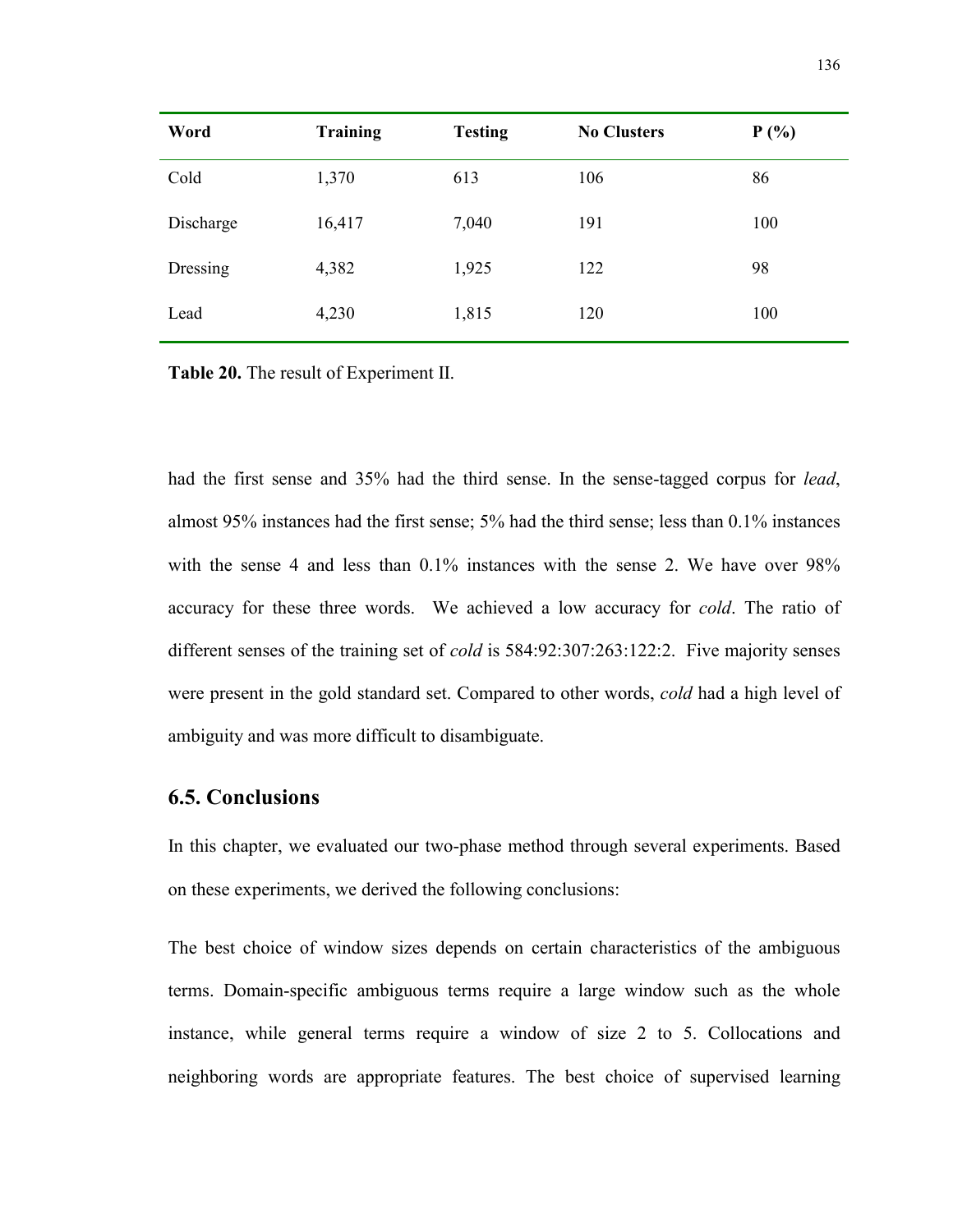algorithms depends on the sense distribution in the corresponding sense-tagged corpus. For terms with a sense-tagged corpus that is balanced among majority senses, our mixed supervised learning achieves the best performance; for a skewed sense-tagged corpus, traditional decision list learning achieves the best performance when there is noise in the training set; otherwise, our implementation of decision list learning achieves the best performance. Naïve Bayes learning is not an appropriate choice of supervised learning when there are rare senses in the training set.

Our method can be used to construct WSD classifiers for abbreviations automatically with a high precision (around 97%). For other ambiguous biomedical terms, clustering analysis and human supervision are unavoidable if i). the corresponding term has general English senses, ii). there are not enough sense-tagged instances, or iii). senses are closely related. Additionally, WSD classifiers for abbreviations, which are trained on sensetagged instances derived from MEDLINE, can also be used to disambiguate instances in the clinical domain.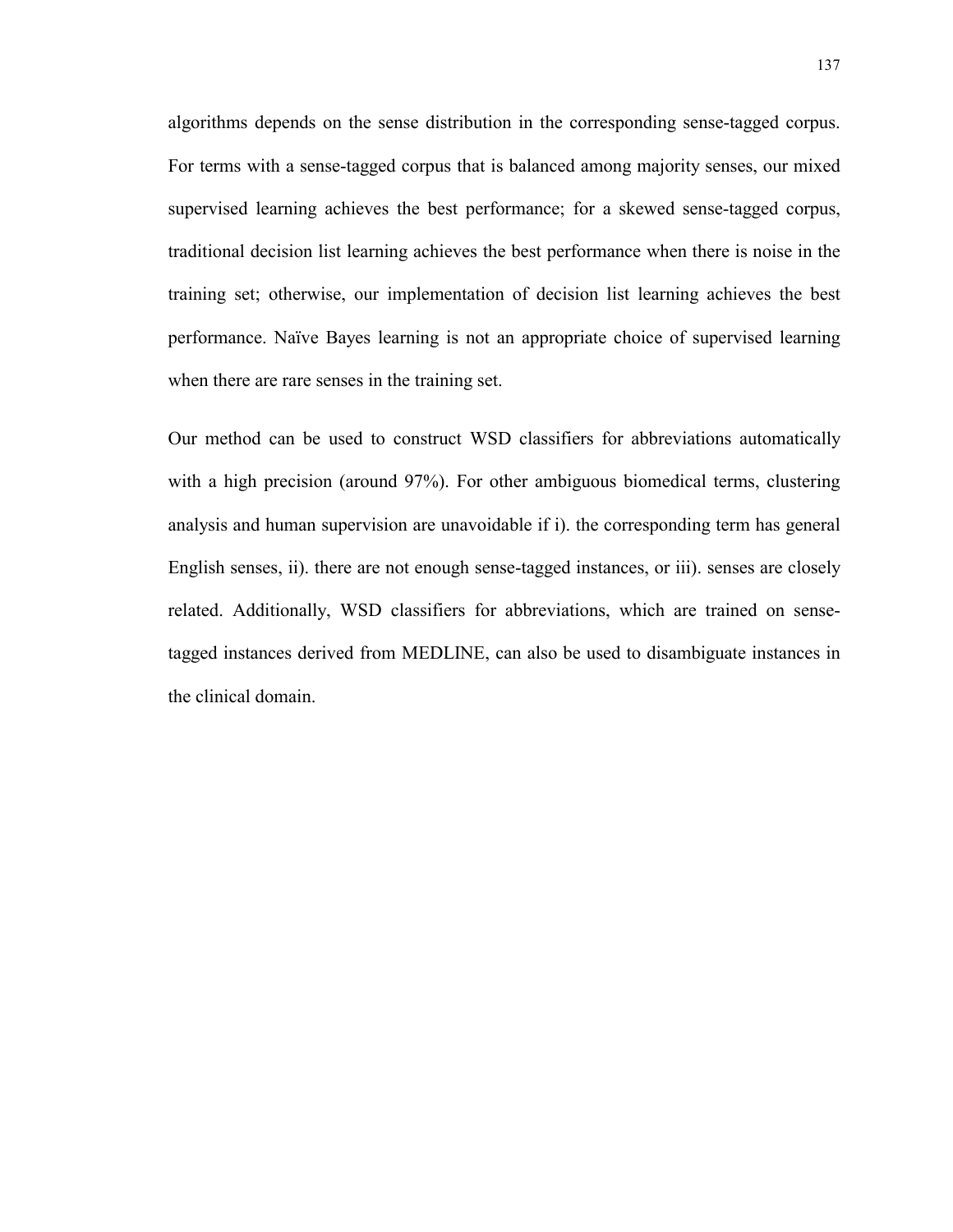# **Chapter 7. Applicability Studies**

#### **7.1. Requirements of Our Method**

There are several requirements needed in order to use our method to derive a WSD classifier for an ambiguous term *W* in an NLP system*.* One requirement is that the senses of *W* are predefined in the considered NLP system. However, there do exist some rare senses of  $W$  that may not be captured by the NLP system. For instance, there are two senses of *discharge* in the MedLEE lexicon, which are the discharge procedure and the discharge substance. The sense of *discharge* as electronic discharge appeared in discharge summaries as in the following sentence, "EEG was normal without epileptiform discharge", was not included in the MEDLEE lexicon. Expert-review is unavoidable in order to discover the use of rare senses.

Another requirement is that each sense of *W* can be represented using UMLS concepts. It is not required for extracting  $STC<sub>1</sub>$  (i.e., sense-tagged instances extracted using unambiguous synonyms) for abbreviations provided the corresponding full forms are known. Usually, for a biomedical domain NLP system such as MedLEE, which performs clinical information extraction, domain specific ambiguous terms of the system are biomedical terms that most likely can be found in the UMLS.

The method also requires that the corresponding UMLS concepts of each sense of *W* have unambiguous conceptual relatives. We choose the UMLS because it is the most comprehensive biomedical knowledge base and therefore is a valuable resource for WSD.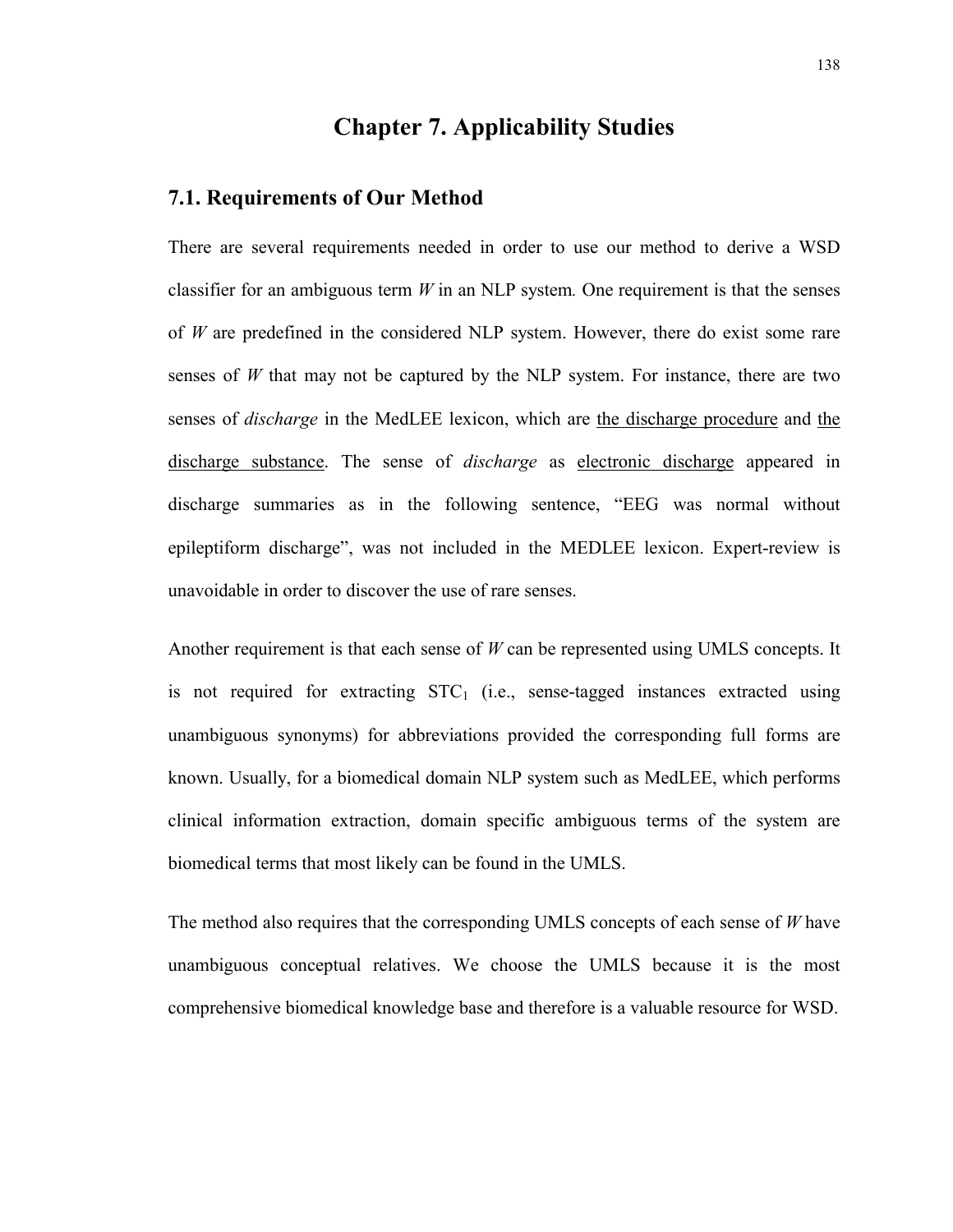Our method assumes that all occurrences of *W* in an abstract hold the same sense when using conceptual relatives occurred in the whole abstract for the sense assignment of  $STC<sub>2</sub>$  (i.e., sense-tagged instances derived using conceptual related terms occurred in the context). The assumption is obviously true for abbreviations. However, the assumption is required to be verified for general English terms.

Additionally, our method requires that there are enough sense-tagged instances for each sense of *W* and the corpus is comprehensive with respect to senses and genres of contexts. We believe that in order to have an acceptable WSD classifier for W, each sense should have at least hundreds of instances. However for some rare senses of ambiguous words (which may not even be captured by the considered NLP system), it is impossible that enough instances will be captured. For example, the sense of *discharge* as *electronic discharge* occurred only 7 times in the 1998 discharge summary collection (out of 23,651 discharge summaries) while the other two occurred thousands.

We address the applicability of our method through several studies. We first describe the study of the abbreviations in the UMLS. The UMLS coverage of the MedLEE lexicon is presented next. Finally, a feasibility study of the automatic understanding of abbreviations in MEDLINE is discussed.

#### **7.2. The Study of the Abbreviations in the UMLS**

#### **7.2.1. Methods**

UAExtractor was applied to the 2000 version of the UMLS and extracted a list of 163,666 unique abbreviations pairs.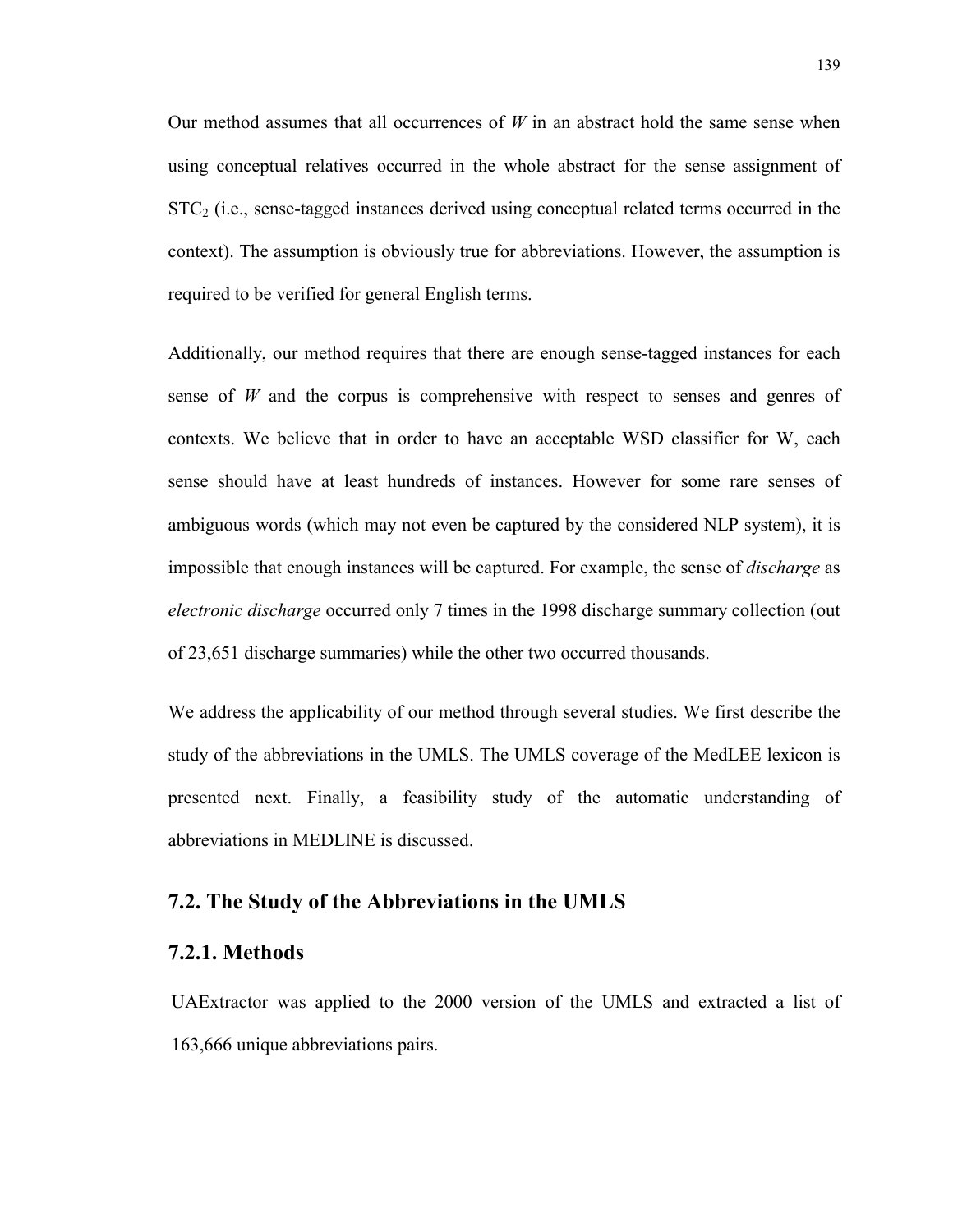We first studied the ambiguity presented in the UMLS abbreviation list and hypothesized that ambiguity associated with abbreviations was related to the number of characters in the abbreviations, and that abbreviations with more characters tended to have fewer different full forms than those with fewer characters. We conducted an ambiguity study on a subset of the UMLS abbreviation list: we removed all punctuation marks from each abbreviation, and if the resulting abbreviation had less than 7 characters, it was included in the subset. In our study, if an abbreviation had multiple full forms, it was considered ambiguous. We computed the average number of full forms in the subset. For abbreviations with the same number of characters, we computed the percentage that were ambiguous, the average number of full forms, and the variance.

We then studied the coverage of the UMLS abbreviation list for abbreviations in medical reports. We used the test collection of medical reports (i.e., CMR) to generate two abbreviation sets, I and II. The set I was obtained from CMR by extracting (*AW*, *DOM*, *FF*) tuples, where *AW* is an abbreviation that consists of 2 to 6 characters, *FF* is the associated full form that was defined using parenthetical expressions from reports in domain *DOM*. The set II was obtained by using a program to extract a collection of upper-case words ranging from 2 to 6 characters from mixed-case sentences in the test set. We then obtained a preliminary set of II by selecting 40 words randomly from the collection for each domain, with the restriction that no word appeared in multiple domains (to avoid multiple occurrences of a popular abbreviation in the coverage study). For each word in the preliminary set of B, we randomly selected a mixed-case sentence from a report in the corresponding domain that contained that word. All (*word*, *domain*, *sentence*) tuples were presented to a human expert. For each tuple, the human expert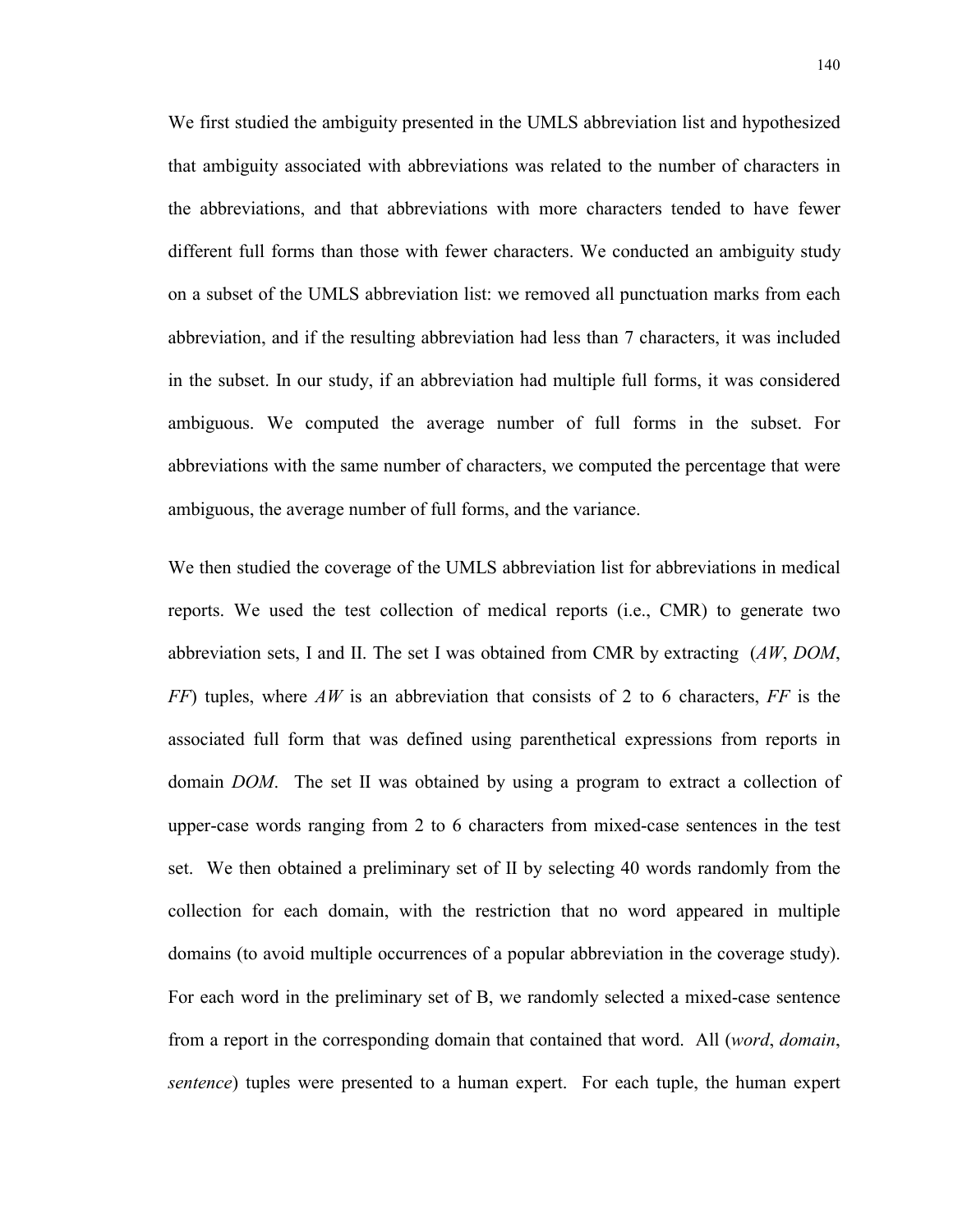used all possible sources (the expert's knowledge, abbreviation dictionaries, the WEB, etc) to determine if *word* occurred in the sentence as an abbreviation; if it did, the expert supplied the corresponding *full form*, and the tuple *(word, domain, full form)* became an entry in the abbreviation set II.

For each of the abbreviation sets I and II, we first attempted to automatically map the abbreviation and its full form to the derived abbreviation list. For those that could not be mapped automatically (because of typos in the supplied full forms or different word orders, etc.), we manually searched for them in the UMLS abbreviation list. We computed the ratio of the number of matches against the total number of abbreviations.

We hypothesized that the frequency of abbreviations in the reports was related to the UMLS abbreviation list coverage. We computed ratios associated with five different frequency ranges: I (less than 5), II (between 5 and 10), III (between 10 and 20), IV (between 20 and 50), and V (over or equal to 50). The frequency of an abbreviation is the number of occurrences of that abbreviation in the test set. The ratio for each range consisted of abbreviations that had the correct full forms in the UMLS divided by the total number in that range.

## **7.2.2. Results**

In the ambiguity study, there were 16,855 abbreviations in the set. We found that 33.1% of them had multiple full forms. The average number of full forms for abbreviations with less than 7 characters was 2.28. Table 21 lists the results with respect to the number of characters: *Len* is the number of characters in the abbreviation; *Num* is the number of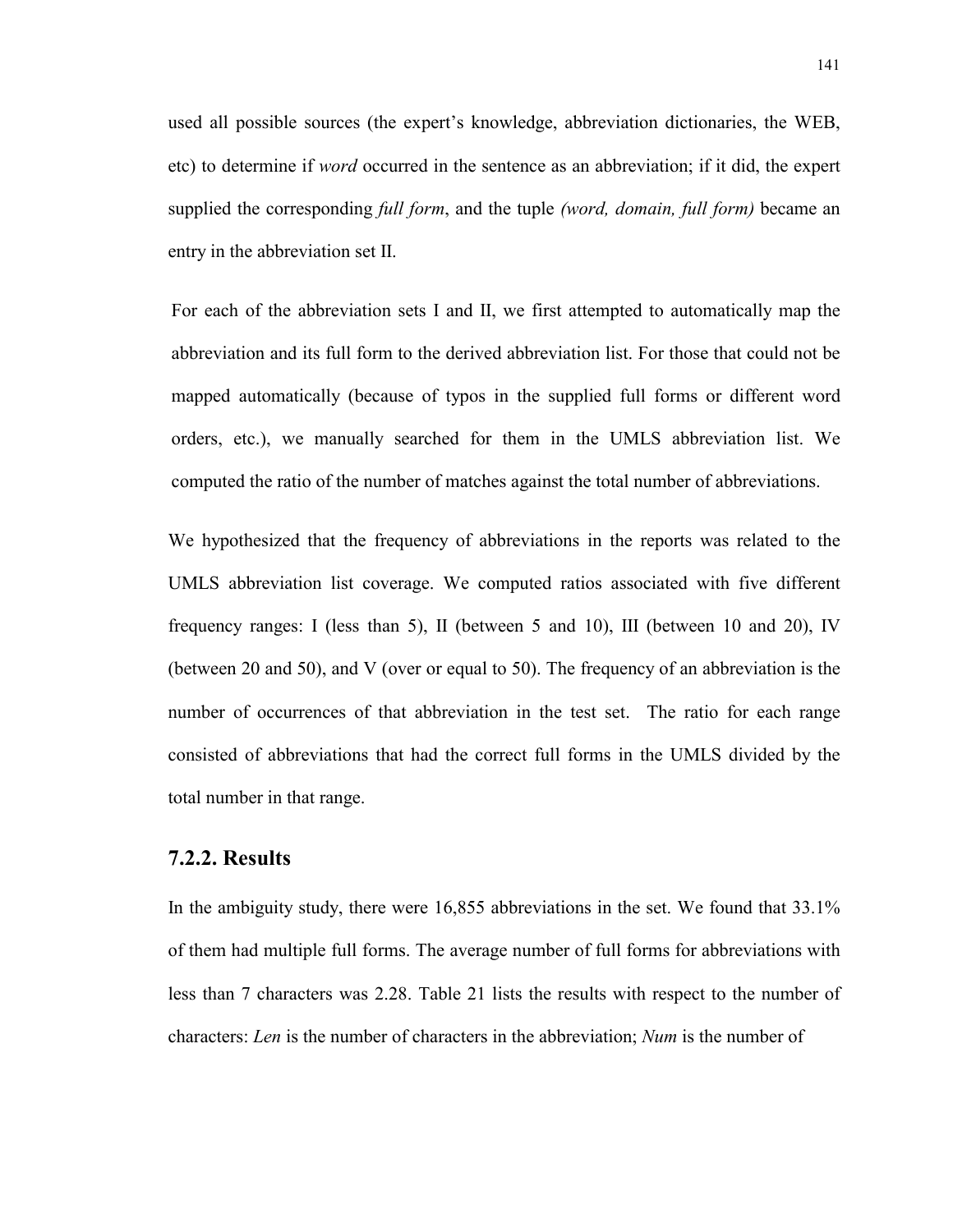| Len            | Num $(\% )$ | Avg  | V    |
|----------------|-------------|------|------|
|                | 26(100)     | 52.6 | 6.48 |
| 2              | 596(81)     | 10.9 | 0.59 |
| 3              | 4,137(54)   | 3.05 | 0.06 |
| $\overline{4}$ | 5,051(27)   | 1.64 | 0.03 |
|                | 3,777(21)   | 1.41 | 0.01 |
| 6              | 3,268(20)   | 1.33 | 0.02 |

**Table 21.**The ambiguity study results with respect to the number of letters in the abbreviations

| Domain              | <b>Num</b> | I(%)    | $\Pi$ (%) |
|---------------------|------------|---------|-----------|
| Neurology           | 2,758      | 13(46)  | 40(70)    |
| Pathology           | 102,933    | 132(64) | 33(70)    |
| Discharge           | 23,651     | 86(72)  | 33(55)    |
| Ob/Gyn              | 12,198     | 3(0)    | 29(59)    |
| Radiology           | 306,587    | 41(78)  | 33(82)    |
| <b>GI</b> Endoscopy | 6,121      | 3(67)   | 40(75)    |
| Cardiology          | 123,799    | 21(67)  | 37(76)    |
| Surgery             | 39,333     | 65(62)  | 25(56)    |

**Table 22.** The UMLS abbreviation coverage results with respect to the domain

abbreviations; the number in parentheses is the percentage of ambiguous abbreviations; *Avg* is the average number of full forms; *V* is the variance of the number of full forms. There were 364 tuples in the set I; 241 (66.2%) were mapped to the UMLS abbreviation list. The abbreviation set II contained 270 tuples (84.4% of the preliminary set of II); 185 (68.5%) were mapped to the UMLS abbreviation list. Table 22 lists the results for the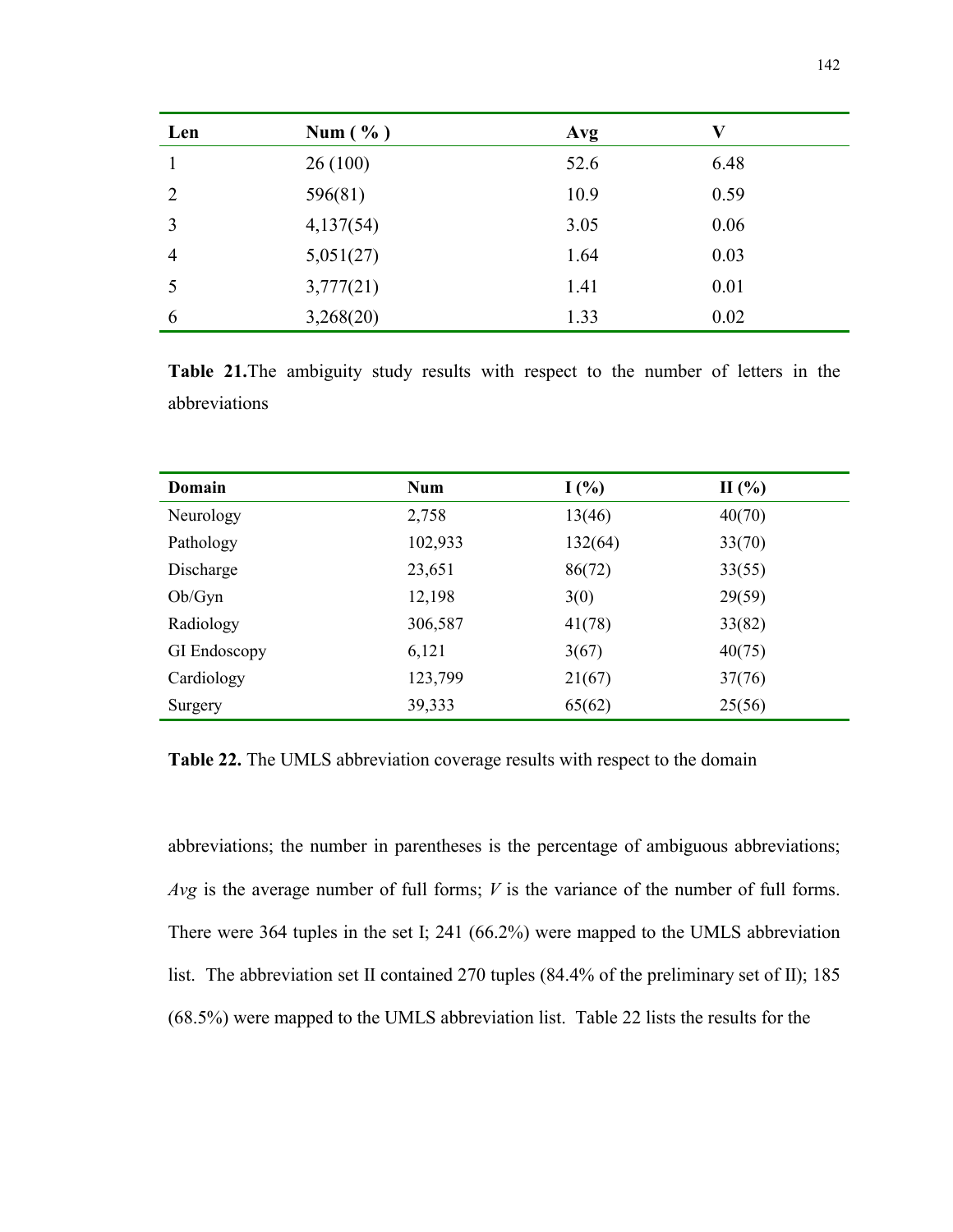

**Figure 10.** The UMLS abbreviation coverage result with respect to frequency.

sets I and II with respect to the domain: *Num* represents the number of reports; the number in parentheses is the percentage of abbreviations that have matches in the UMLS abbreviation list. Figure 10 lists the results for the sets I and II with respect to the five frequency ranges. The X-axis represents the range and the Y-axis represents the ratio. Only 30% of the abbreviations occurring less than 5 times in the medical reports were found in the UMLS abbreviation list whereas 80% of the abbreviations occurring more than 50 times were found.

## **7.3. The UMLS Coverage of the MedLEE Lexicon**

Since senses of lexical entries in the MedLEE lexicon are represented using (s, t) pairs, where s is the semantic type and t is the target form, the mapping of the MedLEE lexicon to the UMLS includes not only term mappings, but also semantic type mappings. We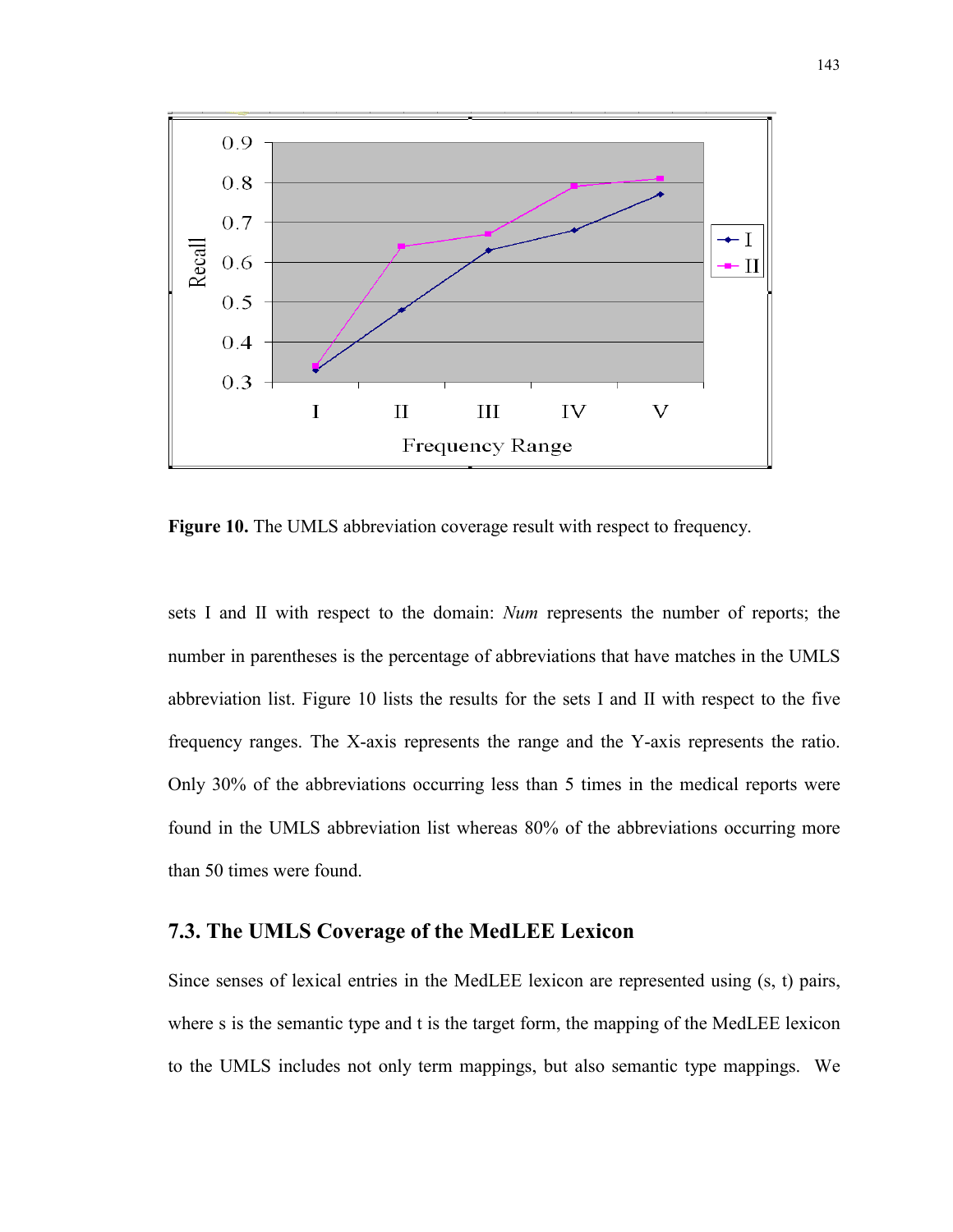studied the UMLS coverage of the MedLEE lexicon by generating a lexicon for MedLEE using the UMLS.

#### **7.3.1. Methods**

We first determined the semantic categories in the UMLS semantic network that were appropriate to use for the purpose of generating entries for the MedLEE lexicon without manual intervention. A separate file was created for each category containing all concept names that corresponded to that category. A program was written to check whether the concept names in each of those files had a matching lexical entry in MedLEE's lexicon. The semantic categories (as specified by MedLEE) of all concept names that matched were recorded and counted. The majority MedLEE semantic category in each file was considered as the appropriate category for the corresponding UMLS category. Those files that did not have the majority MedLEE semantic category were excluded from further consideration.

The concept names in files that remained under consideration were then to used to create a UMLS-based MedLEE lexicon. There were two sets of concept names that were kept for further consideration: concept names that were entries in the Specialist Lexicon after a normalization process and concept names that appeared in the collection of medical records (i.e., CMR). The normalization process removed the symbols NOS, certain punctuation marks, and other symbols (i.e. <1>) were removed, and all letters were mapped to lower case. A following heuristic was applied to check the existence of a concept name in CMR: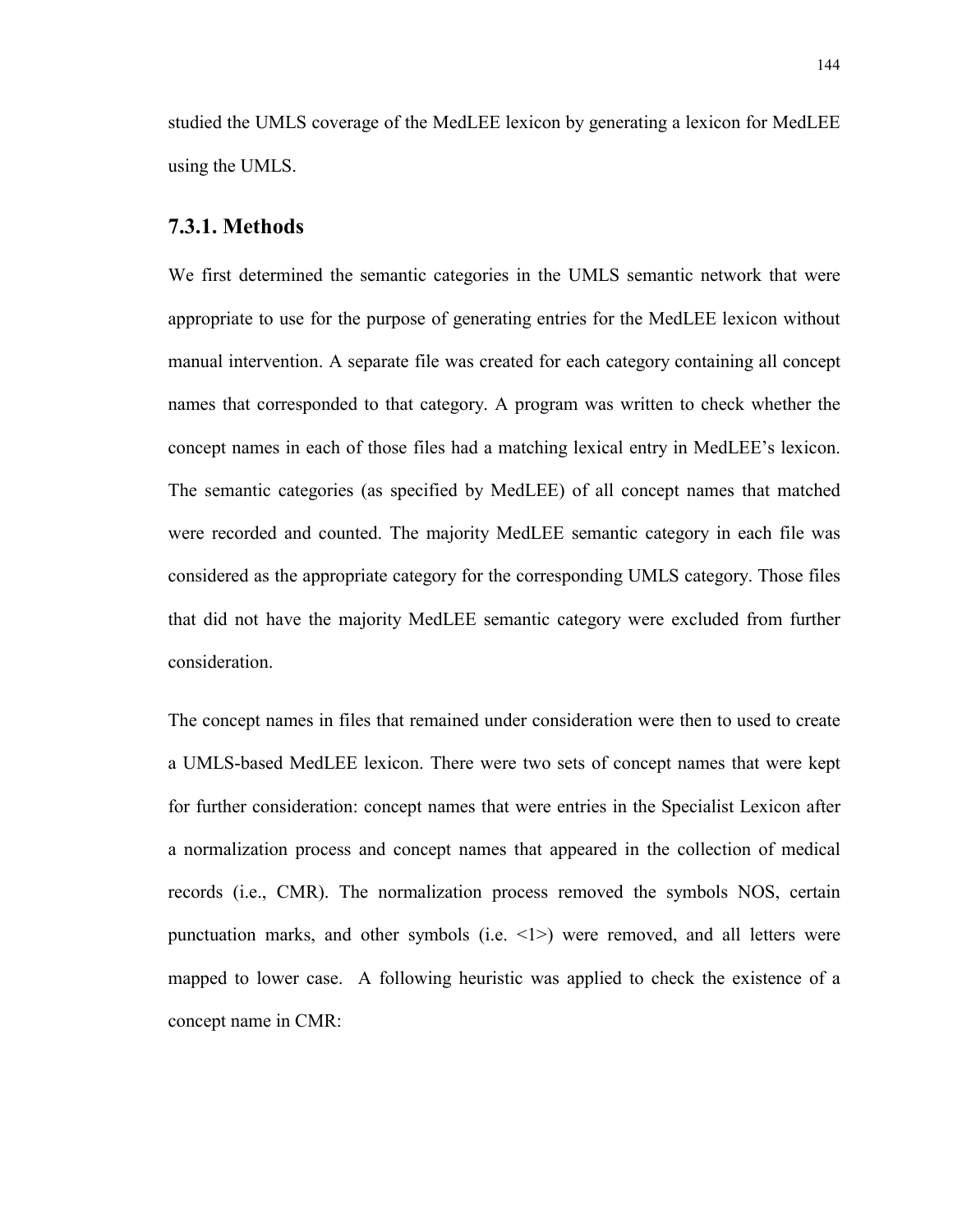- All one-grams and bi-grams with occurrences of 5 or more were extracted from CMR.
- For each concept name in the META, we first extracted its one-grams and bigrams. If all of those grams had corresponding entries in CMR, then such name was considered presenting in CMR.
- The resulting UMLS semantic lexicon was compared with a subset of the MedLEE clinical lexical entries (with  $10.998$  entries)<sup>21</sup>.

## **7.3.2. Results**

There were 252,134 different lexical candidates extracted from the META. 112 out of 134 UMLS semantic categories were automatically matched to the MedLEE semantic categories. 6,017 (54.7%) MedLEE lexical entries were mapped to the same entries in the UMLS semantic lexicon; 1,379 (12.5%) had the same lexical entries but different semantic categories; 3,704 (33.7%) had no matches.

We studied the UMLS coverage of the MedLEE lexicon through building a MedLEE lexicon using the UMLS. Using a string matching method such as MetaMap may result a better coverage but may not reflect the true UMLS conceptual coverage of the MedLEE lexicon. The measures provided here were very conservative. Part of the resulting lexicon has been evaluated using an automatic system that computed the risk classification of patients with community-acquired pneumonia[34] and achieved good result but were significantly different from the MedLEE lexicon.

 $21$  The 2000 versions of the UMLS and the MedLEE lexicon were used.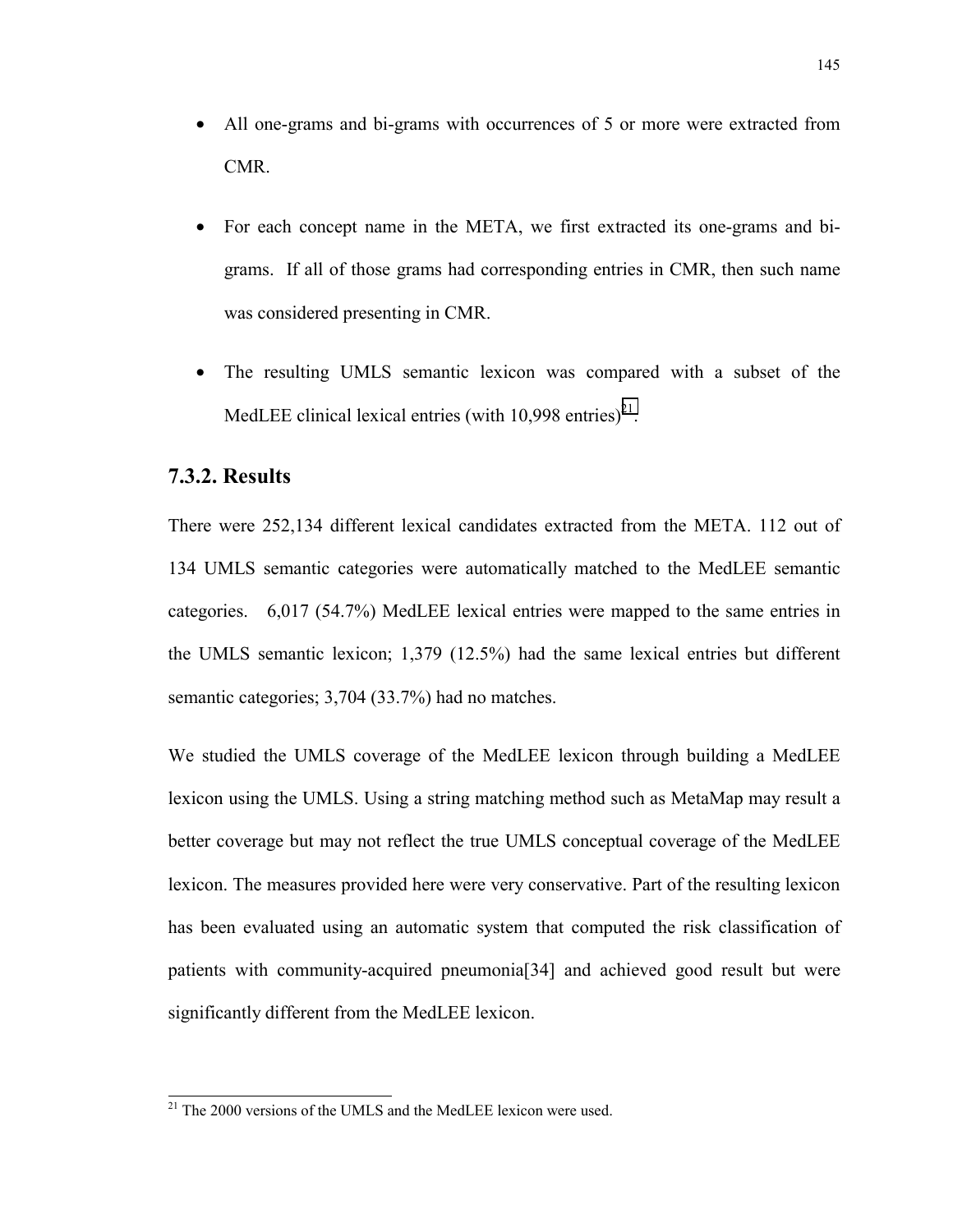We checked those MedLEE lexemes that could not be mapped to the UMLS semantic lexicon and found there were several causes:

- Different granularities: for example, there is no mapping for *arteriogram* in the 2000 version of the UMLS, but there were entries such as *renal arteriogram*, or *kidney arteriograms* etc<sup>22</sup>;
- Textual variants: for example, *aortic cannula* in the MedLEE has a mapping in the UMLS (i.e., C0179557, *cannulae, aortic*).

Extracting the occurrence information from a larger corpus and considering the frequency of fixed sub-structures in the META may result a lexicon that is comparable to the MedLEE lexicon.

#### **7.4. Automatic Understanding of Abbreviations in MEDLINE**

As we have already known, abbreviations are everywhere in the biomedical domain [63]. The understanding of abbreviations in a document is often a difficult task for computer systems. The abbreviation problem has been shown to affect knowledge-based systems, such as information retrieval systems and information extraction systems in biomedicine[7;31;82].

First, a method to associate an abbreviation to its corresponding full form (also termed as expansion or definition) in the context is needed, with an assumption that the authors define the less well-known abbreviations when they are first introduced in a specific domain. Secondly, well-known abbreviations are not always defined in documents. In order to understand these, an abbreviation database that lists abbreviations together with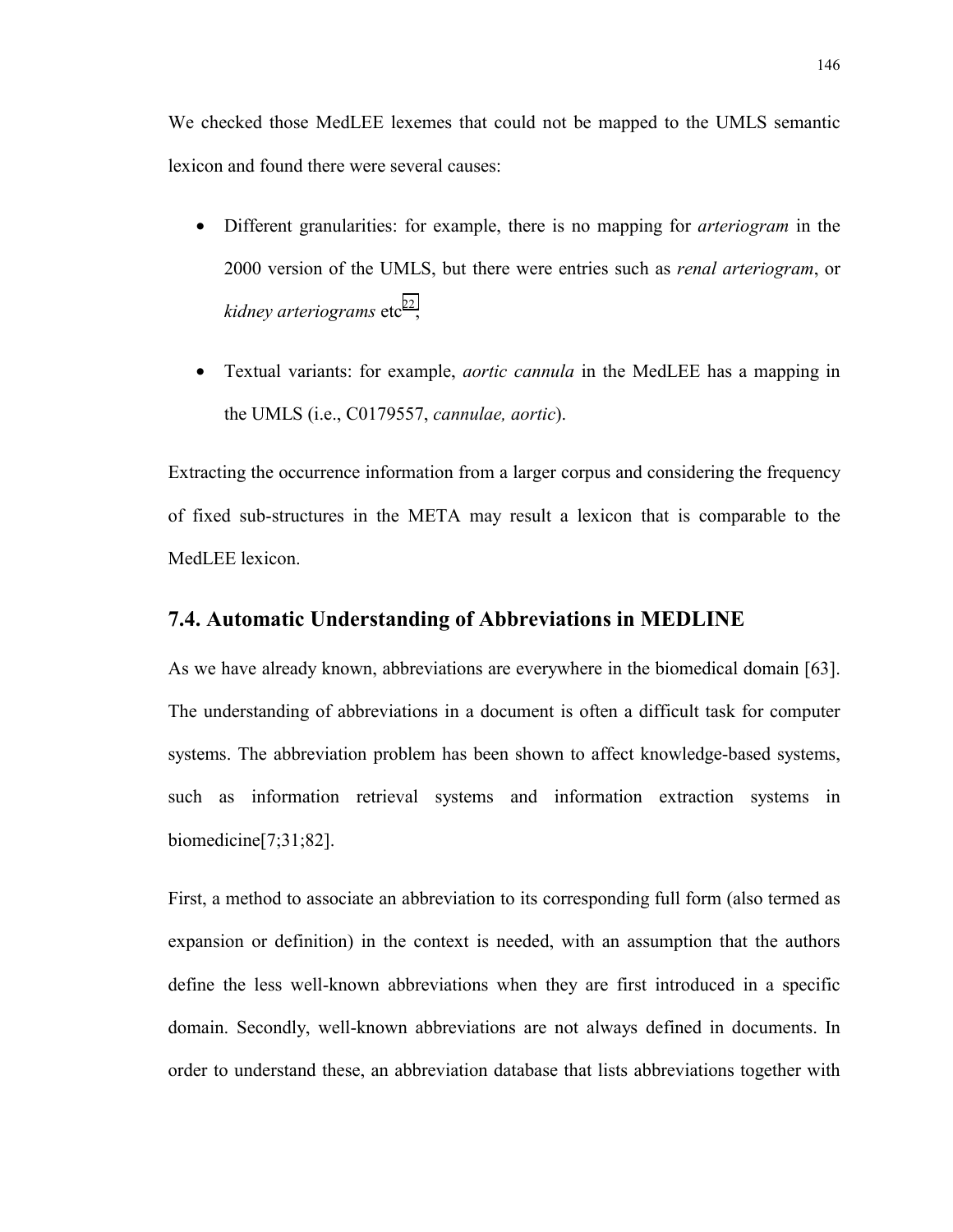their senses needs to be built and updated periodically. However, manually constructing a database is time-consuming. In addition, manual maintenance and further extension are increasingly complex. But constructing an abbreviation database automatically by matching abbreviations with their full forms in the document requires a method to group textual variants together and a method to link them to the proper sense. Finally, abbreviations are highly ambiguous. The number of characters that form an abbreviation is limited, and abbreviations are usually short. With the rapid growth of the use of abbreviations, one abbreviation may represent dozens of senses. A method to resolve the sense ambiguity is needed.

We have shown that the UMLS contained many abbreviations together with their full forms, and the ambiguity of abbreviations could be resolved using an automated method if the corresponding full forms occurred frequently.

In this section we address the following issues with respect to abbreviations in MEDLINE abstracts by using three-letter abbreviations: can we build an abbreviation knowledge base from MEDLINE abstracts? If yes, what is the UMLS concept coverage, what is the average number of textual variants for each sense, how ambiguous are the abbreviations, and what is the role of the frequency of the senses?

## **7.4.1. Background and Related Work**

There are several studies on matching abbreviations to their corresponding full forms in documents. Taghva et al.[107] developed an algorithm that considers strings of from 3 to 10 uppercase letters as acronyms, and looks for candidate full forms in windows twice

 $\overline{a}$ 

 $22$  The 2001 version of the UMLS had an entry for arteriogram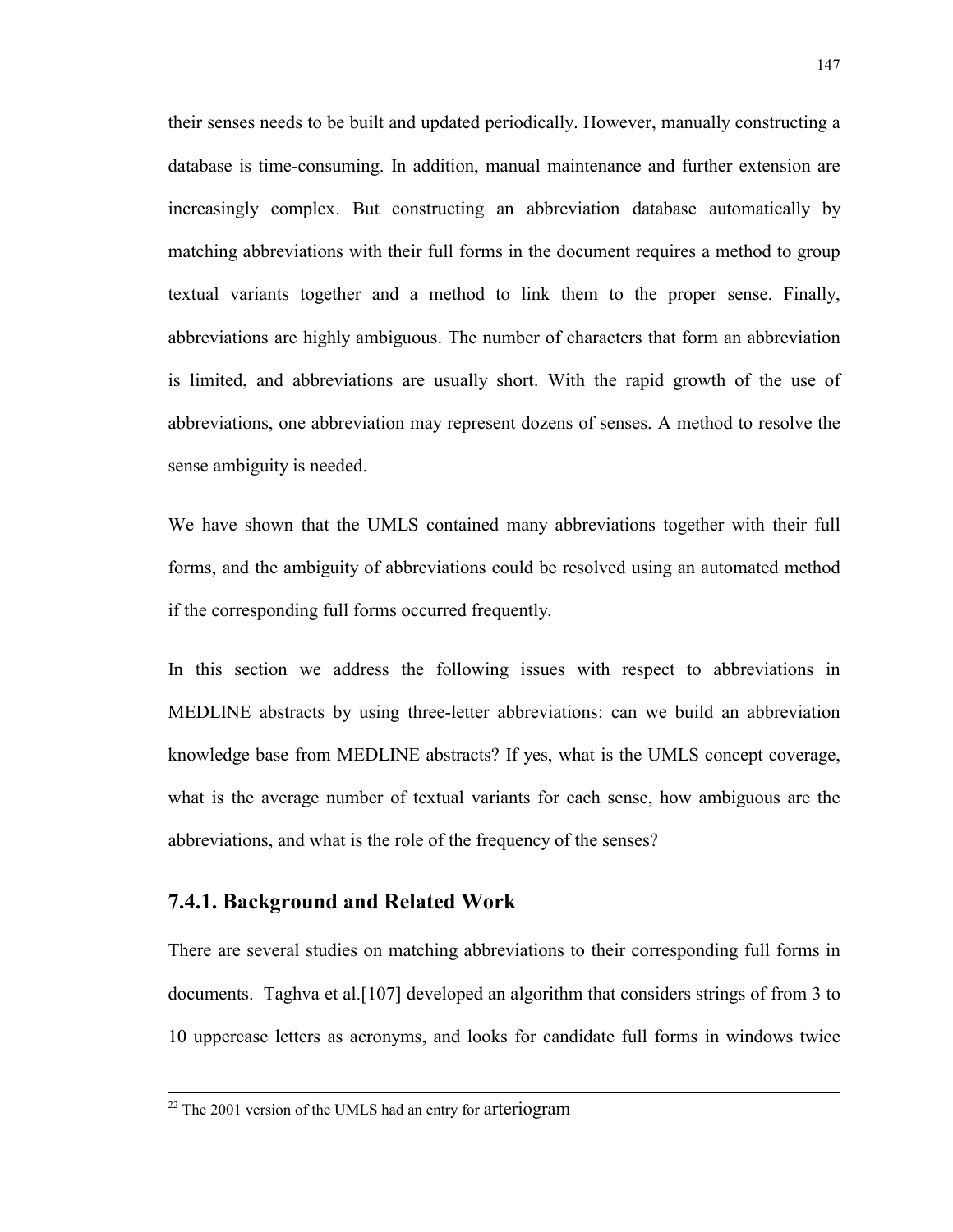the length of number of the acronym located immediately before or after the acronym. Larkey et al.[63] implemented a Web server for abbreviations, where abbreviations and their full forms were gathered automatically from a large number of Web pages. Yoshida and colleagues[125] built a workbench for the construction of a protein-abbreviation dictionary. Yu and colleagues[126] developed a program to extract full forms of abbreviations from full articles. All the above studies achieved precision of over 97% when matching abbreviations to their full forms in documents. However, none of them provide a detailed analysis of characteristics of abbreviations with respect to senses.

In order to pursue our study, we developed a method, PW3, based on Larkey's method, for three-letter abbreviations where the associated full forms were defined in parenthetical expressions. We did not conduct an evaluation of PW3 since our primary goal was to address the UMLS coverage of three-letter abbreviations in MEDLINE.

There are several reasons we used three-letter abbreviations for the coverage study. First, a method for pairing three-letter abbreviations with their full forms is easy to develop and has high precision according to Larkey et al. [63]. Secondly, a preliminary investigation showed that three-letter abbreviations were the most frequent in MEDLINE abstracts. In addition, unlike two-letter abbreviations, which can have several dozens of full forms, the ambiguity of three-letter abbreviations is moderate, whereas most abbreviations with more than 3 letters are not ambiguous.

## **7.4.2. Methods**

The study contained several steps. The first step derived a collection of (*AW*, *FF*, *FREQ*) tuples, where  $AW$  is a three-letter capitalized text string,  $FF$  is its associated full form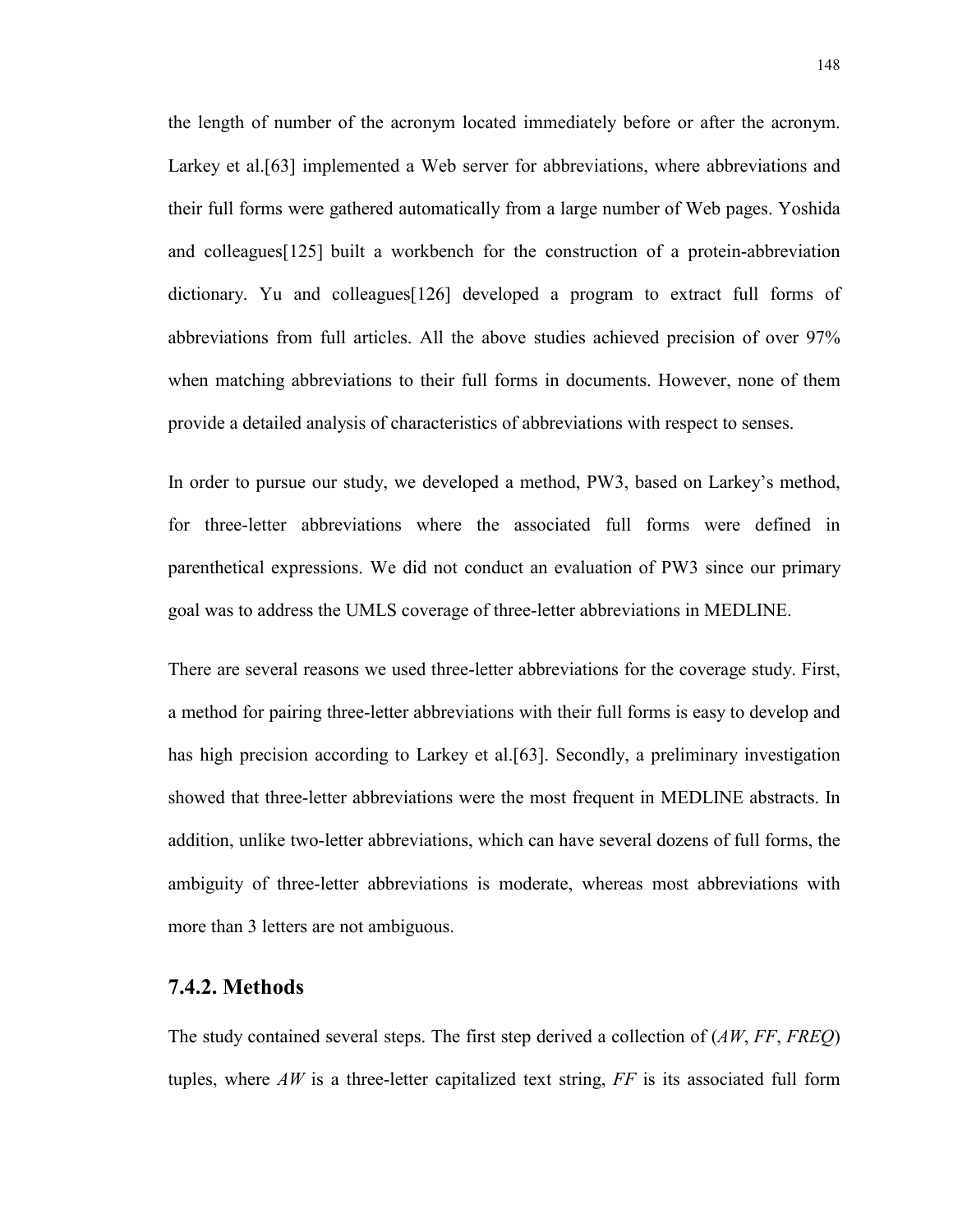derived from abstracts using PW3 (the program we developed to pair three-letter abbreviations with full forms), and *FREQ* is the number of abstracts from which PW3 derived the pair. The second step mapped the full forms to the UMLS using FFMap, which is based on MetaMap. The third step grouped similar full forms for the same abbreviation together using FFGrouper (a program to group similar full forms together according to several normalization criteria). The fourth step assessed results, where full forms in the same group were treated as textual variants of the same sense. In the following, we describe PW3, FFMap, and FFGrouper in detail. The assessment method is presented last.

#### **PW3: a matching method for three-letter abbreviations AW**

PW3 is designed to search for a possible full form from candidate text strings within a window size 6 at the left side of a parenthetical expression "(*AW*)". It applies several full form patterns of *AW* and three groups of words that can be ignored when matching patterns.

The full form patterns include the following several cases:

- Three letters of *AW* are initial letters of three different words in the right order: e.g. *minimum alveolar anesthetic concentration (MAC),*
- Two letters of *AW* are initial letters of two words and the remaining one appears in one of these two words in the right order followed by at least three letters*:* e,g. *procoagulant activity(PCA)* or *indirect immunofluorescence (IIF),*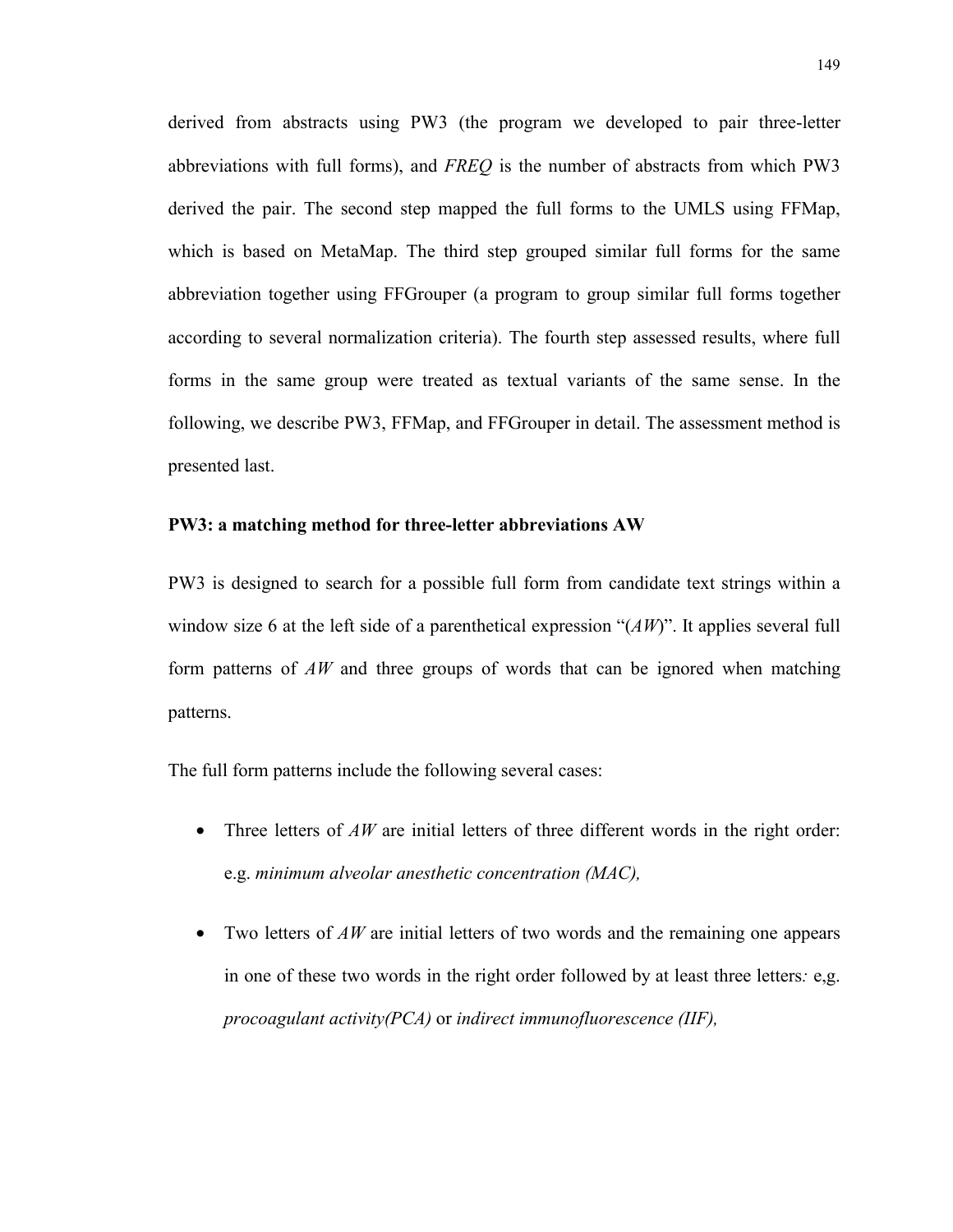• Three letters of *AW* appear in one word where the first one is the initial letter of the word and remaining two appear in the right order: e.g. *carboxymethyllysine (CML).*

PW3 has an additional pattern for potential chemical abbreviations, where *AW* is considered to be a chemical abbreviation if a candidate string contains a number (or a comma or right parenthesis) followed by a non-space letter or a left parenthesis preceded by a non-space letter:

• Two letters of *AW* are initial letters (or following punctuations and numbers) and the remaining letter appears in the corresponding candidate string: e.g. *n-6-(delta-2-isopentenyl)adenine (IPA)*.

The three groups of words which can be ignored when matching patterns are preinclusion words (i.e. a word at the beginning of a full form, such as *department, office* etc), post-inclusion words (i.e. a word at the end of a full form, such as *acid, protein, enzyme* etc), and stop words (a word in the middle of a full form, such as *of, for, and, the* etc). PW3 allows one pre-inclusion word, one post-inclusion word, one other word, or two stop words in a full form. The number of words in the full form is at most 6. These three groups words were learned from the three-letter abbreviations in the SPECIALIST manually.

#### **FFMap**

FFMap is based on MetaMap. FFMap uses the following subset of concept names in the Metathesaurus: chemical names, concept names that contain less than 7 words after a normalization process, and full forms obtained by executing the UMLS extraction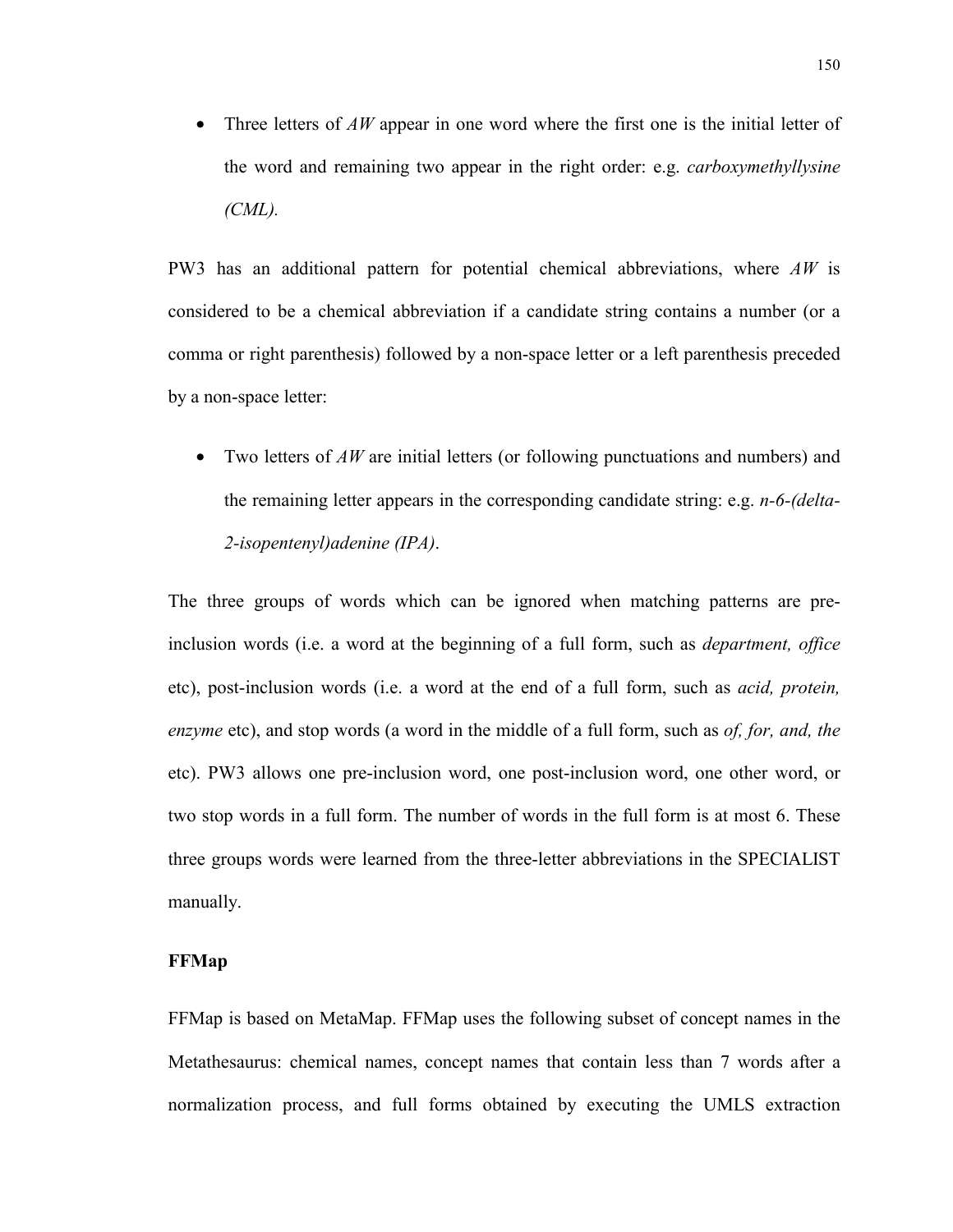program. All concept names are normalized by removing some patterns (e.g. *As –* in *As – Arsenic* and *(WS)* in *West syndrome (WS)*), changing to lower-case, and replacing certain punctuation by blanks. In addition, FFMap applies a synonym-like set, which contains pairs ( $w_1$ ,  $w_2$ ), where  $w_1$  and  $w_2$  are different words in two concept names of the same UMLS concept. For example, (*hepatic*, *liver*) is a synonym-like pair, which is derived from two concept names of C0009714, *congenital hepatic fibrosis* and *congenital fibrosis liver*.

The input to FFMap is a pair (*AW*, *FF*) and the output is (*AW*, *FF*, *CUI*, *PN*, *MODE*), where  $AW$  is an abbreviation,  $FF$  is a full form,  $CUI$  is the resulting concept identifier, *PN* is the preferred name of that concept, and *MODE* is the matching mode, which can have one of the following four values:

Exact -- a concept name of *CUI* is identical to *FF*, e.g., *(BAL, bioartificial liver, C0336562, artificial liver, exact)*;

SPECIALIST-normalized--a concept name of *CUI* is identical to *FF* when normalized using the SPECIALIST and word order is disregarded, e.g., *(CLD, chronic liver diseases, C0341439, chronic liver disease, SPECIALIST-normalized)*;

Stemmed--a concept name of *CUI* is identical to *FF* when stemmed and disregarding word order, e.g., *(BHC, benzenehexacarboxylic, C0105581, benzenehexacarboxylate, stemmed)*;

Synonym-like-replacement--a concept name of *CUI* is identical to *FF* after replacing one word in *FF* using a synonym-like set and ignoring word order, e.g., *(HFT, hepatic function test, C0023901, liver function tests, synonym-like-replaced)*.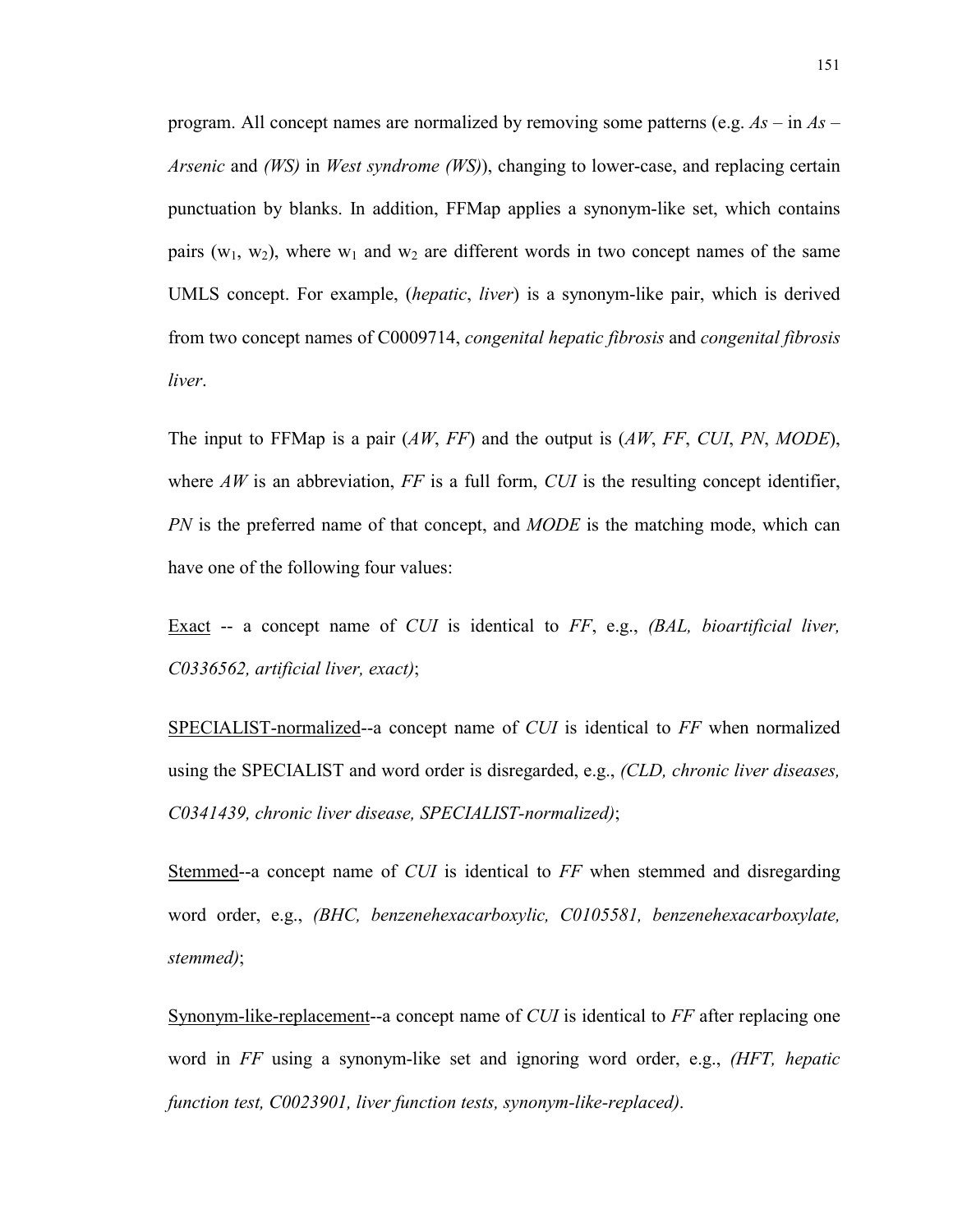#### **FFGrouper: grouping full forms**

FFGrouper is a program to group similar full forms of the same abbreviation together. For an abbreviation AW, each of its full forms consists of a group. FFGrouper groups similar groups of *AW*, subsequently using the following normalization phases:

Group by ignoring punctuation: after removing punctuation, if a full form in one group is the same as a full form in another group, the two groups are merged. For example, three different full forms for *IGS*: *immunogold staining*, *immuno gold staining*, and *immunogold staining* are merged into the same group.

Group using the SPECIALIST: after normalizing using the SPECIALIST, if a full form in one group is identical to a full form in a different group, the two groups are merged. For example, the group for *IGS* containing *immuno-gold stain* is merged with the group containing *immuno-gold staining*.

Group by ignoring stop words, word order, correcting typos and expanding abbreviation: two groups are merged together if after ignoring word order, two full forms (one from each):

- are identical after ignoring stop words (e.g., the group for *IMT* containing *intimamedia thickness* is merged with the group containing *intima and media thickness*);
- differ in one type-error operation, i.e., replacement, transposition, insertion and deletion (e.g., the group for *IGR* containing *insect grwoth regulator* is merged with the group containing *insect growth regulator*);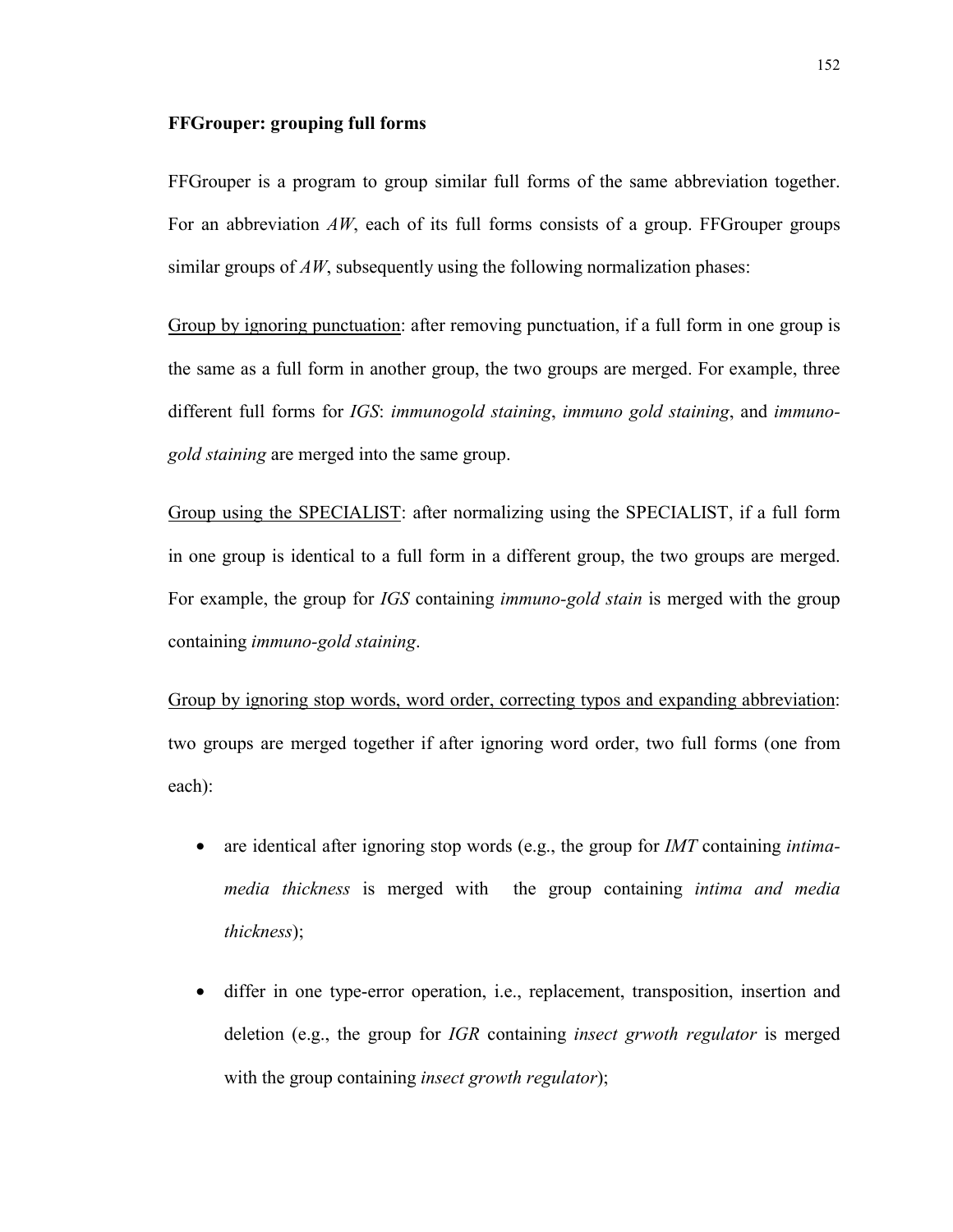• differ in a two-letter abbreviation and its full form (e.g. the group for *MIF*  containing *micro-if* is merged to the group containing *microimmunofluorescence*).

#### **Assessment**

PW3 was executed for all MEDLINE abstracts up to December 2001. For each abbreviation  $AW$ , the number of abstracts that contained the parenthetical expression "(*AW*)" as well as the number of abstracts that contained *AW* with full forms found by PW3 was measured.

We evaluated FFMap using MetaMap. We used MetaMap to get mappings for all full forms with the following options: a) Adj/Noun Derivational Variants, b) No Acronym/Abbreviation variants, c) Stop larger N, d) Ignore word order, e) Truncate candidate strings, and f) Strict mode. If the resulting mappings were single concepts with a relatively high matching score, the mappings were considered as appropriate mappings. For example, if a full form of IGR *intergenic region* was mapped to a single concept C0887859 with a score 1000, the mapping result was *(IGR, intergenic region, C0887859, 1000)*. The intra-agreement of the two systems was computed. In addition, we manually checked mapping results for full forms that occurred more than 200 times, and for which MetaMap either did not have the mappings or had mappings that were different from FFMap.

After grouping full forms using FFGrouper, we further grouped full forms according to the mapping results since two groups with the same concept identifier have the same sense. For example, the group of *IHD* that contains *ischemic cardiac disease* is merged to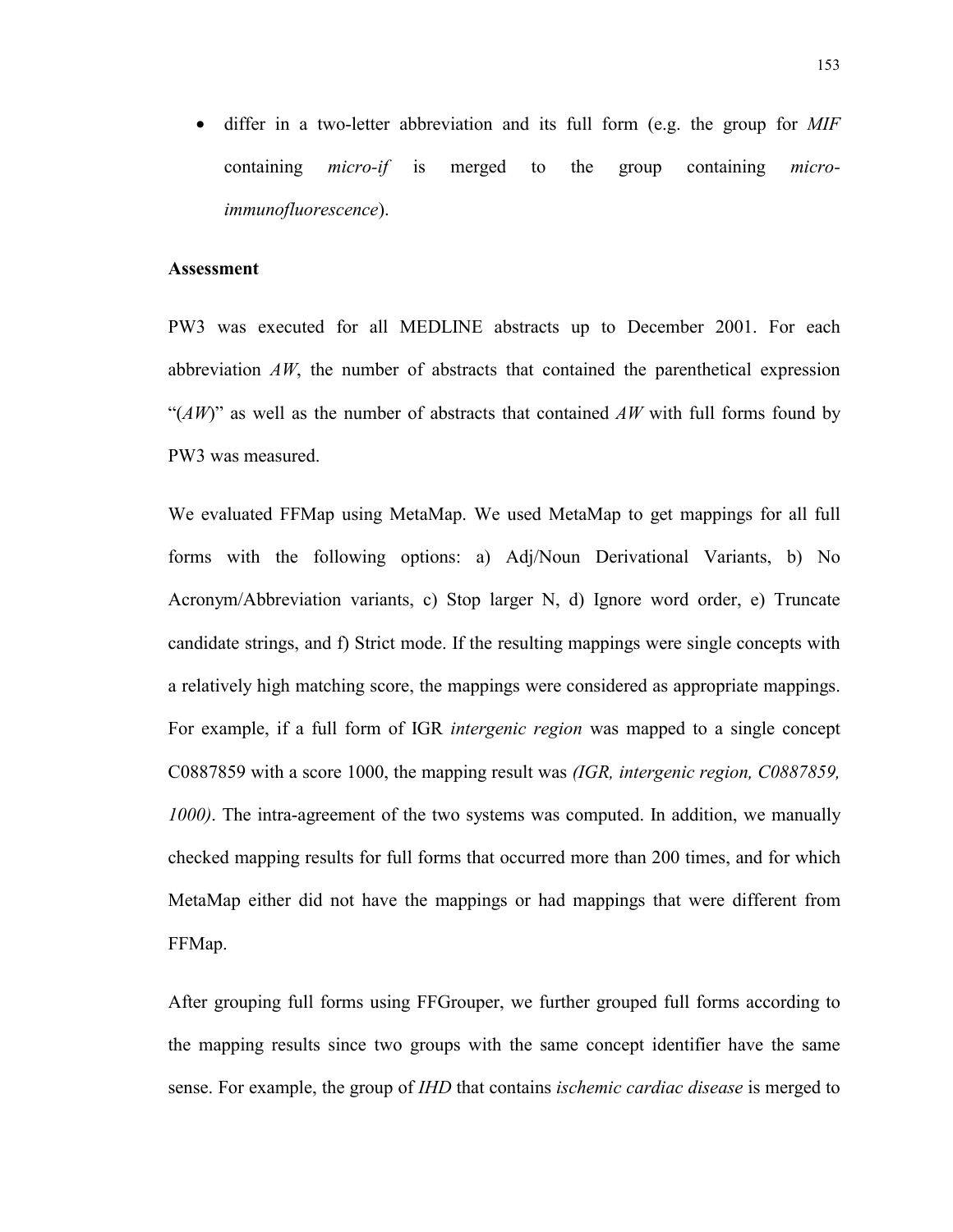the group that contains *ischemic heart disease* since these two full forms are concept names of the same concept.

We computed the average number of variants for each group, and the number of groups with full forms having mappings associated with eight frequency thresholds: 1, 5, 10, 50, 100, 200, 500, and 1000, where the frequency of each group is the summation of occurrences of all full forms in that group. The ambiguity was measured considering the number of groups of each abbreviation with respect to five frequency thresholds: 1, 2, 5, 10, and 100.

## **7.4.3. Results**

We excluded four capitalized text strings (i.e., III, VII, XII, XXI) from the result since they usually represented numbers. Among 4,839,200 unique occurrences of the parenthetical expression "(*AW*)", PW3 extracted 1,793,479 (*AW*, *FF*) pairs, where 206,964 unique (*AW*, *FF*, *FREQ*) tuples were derived (*FREQ* is the number of abstracts that have *FF* as full form for *AW*). The tuples with a *FREQ* value larger than 10,000 were:

- *(PCR, polymerase chain reaction, 19,067),*
- *(HIV, human immunodeficiency virus, 15,232),*
- *(MRI, magnetic resonance imaging, 12,855)*
- *(LPS, lipopolysaccharide, 12,816)*
- *(PKC, protein kinase c, 11,162)*
- *(CNS, central nervous system, 10,497)*
- *(CSF, cerebrospinal fluid, 10,710).*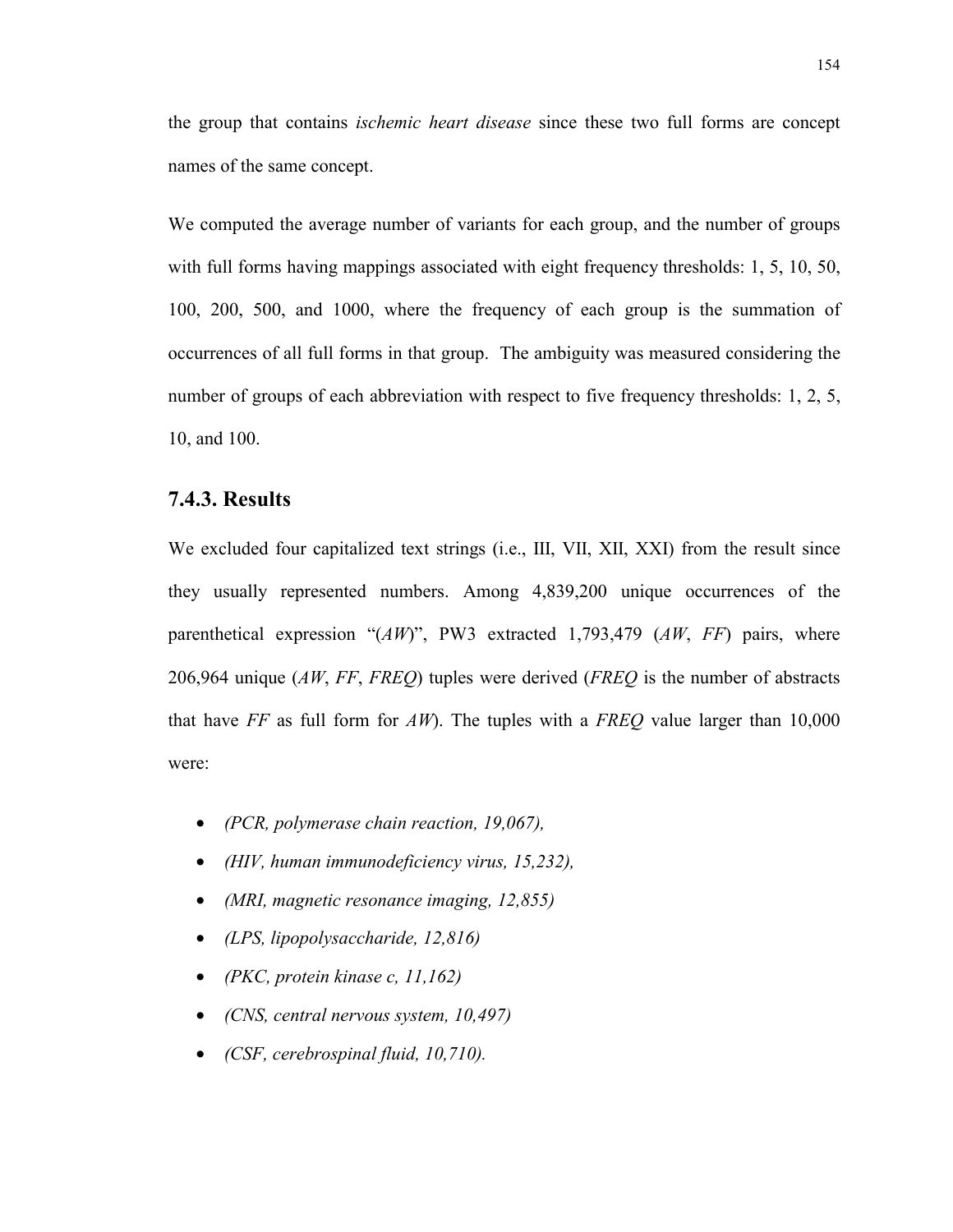For the 35,981 full forms with mappings found by both FFMap and MetaMap, the intraagreement between the two systems was 99.6%. MetaMap matched 1,280 full forms for which FFMap failed to find a match. FFMap matched 14,230 full forms for which MetaMap failed to find a match. Among 39 full forms that we manually checked, 36 full forms were correct mappings (including 28 exact mappings for chemical names).

Among 50,211 full forms with mappings found by FFMap, 31,223 of them were exact mappings, 13,871 were SPECIALIST-normalized mappings, 880 were stemmed mappings and the remaining 4,237 mappings were associated with synonym-likereplacement.

The number of groups was 155,302. The average number of variants for each group was 1.33. The group with the largest number of variants was *(FDG, 18f-fluorodeoxyglucose)* with 170 variants. 23.5% of the groups had full forms with mappings found by FFMap, and covered 77.8% of the occurrences. Table 23 lists the results with respect to different thresholds: FTV is the frequency threshold value, NG is the number of groups, FREQ is the number of overall occurrences, AV is the average number of variants, PG is the percentage of groups with mappings, and PO is the percentage of occurrences with mappings. For example, after disregarding groups with occurrences of less than 500, there were 505 groups, with an overall frequency of 872,035; the average number of variants for each group was 13.66; 96.2% of the groups had full forms with mappings found by FFMap, which covered 98.0 of the total occurrences.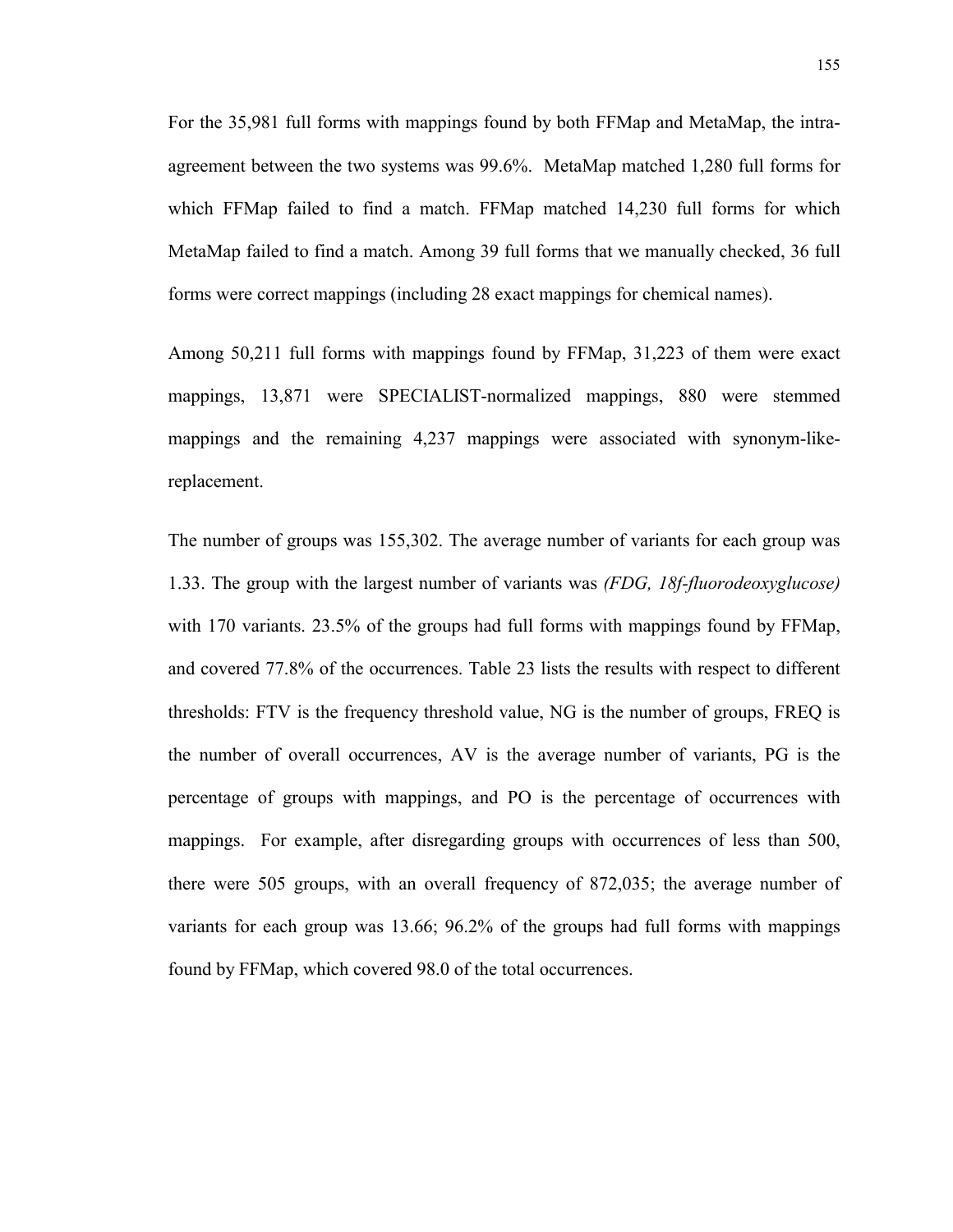| <b>FTV</b> |         | <b>NG</b><br><b>FREQ</b> |       | <b>Mapping</b> |          |
|------------|---------|--------------------------|-------|----------------|----------|
|            |         |                          | AV    | PG(%)          | $PO(\%)$ |
| 1000       | 247     | 695,902                  | 17.23 | 98.8           | 99.1     |
| 500        | 505     | 872,035                  | 13.66 | 96.2           | 98.0     |
| 200        | 1,168   | 1,078,704                | 10.06 | 88.9           | 95.4     |
| 100        | 2,187   | 1,221,825                | 7.74  | 82.8           | 93.1     |
| 50         | 3,850   | 1,336,424                | 6.01  | 77.1           | 91.2     |
| 10         | 13,445  | 1,534,198                | 3.45  | 59.3           | 86.5     |
| 5          | 23,841  | 1,601,503                | 2.72  | 50.8           | 84.6     |
| 1          | 155,302 | 1,793,479                | 1.33  | 23.5           | 77.8     |

**Table 23.** The number of variants and the UMLS coverage with respect to eight thresholds.

| <b>FTV</b>     | <b>NA</b> | <b>NG</b> | POA<br>(%) | <b>PANA</b><br>(%) | <b>AAMB</b> |
|----------------|-----------|-----------|------------|--------------------|-------------|
|                | 11,328    | 155,302   | 99.6       | 81.2               | 16.6        |
| $\overline{2}$ | 9,299     | 64,338    | 98.2       | 74.5               | 8.95        |
| 5              | 6,767     | 23,841    | 94.0       | 64.6               | 4.91        |
| 10             | 5,297     | 13,445    | 87.7       | 55.4               | 3.78        |
| 100            | 1,683     | 2,187     | 42.3       | 22.0               | 2.36        |

**Table 24.** The ambiguity assessment result with respect to five thresholds**.**

Among 11,328 different abbreviations, 81.2% were ambiguous and covered 99.6 of the total occurrences, with an average of 16.6 groups. Table 24 lists the results with respect to five thresholds: FTV is the frequency threshold value, NA is the number of abbreviations, NG is the number of groups, POA is the percentage of occurrences of ambiguous abbreviations, PANA is the ratio of the number of abbreviations that are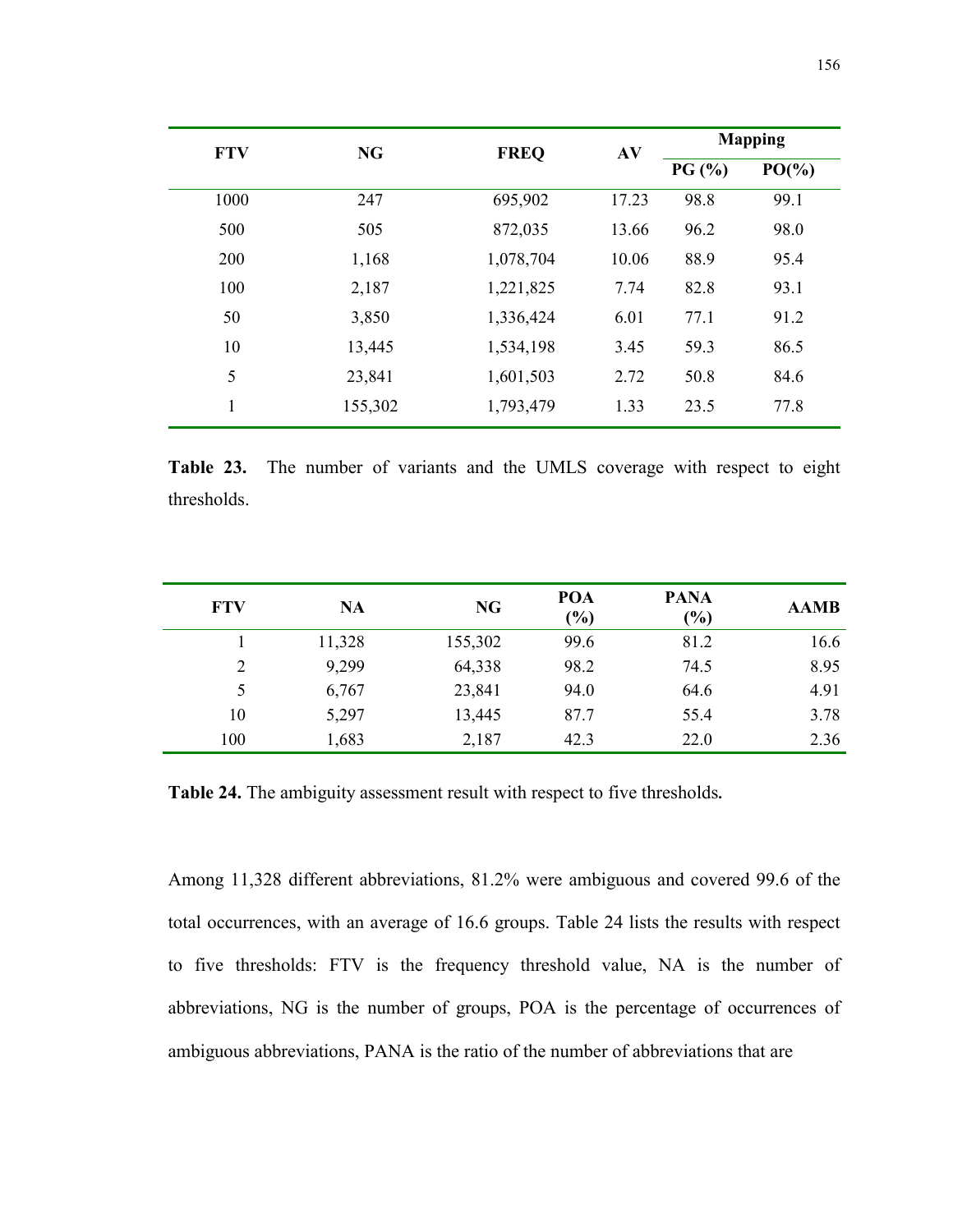

**Figure 11.** The ambiguity in relation with five frequency threshold values for the most ambiguous three abbreviations.

 ambiguous to the total, and AAMB is the average ambiguity for ambiguous abbreviations, i.e., abbreviations with more than one group. For example, after disregarding groups with occurrences of less than 5, there were 6,767 abbreviations with 23,841 groups; 64.6 of the abbreviations appeared in more than one group, with an average of 4.91 groups for ambiguous abbreviations. The three most ambiguous abbreviations were CAP, MAP, and PCA. Figure 11 shows the ambiguity in relation with five frequency thresholds for these three ambiguous abbreviations.

## **7.4.4. Discussion**

FFMap, which is based on MetaMap, is comparable to it: the two systems only disagreed on 0.4 of the mappings. We originally planned on using MetaMap exclusively to find mappings. However, MetaMap with the above-specified options did not give mappings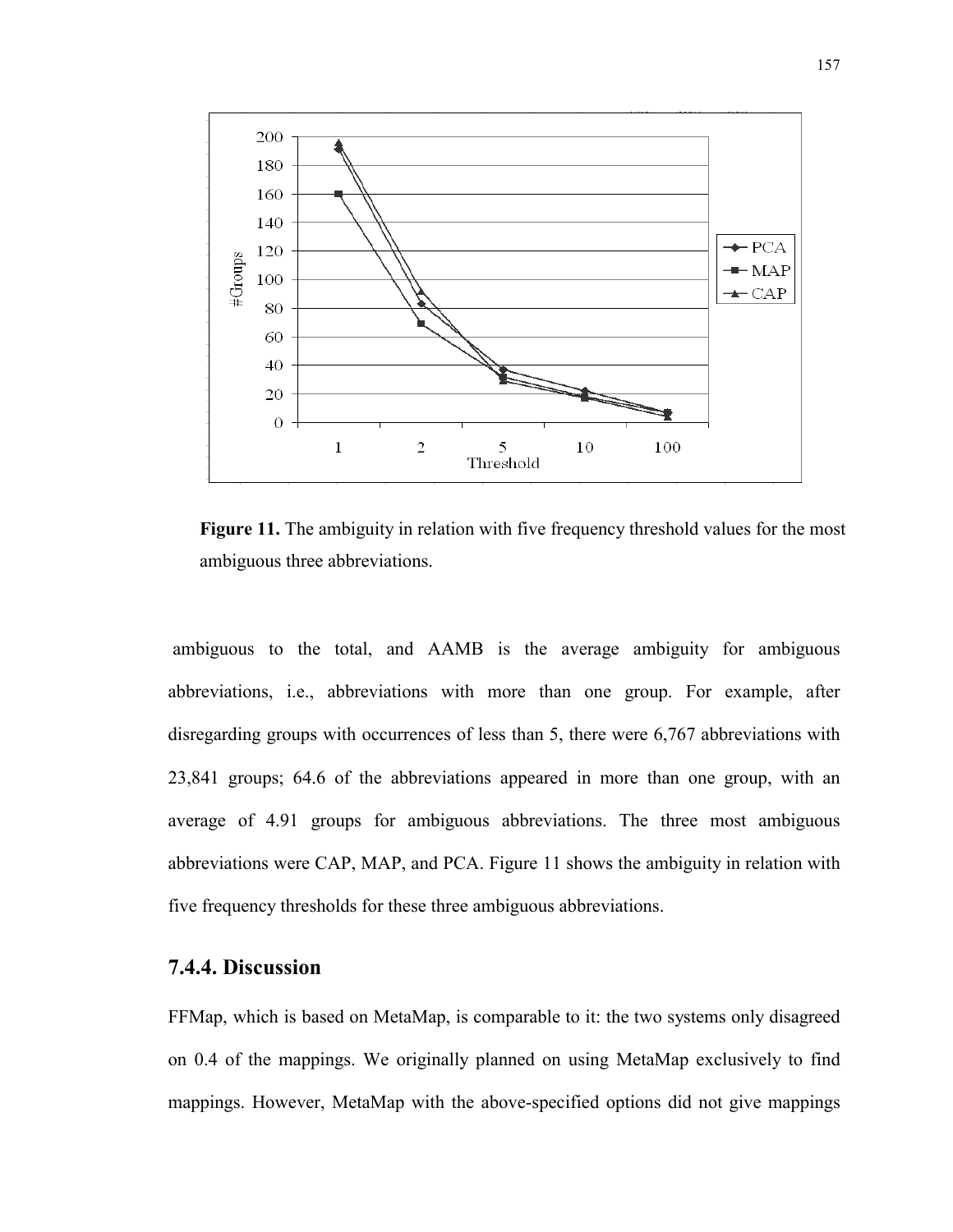for most chemical names (especially those with numbers or punctuations). We believe MetaMap can give more mappings using different options.

In this study, we grouped similar full forms of the same abbreviation together to assess coverage and ambiguity. We believed similar full forms would have similar senses. An abbreviation knowledge base can be built automatically from MEDLINE abstracts by utilizing automatic methods to pair abbreviations with full forms. We found that frequency of senses plays an important role in the assessment:

- the UMLS coverage: those with higher frequency were more likely to have a mapping concept. For example, from Table 23, we can see that 23.5% of the senses with occurrences of at least 1 were mapped to the UMLS; while for senses with occurrences of at least 100, 82.8% had mappings.
- the number of textual variants: senses with higher frequency had more textual variants, which follows Zipf's law, i.e., senses with high frequency tend to have many synonyms. For example, from Table 23, we can see that senses with occurrences of at least 1 had an average of 1.33 variants; while senses with occurrences of at least 100 had an average of 7.74 variants.
- the ambiguity of abbreviations: abbreviations were less ambiguous when ignoring rarely occurring senses. For example, from Table 24, we can see that 81.2% of abbreviations were ambiguous with an average of 16.6 senses; after ignoring senses with a frequency of less than 10, 55.4% of abbreviations were ambiguous with an average of 3.78 senses.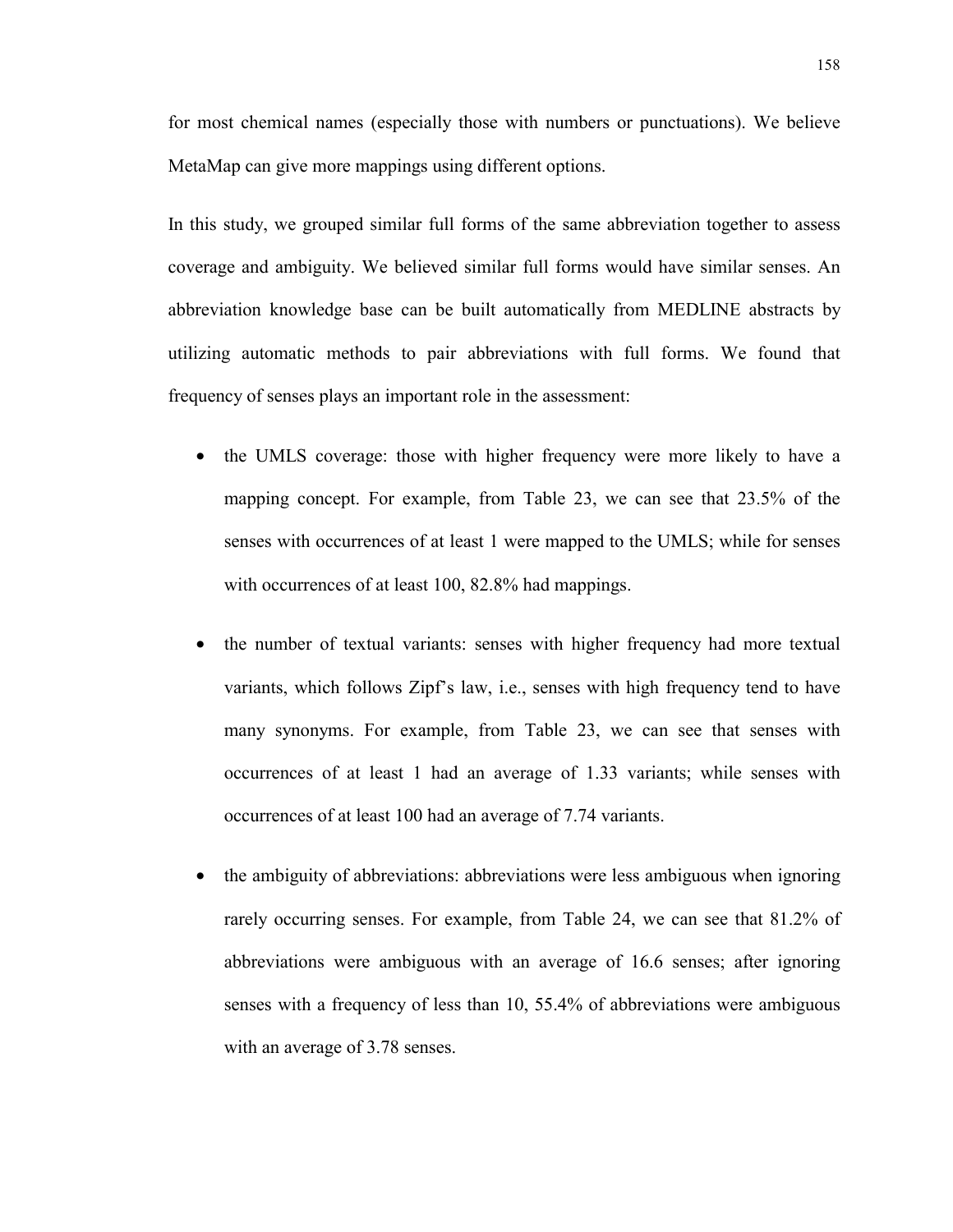We did not evaluate FFGrouper because of a lack of a gold standard. Some full forms with different senses were incorrectly merged together. For example, *(IMN, intramedullary nail*) and (*IMN, intramedullary nailing*) were merged together by FFGrouper, but had different concept identifiers: C0348001 for the former one and C0021885 for the latter. About 630 out of 155,302 groups were mapped to different concept identifiers by different full forms in the same group.

## **7.5. Conclusions**

We studied the applicability of our method through a set of studies that address the coverage of the UMLS and the ambiguity of abbreviations.

Results demonstrated that abbreviations were very ambiguous. The ambiguity of an abbreviation depended on the number of letters it contained: ones with fewer characters were more ambiguous. The ambiguity of an abbreviation also depended on the frequency it occurred in a free-text collection: ones with higher frequency were more ambiguous.

The UMLS covered around 80% of frequent abbreviations either from medical reports or MEDLINE abstracts. There were 54.7% of MedLEE lexicon entries that were automatically mapped to the UMLS with the correct associated semantic categories.

We studied the feasibility of automatic understanding of abbreviations by studying several characteristics of three-letter abbreviations in MEDLINE abstracts. We found that automatic understanding of abbreviations is feasible for frequently occurring abbreviations.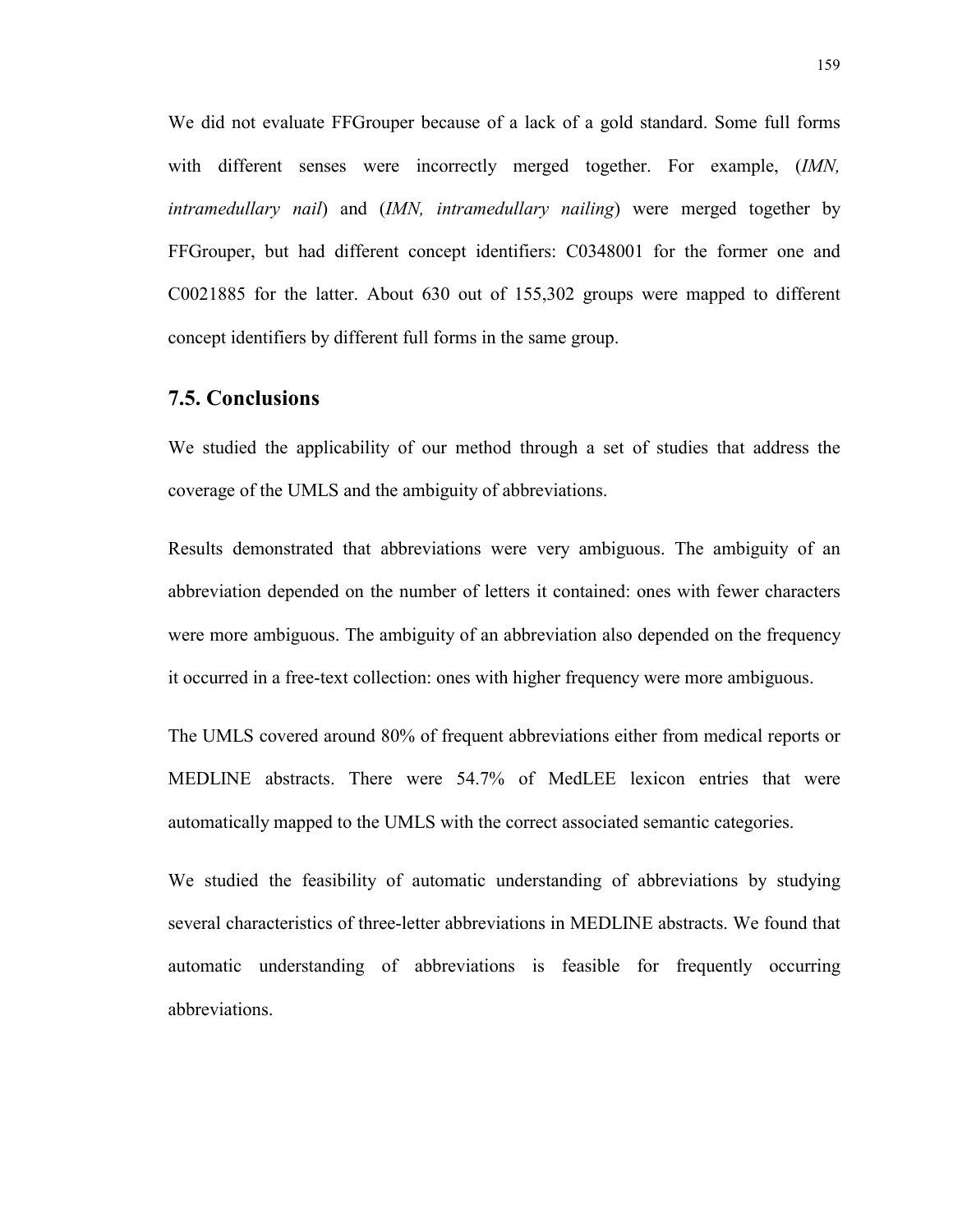## **Chapter 8. Future Work and Conclusions**

#### **8.1. Future Work**

Future work of the current research includes the following several directions.

First, we plan to integrate the WSD system with the MedLEE system. Ambiguous abbreviations have shown to impact the performance of the MedLEE system. As we have shown, WSD classifiers for abbreviations can be automatically constructed using MEDLINE. The MedLEE lexical table contains a subset of abbreviations that experts have already derived a set of full forms for them from medical reports. We will use those given full forms to derive sense-tagged instances from medical reports and MEDLINE abstracts. If there are enough instances, we can use our implementation of decision list learning as the supervised learning algorithm, where the resulting list can be transformed to PROLOG predicates.

In the present work, we haven't used related concepts in the context for the sense assignment of ambiguous terms in medical reports. We plan to derive sense-tagged corpora from medical reports using concepts in the context and study the relation between window sizes and the performance.

If feasible, we plan to study the relation between different version of the UMLS and the ambiguity resolution of terms. As we know that the UMLS keeps adding new concepts and merging similar concepts. In addition, new conceptual relations keep adding to the conceptual network. We have said that the UMLS becomes more and more appropriate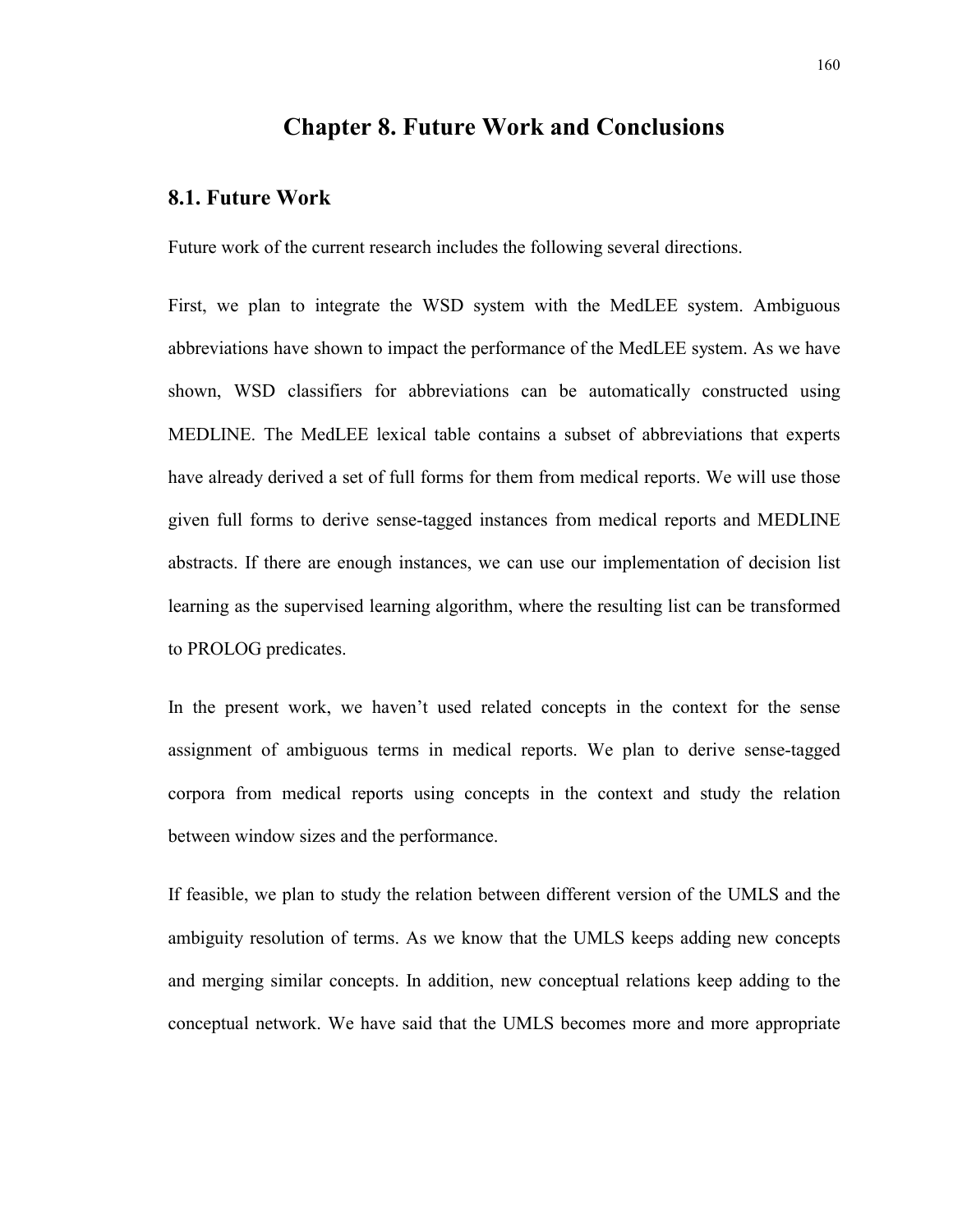for the ambiguity resolution. However, we did not have a thorough study about it because the availability of resources (i.e., different versions of the UMLS).

#### **8.2. Conclusions**

A WSD system that resolves sense ambiguities is essential for the improvement of NLP applications in the biomedical domain. Several preliminary WSD methods for NLP applications in the domain were based on handcrafted rules, which were often incomplete and un-scalable. Supervised machine-learning techniques have been used to construct WSD classifiers automatically from sense-tagged corpora. However, manual senseannotation of a corpus is also a manual task.

In this dissertation, we proposed a two-phase WSD method where the first phase derives a sense-tagged corpus automatically (may be followed by a human supervision process using clustering analysis techniques) and the second phase builds a WSD classifier through supervised learning on the derived sense-tagged corpus automatically.

Our two-phase WSD method can be used to derive WSD classifiers for abbreviations with a set of known full forms with a high precision (around 97%) without the requirement of clustering analysis. WSD classifiers trained on sense-tagged instances, which are automatically derived from MEDLINE, can be used to disambiguate instances in the clinical domain.

Our two-phase WSD method can also be applied to derive WSD classifiers for a majority of ambiguous UMLS biomedical terms. The derived WSD classifiers achieve a high precision for terms with a set of unrelated senses. However, human supervision is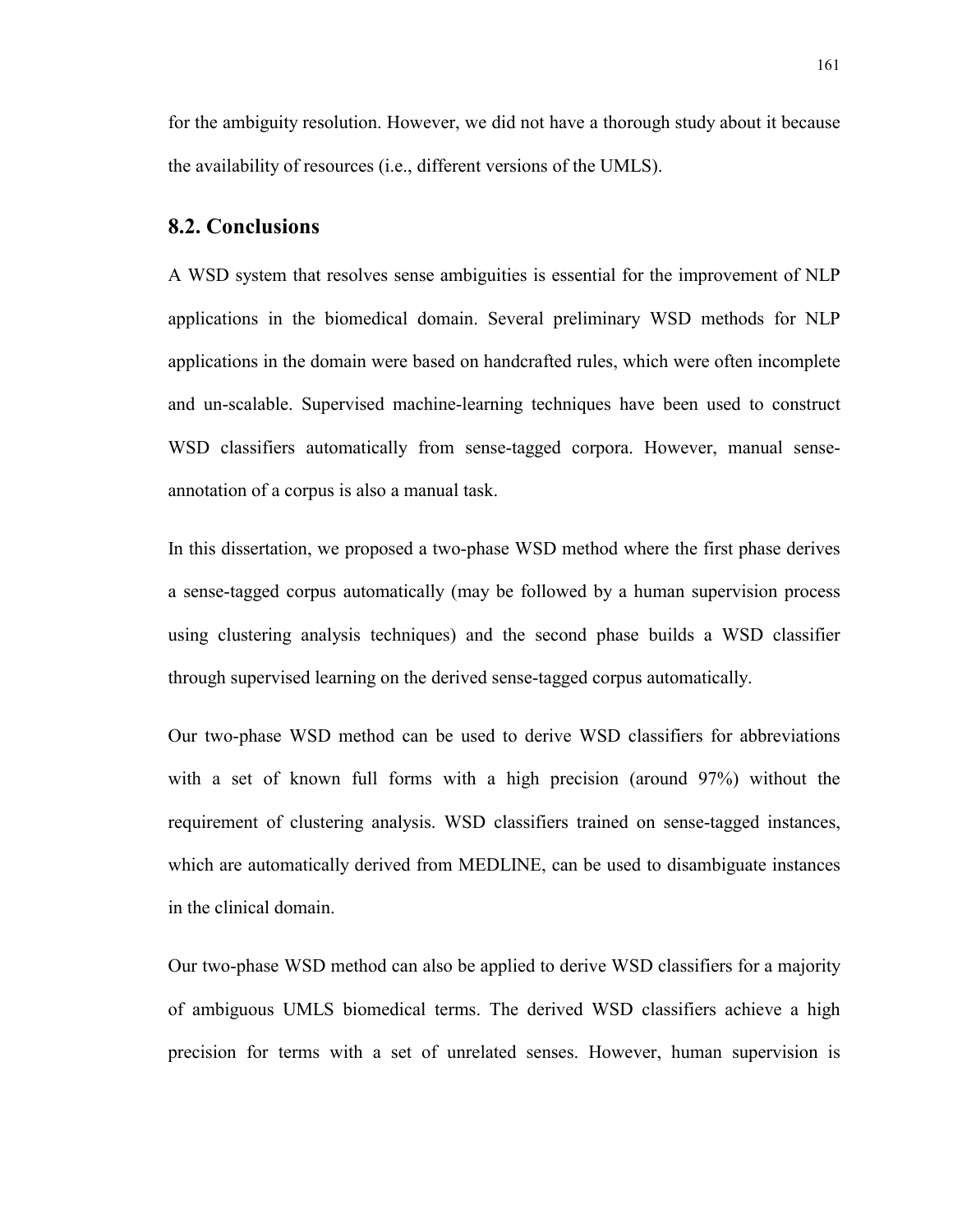unavoidable for terms with close-related senses and for general English terms; and clustering analysis can reduce human annotation cost dramatically.

As a unique comprehensive and large size machine-readable dictionary, the UMLS provides a good coverage of biomedical concepts, which is suitable to be used as knowledge bases in this dissertation.

In summary, the contributions of the dissertation include the following:

- This is the first systematic WSD work in the biomedical domain. Researchers in the computational linguistics field debate the soundness of treating WSD as a classification task as part of speech tagging, and the feasibility of building a universal WSD system[55;116].
- Large-scale evaluations of WSD systems are typically impeded by the lack of a gold standard set[56;57]. We provide a method for automatic evaluation of our WSD system using abbreviations.
- We provided a thorough comparison study of different supervised WSD classifiers with four variables: type of ambiguous terms, feature representation, supervised learning algorithm, and window size. We also compared the noise tolerance of different supervised learning algorithms.
- Our implementation of decision list learning, which separates features that occur with only one sense from other features, has a better performance than traditional implementations of decision list learning, which do not distinguish these two, when there is no noise in the training set.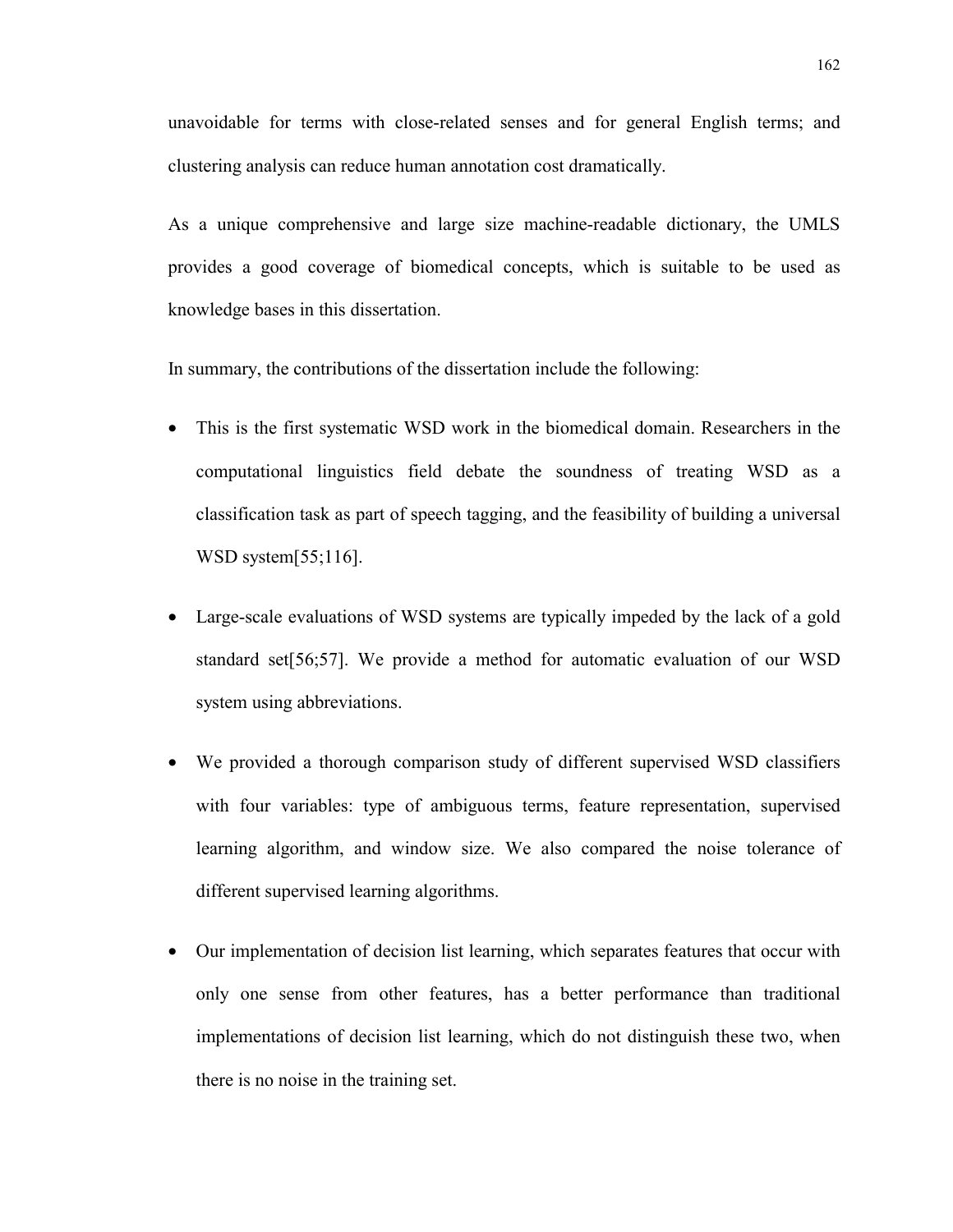- Traditional WSD implementations of Naïve Bayes learning do not distinguish rare senses from majority senses in the training set. We divided these two and proposed a mixed supervised learning algorithm that combines a Naïve Bayes classifier with an instance-based classifier using a local similarity measure (i.e., the computation of the similarity between two instances is only based on features of these two instances).
- This is the first large-scale WSD work that combines sense-tagged corpora derived using machine-readable dictionaries with supervised machine learning techniques. Previous WSD work isolates these two[4;77;105].
- We discovered that the best choice of window size depends on certain characteristics of the ambiguous terms. Domain-specific ambiguous terms require a large window such as the whole instance, while general terms require a window of size 2 to 5. The best choice for a supervised learning algorithm depends on the sense distribution in the corresponding sense-tagged corpus. For terms with a sense-tagged corpus that is balanced among majority senses, our mixed supervised learning achieves the best performance; for a skewed sense-tagged corpus, traditional decision list learning achieves the best performance when there is noise in the training set; otherwise, our implementation of decision list learning achieves the best performance.
- We developed a clustering algorithm that can handle a large number of instances with a large number of features without the requirement of a pre-determined fixed number of clusters. Most existing clustering algorithms are optimized and suffer from either a speed or space problem [108]. We sacrifice a little bit of the clustering quality to solve these problems.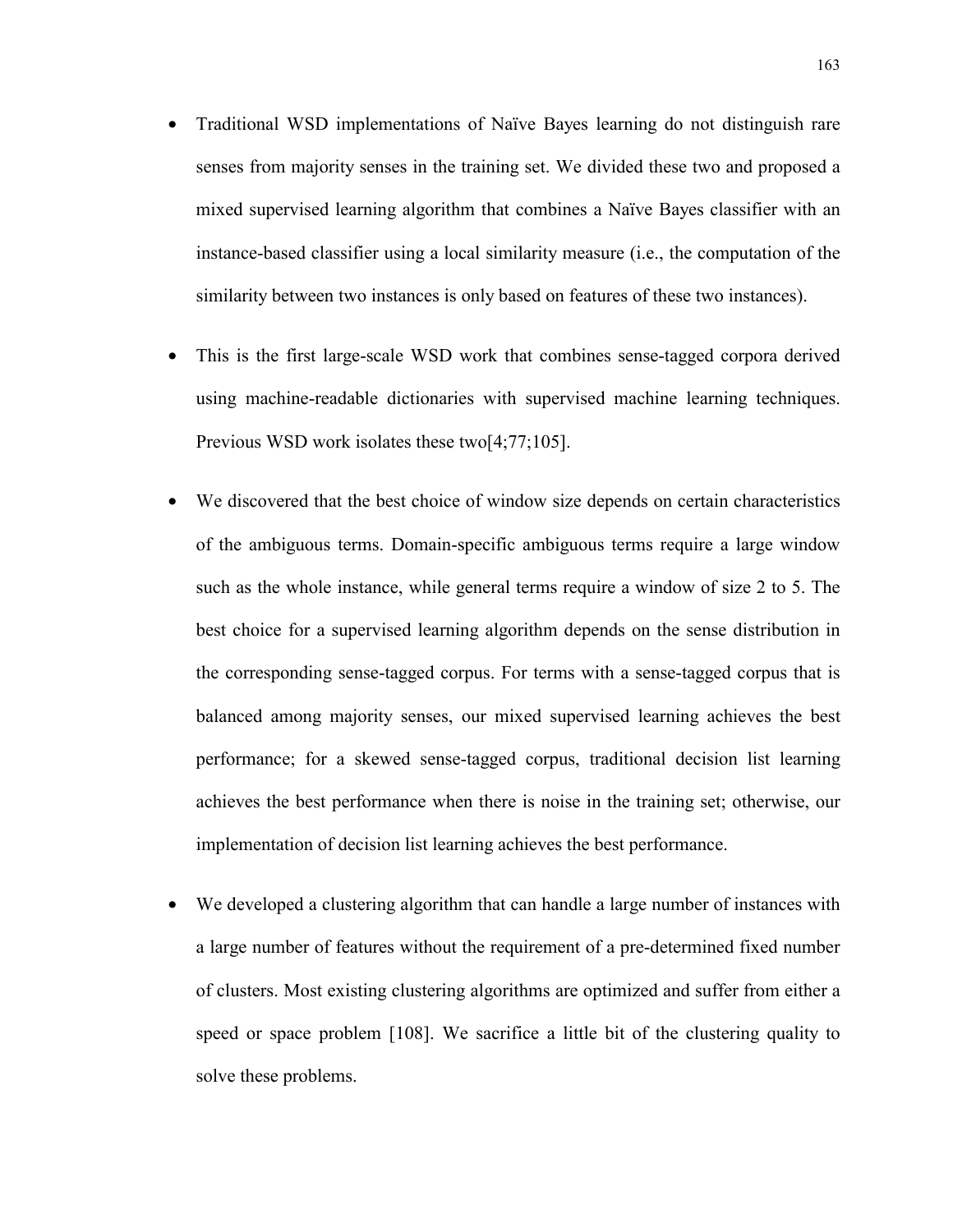# **Appendix**

| Appendix A. Detailed sense definitions for Set A |
|--------------------------------------------------|
|--------------------------------------------------|

| Sense            | <b>CUI</b> | <b>Full Form</b>                                  |
|------------------|------------|---------------------------------------------------|
| ACE1             | C0001044   | acetylcholinesterase                              |
| ACE2             | C0022709   | angiotensin converting enzyme                     |
| ACE3             | C0050385   | doxorubicin cyclophosphamide                      |
| ACE4             | C0108844   | doxorubicin cyclophosphamide etoposide            |
| ACE5             | C0286421   | amsacrine cytarabine etoposide                    |
| ACE6             | C0304721   | adrenocortical extract                            |
| ACE7             | C0473028   | antegrade colonic enema                           |
| ANA1             | C0002463   | american nurses association                       |
| ANA2             | C0003243   | antinuclear antibody                              |
| ANA3             | C0027385   | alpha naphthylesterase                            |
| APC1             | C0003315   | antigen-presenting cells                          |
| APC <sub>2</sub> | C0032580   | adenomatous polyposis coli                        |
| APC3             | C0033036   | atrial premature complexes                        |
| APC4             | C0085171   | aphidicholin                                      |
| APC5             | C0809732   | activated protein c                               |
| ASP <sub>1</sub> | C0003431   | antisocial personality                            |
| ASP2             | C0003993   | asparaginase                                      |
| ASP3             | C0004015   | aspartic acid                                     |
| ASP4             | C0038013   | ankylosing spondylitis                            |
| ASP5             | C0052546   | aspartylglycine                                   |
| ASP6             | C0085845   | aspartate                                         |
| BPD1             | C0006012   | borderline personality disorder                   |
| BPD <sub>2</sub> | C0006287   | bronchopulmonary dysplasia                        |
| BPD3             | C0552399   | biparietal diameter                               |
| BPD4             | C0729200   | blood pressure decrease                           |
| BSA1             | C0005902   | body surface area                                 |
| BSA2             | C0036774   | bovine serum albumin                              |
| CAD1             | C0010068   | coronary artery disease                           |
| CAD <sub>2</sub> | C0170509   | cyclophosphamide dacarbazine doxorubicin protocol |
| CAD3             | C0280573   | cytarabine daunorubicin                           |
| CAD4             | C0282308   | chronic actinic dermatitis                        |
| CAD5             | C0669173   | caspase activated dnase                           |
| CAT1             | C0008169   | chloramphenicol acetyltransferase                 |
| CAT2             | C0040405   | computerised axial tomography                     |
| CAT3             | C0041207   | common arterial trunk                             |
| CAT4             | C0395734   | combined approach tympanoplasty                   |
| CAT5             | C0908142   | cool associated tyrosine                          |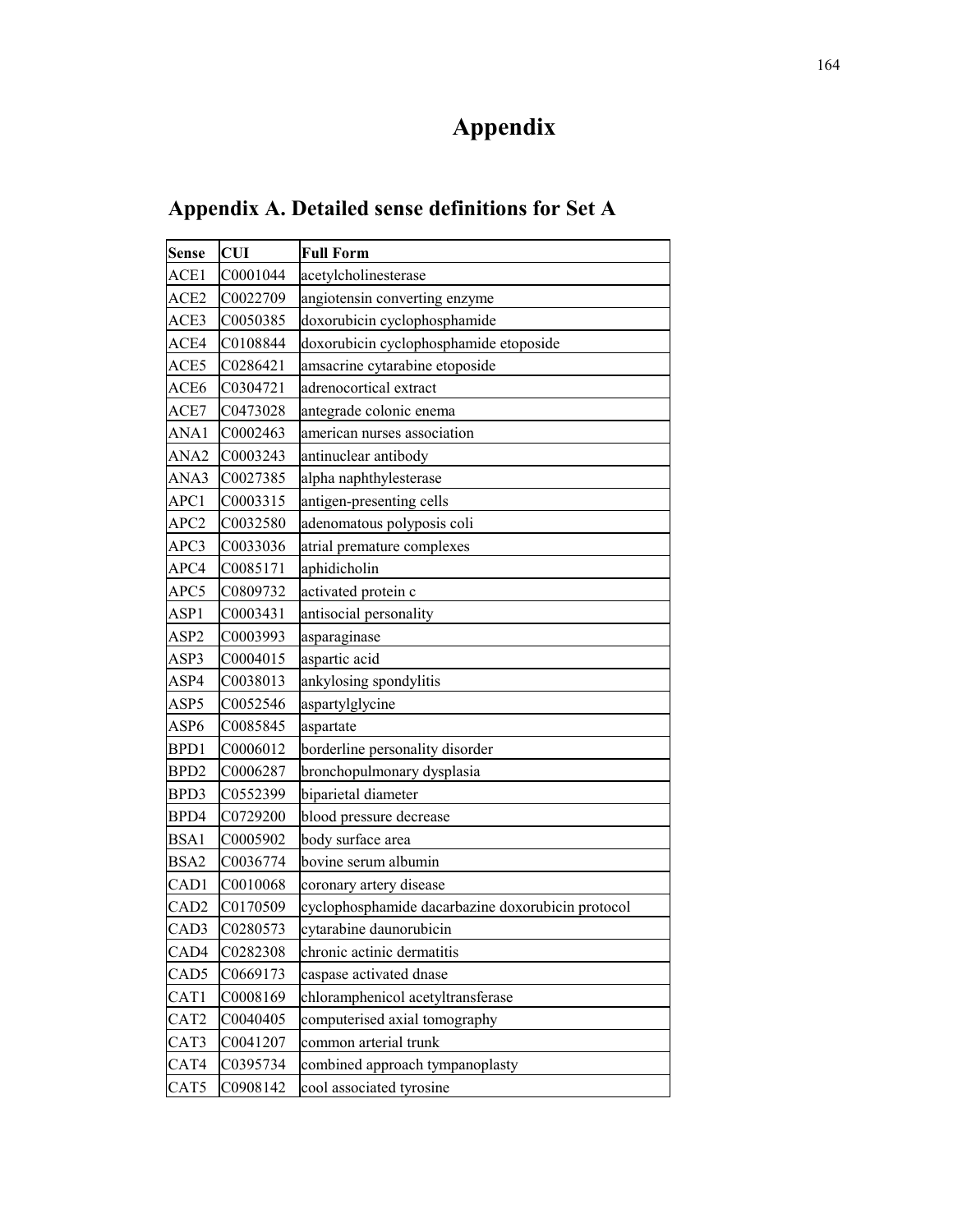| Sense            | <b>CUI</b> | <b>Full Form</b>                                |  |
|------------------|------------|-------------------------------------------------|--|
| CML1             | C0023473   | chronic myeloid leukemia                        |  |
| CML2             | C0301896   | cell mediated lympholysis                       |  |
| CMV1             | C0010825   | cytomegaloviruses                               |  |
| CMV2             | C0190084   | closed mitral valvotomy                         |  |
| CMV3             | C0285131   | cisplatin methotrexate vinblastine              |  |
| CMV4             | C0419012   | controlled mandatory ventilation                |  |
| CPI1             | C0009825   | consumer price index                            |  |
| CPI <sub>2</sub> | C0451055   | california personality inventory                |  |
| CPI3             | C0671646   | cyclopropapyrroloindole                         |  |
| CSF1             | C0007806   | cerebrospinal fluid                             |  |
| CSF2             | C0009392   | colony stimulating factors                      |  |
| CSF3             | C0072454   | cytostatic factor                               |  |
| CSF4             | C0893357   | competence and sporulation factor               |  |
| CVA1             | C0038454   | cerebral vascular accident                      |  |
| CVA2             | C0054889   | cyclophosphamide vincristine doxorubicin        |  |
| CVP1             | C0056633   | cyclophosphamide vincristine prednisone         |  |
| CVP <sub>2</sub> | C0280556   | cisplatin cyclophosphamide etoposide            |  |
| CVP3             | C0520454   | central venous pressure                         |  |
| DIP1             | C0057737   | diazenedicarboxylic acid bis n methylpiperazide |  |
| DIP <sub>2</sub> | C0238378   | desquamative interstitial pneumonia             |  |
| DIP3             | C0833631   | distal interphalangeal                          |  |
| DOB1             | C0231796   | disorder of breathing                           |  |
| DOB <sub>2</sub> | C0301362   | bromdimethoxyamphetamine                        |  |
| DOB3             | C0421451   | date of birth                                   |  |
| DVT1             | C0149871   | deep vein thrombosis                            |  |
| DVT2             | C0151950   | deep vein thrombophlebitis                      |  |
| EMG1             | C0004903   | exomphalos macroglossia gigantism               |  |
| EMG2             | C0013839   | electromyography                                |  |
| EMG3             | C0180677   | electromyographs                                |  |
| EMG4             | C0392125   | electromyogram                                  |  |
| FDP1             | C0016763   | fructose diphosphate                            |  |
| FDP <sub>2</sub> | C0060663   | formycin diphosphate                            |  |
| FDP3             | C0163275   | fibrinogen degradation product                  |  |
| FDP4             | C0224261   | flexor digitorum profundus                      |  |
| FDP5             | C0851147   | followup drinker profile                        |  |
| HSV1             | C0206558   | herpes simplex virus                            |  |
| HSV2             | C0242529   | highly selective vagotomy                       |  |
| IBD1             | C0021390   | inflammatory bowel diseases                     |  |
| IBD <sub>2</sub> | C0022104   | irritable bowel syndrome                        |  |
| LAM1             | C0065041   | lipoarabinomannan                               |  |
| LAM2             | C0205274   | laminated                                       |  |
| LAM3             | C0206621   | lymphangiomyomatosis                            |  |
| LAM4             | C0282400   | leukocyte adhesion molecule                     |  |
| LAM5             | C0751674   | lymphangioleiomyomatosis                        |  |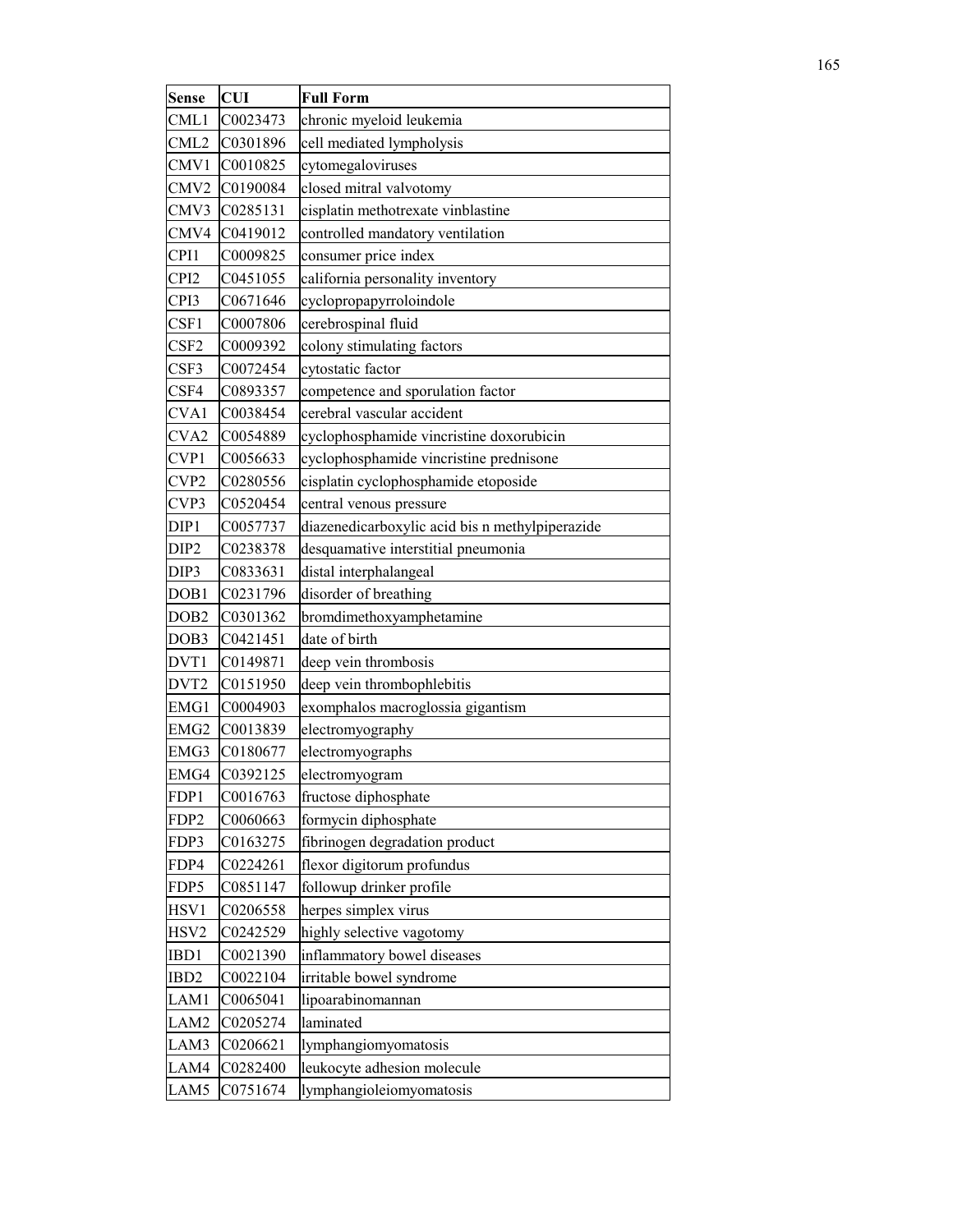| <b>Sense</b>     | <b>CUI</b> | <b>Full Form</b>                           |  |  |
|------------------|------------|--------------------------------------------|--|--|
| LDH1             | C0022917   | lactate dehydrogenase                      |  |  |
| LDH2             | C0851148   | lifetime drinking history                  |  |  |
| MAC1             | C0009545   | membrane attack complex                    |  |  |
| MAC2             | C0024432   | macrophage                                 |  |  |
| MAC3             | C0026914   | mycobacterium avium complex                |  |  |
| MAC4             | C0083360   | methotrexate dactinomycin cyclophosphamide |  |  |
| MAC5             | C0332573   | macula                                     |  |  |
| MAC6             | C0451273   | macandrew alcoholism scale                 |  |  |
| MAC7             | C0453947   | mackintosh                                 |  |  |
| MAC <sub>8</sub> | C0497677   | monitored anesthesia care                  |  |  |
| MAC9             | C0582645   | mental adjustment to cancer                |  |  |
| MAS1             | C0016065   | mccune albright syndrome                   |  |  |
| MAS <sub>2</sub> | C0025048   | meconium aspiration syndrome               |  |  |
| MAS3             | C0451273   | macandrew alcoholism scale                 |  |  |
| MCP1             | C0024994   | 2 methyl 4 chlorophenoxyacetic acid        |  |  |
| MCP2             | C0025525   | metacarpophalangeal joint                  |  |  |
| MCP3             | C0025843   | multicatalytic protease                    |  |  |
| MCP4             | C0025853   | metoclopramide                             |  |  |
| MCP5             | C0282566   | monocyte chemoattractant protein           |  |  |
| MCP6             | C0285488   | membrane cofactor protein                  |  |  |
| PCA1             | C0030131   | para chloroamphetamine                     |  |  |
| PCA <sub>2</sub> | C0030625   | passive cutaneous anaphylaxis              |  |  |
| PCA3             | C0078944   | patient controlled analgesia               |  |  |
| PCA4             | C0149559   | posterior communicating artery             |  |  |
| PCA5             | C0149576   | posterior cerebral artery                  |  |  |
| PCA6             | C0261200   | pedal cycle accident                       |  |  |
| PCA7             | C0411287   | percutaneous angioplasty                   |  |  |
| PCA8             | C0429865   | principal component analysis               |  |  |
| PCA9             | C0474316   | appt canceled by patient                   |  |  |
| PCP1             | C0009414   | posterior colpoperineorrhaphy              |  |  |
| PCP <sub>2</sub> | C0030135   | p chlorophenylalanine                      |  |  |
| PCP3             | C0030855   | pentachlorophenol                          |  |  |
| PCP4             | C0031381   | phencyclidine                              |  |  |
| PCP5             | C0032305   | pneumocystis carinii pneumonia             |  |  |
| PEG1             | C0032483   | polyethylene glycols                       |  |  |
| PEG <sub>2</sub> | C0176751   | percutaneous endoscopic gastrostomy        |  |  |
| PSA1             | C0003872   | psoriatic arthritis                        |  |  |
| PSA <sub>2</sub> | C0138741   | prostate specific antigen                  |  |  |
| PSA3             | C0687688   | public service announcement                |  |  |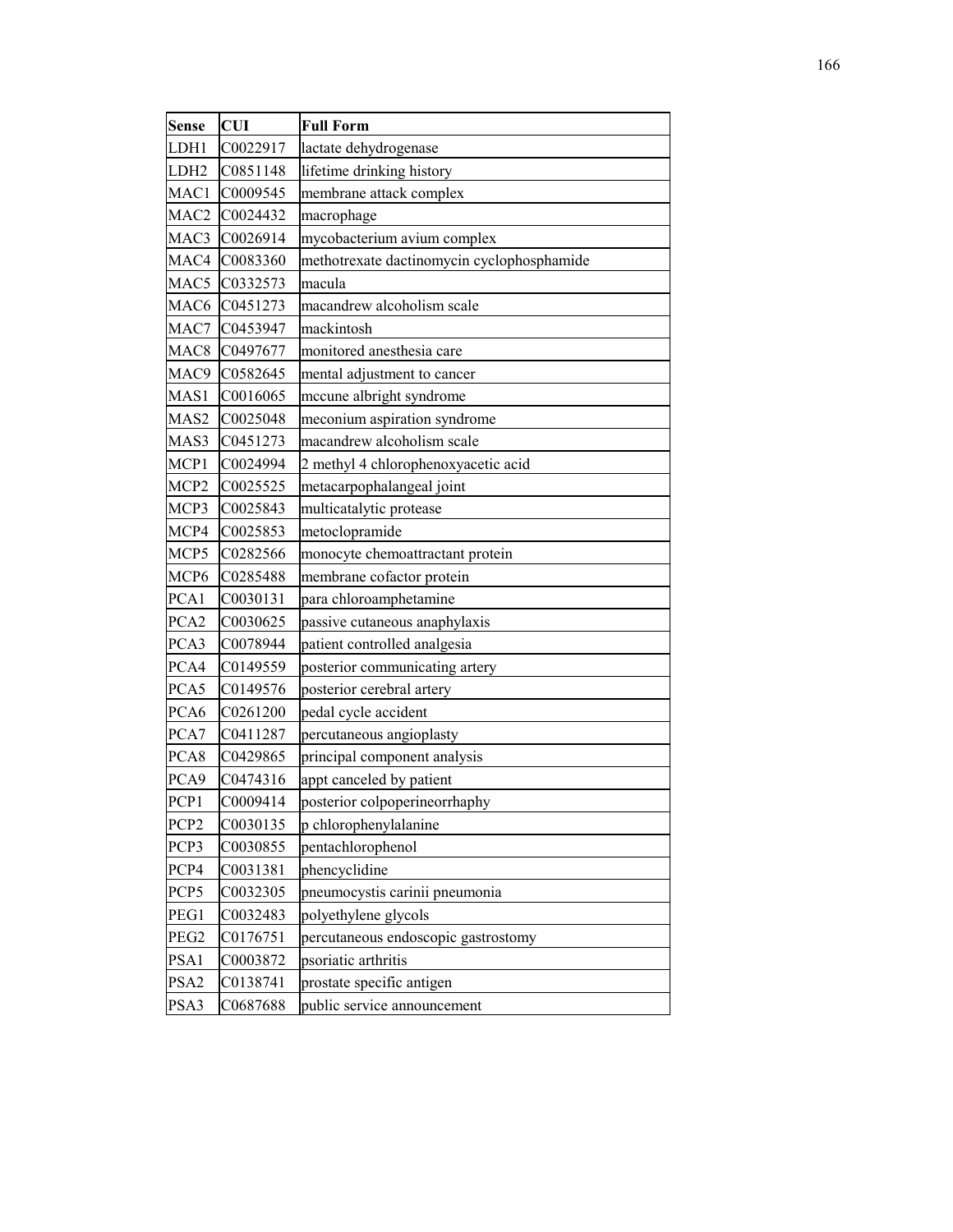| <b>Sense</b>     | CUI      | <b>Full Form</b>                     |
|------------------|----------|--------------------------------------|
| PVC1             | C0032624 | polyvinylchloride                    |
| PVC <sub>2</sub> | C0151636 | premature premature complex          |
| PVC3             | C0280556 | cisplatin cyclophosphamide etoposide |
| RSV1             | C0035236 | respiratory syncytial virus          |
| RSV <sub>2</sub> | C0086943 | rous sarcoma virus                   |
| SLE1             | C0014060 | saint louis encephalitis             |
| SLE <sub>2</sub> | C0024141 | systemic lupus erythematosus         |
| TPN1             | C0027303 | triphosphopyridine nucleotide        |
| TPN <sub>2</sub> | C0030548 | total parenteral nutrition           |
| VCR1             | C0042679 | vincristine                          |
| VCR2             | C0182936 | videocassette recorder               |
| VCR3             | C0526312 | vanadyl ribonucleoside complex       |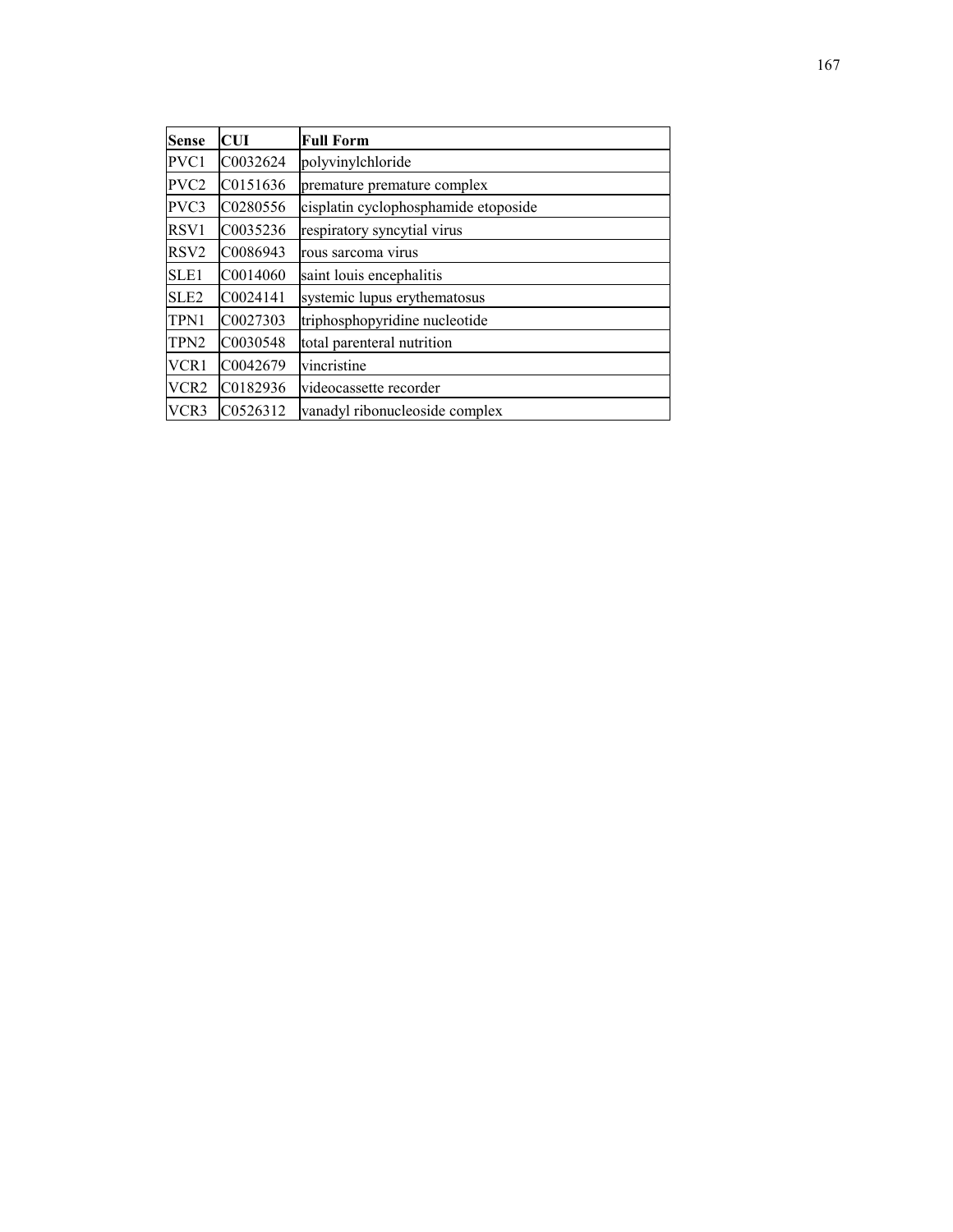| <b>Sense</b>          | <b>CUI</b> | <b>Semantic Categories</b>                                |
|-----------------------|------------|-----------------------------------------------------------|
| ASSOCIATION1          | C0004083   | <b>Mental Process</b>                                     |
| ASSOCIATION2          | C0699792   | Social Behavior                                           |
| COLD1                 | C0009264   | Natural Phenomenon or Process                             |
| COLD <sub>2</sub>     | C0009443   | Disease or Syndrome                                       |
| COLD3                 | C0024117   | Disease or Syndrome                                       |
| COLD4                 | C0010412   | Therapeutic or Preventive Procedure                       |
| COLD5                 | C0234192   | Qualitative Concept + Sign or Symptom                     |
| <b>CULTURE1</b>       | C0010453   | Idea or Concept                                           |
| <b>CULTURE2</b>       |            | C0430400 Laboratory Procedure                             |
| DEGREE1               |            | C0449286 Qualitative Concept                              |
| DEGREE2               |            | C0542560 Intellectual Product                             |
| DEPRESSION1           |            | C0011570 Mental or Behavioral Dysfunction                 |
| DEPRESSION2           |            | C0460137 Functional Concept                               |
| DISCHARGE1            |            | C0012621 Body Substance                                   |
| DISCHARGE2            | C0030685   | <b>Health Care Activity</b>                               |
| <b>ENERGY1</b>        | C0424589   | Finding                                                   |
| <b>ENERGY2</b>        | C0542479   | Natural Phenomenon or Process                             |
| <b>EXTRACTION1</b>    |            | C0684295 Laboratory Procedure                             |
| <b>EXTRACTION2</b>    |            | C0185115 Therapeutic or Preventive Procedure              |
| FAT1                  | C0424612   | Organism Attribute                                        |
| FAT2                  | C0015677   | Lipid                                                     |
| FIT1                  | C0036572   | Sign or Symptom                                           |
| FIT2                  | C0424576   | Finding                                                   |
| <b>FLUID1</b>         | C0302908   | Substance                                                 |
| <b>FLUID2</b>         | C0444611   | Qualitative Concept                                       |
| <b>FREQUENCY1</b>     | C0439603   | Temporal Concept                                          |
| <b>FREQUENCY2</b>     | C0042023   | Sign or Symptom                                           |
| <b>GANGLION1</b>      | C0085648   | Acquired Abnormality + Neoplastic Process                 |
| <b>GANGLION2</b>      | C0017067   | Body Part, Organ, or Organ Component                      |
| GLUCOSE1              |            | $CO017725$ $Carbohydrate + Biologically Active Substance$ |
| GLUCOSE2              |            | C0337438 Laboratory Procedure                             |
| <b>GROWTH1</b>        | C0018270   | Organism Function                                         |
| <b>GROWTH2</b>        | C0220844   | <b>Functional Concept</b>                                 |
| IMPLANTATION1C0029976 |            | Organism Function                                         |
| IMPLANTATION2C0021107 |            | Therapeutic or Preventive Procedure                       |
| INHIBITION1           | C0021467   | <b>Mental Process</b>                                     |
| <b>INHIBITION2</b>    | C0021469   | <b>Molecular Function</b>                                 |
| JAPANESE1             | C0376247   | Language                                                  |
| <b>JAPANESE2</b>      | C0022342   | Population Group                                          |

**Appendix B. Detailed sense definitions for Set B**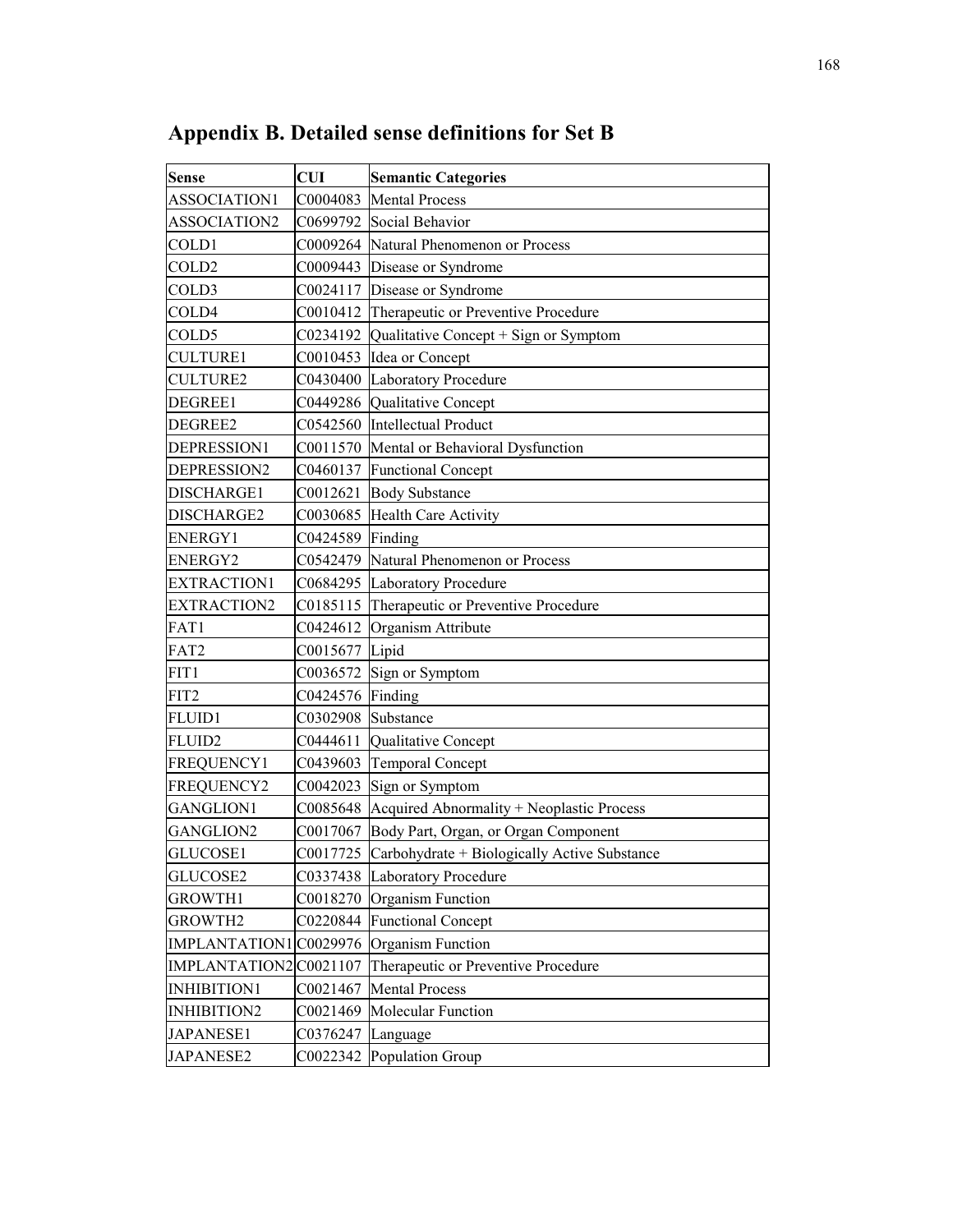| <b>Sense</b>      | <b>CUI</b> | <b>Semantic Categories</b>                              |
|-------------------|------------|---------------------------------------------------------|
| LEAD1             | C0023175   | Element, Ion, or Isotope                                |
| LEAD <sub>2</sub> |            | C0373667 Laboratory Procedure                           |
| MAN1              | C0024554   | Organism Attribute                                      |
| MAN <sub>2</sub>  |            | C0025266 Population Group                               |
| MAN3              | C0086418   | Human + Population Group                                |
| MOLE1             | C0439189   | Quantitative Concept                                    |
| MOLE2             | C0026386   | Mammal                                                  |
| MOLE3             | C0349514   | Neoplastic Process                                      |
| NUTRITION1        | C0392209   | Organism Attribute                                      |
| NUTRITION2        | C0028707   | Organism Function + Biomedical Occupation or Discipline |
| NUTRITION3        | C0600072   | Therapeutic or Preventive Procedure                     |
| PATHOLOGY1        | C0919386   | Therapeutic or Preventive Procedure                     |
| PATHOLOGY2        | C0677042   | Pathologic Function                                     |
| PRESSURE1         | C0033095   | Quantitative Concept                                    |
| PRESSURE2         | C0460139   | Therapeutic or Preventive Procedure                     |
| PRESSURE3         | C0234222   | Organ or Tissue Function                                |
| REDUCTION1        | C0441610   | <b>Health Care Activity</b>                             |
| REDUCTION2        | C0301630   | Natural Phenomenon or Process                           |
| REPAIR1           | C0374711   | Therapeutic or Preventive Procedure                     |
| REPAIR2           | C0043240   | Organism Function                                       |
| RESISTANCE1       | C0683598   | Social Behavior                                         |
| RESISTANCE2       | C0237834   | <b>Mental Process</b>                                   |
| <b>SCALE1</b>     | C0222045   | Body Part, Organ, or Organ Component                    |
| <b>SCALE2</b>     | C0349674   | <b>Intellectual Product</b>                             |
| <b>SCALE3</b>     | C0175659   | Manufactured Object                                     |
| <b>SECRETION1</b> | C0036537   | <b>Body Substance</b>                                   |
| <b>SECRETION2</b> | C0036536   | <b>Biologic Function</b>                                |
| SEX1              | C0009253   | Organism Function + Individual Behavior                 |
| SEX2              | C0079399   | Organism Attribute                                      |
| SINGLE1           | C0087136   | Population Group                                        |
| SINGLE2           | C0205171   | Quantitative Concept                                    |
| STRAINS1          | C0080194   | Injury or Poisoning                                     |
| STRAINS2          | C0456178   | <b>Intellectual Product</b>                             |
| SURGERY1          | C0038894   | Biomedical Occupation or Discipline                     |
| SURGERY2          | C0038895   | <b>Functional Concept</b>                               |
| TRANSIENT1        | C0205374   | <b>Temporal Concept</b>                                 |
| TRANSIENT2        | C0040704   | Population Group                                        |
| TRANSPORT1        | C0005528   | <b>Cell Function</b>                                    |
| TRANSPORT2        | C0150390   | <b>Health Care Activity</b>                             |
| ULTRASOUND1       | C0041618   | Diagnostic Procedure                                    |
| ULTRASOUND2       | C0041621   | Natural Phenomenon or Process                           |
| WEIGHT1           | C0043100   | Quantitative Concept                                    |
| WEIGHT2           | C0005910   | Organism Attribute + Quantitative Concept               |
| WHITE1            | C0220938   | Qualitative Concept                                     |
| WHITE2            | C0007457   | Population Group                                        |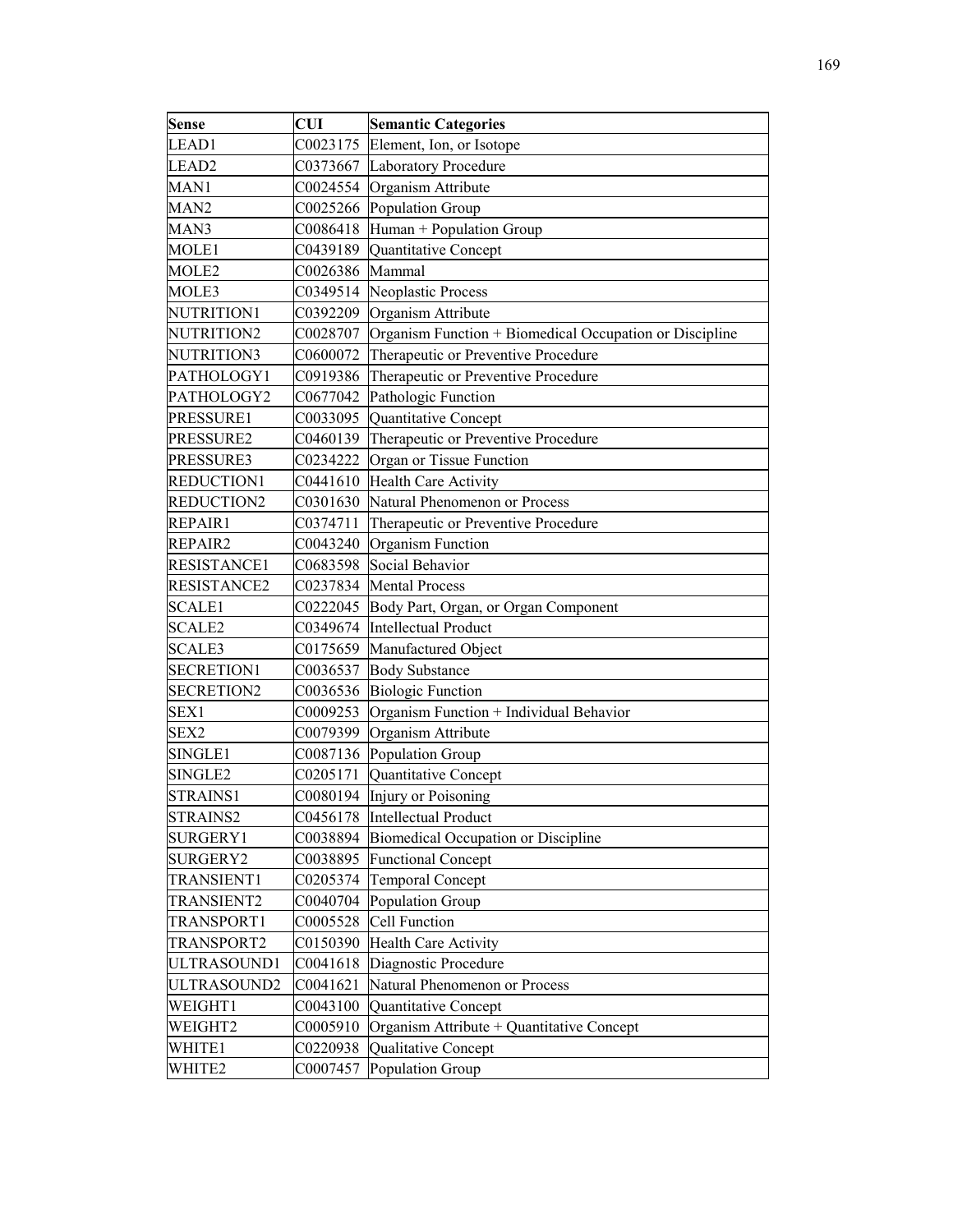| <b>SID</b>       | <b>GSS</b>     | $STC_1$                  | STC <sub>2</sub> | $GSS-STC2$                   | $STC2 \cap GSS$              |
|------------------|----------------|--------------------------|------------------|------------------------------|------------------------------|
| ACE1             | 30             | 5,388                    | 122              | 24                           | 6                            |
| ACE2             | 5,820          | 3,192                    | 7,288            | 1,240                        | 4,580                        |
| ACE3             | $\overline{2}$ | $\mathbf{1}$             | 26               | $\qquad \qquad \blacksquare$ | $\qquad \qquad \blacksquare$ |
| ACE4             | $\overline{2}$ |                          | 21               | $\,1$                        | $\mathbf{1}$                 |
| ACE5             |                | $\overline{\phantom{m}}$ | $\overline{2}$   |                              |                              |
| ACE6             | 1              | $\blacksquare$           | 1                | 1                            | $\overline{a}$               |
| ACE7             | $\mathbf{1}$   | $\overline{2}$           |                  | $\mathbf{1}$                 |                              |
| ANA1             | 53             | 81                       | 9                | 48                           | 5                            |
| ANA <sub>2</sub> | 843            | 145                      | 1,086            | 191                          | 652                          |
| ANA3             |                | 28                       | 6                |                              |                              |
| APC1             | 1,356          | 1,817                    | 3,445            | 21                           | 1,335                        |
| APC <sub>2</sub> | 430            | 2,258                    | 550              | 33                           | 397                          |
| APC3             | $\,8\,$        | 578                      | 15               | $\overline{c}$               | 6                            |
| APC4             | 37             | 1,175                    | $\overline{4}$   | $\mathfrak{Z}$               | 34                           |
| APC5             | 479            | 854                      | 144              | 365                          | 114                          |
| ASP1             | 54             | 1,059                    | 59               | $\mathfrak{Z}$               | 51                           |
| ASP <sub>2</sub> | 17             | 965                      | 29               | 12                           | 5                            |
| ASP3             | $\,$ 8 $\,$    | 4,656                    | 105              | $\blacksquare$               | $\overline{\phantom{a}}$     |
| ASP4             | $\overline{2}$ | 2,298                    | 14               | $\mathbf{1}$                 | $\mathbf{1}$                 |
| ASP <sub>5</sub> |                | 26                       | $\overline{2}$   |                              |                              |
| ASP6             | 60             | 4,820                    | 96               | $\overline{4}$               | 56                           |
| BPD1             | 208            | 943                      | 122              | 118                          | 90                           |
| BPD <sub>2</sub> | 465            | 917                      | 313              | 210                          | 255                          |
| BPD3             | 233            | 442                      | 45               | 211                          | 22                           |
| BPD4             |                |                          | 14               | $\overline{\phantom{0}}$     |                              |
| BSA1             | 354            | 3,249                    | 228              | 257                          | 97                           |
| BSA2             | 2,808          | 3,445                    | 1,180            | 2,589                        | 219                          |
| CAD1             | 3,294          | 12,148                   | 3,469            | 463                          | 2,831                        |
| CAD <sub>2</sub> |                |                          | 6                |                              |                              |
| CAD <sub>3</sub> |                |                          | $\mathbf{1}$     |                              |                              |
| CAD4             | 16             | 34                       | 12               | 4                            | 12                           |
| CAD <sub>5</sub> | 15             |                          | 13               | 12                           | 3                            |
| CAT1             | 34             | 2,569                    | 887              | 21                           | 13                           |
| CAT <sub>2</sub> | $\mathbf{1}$   | 16,383                   | 678              |                              | $\,1$                        |
| CAT3             |                | 156                      | $\overline{c}$   |                              |                              |
| CAT4             | 1              | 13                       | $\mathbf{1}$     |                              | $\mathbf{1}$                 |
| CAT5             |                |                          | 16               |                              |                              |
| CML1             | 3,178          | 3,731                    | 3,146            | 1,119                        | 2,059                        |
| CML <sub>2</sub> | 172            | 19                       | 23               | 149                          | 23                           |

**Appendix C. The detail corpus information for Set A**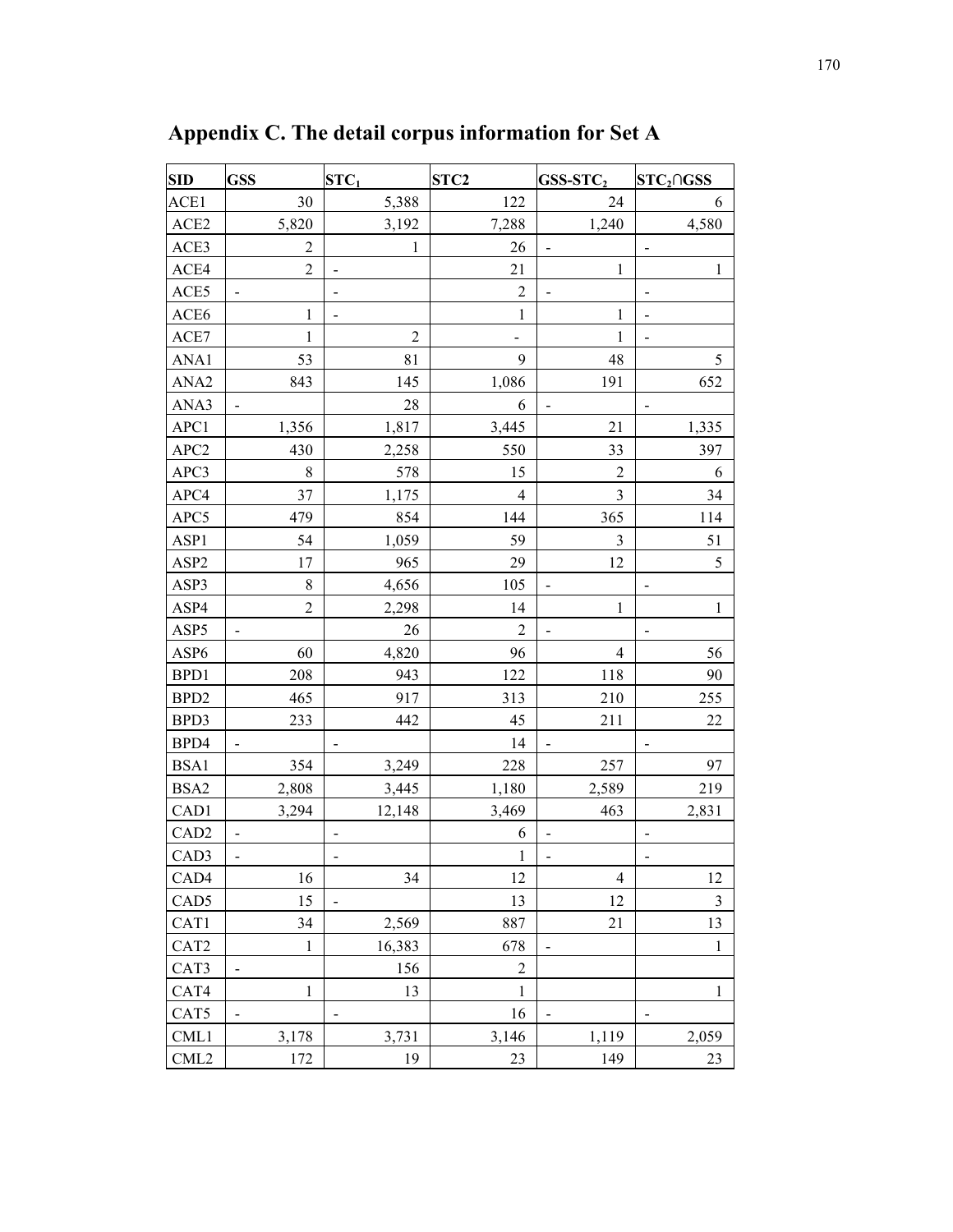| <b>SID</b>       | <b>GSS</b>               | $STC_1$                      | STC <sub>2</sub> | $GSS-STC2$               | $STC2 \cap GSS$          |
|------------------|--------------------------|------------------------------|------------------|--------------------------|--------------------------|
| CMV1             | 4,887                    | 11                           | 4,372            | 1,779                    | 3,108                    |
| CMV <sub>2</sub> | $\overline{4}$           | 34                           | 5                |                          | $\overline{4}$           |
| CMV3             | $\overline{2}$           | $\frac{1}{2}$                | 81               | 1                        | $\mathbf{1}$             |
| CMV4             | 51                       | 145                          | 112              | 23                       | 28                       |
| CPI1             | 9                        | 65                           | $\mathfrak{Z}$   | 8                        | 1                        |
| CPI <sub>2</sub> | 59                       | 75                           | 27               | 45                       | 14                       |
| CPI3             | $\overline{4}$           | $\mathfrak{Z}$               | $\overline{2}$   | 3                        | $\mathbf{1}$             |
| CSF1             | 9,961                    | 4,023                        | 7,176            | 5,772                    | 4,189                    |
| CSF <sub>2</sub> | 765                      | 3,038                        | 14,275           | 289                      | 476                      |
| CSF3             | 44                       | 72                           | 45               | 36                       | 8                        |
| CSF4             |                          |                              | $\mathbf{1}$     | $\overline{\phantom{0}}$ |                          |
| CVA1             | 226                      | 10,445                       | 399              | 54                       | 172                      |
| CVA <sub>2</sub> |                          | 44                           | 3                | $\overline{\phantom{0}}$ | $\overline{a}$           |
| CVP1             | 6                        | $\mathbf{1}$                 | 63               | $\mathfrak{Z}$           | $\overline{3}$           |
| CVP <sub>2</sub> | $\overline{\phantom{0}}$ | $\mathbf{1}$                 | 16               | $\overline{a}$           | -                        |
| CVP3             | 581                      | 12                           | 132              | 517                      | 64                       |
| DIP1             | $\overline{\phantom{0}}$ | $\qquad \qquad \blacksquare$ |                  |                          |                          |
| DIP <sub>2</sub> | 31                       | 69                           | 27               | 17                       | 14                       |
| DIP3             | 81                       | $\overline{\phantom{0}}$     | 40               | 61                       | $20\,$                   |
| DOB1             | $\mathbf{1}$             |                              | 10               |                          | $\mathbf{1}$             |
| DOB <sub>2</sub> |                          | $\overline{\phantom{0}}$     |                  |                          |                          |
| DOB3             | 1                        | 535                          | 1                |                          | 1                        |
| DVT1             | 1,584                    | 1,695                        | 472              | 323                      | 1,261                    |
| DVT <sub>2</sub> | 14                       | 50                           | 1,035            | $\mathbf{1}$             | 13                       |
| EMG1             |                          | 68                           | 31               |                          |                          |
| EMG <sub>2</sub> | 808                      | 3,143                        | 1,839            | 515                      | 293                      |
| EMG3             | 2,036                    | 37                           | 407              | 1,725                    | 311                      |
| EMG4             | 926                      | $\overline{\phantom{m}}$     |                  | 678                      | 248                      |
| FDP1             | $\,8\,$                  | $\blacksquare$               | 155              | 7                        | 1                        |
| FDP <sub>2</sub> | $\overline{2}$           | $\mathfrak{2}$               |                  | $\boldsymbol{2}$         | $\overline{\phantom{0}}$ |
| FDP3             | 382                      | 454                          | 552              | 164                      | 218                      |
| FDP4             | 39                       | 220                          | 20               | 21                       | 18                       |
| FDP5             |                          | $\overline{\phantom{0}}$     |                  | $\overline{\phantom{0}}$ | -                        |
| HSV1             | 3,398                    | 5,797                        | 6,437            | 2,083                    | 1,315                    |
| HSV <sub>2</sub> | 81                       | 542                          | 57               | 40                       | 41                       |
| IBD1             | 1,149                    | 3,916                        | 1,130            | 185                      | 964                      |
| IBD <sub>2</sub> |                          | 1,470                        | 61               | $\overline{\phantom{0}}$ |                          |
| LAM1             | 103                      | 104                          | 57               | 66                       | 37                       |
| LAM2             | $\overline{\phantom{0}}$ | 4,372                        |                  | $\overline{\phantom{0}}$ | -                        |
| LAM3             | 22                       | 98                           | 8                | 14                       | 8                        |
| LAM4             | $\overline{2}$           | $\blacksquare$               | 40               | $\overline{c}$           | $\overline{\phantom{0}}$ |
| LAM5             | 56                       | 128                          | 41               | 37                       | 19                       |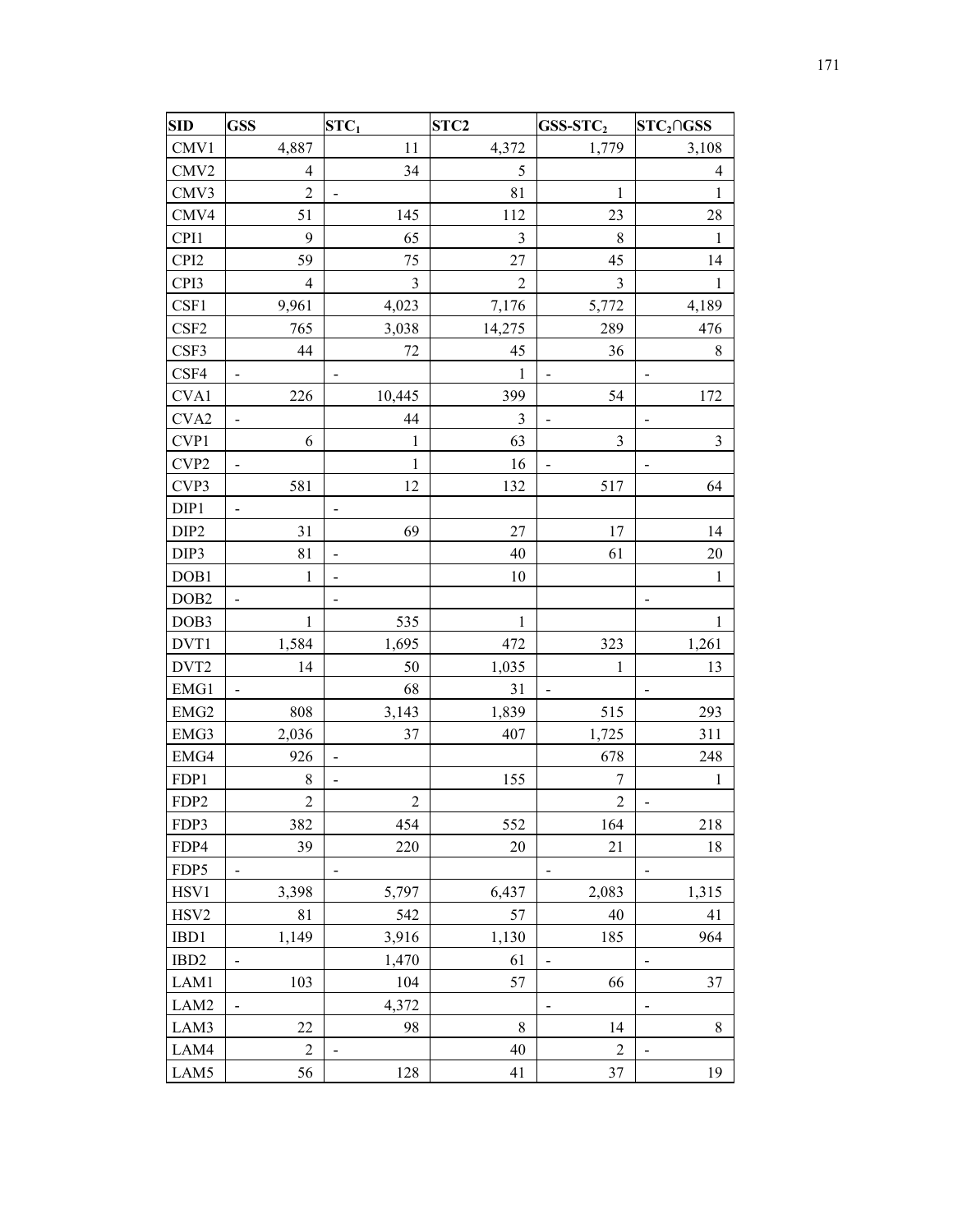| <b>SID</b>       | <b>GSS</b>               | $STC_1$                  | STC <sub>2</sub>         | GSS-STC2                     | $STC2 \cap GSS$              |
|------------------|--------------------------|--------------------------|--------------------------|------------------------------|------------------------------|
| LDH1             | 3,389                    | 88                       | 4,032                    | 1,750                        | 1,639                        |
| LDH <sub>2</sub> | $\mathbf{1}$             | $\overline{3}$           |                          | $\mathbf{1}$                 | $\qquad \qquad \blacksquare$ |
| MAC1             | 231                      | 694                      | 253                      | 13                           | 218                          |
| MAC <sub>2</sub> | 40                       | 8,506                    | 430                      | $\mathfrak{Z}$               | 37                           |
| MAC3             | 535                      | 629                      | 653                      | 153                          | 382                          |
| MAC4             |                          |                          | 31                       | $\overline{a}$               |                              |
| MAC <sub>5</sub> | ۰                        | 106                      | 1                        | $\overline{a}$               | $\overline{\phantom{0}}$     |
| MAC <sub>6</sub> | 18                       | $20\,$                   | 13                       | 18                           | $\overline{\phantom{0}}$     |
| MAC7             | ÷.                       | 14                       |                          | $\overline{\phantom{a}}$     |                              |
| MAC <sub>8</sub> | 19                       | $\blacksquare$           | $\boldsymbol{7}$         | 12                           | 7                            |
| MAC <sub>9</sub> | 19                       | 6                        | $\mathbf{1}$             | 19                           | $\qquad \qquad \blacksquare$ |
| MAS1             | 31                       | 121                      | 20                       | 13                           | 18                           |
| MAS2             | 81                       | 419                      | 90                       | 30                           | 51                           |
| MAS3             |                          | 24                       |                          | $\qquad \qquad \blacksquare$ | -                            |
| MCP1             |                          |                          | $\overline{2}$           | $\overline{a}$               |                              |
| MCP <sub>2</sub> | 8                        | $\overline{\phantom{0}}$ | 49                       | 1                            | $\boldsymbol{7}$             |
| MCP3             | 9                        | $\blacksquare$           |                          | 9                            | $\frac{1}{2}$                |
| MCP4             | 157                      | 2,450                    | 109                      | 82                           | 75                           |
| MCP <sub>5</sub> | 185                      | 20                       | 1,655                    | 1                            | 184                          |
| MCP <sub>6</sub> | 102                      | 180                      | 189                      | 29                           | 73                           |
| PCA1             | 210                      | 20                       | 79                       | 173                          | 37                           |
| PCA <sub>2</sub> | 376                      | 348                      | 88                       | 341                          | 35                           |
| PCA3             | 507                      | 69                       | 312                      | 304                          | 203                          |
| PCA4             | 5                        | 357                      | 40                       | 3                            | 2                            |
| PCA5             | 112                      | 852                      | 87                       | 43                           | 69                           |
| PCA6             | $\overline{\phantom{0}}$ | -                        | -                        | $\overline{a}$               | $\qquad \qquad \blacksquare$ |
| PCA7             |                          | 309                      | $\overline{\phantom{0}}$ |                              |                              |
| PCA8             | 343                      | 1,704                    | 70                       | 315                          | 28                           |
| PCA9             |                          |                          | -                        |                              |                              |
| PCP1             |                          | 18                       |                          | $\qquad \qquad \blacksquare$ |                              |
| PCP <sub>2</sub> | 1                        | 242                      | 32                       |                              | 1                            |
| PCP3             | 341                      | 352                      | 122                      | 245                          | 96                           |
| PCP4             | 1,071                    | 14                       | 578                      | 638                          | 433                          |
| PCP <sub>5</sub> | 812                      | 1,836                    | 1,004                    | 151                          | 661                          |
| PEG1             | 52                       | 4,192                    | 1,169                    | 33                           | 19                           |
| PEG2             | 18                       | 325                      | 51                       | 13                           | 5                            |
| PSA1             | 9                        | 989                      | 33                       | 1                            | 8                            |
| PSA <sub>2</sub> | 3,215                    | 604                      | 1,345                    | 2,310                        | 905                          |
| PSA3             | $\mathfrak{Z}$           | 3                        | 18                       |                              |                              |
| PVC1             | 473                      | 3,544                    | 162                      | 405                          | 68                           |
| PVC <sub>2</sub> | 98                       | 3,564                    | 261                      | 12                           | 86                           |
| PVC3             |                          | $\mathbf{1}$             | 15                       |                              |                              |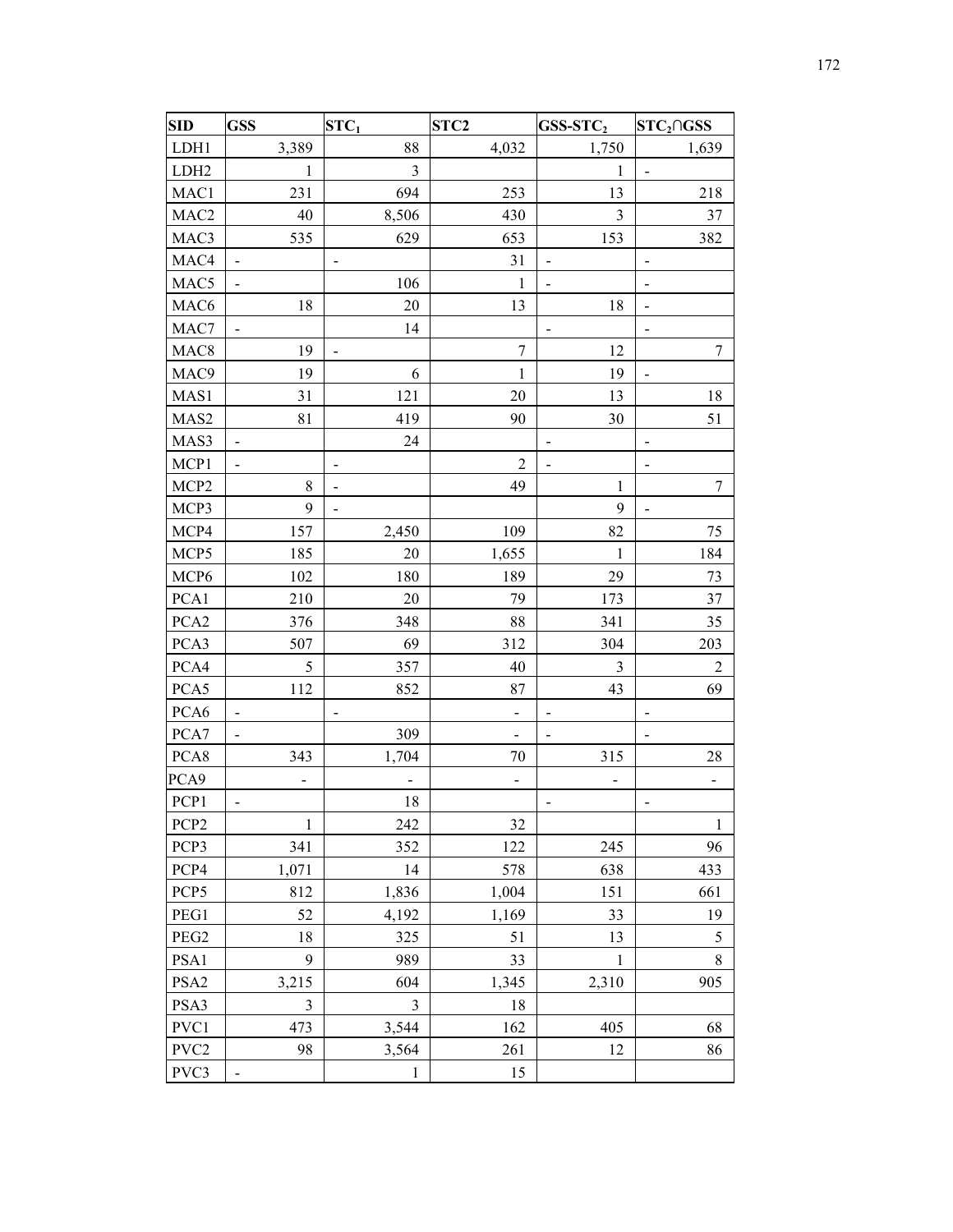| SID              | <b>GSS</b>     | $STC_1$ | STC <sub>2</sub> | $GSS-STC2$ | $STC2 \cap GSS$ |
|------------------|----------------|---------|------------------|------------|-----------------|
| RSV <sub>1</sub> | 1,335          | 1,190   | 457              | 1,033      | 302             |
| RSV <sub>2</sub> | 619            | 1,482   | 299              | 576        | 43              |
| SLE <sub>1</sub> | 138            | 14      | 107              | 57         | 81              |
| SLE <sub>2</sub> | 6,634          | 2,330   | 5,568            | 2,644      | 3,990           |
| TPN1             | $\overline{2}$ | 5,645   | 46               |            |                 |
| TPN <sub>2</sub> | 1,621          | 1,956   | 1,087            | 826        | 795             |
| VCR1             | 634            | 4,586   | 606              | 215        | 419             |
| VCR <sub>2</sub> | $\overline{4}$ | 7       | 14               | 4          |                 |
| VCR3             |                | 5       |                  |            |                 |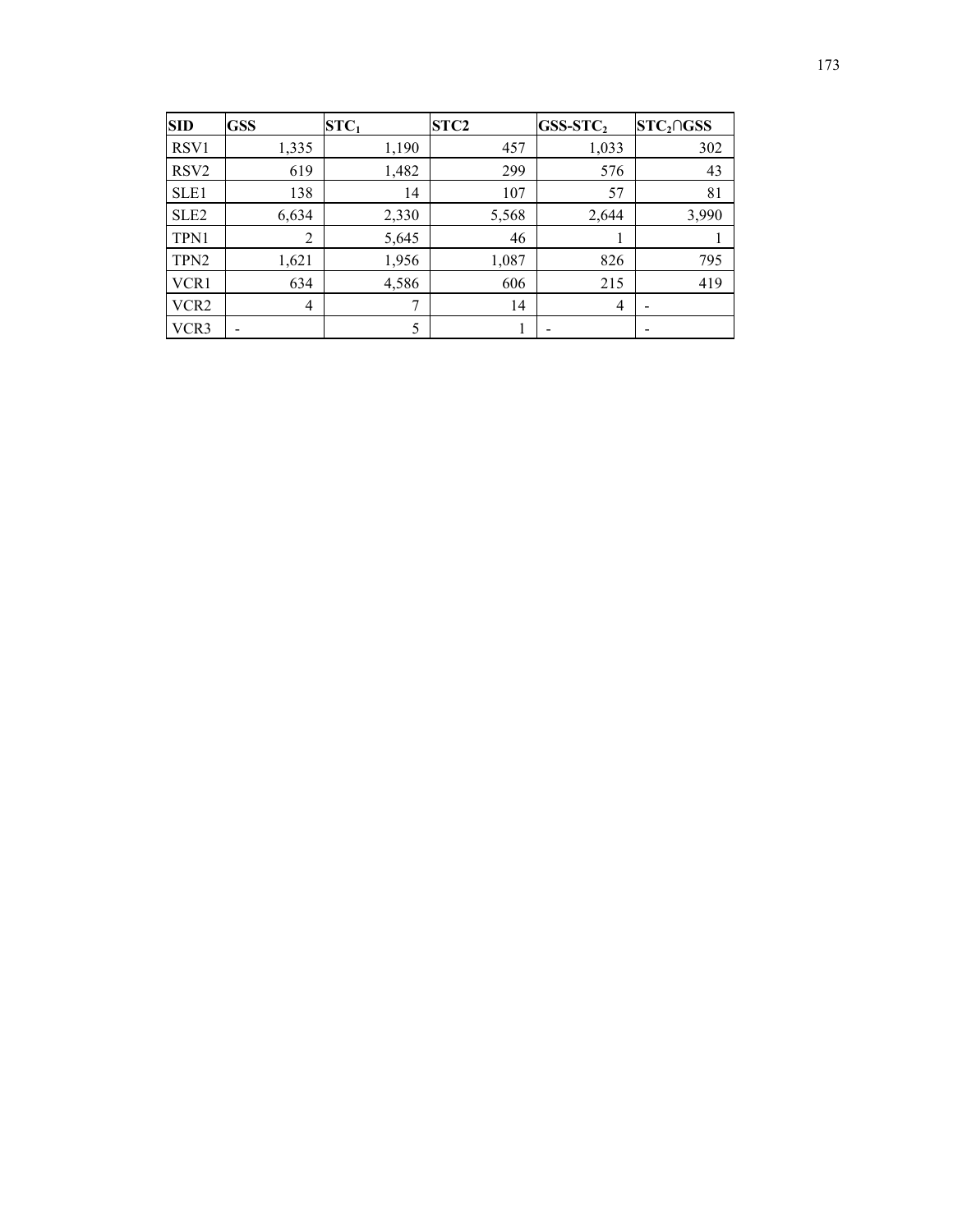| <b>SENSE</b>         | STC <sub>2</sub> | STC <sub>1</sub> |
|----------------------|------------------|------------------|
| ASSOCIATION1         | 821              | $\overline{4}$   |
| ASSOCIATION2         | 646              | $\boldsymbol{0}$ |
| COLD1                | 288              | 373              |
| COLD <sub>2</sub>    | 175              | 292              |
| COLD3                | 280              | 840              |
| COLD4                | 92               | $\mathbf{1}$     |
| COLD5                | 128              | $\mathbf 0$      |
| <b>CULTURE1</b>      | 155              | $\mathbf 0$      |
| <b>CULTURE2</b>      | 154              | 127              |
| DEGREE1              | 501              | 9                |
| DEGREE2              | 13               | 31               |
| DEPRESSION1          | 1291             | 420              |
| DEPRESSION2          | 38               | $\mathbf 0$      |
| DISCHARGE1           | 156              | $\mathbf 0$      |
| DISCHARGE2           | 724              | 240              |
| <b>ENERGY1</b>       | 273              | 200              |
| <b>ENERGY2</b>       | 283              | 21               |
| EXTRACTION1          | 76               | $\boldsymbol{0}$ |
| <b>EXTRACTION2</b>   | 551              | $\pmb{0}$        |
| FAT1                 | 388              | $\mathbf{1}$     |
| FAT2                 | 517              | $\mathfrak{Z}$   |
| FIT1                 | 240              | 330              |
| FIT2                 | 75               | 14               |
| <b>FLUID1</b>        | 138              | 207              |
| FLUID <sub>2</sub>   | 1123             | 11               |
| FREQUENCY1           | 526              | $\mathbf 0$      |
| FREQUENCY2           | 81               | 490              |
| <b>GANGLION1</b>     | 38               | 380              |
| GANGLION2            | 1688             | 29               |
| GLUCOSE1             | 1047             | 218              |
| GLUCOSE2             | 93               | 124              |
| <b>GROWTH1</b>       | 258              | 240              |
| <b>GROWTH2</b>       | $\mathbf{0}$     | 0                |
| <b>IMPLANTATION1</b> | 208              | 608              |
| <b>IMPLANTATION2</b> | 557              | 314              |
| INHIBITION1          | 624              | $5\,$            |
| JAPANESE1            | 11               | 36               |
| <b>JAPANESE2</b>     | 172              | 200              |
| LEAD1                | 167              | 6                |
| LEAD <sub>2</sub>    | 0                | $\pmb{0}$        |

**Appendix D. The Detailed Corpus Information for Set B**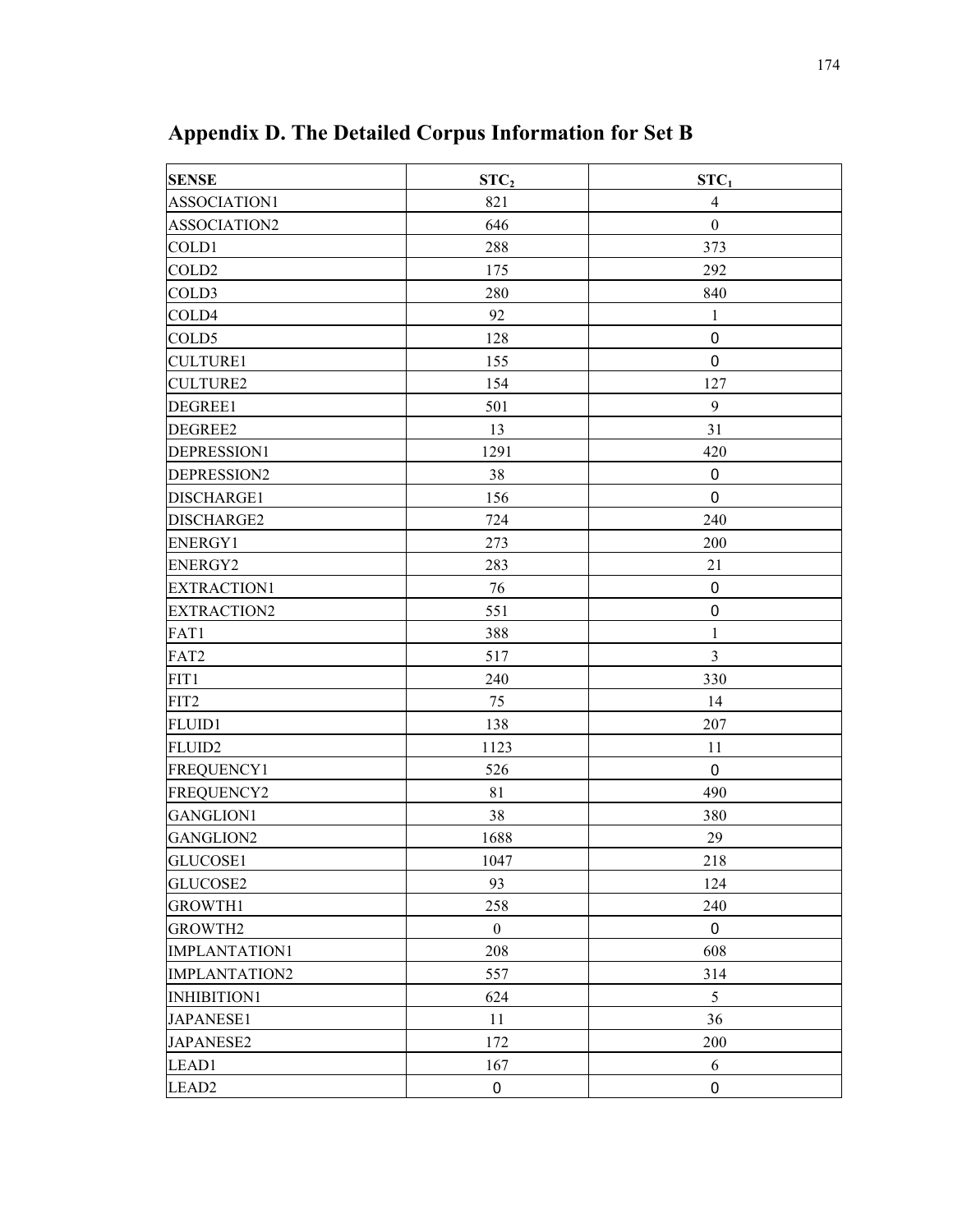| <b>SENSE</b>       | STC <sub>2</sub> | STC <sub>1</sub> |
|--------------------|------------------|------------------|
| MAN1               | 248              | 632              |
| MAN <sub>2</sub>   | 948              | $\mathbf{1}$     |
| MAN3               | $\overline{4}$   | 206              |
| MOLE1              | 19               | 0                |
| MOLE <sub>2</sub>  | 61               | $\pmb{0}$        |
| MOLE3              | 59               | 124              |
| NUTRITION1         | 1387             | 460              |
| NUTRITION2         | 13               | 23               |
| NUTRITION3         | 12               | $\pmb{0}$        |
| PATHOLOGY1         | 147              | 1                |
| PATHOLOGY2         | 548              | $\overline{3}$   |
| PRESSURE1          | 972              | 23               |
| PRESSURE2          | 163              | $\,8\,$          |
| PRESSURE3          | $\boldsymbol{0}$ | $\boldsymbol{0}$ |
| REDUCTION1         | 222              | $\pmb{0}$        |
| REDUCTION2         | 111              | $\mathbf{1}$     |
| REPAIR1            | 548              | $\mathbf{1}$     |
| REPAIR2            | 88               | 241              |
| <b>RESISTANCE1</b> | 71               | 17               |
| <b>RESISTANCE2</b> | 889              | $\pmb{0}$        |
| <b>SCALE2</b>      | 14               | $\mathfrak{Z}$   |
| <b>SCALE3</b>      | 149              | $\mathbf 0$      |
| <b>SECRETION1</b>  | 467              | 10               |
| <b>SECRETION2</b>  | 134              | 247              |
| SEX1               | 91               | 681              |
| SEX2               | 839              | 409              |
| SINGLE1            | 5                | $\mathbf 0$      |
| SINGLE2            | 531              | 400              |
| STRAINS1           | $\overline{4}$   | 93               |
| STRAINS2           | 57               | $\mathbf 0$      |
| SURGERY1           | 171              | 9                |
| <b>SURGERY2</b>    | 922              | 399              |
| <b>TRANSIENT1</b>  | 199              | 200              |
| TRANSPORT1         | 587              | 33               |
| <b>TRANSPORT2</b>  | 1413             | 90               |
| ULTRASOUND1        | 949              | 525              |
| ULTRASOUND2        | 47               | 176              |
| WEIGHT1            | 637              | $\pmb{0}$        |
| WEIGHT2            | 1006             | 406              |
| WHITE1             | 217              | 56               |
| WHITE2             | 218              | 468              |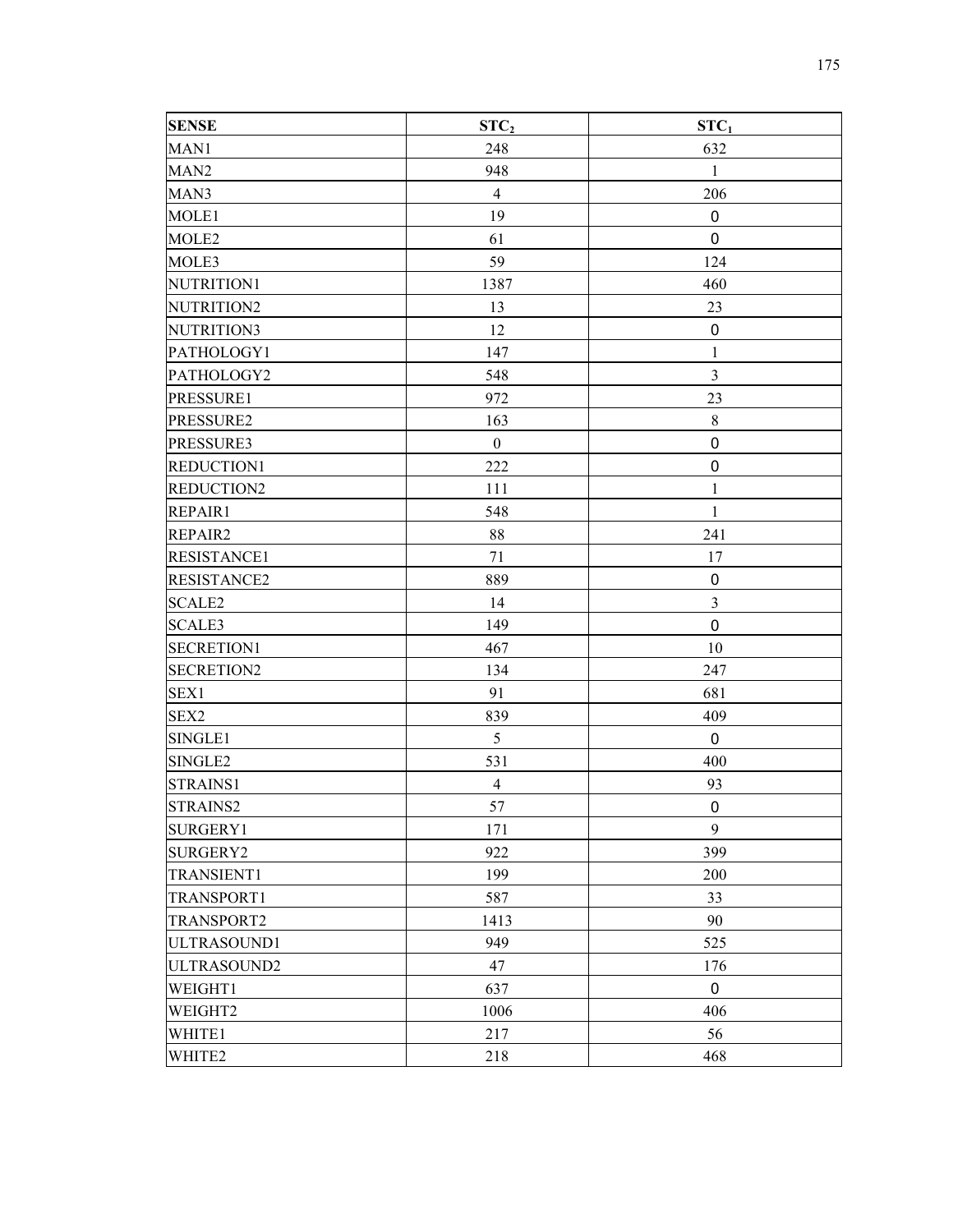| $\mathbf{A}\mathbf{W}$  | <b>Direct Relatives</b> | #(Relatives CUI)                       | The shortest Semantic distance $(< 3)$ |
|-------------------------|-------------------------|----------------------------------------|----------------------------------------|
| <b>ACE</b>              | ACE2(RO)ACE3            | $(\overline{ACE3}, \overline{ACE5})$ 1 | (ACE1, ACE2)0                          |
|                         |                         | (ACE4,ACE5)1                           | (ACE2,ACE6)2                           |
|                         |                         | (ACE3,ACE4)2                           | (ACE3, ACE4, ACE5, ACE7)0              |
|                         |                         | (ACE1, ACE2)1                          |                                        |
|                         |                         |                                        |                                        |
| <b>ANA</b>              |                         | (ANA2, ANA3)1                          | (ANA2, ANA3)0                          |
| $\overline{APC}$        |                         |                                        | (APC2,APC3)1                           |
|                         |                         |                                        | (APC4,APC5)1                           |
| <b>ASP</b>              | ASP3(CHD,RB,RN,RO)ASP6  | (ASP3, ASP6)21                         | (ASP2, ASP3, ASP5,ASP6)0               |
|                         | ASP2(RO)ASP6            |                                        | (ASP1, ASP4)2                          |
| <b>BPD</b>              |                         |                                        | (BPD1,BPD2)1                           |
|                         |                         |                                        | (BPD3,BPD4)0                           |
| CAD                     |                         |                                        | (CAD1, CAD4)0                          |
|                         |                         |                                        | (CAD2, CAD3)0                          |
| CAT                     |                         |                                        | (CAT1, CAT5)0                          |
| <b>CMV</b>              |                         |                                        | (CMV2,CMV3,CMV4)0                      |
| $\overline{\text{CSF}}$ |                         |                                        | (CAF2,CSF3,CSF4)0                      |
| <b>CVP</b>              |                         | (CVP1, CVP2)6                          | (CVP1, CVP2)0                          |
| DOB                     |                         | (DOB1, DOB3)1                          |                                        |
| <b>DVT</b>              | DVT1(RO)DVT2            | (DVT1, DVT2)14                         |                                        |
| <b>EMG</b>              | EMG3(RO)EMG2            | (EMG2, EMG3)2                          | (EMG2, EMG4)2                          |
|                         | EMG4(RO)EMG2            |                                        |                                        |
|                         | EMG3(RO)EMG4            |                                        |                                        |
| <b>FDP</b>              |                         | (FDP1, FDP2)2                          | (FDP1,FDP2,FDP3)0                      |
| <b>IBD</b>              | IBD1(RO)IBD2            | (IBD1,IBD2)24                          |                                        |
| <b>LAM</b>              | LAM3(RN)LAM5            |                                        | (LAM3, LAM5)0                          |
|                         |                         |                                        | (LAM1, LAM4)2                          |
| <b>LDH</b>              | LDH1(RO)LDH2            |                                        |                                        |
| <b>MAC</b>              | MAC6(SIB)MAC9           | (MAC6, MAC9)62                         | (MAC6, MAC9)0                          |
|                         |                         |                                        | (MAC4, MAC8)0                          |
| <b>MAS</b>              |                         |                                        | (MAS1, MAS2)0                          |
| <b>MCP</b>              | MCP1(RO)MCP6            |                                        | (MCP1, MCP3, MCP4)0                    |
|                         |                         |                                        | (MCP5, MCP6)0                          |
|                         |                         |                                        | ((MCP1, MCP3, MCP4),                   |
|                         |                         |                                        | $(MCP5, MCP6)$ ]                       |
| <b>PCA</b>              | PCA4(SIB)PCA5           | (PCA4, PCA5)8                          | (PCA4, PCA5)0                          |
|                         |                         |                                        | (PCA3, PCA7)0                          |
|                         |                         |                                        | (PCA2,(PCA3,PCA7))2                    |
| <b>PCP</b>              |                         | (PCP2, PCP3, PCP4)1                    | (PCP2, PCP3, PCP4, PCP5)0*             |
| <b>RSV</b>              |                         |                                        | (RSV1, RSV2)0                          |
| <b>SLE</b>              |                         |                                        | (SLE1, SLE2)0                          |
| $\overline{VCR}$        |                         |                                        | (VCR1, VCR3)1                          |

## **Appendix E. The Detailed Semantic Relations Between Sense Definitions of Set A**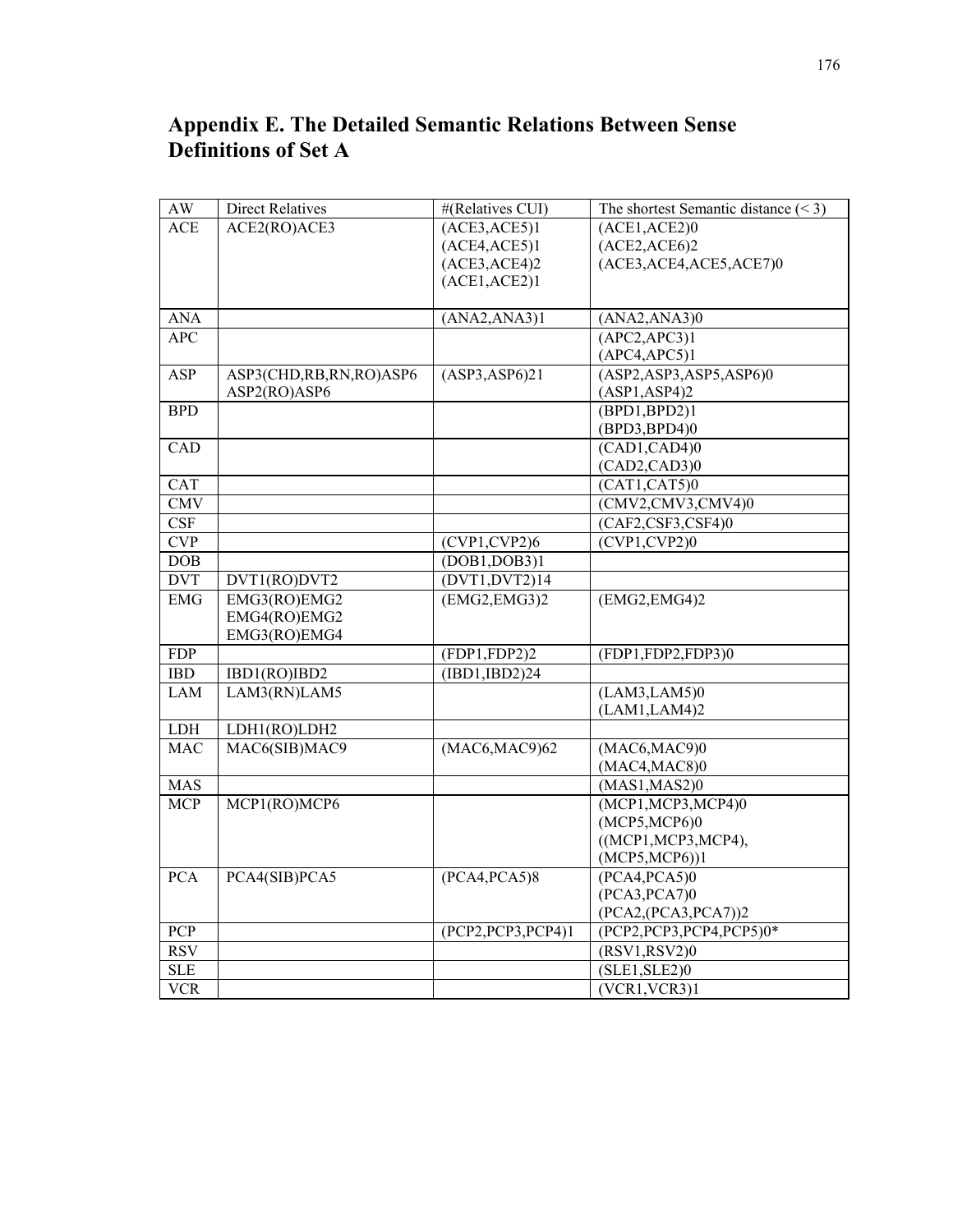| combination of abbreviations and noise levels |                  |                       |            |                  |                             |  |
|-----------------------------------------------|------------------|-----------------------|------------|------------------|-----------------------------|--|
| AW                                            | NL               | $P(\%)$ ML            | AW         | NL               | $P(\%)$ ML                  |  |
| ACE                                           | $\boldsymbol{0}$ | 99.3 MYDLL            | <b>FDP</b> | $\boldsymbol{0}$ | 99.4 MYDLL                  |  |
| <b>ACE</b>                                    | 0.05             | 99.1 TDLL             | <b>FDP</b> | 0.05             | 92.6 TDLL                   |  |
| ACE                                           | 0.1              | 99.1 TDLL             | <b>FDP</b> | 0.1              | 92.6 TDLL                   |  |
| ACE                                           | 0.15             | 98.6 TDLL             | <b>FDP</b> | 0.15             | 92.6 TDLL                   |  |
| ACE                                           | 0.2              | 98.2 TDLL             | <b>FDP</b> | 0.2              | 89.8 TDLL                   |  |
| ACE                                           | 0.25             | 96.9 TDLL             | <b>FDP</b> | 0.25             | 89.2 TDLL                   |  |
| ACE                                           | 0.3              | 94.5 TDLL             | <b>FDP</b> | 0.3              | 83.0 MSL, TDLL              |  |
| ACE                                           | 0.35             | 90.2 TDLL             | <b>FDP</b> | 0.35             | 83.0 MSL                    |  |
| $\mathsf{ACE}$                                | 0.4              | 86.1 TDLL             | <b>FDP</b> | 0.4              | 83.0 MSL                    |  |
| <b>ANA</b>                                    | $\boldsymbol{0}$ | 100.0 MSL, NBL, MYDLL | <b>HSV</b> | $\boldsymbol{0}$ | 99.9 MYDLL                  |  |
| <b>ANA</b>                                    | 0.05             | 100.0 MSL             | <b>HSV</b> | 0.05             | 98.6 TDLL                   |  |
| <b>ANA</b>                                    | 0.1              | 100.0 MSL             | <b>HSV</b> | 0.1              | 98.6 TDLL                   |  |
| <b>ANA</b>                                    | 0.15             | 100.0 MSL             | <b>HSV</b> | 0.15             | 98.5 MSL                    |  |
| <b>ANA</b>                                    | 0.2              | 100.0 MSL             | <b>HSV</b> | 0.2              | 98.5 MSL                    |  |
| <b>ANA</b>                                    | 0.25             | 100.0 MSL             | <b>HSV</b> | 0.25             | 98.5 MSL                    |  |
| <b>ANA</b>                                    | 0.3              | 100.0 MSL             | <b>HSV</b> | 0.3              | 98.5 MSL                    |  |
| <b>ANA</b>                                    | 0.35             | 100.0 MSL             | <b>HSV</b> | 0.35             | 98.5 MSL                    |  |
| <b>ANA</b>                                    | 0.4              | 100.0 MSL             | <b>HSV</b> | 0.4              | 98.5 MSL                    |  |
| <b>APC</b>                                    | $\mathbf{0}$     | 98.8 MSL              | <b>IBD</b> | $\boldsymbol{0}$ | 100.0 MSL, NBL, TDLL, MYDLL |  |
| <b>APC</b>                                    | 0.05             | 98.9 MSL              | <b>IBD</b> | 0.05             | 100.0 MSL, NBL, TDLL, MYDLL |  |
| <b>APC</b>                                    | 0.1              | 98.9 MSL              | <b>IBD</b> | 0.1              | 100.0 MSL, NBL, TDLL, MYDLL |  |
| <b>APC</b>                                    | 0.15             | 98.9 MSL              | <b>IBD</b> | 0.15             | 100.0 MSL, NBL, TDLL, MYDLL |  |
| <b>APC</b>                                    | 0.2              | 98.9 MSL              | <b>IBD</b> | 0.2              | 100.0 MSL, NBL, TDLL, MYDLL |  |
| <b>APC</b>                                    | 0.25             | 98.9 MSL              | <b>IBD</b> | 0.25             | 100.0 MSL, NBL, TDLL, MYDLL |  |
| <b>APC</b>                                    | 0.3              | 98.9 MSL              | <b>IBD</b> | 0.3              | 100.0 MSL, NBL, TDLL, MYDLL |  |
| APC                                           | 0.35             | 98.9 MSL              | <b>IBD</b> | 0.35             | 100.0 MSL, NBL, TDLL, MYDLL |  |
| <b>APC</b>                                    | 0.4              | 98.9 MSL              | <b>IBD</b> | 0.4              | 100.0 MSL, NBL, TDLL, MYDLL |  |
| ASP                                           | $\boldsymbol{0}$ | 86.7 TDLL             | LAM        | $\mathbf{0}$     | 82.5 NBL                    |  |
| ASP                                           | 0.05             | 83.3 TDLL             | LAM        | 0.05             | 80.0 MSL                    |  |
| ASP                                           | 0.1              | 78.3 MSL, TDLL        | LAM        | 0.1              | 82.5 MSL                    |  |

**Appendix F. The performance for the best classifier for each**  combination of abb

ASP 0.15 76.7 MSL LAM 0.15 82.5 MSL ASP 0.2 76.7 MSL LAM 0.2 82.5 MSL ASP 0.25 73.3 MSL LAM 0.25 82.5 MSL ASP 0.3 76.7 MSL LAM 0.3 82.5 MSL ASP 0.35 76.7 MSL LAM 0.35 82.5 MSL ASP 0.4 76.7 MSL LAM 0.4 82.5 MSL BPD 0 99.2 NBL LDH 0 100.0 MSL BPD 0.05 98.4 MSL LDH 0.05 99.9 TDLL BPD 0.1 98.4 MSL LDH 0.1 99.7 TDLL BPD 0.15 98.4 MSL LDH 0.15 99.3 TDLL BPD 0.2 98.4 MSL LDH 0.2 98.3 TDLL BPD 0.25 98.4 MSL LDH 0.25 95.5 TDLL BPD 0.3 98.4 MSL LDH 0.3 91.3 TDLL BPD 0.35 98.4 MSL LDH 0.35 85.6 TDLL BPD 0.4 98.4 MSL LDH 0.4 82.6 MSL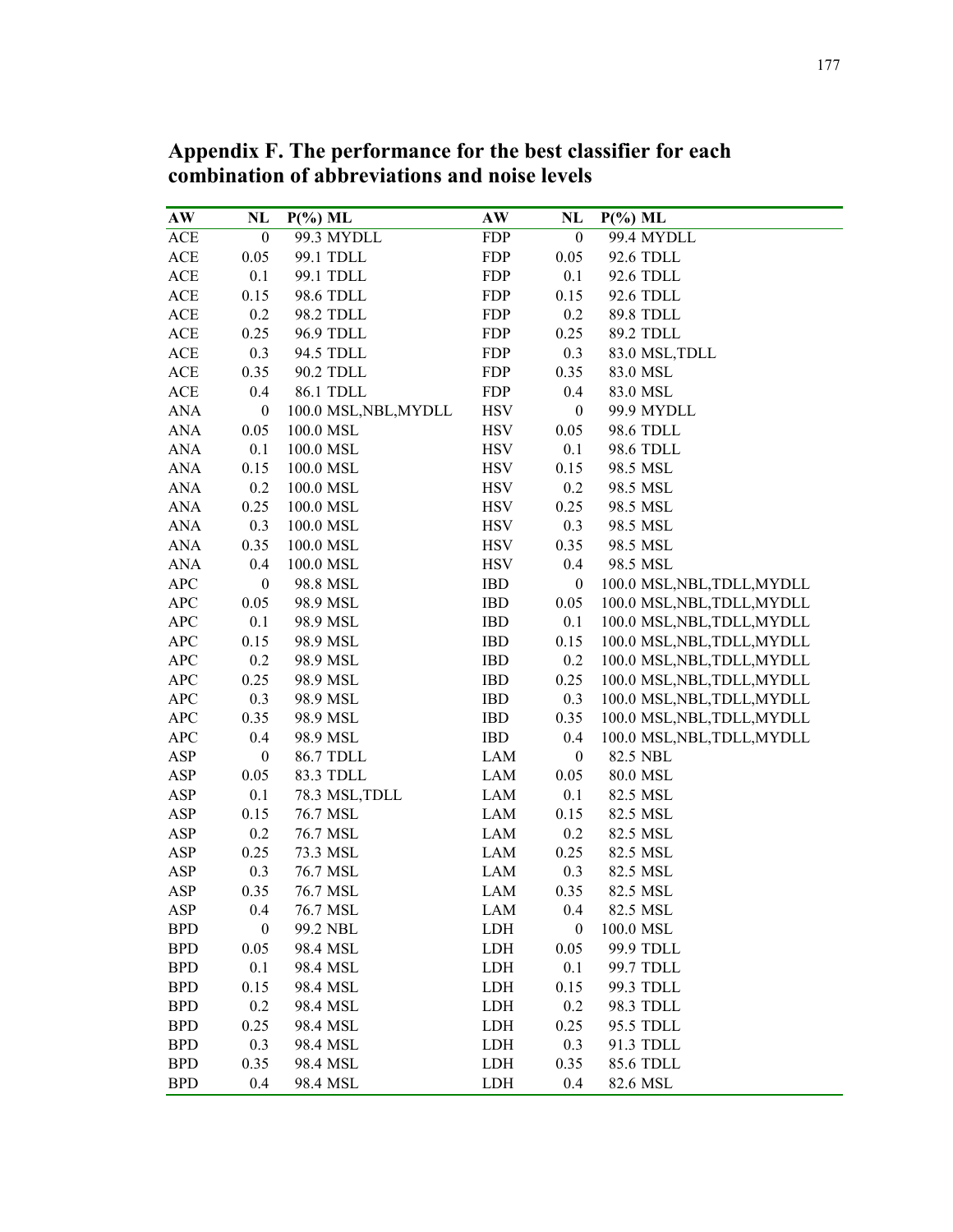| AW         | NL               | $P(\%)$ ML            | AW         | NL               | $P(\%)$ ML                  |
|------------|------------------|-----------------------|------------|------------------|-----------------------------|
| <b>BSA</b> | $\boldsymbol{0}$ | 98.0 MYDLL            | MAC        | $\boldsymbol{0}$ | 95.5 TDLL, MYDLL            |
| <b>BSA</b> | 0.05             | 95.8 MSL              | MAC        | 0.05             | 92.6 TDLL                   |
| <b>BSA</b> | 0.1              | 95.8 MSL              | MAC        | 0.1              | 92.0 TDLL                   |
| <b>BSA</b> | 0.15             | 95.8 MSL              | MAC        | 0.15             | 90.9 MSL                    |
| <b>BSA</b> | 0.2              | 95.8 MSL              | MAC        | 0.2              | 90.9 MSL                    |
| <b>BSA</b> | 0.25             | 95.8 MSL              | <b>MAC</b> | 0.25             | 90.9 MSL                    |
| <b>BSA</b> | 0.3              | 95.8 MSL              | MAC        | 0.3              | 90.9 MSL                    |
| <b>BSA</b> | 0.35             | 95.8 MSL              | <b>MAC</b> | 0.35             | 81.5 MSL                    |
| <b>BSA</b> | 0.4              | 95.8 MSL              | MAC        | 0.4              | 79.8 MSL                    |
| CAD        | $\boldsymbol{0}$ | 99.7 MYDLL            | <b>MAS</b> | $\boldsymbol{0}$ | 100.0 MSL, NBL, TDLL, MYDLL |
| CAD        | 0.05             | 99.2 TDLL             | MAS        | 0.05             | 100.0 MSL                   |
| CAD        | 0.1              | 99.0 TDLL             | <b>MAS</b> | 0.1              | 100.0 MSL                   |
| CAD        | 0.15             | 99.0 TDLL             | <b>MAS</b> | 0.15             | 100.0 MSL                   |
| CAD        | 0.2              | 98.4 TDLL             | <b>MAS</b> | 0.2              | 100.0 MSL                   |
| CAD        | 0.25             | 96.8 TDLL             | MAS        | 0.25             | 100.0 MSL                   |
| CAD        | 0.3              | 93.1 TDLL             | MAS        | 0.3              | 100.0 MSL                   |
| CAD        | 0.35             | <b>88.8 TDLL</b>      | MAS        | 0.35             | 100.0 MSL                   |
| CAD        | 0.4              | 82.5 TDLL             | <b>MAS</b> | 0.4              | 100.0 MSL                   |
| CAT        | $\boldsymbol{0}$ | 95.0 MSL, TDLL, MYDLL | MCP        | $\boldsymbol{0}$ | 97.9 TDLL, MYDLL            |
| CAT        | 0.05             | 95.0 MSL, TDLL        | <b>MCP</b> | 0.05             | 97.3 MSL                    |
| <b>CAT</b> | 0.1              | 95.0 MSL              | MCP        | 0.1              | 95.2 MSL                    |
| <b>CAT</b> | 0.15             | 95.0 MSL              | MCP        | 0.15             | 97.3 MSL                    |
| <b>CAT</b> | 0.2              | 95.0 MSL              | MCP        | 0.2              | 97.3 MSL                    |
| <b>CAT</b> | 0.25             | 95.0 MSL              | <b>MCP</b> | 0.25             | 97.3 MSL                    |
| <b>CAT</b> | 0.3              | 95.0 MSL              | MCP        | 0.3              | 97.3 MSL                    |
| CAT        | 0.35             | 95.0 MSL              | MCP        | 0.35             | 97.3 MSL                    |
| <b>CAT</b> | 0.4              | 95.0 MSL              | MCP        | 0.4              | 97.3 MSL                    |
| <b>CML</b> | $\boldsymbol{0}$ | 98.4 MYDLL            | <b>PCA</b> | $\boldsymbol{0}$ | 97.9 MSL                    |
| <b>CML</b> | 0.05             | 96.6 TDLL             | <b>PCA</b> | 0.05             | 93.3 MSL                    |
| <b>CML</b> | 0.1              | 96.2 TDLL             | <b>PCA</b> | 0.1              | 91.6 MSL                    |
| <b>CML</b> | 0.15             | 95.7 TDLL             | <b>PCA</b> | 0.15             | 91.6 MSL                    |
| <b>CML</b> | 0.2              | 93.7 TDLL             | <b>PCA</b> | 0.2              | 91.6 MSL                    |
| CML        | 0.25             | 93.6 MSL              | <b>PCA</b> | 0.25             | 91.6 MSL                    |
| <b>CML</b> | 0.3              | 93.6 MSL              | <b>PCA</b> | 0.3              | 91.6 MSL                    |
| CML        | 0.35             | 93.6 MSL              | <b>PCA</b> | 0.35             | 91.6 MSL                    |
| <b>CML</b> | 0.4              | 93.6 MSL              | <b>PCA</b> | 0.4              | 91.6 MSL                    |
| <b>CMV</b> | $\boldsymbol{0}$ | 99.7 MYDLL            | PCP        | $\boldsymbol{0}$ | 96.8 MSL, MYDLL             |
| CMV        | 0.05             | 99.3 TDLL             | <b>PCP</b> | 0.05             | 94.2 TDLL                   |
| CMV        | 0.1              | 99.4 TDLL             | PCP        | 0.1              | 92.1 MSL, TDLL              |
| CMV        | 0.15             | 99.1 TDLL             | PCP        | 0.15             | 92.1 MSL                    |
| <b>CMV</b> | 0.2              | 98.7 TDLL             | <b>PCP</b> | 0.2              | 92.1 MSL                    |
| <b>CMV</b> | 0.25             | 97.5 TDLL             | <b>PCP</b> | 0.25             | 92.1 MSL                    |
| <b>CMV</b> | 0.3              | 94.1 TDLL             | <b>PCP</b> | 0.3              | 92.1 MSL                    |
| <b>CMV</b> | 0.35             | 90.4 TDLL             | PCP        | 0.35             | 92.1 MSL                    |
| <b>CMV</b> | 0.4              | 85.2 MSL              | PCP        | 0.4              | 92.1 MSL                    |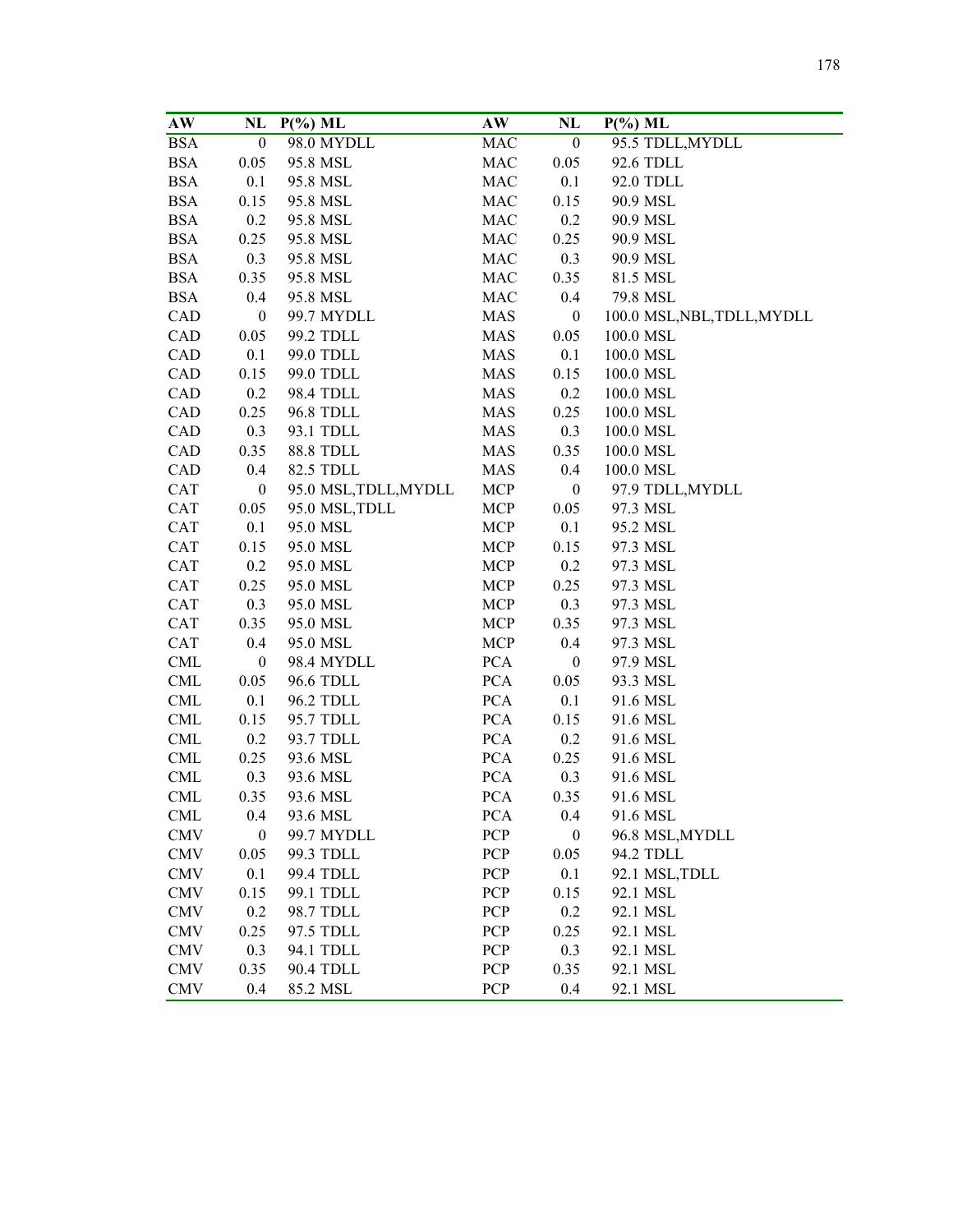| AW         | NL               | $P(\%)$ ML                  | AW         | NL               | $P(\%)$ ML           |
|------------|------------------|-----------------------------|------------|------------------|----------------------|
| <b>CPI</b> | $\boldsymbol{0}$ | 97.2 TDLL, MYDLL            | PEG        | $\boldsymbol{0}$ | 100.0 MSL            |
| <b>CPI</b> | 0.05             | 97.2 MSL                    | PEG        | 0.05             | 96.9 MSL             |
| <b>CPI</b> | 0.1              | 97.2 MSL                    | PEG        | 0.1              | 96.9 MSL             |
| <b>CPI</b> | 0.15             | 97.2 MSL                    | PEG        | 0.15             | 96.9 MSL             |
| <b>CPI</b> | 0.2              | 97.2 MSL                    | PEG        | 0.2              | 96.9 MSL             |
| <b>CPI</b> | 0.25             | 97.2 MSL                    | PEG        | 0.25             | 96.9 MSL             |
| <b>CPI</b> | 0.3              | 97.2 MSL                    | PEG        | 0.3              | 96.9 MSL             |
| <b>CPI</b> | 0.35             | 97.2 MSL                    | PEG        | 0.35             | 96.9 MSL             |
| <b>CPI</b> | 0.4              | 97.2 MSL                    | PEG        | 0.4              | 96.9 MSL             |
| <b>CSF</b> | $\boldsymbol{0}$ | 98.2 MYDLL                  | <b>PSA</b> | $\boldsymbol{0}$ | 99.8 TDLL            |
| CSF        | 0.05             | 95.8 TDLL                   | PSA        | 0.05             | 99.8 TDLL            |
| CSF        | 0.1              | 95.5 TDLL                   | <b>PSA</b> | 0.1              | 99.8 TDLL            |
| <b>CSF</b> | 0.15             | 94.8 TDLL                   | PSA        | 0.15             | 99.2 TDLL            |
| <b>CSF</b> | 0.2              | 93.8 TDLL                   | PSA        | 0.2              | 98.5 TDLL            |
| CSF        | 0.25             | 91.2 TDLL                   | <b>PSA</b> | 0.25             |                      |
|            | 0.3              |                             | <b>PSA</b> | 0.3              | 97.5 MSL, TDLL       |
| <b>CSF</b> |                  | 90.2 MSL                    |            |                  | 97.5 MSL             |
| <b>CSF</b> | 0.35             | 90.2 MSL                    | <b>PSA</b> | 0.35             | 97.5 MSL             |
| <b>CSF</b> | 0.4              | 90.2 MSL                    | <b>PSA</b> | 0.4              | 97.5 MSL             |
| <b>CVA</b> | $\boldsymbol{0}$ | 100.0 MSL, NBL, TDLL, MYDLL | <b>PVC</b> | $\boldsymbol{0}$ | 97.8 MSL, NBL, MYDLL |
| <b>CVA</b> | 0.05             | 100.0 MSL, NBL, TDLL, MYDLL | <b>PVC</b> | 0.05             | 97.8 MSL             |
| <b>CVA</b> | 0.1              | 100.0 MSL, NBL, TDLL, MYDLL | <b>PVC</b> | 0.1              | 97.8 MSL             |
| <b>CVA</b> | 0.15             | 100.0 MSL, NBL, TDLL, MYDLL | <b>PVC</b> | 0.15             | 97.8 MSL             |
| <b>CVA</b> | 0.2              | 100.0 MSL, NBL, TDLL, MYDLL | <b>PVC</b> | 0.2              | 97.8 MSL             |
| <b>CVA</b> | 0.25             | 100.0 MSL, NBL, TDLL, MYDLL | <b>PVC</b> | 0.25             | 97.8 MSL             |
| <b>CVA</b> | 0.3              | 100.0 MSL, NBL, TDLL, MYDLL | <b>PVC</b> | 0.3              | 97.8 MSL             |
| <b>CVA</b> | 0.35             | 100.0 MSL, NBL, TDLL, MYDLL | <b>PVC</b> | 0.35             | 97.8 MSL             |
| <b>CVA</b> | 0.4              | 100.0 MSL, NBL, TDLL, MYDLL | <b>PVC</b> | 0.4              | 97.8 MSL             |
| <b>CVP</b> | $\boldsymbol{0}$ | 99.6 TDLL, MYDLL            | <b>RSV</b> | $\boldsymbol{0}$ | 97.5 TDLL, MYDLL     |
| <b>CVP</b> | 0.05             | 99.2 MSL, TDLL              | <b>RSV</b> | 0.05             | 97.1<br><b>MSL</b>   |
| <b>CVP</b> | 0.1              | 99.2 MSL                    | <b>RSV</b> | 0.1              | 97.1 MSL             |
| <b>CVP</b> | 0.15             | 99.2 MSL                    | <b>RSV</b> | 0.15             | 97.1 MSL             |
| <b>CVP</b> | 0.2              | 99.2 MSL                    | <b>RSV</b> | 0.2              | 97.1 MSL             |
| <b>CVP</b> | 0.25             | 99.2 MSL                    | <b>RSV</b> | 0.25             | 97.1 MSL             |
| <b>CVP</b> | 0.3              | 99.2 MSL                    | <b>RSV</b> | 0.3              | 97.1 MSL             |
| <b>CVP</b> | 0.35             | 99.2 MSL                    | <b>RSV</b> | 0.35             | 97.1 MSL             |
| <b>CVP</b> | 0.4              | 99.2 MSL                    | <b>RSV</b> | 0.4              | 97.1 MSL             |
| DIP        | $\boldsymbol{0}$ | 100.0 MSL, NBL, TDLL, MYDLL | <b>SLE</b> | $\mathbf{0}$     | 100.0 MYDLL          |
| DIP        | 0.05             | 100.0 MSL                   | <b>SLE</b> | 0.05             | 98.9 TDLL            |
| DIP        | 0.1              | 100.0 MSL                   | <b>SLE</b> | 0.1              | 99.0 TDLL            |
| DIP        | 0.15             | 100.0 MSL                   | <b>SLE</b> | 0.15             | 98.8 TDLL            |
| DIP        | 0.2              | 100.0 MSL                   | <b>SLE</b> | 0.2              | 97.7 TDLL            |
| DIP        | 0.25             | 100.0 MSL                   | <b>SLE</b> | 0.25             | 95.2 TDLL            |
| DIP        | 0.3              | 100.0 MSL                   | <b>SLE</b> | 0.3              | 91.4 TDLL            |
| DIP        | 0.35             | 100.0 MSL                   | <b>SLE</b> | 0.35             | 91.0 MSL             |
| DIP        | 0.4              | 100.0 MSL                   | <b>SLE</b> | 0.4              | 91.0 MSL             |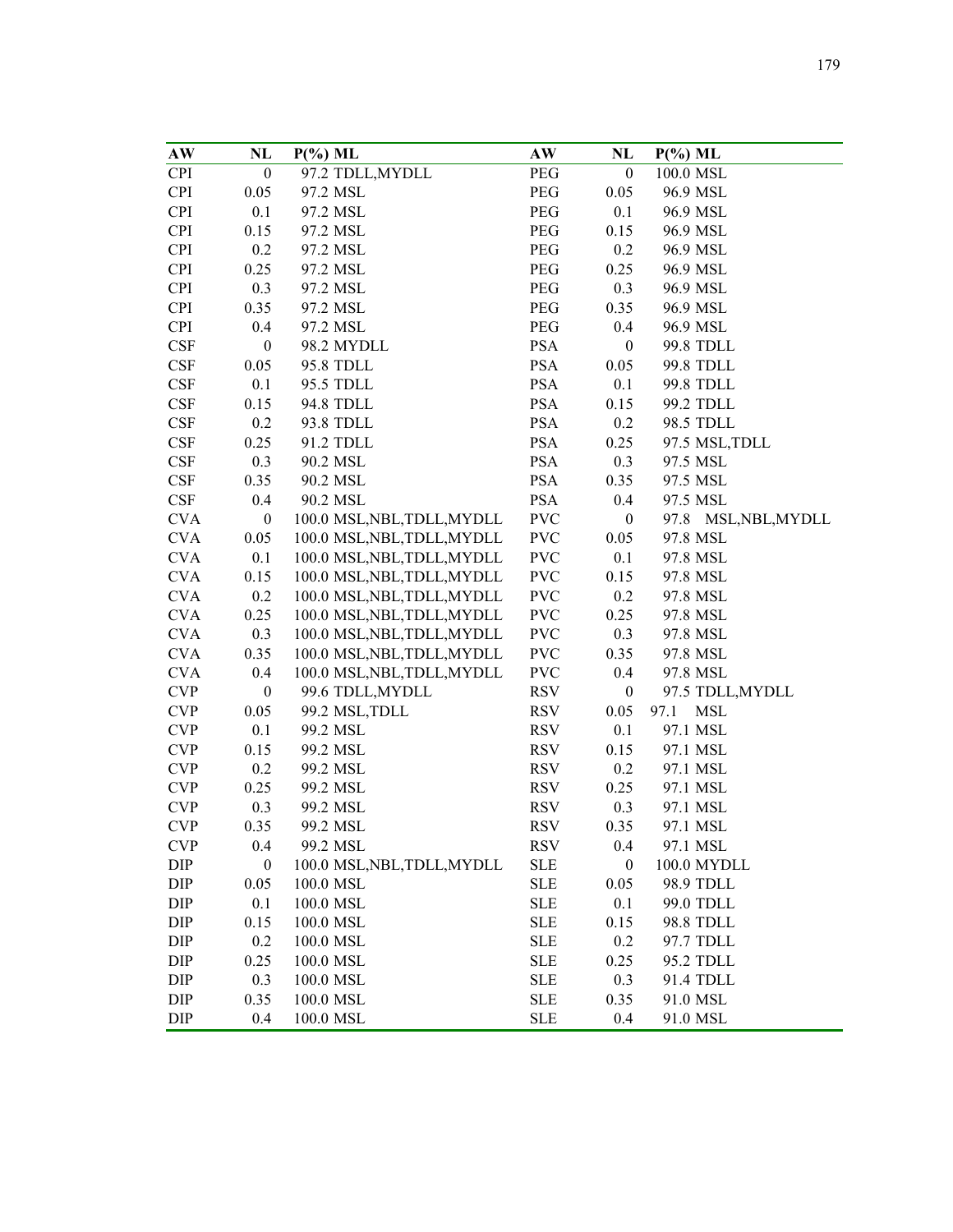| AW          | NL               | $P(\%)$ ML            | AW         | NL               | $P(\%)$ ML            |
|-------------|------------------|-----------------------|------------|------------------|-----------------------|
| <b>DOB</b>  | $\boldsymbol{0}$ | $0.0 *$               | <b>TPN</b> | $\boldsymbol{0}$ | 100.0 MSL, TDLL       |
| DOB         | 0.05             | 12.5 NBL, TDLL, MYDLL | <b>TPN</b> | 0.05             | $100.0$ $\mbox{TDLL}$ |
| DOB         | 0.1              | 25.0 NBL, TDLL, MYDLL | <b>TPN</b> | 0.1              | 100.0 TDLL            |
| <b>DOB</b>  | 0.12             | $0.0*$                | <b>TPN</b> | 0.15             | 99.7 TDLL             |
| <b>DOB</b>  | 0.2              | 25.0 NBL, TDLL, MYDLL | <b>TPN</b> | 0.2              | 98.5 TDLL             |
| DOB         | 0.25             | 25.0 NBL, TDLL, MYDLL | <b>TPN</b> | 0.25             | 96.3 TDLL             |
| DOB         | 0.3              | 25.0 NBL, TDLL, MYDLL | <b>TPN</b> | 0.3              | 93.4 TDLL             |
| <b>DOB</b>  | 0.35             | 37.5 NBL, TDLL, MYDLL | <b>TPN</b> | 0.35             | 86.1 TDLL             |
| <b>DOB</b>  | 0.4              | 37.5 NBL, TDLL, MYDLL | <b>TPN</b> | 0.4              | 82.8 MSL              |
| <b>DVT</b>  | $\boldsymbol{0}$ | 99.4 TDLL, MYDLL      | <b>TPN</b> | 0.4 82.8         | <b>MSL</b>            |
| <b>DVT</b>  | 0.05             | 99.4 TDLL             | <b>VCR</b> | $\boldsymbol{0}$ | 100.0 MYDLL           |
| <b>DVT</b>  | 0.1              | 99.2 TDLL             | <b>VCR</b> | 0.05             | 99.2 MSL, TDLL        |
| <b>DVT</b>  | 0.15             | 98.9 TDLL             | <b>VCR</b> | 0.1              | 99.2 MSL              |
| <b>DVT</b>  | 0.2              | 98.3 TDLL             | <b>VCR</b> | 0.15             | 99.2 MSL              |
| <b>DVT</b>  | 0.25             | 95.7 TDLL             | <b>VCR</b> | 0.2              | 99.2 MSL              |
| <b>DVT</b>  | 0.3              | 92.5 MSL              | <b>VCR</b> | 0.25             | 99.2 MSL              |
| <b>DVT</b>  | 0.35             | 92.5 MSL              | <b>VCR</b> | 0.3              | 99.2 MSL              |
| <b>DVT</b>  | 0.4              | 92.5 MSL              | <b>VCR</b> | 0.35             | 99.2 MSL              |
| <b>EMG</b>  | $\boldsymbol{0}$ | 58.3 TDLL             | <b>VCR</b> | 0.4              | 99.2 MSL              |
| <b>EMG</b>  | 0.05             | 56.9 TDLL             |            |                  |                       |
| ${\rm EMG}$ | 0.1              | <b>54.4 TDLL</b>      |            |                  |                       |
| <b>EMG</b>  | 0.15             | 52.3 TDLL             |            |                  |                       |
| <b>EMG</b>  | 0.2              | 51.6 MSL              |            |                  |                       |
| ${\rm EMG}$ | 0.25             | 51.6 MSL              |            |                  |                       |
| <b>EMG</b>  | 0.3              | 51.6 MSL              |            |                  |                       |
| <b>EMG</b>  | 0.35             | 51.6 MSL              |            |                  |                       |
| <b>EMG</b>  | 0.4              | 51.6 MSL              |            |                  |                       |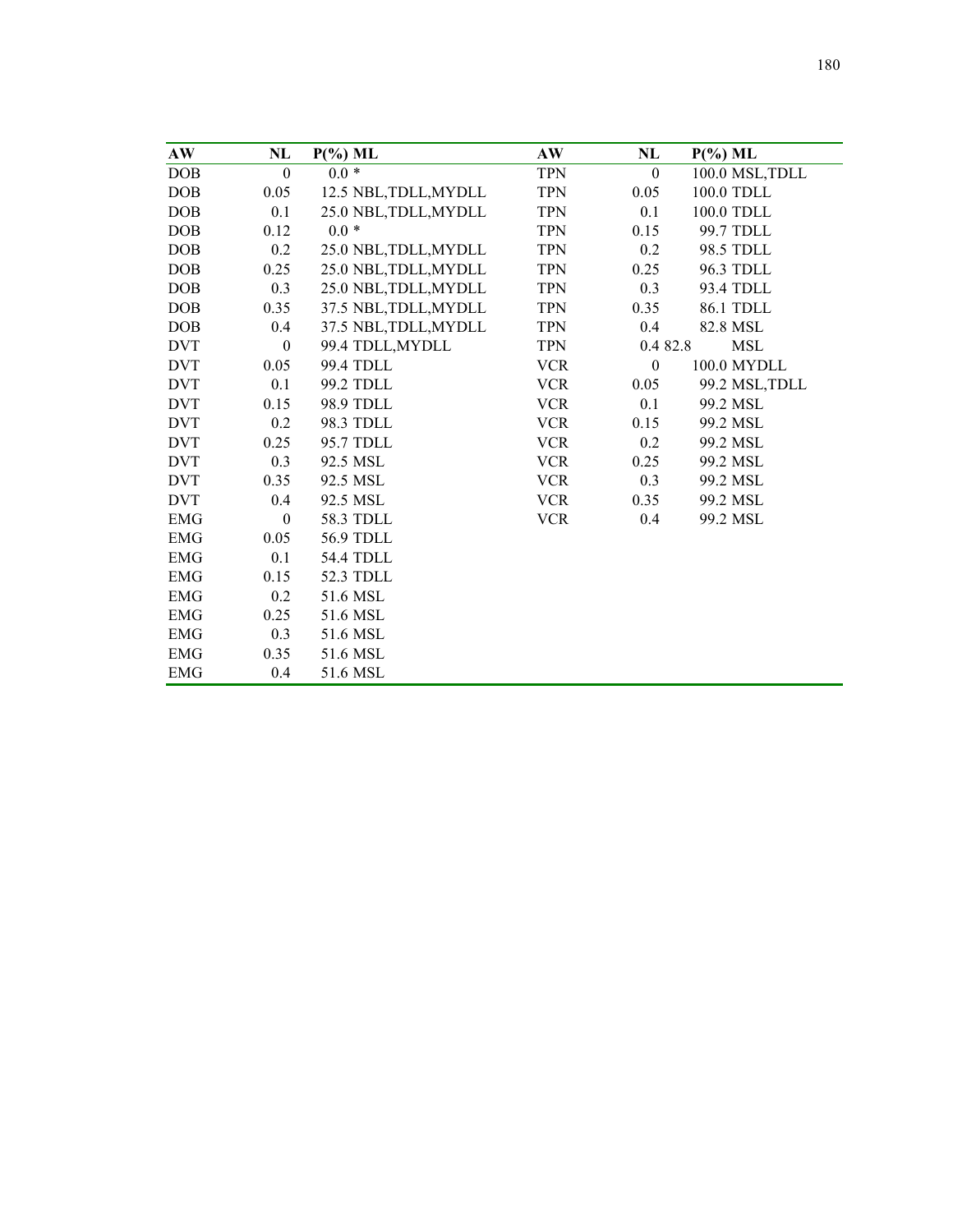## **Reference List**

- [1] UMLS Knowledge Sources, US Dept of Health and Human Services, National Institutes of Health, National Library of Medicine.
- [2] Agirre E, Martinez D *Exploring automatic word sense disambiguation with decision lists and the Web*. COLING 2000.
- [3] Agirre E, Rigau G. *A proposal for word sense disambiguation using conceptual distance*. Amsterdam Studies in the Theory and History of Linguistic Sicence: Current Issues in Linguistic Theory. 1997: 161-173.
- [4] Agirre E, Rigau G *Word Sense Disambiguation using Conceptual Density*. COLING 1996.
- [5] Aha D, Kibler D, Albert M. *Instance-based learning algorithms*. Machine Learning 1991; 7:33-66.
- [6] Aronson AR, Rindflesch TC, Browne A *Exploiting a large thesaurus for information retrieval*. 1994; Proc RIAO' 94: 197-216.
- [7] Aronson A *Effective Mapping of Biomedical Text to the UMLS Metathesaurus: The MetaMap Program*. Proc. AMIA Symp 2001; 2001: 17-21.
- [8] Bloom D. *Acronyms, abbreviations and initialism*. BJU International 2000; 86:1- 6.
- [9] Brill E. *Transformation-based error-driven learning and natural language processing: a case study in part of speech tagging.* Computational Lingustics 21, 543-565.
- [10] Brown PF, Della Pietra VJ, DeSouza P, Lai J, Mercer RL. *Class-based n-gram models of natural language*. Computational Lingustics 1992; 18(4):467-479.
- [11] Bruce R, Wiebe J *Word-Sense Disambiguation Using Decomposable Models*. Proceedings of the Thirty-Second Annual Meeting of The Association from Computational lingustics 1994: 139-146.
- [12] Bruce R, Wiebe J *Word Sense distinguishability and inter-coder agreement*. Proc. of ACL 1998; 32: 139-145.
- [13] Campbell D, Johnson SB *Comparing Syntactic Complexity in Medical and non-Medical Corpora*. Proc. AMIA 2001 Symp.: 90-94.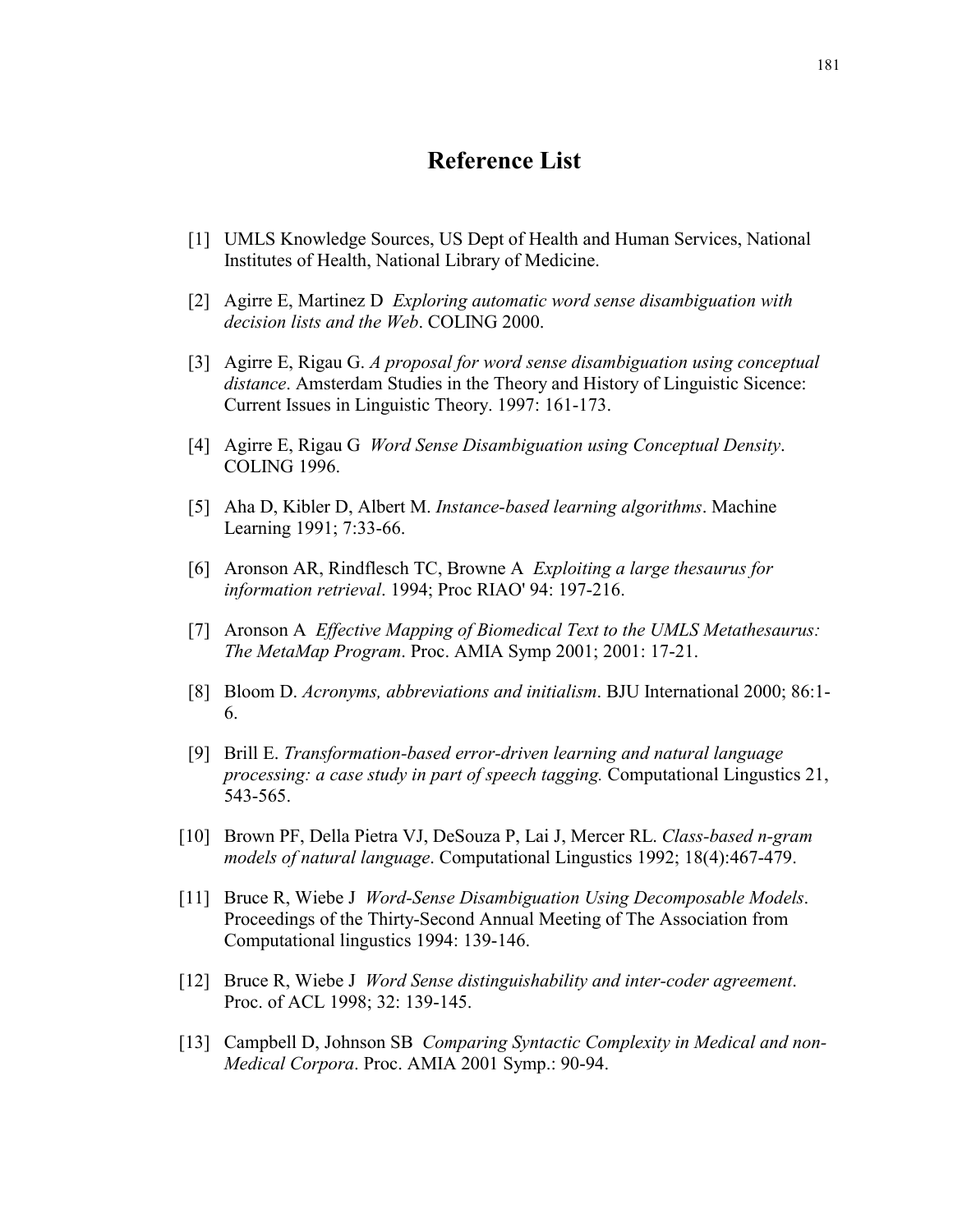- [14] Cardie C. dissertation *Domain Specific Knowledge Acquisition for Conceptual Sentence Analysis*. 1994.
- [15] Carletta J. *Assessing agreement on classification tasks: the kappa statistics*. Computational Lingustics 1996; 22(2):249-254.
- [16] Chapman R. Roget's International Thesaurus. 1977. Harper and Row, New York.
- [17] Chen N, Chang J. *Topical Clustering of MRD Senses Based on Information Retrieval Techniques*. Computational Lingustics 1998; 24(1):61-95.
- [18] Cheung T. *Acronyms in clinical traials in cardiology --1998*. Am Heart J 1999; 134(4(1)):726-765.
- [19] Chi J, Seo J, Kim G. *Verb sense ddisambiguation based on dual distributional similarity*. Nat Lang Eng 1999; 5(2):157-170.
- [20] Church KW *A stochastic parts program and noun phrase parser for unrestricted text*. Second Conference on Applied Natural Language Processing 1988: 136-143.
- [21] Church K, Mercer R. *Introduction to the special issue on conputational linguistics using lrge corpora*. Computational Lingustics 1993; 19(1):1-24.
- [22] Cohen J. *A coefficient of agreement for nominal scales*. Educational and Psychological Measurement 1960; 20:37-46.
- [23] Cowie J, Guthrie J, Guthrie L *lexical disambiguation using simulated annealing*. Proceedings of COLING Conference 1992: 359-365.
- [24] Dagan I, Lee L, Pereira F *Similarity-based methods for word sense disambiguation*. Proceedings of 35th ACL-EACL 1997: 56-63.
- [25] Dagan I, Lee L, Pereira F *Similarity-based Models of Word Cooccurrence Probabilities*. Machine Learning 1999
- [26] Duda R, Hart P. *Pattern Classification and Scene Analysis*. John Wiley and Sons, NY, 1973.
- [27] Engelson SP, Dagan I *Minimizing manual annotation cost in supervised training from corpora*. 1996; ACL 34: 319-326.
- [28] Escudero G, Marquez and Rigau G *Naive Bayes and Exemplar-Based approaches to Word Sense Disambiguation Revisited*. Proc. 14th ECAI 2000
- [29] Fellbaum C. *WordNet: An Electronic Lexical Database*. 1998.
- [30] Fellbaum C, Crabowski J, Landes S, Baumann A. *Matching words to senses in WordNet: Naive vs. expert differentiation of senses*. In: Fellbaum C, editor.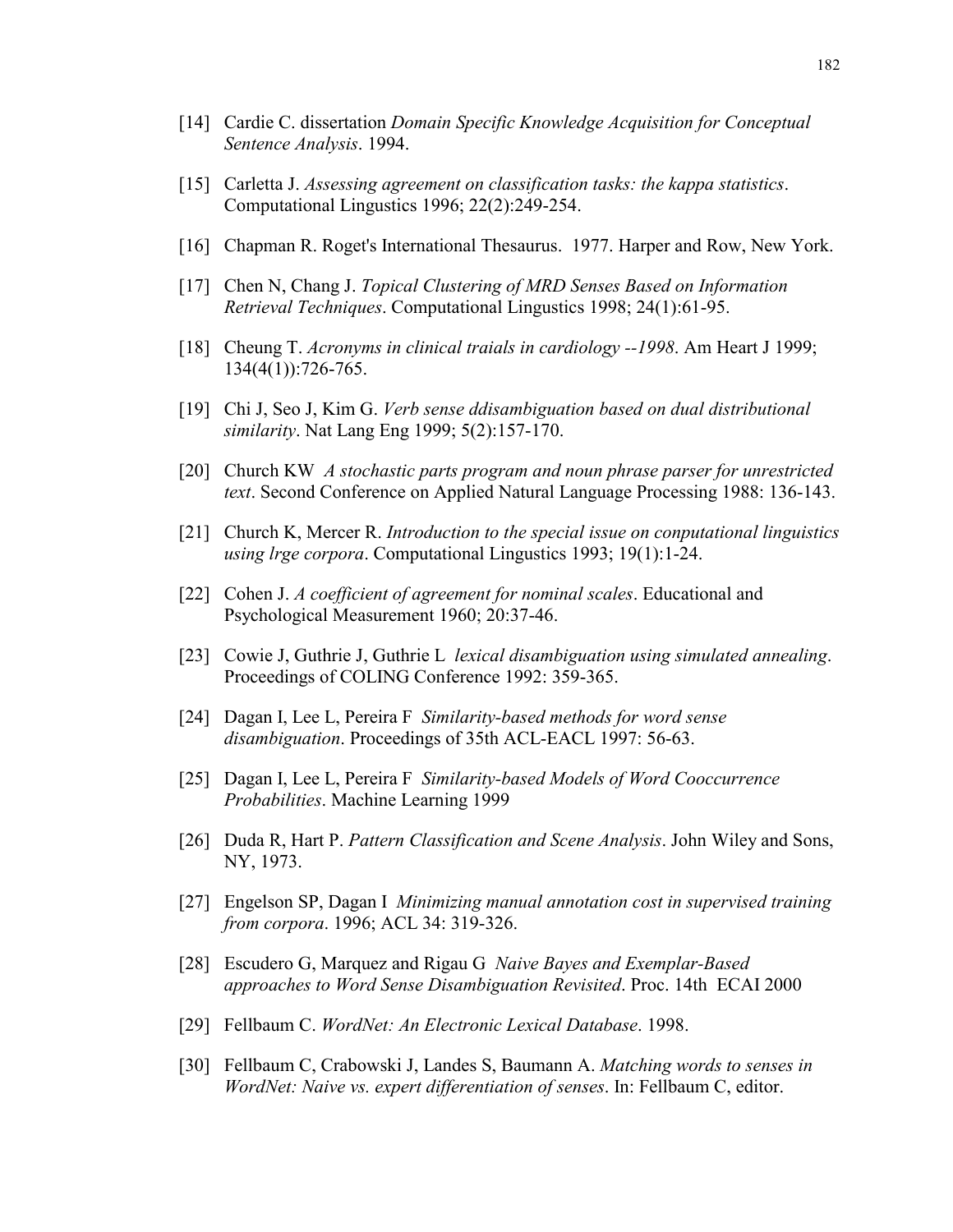*WordNet: An Electronic Lexical Database and Some of its Applications*. MIT Press, 1996.

- [31] Friedman C *A Broad Coverage Natural Language Processing System*. Proc AMIA Symp 2000: 270-274.
- [32] Friedman C, Hripcsak G. *Evaluating natural language processors in the clinical domain*. Meth Inf in Med 1998; 37:334-344.
- [33] Friedman C, Hripcsak G, DuMouchel W, Johnson SB, Clayton PD. *Natural language processing in an operational clinical information system*. Nat Lang Eng 1995; 1(1):83-108.
- [34] Friedman C, Liu H, Shagina L, Johnson SB, Hripcsak G *Evaluating the UMLS as a Source of Lexical Knowledge for Medical Language Processing*. 2001; Proc AMIA Symp 2001: 189-193.
- [35] Fujii A, Inui K, Tokunaga T, Tanaka H. Selective sampling for example-based word sense disambiguation. Computational Lingustics 24[4], 573-597. 1998.
- [36] Gale WA, Church KW, Yarowsky D *One Sense Per Discourse*. Proceedings of the ARPA Workshop on Speech and Natural Language Processing 1992: 233- 237.
- [37] Gale WA, Church KW, Yarowsky D *Using bilingual materials to develop word sense disambiguation methods*. 1992; Proceedings of the 4th International Conference on Theoretical and Methodlogical Issues in Machine Translation: 101-112.
- [38] Hanks P. *Collins English Dictionary*. 1979.
- [39] Haykin S. *Neural Networks*. 1994.
- [40] Hearst MA *Noun homograph disambiguation using local context in large text corpora*. 1991; Seventh Annual Conference of the UW Centre for the New OED and Text Research: 59-68.
- [41] Hripcsak G, Friedman C, Alderson PO, DuMouchel W, Johnson SB, Clayton PD. *Unlocking clinical data from narrative reports*. Ann of Int Med 1995; 122(9):681- 688.
- [42] http:, www.cpmc.columbia.edu/resources/cis/repository.html. NYPH Clinical Data Repository. [2001]. 2001.
- [43] Humphrey S, Rindflesch TC, Aronson AR *Automatic indexing by discipline and high-level categories: methodology and potential applications*. Proc. 11th ASIST SIG/CR Classification Research Workshop 2000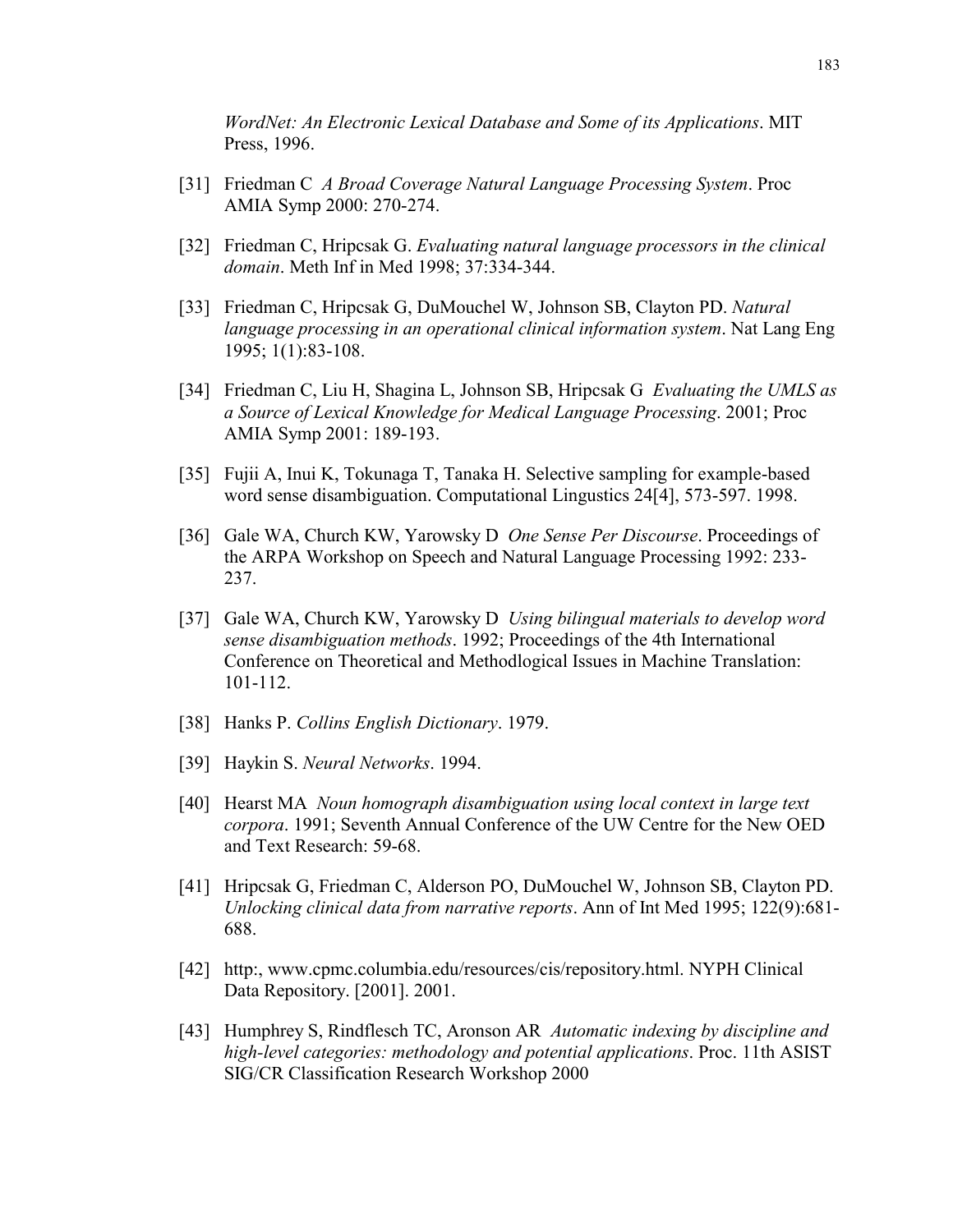- [44] Ide N, Veronis J *Very large neural networks for word-sense disambiguation*. *9th European Conference on Artificial Intelligence* 1990: 366-368.
- [45] Ide N, Veronis J. *Introduction to the Special Issue on Word Sense Disambiguation: The State of the Art.* Computational Lingustics 1998; 24(1): 1- 40.
- [46] Johnson SB. *A semantic lexicon for medical language processing*. J Am Med Inf Assoc 1999; 6(3):205-218.
- [47] Jorgensen J. *The psychological reality of word senses*. Journal of Psycholinguistic Research 1990; 19(3):167-190.
- [48] Jurafsky D, Martin J. *Word Sense Disambiguation and Information Retrieval*. Speech and Language Processing. Prentice Hall, 2000: 631-666.
- [49] Karov Y, Edelman S. *Similarity-based Word Sense Disambiguation.* Computational Lingustics 1998; 24(1):41-59.
- [50] Kaufman L, Rousseeuw P. *Finding groups in data*. New York: Wiley, 1990.
- [51] Kelly E, Stone P. *Computer Recognition of English Word Senses*. North-Holland, Amsterdam, 1975.
- [52] Kikui G *Term-list translation using monolingual co-occurrence vectors*. Proceedings of COLING-ACL 98 1998
- [53] Kikui G *Resolving Translation Ambiguity using Non-parallel Bilingual Corpora*. ACL'99 Workshop on Unsupervised Learning in Natural Language Processing 1999
- [54] Kilgarriff A. *Dictionary word sense distinctions: An enquiry into their nature*. Computers and the Humanities 1993; 26(1-2):365-387.
- [55] Kilgarriff A. *I don't believe in word senses*. Computers and the Humanities 1997; 31(2):91-113.
- [56] Kilgarriff A. *Gold Standard Datasets for Evaluating Word Sense Disambiguation Programs*. Computer Speech and Language 1998; 12(3).
- [57] Kilgarriff A, Rosenzweig J *Framework and results for English SENSEVAL*. 2000; Computers and the Humanities: 1-2.
- [58] Knirsch CA, Jain NL, Pablos-Mendez A, Friedman C, Hripcsak G. *Respiratory isolation of tuberculosis patients using clinical guidelines and an automated decision support system*. Infection Control and Hospital Epidemiology 1998; 19(2):94-100.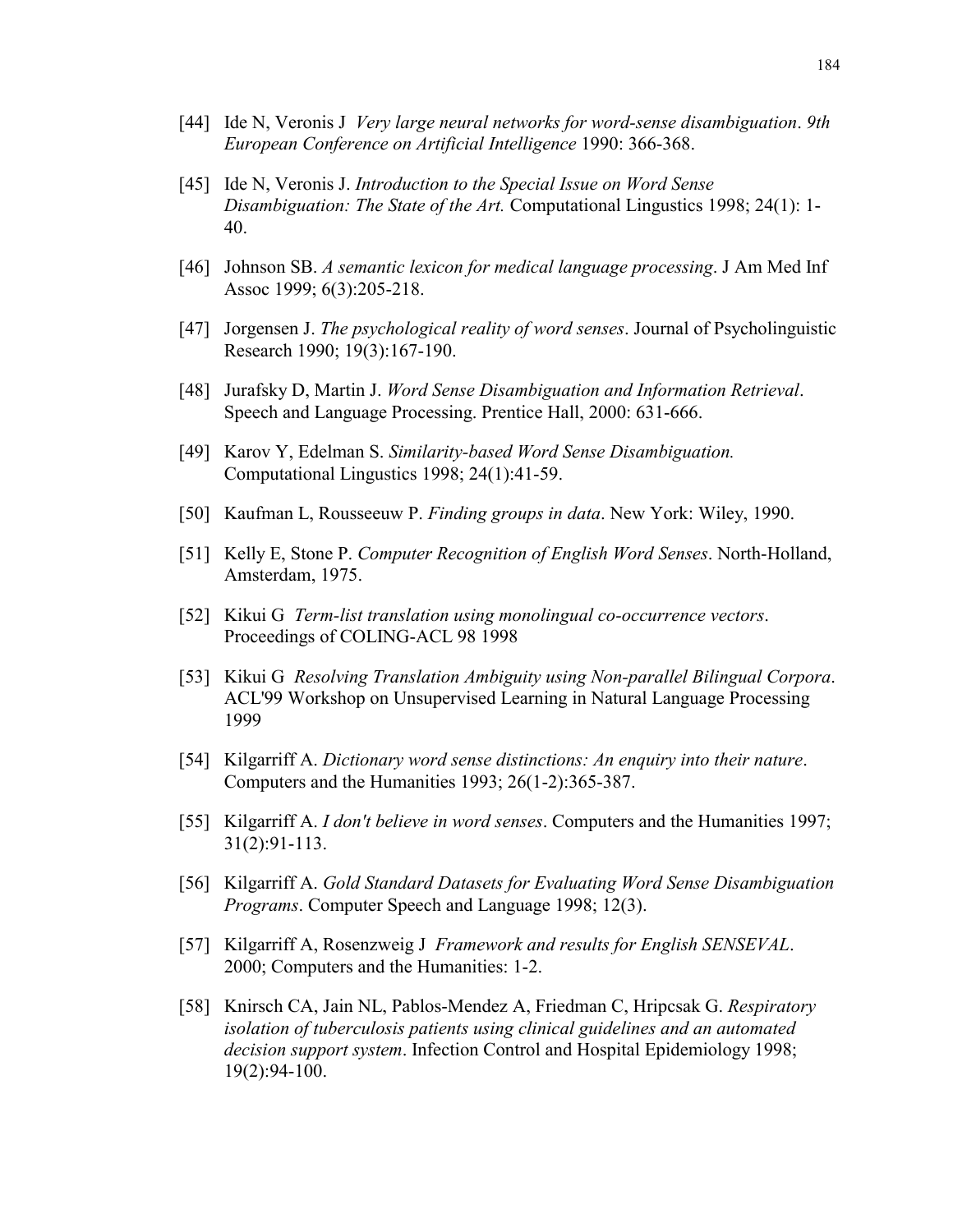- [59] Krovetz R. dissertation *Word Sense Disambiguation for Large Text Databases*. 1995.
- [60] Krovetz R *More than One Sense Per Discourse*. Proceedings of the ACL-SIGLEX Workshop 1998
- [61] Krovetz R, Croft W. *Lexical ambiguity and information retrieval*. ACM Transactions on Information Systems 1992; 10(2):115-141.
- [62] Kucera H, Francis W. *Computational analysis of present-day American English*. 1967.
- [63] Larkey L, Ogilvie P, Price A, Tamilio B. *Acrophile: An Automated Acronym Extractor and Server*. ACM Digital Libraries 2000;205-214.
- [64] Leacock C, Chodorow M, Miller G. *Using Corpus Statistics and WordNet relations for Sense Identification*. Computational Lingustics 1998; 24(1):147-165.
- [65] Leacock C, Towell G, Voorhees EM *Corpus-based statistical sense resolution*. Proceedings of the ARPA Workshop on Human Language Technology; 1993.
- [66] Lesk M *Automatic sense disambiguation using machine readable dictionaries: How to tell a pine cone from an cie cream cone*. Proceeding of SIGDOC 1986: 24-26.
- [67] Lewis DD, Gale WA *A sequentional algorithm for training text classifier*. Proceedings of the 17th Annual International ACM SIGIR Conference on Research and Development in Information Retrieval: 3-12.
- [68] Liu H, Lussier Y, Friedman C *A study of the UMLS abbreviations*. Proc. AMIA Symp. 2001: 393-397.
- [69] Liu H, Lussier Y, Friedman C. *Disambiguating Ambiguous Biomedical Terms in Biomedical Narrative Text: An Unsupervised Method*. Journal of Biomedical Informatics 2001; 34(4):249-261.
- [70] Luk A *Statistical sense disambiguation with relatively small corpora using dictionary definitions*. Proceedings of the 33rd Annual Meeting of the ACL 1995; 33: 181-188.
- [71] Luxton T, Al-Qassab H. *Better use of abreviations a lesson from a stroke unit*. Medical Education; 2000(34):965-965.
- [72] Marquez L. *Machine Learning and Natural Language Processing*. Machine Learning 2000.
- [73] Martinez D, Agirre E *One sense per collocation and genre/topic variations*. 2000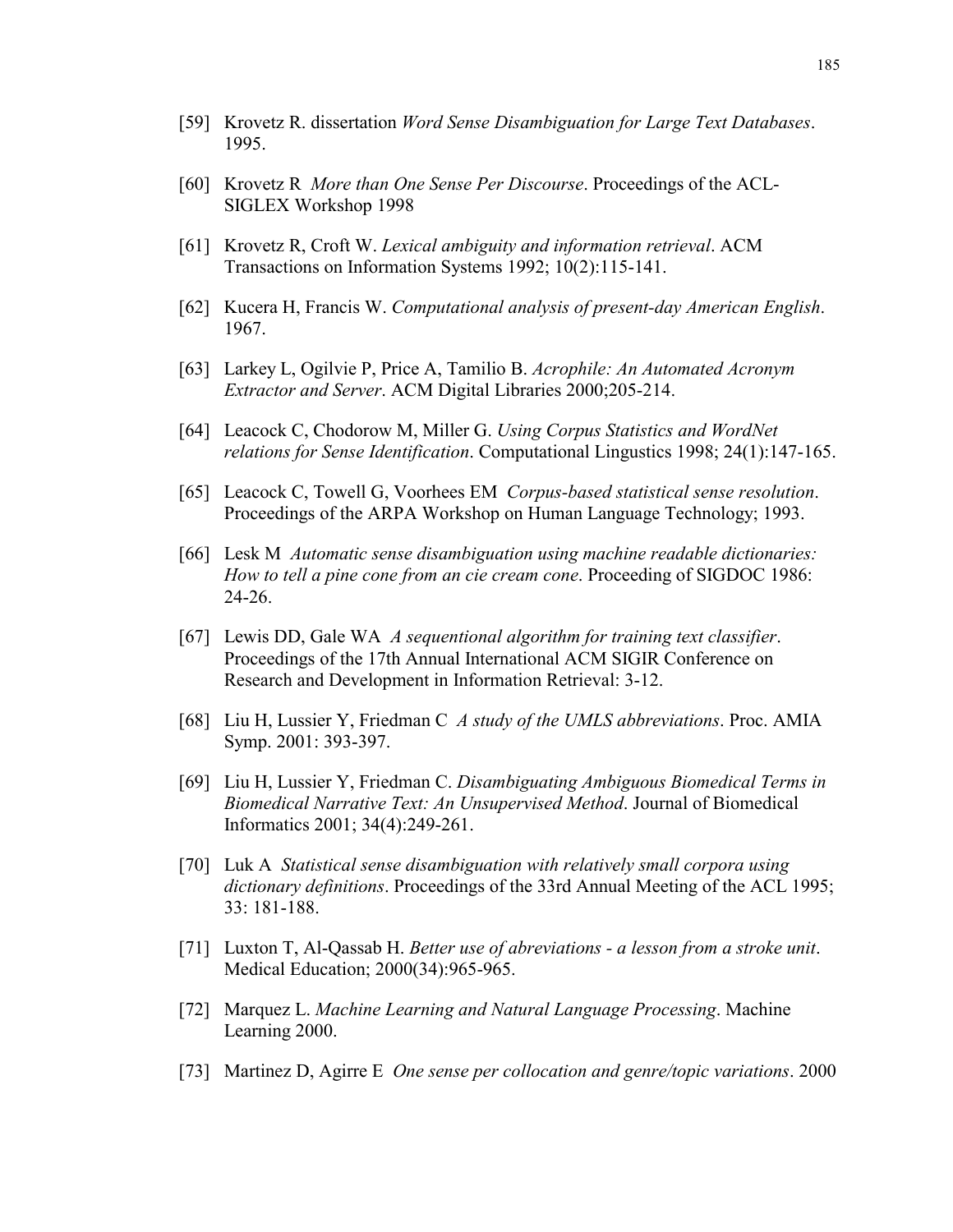- [74] Masterman M. *The thesaurus in syntax and semantics*. Mechanical Translation 1957; 4(1):1-2.
- [75] McRoy S. *Using multiple knowledge sources for word sense discrimination*. Computational Lingustics 1992; 18(1):1-30.
- [76] Milhalcea R, Moldovan D *A Method for Word Sense Disambiguation of Unrestricted Text*. Proceedings of ACL 1999
- [77] Milhalcea R, Moldovan D *An Automatic Method for Generating Sense Tagged Corpora*. AAAI 1999
- [78] Milhalcea R, Moldovan D. *A highly accurate bootstrapping algorithm for word sense disambiguation*. International Journal of Artificial Intelligence Tools 2001;  $10(1-2)$ .
- [79] Mitchell T. Machine Learning. McGraw Hill, 1997.
- [80] Mooney R *Comparative experiments on disambiguating word senses: An illustration of the role of bias in machine learning*. Proceedings of the Conference on EMNLP 1996: 82-91.
- [81] Mooney R. Inductive Logic Programming for Natural Language Processing. Muggleton, editor. 1997. Springer Verlag. Inductive Logic Programming: Selected Papers from the 6th International Workshop.
- [82] Nadkarni P, Chen R, Brandt C. *UMLS Concept Indexing for Production Databases*. J Am Med Inf Assoc 2001; 8:80-91.
- [83] Ng HT *Examplar-Based Word Sense Disambiguation: Some Recent Improvements*. Proc EMNLP-2; 1997.
- [84] Ng HT *Getting serious about word-sense disambiguation*. 1997; Proceedings of the ACL SIGLEX Workshop on Tagging Text with Lexical Semantics: Why, What and How?: 1-7.
- [85] Ng HT, Lee HB *Integrating multiple knowledge sources to disambiguate word sense: An exemplar-based approach*. 1996; ACL 34: 40-47.
- [86] Ng HT, Zelle J. *Corpus-Based Approaches to Semantic Interpretation in Natural Language Processing*. AI Magazine 1997[Winter], 45-64.
- [87] Pedersen T, Bruce R *Distinguishing Word Senses in Untagged Text*. Proceedings of the Second Conference on Empirical Methods in Natural Language Processing 1997
- [88] Pereira F, Tishby N, Lee L *Distributional clustering of English words*. Proceedings of the 31st Annual Meeting of the ACL 1993: 183-190.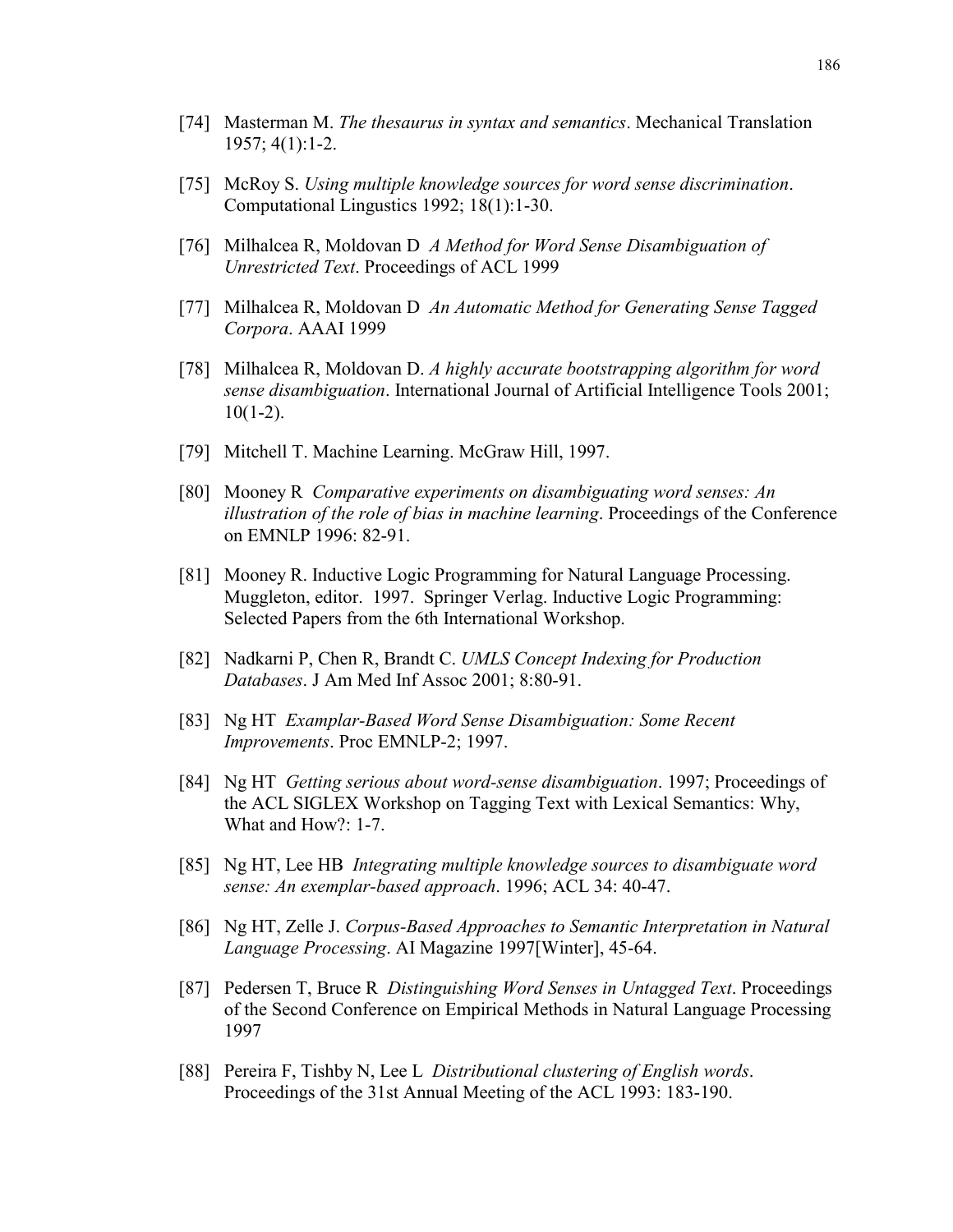- [89] Porter MF. *An algorithm for suffix stripping.* Program 1980; 14(3):130-137.
- [90] Proctor P. *Longman Dictionary of Contemporary English.* 1978. Longman Group, Essex, England.
- [91] Quinlan J. *Induction of Decision Trees*. Machine Learning 1986; 1:81-106.
- [92] Ramshaw L, Marcus M *Text chunking using transformation-based learning*. Proceedings of the Third Annual Workshop on Very Large Corpora 1995; 3: 82- 94.
- [93] Resnik P *WordNet and distributional analysis: A class-based approach to lexical discovery*. AAAI Workshop on statistically-based Natural Language Processing Techniques 1992
- [94] Resnik P *Selectional Preference and Sense Disambiguation*. Proceedings of ASL/SIGLEX 1997
- [95] Rindflesch TC, Aronson AR *Ambiguity Resolution while Mapping Free Text to the UMLS Metathesaurus*. Proceedings of the Eighteenth Annual Symposium on Computer Applications in Medical Care 1994: 240-244.
- [96] Rindflesch TC, Hunter L, Aronson AR *Mining molecular binding terminology from biomedical text*. Proc AMIA Symp 1999: 127-131.
- [97] Roth L, Hole W *Managing Name Ambiguity in the UMLS Metathesaurus*. Proc. AMIA Symposium 2000.
- [98] Sanderson M. *Retrieving with good sense*. Information Retrieval; 2000.
- [99] Schütze H *Dimensions of Meaning*. Proceedings of Supercomputing 1992; 92: 787-796.
- [100] Schütze H. *Automatic Word Sense Discrimination.* Computational Linguistics 24(1): 97-123.
- [101] Shortliffe EH, Wiederhold G, Perreault L, Fagan L. *Medical Informatics: Computer Applications in Health Care and Biomedicine*. Springer Verlag, 2000.
- [102] Sneiderman CA, Rindflesch TC, Aronson AR *Finding the Findings: Identification of Findings in Medical Literature Using Restricted Natural Language Processing*. Proceedings of the 1996 AMIA Fall Symposium: 239-243.
- [103] Spyns P. *Natural Language Processing in Medicine: An Overview*. Meth Inform Med 1996; 35:285-301.
- [104] Stevenson M, Wilks Y *Combining weak knowledge sources for sense disambiguation*. 1999; Proc. of International Joint Conference on AI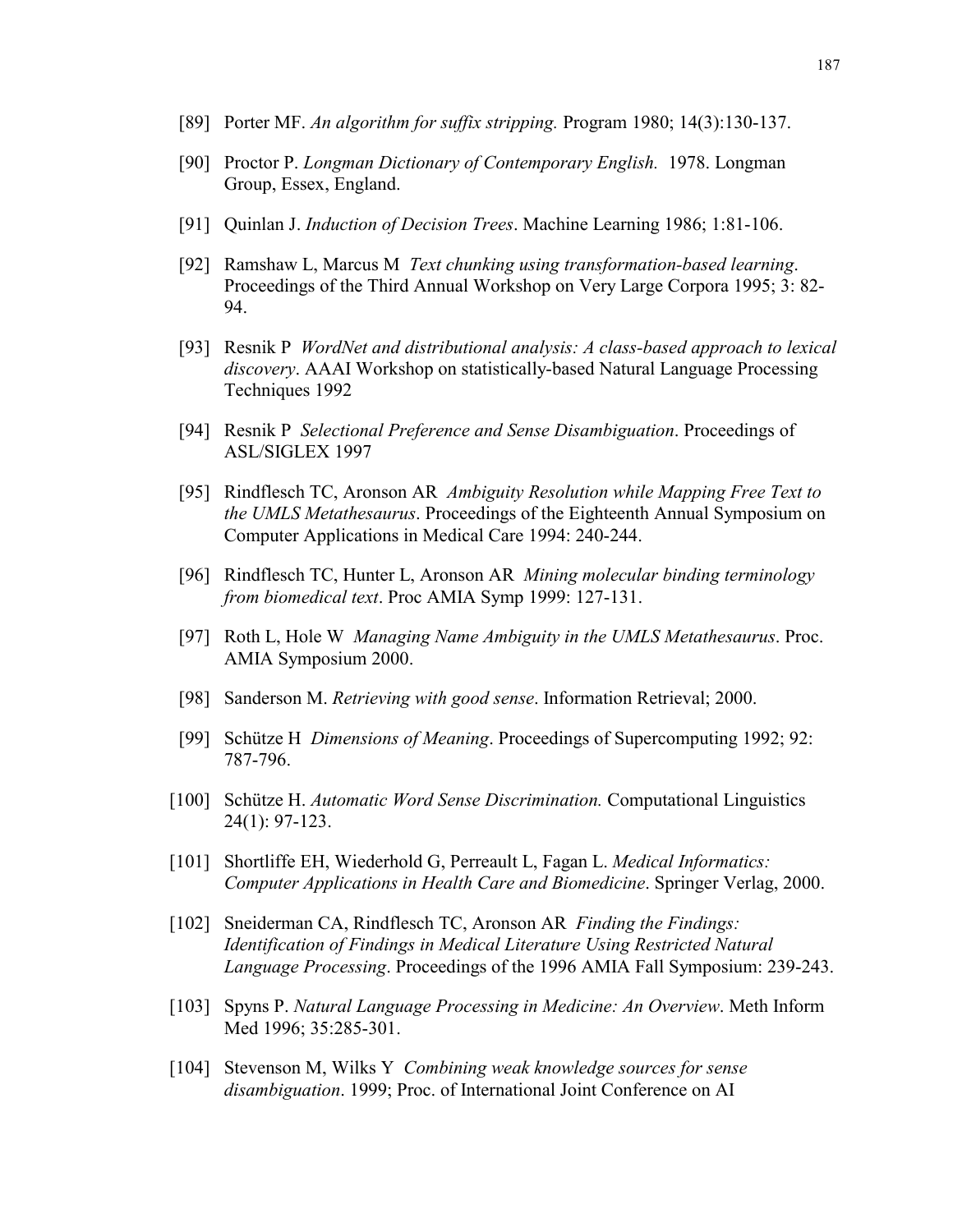- [105] Sussna M *Word sense disambiguation for free-text indexing using a massive semantic network*. Proc. of the International Conference on Information and Knowledge management 1993: 67-74.
- [106] Swanson DR. *Migraine and magnesium: Eleven neglected connections*. Perspect Biol Med 1988; 31(4):526-557.
- [107] Taghva K, Gilbrech J. Recognizing Acronyms and their Definitions. 95-03. 1995. http://www.isri.unlv.edu/ir/publications/Taghva95-03.ps.
- [108] Theodoridis S, Koutroumbas K. *Pattern Recognition*. Academic Press, 1998.
- [109] Towell G, Voorhees EM. *Disambiguating Highly Ambiguous Words*. Computational Lingustics 1998; 24(1):125-146.
- [110] Vapnik. Statistical Learning Theory. 1998. John Wiley and Sons.
- [111] Veronis J *A study of polysemy judgements and inter-annotator agreement*. *Programme and advanced papers of the Senseval workshop* 1998
- [112] Veronis J, Ide N *Very large neural networks for natural language processing*. *International Neural Network Conference* 1990
- [113] Weeber M, Klein H, Aronson A, Mork J *Text-based discovery in biomedicine: the architecture of the DAD-system*. Proc AMIA Symp 2000: 903-907.
- [114] Weeber M, Mork J, Aronson A *Developing a Test Collection for Biomedical Word Sense Disambiguation*. Proc. AMIA 2001 Symp: 746-750.
- [115] Weiss S. *Learning To Disambiguate*. Information Storage and Retrieval 1973; 9:33-41.
- [116] Wilks Y. *Senses and Texts*. Computers and the Humanities 1997.
- [117] Wilks Y, Fass D, Guo CMJ, Plate T, Slator B. *A tractable machine dictionary as a resource for computational semantics*. Computational Lexicography for Natural Language Processing. 1989: 193-228.
- [118] Wilks Y, Stevenson M *Word Sense Disambiguation using Optimized Combinations of Knowledge Sources*. 2000
- [119] Witten I, Bell T. *The zero-frequency problem: Estimating the probabilities of novel events in asaptive text compression*. IEEE Transaction on Information Theory 1991; 37(4):1085-1094.
- [120] Wolff S. *The use of morphosemantic regularities in the medical vocabulary for automatic lexical coding*. Meth Inf in Med 1984; 23:195-203.